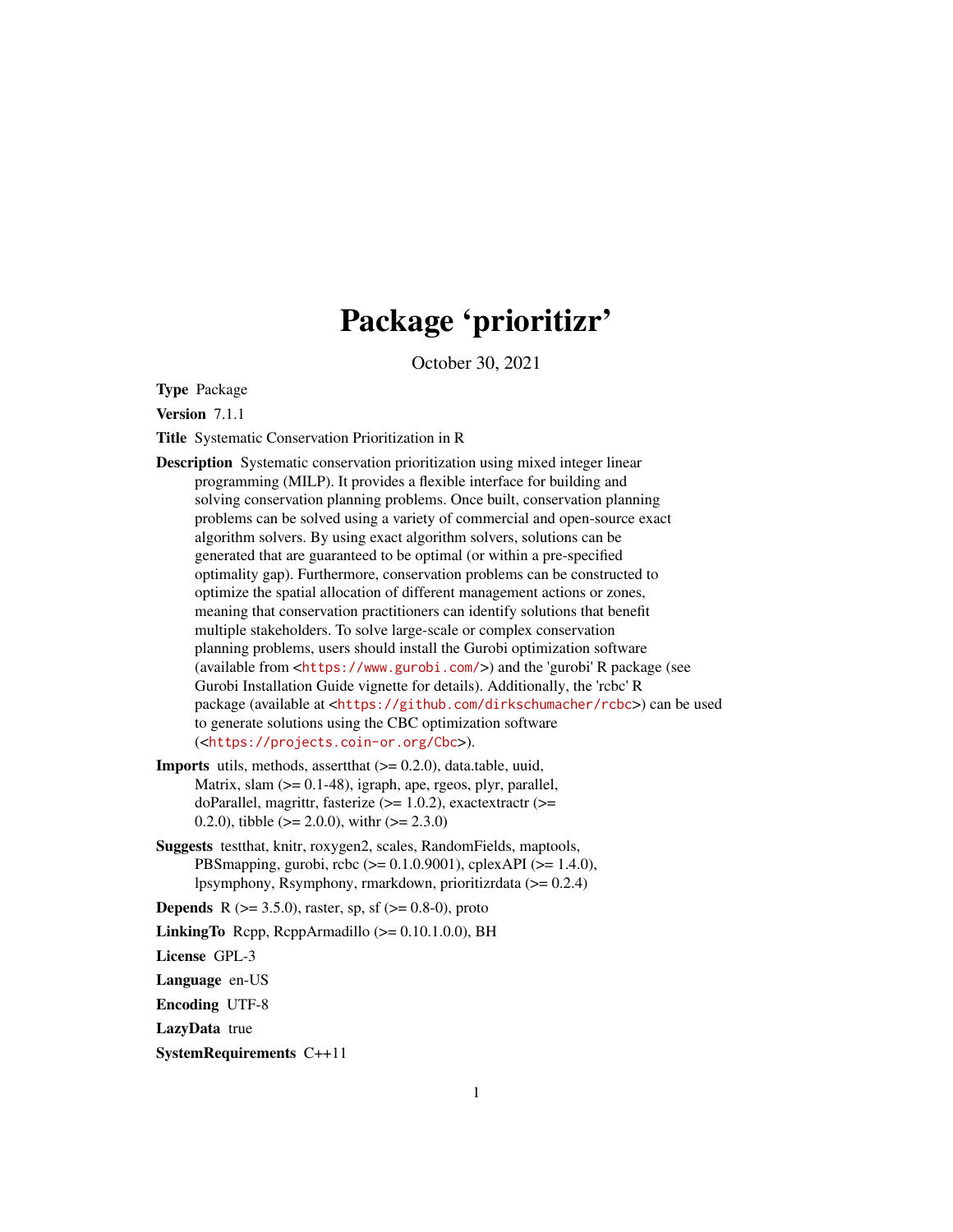# URL <https://prioritizr.net>, <https://github.com/prioritizr/prioritizr>

#### BugReports <https://github.com/prioritizr/prioritizr/issues>

#### VignetteBuilder knitr

# RoxygenNote 7.1.2

Collate 'internal.R' 'pproto.R' 'Parameter-proto.R' 'ArrayParameter-proto.R' 'MiscParameter-proto.R' 'Parameters-proto.R' 'ScalarParameter-proto.R' 'parameters.R' 'waiver.R' 'ConservationModifier-proto.R' 'Penalty-proto.R' 'Constraint-proto.R' 'Collection-proto.R' 'category\_vector.R' 'category\_layer.R' 'binary\_stack.R' 'ConservationProblem-proto.R' 'Decision-proto.R' 'Id.R' 'Objective-proto.R' 'OptimizationProblem-proto.R' 'OptimizationProblem-methods.R' 'Portfolio-proto.R' 'RcppExports.R' 'Solver-proto.R' 'Target-proto.R' 'zones.R' 'add\_absolute\_targets.R' 'add\_binary\_decisions.R' 'marxan\_boundary\_data\_to\_matrix.R' 'add\_boundary\_penalties.R' 'add\_cbc\_solver.R' 'add\_connectivity\_penalties.R' 'add\_contiguity\_constraints.R' 'add\_cplex\_solver.R' 'add\_cuts\_portfolio.R' 'add\_default\_decisions.R' 'add\_default\_objective.R' 'add\_default\_portfolio.R' 'add\_default\_solver.R' 'add\_default\_targets.R' 'add\_extra\_portfolio.R' 'add\_feature\_contiguity\_constraints.R' 'add\_feature\_weights.R' 'add\_gap\_portfolio.R' 'add\_gurobi\_solver.R' 'add\_linear\_constraints.R' 'add\_linear\_penalties.R' 'intersecting\_units.R' 'add\_locked\_in\_constraints.R' 'add\_locked\_out\_constraints.R' 'loglinear\_interpolation.R' 'add\_loglinear\_targets.R' 'add\_lpsymphony\_solver.R' 'add\_mandatory\_allocation\_constraints.R' 'tbl\_df.R' 'add\_manual\_targets.R' 'add\_manual\_bounded\_constraints.R' 'add\_manual\_locked\_constraints.R' 'add\_max\_cover\_objective.R' 'add\_max\_features\_objective.R' 'add\_max\_phylo\_div\_objective.R' 'add\_max\_phylo\_end\_objective.R' 'add\_max\_utility\_objective.R' 'add\_min\_largest\_shortfall\_objective.R' 'add\_min\_set\_objective.R' 'add\_min\_shortfall\_objective.R' 'add\_neighbor\_constraints.R' 'add\_proportion\_decisions.R' 'add\_relative\_targets.R' 'add\_rsymphony\_solver.R' 'add\_semicontinuous\_decisions.R' 'add\_shuffle\_portfolio.R' 'add\_top\_portfolio.R' 'adjacency\_matrix.R' 'boundary\_matrix.R' 'branch\_matrix.R' 'compile.R' 'connectivity\_matrix.R' 'constraints.R' 'data.R' 'decisions.R' 'deprecated.R' 'distribute\_load.R' 'eval\_boundary\_summary.R' 'eval\_connectivity\_summary.R' 'eval\_cost\_summary.R' 'eval feature representation summary.R' 'eval\_ferrier\_importance.R' 'eval\_n\_summary.R' 'problem.R' 'eval\_rare\_richness\_importance.R' 'presolve\_check.R' 'solve.R' 'eval\_replacement\_importance.R'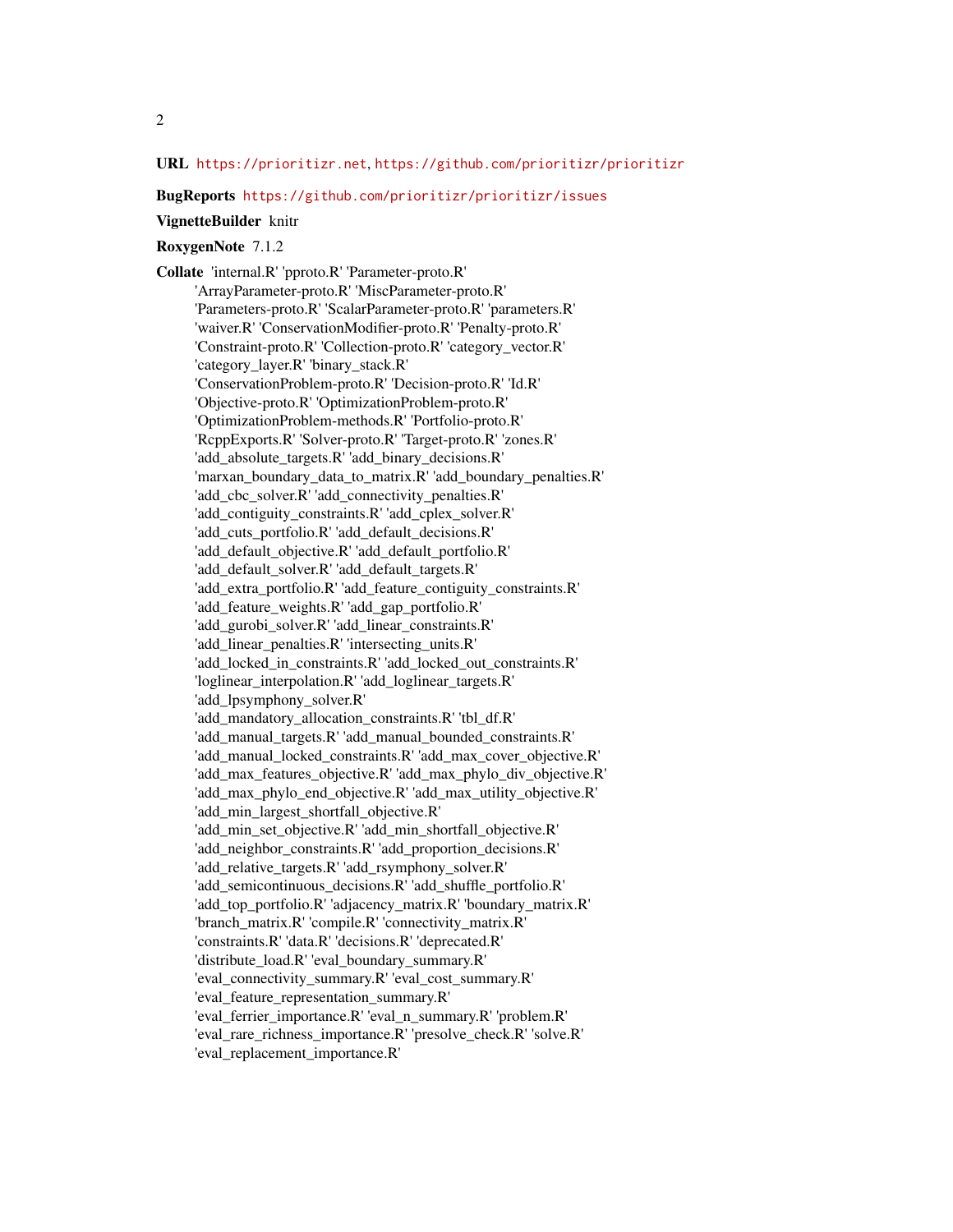'eval\_target\_coverage\_summary.R' 'fast\_extract.R' 'feature\_abundances.R' 'feature\_names.R' 'importance.R' 'magrittr-operators.R' 'marxan\_problem.R' 'misc.R' 'new\_optimization\_problem.R' 'number\_of\_features.R' 'number\_of\_planning\_units.R' 'number\_of\_total\_units.R' 'number\_of\_zones.R' 'objectives.R' 'package.R' 'penalties.R' 'planning\_unit\_solution\_status.R' 'portfolios.R' 'predefined\_optimization\_problem.R' 'print.R' 'proximity\_matrix.R' 'rij\_matrix.R' 'run\_calculations.R' 'sf.R' 'show.R' 'simulate.R' 'solvers.R' 'summaries.R' 'targets.R' 'write\_problem.R' 'zone\_names.R' 'zzz.R'

# NeedsCompilation yes

```
Author Jeffrey O Hanson [aut] (<https://orcid.org/0000-0002-4716-6134>),
     Richard Schuster [aut, cre] (<https://orcid.org/0000-0003-3191-7869>),
     Nina Morrell [aut],
     Matthew Strimas-Mackey [aut] (<https://orcid.org/0000-0001-8929-7776>),
     Brandon P M Edwards [aut] (<https://orcid.org/0000-0003-0865-3076>),
     Matthew E Watts [aut],
     Peter Arcese [aut] (<https://orcid.org/0000-0002-8097-482X>),
     Joseph Bennett [aut] (<https://orcid.org/0000-0002-3901-9513>),
     Hugh P Possingham [aut] (<https://orcid.org/0000-0001-7755-996X>)
```
Maintainer Richard Schuster <richard.schuster@glel.carleton.ca>

Repository CRAN

Date/Publication 2021-10-29 22:50:09 UTC

# R topics documented:

| 6   |
|-----|
| 9   |
| -10 |
| 15  |
| 18  |
| 26  |
| 30  |
| 32  |
| -34 |
| -34 |
| -35 |
| 37  |
| 41  |
|     |
| 47  |
| 51  |
| 56  |
| 60  |
| 64  |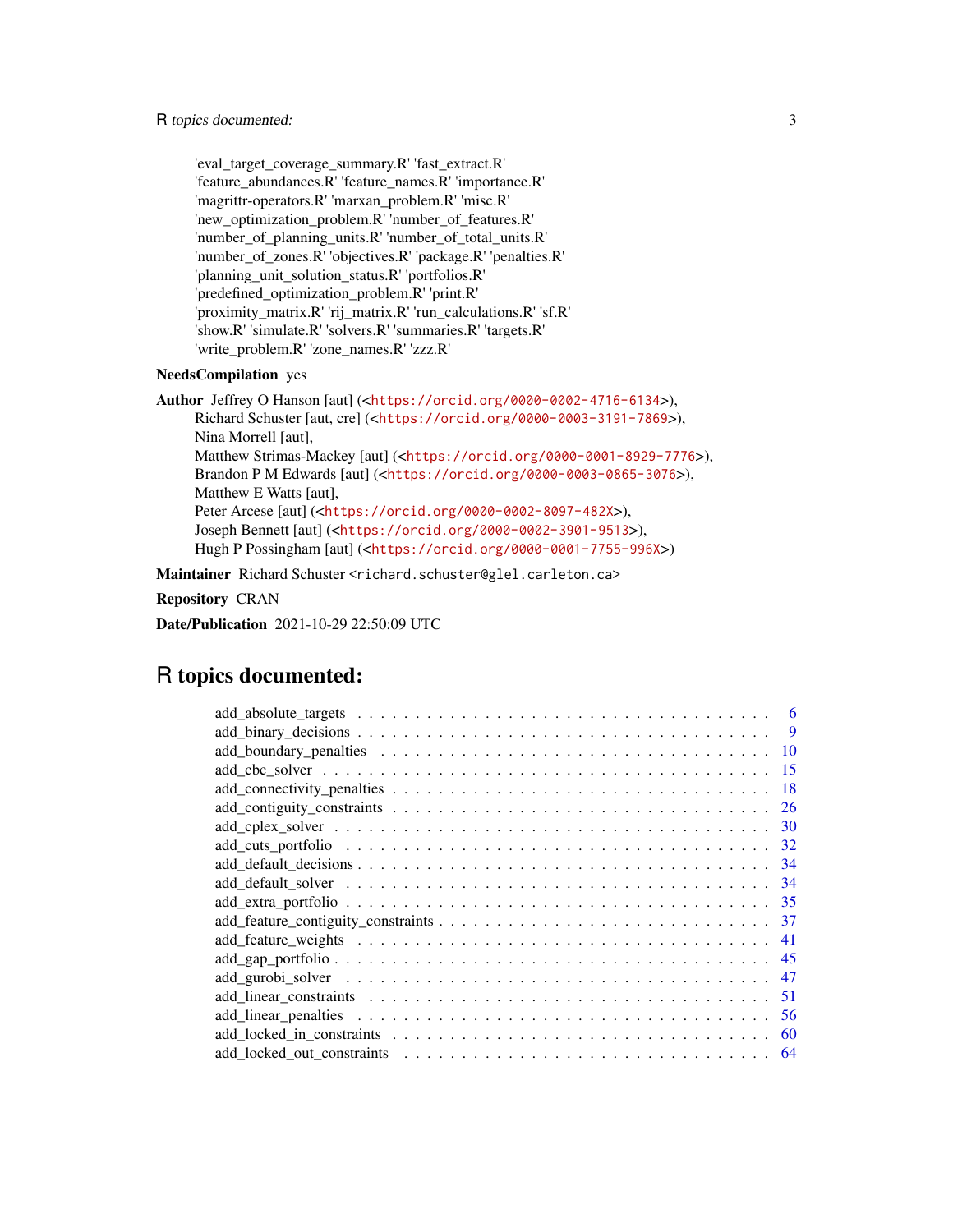|           | 69 |
|-----------|----|
|           | 71 |
|           | 73 |
|           | 75 |
|           | 78 |
|           | 80 |
|           | 85 |
|           |    |
|           |    |
|           |    |
|           |    |
|           |    |
|           |    |
|           |    |
|           |    |
|           |    |
|           |    |
|           |    |
|           |    |
|           |    |
|           |    |
|           |    |
|           |    |
|           |    |
|           |    |
|           |    |
|           |    |
|           |    |
|           |    |
|           |    |
|           |    |
|           |    |
|           |    |
|           |    |
|           |    |
|           |    |
|           |    |
|           |    |
|           |    |
| decisions |    |
|           |    |
|           |    |
|           |    |
|           |    |
|           |    |
|           |    |
|           |    |
|           |    |
|           |    |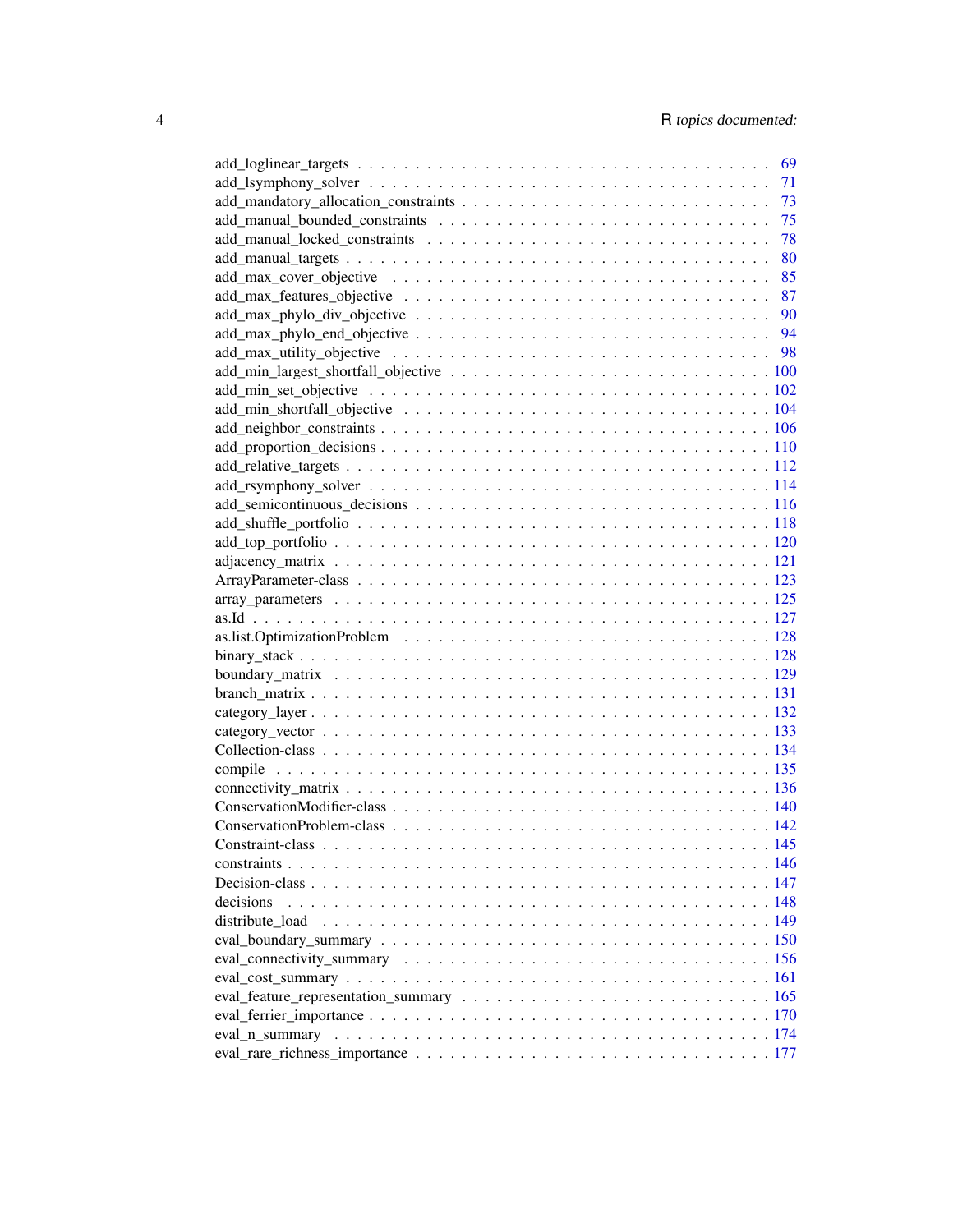| $new\_optimization\_problem \ldots \ldots \ldots \ldots \ldots \ldots \ldots \ldots \ldots \ldots 211$ |  |
|--------------------------------------------------------------------------------------------------------|--|
|                                                                                                        |  |
|                                                                                                        |  |
|                                                                                                        |  |
|                                                                                                        |  |
|                                                                                                        |  |
|                                                                                                        |  |
|                                                                                                        |  |
|                                                                                                        |  |
|                                                                                                        |  |
|                                                                                                        |  |
|                                                                                                        |  |
|                                                                                                        |  |
|                                                                                                        |  |
|                                                                                                        |  |
|                                                                                                        |  |
|                                                                                                        |  |
|                                                                                                        |  |
|                                                                                                        |  |
|                                                                                                        |  |
|                                                                                                        |  |
|                                                                                                        |  |
|                                                                                                        |  |
|                                                                                                        |  |
|                                                                                                        |  |
|                                                                                                        |  |
|                                                                                                        |  |
|                                                                                                        |  |
|                                                                                                        |  |
|                                                                                                        |  |
|                                                                                                        |  |
|                                                                                                        |  |
|                                                                                                        |  |
| simulate species                                                                                       |  |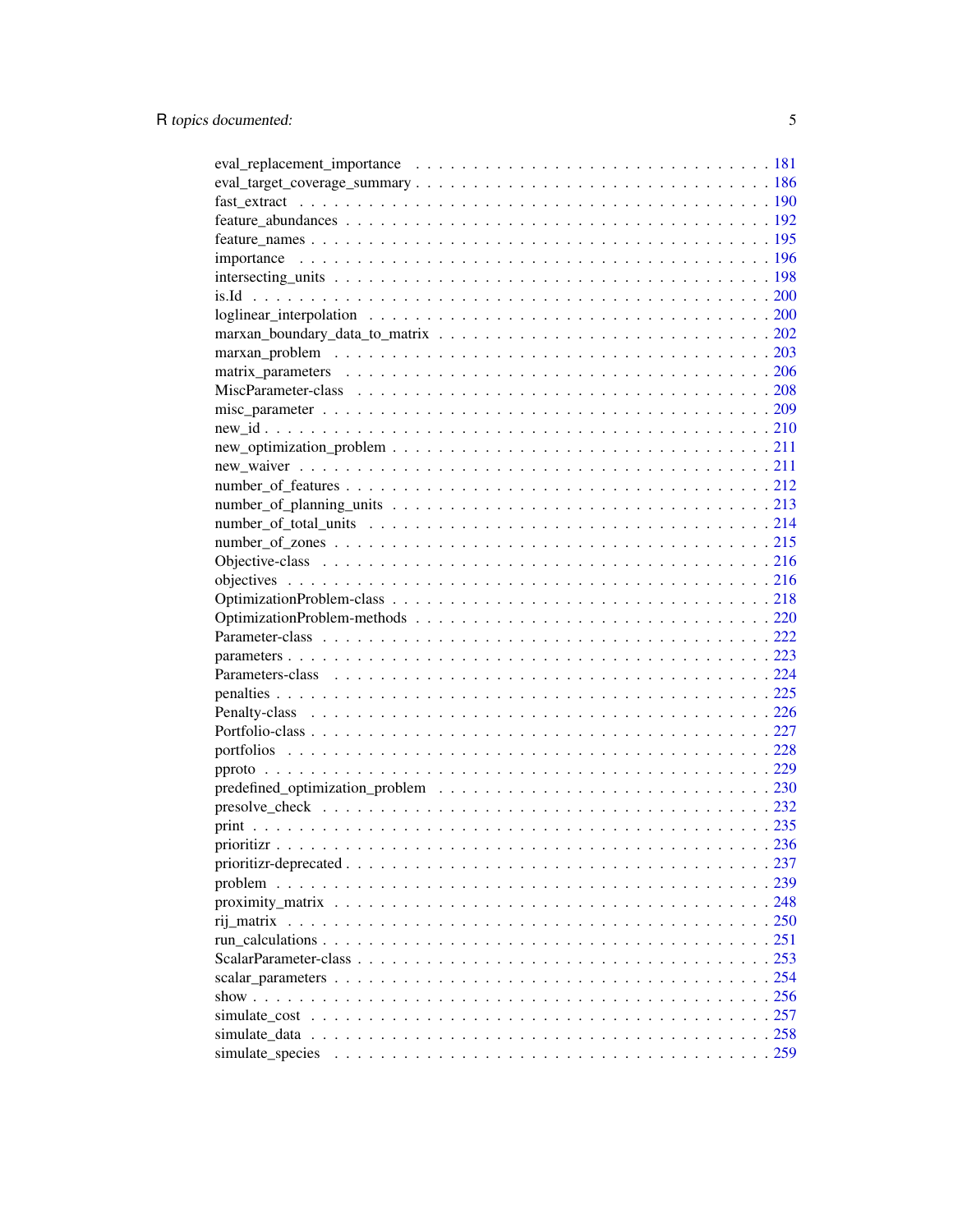<span id="page-5-0"></span>

#### **Index** [281](#page-280-0)

add\_absolute\_targets *Add absolute targets*

# Description

Set targets expressed as the actual value of features in the study area that need to be represented in the prioritization. For instance, setting a target of 10 requires that the solution secure a set of planning units for which their summed feature values are equal to or greater than 10.

#### Usage

add\_absolute\_targets(x, targets) ## S4 method for signature 'ConservationProblem, numeric' add\_absolute\_targets(x, targets)

## S4 method for signature 'ConservationProblem,matrix' add\_absolute\_targets(x, targets)

## S4 method for signature 'ConservationProblem, character' add\_absolute\_targets(x, targets)

# Arguments

|         | problem() (i.e. ConservationProblem) object.                                       |
|---------|------------------------------------------------------------------------------------|
| targets | Object that specifies the targets for each feature. See the Targets format section |
|         | for more information.                                                              |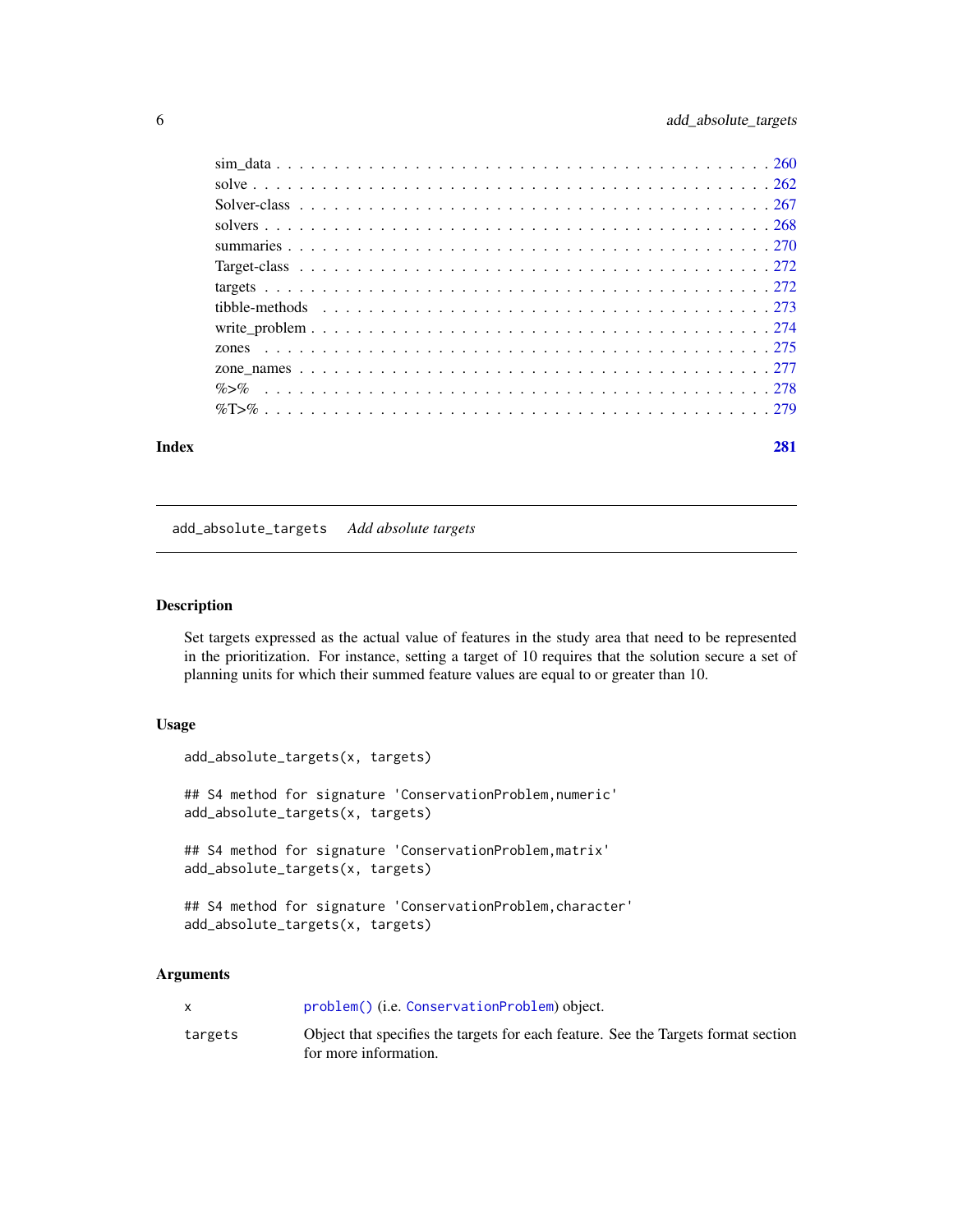#### Details

Targets are used to specify the minimum amount or proportion of a feature's distribution that needs to be protected. Most conservation planning problems require targets with the exception of the maximum cover (see [add\\_max\\_cover\\_objective\(\)](#page-84-1)) and maximum utility (see [add\\_max\\_utility\\_objective\(\)](#page-97-1)) problems. Attempting to solve problems with objectives that require targets without specifying targets will throw an error.

For problems associated with multiple management zones, this function can be used to set targets that each pertain to a single feature and a single zone. To set targets which can be met through allocating different planning units to multiple zones, see the [add\\_manual\\_targets\(\)](#page-79-1) function. An example of a target that could be met through allocations to multiple zones might be where each management zone is expected to result in a different amount of a feature and the target requires that the total amount of the feature in all zones must exceed a certain threshold. In other words, the target does not require that any single zone secure a specific amount of the feature, but the total amount held in all zones must secure a specific amount. Thus the target could, potentially, be met through allocating all planning units to any specific management zone, or through allocating the planning units to different combinations of management zones.

#### Value

Object (i.e. [ConservationProblem](#page-141-1)) with the targets added to it.

# Targets format

The targets for a problem can be specified using the following formats.

- targets as a numeric vector containing target values for each feature. Additionally, for convenience, this format can be a single value to assign the same target to each feature. Note that this format cannot be used to specify targets for problems with multiple zones.
- targets as a matrix object containing a target for each feature in each zone. Here, each row corresponds to a different feature in argument to x, each column corresponds to a different zone in argument to x, and each cell contains the target value for a given feature that the solution needs to secure in a given zone.
- targets as a character vector containing the names of fields (columns) in the feature data associated with the argument to x that contain targets. This format can only be used when the feature data associated with x is a data.frame. This argument must contain a field (column) name for each zone.

#### See Also

See [targets](#page-271-1) for an overview of all functions for adding targets.

Other targets: [add\\_loglinear\\_targets\(](#page-68-1)), [add\\_manual\\_targets\(](#page-79-1)), [add\\_relative\\_targets\(](#page-111-1))

#### Examples

```
# set seed for reproducibility
set.seed(500)
```
# load data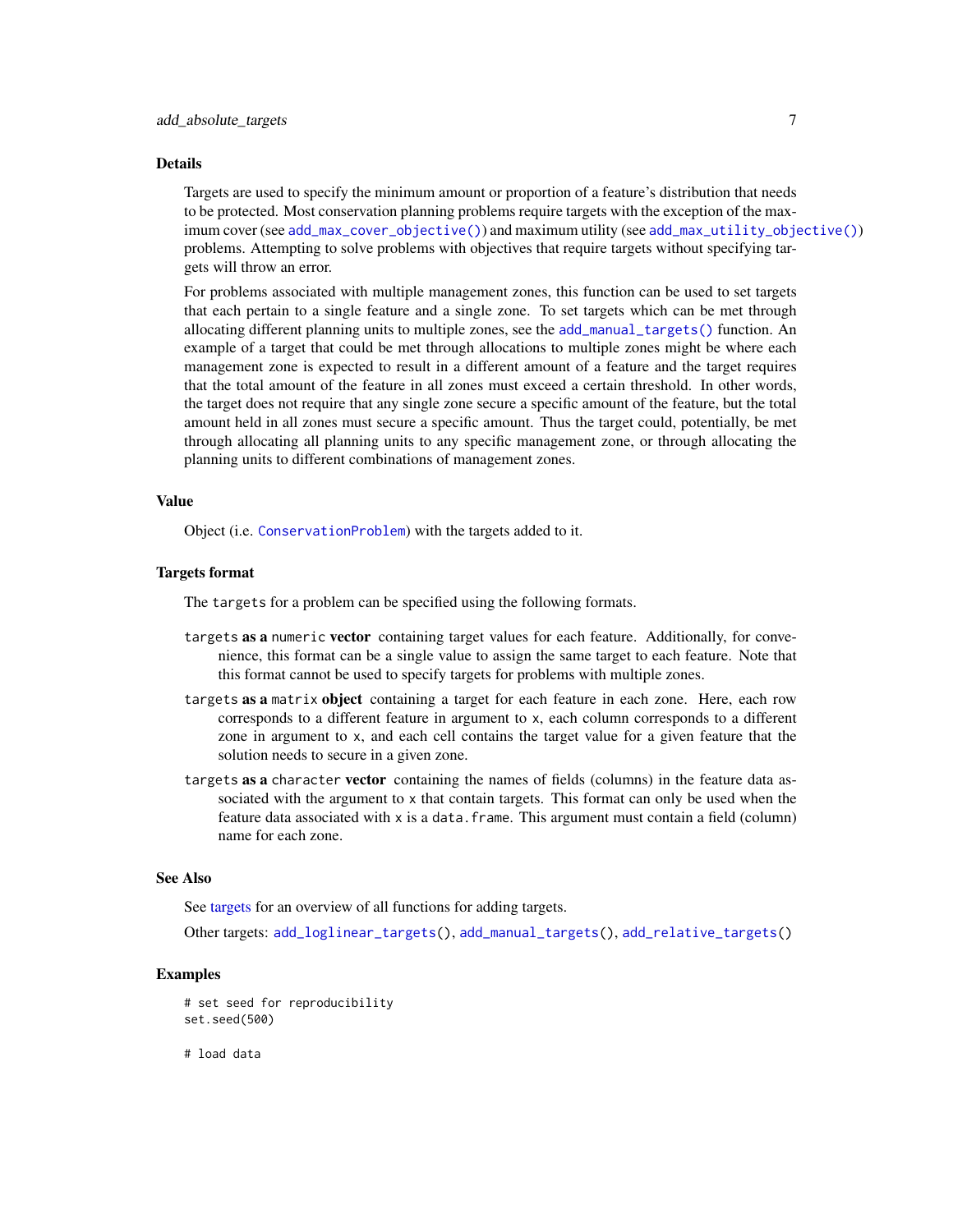```
data(sim_pu_raster, sim_features, sim_pu_zones_stack, sim_features_zones)
# create simple problem
p <- problem(sim_pu_raster, sim_features) %>%
     add_min_set_objective() %>%
     add_binary_decisions() %>%
     add_default_solver(verbose = FALSE)
# create problem with targets to secure 3 amounts for each feature
p1 <- p %>% add_absolute_targets(3)
# create problem with varying targets for each feature
targets < -c(1, 2, 3, 2, 1)p2 <- p %>% add_absolute_targets(targets)
## Not run:
# solve problem
s <- stack(solve(p1), solve(p2))
# plot solution
plot(s, main = c("equal targets", "varying targets"), axes = FALSE,
     box = FALSE)## End(Not run)
# create a problem with multiple management zones
p3 <- problem(sim_pu_zones_stack, sim_features_zones) %>%
      add_min_set_objective() %>%
      add_binary_decisions() %>%
      add_default_solver(verbose = FALSE)
# create a problem with targets that specify an equal amount of each feature
# to be represented in each zone
p4_targets <- matrix(2, nrow = number_of_features(sim_features_zones),
                     ncol = number_of_zones(sim_features_zones),
                     dimnames = list(feature_names(sim_features_zones),
                                     zone_names(sim_features_zones)))
print(p4_targets)
p4 <- p3 %>% add_absolute_targets(p4_targets)
# solve problem
## Not run:
# solve problem
s4 \leftarrow solve(p4)# plot solution (pixel values correspond to zone identifiers)
plot(category_layer(s4), main = c("equal targets"))
## End(Not run)
# create a problem with targets that require a varying amount of each
# feature to be represented in each zone
p5_targets <- matrix(rpois(15, 1),
                     nrow = number_of_features(sim_features_zones),
```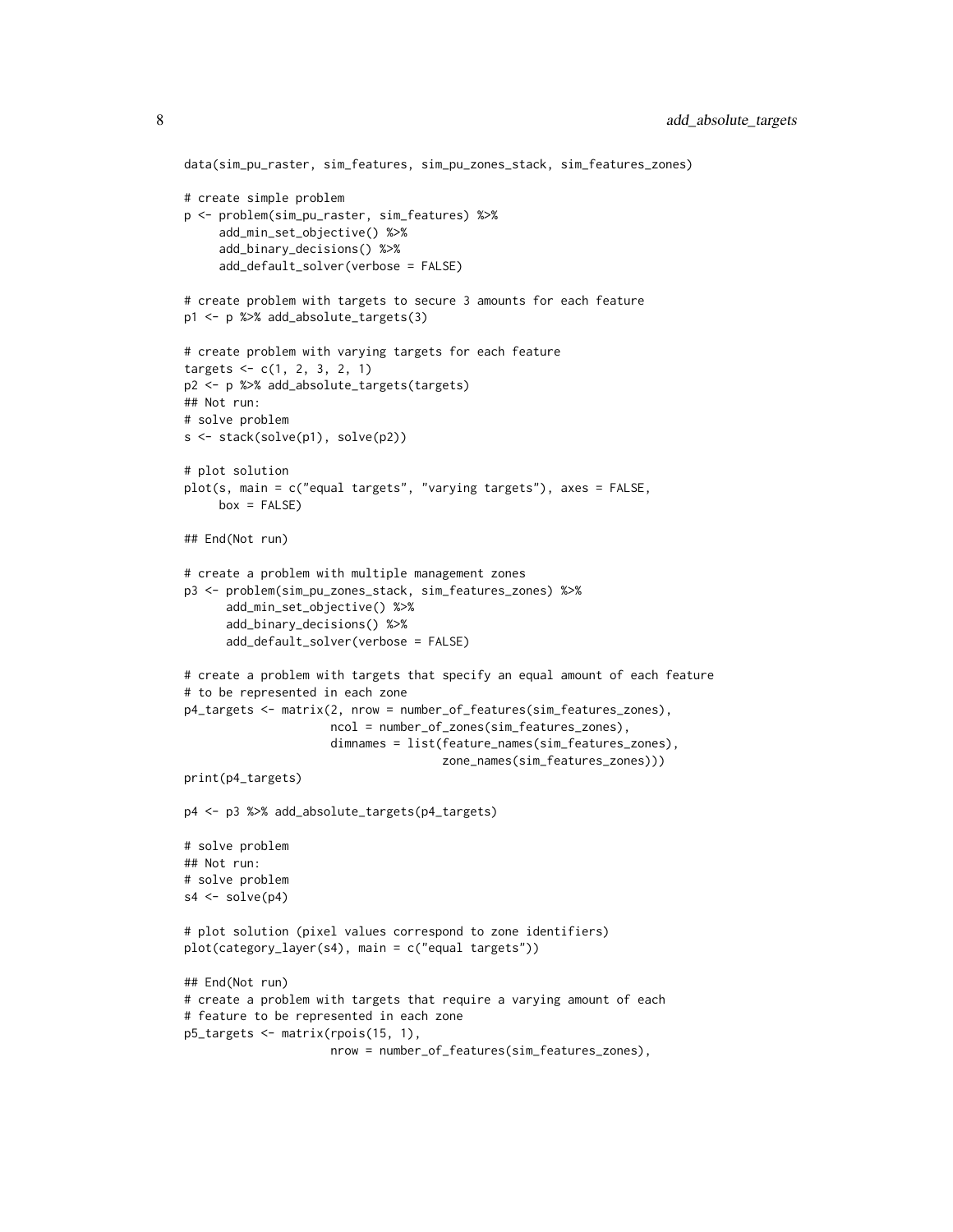```
ncol = number_of_zones(sim_features_zones),
                     dimnames = list(feature_names(sim_features_zones),
                                     zone_names(sim_features_zones)))
print(p5_targets)
p5 <- p3 %>% add_absolute_targets(p4_targets)
# solve problem
## Not run:
# solve problem
s5 \leq solve(p5)# plot solution (pixel values correspond to zone identifiers)
plot(category_layer(s5), main = c("varying targets"))
## End(Not run)
```
<span id="page-8-1"></span>add\_binary\_decisions *Add binary decisions*

#### **Description**

Add a binary decision to a conservation planning [problem\(\)](#page-238-1). This is the classic decision of either prioritizing or not prioritizing a planning unit. Typically, this decision has the assumed action of buying the planning unit to include in a protected area network. If no decision is added to a problem then this decision class will be used by default.

#### Usage

```
add_binary_decisions(x)
```
#### Arguments

x [problem\(\)](#page-238-1) (i.e. [ConservationProblem](#page-141-1)) object.

#### Details

Conservation planning problems involve making decisions on planning units. These decisions are then associated with actions (e.g. turning a planning unit into a protected area). Only a single decision should be added to a ConservationProblem object. Note that if multiple decisions are added to a problem object, then the last one to be added will be used.

#### Value

Object (i.e. [ConservationProblem](#page-141-1)) with the decisions added to it.

#### See Also

See [decisions](#page-147-1) for an overview of all functions for adding decisions.

Other decisions: [add\\_default\\_decisions\(](#page-33-1)), [add\\_proportion\\_decisions\(](#page-109-1)), [add\\_semicontinuous\\_decisions\(](#page-115-1))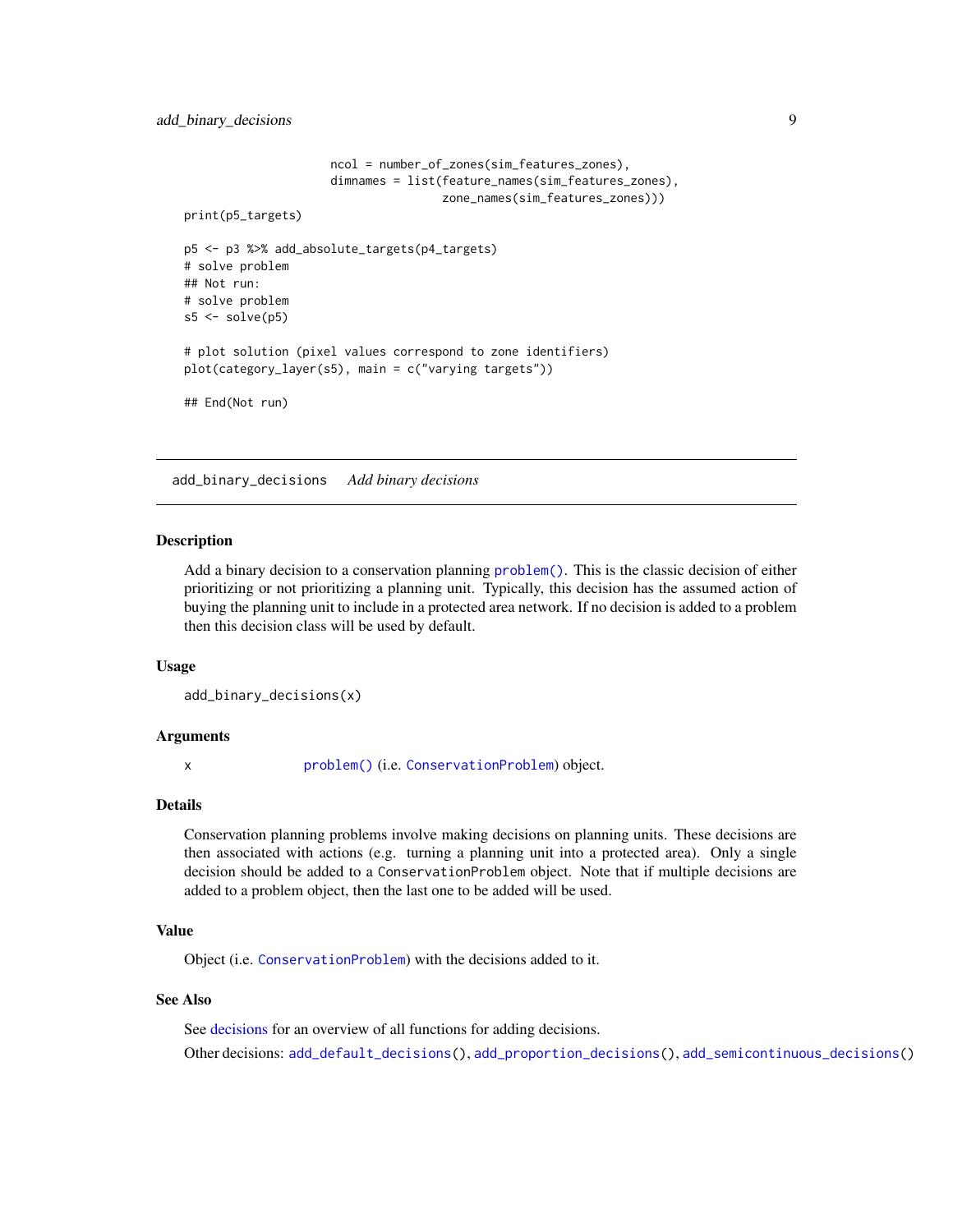# Examples

```
# set seed for reproducibility
set.seed(500)
# load data
data(sim_pu_raster, sim_features, sim_pu_zones_stack, sim_features_zones)
# create minimal problem with binary decisions
p1 <- problem(sim_pu_raster, sim_features) %>%
      add_min_set_objective() %>%
      add_relative_targets(0.1) %>%
      add_binary_decisions() %>%
      add_default_solver(verbose = FALSE)
## Not run:
# solve problem
s1 \leftarrow solve(p1)# plot solution
plot(s1, main = "solution")
## End(Not run)
# build multi-zone conservation problem with binary decisions
p2 <- problem(sim_pu_zones_stack, sim_features_zones) %>%
      add_min_set_objective() %>%
      add_relative_targets(matrix(runif(15, 0.1, 0.2), nrow = 5,
                                  ncol = 3)) %>%
      add_binary_decisions() %>%
      add_default_solver(verbose = FALSE)
## Not run:
# solve the problem
s2 \leftarrow solve(p2)# print solution
print(s2)
# plot solution
plot(category_layer(s2), main = "solution", axes = FALSE, box = FALSE)
## End(Not run)
```

```
add_boundary_penalties
```
*Add boundary penalties*

# Description

Add penalties to a conservation planning [problem\(\)](#page-238-1) to favor solutions that spatially clump planning units together based on the overall boundary length (perimeter).

<span id="page-9-0"></span>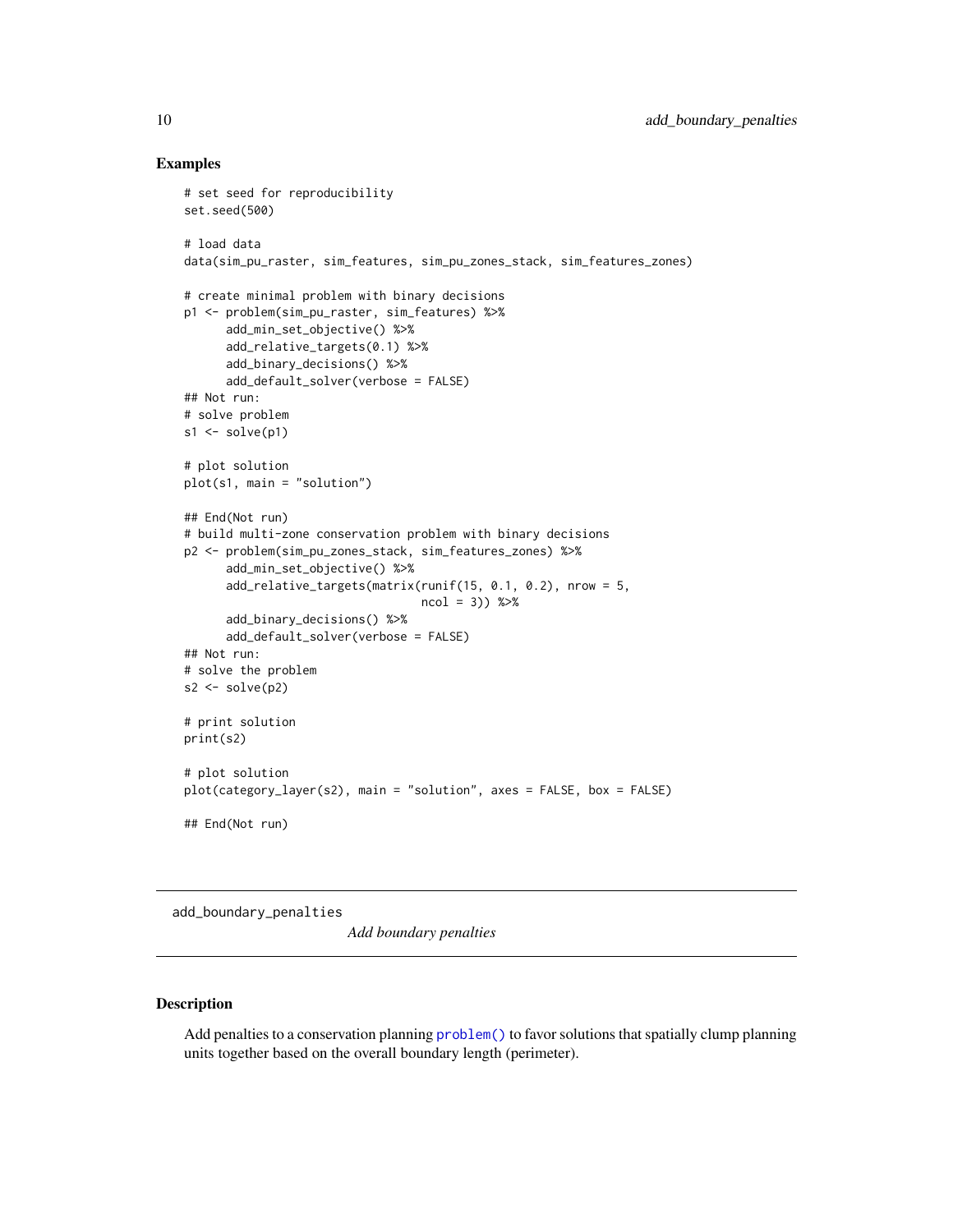# add\_boundary\_penalties 11

# Usage

```
add_boundary_penalties(
 x,
 penalty,
 edge_factor = rep(0.5, number_of_zones(x)),zones = diag(number_of_zones(x)),
 data = NULL
)
```
# Arguments

| X           | problem() (i.e. ConservationProblem) object.                                                                                                                                                                                                                                                                                                                                                                                                                                                                                                                                                                                                                                                                                                                                                                                                                                                                                                                                                                                                                              |
|-------------|---------------------------------------------------------------------------------------------------------------------------------------------------------------------------------------------------------------------------------------------------------------------------------------------------------------------------------------------------------------------------------------------------------------------------------------------------------------------------------------------------------------------------------------------------------------------------------------------------------------------------------------------------------------------------------------------------------------------------------------------------------------------------------------------------------------------------------------------------------------------------------------------------------------------------------------------------------------------------------------------------------------------------------------------------------------------------|
| penalty     | numeric penalty that is used to scale the importance of selecting planning units<br>that are spatially clumped together compared to the main problem objective<br>(e.g. solution cost when the argument to x has a minimum set objective per<br>add_min_set_objective()). Higher penalty values prefer solutions with a<br>higher degree of spatial clumping, and smaller penalty values prefer solutions<br>with a smaller degree of clumping. Note that negative penalty values prefer<br>solutions that are more spread out. This parameter is equivalent to the boundary<br>length modifier (BLM) parameter in Marxan.                                                                                                                                                                                                                                                                                                                                                                                                                                                |
| edge_factor | numeric proportion to scale planning unit edges (borders) that do not have any<br>neighboring planning units. For example, an edge factor of $0.5$ is commonly<br>used to avoid overly penalizing planning units along a coastline. Note that this<br>argument must have an element for each zone in the argument to x.                                                                                                                                                                                                                                                                                                                                                                                                                                                                                                                                                                                                                                                                                                                                                   |
| zones       | matrix or Matrix object describing the clumping scheme for different zones.<br>Each row and column corresponds to a different zone in the argument to x, and<br>cell values indicate the relative importance of clumping planning units that are<br>allocated to a combination of zones. Cell values along the diagonal of the matrix<br>represent the relative importance of clumping planning units that are allocated<br>to the same zone. Cell values must range between 1 and -1, where negative<br>values favor solutions that spread out planning units. The default argument to<br>zones is an identity matrix (i.e. a matrix with ones along the matrix diagonal and<br>zeros elsewhere), so that penalties are incurred when neighboring planning units<br>are not assigned to the same zone. If the cells along the matrix diagonal contain<br>markedly smaller values than those found elsewhere in the matrix, then solutions<br>are preferred that surround planning units with those allocated to different zones<br>(i.e. greater spatial fragmentation). |
| data        | NULL, data. frame, matrix, or Matrix object containing the boundary data.<br>These data describe the total amount of boundary (perimeter) length for each<br>planning unit, and the amount of boundary (perimeter) length shared between<br>different planning units (i.e. planning units that are adjacent to each other). See<br>the Data format section for more information.                                                                                                                                                                                                                                                                                                                                                                                                                                                                                                                                                                                                                                                                                          |

# Details

This function adds penalties to a conservation planning problem to penalize fragmented solutions. It was is inspired by Ball *et al.* (2009) and Beyer *et al.* (2016). The penalty argument is equivalent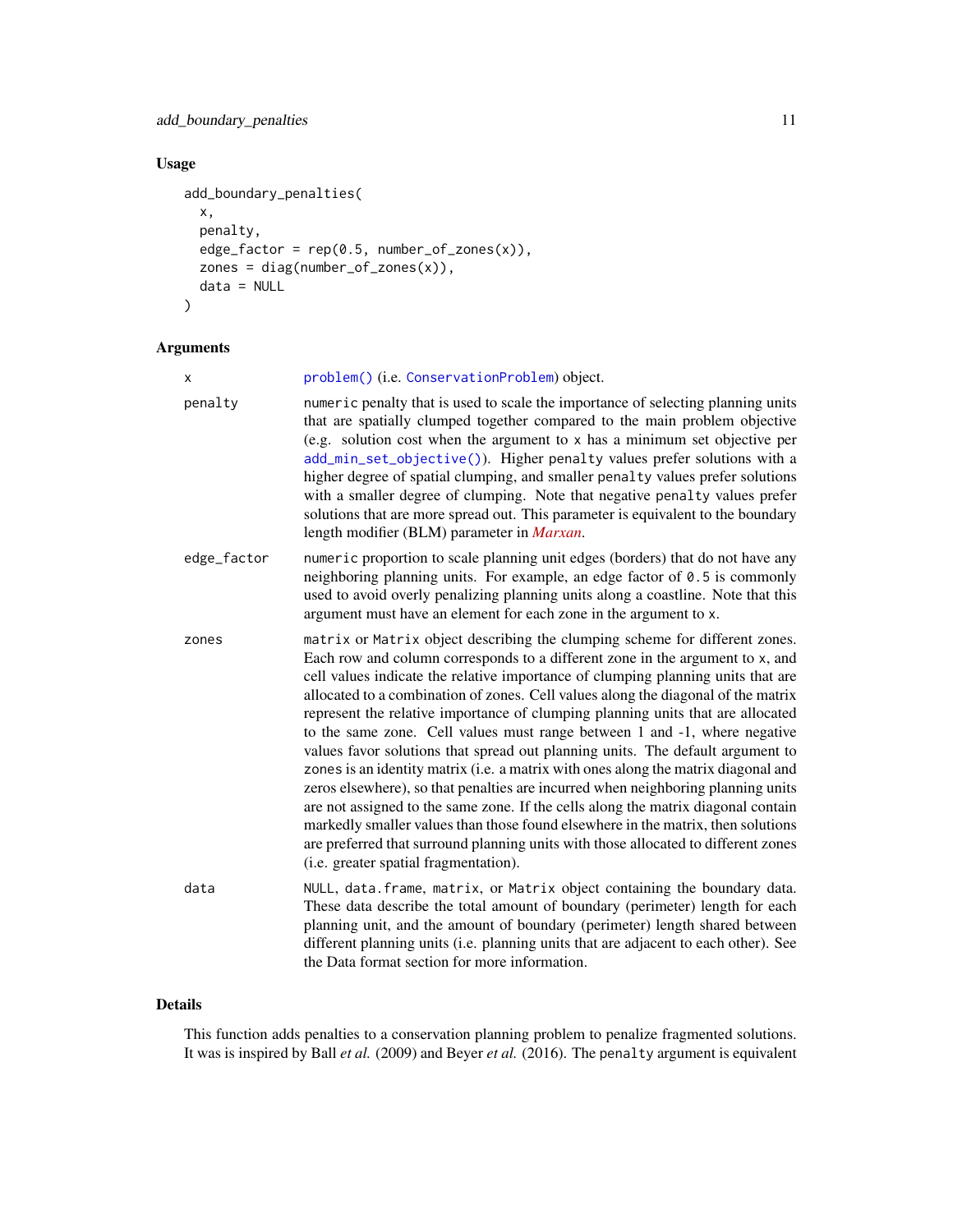to the boundary length modifier (BLM) used in *[Marxan](https://marxansolutions.org)*. Note that this function can only be used to represent symmetric relationships between planning units. If asymmetric relationships are required, use the [add\\_connectivity\\_penalties\(\)](#page-17-1) function.

#### Value

Object (i.e. [ConservationProblem](#page-141-1)) with the penalties added to it.

#### Data format

The argument to data can be specified using the following formats. Note that boundary data must always describe symmetric relationships between planning units.

- data **as a** NULL **value** indicating that the data should be automatically calculated using the [boundary\\_matrix\(\)](#page-128-1) function. This argument is the default. Note that the boundary data must be supplied using one of the other formats below if the planning unit data in the argument to x do not explicitly contain spatial information (e.g. planning unit data are a data.frame or numeric class).
- data as a matrix/Matrix object where rows and columns represent different planning units and the value of each cell represents the amount of shared boundary length between two different planning units. Cells that occur along the matrix diagonal represent the amount of exposed boundary associated with each planning unit that has no neighbor (e.g. these value might pertain to boundaries along a coastline).
- data as a data. frame object with the columns "id1", "id2", and "boundary". The "id1" and "id2" columns contain identifiers (indices) for a pair of planning units, and the "boundary" column contains the amount of shared boundary length between these two planning units. This format follows the the standard *Marxan* format for boundary data (i.e. per the "bound.dat" file).

#### Mathematical formulation

The boundary penalties are implemented using the following equations. Let  $I$  represent the set of planning units (indexed by i or j), Z represent the set of management zones (indexed by z or y), and  $X_{iz}$  represent the decision variable for planning unit i for in zone z (e.g. with binary values one indicating if planning unit is allocated or not). Also, let  $p$  represent the argument to penalty,  $E_z$ represent the argument to edge\_factor,  $B_{ij}$  represent the matrix argument to data (e.g. generated using [boundary\\_matrix\(\)](#page-128-1)), and  $W_{zz}$  represent the matrix argument to zones.

$$
\sum_{i}^{I} \sum_{j}^{I} \sum_{z}^{Z} (ifelse(i == j, E_z, 1) \times p \times W_{zz}B_{ij}) + \sum_{i}^{I} \sum_{j}^{I} \sum_{z}^{Z} \sum_{y}^{Z} (-2 \times p \times X_{iz} \times X_{jy} \times W_{zy} \times B_{ij})
$$

Note that when the problem objective is to maximize some measure of benefit and not minimize some measure of cost, the term p is replaced with  $-p$ .

#### References

Ball IR, Possingham HP, and Watts M (2009) *Marxan and relatives: Software for spatial conservation prioritisation* in Spatial conservation prioritisation: Quantitative methods and computational tools. Eds Moilanen A, Wilson KA, and Possingham HP. Oxford University Press, Oxford, UK.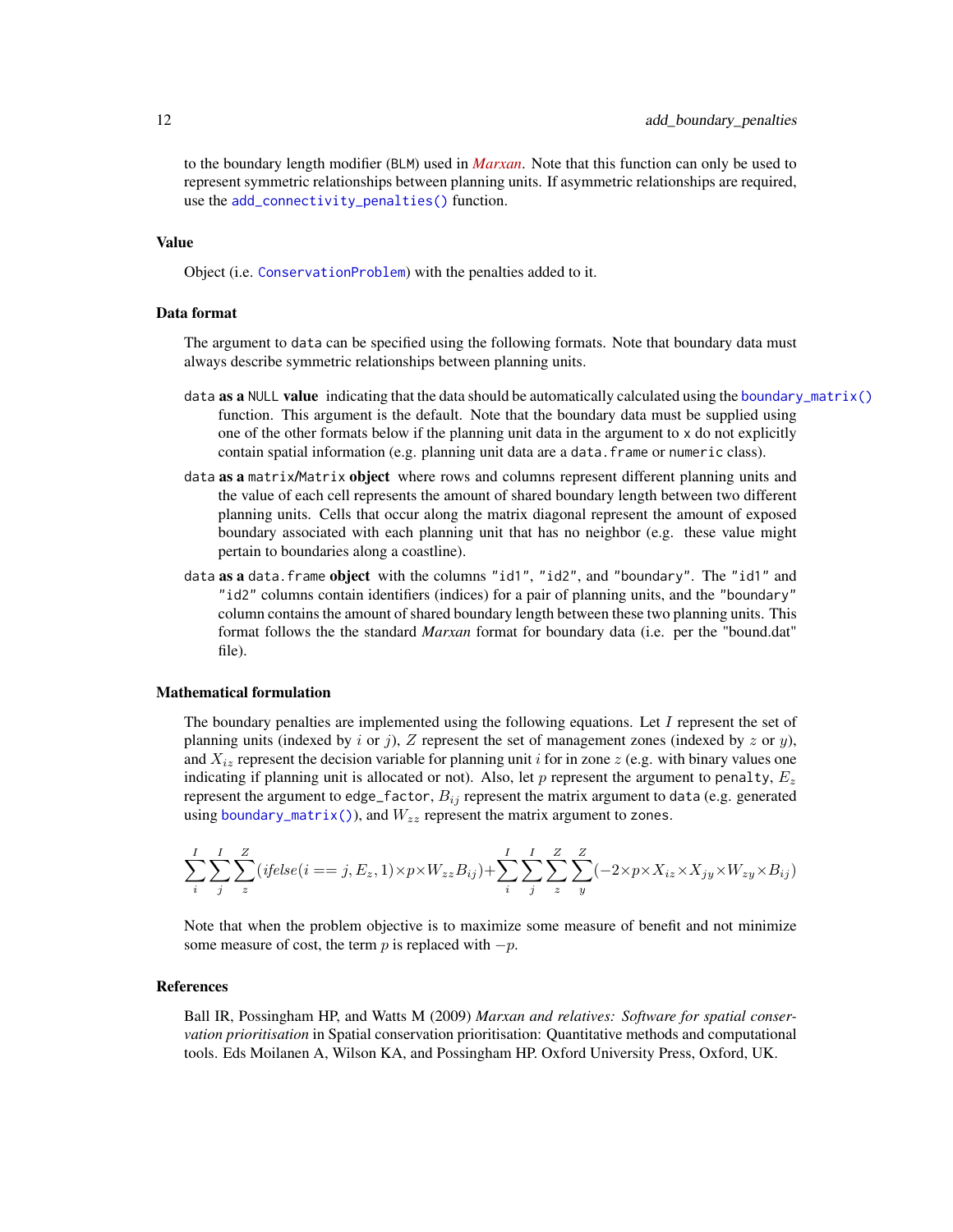Beyer HL, Dujardin Y, Watts ME, and Possingham HP (2016) Solving conservation planning problems with integer linear programming. *Ecological Modelling*, 228: 14–22.

#### See Also

See [penalties](#page-224-1) for an overview of all functions for adding penalties.

Other penalties: [add\\_connectivity\\_penalties\(](#page-17-1)), [add\\_feature\\_weights\(](#page-40-1)), [add\\_linear\\_penalties\(](#page-55-1))

#### Examples

```
# set seed for reproducibility
set.seed(500)
# load data
data(sim_pu_raster, sim_features, sim_pu_zones_stack, sim_features_zones)
# create minimal problem
p1 <- problem(sim_pu_raster, sim_features) %>%
      add_min_set_objective() %>%
      add_relative_targets(0.2) %>%
      add_binary_decisions() %>%
      add_default_solver(verbose = FALSE)
# create problem with low boundary penalties
p2 <- p1 %>% add_boundary_penalties(50, 1)
# create problem with high boundary penalties but outer edges receive
# half the penalty as inner edges
p3 <- p1 %>% add_boundary_penalties(500, 0.5)
# create a problem using precomputed boundary data
bmat <- boundary_matrix(sim_pu_raster)
p4 <- p1 %>% add_boundary_penalties(50, 1, data = bmat)
## Not run:
# solve problems
s <- stack(solve(p1), solve(p2), solve(p3), solve(p4))
# plot solutions
plot(s, main = c("basic solution", "small penalties", "high penalties",
                 "precomputed data"), axes = FALSE, box = FALSE)
## End(Not run)
# create minimal problem with multiple zones and limit the run-time for
# solver to 10 seconds so this example doesn't take too long
p5 <- problem(sim_pu_zones_stack, sim_features_zones) %>%
      add_min_set_objective() %>%
      add\_relative\_targets(maxrix(0.2, nrow = 5, ncol = 3)) %>%
      add_binary_decisions() %>%
      add_default_solver(time_limit = 10, verbose = FALSE)
```
# create zone matrix which favors clumping planning units that are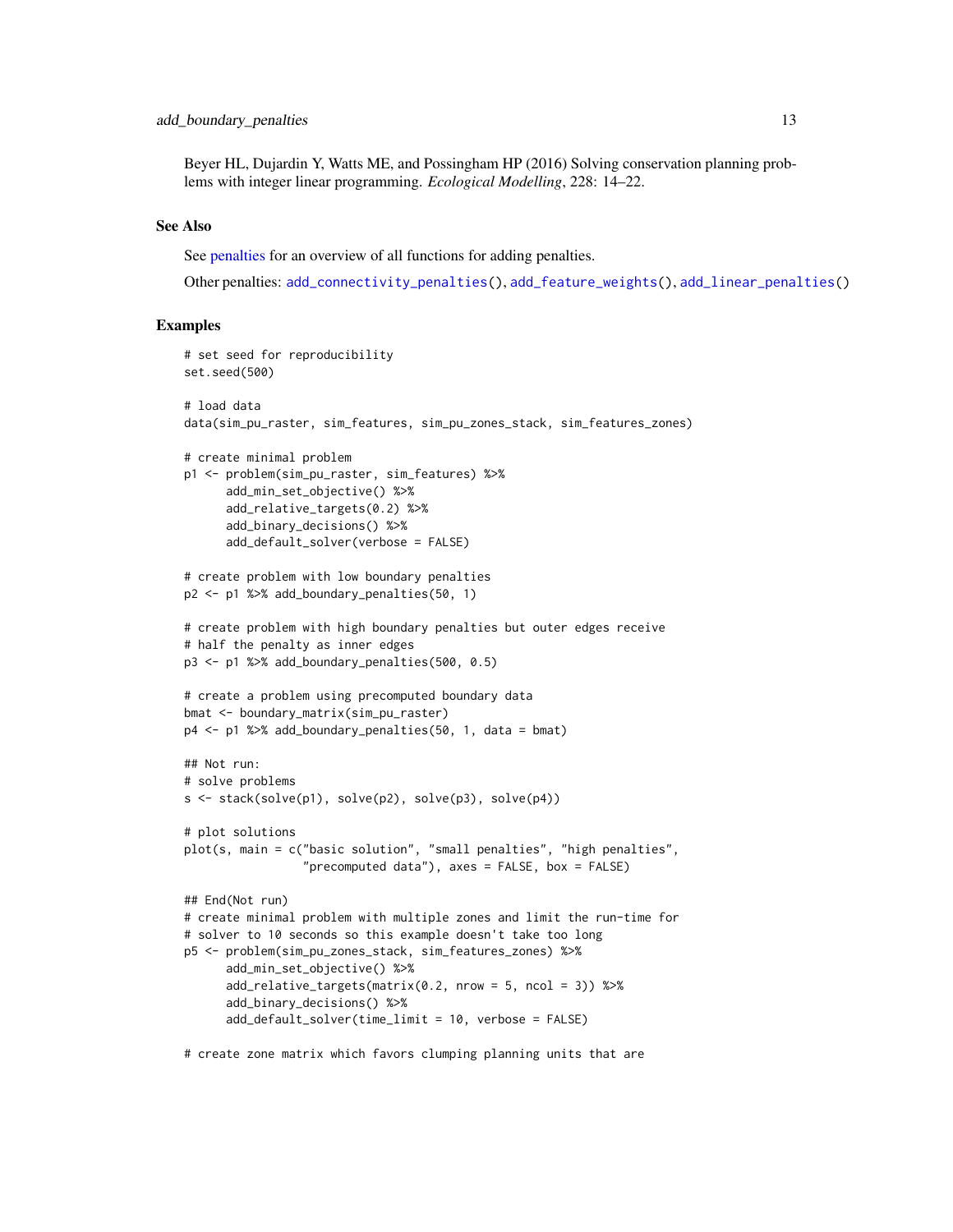```
# allocated to the same zone together - note that this is the default
z<sub>m6</sub> < - diag(3)print(zm6)
# create problem with the zone matrix and low penalties
p6 <- p5 %>% add_boundary_penalties(50, zone = zm6)
# create another problem with the same zone matrix and higher penalties
p7 <- p5 %>% add_boundary_penalties(500, zone = zm6)
# create zone matrix which favors clumping units that are allocated to
# different zones together
z \text{ m8} \leq \text{matrix}(1, \text{ ncol} = 3, \text{ nrow} = 3)diag(zm8) <-0print(zm8)
# create problem with the zone matrix
p8 <- p5 %>% add_boundary_penalties(500, zone = zm8)
# create zone matrix which strongly favors clumping units
# that are allocated to the same zone together. It will also prefer
# clumping planning units in zones 1 and 2 together over having
# these planning units with no neighbors in the solution
zm9 < - diag(3)
zm9[upper.tri(zm9)] <- c(0.3, 0, 0)
zm9[lower.tri(zm9)] <- zm9[upper.tri(zm9)]
print(zm9)
# create problem with the zone matrix
p9 <- p5 %>% add_boundary_penalties(500, zone = zm9)
# create zone matrix which favors clumping planning units in zones 1 and 2
# together, and favors planning units in zone 3 being spread out
# (i.e. negative clumping)
z<sup>m10</sup> < - diag(3)z \mod 3, 3] <- -1
print(zm10)
# create problem with the zone matrix
p10 <- p5 %>% add_boundary_penalties(500, zone = zm10)
## Not run:
# solve problems
s2 <- stack(category_layer(solve(p5)), category_layer(solve(p6)),
            category_layer(solve(p7)), category_layer(solve(p8)),
            category_layer(solve(p9)), category_layer(solve(p10)))
# plot solutions
plot(s2, main = c("basic solution", "within zone clumping (low)",
                   "within zone clumping (high)", "between zone clumping",
                  "within + between clumping", "negative clumping"),
     axes = FALSE, box = FALSE)
```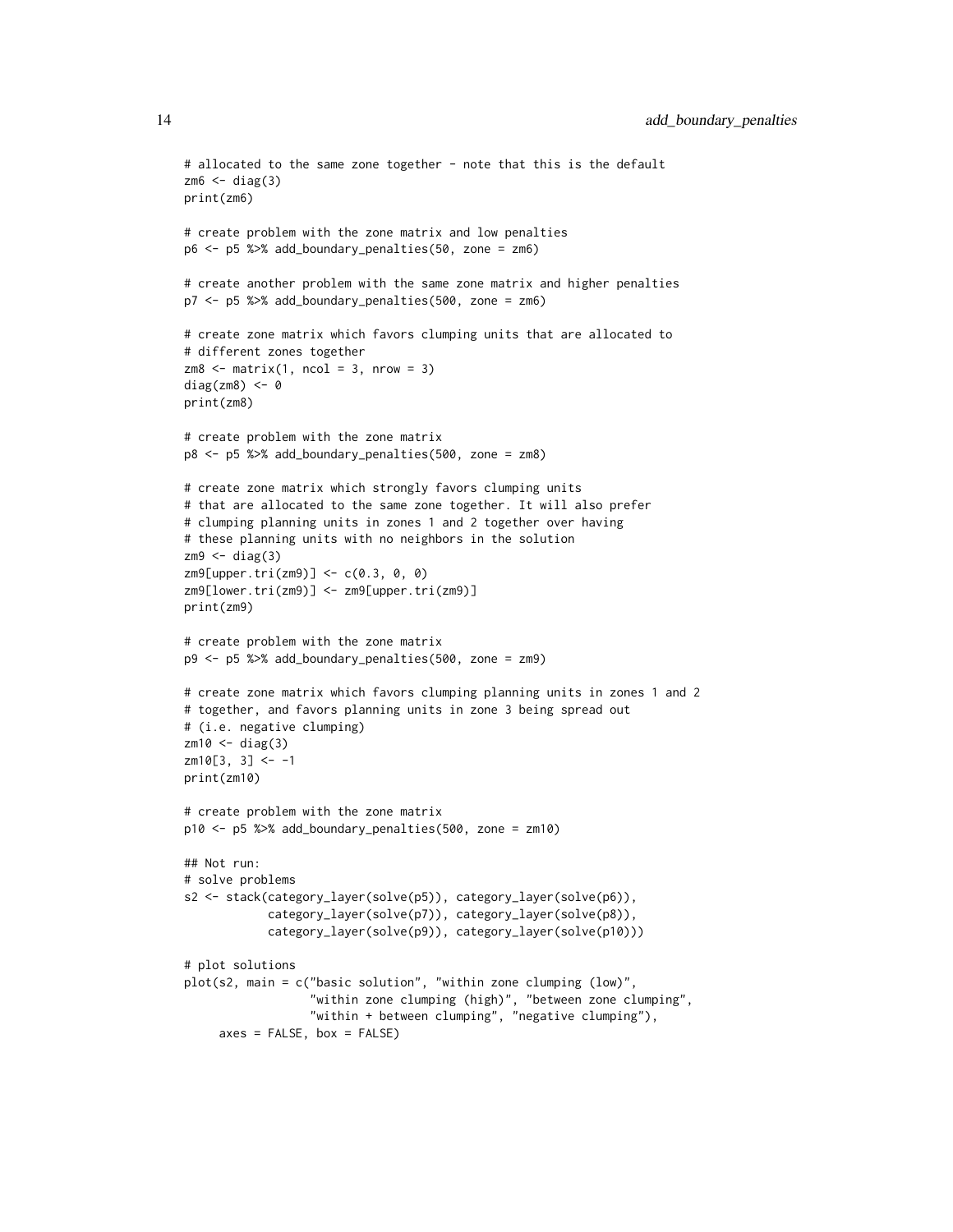<span id="page-14-0"></span>## End(Not run)

<span id="page-14-1"></span>add\_cbc\_solver *Add a* CBC *solver*

# Description

Specify that the *[CBC](https://projects.coin-or.org/Cbc)* (COIN-OR branch and cut) software (Forrest & Lougee-Heimer 2005) should be used to solve a conservation planning [problem\(\)](#page-238-1). This function can also be used to customize the behavior of the solver. It requires the rcbc package to be installed (only [available on GitHub,](https://github.com/dirkschumacher/rcbc) see below for installation instructions).

# Usage

```
add_cbc_solver(
  x,
 gap = 0.1,time_limit = .Machine$integer.max,
 presolve = TRUE,
  threads = 1,
 first_feasible = FALSE,
  start_solution = NULL,
  verbose = TRUE
)
```
# Arguments

| x          | problem() (i.e. ConservationProblem) object.                                                                                                                                                                                                                                                                                                                                                                                                  |
|------------|-----------------------------------------------------------------------------------------------------------------------------------------------------------------------------------------------------------------------------------------------------------------------------------------------------------------------------------------------------------------------------------------------------------------------------------------------|
| gap        | numeric gap to optimality. This gap is relative and expresses the acceptable<br>deviance from the optimal objective. For example, a value of 0.01 will result<br>in the solver stopping when it has found a solution within $1\%$ of optimality.<br>Additionally, a value of 0 will result in the solver stopping when it has found an<br>optimal solution. The default value is $0.1$ (i.e. $10\%$ from optimality).                         |
| time_limit | numeric time limit (seconds) for generating solutions. The solver will return<br>the current best solution when this time limit is exceeded. The default value<br>is the largest integer value (i.e. . Machine\$integer.max), effectively meaning<br>that solver will keep running until a solution within the optimality gap is found.                                                                                                       |
| presolve   | logical attempt to simplify the problem before solving it? Defaults to TRUE.                                                                                                                                                                                                                                                                                                                                                                  |
| threads    | integer number of threads to use for the optimization algorithm. The default<br>value is 1.                                                                                                                                                                                                                                                                                                                                                   |
|            | first_feasible logical should the first feasible solution be be returned? If first_feasible<br>is set to TRUE, the solver will return the first solution it encounters that meets all<br>the constraints, regardless of solution quality. Note that the first feasible solution<br>is not an arbitrary solution, rather it is derived from the relaxed solution, and is<br>therefore often reasonably close to optimality. Defaults to FALSE. |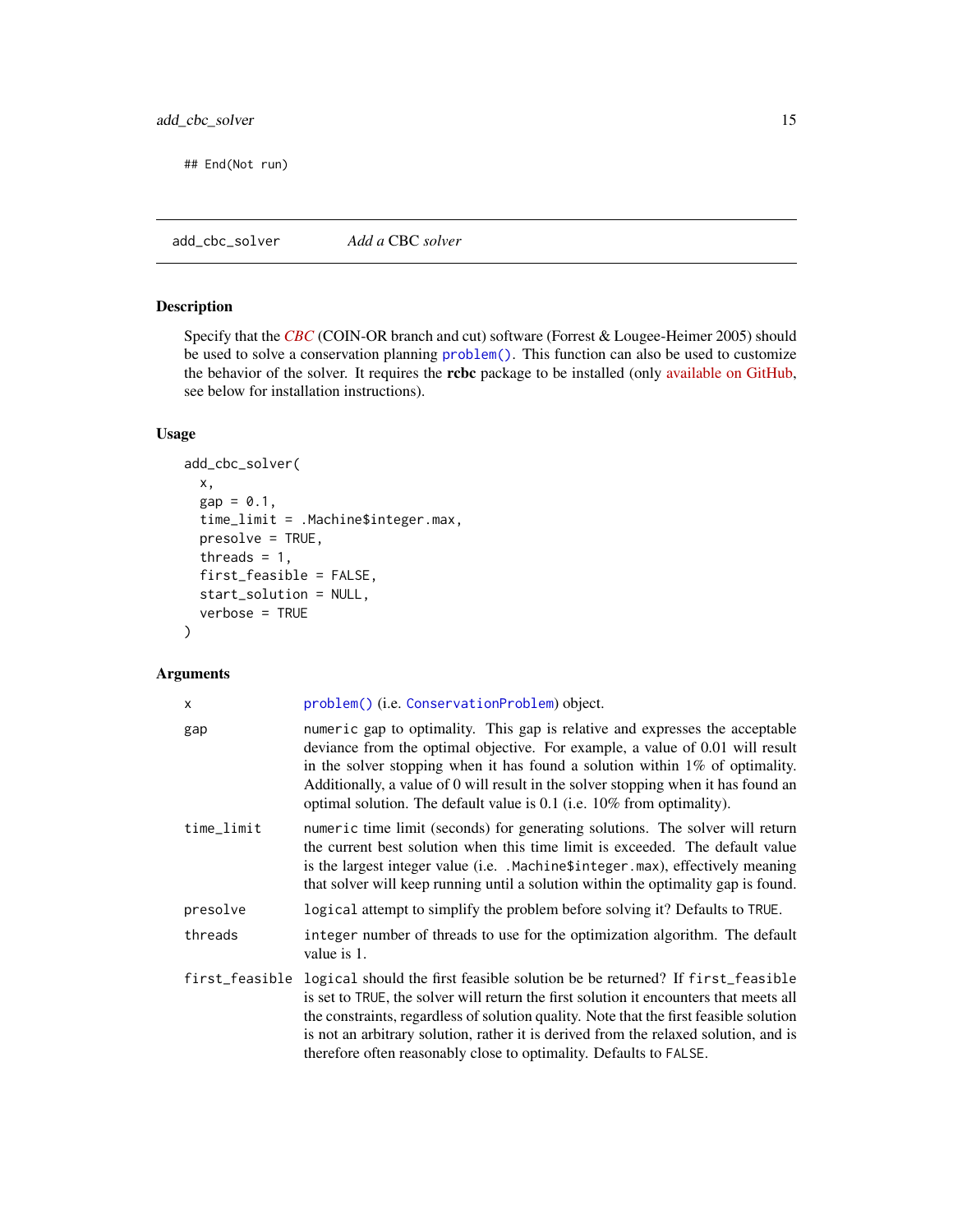|         | start_solution NULL or object containing the starting solution for the solver. Defaults to NULL |
|---------|-------------------------------------------------------------------------------------------------|
|         | such that no starting solution is used. To specify a starting solution, the argument            |
|         | to start_solution should be in the same format as the planning units (i.e. a                    |
|         | NULL, numeric, matrix, data. frame, Raster, Spatial, or sf:: sf() object).                      |
|         | See the Start solution format section for more information.                                     |
| verbose | logical should information be printed while solving optimization problems?                      |
|         | Defaults to TRUE.                                                                               |

#### Details

*[CBC](https://projects.coin-or.org/Cbc)* is an open-source mixed integer programming solver that is part of the Computational Infrastructure for Operations Research (COIN-OR) project. Although formal benchmarks examining the performance of this solver for conservation planning problems have yet to be completed, preliminary analyses suggest that it performs much faster than the other open-source solvers (i.e. [add\\_rsymphony\\_solver\(\)](#page-113-1), [add\\_rsymphony\\_solver\(\)](#page-113-1)), and so we recommend using this solver if the *Gurobi* and *IBM CPLEX* solvers are unavailable.

# Value

Object (i.e. [ConservationProblem](#page-141-1)) with the solver added to it.

#### Installation

The **rcbc** package is required to use this solver. Since the **rcbc** package is not available on the the Comprehensive R Archive Network (CRAN), it must be installed from [its GitHub repository.](https://github.com/dirkschumacher/rcbc) To install the rcbc package, please use the following code:

```
if (!require(remotes)) install.packages("remotes")
remotes::install_github("dirkschumacher/rcbc")
```
Note that you may also need to install several dependencies – such as the [Rtools software](https://cran.r-project.org/bin/windows/Rtools/) or system libraries – prior to installing the **rcbc** package. For further details on installing this package, please consult [official installation instructions for the package.](https://dirkschumacher.github.io/rcbc/)

#### Start solution format

Broadly speaking, the argument to start\_solution must be in the same format as the planning unit data in the argument to x. Further details on the correct format are listed separately for each of the different planning unit data formats:

- x has numeric planning units The argument to start\_solution must be a numeric vector with each element corresponding to a different planning unit. It should have the same number of planning units as those in the argument to x. Additionally, any planning units missing cost (NA) values should also have missing (NA) values in the argument to start\_solution.
- x has matrix planning units The argument to start\_solution must be a matrix vector with each row corresponding to a different planning unit, and each column correspond to a different management zone. It should have the same number of planning units and zones as those in the argument to x. Additionally, any planning units missing cost (NA) values for a particular zone should also have a missing (NA) values in the argument to start\_solution.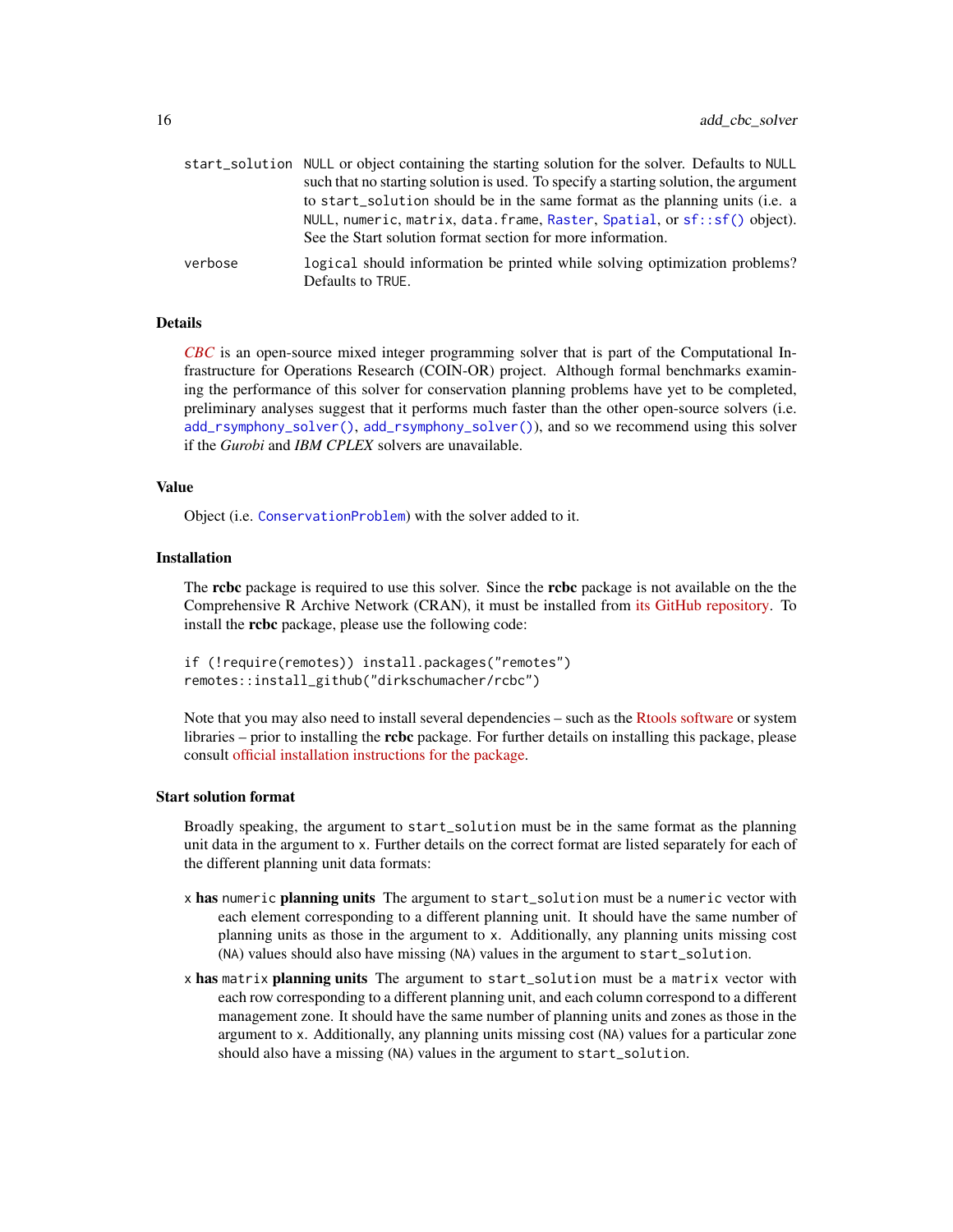- x has [Raster](#page-0-0) planning units The argument to start\_solution be a Raster object where different grid cells (pixels) correspond to different planning units and layers correspond to a different management zones. It should have the same dimensionality (rows, columns, layers), resolution, extent, and coordinate reference system as the planning units in the argument to x. Additionally, any planning units missing cost (NA) values for a particular zone should also have missing (NA) values in the argument to start\_solution.
- x has data.frame planning units The argument to start\_solution must be a data.frame with each column corresponding to a different zone, each row corresponding to a different planning unit, and cell values corresponding to the solution value. This means that if a data.frame object containing the solution also contains additional columns, then these columns will need to be subsetted prior to using this function (see below for example with  $sf::sf()$  data). Additionally, any planning units missing cost (NA) values for a particular zone should also have missing (NA) values in the argument to start\_solution.
- x has [Spatial](#page-0-0) planning units The argument to start\_solution must be a Spatial object with each column corresponding to a different zone, each row corresponding to a different planning unit, and cell values corresponding to the solution value. This means that if the [Spatial](#page-0-0) object containing the solution also contains additional columns, then these columns will need to be subsetted prior to using this function (see below for example with  $sf::sf()$  data). Additionally, the argument to start\_solution must also have the same coordinate reference system as the planning unit data. Furthermore, any planning units missing cost (NA) values for a particular zone should also have missing (NA) values in the argument to start\_solution.
- x has  $sf::sf()$  planning units The argument to start\_solution must be a  $sf::sf()$  object with each column corresponding to a different zone, each row corresponding to a different planning unit, and cell values corresponding to the solution value. This means that if the [sf::sf\(\)](#page-0-0) object containing the solution also contains additional columns, then these columns will need to be subsetted prior to using this function (see below for example). Additionally, the argument to start\_solution must also have the same coordinate reference system as the planning unit data. Furthermore, any planning units missing cost (NA) values for a particular zone should also have missing (NA) values in the argument to start\_solution.

#### References

Forrest J and Lougee-Heimer R (2005) CBC User Guide. In Emerging theory, Methods, and Applications (pp. 257–277). INFORMS, Catonsville, MD. doi: [10.1287/educ.1053.0020.](https://doi.org/10.1287/educ.1053.0020)

#### See Also

See [solvers](#page-267-1) for an overview of all functions for adding a solver.

Other solvers: [add\\_cplex\\_solver\(](#page-29-1)), [add\\_default\\_solver\(](#page-33-2)), [add\\_gurobi\\_solver\(](#page-46-1)), [add\\_lsymphony\\_solver](#page-70-1), [add\\_rsymphony\\_solver\(](#page-113-1))

#### Examples

```
## Not run:
# load data
data(sim_pu_raster, sim_features)
```
# create problem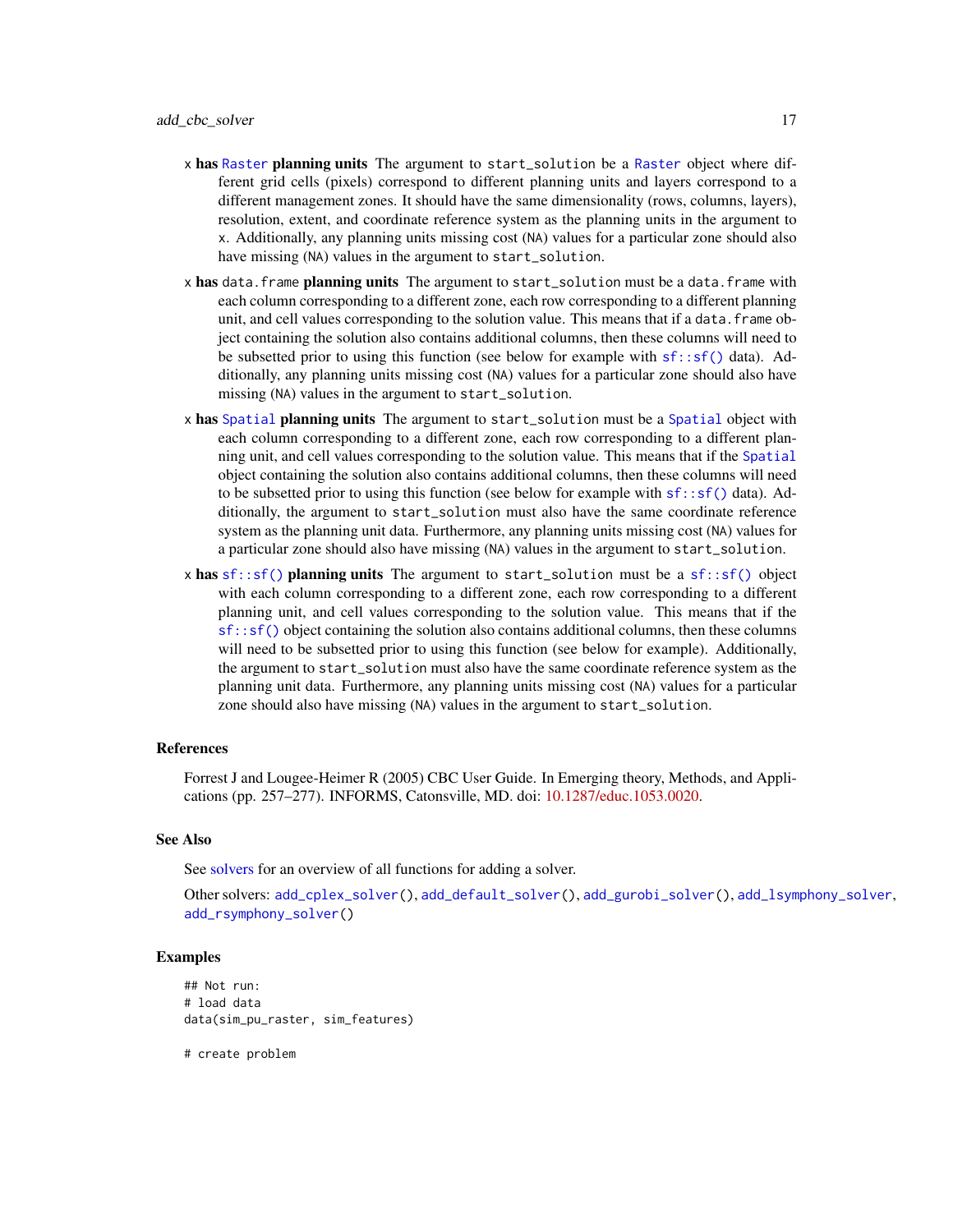```
p <- problem(sim_pu_raster, sim_features) %>%
     add_min_set_objective() %>%
     add_relative_targets(0.1) %>%
     add_binary_decisions() %>%
     add_cbc_solver(gap = 0, verbose = FALSE)
# generate solution %>%
s \leftarrow solve(p)# plot solution
plot(s, main = "solution", axes = FALSE, box = FALSE)
# create a similar problem with boundary length penalties and
# specify the solution from the previous run as a starting solution
p2 <- problem(sim_pu_raster, sim_features) %>%
     add_min_set_objective() %>%
     add_relative_targets(0.1) %>%
     add_boundary_penalties(10) %>%
     add_binary_decisions() %>%
     add\_cbc\_solver(gap = 0, start\_solution = s, verbose = FALSE)# generate solution
s2 \leftarrow solve(p2)# plot solution
plot(s2, main = "solution with boundary penalties", axes = FALSE,
     box = FALSE)## End(Not run)
```
<span id="page-17-1"></span>add\_connectivity\_penalties *Add connectivity penalties*

# Description

Add penalties to a conservation planning [problem\(\)](#page-238-1) to favor solutions that select planning units with high connectivity between them.

#### Usage

```
## S4 method for signature 'ConservationProblem,ANY,ANY,matrix'
add_connectivity_penalties(x, penalty, zones, data)
```
## S4 method for signature 'ConservationProblem, ANY, ANY, Matrix' add\_connectivity\_penalties(x, penalty, zones, data)

```
## S4 method for signature 'ConservationProblem,ANY,ANY,data.frame'
add_connectivity_penalties(x, penalty, zones, data)
```
<span id="page-17-0"></span>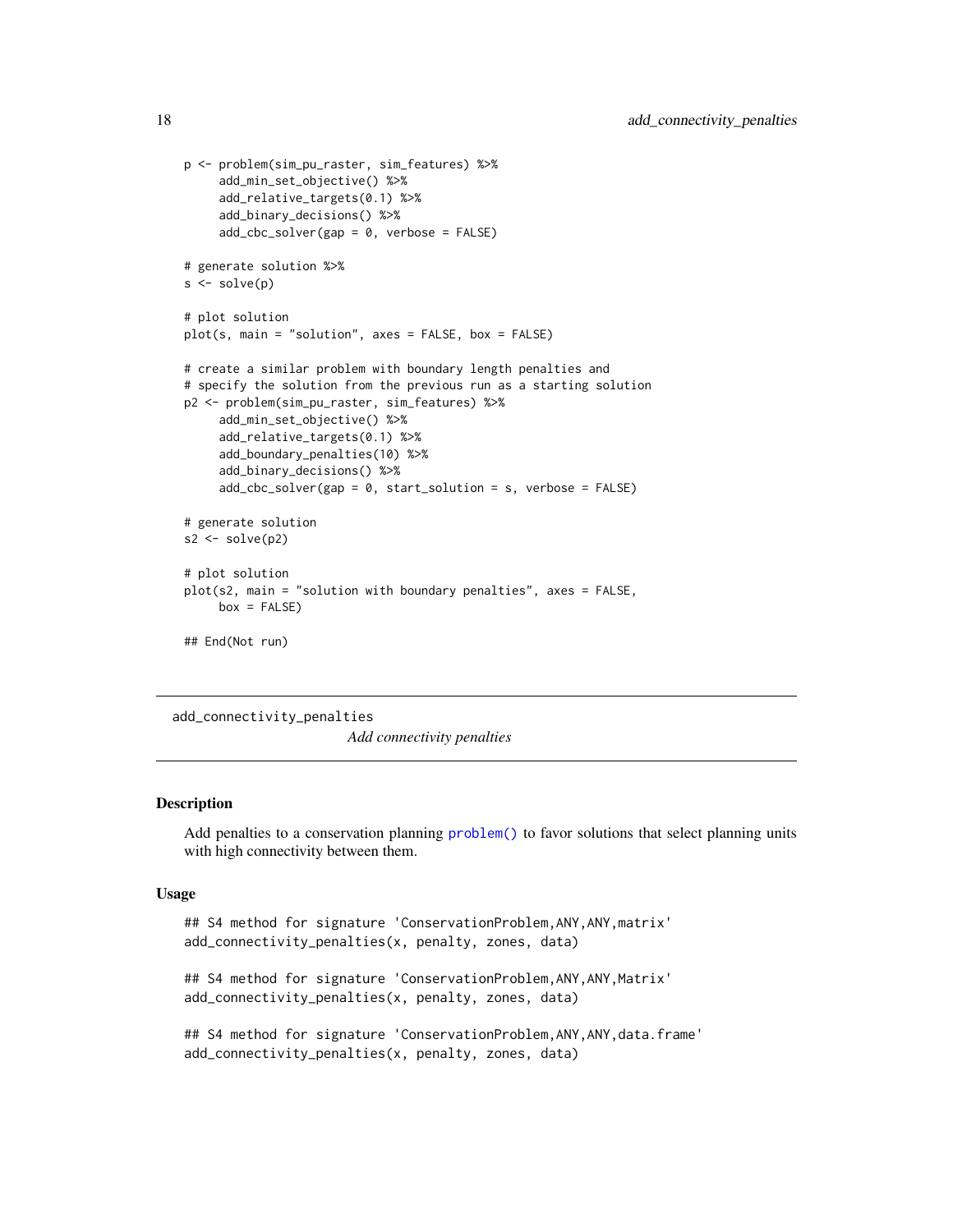```
## S4 method for signature 'ConservationProblem, ANY, ANY, dgCMatrix'
add_connectivity_penalties(x, penalty, zones, data)
```

```
## S4 method for signature 'ConservationProblem, ANY, ANY, array'
add_connectivity_penalties(x, penalty, zones, data)
```
# Arguments

| X       | problem() (i.e. ConservationProblem) object.                                                                                                                                                                                                                                                                                                                                                                                                                                                                                                                                                                                                                                                                                                                                                                                                                                                                                                                                                           |
|---------|--------------------------------------------------------------------------------------------------------------------------------------------------------------------------------------------------------------------------------------------------------------------------------------------------------------------------------------------------------------------------------------------------------------------------------------------------------------------------------------------------------------------------------------------------------------------------------------------------------------------------------------------------------------------------------------------------------------------------------------------------------------------------------------------------------------------------------------------------------------------------------------------------------------------------------------------------------------------------------------------------------|
| penalty | numeric penalty that is used to scale the importance of selecting planning units<br>with strong connectivity between them compared to the main problem objective<br>(e.g. solution cost when the argument to x has a minimum set objective set using<br>add_min_set_objective()). Higher penalty values can be used to obtain<br>solutions with a high degree of connectivity, and smaller penalty values can be<br>used to obtain solutions with a small degree of connectivity. Note that negative<br>penalty values can be used to obtain solutions that have very little connectivity.                                                                                                                                                                                                                                                                                                                                                                                                             |
| zones   | matrix or Matrix object describing the level of connectivity between different<br>zones. Each row and column corresponds to a different zone in the argument to<br>x, and cell values indicate the level of connectivity between each combination<br>of zones. Cell values along the diagonal of the matrix represent the level of<br>connectivity between planning units allocated to the same zone. Cell values<br>must lay between 1 and -1, where negative values favor solutions with weak<br>connectivity. The default argument to zones is an identity matrix (i.e. a matrix<br>with ones along the matrix diagonal and zeros elsewhere), so that planning units<br>are only considered to be connected when they are allocated to the same zone.<br>This argument is required when the argument to data is a matrix or Matrix<br>object. If the argument to data is an array or data. frame with zone data, this<br>argument must explicitly be set to NULL otherwise an error will be thrown. |
| data    | matrix, Matrix, data. frame, or array object containing connectivity data.<br>The connectivity values correspond to the strength of connectivity between dif-<br>ferent planning units. Thus connections between planning units that are associ-<br>ated with higher values are more favorable in the solution. See the Data format<br>section for more information.                                                                                                                                                                                                                                                                                                                                                                                                                                                                                                                                                                                                                                   |

# Details

This function adds penalties to conservation planning problem to penalize solutions that have low connectivity. Specifically, it favors pair-wise connections between planning units that have high connectivity values. It was inspired by Beger *et al.* (2010) and can symmetric and asymmetric connectivity relationships between planning units.

# Value

Object (i.e. [ConservationProblem](#page-141-1)) with the penalties added to it.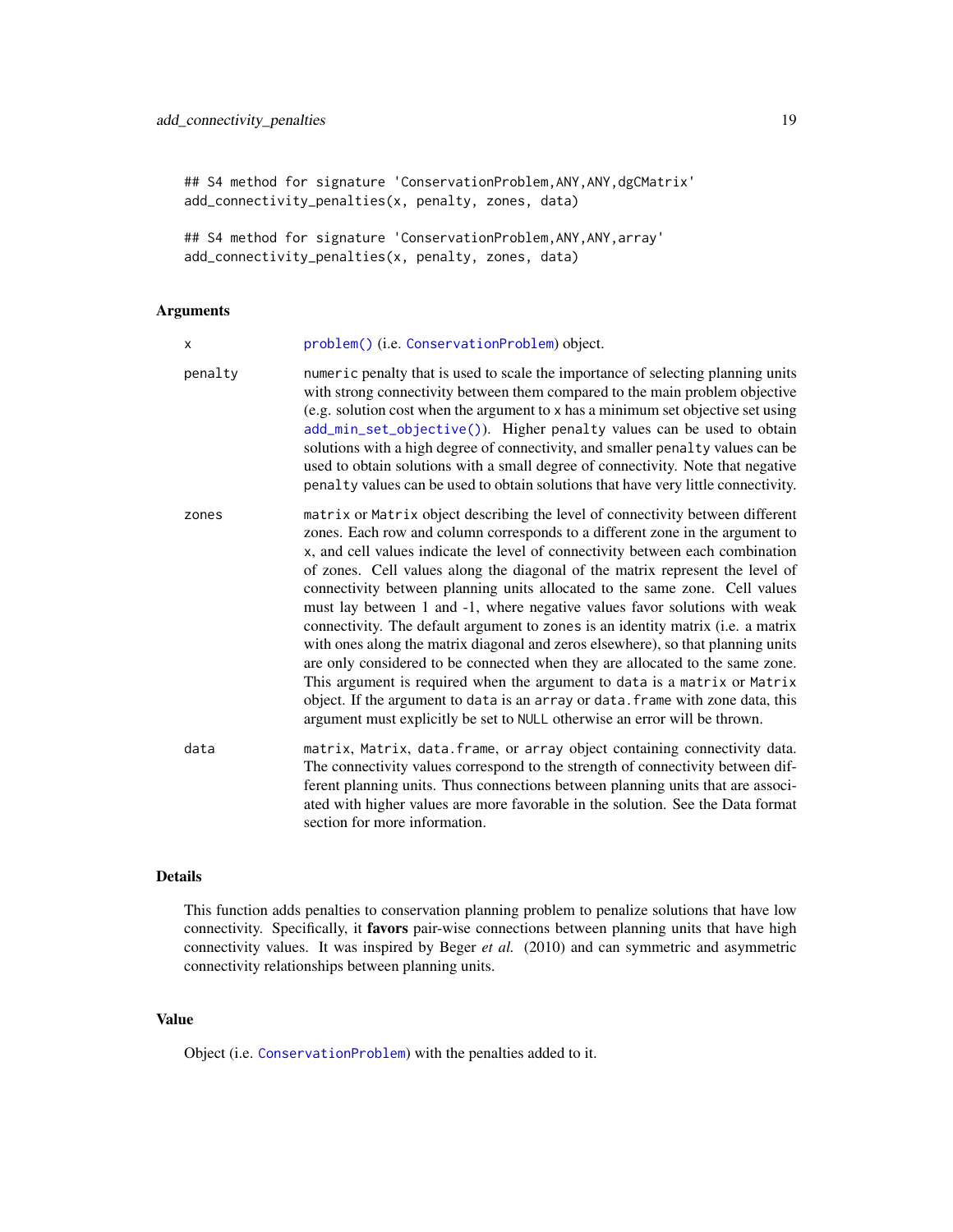# Data format

The argument to data can be specified using several different formats. These formats can be used to describe symmetric or asymmetric relationships between planning units.

- data as a matrix/Matrix object where rows and columns represent different planning units and the value of each cell represents the strength of connectivity between two different planning units. Cells that occur along the matrix diagonal are treated as weights which indicate that planning units are more desirable in the solution. The argument to zones can be used to control the strength of connectivity between planning units in different zones. The default argument for zones is to treat planning units allocated to different zones as having zero connectivity.
- data as a data. frame object containing the fields (columns) "id1", "id2", and "boundary". Here, each row denotes the connectivity between two planning units following the *Marxan* format. The data can be used to denote symmetric or asymmetric relationships between planning units. By default, input data is assumed to be symmetric unless asymmetric data is also included (e.g. if data is present for planning units 2 and 3, then the same amount of connectivity is expected for planning units 3 and 2, unless connectivity data is also provided for planning units 3 and 2). If the argument to x contains multiple zones, then the columns "zone1" and "zone2" can optionally be provided to manually specify the connectivity values between planning units when they are allocated to specific zones. If the columns "zone1" and "zone2" are present, then the argument to zones must be NULL.
- data as an array object containing four-dimensions where cell values indicate the strength of connectivity between planning units when they are assigned to specific management zones. The first two dimensions (i.e. rows and columns) indicate the strength of connectivity between different planning units and the second two dimensions indicate the different management zones. Thus the data[1,2,3,4] indicates the strength of connectivity between planning unit 1 and planning unit 2 when planning unit 1 is assigned to zone 3 and planning unit 2 is assigned to zone 4.

# Mathematical formulation

The connectivity penalties are implemented using the following equations. Let  $I$  represent the set of planning units (indexed by i or j), Z represent the set of management zones (indexed by z or y), and  $X_{iz}$  represent the decision variable for planning unit i for in zone z (e.g. with binary values one indicating if planning unit is allocated or not). Also, let  $p$  represent the argument to penalty,  $D$  represent the argument to data, and  $W$  represent the argument to zones.

If the argument to data is supplied as a matrix or Matrix object, then the penalties are calculated as:

$$
\sum_{i}^{I} \sum_{j}^{I} \sum_{z}^{Z} \sum_{y}^{Z} (-p \times X_{iz} \times X_{jy} \times D_{ij} \times W_{zy})
$$

Otherwise, if the argument to data is supplied as a data.frame or array object, then the penalties are calculated as:

$$
\sum_{i}^{I} \sum_{j}^{I} \sum_{z}^{Z} \sum_{y}^{Z} (-p \times X_{iz} \times X_{jy} \times D_{ijzy})
$$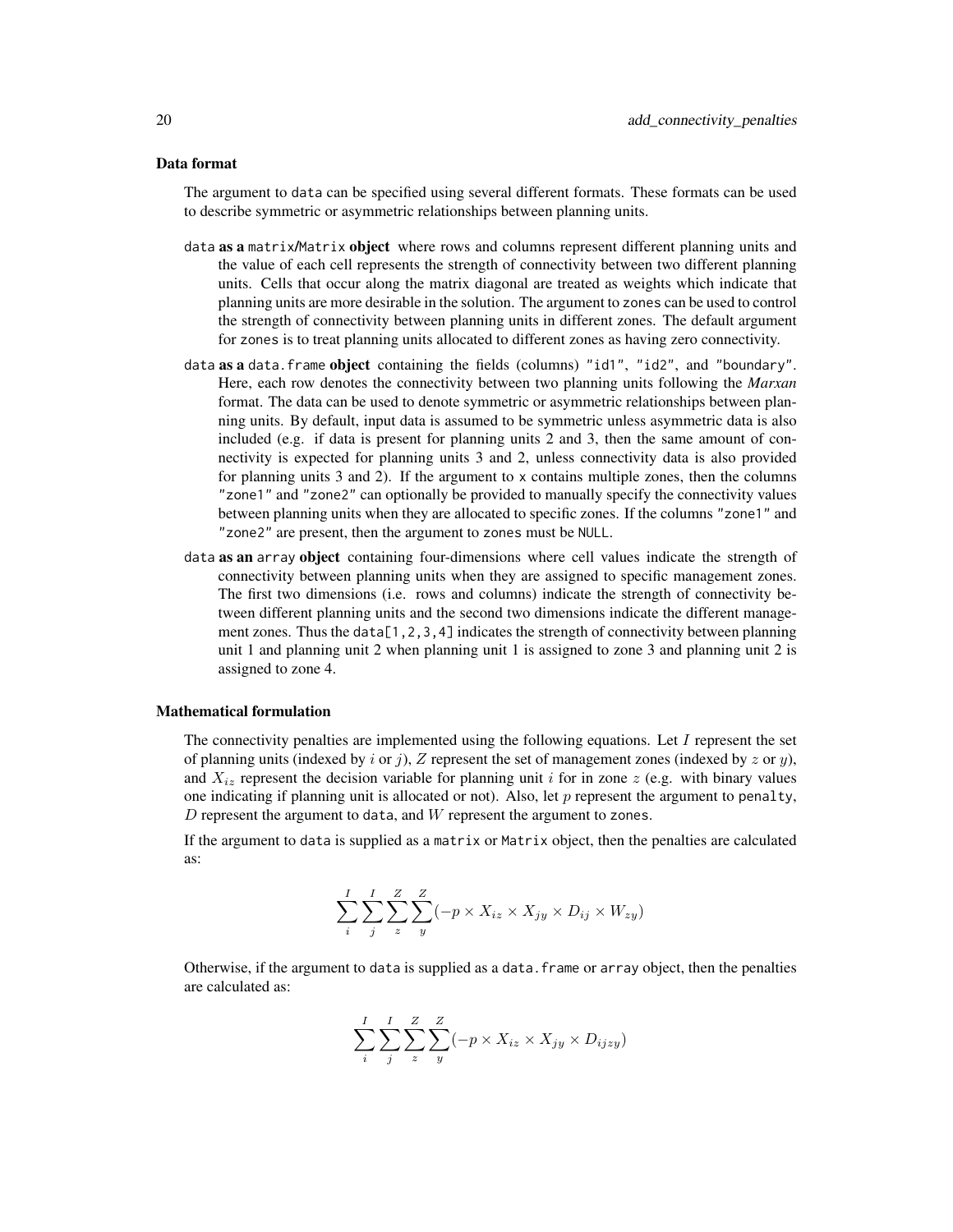#### add\_connectivity\_penalties 21

Note that when the problem objective is to maximize some measure of benefit and not minimize some measure of cost, the term  $-p$  is replaced with p.

#### References

Beger M, Linke S, Watts M, Game E, Treml E, Ball I, and Possingham, HP (2010) Incorporating asymmetric connectivity into spatial decision making for conservation, *Conservation Letters*, 3: 359–368.

#### See Also

See [penalties](#page-224-1) for an overview of all functions for adding penalties.

Other penalties: [add\\_boundary\\_penalties\(](#page-9-1)), [add\\_feature\\_weights\(](#page-40-1)), [add\\_linear\\_penalties\(](#page-55-1))

#### Examples

```
# set seed for reproducibility
set.seed(600)
# load Matrix package for visualizing matrices
require(Matrix)
# load data
data(sim_pu_polygons, sim_pu_zones_stack, sim_features, sim_features_zones)
# define function to rescale values between zero and one so that we
# can compare solutions from different connectivity matrices
rescale \leq function(x, to = c(0, 1), from = range(x, na.rm = TRUE)) {
  (x - from[1]) / diff(from) * diff(to) + to[1]}
# create basic problem
p1 <- problem(sim_pu_polygons, sim_features, "cost") %>%
      add_min_set_objective() %>%
      add_relative_targets(0.2) %>%
      add_default_solver(verbose = FALSE)
# create a symmetric connectivity matrix where the connectivity between
# two planning units corresponds to their shared boundary length
b_matrix <- boundary_matrix(sim_pu_polygons)
# standardize matrix values to lay between zero and one
b_matrix[] <- rescale(b_matrix[])
# visualize connectivity matrix
## Not run:
image(b_matrix)
## End(Not run)
# create a symmetric connectivity matrix where the connectivity between
# two planning units corresponds to their spatial proximity
```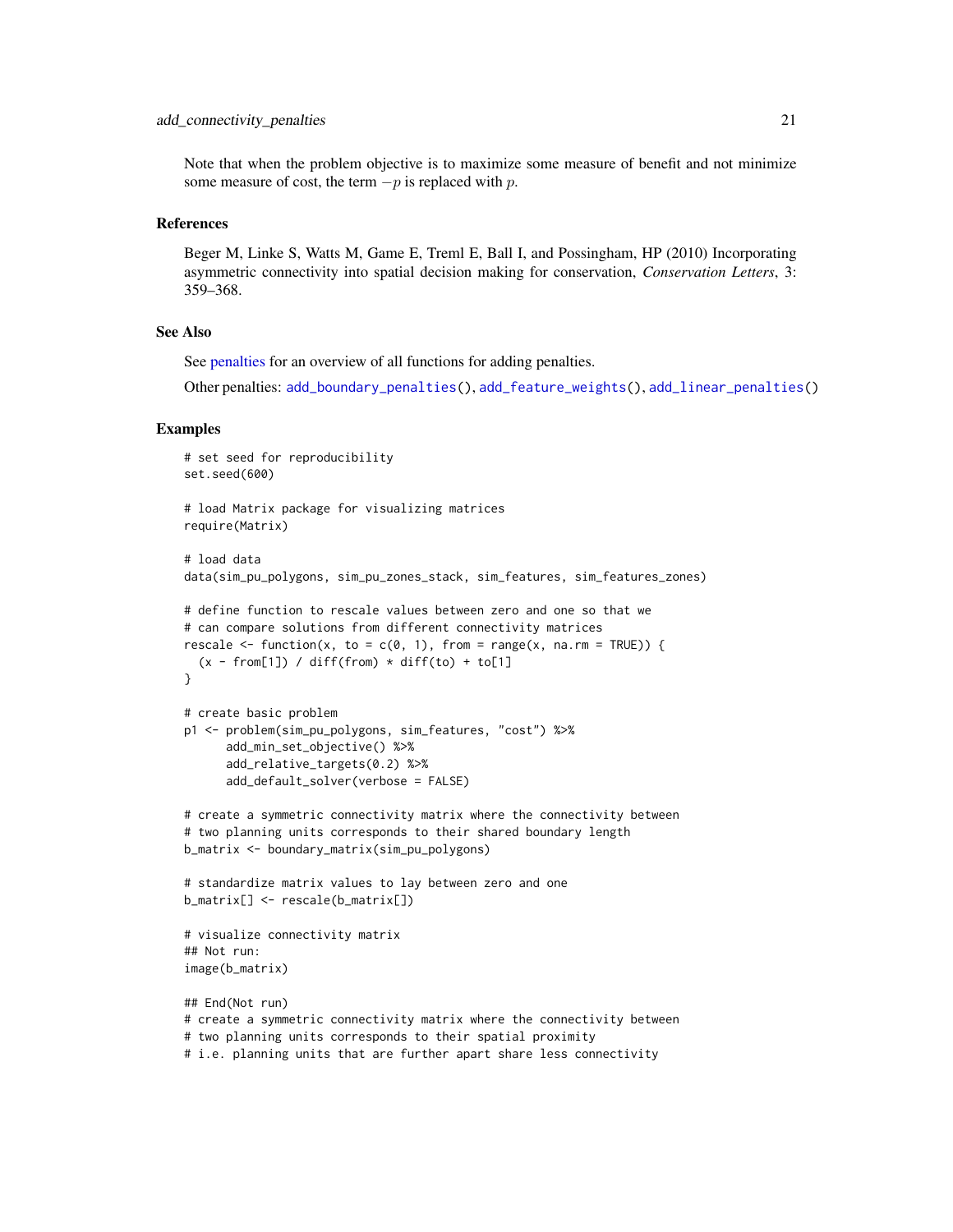```
centroids <- rgeos::gCentroid(sim_pu_polygons, byid = TRUE)
d_matrix <- (1 / (as(dist(centroids@coords), "Matrix") + 1))
# standardize matrix values to lay between zero and one
d_matrix[] <- rescale(d_matrix[])
# remove connections between planning units without connectivity to
# reduce run-time
d_matrix[d_matrix < 0.7] < -0# visualize connectivity matrix
## Not run:
image(d_matrix)
## End(Not run)
# create a symmetric connectivity matrix where the connectivity
# between adjacent two planning units corresponds to their combined
# value in a field in the planning unit attribute data
# for example, this field could describe the extent of native vegetation in
# each planning unit and we could use connectivity penalties to identify
# solutions that cluster planning units together that both contain large
# amounts of native vegetation
c_matrix <- connectivity_matrix(sim_pu_polygons, "cost")
# standardize matrix values to lay between zero and one
c_matrix[] <- rescale(c_matrix[])
# visualize connectivity matrix
## Not run:
image(c_matrix)
## End(Not run)
# create an asymmetric connectivity matrix. Here, connectivity occurs between
# adjacent planning units and, due to rivers flowing southwards
# through the study area, connectivity from northern planning units to
# southern planning units is ten times stronger than the reverse.
ac_matrix <- matrix(0, length(sim_pu_polygons), length(sim_pu_polygons))
ac_matrix <- as(ac_matrix, "Matrix")
adjacent_units <- rgeos::gIntersects(sim_pu_polygons, byid = TRUE)
for (i in seq_len(length(sim_pu_polygons))) {
 for (j in seq_len(length(sim_pu_polygons))) {
    # find if planning units are adjacent
    if (adjacent_units[i, j]) {
     # find if planning units lay north and south of each other
      # i.e. they have the same x-coordinate
     if (centroids@coords[i, 1] == centroids@coords[j, 1]) {
        if (centroids@coords[i, 2] > centroids@coords[j, 2]) {
          # if i is north of j add 10 units of connectivity
         ac_matrix[i, j] < -ac_matrix[i, j] + 10} else if (centroids@coords[i, 2] < centroids@coords[j, 2]) {
         # if i is south of j add 1 unit of connectivity
         ac_matrix[i, j] < -ac_matrix[i, j] + 1}
```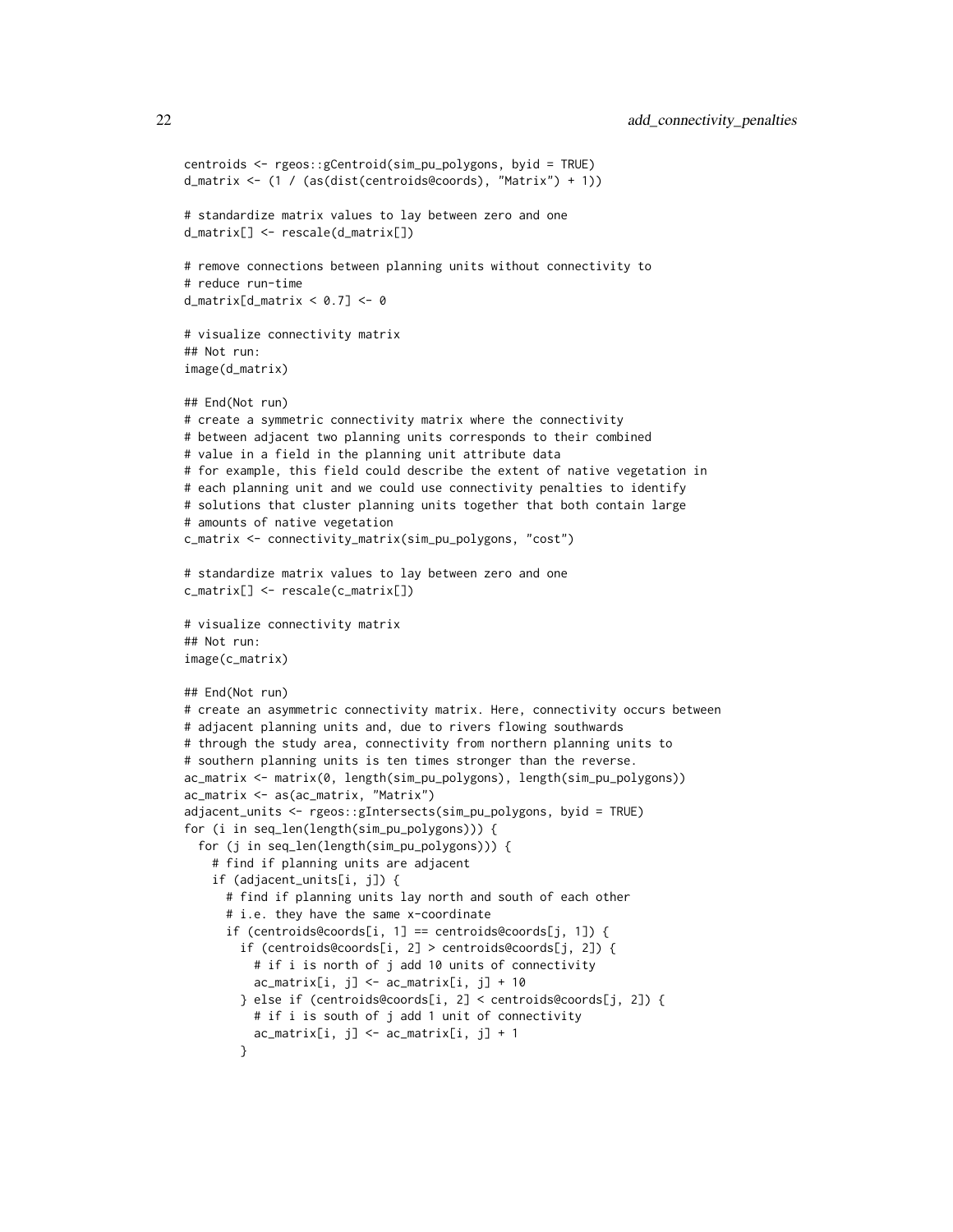```
}
   }
 }
}
# standardize matrix values to lay between zero and one
ac_matrix[] <- rescale(ac_matrix[])
# visualize asymmetric connectivity matrix
## Not run:
image(ac_matrix)
## End(Not run)
# create penalties
penalties <- c(10, 25)
# create problems using the different connectivity matrices and penalties
p2 <- list(p1,
           p1 %>% add_connectivity_penalties(penalties[1], data = b_matrix),
           p1 %>% add_connectivity_penalties(penalties[2], data = b_matrix),
           p1 %>% add_connectivity_penalties(penalties[1], data = d_matrix),
           p1 %>% add_connectivity_penalties(penalties[2], data = d_matrix),
           p1 %>% add_connectivity_penalties(penalties[1], data = c_matrix),
           p1 %>% add_connectivity_penalties(penalties[2], data = c_matrix),
           p1 %>% add_connectivity_penalties(penalties[1], data = ac_matrix),
           p1 %>% add_connectivity_penalties(penalties[2], data = ac_matrix))
# assign names to the problems
names(p2) <- c("basic problem",
               paste0("b_matrix (", penalties,")"),
               paste0("d_matrix (", penalties,")"),
               paste0("c_matrix (", penalties,")"),
               paste0("ac_matrix (", penalties,")"))
## Not run:
# solve problems
s2 <- lapply(p2, solve)
# plot solutions
par(mfrow = c(3, 3))for (i in seq_along(s2)) {
 plot(s2[[i]], main = names(p2)[i], cex = 1.5, col = "white")
 plot(s2[[i]][s2[[i]]$solution_1 == 1, ], col = "darkgreen", add = TRUE)
}
## End(Not run)
# create minimal multi-zone problem and limit solver to one minute
# to obtain solutions in a short period of time
p3 <- problem(sim_pu_zones_stack, sim_features_zones) %>%
      add_min_set_objective() %>%
      add_relative_targets(matrix(0.15, nrow = 5, ncol = 3)) %>%
      add_binary_decisions() %>%
      add_default_solver(time_limit = 60, verbose = FALSE)
```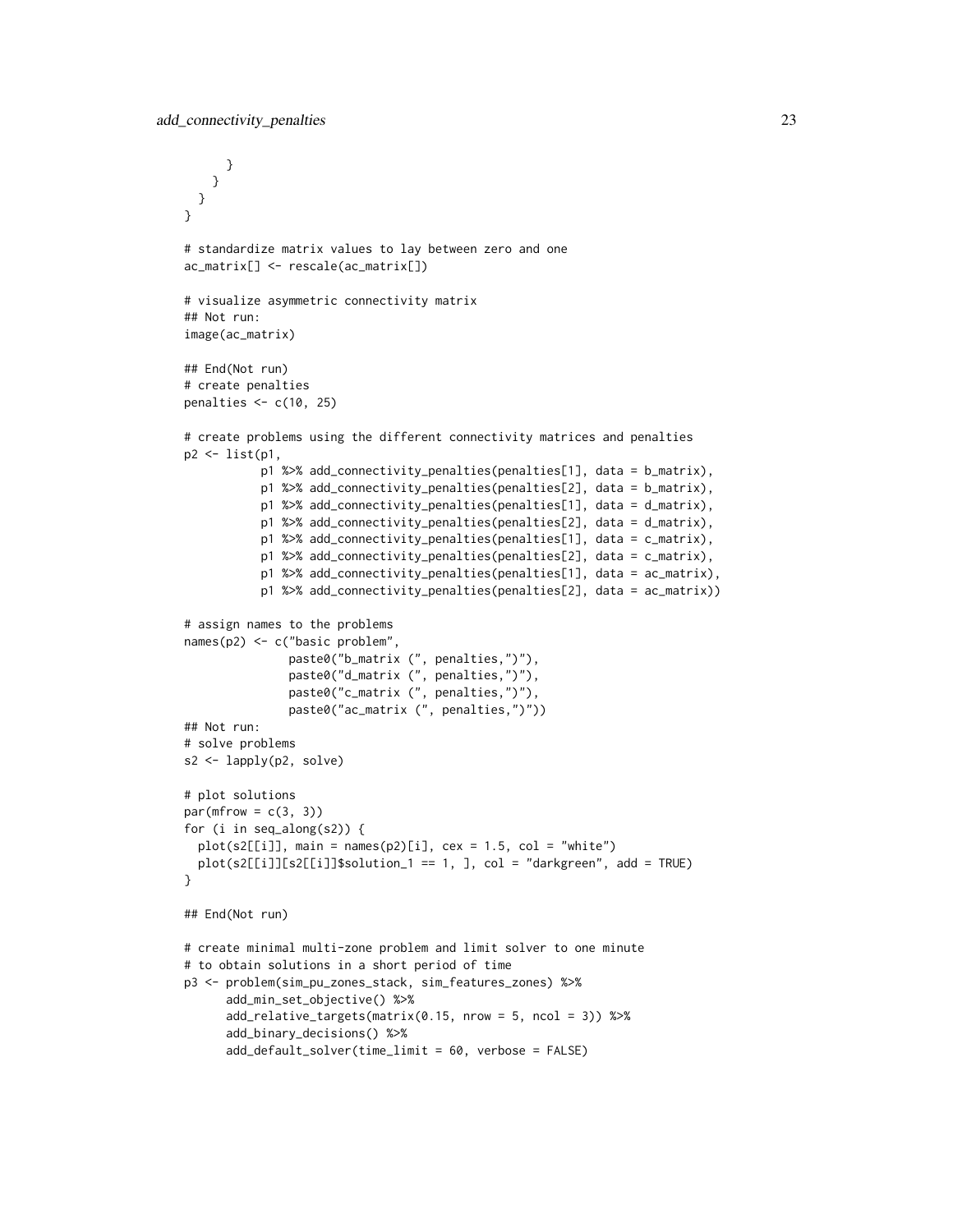```
# create matrix showing which planning units are adjacent to other units
a_matrix <- adjacency_matrix(sim_pu_zones_stack)
# visualize matrix
## Not run:
image(a_matrix)
## End(Not run)
# create a zone matrix where connectivities are only present between
# planning units that are allocated to the same zone
zm1 <- as(diag(3), "Matrix")
# print zone matrix
print(zm1)
# create a zone matrix where connectivities are strongest between
# planning units allocated to different zones
zm2 \leq -\text{matrix}(1, \text{ncol} = 3, \text{nrow} = 3)diag(zm2) <- 0
zm2 <- as(zm2, "Matrix")
# print zone matrix
print(zm2)
# create a zone matrix that indicates that connectivities between planning
# units assigned to the same zone are much higher than connectivities
# assigned to different zones
zm3 \leq -\text{matrix}(0.1, \text{ncol} = 3, \text{nrow} = 3)diag(zm3) <- 1
zm3 <- as(zm3, "Matrix")
# print zone matrix
print(zm3)
# create a zone matrix that indicates that connectivities between planning
# units allocated to zone 1 are very high, connectivities between planning
# units allocated to zones 1 and 2 are moderately high, and connectivities
# planning units allocated to other zones are low
zm4 \leq -\text{matrix}(0.1, \text{ncol} = 3, \text{nrow} = 3)zm4[1, 1] <- 1
zm4[1, 2] <- 0.5
zm4[2, 1] <- 0.5
zm4 <- as(zm4, "Matrix")
# print zone matrix
print(zm4)
# create a zone matrix with strong connectivities between planning units
# allocated to the same zone, moderate connectivities between planning
# unit allocated to zone 1 and zone 2, and negative connectivities between
# planning units allocated to zone 3 and the other two zones
z<sub>m5</sub> < - matrix(-1, ncol = 3, nrow = 3)
```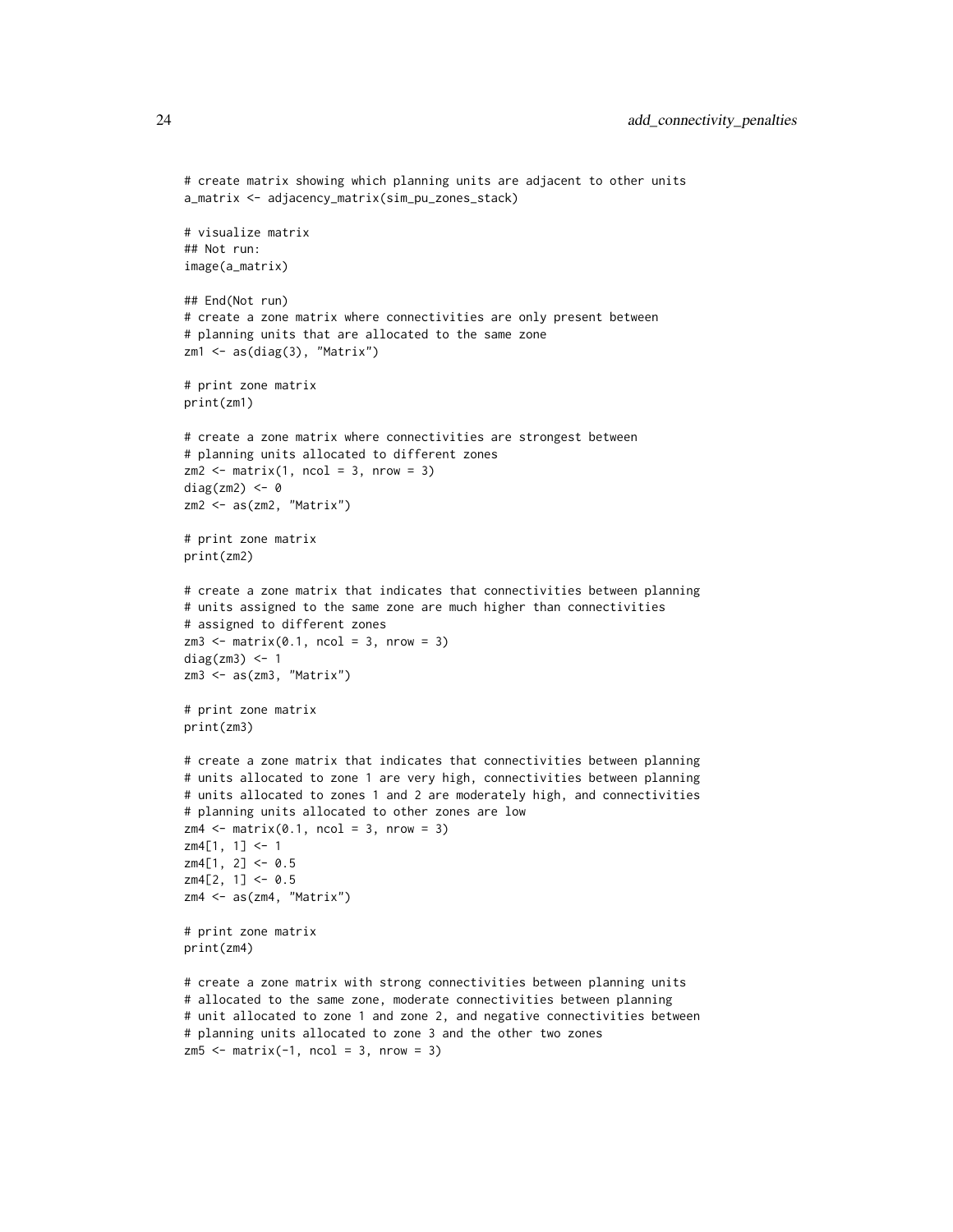```
z m 5[1, 2] < -0.5z<sub>m5</sub>[2, 1] < -0.5diag(zm5) <- 1
z<sub>m5</sub> < -as(z<sub>m5</sub>, "Matrix")# print zone matrix
print(zm5)
# create vector of penalties to use creating problems
penalties2 < -c(5, 15)# create multi-zone problems using the adjacent connectivity matrix and
# different zone matrices
p4 \leftarrow list(p3,
  p3 %>% add_connectivity_penalties(penalties2[1], zm1, a_matrix),
  p3 %>% add_connectivity_penalties(penalties2[2], zm1, a_matrix),
  p3 %>% add_connectivity_penalties(penalties2[1], zm2, a_matrix),
  p3 %>% add_connectivity_penalties(penalties2[2], zm2, a_matrix),
  p3 %>% add_connectivity_penalties(penalties2[1], zm3, a_matrix),
  p3 %>% add_connectivity_penalties(penalties2[2], zm3, a_matrix),
  p3 %>% add_connectivity_penalties(penalties2[1], zm4, a_matrix),
  p3 %>% add_connectivity_penalties(penalties2[2], zm4, a_matrix),
  p3 %>% add_connectivity_penalties(penalties2[1], zm5, a_matrix),
  p3 %>% add_connectivity_penalties(penalties2[2], zm5, a_matrix))
# assign names to the problems
names(p4) <- c("basic problem",
               paste0("zm", rep(seq_len(5), each = 2), " (",
                      rep(penalties2, 2), ")"))
## Not run:
# solve problems
s4 <- lapply(p4, solve)
s4 <- lapply(s4, category_layer)
s4 \leftarrow \text{stack}(s4)# plot solutions
plot(s4, main = names(p4), axes = FALSE, box = FALSE)## End(Not run)
# create an array to manually specify the connectivities between
# each planning unit when they are allocated to each different zone
# for real-world problems, these connectivities would be generated using
# data - but here these connectivity values are assigned as random
# ones or zeros
c_array <- array(0, c(rep(ncell(sim_pu_zones_stack[[1]]), 2), 3, 3))
for (z1 in seq_len(3))
  for (z2 in seq_len(3))
    c_array[, , z1, z2] <- round(runif(ncell(sim_pu_zones_stack[[1]]) ^ 2,
                                        0, 0.505))
```
# create a problem with the manually specified connectivity array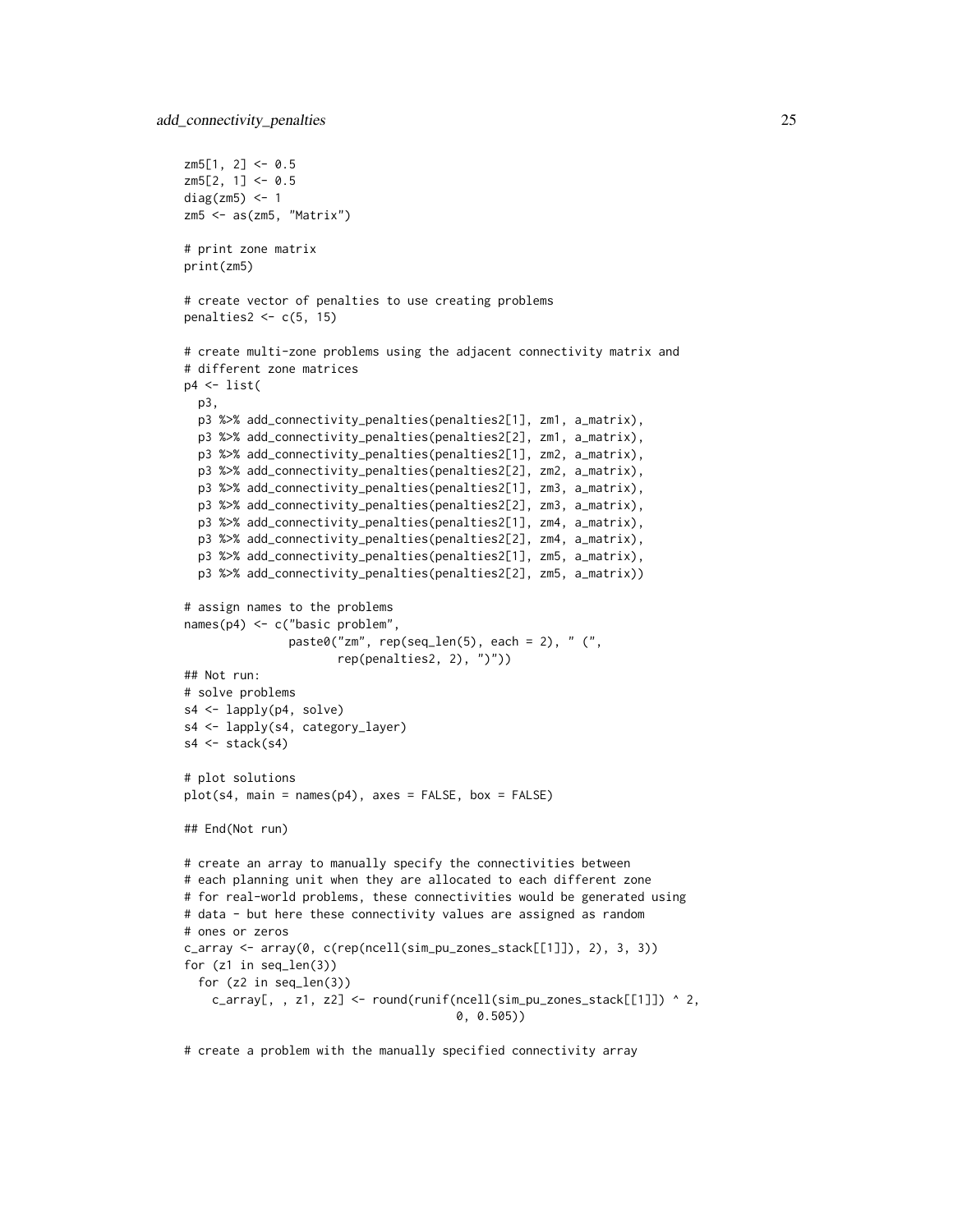```
# note that the zones argument is set to NULL because the connectivity
# data is an array
p5 <- list(p3,
           p3 %>% add_connectivity_penalties(15, zones = NULL, c_array))
# assign names to the problems
names(p5) <- c("basic problem", "connectivity array")
## Not run:
# solve problems
s5 <- lapply(p5, solve)
s5 <- lapply(s5, category_layer)
s5 \leftarrow \text{stack}(s5)# plot solutions
plot(s5, main = names(p5), axes = FALSE, box = FALSE)
## End(Not run)
```
add\_contiguity\_constraints

*Add contiguity constraints*

#### Description

Add constraints to a conservation planning [problem\(\)](#page-238-1) to ensure that all selected planning units are spatially connected with each other and form a single contiguous unit.

#### Usage

```
## S4 method for signature 'ConservationProblem,ANY,ANY'
add_contiguity_constraints(x, zones, data)
```
## S4 method for signature 'ConservationProblem,ANY,data.frame' add\_contiguity\_constraints(x, zones, data)

```
## S4 method for signature 'ConservationProblem,ANY,matrix'
add_contiguity_constraints(x, zones, data)
```
#### Arguments

x [problem\(\)](#page-238-1) (i.e. [ConservationProblem](#page-141-1)) object.

zones matrix or Matrix object describing the connection scheme for different zones. Each row and column corresponds to a different zone in the argument to x, and cell values must contain binary numeric values (i.e. one or zero) that indicate if connected planning units (as specified in the argument to data) should be still considered connected if they are allocated to different zones. The cell values along the diagonal of the matrix indicate if planning units should be subject to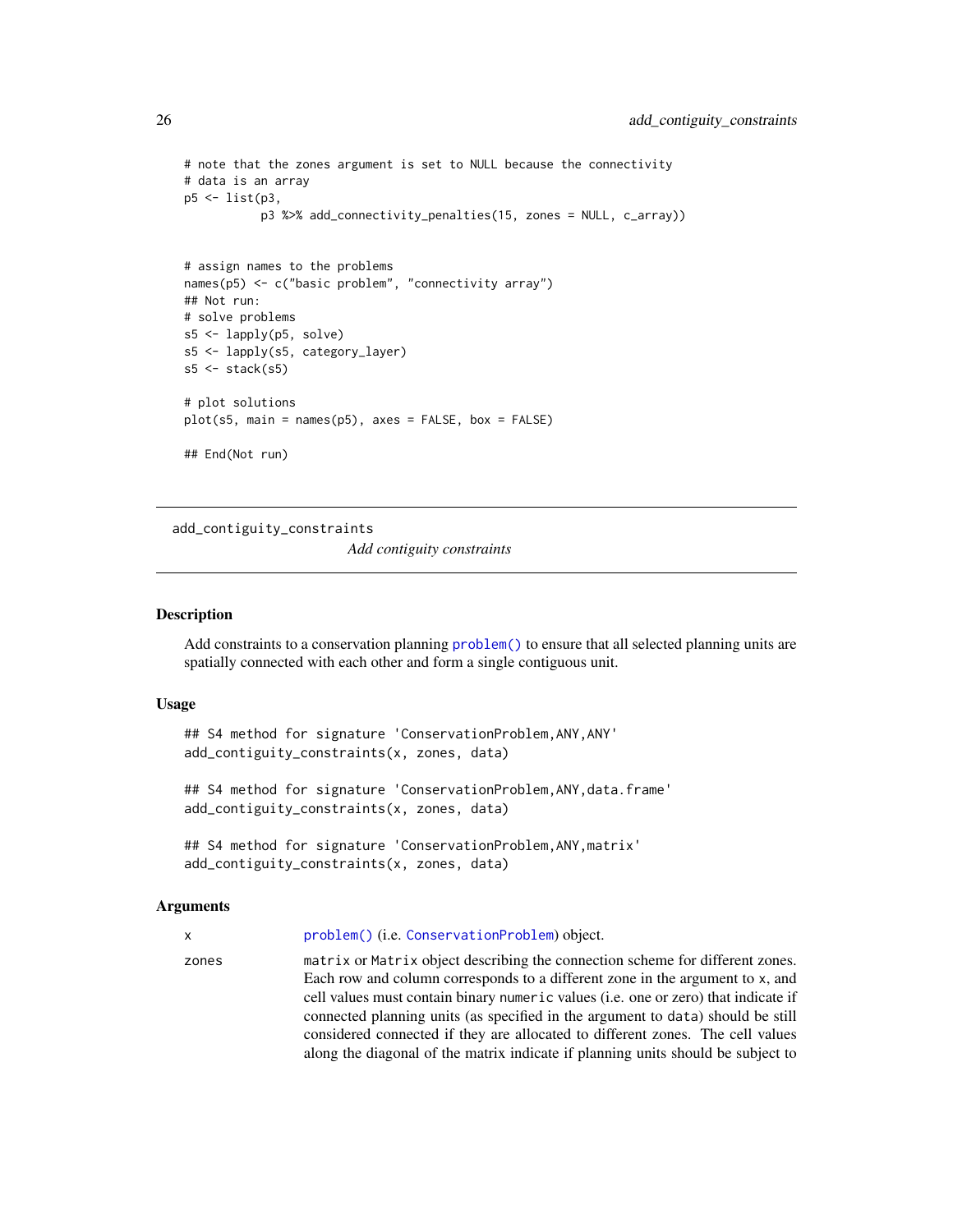|      | contiguity constraints when they are anocated to a given zone. Note arguments                                                                          |
|------|--------------------------------------------------------------------------------------------------------------------------------------------------------|
|      | to zones must be symmetric, and that a row or column has a value of one then                                                                           |
|      | the diagonal element for that row or column must also have a value of one. The                                                                         |
|      | default argument to zones is an identity matrix (i.e. a matrix with ones along the                                                                     |
|      | matrix diagonal and zeros elsewhere), so that planning units are only considered                                                                       |
|      | connected if they are both allocated to the same zone.                                                                                                 |
| data | NULL, matrix, Matrix, data. frame object showing which planning units are<br>connected with each other. The argument defaults to NULL which means that |
|      | the connection data is calculated automatically using the adjacency_matrix()                                                                           |
|      |                                                                                                                                                        |
|      | function. See the Data format section for more information.                                                                                            |
|      |                                                                                                                                                        |

contiguity constraints when they are allocated to a given zone. Note arguments

#### Details

This function uses connection data to identify solutions that form a single contiguous unit. It was inspired by the mathematical formulations detailed in Önal and Briers (2006).

#### Value

Object (i.e. [ConservationProblem](#page-141-1)) with the constraints added to it.

# Data format

The argument to data can be specified using the following formats.

- data as a NULL value indicating that connection data should be calculated automatically using the  $adjacency_matrix()$  function. This is the default argument. Note that the connection data must be manually defined using one of the other formats below when the planning unit data in the argument to x is not spatially referenced (e.g. in data.frame or numeric format).
- data as a matrix/Matrix object where rows and columns represent different planning units and the value of each cell indicates if the two planning units are connected or not. Cell values should be binary numeric values (i.e. one or zero). Cells that occur along the matrix diagonal have no effect on the solution at all because each planning unit cannot be a connected with itself.
- data as a data. frame object containing the fields (columns) "id1", "id2", and "boundary". Here, each row denotes the connectivity between two planning units following the *Marxan* format. The field boundary should contain binary numeric values that indicate if the two planning units specified in the fields "id1" and "id2" are connected or not. This data can be used to describe symmetric or asymmetric relationships between planning units. By default, input data is assumed to be symmetric unless asymmetric data is also included (e.g. if data is present for planning units 2 and 3, then the same amount of connectivity is expected for planning units 3 and 2, unless connectivity data is also provided for planning units 3 and 2).

#### **Notes**

In early versions, this function was named as the add\_connected\_constraints() function.

#### References

Önal H and Briers RA (2006) Optimal selection of a connected reserve network. *Operations Research*, 54: 379–388.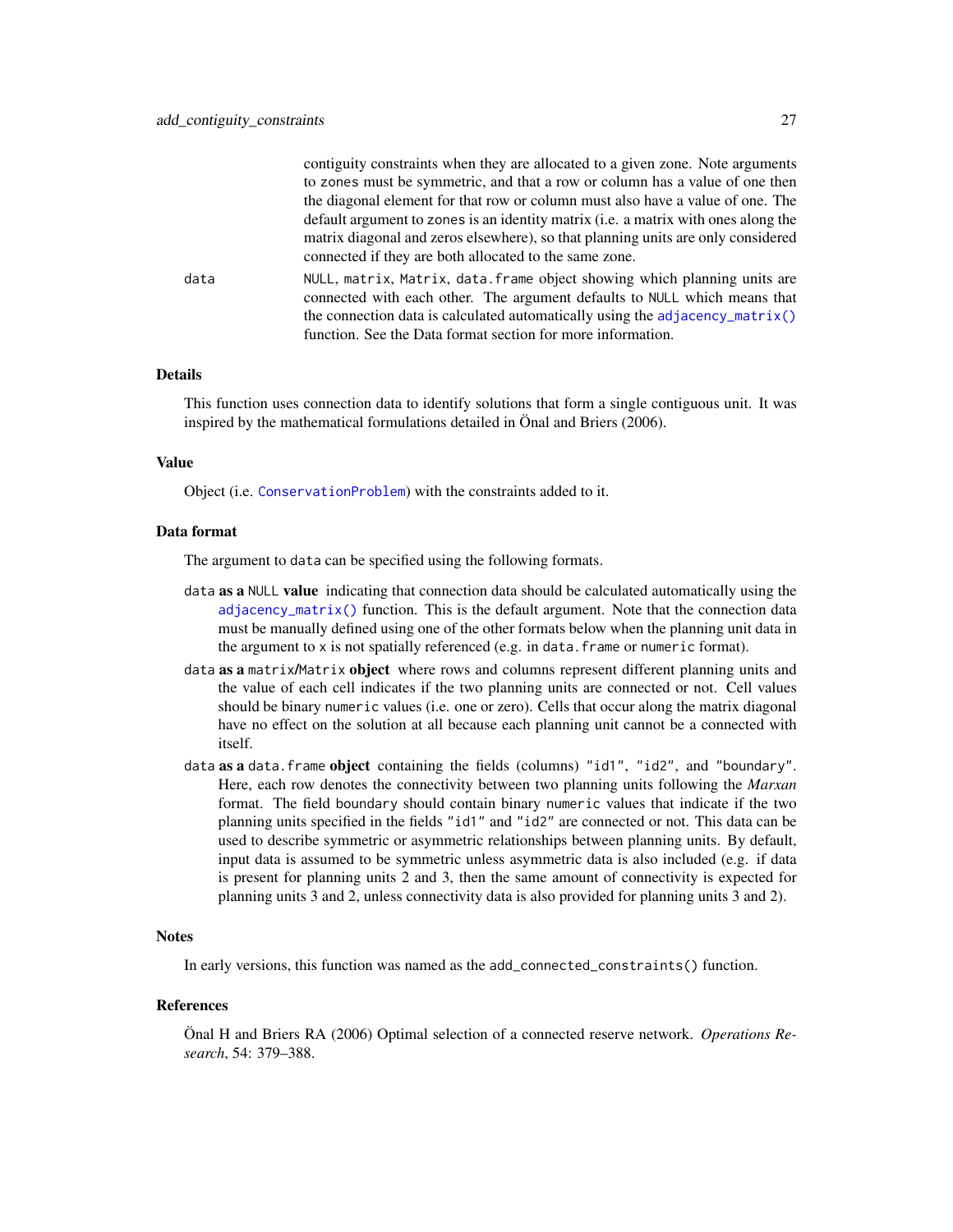#### See Also

See [constraints](#page-145-1) for an overview of all functions for adding constraints.

```
Other constraints: add_feature_contiguity_constraints(), add_linear_constraints(), add_locked_in_constraints(),
add_locked_out_constraints(), add_mandatory_allocation_constraints,ConservationProblem-method,
add_manual_bounded_constraints(), add_manual_locked_constraints()
```
## Examples

```
# load data
data(sim_pu_raster, sim_features, sim_pu_zones_stack, sim_features_zones)
# create minimal problem
p1 <- problem(sim_pu_raster, sim_features) %>%
      add_min_set_objective() %>%
      add_relative_targets(0.2) %>%
      add_binary_decisions() %>%
      add_default_solver(verbose = FALSE)
# create problem with added connected constraints
p2 <- p1 %>% add_contiguity_constraints()
## Not run:
# solve problems
s <- stack(solve(p1), solve(p2))
# plot solutions
plot(s, main = c("basic solution", "connected solution"), axes = FALSE,
     box = FALSE)## End(Not run)
# create minimal problem with multiple zones, and limit the solver to
# 30 seconds to obtain solutions in a feasible period of time
p3 <- problem(sim_pu_zones_stack, sim_features_zones) %>%
      add_min_set_objective() %>%
      add\_relative\_targets(maxrix(0.2, ncol = 3, nrow = 5)) %>%
      add_binary_decisions() %>%
      add_default_solver(time_limit = 30, verbose = FALSE)
# create problem with added constraints to ensure that the planning units
# allocated to each zone form a separate contiguous unit
z4 \leftarrow diag(3)print(z4)
p4 <- p3 %>% add_contiguity_constraints(z4)
# create problem with added constraints to ensure that the planning
# units allocated to each zone form a separate contiguous unit,
# except for planning units allocated to zone 2 which do not need
# form a single contiguous unit
z5 < - diag(3)
z5[3, 3] < -0print(z5)
p5 <- p3 %>% add_contiguity_constraints(z5)
```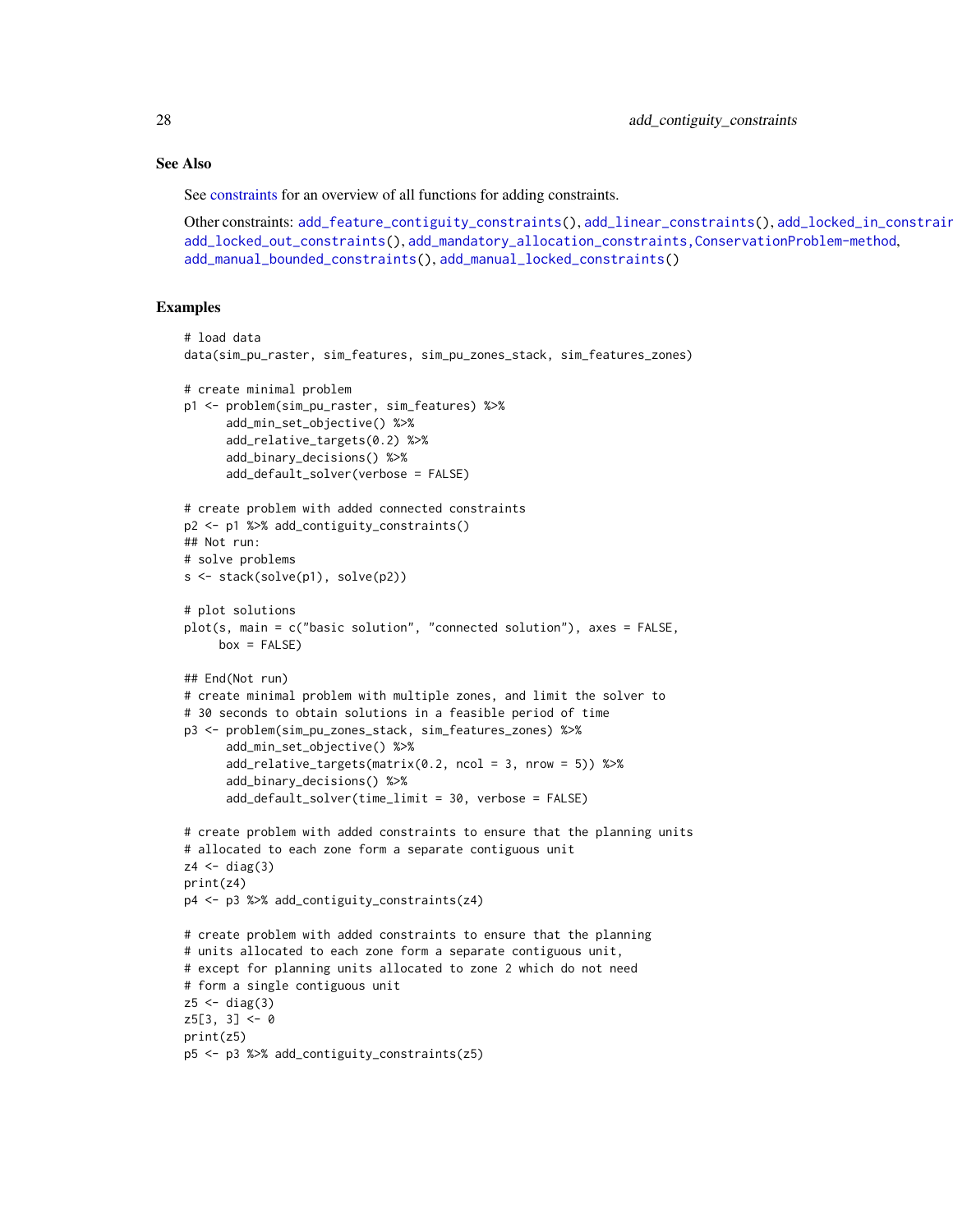```
# create problem with added constraints that ensure that the planning
# units allocated to zones 1 and 2 form a contiguous unit
z6 < - diag(3)
z6[1, 2] < -1z6[2, 1] < -1print(z6)
p6 <- p3 %>% add_contiguity_constraints(z6)
## Not run:
# solve problems
s2 \leftarrow \text{lapply}(\text{list}(p3, p4, p5, p6), \text{solve})s2 <- lapply(s2, category_layer)
s2 \leftarrow \text{stack}(s2)# plot solutions
plot(s2, axes = FALSE, box = FALSE,
     main = c("basic solution", "p4", "p5", "p6"))
## End(Not run)
# create a problem that has a main "reserve zone" and a secondary
# "corridor zone" to connect up import areas. Here, each feature has a
# target of 30% of its distribution. If a planning unit is allocated to the
# "reserve zone", then the prioritization accrues 100% of the amount of
# each feature in the planning unit. If a planning unit is allocated to the
# "corridor zone" then the prioritization accrues 40% of the amount of each
# feature in the planning unit. Also, the cost of managing a planning unit
# in the "corridor zone" is 45% of that when it is managed as the
# "reserve zone". Finally, the problem has constraints which
# ensure that all of the selected planning units form a single contiguous
# unit, so that the planning units allocated to the "corridor zone" can
# link up the planning units allocated to the "reserve zone"
# create planning unit data
pus <- sim_pu_zones_stack[[c(1, 1)]]
pus[[2]] <- pus[[2]] * 0.45
print(pus)
# create biodiversity data
fts <- zones(sim_features, sim_features * 0.4,
             feature_names = names(sim_features),
             zone_names = c("reserve zone", "corridor zone"))
print(fts)
# create targets
targets <- tibble::tibble(feature = names(sim_features),
                          zone = list(zone_names(fts))[rep(1, 5)],target = cellStats(sim_features, "sum") * 0.2,
                           type = rep("absolute", 5))
print(targets)
# create zones matrix
z7 \le matrix(1, ncol = 2, nrow = 2)
print(z7)
```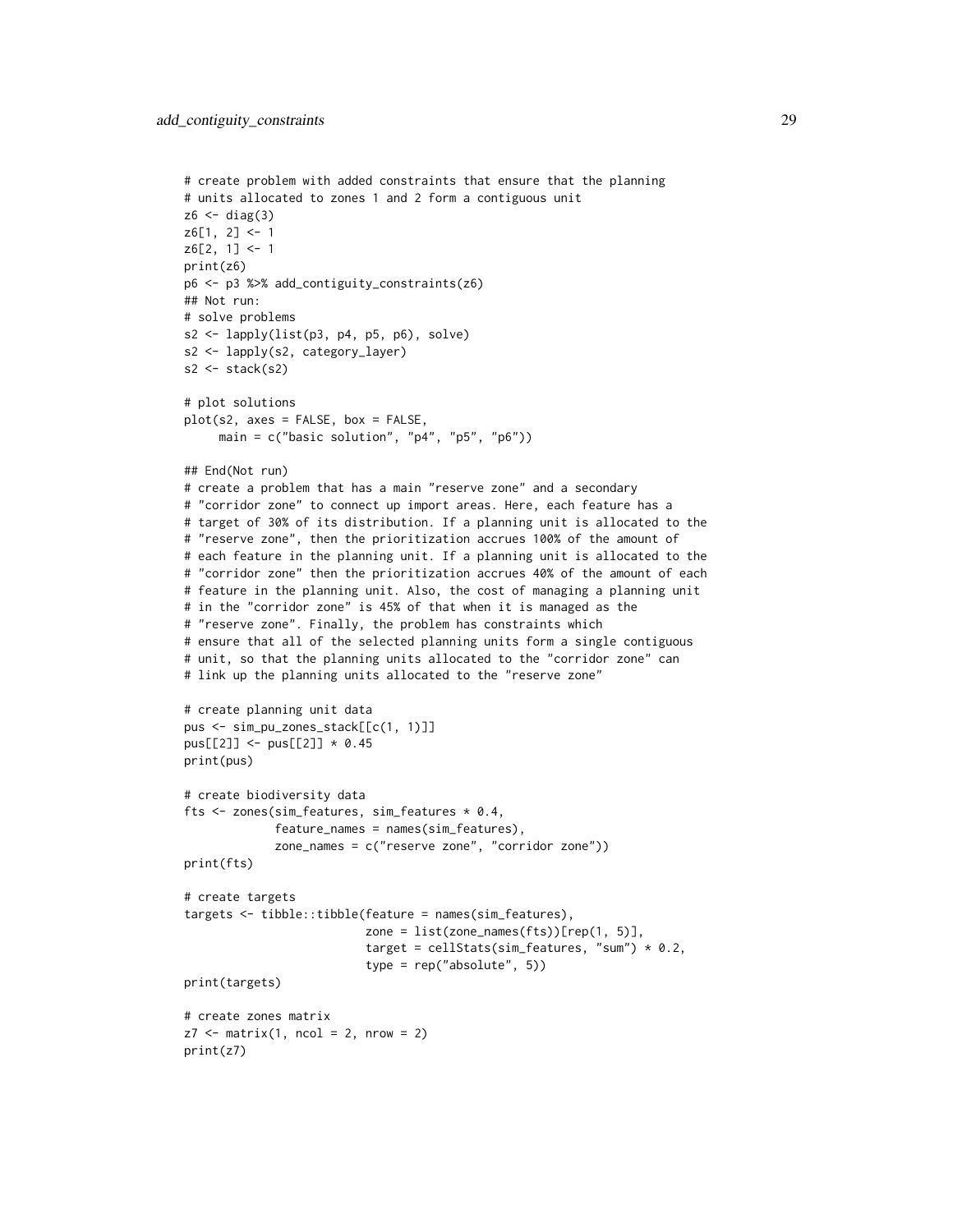```
# create problem
p7 <- problem(pus, fts) %>%
     add_min_set_objective() %>%
     add_manual_targets(targets) %>%
     add_contiguity_constraints(z7) %>%
     add_binary_decisions() %>%
     add_default_solver(verbose = FALSE)
## Not run:
# solve problems
s7 <- category_layer(solve(p7))
# plot solutions
plot(s7, "solution", axes = FALSE, box = FALSE)
## End(Not run)
```
<span id="page-29-1"></span>add\_cplex\_solver *Add a* CPLEX *solver*

# Description

Specify that the *[IBM CPLEX](https://www.ibm.com/analytics/cplex-optimizer)* software (IBM 2017) should be used to solve a conservation planning [problem\(\)](#page-238-1). This function can also be used to customize the behavior of the solver. It requires the cplexAPI package to be installed (see below for installation instructions).

#### Usage

```
add_cplex_solver(
  x,
  gap = 0.1,time_limit = .Machine$integer.max,
  presolve = TRUE,
  threads = 1,
  verbose = TRUE
)
```
## Arguments

| $\mathsf{x}$ | problem() (i.e. ConservationProblem) object.                                                                                                                                                                                                                                                                                                                                                                          |
|--------------|-----------------------------------------------------------------------------------------------------------------------------------------------------------------------------------------------------------------------------------------------------------------------------------------------------------------------------------------------------------------------------------------------------------------------|
| gap          | numeric gap to optimality. This gap is relative and expresses the acceptable<br>deviance from the optimal objective. For example, a value of 0.01 will result<br>in the solver stopping when it has found a solution within $1\%$ of optimality.<br>Additionally, a value of 0 will result in the solver stopping when it has found an<br>optimal solution. The default value is $0.1$ (i.e. $10\%$ from optimality). |
| time_limit   | numeric time limit (seconds) for generating solutions. The solver will return<br>the current best solution when this time limit is exceeded. The default value<br>is the largest integer value (i.e. . Machine \$integer max), effectively meaning<br>that solver will keep running until a solution within the optimality gap is found.                                                                              |

<span id="page-29-0"></span>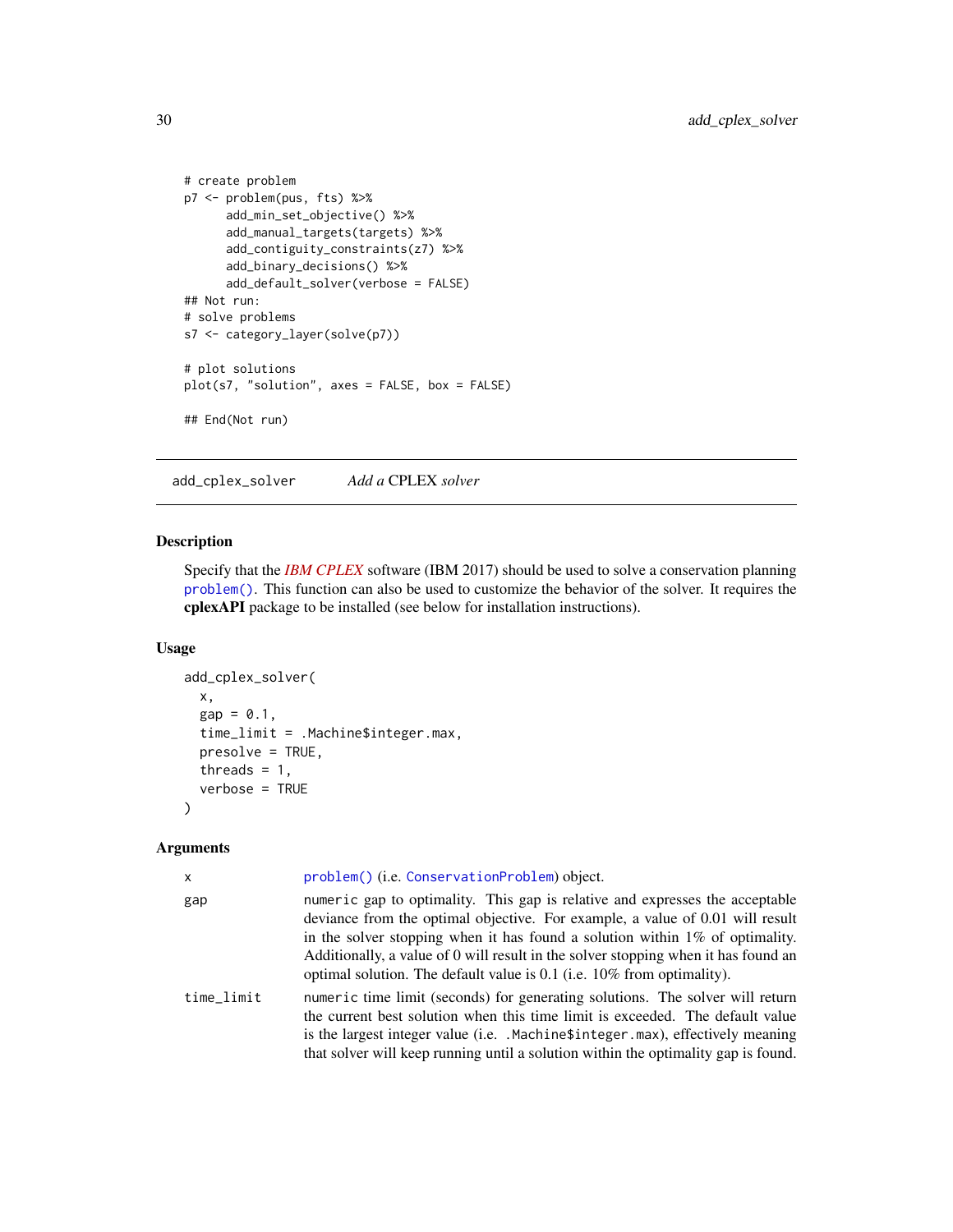| presolve | logical attempt to simplify the problem before solving it? Defaults to TRUE.                    |
|----------|-------------------------------------------------------------------------------------------------|
| threads  | integer number of threads to use for the optimization algorithm. The default<br>value is 1.     |
| verbose  | logical should information be printed while solving optimization problems?<br>Defaults to TRUE. |

#### Details

*[IBM CPLEX](https://www.ibm.com/analytics/cplex-optimizer)* is a commercial optimization software. It is faster than the available open source solvers (e.g. [add\\_lpsymphony\\_solver\(\)](#page-70-2) and [add\\_rsymphony\\_solver\(\)](#page-113-1). Although formal benchmarks examining the performance of this solver for conservation planning problems have yet to be completed, preliminary analyses suggest that it performs slightly slower than the *Gurobi* solver (i.e. [add\\_gurobi\\_solver\(\)](#page-46-1)). We recommend using this solver if the *Gurobi* solver is not available. Licenses are available for the *IBM CPLEX* software to academics at no cost (see [https:](https://www.ibm.com/products/ilog-cplex-optimization-studio) [//www.ibm.com/products/ilog-cplex-optimization-studio](https://www.ibm.com/products/ilog-cplex-optimization-studio)).

#### Value

Object (i.e. [ConservationProblem](#page-141-1)) with the solver added to it.

#### Installation

The pkgcplexAPI package is used to interface with *IBM CPLEX*. To install this package, the CPLEX\_BIN variable must be set (similar to the GUROBI\_HOME variable for the *Gurobi* software) to specify the file path for the *CPLEX* software. For example, on a Linux system, this variable can be specified by adding the following text to the ~/.bashrc file:

export CPLEX\_BIN="/opt/ibm/ILOG/CPLEX\_Studio128/cplex/bin/x86-64\_linux/cplex"

Note that you may need to change the version number in the file path (i.e. "CPLEX\_Studio128"). For more information on installing the pkgcplexAPI package, please see the [official installation](https://CRAN.R-project.org/package=cplexAPI/INSTALL) [instructions for the package.](https://CRAN.R-project.org/package=cplexAPI/INSTALL)

#### References

IBM (2017) IBM ILOG CPLEX Optimization Studio CPLEX User's Manual. Version 12 Release 8. IBM ILOG CPLEX Division, Incline Village, NV.

#### See Also

See [solvers](#page-267-1) for an overview of all functions for adding a solver.

Other solvers: [add\\_cbc\\_solver\(](#page-14-1)), [add\\_default\\_solver\(](#page-33-2)), [add\\_gurobi\\_solver\(](#page-46-1)), [add\\_lsymphony\\_solver](#page-70-1), [add\\_rsymphony\\_solver\(](#page-113-1))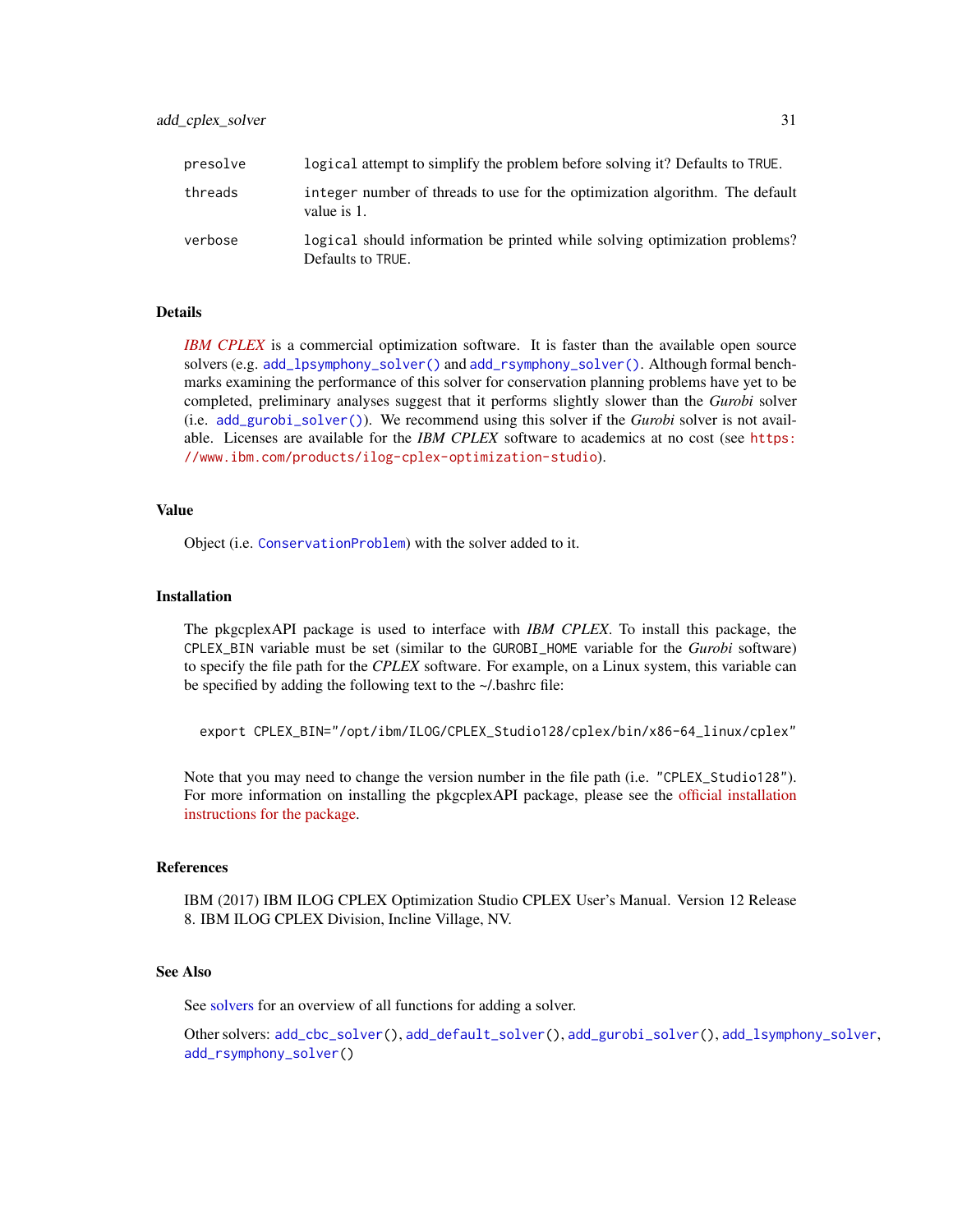#### Examples

```
## Not run:
# load data
data(sim_pu_raster, sim_features)
# create problem
p <- problem(sim_pu_raster, sim_features) %>%
     add_min_set_objective() %>%
     add_relative_targets(0.1) %>%
     add_binary_decisions() %>%
     add_cplex_solver(gap = 0.1, time_limit = 5, verbose = FALSE)
# generate solution
s \leftarrow solve(p)# plot solution
plot(s, main = "solution", axes = FALSE, box = FALSE)## End(Not run)
```
<span id="page-31-1"></span>add\_cuts\_portfolio *Add Bender's cuts portfolio*

#### Description

Generate a portfolio of solutions for a conservation planning [problem\(\)](#page-238-1) using Bender's cuts (discussed in Rodrigues *et al.* 2000). This is recommended as a replacement for [add\\_gap\\_portfolio\(\)](#page-44-1) when the *Gurobi* software is not available.

#### Usage

```
add_cuts_portfolio(x, number_solutions = 10L)
```
### Arguments

x [problem\(\)](#page-238-1) (i.e. [ConservationProblem](#page-141-1)) object.

number\_solutions

integer number of attempts to generate different solutions. Defaults to 10.

# Details

This strategy for generating a portfolio of solutions involves solving the problem multiple times and adding additional constraints to forbid previously obtained solutions. In general, this strategy is most useful when problems take a long time to solve and benefit from having multiple threads allocated for solving an individual problem.

# Value

Object (i.e. [ConservationProblem](#page-141-1)) with the portfolio added to it.

<span id="page-31-0"></span>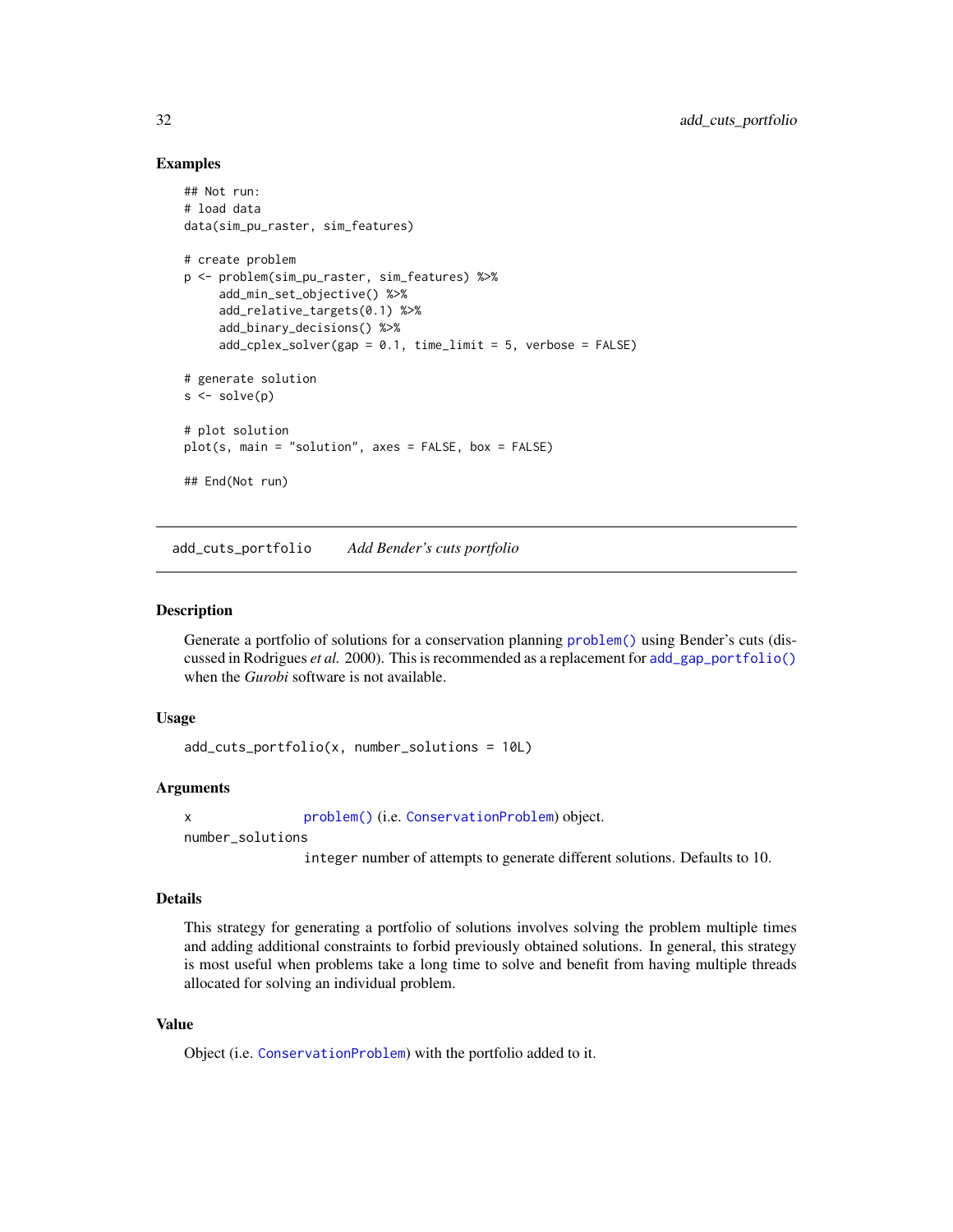#### **Notes**

In early versions (< 4.0.1), this function was only compatible with *Gurobi* (i.e. [add\\_gurobi\\_solver\(\)](#page-46-1)). To provide functionality with exact algorithm solvers, this function now adds constraints to the problem formulation to generate multiple solutions.

# References

Rodrigues AS, Cerdeira OJ, and Gaston KJ (2000) Flexibility, efficiency, and accountability: adapting reserve selection algorithms to more complex conservation problems. *Ecography*, 23: 565–574.

#### See Also

See [portfolios](#page-227-1) for an overview of all functions for adding a portfolio.

```
Other portfolios: add_extra_portfolio(), add_gap_portfolio(), add_shuffle_portfolio(),
add_top_portfolio()
```
#### Examples

```
# set seed for reproducibility
set.seed(500)
# load data
data(sim_pu_raster, sim_features, sim_pu_zones_stack, sim_features_zones)
# create minimal problem with cuts portfolio
p1 <- problem(sim_pu_raster, sim_features) %>%
      add_min_set_objective() %>%
      add_relative_targets(0.2) %>%
      add_cuts_portfolio(10) %>%
      add_default_solver(gap = 0.2, verbose = FALSE)
## Not run:
# solve problem and generate 10 solutions within 20% of optimality
s1 \leftarrow solve(p1)# plot solutions in portfolio
plot(stack(s1), axes = FALSE, box = FALSE)
## End(Not run)
# build multi-zone conservation problem with cuts portfolio
p2 <- problem(sim_pu_zones_stack, sim_features_zones) %>%
      add_min_set_objective() %>%
      add_relative_targets(matrix(runif(15, 0.1, 0.2), nrow = 5,
                                   ncol = 3) %>%
      add_binary_decisions() %>%
      add_cuts_portfolio(10) %>%
      add_default_solver(gap = 0.2, verbose = FALSE)
## Not run:
# solve the problem
s2 \leftarrow solve(p2)
```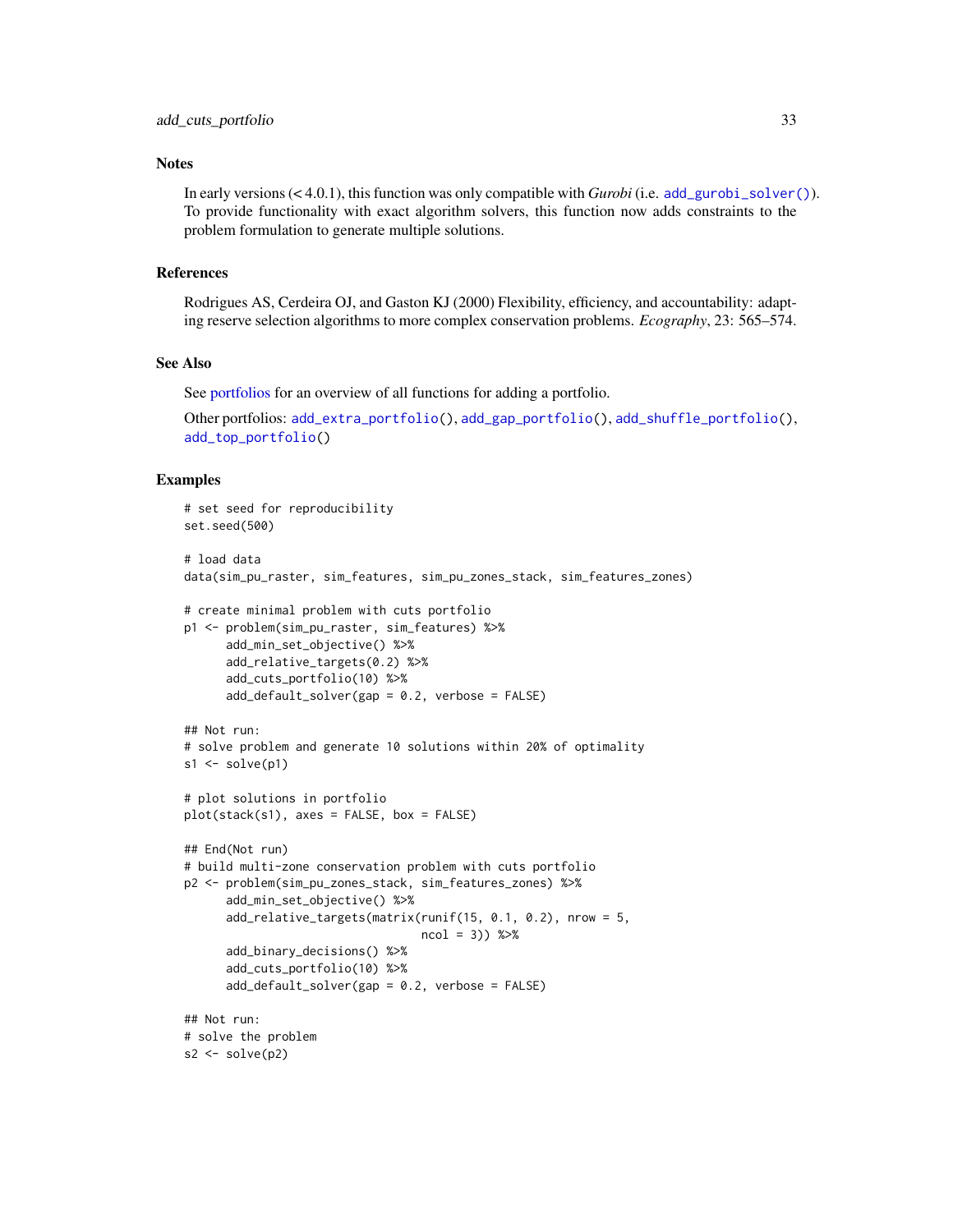```
# print solution
str(s2, max.level = 1)# plot solutions in portfolio
plot(stack(lapply(s2, category_layer)), main = "solution", axes = FALSE,
    box = FALSE)## End(Not run)
```
<span id="page-33-1"></span>add\_default\_decisions *Add default decisions*

#### Description

This function adds the default decision types to a conservation planning [problem\(\)](#page-238-1). The default types are binary and are added using the [add\\_binary\\_decisions\(\)](#page-8-1) function.

#### Usage

```
add_default_decisions(x)
```
## Arguments

x [problem\(\)](#page-238-1) (i.e. [ConservationProblem](#page-141-1)) object.

#### Value

Object (i.e. [ConservationProblem](#page-141-1)) with the decisions added to it.

# See Also

See [decisions](#page-147-1) for an overview of all functions for adding decisions.

Other decisions: [add\\_binary\\_decisions\(](#page-8-1)), [add\\_proportion\\_decisions\(](#page-109-1)), [add\\_semicontinuous\\_decisions\(](#page-115-1))

<span id="page-33-2"></span>add\_default\_solver *Add a default solver*

#### Description

Identify the best solver currently installed on the system and specify that it should be used to solve a conservation planning [problem\(\)](#page-238-1). For information on the performance of different solvers, please see Schuster *et al.* (2020) for benchmarks comparing the run time and solution quality of some of the available solvers when applied to different sized datasets.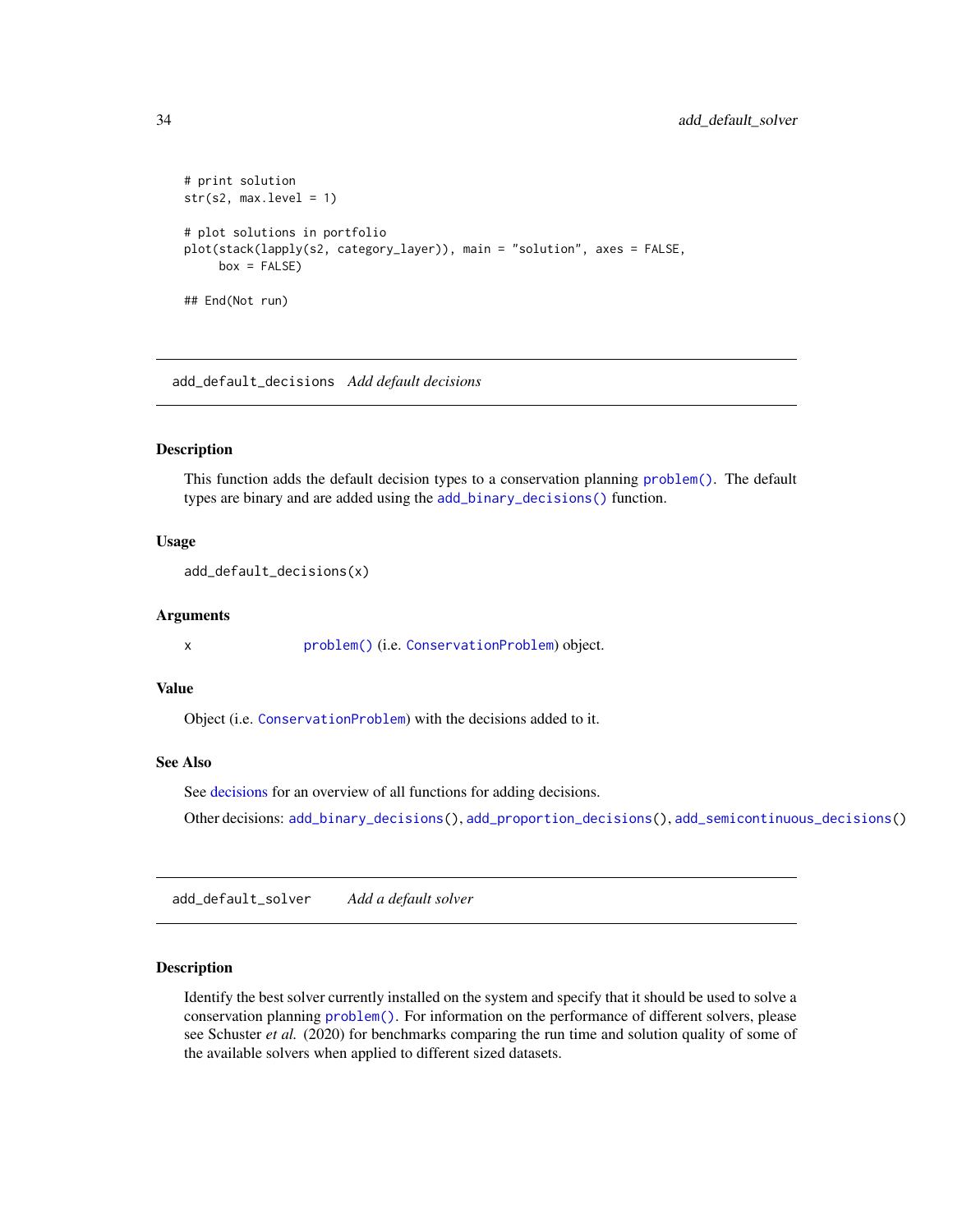# <span id="page-34-0"></span>add\_extra\_portfolio 35

#### Usage

add\_default\_solver(x, ...)

#### **Arguments**

|          | problem() (i.e. ConservationProblem) object. |
|----------|----------------------------------------------|
| $\cdots$ | arguments passed to the solver.              |

# Details

Ranked from best to worst, the available solvers that can be used are: [add\\_gurobi\\_solver\(\)](#page-46-1), [add\\_cplex\\_solver\(\)](#page-29-1), [add\\_cbc\\_solver\(\)](#page-14-1), [add\\_lpsymphony\\_solver\(\)](#page-70-2), and finally [add\\_rsymphony\\_solver\(\)](#page-113-1).

#### Value

Object (i.e. [ConservationProblem](#page-141-1)) with the solver added to it.

#### References

Schuster R, Hanson JO, Strimas-Mackey M, and Bennett JR (2020). Exact integer linear programming solvers outperform simulated annealing for solving conservation planning problems. *PeerJ*, 8: e9258.

# See Also

See [solvers](#page-267-1) for an overview of all functions for adding a solver.

Other solvers: [add\\_cbc\\_solver\(](#page-14-1)), [add\\_cplex\\_solver\(](#page-29-1)), [add\\_gurobi\\_solver\(](#page-46-1)), [add\\_lsymphony\\_solver](#page-70-1), [add\\_rsymphony\\_solver\(](#page-113-1))

<span id="page-34-1"></span>add\_extra\_portfolio *Add an extra portfolio*

#### Description

Generate a portfolio of solutions for a conservation planning [problem\(\)](#page-238-1) by storing feasible solutions discovered during the optimization process. This method is useful for quickly obtaining multiple solutions, but does not provide any guarantees on the number of solutions, or the quality of solutions.

#### Usage

```
add_extra_portfolio(x)
```
#### Arguments

x [problem\(\)](#page-238-1) (i.e. [ConservationProblem](#page-141-1)) object.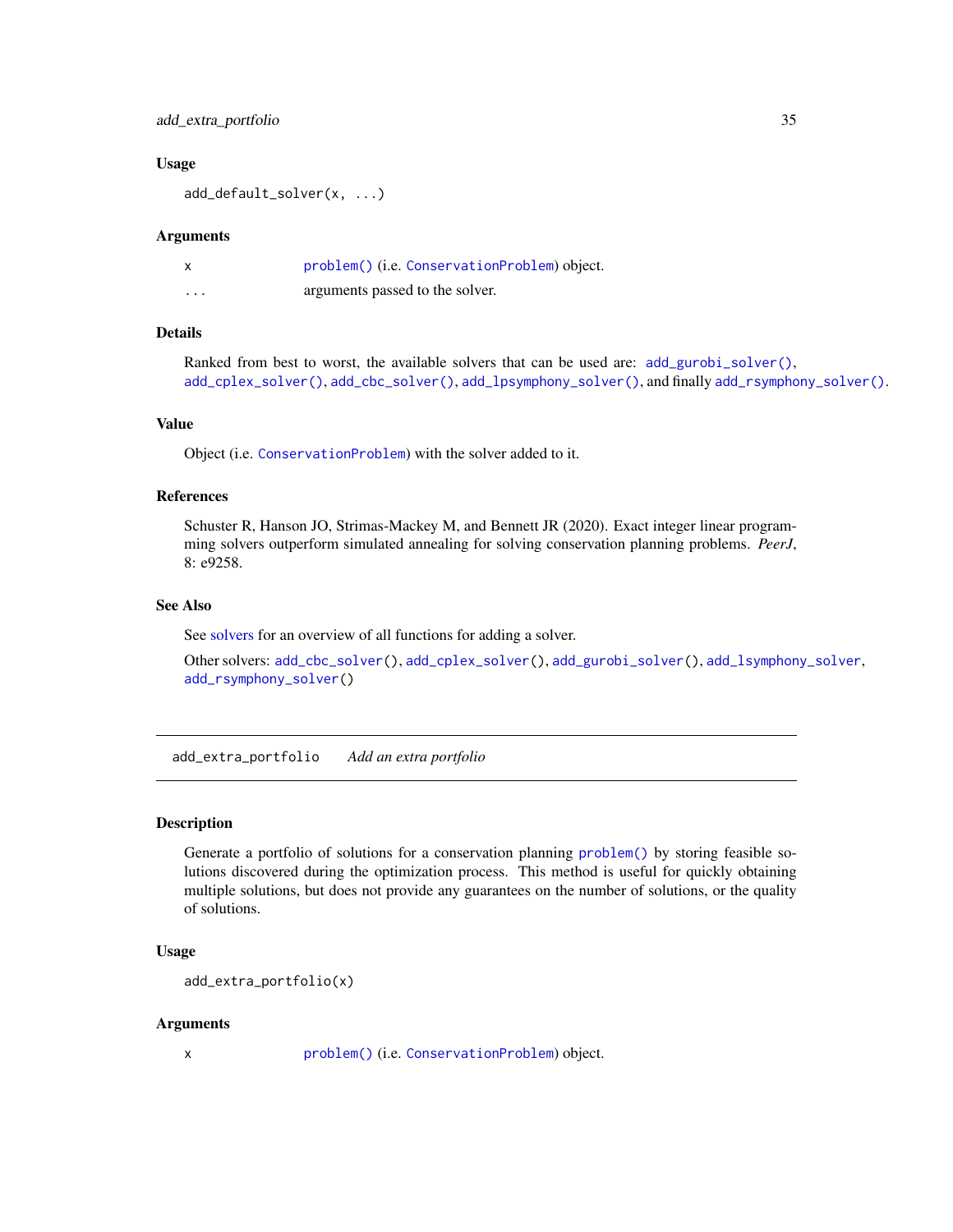# Details

This strategy for generating a portfolio requires problems to be solved using the *Gurobi* software suite (i.e. using [add\\_gurobi\\_solver\(\)](#page-46-1). Specifically, version 8.0.0 (or greater) of the **gurobi** package must be installed.

# Value

Object (i.e. [ConservationProblem](#page-141-1)) with the portfolio added to it.

#### See Also

See [portfolios](#page-227-1) for an overview of all functions for adding a portfolio.

Other portfolios: [add\\_cuts\\_portfolio\(](#page-31-1)), [add\\_gap\\_portfolio\(](#page-44-1)), [add\\_shuffle\\_portfolio\(](#page-117-1)), [add\\_top\\_portfolio\(](#page-119-1))

#### Examples

```
## Not run:
# set seed for reproducibility
set.seed(600)
# load data
data(sim_pu_raster, sim_features)
# create minimal problem with a portfolio for extra solutions
p1 <- problem(sim_pu_raster, sim_features) %>%
      add_min_set_objective() %>%
      add_relative_targets(0.05) %>%
      add_extra_portfolio() %>%
      add_default_solver(gap = 0, verbose = FALSE)
# solve problem and generate portfolio
s1 \leftarrow solve(p1)# print number of solutions found
print(length(s1))
# plot solutions
plot(stack(s1), axes = FALSE, box = FALSE)
# create multi-zone problem with a portfolio for extra solutions
p2 <- problem(sim_pu_zones_stack, sim_features_zones) %>%
      add_min_set_objective() %>%
      add_relative_targets(matrix(runif(15, 0.1, 0.2), nrow = 5,
                                   ncol = 3) %>%
      add_extra_portfolio() %>%
      add_default_solver(gap = 0, verbose = FALSE)
# solve problem and generate portfolio
s2 \leftarrow solve(p2)
```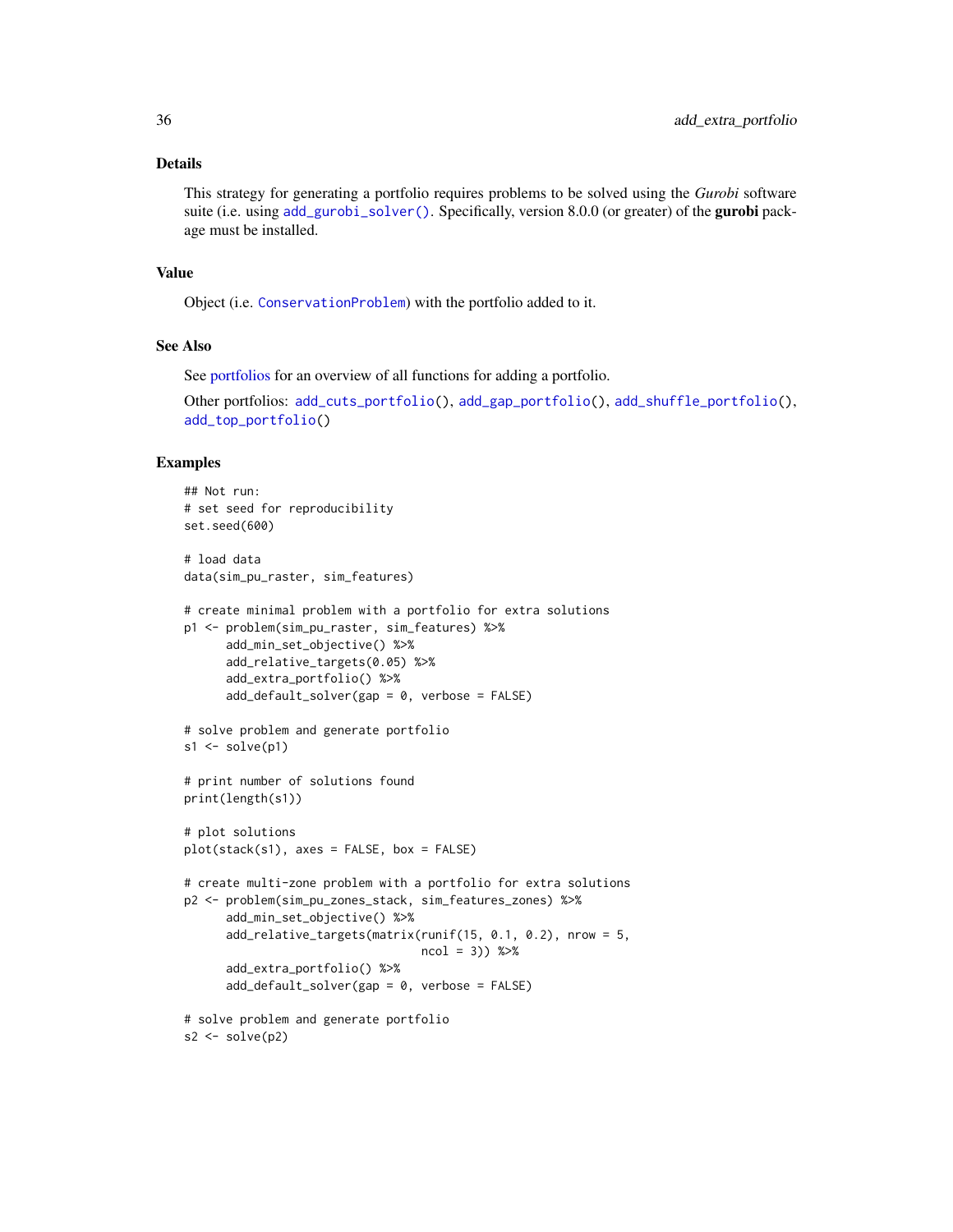```
# print number of solutions found
print(length(s2))
# plot solutions in portfolio
plot(stack(lapply(s2, category_layer)), main = "solution", axes = FALSE,
    box = FALSE)## End(Not run)
```
<span id="page-36-0"></span>add\_feature\_contiguity\_constraints *Add feature contiguity constraints*

# Description

Add constraints to a [problem\(\)](#page-238-0) to ensure that each feature is represented in a contiguous unit of dispersible habitat. These constraints are a more advanced version of those implemented in the [add\\_contiguity\\_constraints\(\)](#page-25-0) function, because they ensure that each feature is represented in a contiguous unit and not that the entire solution should form a contiguous unit. Additionally, this function can use data showing the distribution of dispersible habitat for each feature to ensure that all features can disperse through out the areas designated for their conservation.

#### Usage

## S4 method for signature 'ConservationProblem, ANY, Matrix' add\_feature\_contiguity\_constraints(x, zones, data)

## S4 method for signature 'ConservationProblem,ANY,data.frame' add\_feature\_contiguity\_constraints(x, zones, data)

## S4 method for signature 'ConservationProblem,ANY,matrix' add\_feature\_contiguity\_constraints(x, zones, data)

## S4 method for signature 'ConservationProblem,ANY,ANY' add\_feature\_contiguity\_constraints(x, zones, data)

## Arguments

x [problem\(\)](#page-238-0) (i.e. [ConservationProblem](#page-141-0)) object.

zones matrix, Matrix or list object describing the connection scheme for different zones. For matrix or and Matrix arguments, each row and column corresponds to a different zone in the argument to x, and cell values must contain binary numeric values (i.e. one or zero) that indicate if connected planning units (as specified in the argument to data) should be still considered connected if they are allocated to different zones. The cell values along the diagonal of the matrix indicate if planning units should be subject to contiguity constraints when they are allocated to a given zone. Note arguments to zones must be symmetric, and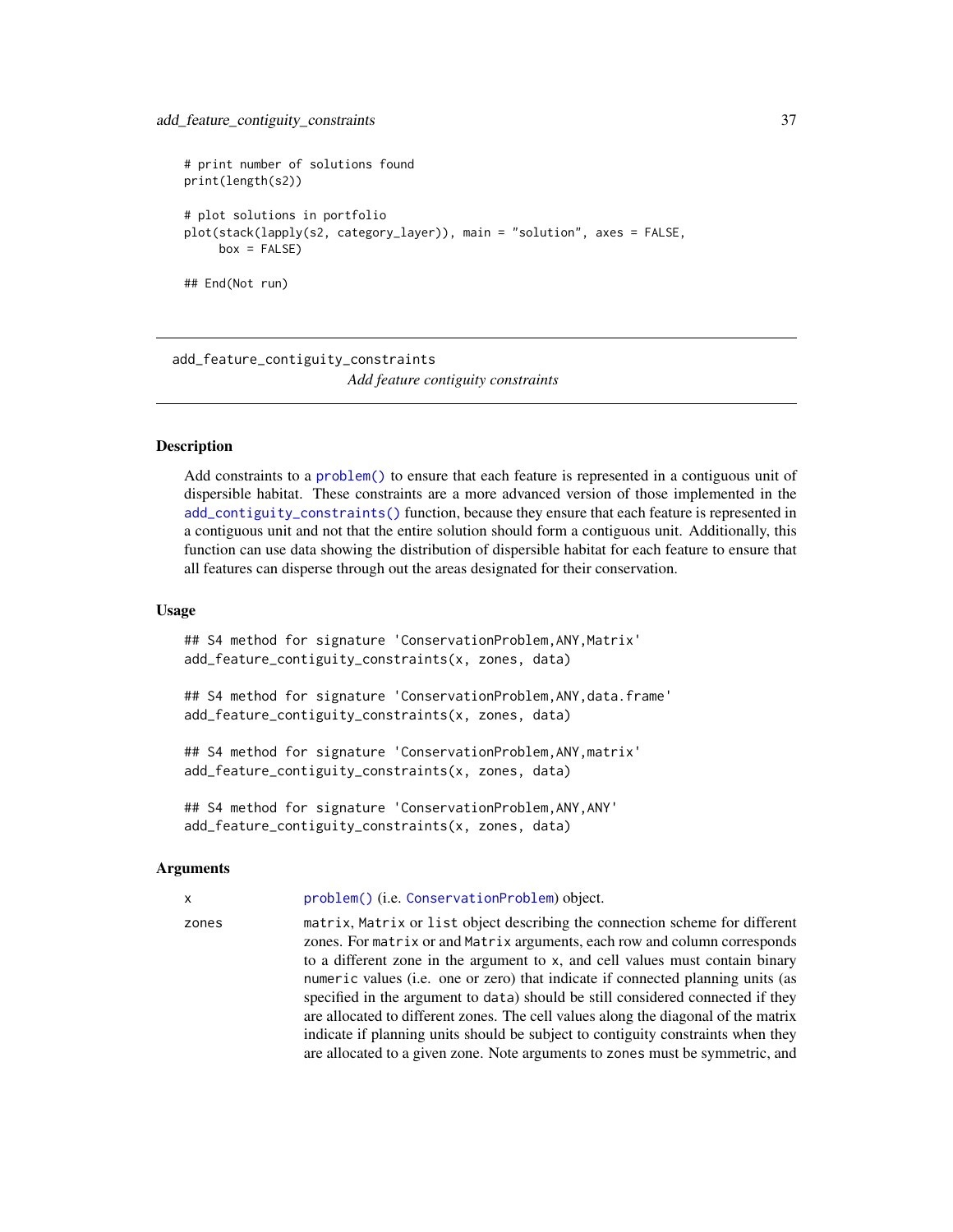that a row or column has a value of one then the diagonal element for that row or column must also have a value of one. If the connection scheme between different zones should differ among the features, then the argument to zones should be a list of matrix or Matrix objects that shows the specific scheme for each feature using the conventions described above. The default argument to zones is an identity matrix (i.e. a matrix with ones along the matrix diagonal and zeros elsewhere), so that planning units are only considered connected if they are both allocated to the same zone.

data NULL, matrix, Matrix, data.frame or list of matrix, Matrix, or data.frame objects. The argument to data shows which planning units should be treated as being connected when implementing constraints to ensure that features are represented in contiguous units. If different features have different dispersal capabilities, then it may be desirable to specify which sets of planning units should be treated as being connected for which features using a list of objects. The default argument is NULL which means that the connection data is calculated automatically using the  $adjacency_matrix()$  function and so all adjacent planning units are treated as being connected for all features. See the Data format section for more information.

# Details

This function uses connection data to identify solutions that represent features in contiguous units of dispersible habitat. It was inspired by the mathematical formulations detailed in Önal and Briers (2006) and Cardeira *et al.* 2010. For an example that has used these constraints, see Hanson *et al.* (2019). Please note that these constraints require the expanded formulation and therefore cannot be used with feature data that have negative vales. Please note that adding these constraints to a problem will drastically increase the amount of time required to solve it.

# Value

Object (i.e. [ConservationProblem](#page-141-0)) with the constraints added to it.

# Data format

The argument to data can be specified using the following formats.

- data **as a** NULL **value** connection data should be calculated automatically using the [adjacency\\_matrix\(\)](#page-120-0) function. This is the default argument and means that all adjacent planning units are treated as potentially dispersible for all features. Note that the connection data must be manually defined using one of the other formats below when the planning unit data in the argument to  $x$  is not spatially referenced (e.g. in data.frame or numeric format).
- data as amatrix/Matrix object where rows and columns represent different planning units and the value of each cell indicates if the two planning units are connected or not. Cell values should be binary numeric values (i.e. one or zero). Cells that occur along the matrix diagonal have no effect on the solution at all because each planning unit cannot be a connected with itself. Note that pairs of connected planning units are treated as being potentially dispersible for all features.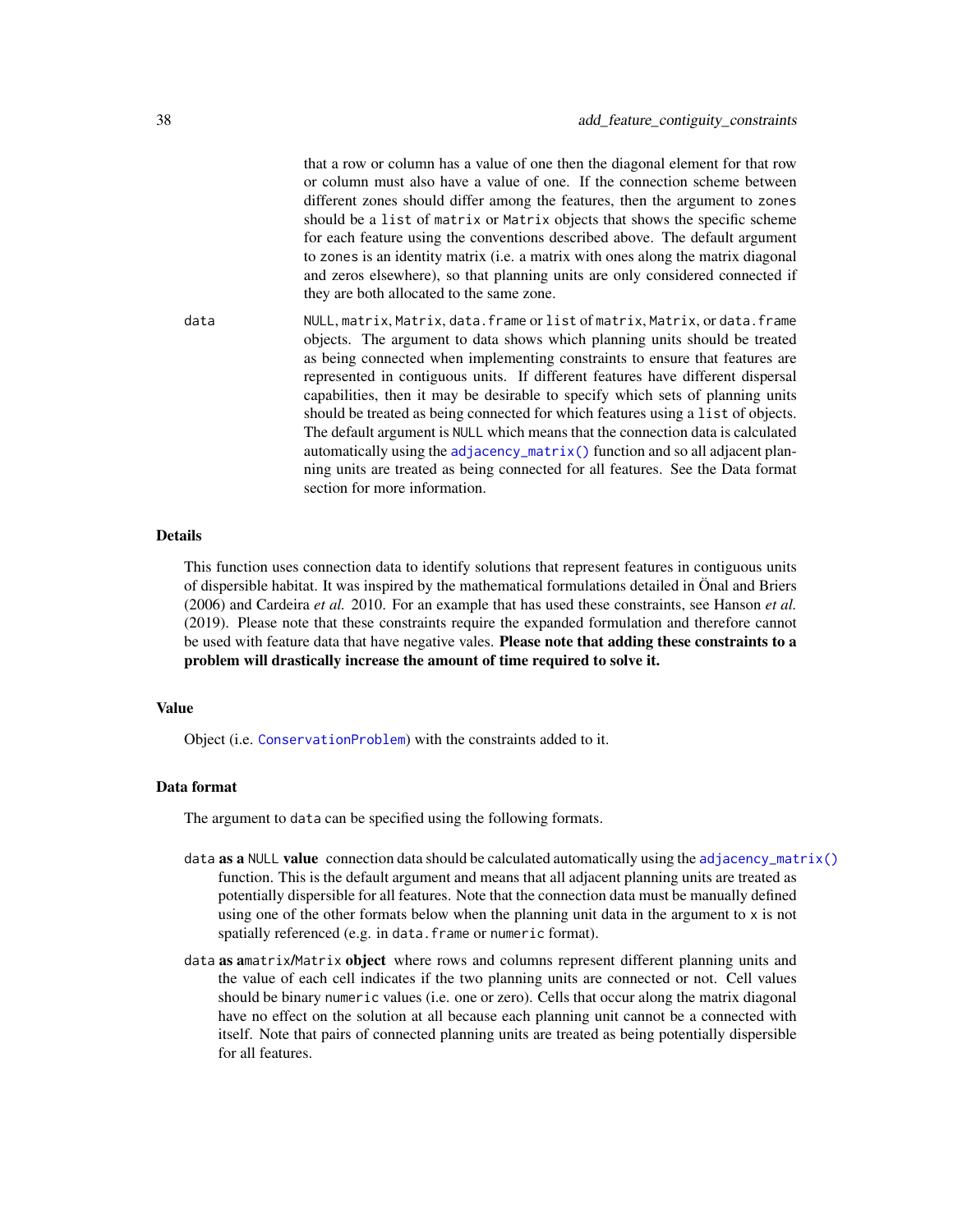- data as a data. frame object containing the fields (columns) "id1", "id2", and "boundary". Here, each row denotes the connectivity between two planning units following the *Marxan* format. The field boundary should contain binary numeric values that indicate if the two planning units specified in the fields "id1" and "id2" are connected or not. This data can be used to describe symmetric or asymmetric relationships between planning units. By default, input data is assumed to be symmetric unless asymmetric data is also included (e.g. if data is present for planning units 2 and 3, then the same amount of connectivity is expected for planning units 3 and 2, unless connectivity data is also provided for planning units 3 and 2). Note that pairs of connected planning units are treated as being potentially dispersible for all features.
- data as a list object containing matrix, Matrix, or data. frame objects showing which planning units should be treated as connected for each feature. Each element in the list should correspond to a different feature (specifically, a different target in the problem), and should contain a matrix, Matrix, or data. frame object that follows the conventions detailed above.

# Notes

In early versions, it was named as the add\_corridor\_constraints function.

# References

Önal H and Briers RA (2006) Optimal selection of a connected reserve network. *Operations Research*, 54: 379–388.

Cardeira JO, Pinto LS, Cabeza M and Gaston KJ (2010) Species specific connectivity in reservenetwork design using graphs. *Biological Conservation*, 2: 408–415.

Hanson JO, Fuller RA, & Rhodes JR (2019) Conventional methods for enhancing connectivity in conservation planning do not always maintain gene flow. *Journal of Applied Ecology*, 56: 913–922.

# See Also

See [constraints](#page-145-0) for an overview of all functions for adding constraints.

```
Other constraints: add_contiguity_constraints(), add_linear_constraints(), add_locked_in_constraints(),
add_locked_out_constraints(), add_mandatory_allocation_constraints,ConservationProblem-method,
add_manual_bounded_constraints(), add_manual_locked_constraints()
```

```
# load data
data(sim_pu_raster, sim_pu_zones_stack, sim_features, sim_features_zones)
```

```
# create minimal problem
```

```
p1 <- problem(sim_pu_raster, sim_features) %>%
     add_min_set_objective() %>%
     add_relative_targets(0.3) %>%
     add_binary_decisions() %>%
     add_default_solver(verbose = FALSE)
```

```
# create problem with contiguity constraints
p2 <- p1 %>% add_contiguity_constraints()
```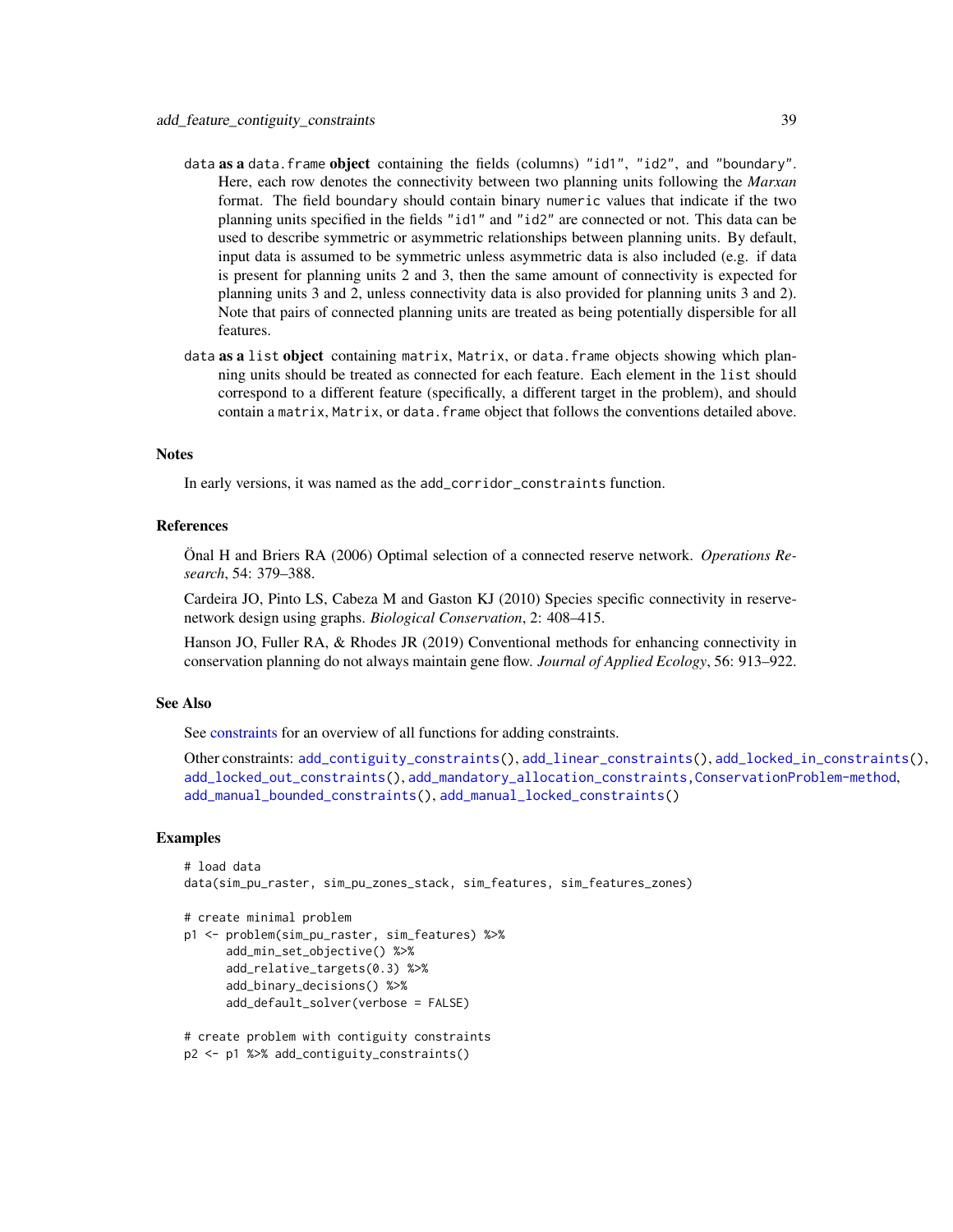```
# create problem with constraints to represent features in contiguous
# units
p3 <- p1 %>% add_feature_contiguity_constraints()
# create problem with constraints to represent features in contiguous
# units that contain highly suitable habitat values
# (specifically in the top 1.5th percentile)
cm4 <- lapply(seq_len(nlayers(sim_features)), function(i) {
  # create connectivity matrix using the i'th feature's habitat data
  m <- connectivity_matrix(sim_pu_raster, sim_features[[i]])
  # convert matrix to TRUE/FALSE values in top 20th percentile
  m \leq m > quantile(as.vector(m), 1 - 0.015, names = FALSE)
  # convert matrix from TRUE/FALSE to sparse matrix with 0/1s
  m <- as(m, "dgCMatrix")
  # remove 0s from the sparse matrix
  m <- Matrix::drop0(m)
  # return matrix
  m
})
p4 <- p1 %>% add_feature_contiguity_constraints(data = cm4)
## Not run:
# solve problems
s1 <- stack(solve(p1), solve(p2), solve(p3), solve(p4))
# plot solutions
plot(s1, axes = FALSE, box = FALSE,
     main = c("basic solution", "contiguity constraints",
              "feature contiguity constraints",
              "feature contiguity constraints with data"))
## End(Not run)
# create minimal problem with multiple zones, and limit the solver to
# 30 seconds to obtain solutions in a feasible period of time
p5 <- problem(sim_pu_zones_stack, sim_features_zones) %>%
      add_min_set_objective() %>%
      add_relative_targets(matrix(0.1, ncol = 3, nrow = 5)) %>%
      add_binary_decisions() %>%
      add_default_solver(time_limit = 30, verbose = FALSE)
# create problem with contiguity constraints that specify that the
# planning units used to conserve each feature in different management
# zones must form separate contiguous units
p6 <- p5 %>% add_feature_contiguity_constraints(diag(3))
# create problem with contiguity constraints that specify that the
# planning units used to conserve each feature must form a single
# contiguous unit if the planning units are allocated to zones 1 and 2
# and do not need to form a single contiguous unit if they are allocated
# to zone 3
zm7 < - matrix(0, ncol = 3, nrow = 3)
zm7[seq_len(2), seq_len(2)] <- 1
print(zm7)
```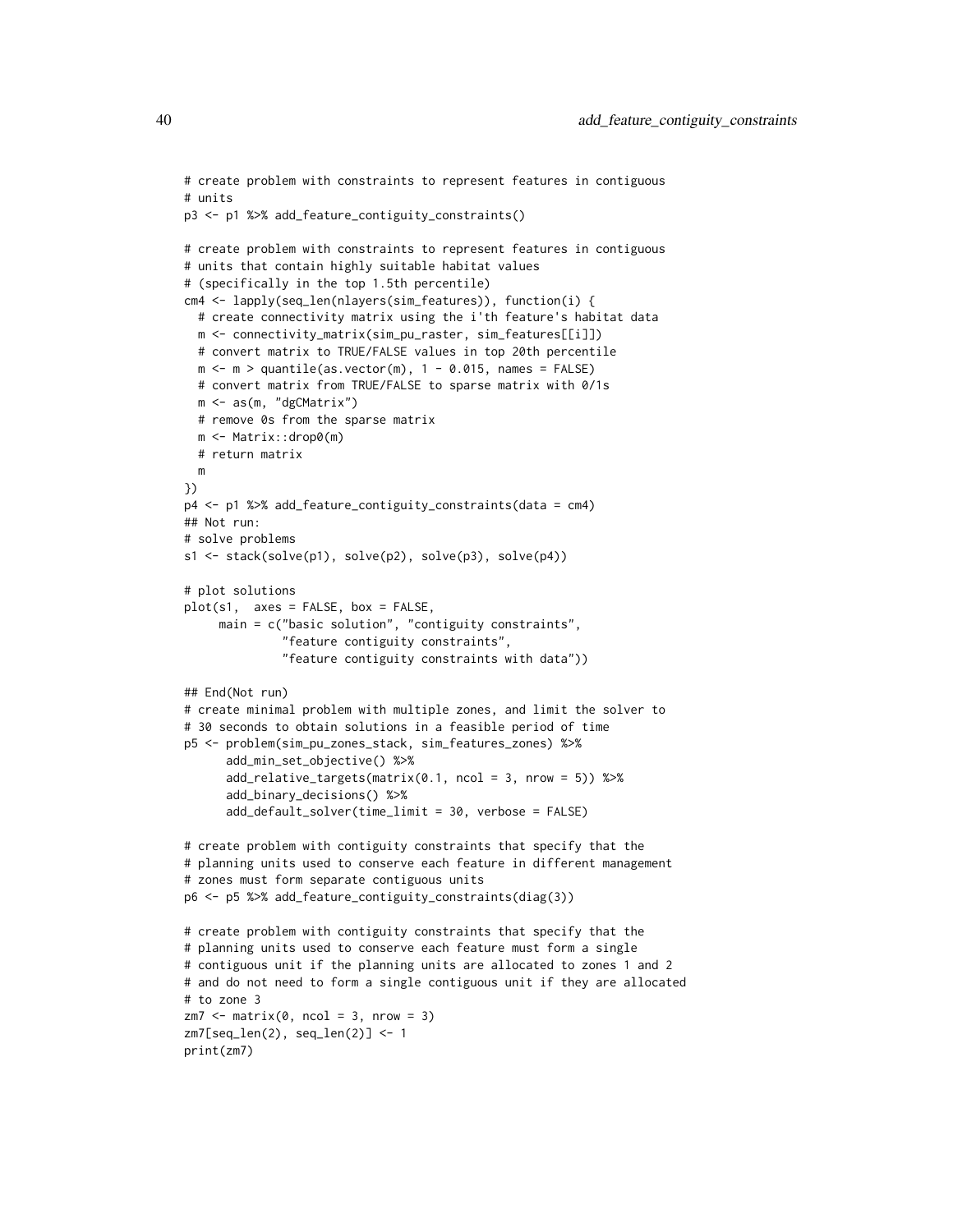```
p7 <- p5 %>% add_feature_contiguity_constraints(zm7)
```

```
# create problem with contiguity constraints that specify that all of
# the planning units in all three of the zones must conserve first feature
# in a single contiguous unit but the planning units used to conserve the
# remaining features do not need to be contiguous in any way
zm8 <- lapply(seq_len(number_of_features(sim_features_zones)), function(i)
  matrix(ifelse(i == 1, 1, 0), ncol = 3, nrow = 3))print(zm8)
p8 <- p5 %>% add_feature_contiguity_constraints(zm8)
## Not run:
# solve problems
s2 <- lapply(list(p5, p6, p7, p8), solve)
s2 <- stack(lapply(s2, category_layer))
# plot solutions
plot(s2, main = c("p5", "p6", "p7", "p8"), axes = FALSE, box = FALSE)
## End(Not run)
```
<span id="page-40-0"></span>add\_feature\_weights *Add feature weights*

# Description

Conservation planning problems that aim to maximize the representation of features given a budget often will not able to conserve all of the features unless the budget is very high. In such budgetlimited problems, it may be desirable to prefer the representation of some features over other features. This information can be incorporated into the problem using weights. Weights can be applied to a problem to favor the representation of some features over other features when making decisions about how the budget should be allocated.

# Usage

```
## S4 method for signature 'ConservationProblem, numeric'
add_feature_weights(x, weights)
```

```
## S4 method for signature 'ConservationProblem,matrix'
add_feature_weights(x, weights)
```
# Arguments

|         | problem() (i.e. ConservationProblem) object.                                            |
|---------|-----------------------------------------------------------------------------------------|
| weights | numeric or matrix of weights. See the Weights format section for more infor-<br>mation. |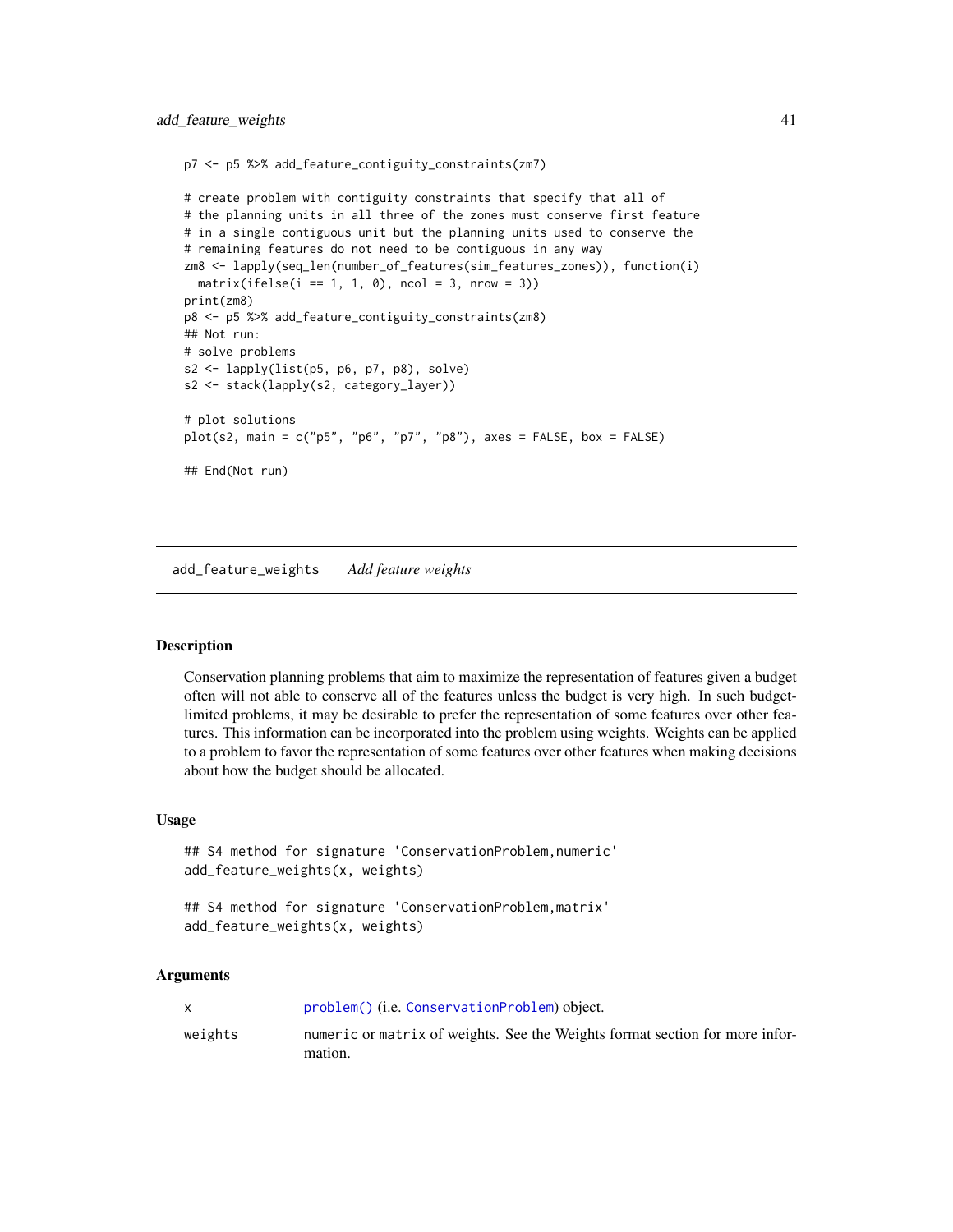# Details

Weights can only be applied to problems that have an objective that is budget limited (e.g. [add\\_max\\_cover\\_objective\(\)](#page-84-0)). They can be applied to problems that aim to maximize phylogenetic representation ([add\\_max\\_phylo\\_div\\_objective\(\)](#page-89-0)) to favor the representation of specific features over the representation of some phylogenetic branches. Weights cannot be negative values and must have values that are equal to or larger than zero. Note that planning unit costs are scaled to 0.01 to identify the cheapest solution among multiple optimal solutions. This means that the optimization process will favor cheaper solutions over solutions that meet feature targets (or occurrences) when feature weights are lower than 0.01.

# Value

Object (i.e. [ConservationProblem](#page-141-0)) with the weights added to it.

# Weights format

The argument to weights can be specified using the following formats.

- weights as a numeric vector containing weights for each feature. Note that this format cannot be used to specify weights for problems with multiple zones.
- weights as a matrix object containing weights for each feature in each zone. Here, each row corresponds to a different feature in argument to x, each column corresponds to a different zone in argument to x, and each cell contains the weight value for a given feature that the solution can to secure in a given zone. Note that if the problem contains targets created using [add\\_manual\\_targets\(\)](#page-79-0) then a matrix should be supplied containing a single column that indicates that weight for fulfilling each target.

# See Also

See [penalties](#page-224-0) for an overview of all functions for adding penalties.

Other penalties: [add\\_boundary\\_penalties\(](#page-9-0)), [add\\_connectivity\\_penalties\(](#page-17-0)), [add\\_linear\\_penalties\(](#page-55-0))

# Examples

```
# load ape package
require(ape)
# load data
data(sim_pu_raster, sim_features, sim_phylogeny, sim_pu_zones_stack,
     sim_features_zones)
# create minimal problem that aims to maximize the number of features
# adequately conserved given a total budget of 3800. Here, each feature
# needs 20% of its habitat for it to be considered adequately conserved
p1 <- problem(sim_pu_raster, sim_features) %>%
      add_max_features_objective(budget = 3800) %>%
      add_relative_targets(0.2) %>%
      add_binary_decisions() %>%
      add_default_solver(verbose = FALSE)
```
# create weights that assign higher importance to features with less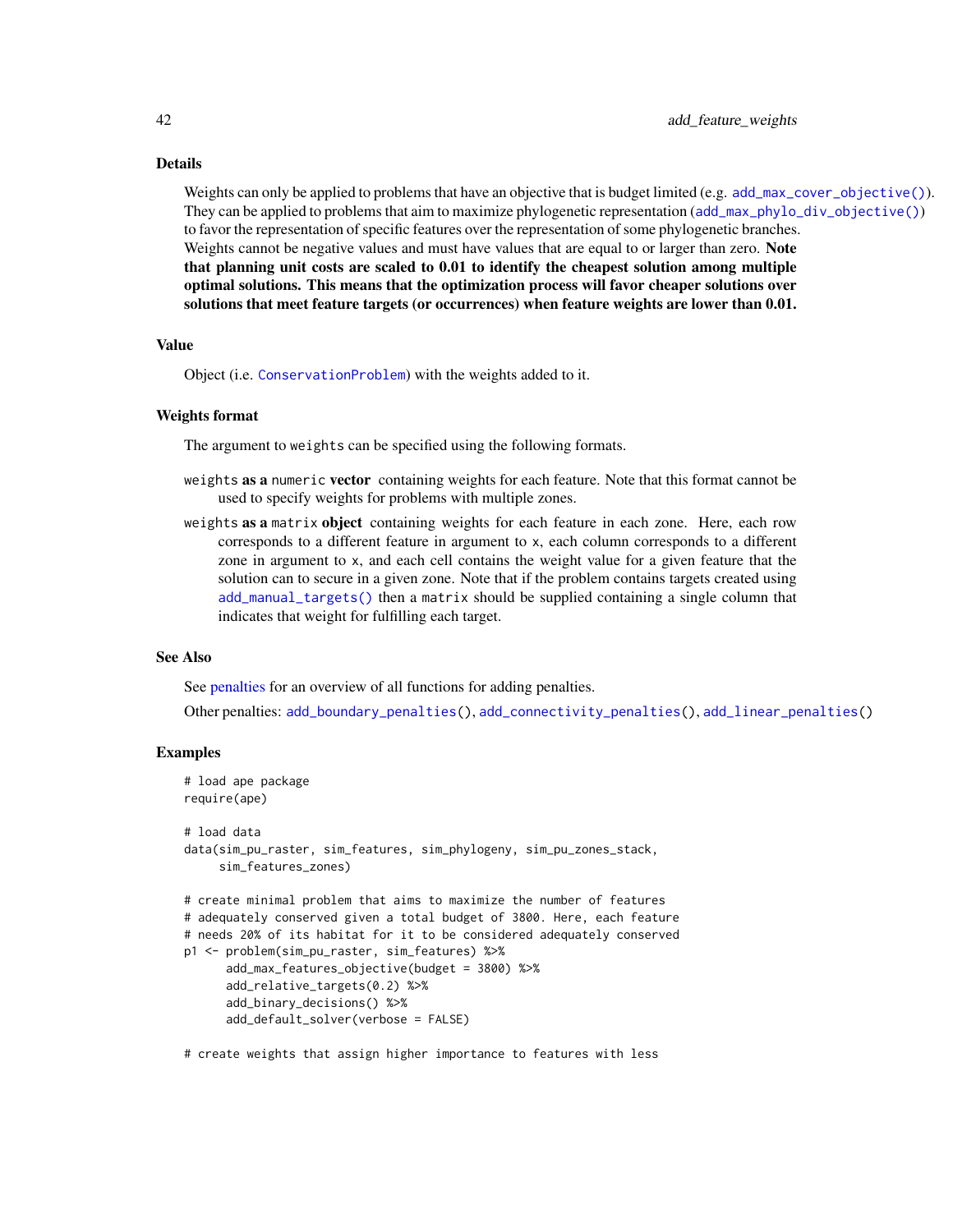```
# suitable habitat in the study area
(w2 \leq exp((1 / cellStats(sim_features, "sum")) * 200))# create problem using rarity weights
p2 <- p1 %>% add_feature_weights(w2)
# create manually specified weights that assign higher importance to
# certain features. These weights could be based on a pre-calculated index
# (e.g. an index measuring extinction risk where higher values
# denote higher extinction risk)
w3 <- c(0, 0, 0, 100, 200)
p3 <- p1 %>% add_feature_weights(w3)
## Not run:
# solve problems
s1 <- stack(solve(p1), solve(p2), solve(p3))
# plot solutions
plot(s1, main = c("equal weights", "rarity weights", "manual weights"),
     axes = FALSE, box = FALSE)## End(Not run)
# plot the example phylogeny
## Not run:
par(mfrow = c(1, 1))plot(sim_phylogeny, main = "simulated phylogeny")
## End(Not run)
# create problem with a maximum phylogenetic diversity objective,
# where each feature needs 10% of its distribution to be secured for
# it to be adequately conserved and a total budget of 1900
p4 <- problem(sim_pu_raster, sim_features) %>%
      add_max_phylo_div_objective(1900, sim_phylogeny) %>%
      add_relative_targets(0.1) %>%
      add_binary_decisions() %>%
      add_default_solver(verbose = FALSE)
## Not run:
# solve problem
s4 \leftarrow solve(p4)# plot solution
plot(s4, main = "solution", axes = FALSE, box = FALSE)
# find out which features have their targets met
r4 <- eval_target_coverage_summary(p4, s4)
print(r4, width = Inf)# plot the example phylogeny and color the represented features in red
plot(sim_phylogeny, main = "represented features",
     tip.color = replace(rep("black", nlayers(sim_features)),
                         which(r4$met), "red"))
## End(Not run)
```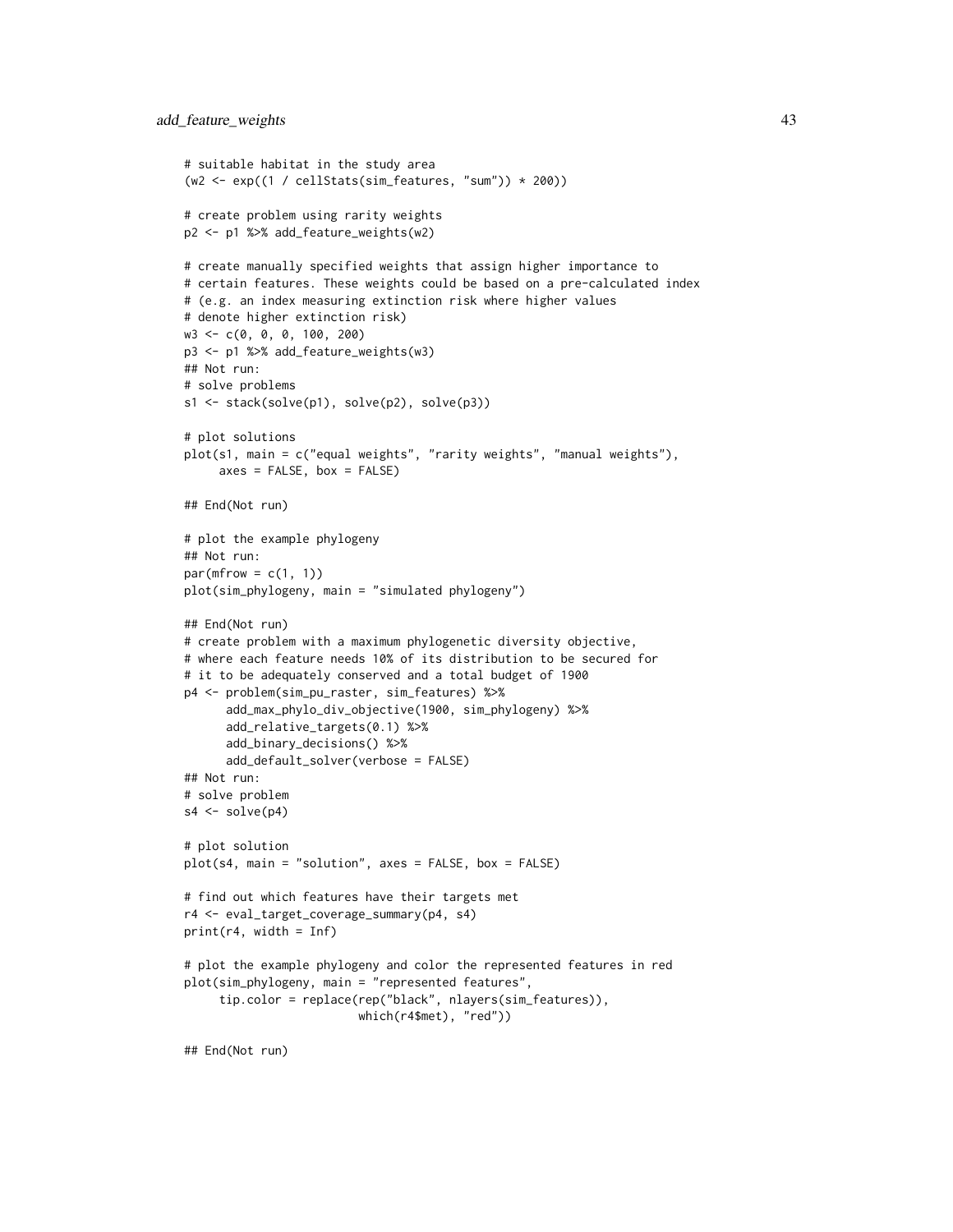```
# we can see here that the third feature ("layer.3", i.e.
# sim_features[[3]]) is not represented in the solution. Let us pretend
# that it is absolutely critical this feature is adequately conserved
# in the solution. For example, this feature could represent a species
# that plays important role in the ecosystem, or a species that is
# important commercial activities (e.g. eco-tourism). So, to generate
# a solution that conserves the third feature whilst also aiming to
# maximize phylogenetic diversity, we will create a set of weights that
# assign a particularly high weighting to the third feature
w5 <- c(0, 0, 1000, 0, 0)
# we can see that this weighting (i.e. w5[3]) has a much higher value than
# the branch lengths in the phylogeny so solutions that represent this
# feature be much closer to optimality
print(sim_phylogeny$edge.length)
## Not run:
# create problem with high weighting for the third feature and solve it
s5 <- p4 %>% add_feature_weights(w5) %>% solve()
# plot solution
plot(s5, main = "solution", axes = FALSE, box = FALSE)
# find which features have their targets met
r5 <- eval_target_coverage_summary(p4, s5)
print(r5, width = Inf)
# plot the example phylogeny and color the represented features in red
# here we can see that this solution only adequately conserves the
# third feature. This means that, given the budget, we are faced with the
# trade-off of conserving either the third feature, or a phylogenetically
# diverse set of three different features.
plot(sim_phylogeny, main = "represented features",
     tip.color = replace(rep("black", nlayers(sim_features)),
                         which(r5$met), "red"))
## End(Not run)
# create multi-zone problem with maximum features objective,
# with 10% representation targets for each feature, and set
# a budget such that the total maximum expenditure in all zones
# cannot exceed 3000
p6 <- problem(sim_pu_zones_stack, sim_features_zones) %>%
      add_max_features_objective(3000) %>%
      add_relative_targets(matrix(0.1, ncol = 3, nrow = 5)) %>%
      add_binary_decisions() %>%
      add_default_solver(verbose = FALSE)
# create weights that assign equal weighting for the representation
# of each feature in each zone except that it does not matter if
# feature 1 is represented in zone 1 and it really important
# that feature 3 is really in zone 1
w7 \le matrix(1, ncol = 3, nrow = 5)
w7[1, 1] < -0w7[3, 1] <- 100
```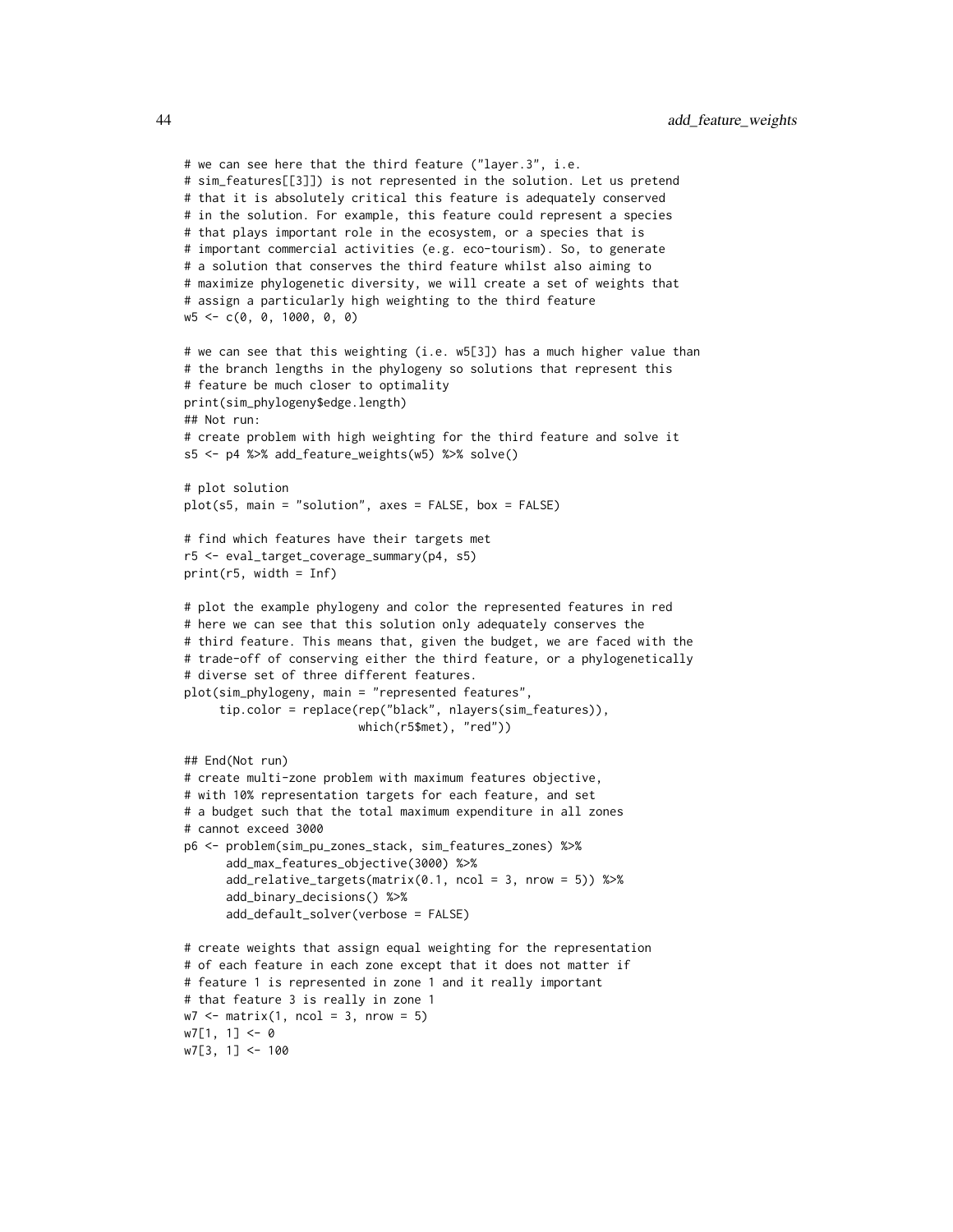```
# create problem with weights
p7 <- p6 %>% add_feature_weights(w7)
## Not run:
# solve problems
s6 \leftarrow solve(p6)s7 \leftarrow solve(p7)# plot solutions
plot(stack(category_layer(s6), category_layer(s7)),
     main = c("equal weights", "manual weights"), axes = FALSE, box = FALSE)
## End(Not run)
# create minimal problem to show the correct method for setting
# weights for problems with manual targets
p8 <- problem(sim_pu_raster, sim_features) %>%
      add_max_features_objective(budget = 3000) %>%
      add_manual_targets(data.frame(feature = c("layer.1", "layer.4"),
                                     type = "relative",
                                     target = 0.1) %>%
      add_feature_weights(matrix(c(1, 200), ncol = 1)) %>%
      add_binary_decisions() %>%
      add_default_solver(verbose = FALSE)
## Not run:
# solve problem
s8 \leftarrow solve(p8)# plot solution
plot(s8, main = "solution", axes = FALSE, box = FALSE)
## End(Not run)
```
add\_gap\_portfolio *Add a gap portfolio*

# **Description**

Generate a portfolio of solutions for a conservation planning [problem\(\)](#page-238-0) by finding a certain number of solutions that are all within a pre-specified optimality gap. This method is useful for generating multiple solutions that can be used to calculate selection frequencies for moderate and large-sized problems (similar to *Marxan*).

# Usage

```
add\_gap\_portfolio(x, number\_solutions, pool\_gap = 0.1)
```
# Arguments

x [problem\(\)](#page-238-0) (i.e. [ConservationProblem](#page-141-0)) object.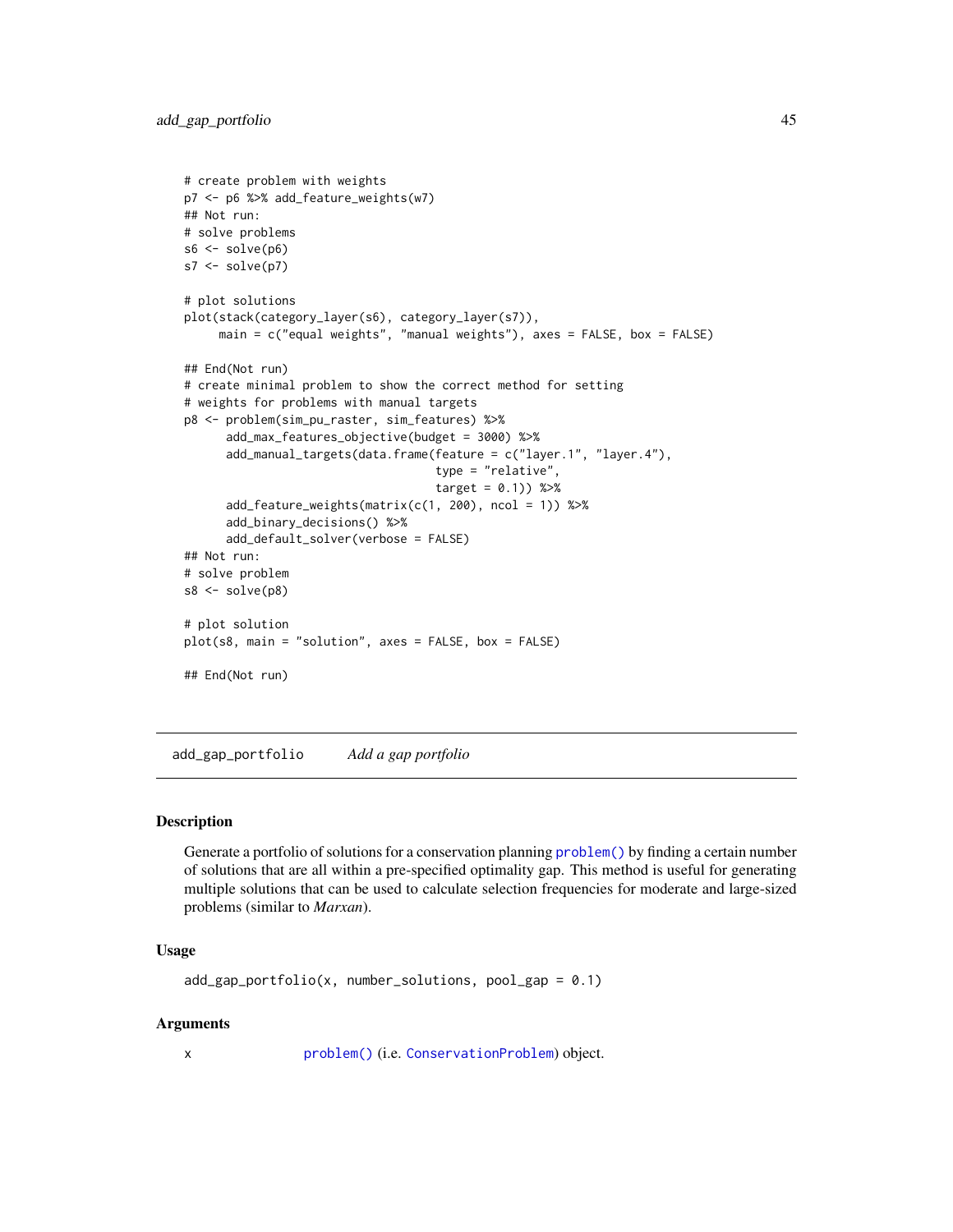#### number\_solutions

integer number of solutions required.

pool\_gap numeric gap to optimality for solutions in the portfolio. This relative gap specifies a threshold worst-case performance for solutions in the portfolio. For example, value of 0.1 will result in the portfolio returning solutions that are within 10% of an optimal solution. Note that the gap specified in the solver (i.e. [add\\_gurobi\\_solver\(\)](#page-46-0) must be less than or equal to the gap specified to generate the portfolio. Defaults to 0.1.

# Details

This strategy for generating a portfolio requires problems to be solved using the *Gurobi* software suite (i.e. using [add\\_gurobi\\_solver\(\)](#page-46-0). Specifically, version 9.0.0 (or greater) of the **gurobi** package must be installed. Note that the number of solutions returned may be less than the argument to number\_solutions, if the total number of solutions that meet the optimality gap is less than the number of solutions requested. Also, note that this portfolio function only works with problems that have binary decisions (i.e. specified using [add\\_binary\\_decisions\(\)](#page-8-0)).

## Value

Object (i.e. [ConservationProblem](#page-141-0)) with the portfolio added to it.

# See Also

See [portfolios](#page-227-0) for an overview of all functions for adding a portfolio.

Other portfolios: [add\\_cuts\\_portfolio\(](#page-31-0)), [add\\_extra\\_portfolio\(](#page-34-0)), [add\\_shuffle\\_portfolio\(](#page-117-0)), [add\\_top\\_portfolio\(](#page-119-0))

```
## Not run:
# set seed for reproducibility
set.seed(600)
# load data
data(sim_pu_raster, sim_features)
# create minimal problem with a portfolio containing 10 solutions within 20%
# of optimality
p1 <- problem(sim_pu_raster, sim_features) %>%
      add_min_set_objective() %>%
      add_relative_targets(0.05) %>%
      add_gap_portfolio(number_solutions = 5, pool_gap = 0.2) %>%
      add_default_solver(gap = 0, verbose = FALSE)
# solve problem and generate portfolio
s1 \leftarrow solve(p1)# print number of solutions found
print(length(s1))
```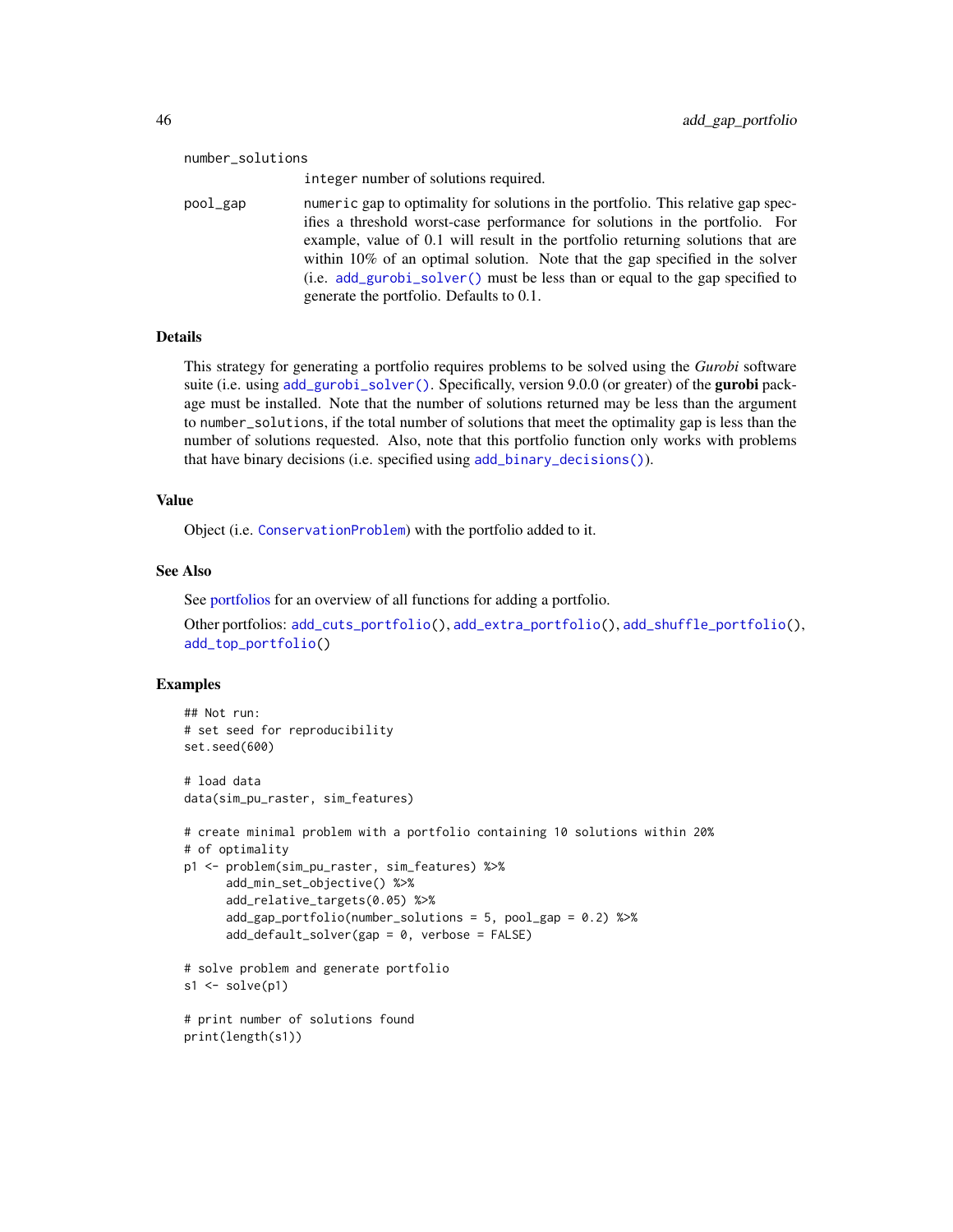```
# plot solutions
plot(stack(s1), axes = FALSE, box = FALSE)
# create multi-zone problem with a portfolio containing 10 solutions within
# 20% of optimality
p2 <- problem(sim_pu_zones_stack, sim_features_zones) %>%
      add_min_set_objective() %>%
      add_relative_targets(matrix(runif(15, 0.1, 0.2), nrow = 5,
                                  ncol = 3) %>%
     add_gap_portfolio(number_solutions = 5, pool_gap = 0.2) %>%
      add_default_solver(gap = 0, verbose = FALSE)
# solve problem and generate portfolio
s2 \leftarrow solve(p2)# print number of solutions found
print(length(s2))
# plot solutions in portfolio
plot(stack(lapply(s2, category_layer)), main = "solution", axes = FALSE,
     box = FALSE)## End(Not run)
```
<span id="page-46-0"></span>add\_gurobi\_solver *Add a* Gurobi *solver*

# Description

Specify that the *[Gurobi](https://www.gurobi.com/)* software (Gurobi Optimization LLC 2021) should be used to solve a conservation planning [problem\(\)](#page-238-0). This function can also be used to customize the behavior of the solver. It requires the gurobi package to be installed (see below for installation instructions).

# Usage

```
add_gurobi_solver(
  x,
  gap = 0.1,time_limit = .Machine$integer.max,
 presolve = 2,
  threads = 1,
  first_feasible = FALSE,
  numeric_focus = FALSE,
 node_file_start = Inf,
  start_solution = NULL,
  verbose = TRUE
)
```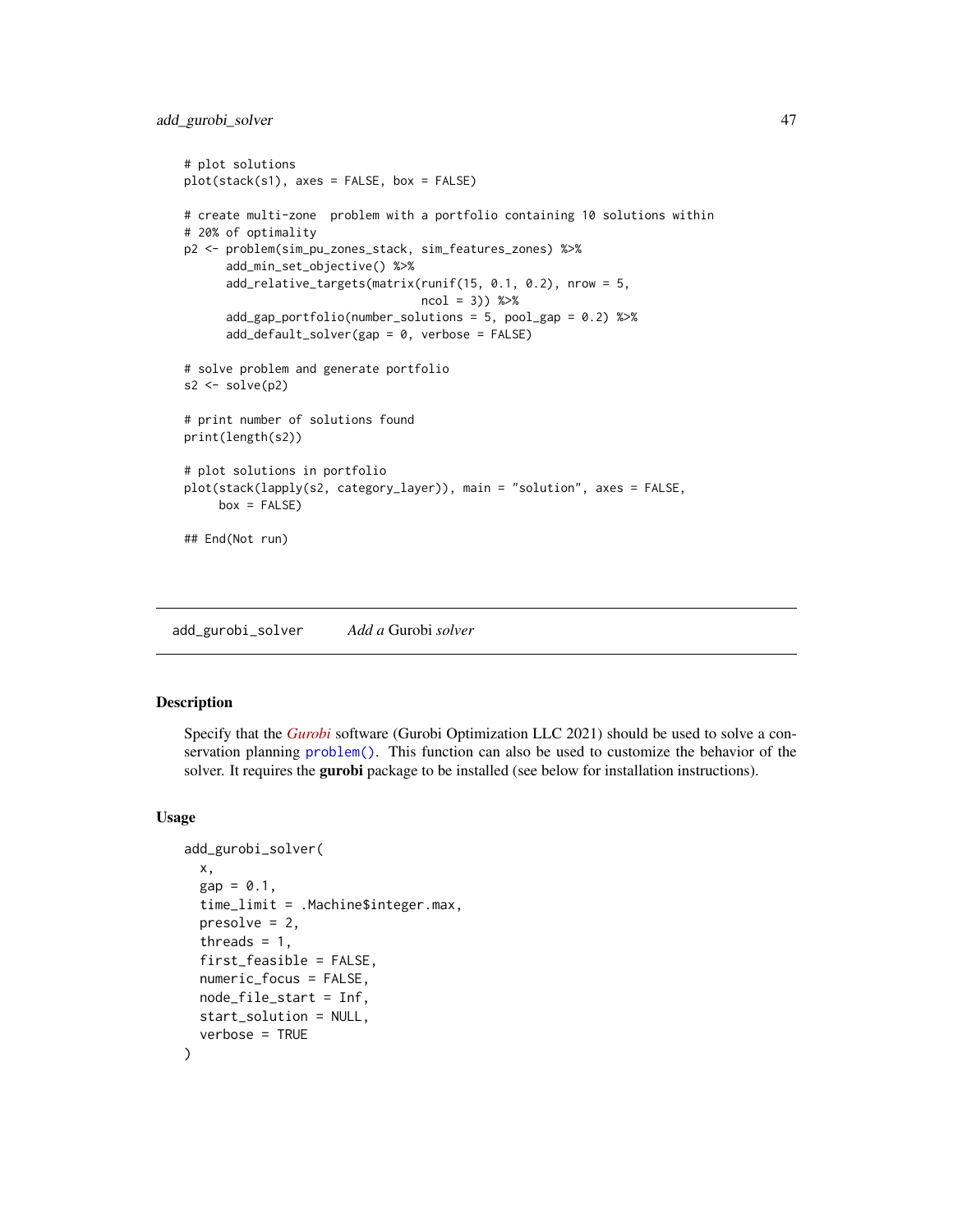# Arguments

| х               | problem() (i.e. ConservationProblem) object.                                                                                                                                                                                                                                                                                                                                                                                                                                                                                                                                                                                                                                                                                                                                                                                                  |
|-----------------|-----------------------------------------------------------------------------------------------------------------------------------------------------------------------------------------------------------------------------------------------------------------------------------------------------------------------------------------------------------------------------------------------------------------------------------------------------------------------------------------------------------------------------------------------------------------------------------------------------------------------------------------------------------------------------------------------------------------------------------------------------------------------------------------------------------------------------------------------|
| gap             | numeric gap to optimality. This gap is relative and expresses the acceptable<br>deviance from the optimal objective. For example, a value of 0.01 will result<br>in the solver stopping when it has found a solution within $1\%$ of optimality.<br>Additionally, a value of 0 will result in the solver stopping when it has found an<br>optimal solution. The default value is 0.1 (i.e. 10% from optimality).                                                                                                                                                                                                                                                                                                                                                                                                                              |
| time_limit      | numeric time limit (seconds) for generating solutions. The solver will return<br>the current best solution when this time limit is exceeded. The default value<br>is the largest integer value (i.e. .Machine\$integer.max), effectively meaning<br>that solver will keep running until a solution within the optimality gap is found.                                                                                                                                                                                                                                                                                                                                                                                                                                                                                                        |
| presolve        | integer number indicating how intensively the solver should try to simplify the<br>problem before solving it. Available options are: (-1) automatically determine<br>the intensity of pre-solving, (0) disable pre-solving, (1) conservative level of<br>pre-solving, and (2) very aggressive level of pre-solving. The default value is<br>2.                                                                                                                                                                                                                                                                                                                                                                                                                                                                                                |
| threads         | integer number of threads to use for the optimization algorithm. The default<br>value is 1.                                                                                                                                                                                                                                                                                                                                                                                                                                                                                                                                                                                                                                                                                                                                                   |
| first_feasible  | logical should the first feasible solution be be returned? If first_feasible<br>is set to TRUE, the solver will return the first solution it encounters that meets all<br>the constraints, regardless of solution quality. Note that the first feasible solution<br>is not an arbitrary solution, rather it is derived from the relaxed solution, and is<br>therefore often reasonably close to optimality. Defaults to FALSE.                                                                                                                                                                                                                                                                                                                                                                                                                |
| numeric_focus   | logical should extra attention be paid to verifying the accuracy of numerical<br>calculations? This may be useful when dealing problems that may suffer from<br>numerical instability issues. Beware that it will likely substantially increase run<br>time (sets the Gurobi NumericFocus parameter to 3). Defaults to FALSE.                                                                                                                                                                                                                                                                                                                                                                                                                                                                                                                 |
| node_file_start |                                                                                                                                                                                                                                                                                                                                                                                                                                                                                                                                                                                                                                                                                                                                                                                                                                               |
|                 | numeric threshold amount of memory (in GB). Once the amount of memory<br>(RAM) used to store information for solving the optimization problem exceeds<br>this parameter value, the solver will begin storing this information on disk (us-<br>ing the *Gurobi(NodeFileStart parameter). This functionality is useful if the<br>system has insufficient memory to solve a given problem (e.g. solving the prob-<br>lem with default settings yields the OUT OF MEMORY error message) and a<br>system with more memory is not readily available. For example, a value of 4<br>indicates that the solver will start using the disk after it uses more than 4 GB of<br>memory to store information on solving the problem. Defaults to Inf such that<br>the solver will not attempt to store information on disk when solving a given<br>problem. |
| start_solution  | NULL or object containing the starting solution for the solver. Defaults to NULL<br>such that no starting solution is used. To specify a starting solution, the argument<br>to start_solution should be in the same format as the planning units (i.e. a<br>NULL, numeric, matrix, data. frame, Raster, Spatial, or sf:: sf() object).<br>See the Start solution format section for more information.                                                                                                                                                                                                                                                                                                                                                                                                                                         |
| verbose         | logical should information be printed while solving optimization problems?<br>Defaults to TRUE.                                                                                                                                                                                                                                                                                                                                                                                                                                                                                                                                                                                                                                                                                                                                               |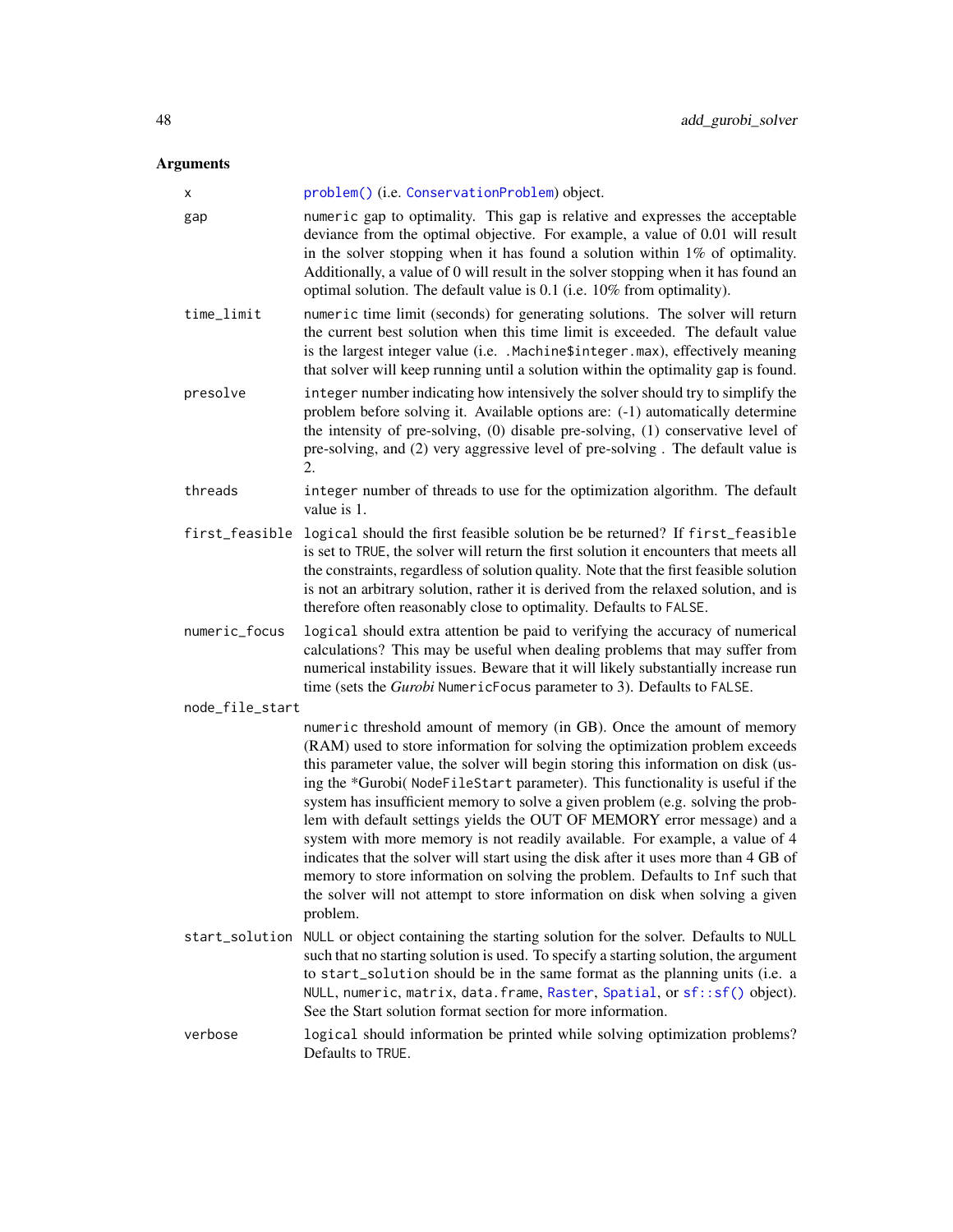# add\_gurobi\_solver 49

# Details

*[Gurobi](https://www.gurobi.com/)* is a state-of-the-art commercial optimization software with an R package interface. It is by far the fastest of the solvers available for generating prioritizations, however, it is not freely available. That said, licenses are available to academics at no cost. The **gurobi** package is distributed with the *Gurobi* software suite. This solver uses the **gurobi** package to solve problems. For information on the performance of different solvers, please see Schuster *et al.* (2020) for benchmarks comparing the run time and solution quality of different solvers when applied to different sized datasets.

# Value

Object (i.e. [ConservationProblem](#page-141-0)) with the solver added to it.

# Installation

Please see the *Gurobi Installation Guide* vignette for details on installing the *Gurobi* software and the gurobi package. You can access this vignette [online](https://prioritizr.net/articles/gurobi_installation.html) or using the following code:

vignette("gurobi\_installation", package = "prioritizr")

# Start solution format

Broadly speaking, the argument to start\_solution must be in the same format as the planning unit data in the argument to x. Further details on the correct format are listed separately for each of the different planning unit data formats:

- x has numeric planning units The argument to start\_solution must be a numeric vector with each element corresponding to a different planning unit. It should have the same number of planning units as those in the argument to x. Additionally, any planning units missing cost (NA) values should also have missing (NA) values in the argument to start\_solution.
- x has matrix planning units The argument to start\_solution must be a matrix vector with each row corresponding to a different planning unit, and each column correspond to a different management zone. It should have the same number of planning units and zones as those in the argument to x. Additionally, any planning units missing cost (NA) values for a particular zone should also have a missing (NA) values in the argument to start\_solution.
- x has [Raster](#page-0-0) planning units The argument to start\_solution be a Raster object where different grid cells (pixels) correspond to different planning units and layers correspond to a different management zones. It should have the same dimensionality (rows, columns, layers), resolution, extent, and coordinate reference system as the planning units in the argument to x. Additionally, any planning units missing cost (NA) values for a particular zone should also have missing (NA) values in the argument to start\_solution.
- x has data.frame planning units The argument to start\_solution must be a data.frame with each column corresponding to a different zone, each row corresponding to a different planning unit, and cell values corresponding to the solution value. This means that if a data.frame object containing the solution also contains additional columns, then these columns will need to be subsetted prior to using this function (see below for example with  $sf::sf()$  data). Additionally, any planning units missing cost (NA) values for a particular zone should also have missing (NA) values in the argument to start\_solution.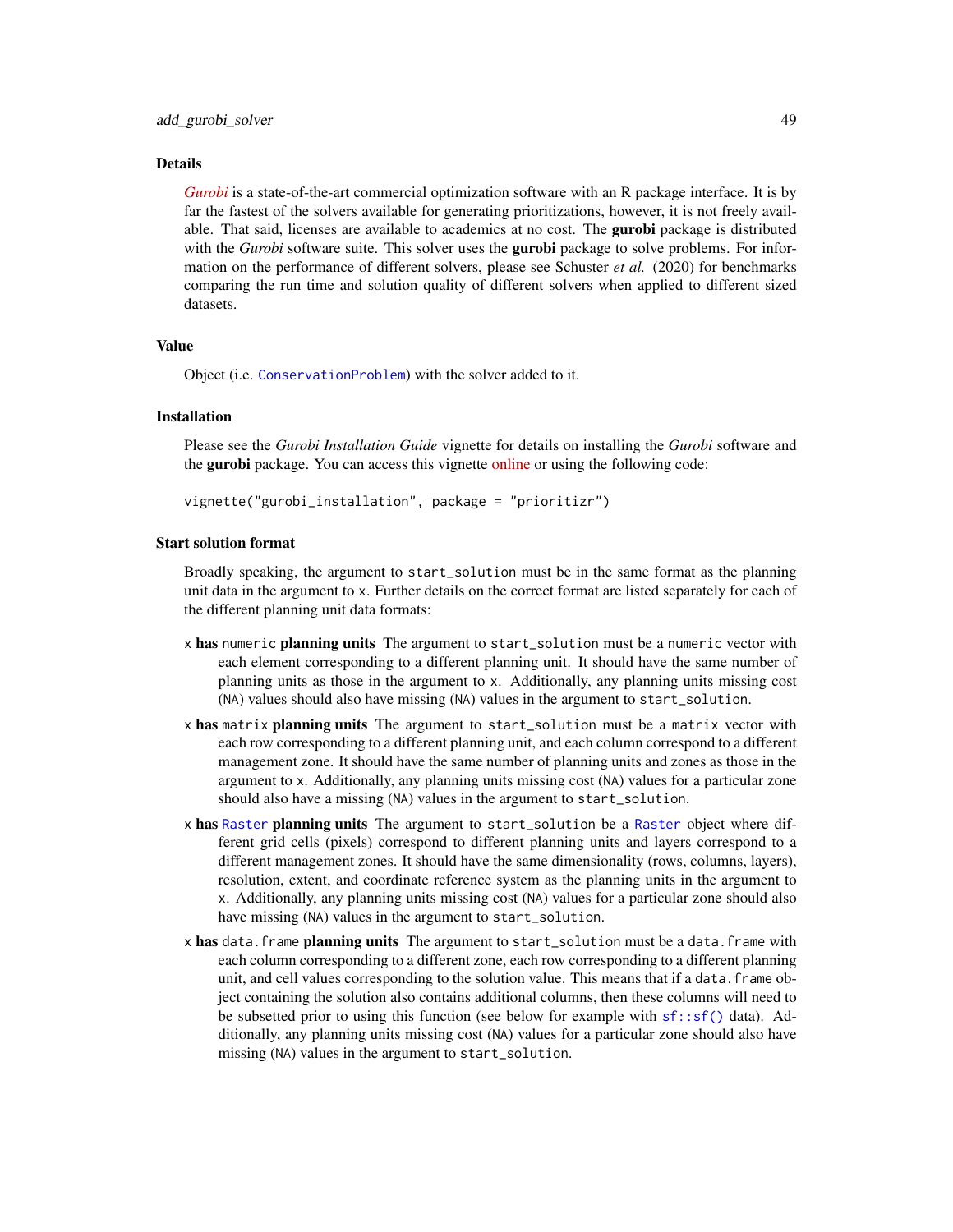- x has [Spatial](#page-0-0) planning units The argument to start\_solution must be a Spatial object with each column corresponding to a different zone, each row corresponding to a different planning unit, and cell values corresponding to the solution value. This means that if the [Spatial](#page-0-0) object containing the solution also contains additional columns, then these columns will need to be subsetted prior to using this function (see below for example with  $sf::sf()$  data). Additionally, the argument to start\_solution must also have the same coordinate reference system as the planning unit data. Furthermore, any planning units missing cost (NA) values for a particular zone should also have missing (NA) values in the argument to start\_solution.
- x has  $sf::sf()$  planning units The argument to start\_solution must be a  $sf::sf()$  object with each column corresponding to a different zone, each row corresponding to a different planning unit, and cell values corresponding to the solution value. This means that if the [sf::sf\(\)](#page-0-0) object containing the solution also contains additional columns, then these columns will need to be subsetted prior to using this function (see below for example). Additionally, the argument to start\_solution must also have the same coordinate reference system as the planning unit data. Furthermore, any planning units missing cost (NA) values for a particular zone should also have missing (NA) values in the argument to start\_solution.

# References

Gurobi Optimization LLC (2021) Gurobi Optimizer Reference Manual. [https://www.gurobi.](https://www.gurobi.com) [com](https://www.gurobi.com).

Schuster R, Hanson JO, Strimas-Mackey M, and Bennett JR (2020). Exact integer linear programming solvers outperform simulated annealing for solving conservation planning problems. *PeerJ*, 8: e9258.

## See Also

See [solvers](#page-267-0) for an overview of all functions for adding a solver.

```
Other solvers: add_cbc_solver(), add_cplex_solver(), add_default_solver(), add_lsymphony_solver,
add_rsymphony_solver()
```

```
## Not run:
# load data
data(sim_pu_raster, sim_features)
# create problem
p <- problem(sim_pu_raster, sim_features) %>%
     add_min_set_objective() %>%
     add_relative_targets(0.1) %>%
     add_binary_decisions() %>%
     add\_gurobi\_solver(gap = 0, verbose = FALSE)# generate solution
s \leftarrow solve(p)# plot solution
plot(s, main = "solution", axes = FALSE, box = FALSE)
```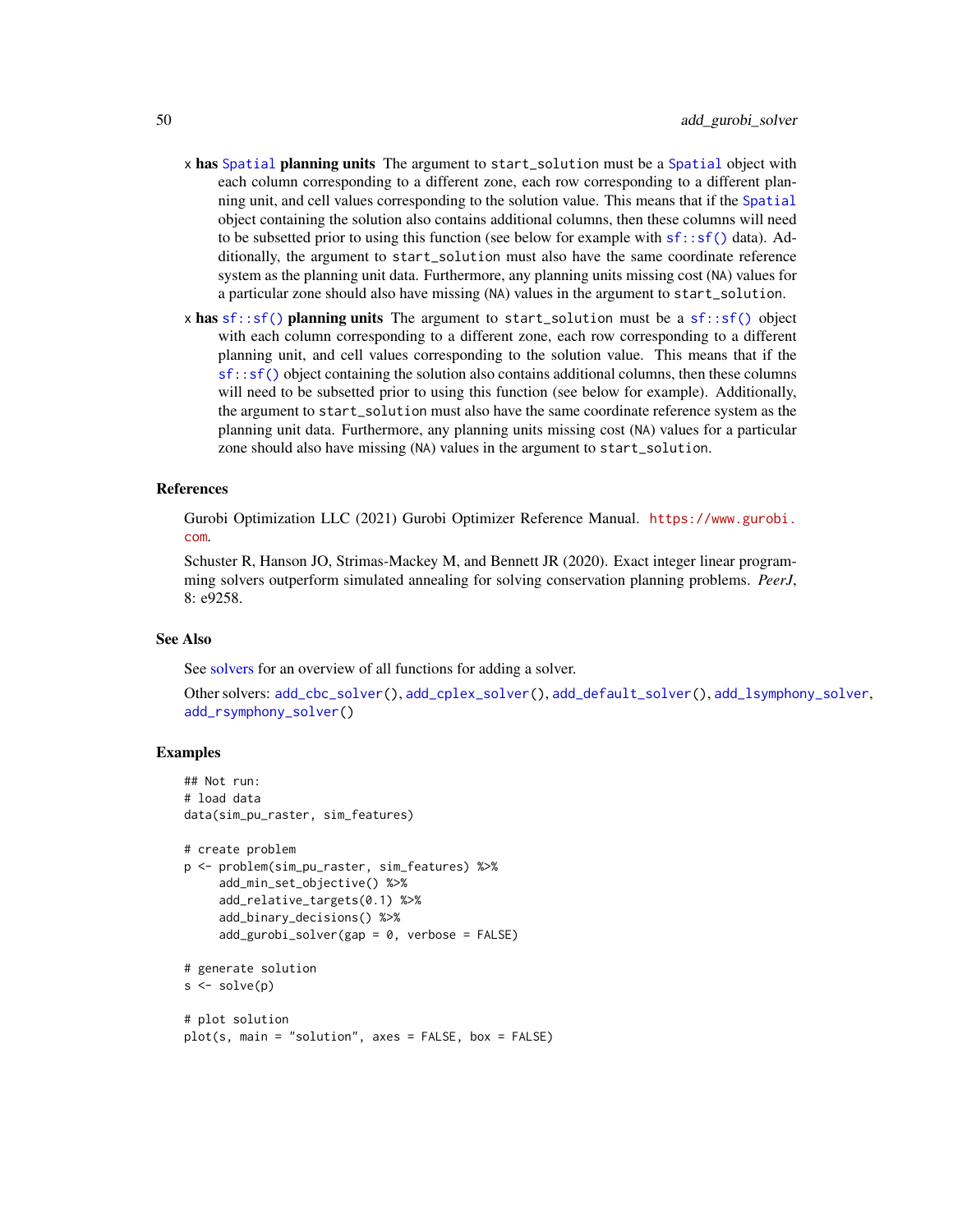```
# create a similar problem with boundary length penalties and
# specify the solution from the previous run as a starting solution
p2 <- problem(sim_pu_raster, sim_features) %>%
     add_min_set_objective() %>%
     add_relative_targets(0.1) %>%
     add_boundary_penalties(10) %>%
     add_binary_decisions() %>%
     add_gurobi_solver(gap = 0, start_solution = s, verbose = FALSE)
# generate solution
s2 \leftarrow solve(p2)# plot solution
plot(s2, main = "solution with boundary penalties", axes = FALSE,
     box = FALSE)## End(Not run)
```
<span id="page-50-0"></span>add\_linear\_constraints

*Add linear constraints*

# Description

Add constraints to a conservation planning [problem\(\)](#page-238-0) to ensure that all selected planning units meet certain criteria.

# Usage

## S4 method for signature 'ConservationProblem,ANY,ANY,character' add\_linear\_constraints(x, threshold, sense, data)

## S4 method for signature 'ConservationProblem,ANY,ANY,numeric' add\_linear\_constraints(x, threshold, sense, data)

## S4 method for signature 'ConservationProblem,ANY,ANY,matrix' add\_linear\_constraints(x, threshold, sense, data)

## S4 method for signature 'ConservationProblem, ANY, ANY, Matrix' add\_linear\_constraints(x, threshold, sense, data)

## S4 method for signature 'ConservationProblem,ANY,ANY,Raster' add\_linear\_constraints(x, threshold, sense, data)

## S4 method for signature 'ConservationProblem, ANY, ANY, dgCMatrix' add\_linear\_constraints(x, threshold, sense, data)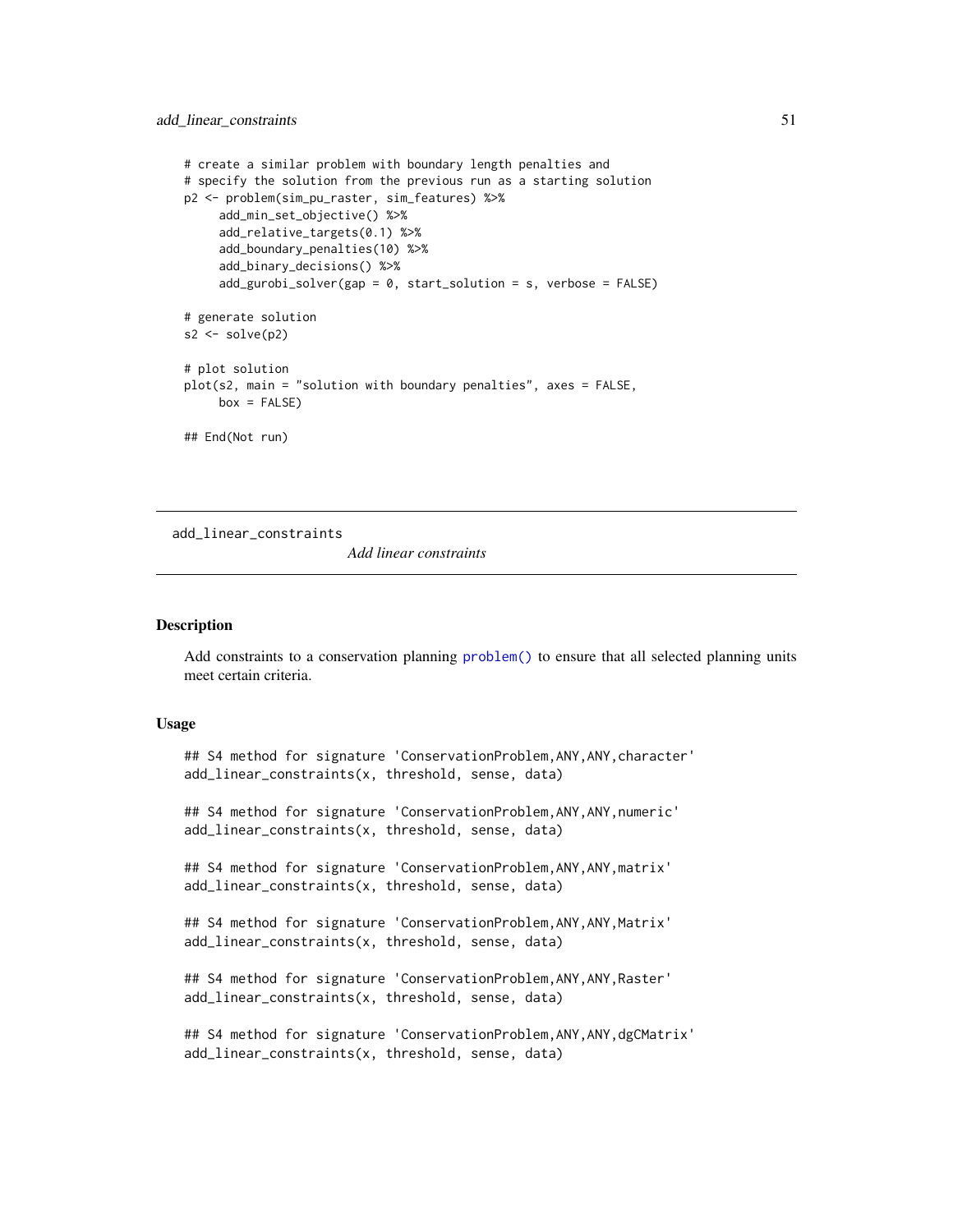# Arguments

| X         | problem() (i.e. ConservationProblem) object.                                                                                                                                                                                                               |
|-----------|------------------------------------------------------------------------------------------------------------------------------------------------------------------------------------------------------------------------------------------------------------|
| threshold | numeric value. This threshold value is also known as a "right-hand-side" value<br>per integer programming terminology.                                                                                                                                     |
| sense     | character sense for the constraint. Available options include " $>=$ ", " $<=$ ", or<br>$"='$ values.                                                                                                                                                      |
| data      | character, numeric, Raster, matrix, or Matrix object containing the con-<br>straint values. These constraint values are also known as constraint coefficients<br>per integer programming terminology. See the Data format section for more<br>information. |

# Details

This function adds general purpose constraints that can be used to ensure that solutions meet certain criteria (see Examples section below for details). For example, these constraints can be used to add multiple budgets. They can also be used to ensure that the total number of planning units allocated to a certain administrative area (e.g. country) does not exceed a certain threshold (e.g. 30% of its total area). Furthermore, they can also be used to ensure that features have a minimal level of representation (e.g. 30%) when using an objective function that aims to enhance feature representation given a budget (e.g. [add\\_min\\_shortfall\\_objective\(\)](#page-103-0)).

# Value

Object (i.e. [ConservationProblem](#page-141-0)) with the constraints added to it.

# Mathematical formulation

The linear constraints are implemented using the following equation. Let  $I$  denote the set of planning units (indexed by i), Z the set of management zones (indexed by z), and  $X_{iz}$  the decision variable for allocating planning unit  $i$  to zone  $z$  (e.g. with binary values indicating if each planning unit is allocated or not). Also, let  $D_{iz}$  denote the constraint data associated with planning units  $i \in I$ for zones  $z \in Z$  (argument to data, if supplied as a matrix object),  $\theta$  denote the constraint sense (argument to sense, e.g.  $\langle = \rangle$ , and t denote the constraint threshold (argument to threshold).

$$
\sum_{i}^{I}\sum_{z}^{Z}(D_{iz}\times X_{iz})\theta t
$$

# Data format

The argument to data can be specified using the following formats.

data as character vector containing field (column) name(s) that contain penalty values for planning units. This format is only compatible if the planning units in the argument to x are a [Spatial](#page-0-0),  $sf::sf()$ , or data. frame object. The fields (columns) must have numeric values, and must not contain any missing (NA) values. For problems that contain a single zone, the argument to data must contain a single field name. Otherwise, for problems that contain multiple zones, the argument to data must contain a field name for each zone.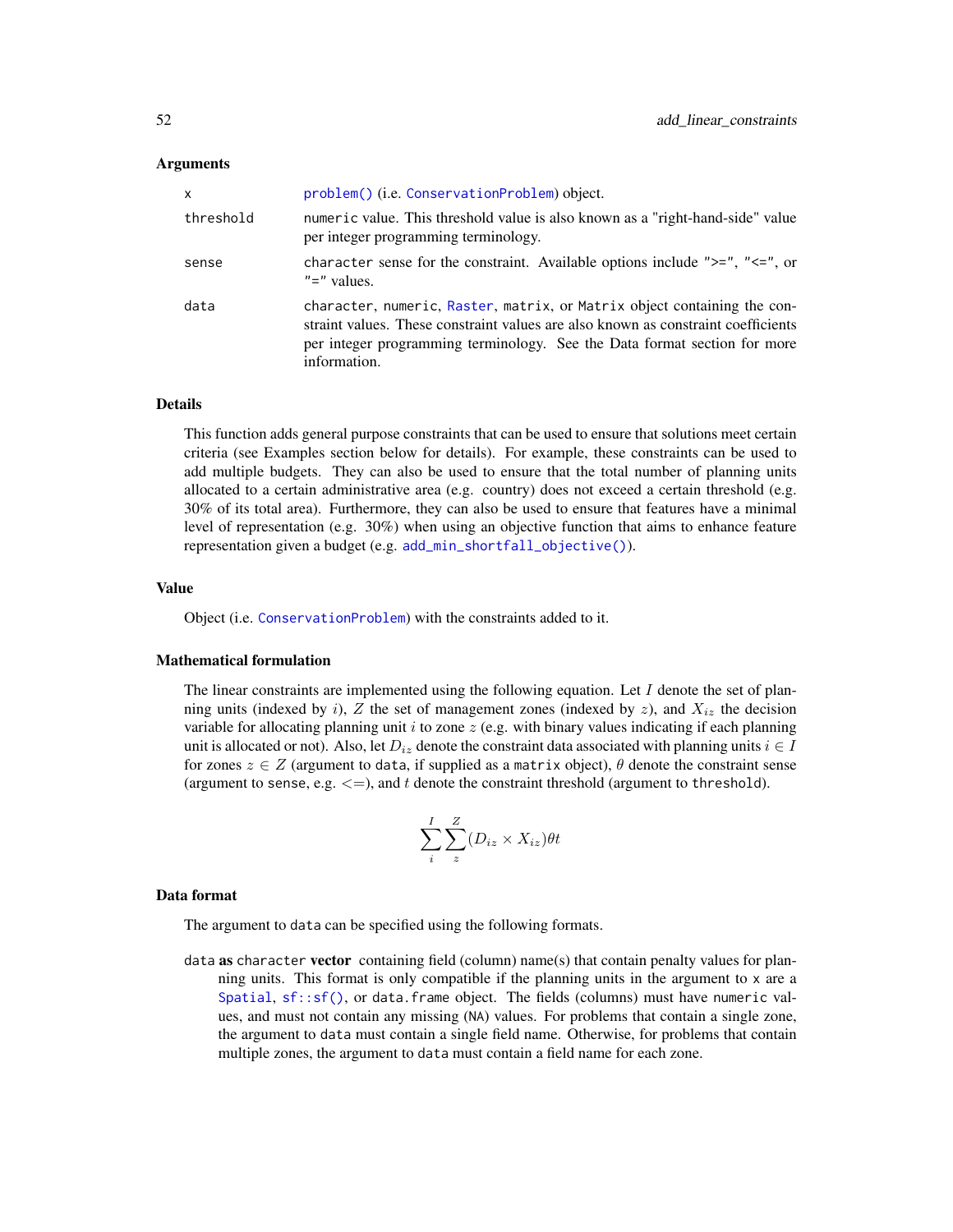- data as a numeric vector containing values for planning units. These values must not contain any missing (NA) values. Note that this format is only available for planning units that contain a single zone.
- data as a matrix/Matrix object containing numeric values that specify data for each planning unit. Each row corresponds to a planning unit, each column corresponds to a zone, and each cell indicates the data for penalizing a planning unit when it is allocated to a given zone.
- data as a [Raster](#page-0-0) object containing values for planning units. This format is only compatible if the planning units in the argument to x are [Spatial](#page-0-0),  $sf::sf()$ , or [Raster](#page-0-0) objects. If the planning unit data are a [Spatial](#page-0-0) or [sf::sf\(\)](#page-0-0) object, then the values are calculated by overlaying the planning units with the argument to data and calculating the sum of the values associated with each planning unit. If the planning unit data are a [Raster](#page-0-0) object then the values are calculated by extracting the cell values (note that the planning unit data and the argument to data must have exactly the same dimensionality, extent, and missingness). For problems involving multiple zones, the argument to data must contain a layer for each zone.

# See Also

See [constraints](#page-145-0) for an overview of all functions for adding constraints.

```
Other constraints: add_contiguity_constraints(), add_feature_contiguity_constraints(),
add_locked_in_constraints(add_locked_out_constraints(), add_mandatory_allocation_constraints,Conse
add_manual_bounded_constraints(), add_manual_locked_constraints()
```

```
# load data
data(sim_pu_raster, sim_features)
## Not run:
# create a baseline problem with minimum shortfall objective
p0 <- problem(sim_pu_raster, sim_features) %>%
      add_min_shortfall_objective(1800) %>%
      add_relative_targets(0.2) %>%
      add_binary_decisions() %>%
      add_default_solver(verbose = FALSE)
# solve problem
s0 \leq -solve(p0)# plot solution
plot(s0, main = "solution", axes = FALSE, box = FALSE)# now let's create some modified versions of this baseline problem by
# adding additional criteria using linear constraints
# first, let's create a modified version of p0 that contains
# an additional budget of 1600 based on a secondary cost dataset
# create a secondary cost dataset by simulating values
# (note this requires the RandomFields package to be installed)
```

```
sim_pu_raster2 <- simulate_cost(sim_pu_raster)
```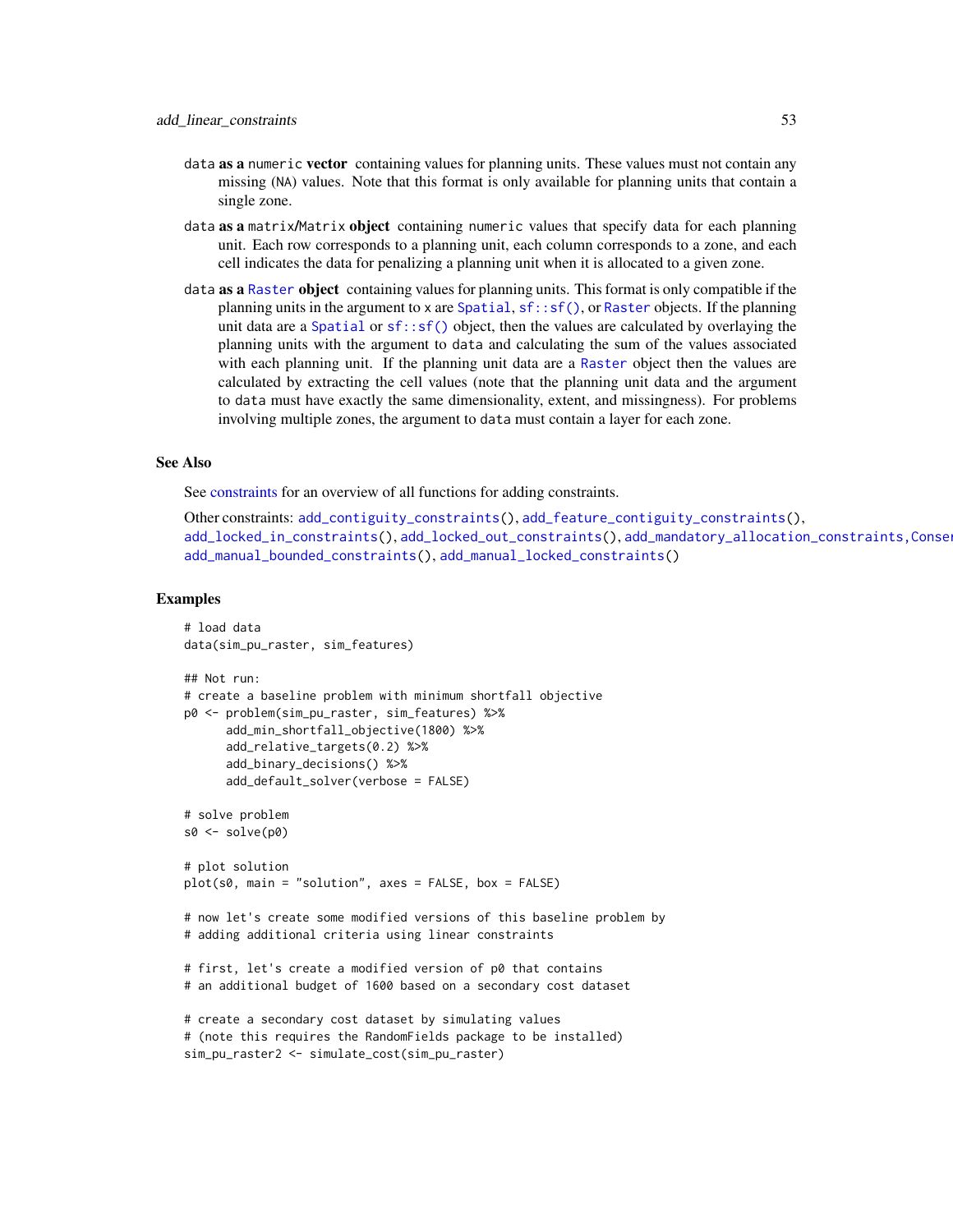```
# plot the primary cost dataset (sim_pu_raster) and
# the secondary cost dataset (sim_pu_raster2)
plot(stack(sim_pu_raster, sim_pu_raster2),
    main = c("sim_pu_raster", "sim_pu_raster2"),
     axes = FALSE, box = FALSE)# create a modified version of p0 with linear constraints that
# specify that the planning units in the solution must not have
# values in sim_pu_raster2 that sum to a total greater than 1600
p1 <- p0 %>%
      add_linear_constraints(threshold = 1600,
                             sense = "<=",
                             data = sim_pu_raster2)
# solve problem
s1 \leftarrow solve(p1)# plot solutions s1 and s2 to compare them
plot(stat(s0, s1), main = c("s0", "s1"), axes = FALSE, box = FALSE)# second, let's create a modified version of p0 that contains
# additional constraints to ensure that each feature has
# at least 8% of its overall distribution represented by the solution
# to achieve this, we need to calculate the total amount of each feature
# within the planning units so we can, in turn, set the constraint thresholds
feat_abund <- feature_abundances(p0)$absolute_abundance
# create a modified version of p0 with additional constraints for each
# feature to specify that the planning units in the solution must
# secure at least 8% of the total abundance for each feature
p2 <- p0
for (i in seq_len(nlayers(sim_features))) {
 p2 <- p2 %>%
        add\_linear\_constraints(this) = feat\_abund[i] * 0.08,sense = ">=",
                               data = sim_features[[i]])
}
# overall, p2 could be described as an optimization problem
# that maximizes feature representation as much as possible
# towards securing 20% of the total amount of each feature,
# whilst ensuring that (i) the total cost of the solution does
# not exceed 1800 (per cost values in sim_pu_raster) and (ii)
# the solution secures at least 8% of the total amount of each feature
# (if 20% is not possible due to the budget)
# solve problem
s2 \leftarrow solve(p2)# plot solutions s0 and s2 to compare them
```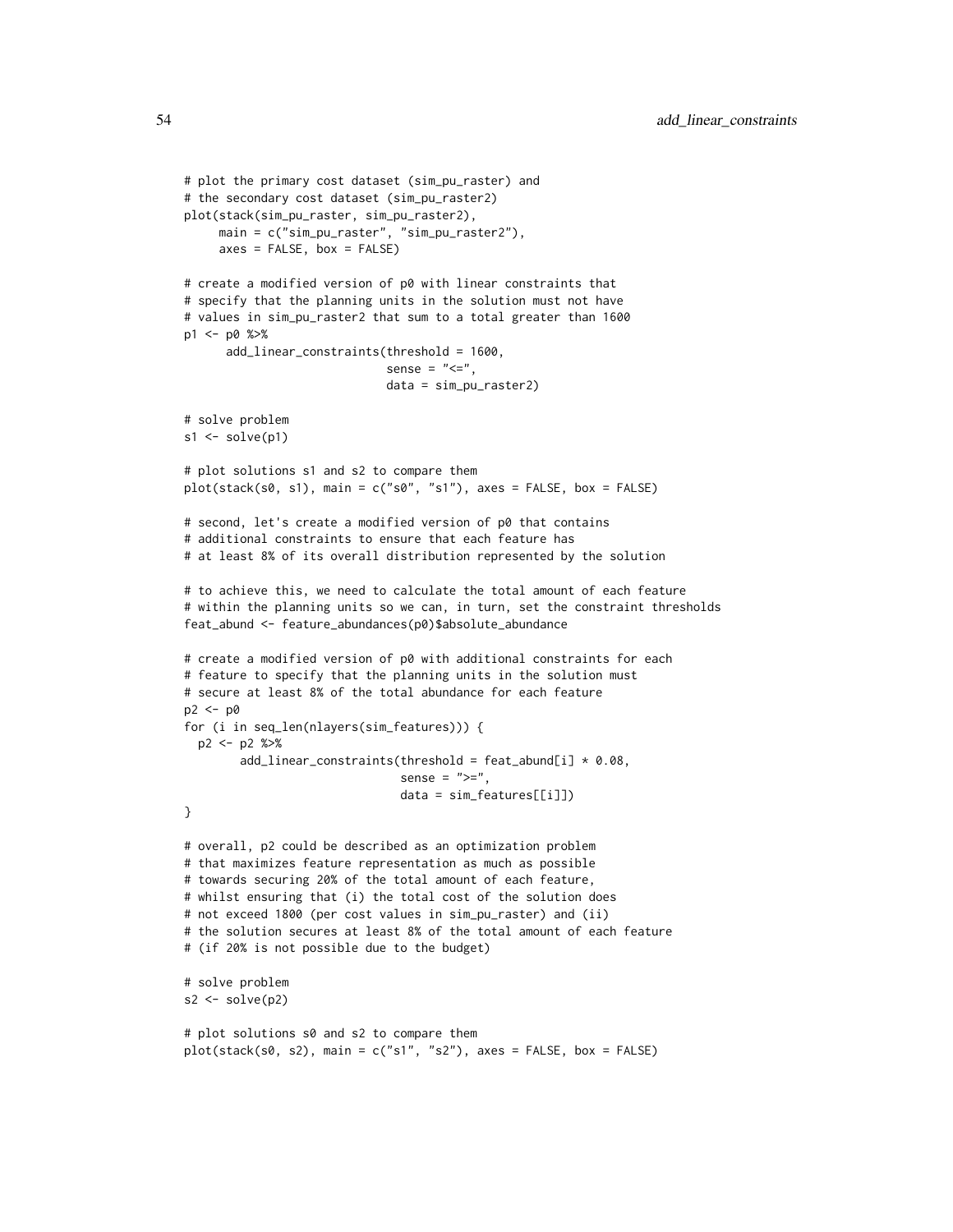```
# third, let's create a modified version of p0 that contains
# additional constraints to ensure that the solution equitably
# distributes conservation effort across different administrative areas
# (e.g. countries) within the study region
# to begin with, we will simulate a dataset describing the spatial extent of
# four different administrative areas across the study region
sim_admin <- sim_pu_raster
sim_admin <- aggregate(sim_admin, fact = 5)
values(sim_admin) <- seq_along(values(sim_admin))
sim_admin <- resample(sim_admin, sim_pu_raster, method = "ngb")
sim_admin <- mask(sim_admin, sim_pu_raster)
# plot administrative areas layer,
# we can see that the administrative areas subdivide
# the study region into four quadrants, and the sim_admin object is a
# RasterLayer with integer values denoting ids for the administrative areas
plot(sim_admin)
# next we will convert the sim_admin RasterLayer object into a RasterStack
# object (with a layer for each administrative area) indicating which
# planning units belong to each administrative area using binary
# (presence/absence) values
sim_admin2 <- binary_stack(sim_admin)
# plot administrative areas stack
plot(sim_admin2)
# we will now calculate the total amount of planning units associated
# with each administrative area, so that we can set the constraint threshold
# since we are using raster data, we won't bother explicitly
# accounting for the total area of each planning unit (because all
# planning units have the same area in raster formats) -- but if we were
# using vector data then we would need to account for the area of each unit
admin_total <- rowSums(rij_matrix(sim_pu_raster, sim_admin2))
# create a modified version of p0 with additional constraints for each
# administrative area to specify that the planning units in the solution must
# not encompass more than 10% of the total extent of the administrative
# area
p3 <- p0
for (i in seq_len(nlayers(sim_admin2))) {
 p3 <- p3 %>%
       add\_linear\_constraints(this) = admin\_total[i] * 0.1,sense = "<=",data = sim\_admin2[[i]]}
# solve problem
s3 \leq solve(p3)
```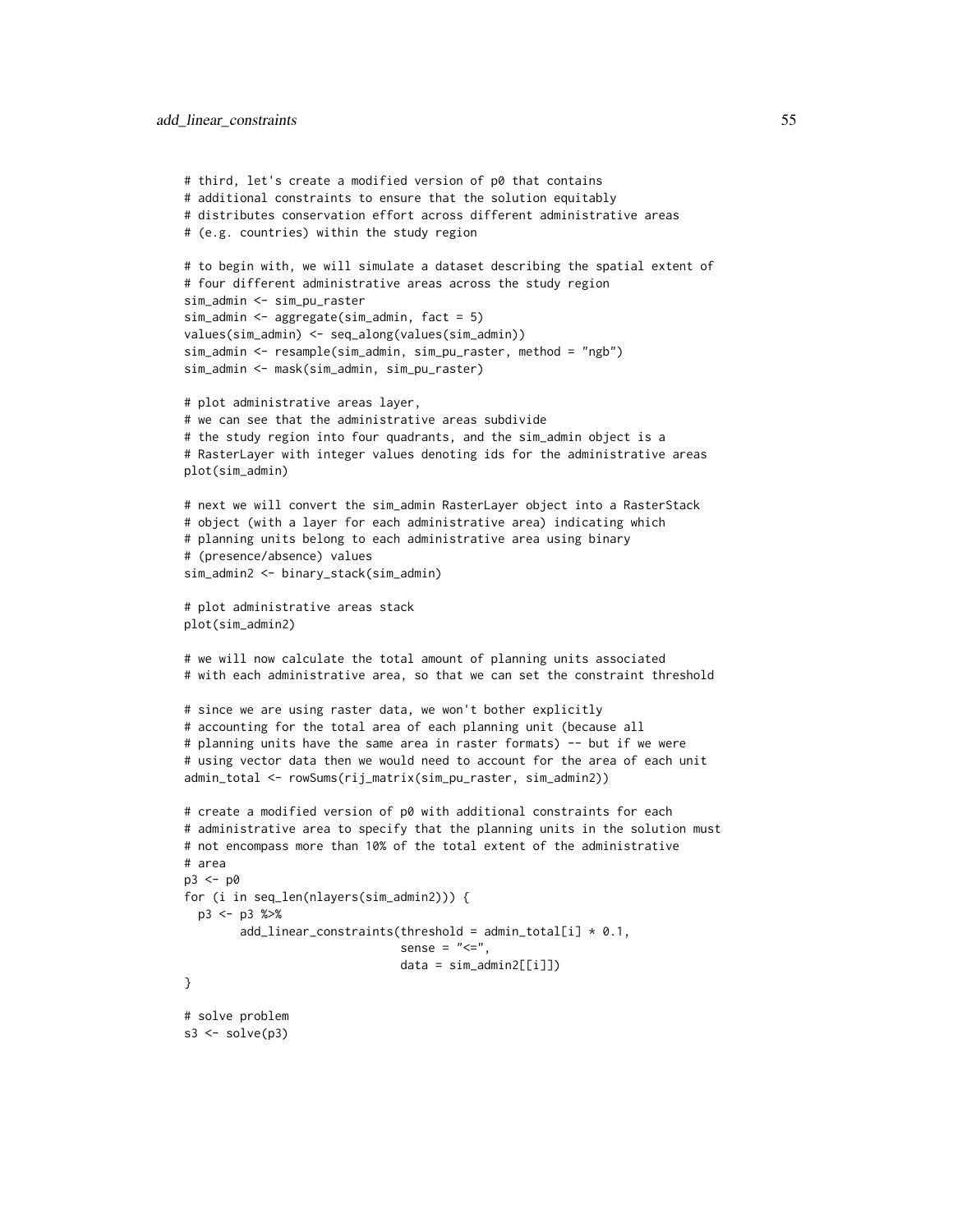```
# plot solutions s0 and s3 to compare them
plot(stack(s0, s3), main = c("s0", "s3"), axes = FALSE, box = FALSE)
## End(Not run)
```
<span id="page-55-0"></span>add\_linear\_penalties *Add linear penalties*

#### Description

Add penalties to a conservation planning [problem\(\)](#page-238-0) to penalize solutions that select planning units with higher values from a specific data source (e.g. anthropogenic impact). These penalties assume a linear trade-off between the penalty values and the primary objective of the conservation planning [problem\(\)](#page-238-0) (e.g. solution cost for minimum set problems; [add\\_min\\_set\\_objective\(\)](#page-101-0).

#### Usage

```
## S4 method for signature 'ConservationProblem,ANY,character'
add_linear_penalties(x, penalty, data)
```
## S4 method for signature 'ConservationProblem,ANY,numeric' add\_linear\_penalties(x, penalty, data)

## S4 method for signature 'ConservationProblem,ANY,matrix' add\_linear\_penalties(x, penalty, data)

```
## S4 method for signature 'ConservationProblem, ANY, Matrix'
add_linear_penalties(x, penalty, data)
```

```
## S4 method for signature 'ConservationProblem,ANY,Raster'
add_linear_penalties(x, penalty, data)
```
## S4 method for signature 'ConservationProblem,ANY,dgCMatrix' add\_linear\_penalties(x, penalty, data)

# Arguments

x [problem\(\)](#page-238-0) (i.e. [ConservationProblem](#page-141-0)) object.

penalty numeric penalty value that is used to scale the importance not selecting planning units with high data values. Higher penalty values can be used to obtain solutions that are strongly averse to selecting places with high data values, and smaller penalty values can be used to obtain solutions that only avoid places with especially high data values. Note that negative penalty values can be used to obtain solutions that prefer places with high data values. Additionally, when adding these penalties to problems with multiple zones, the argument to penalty must have a value for each zone.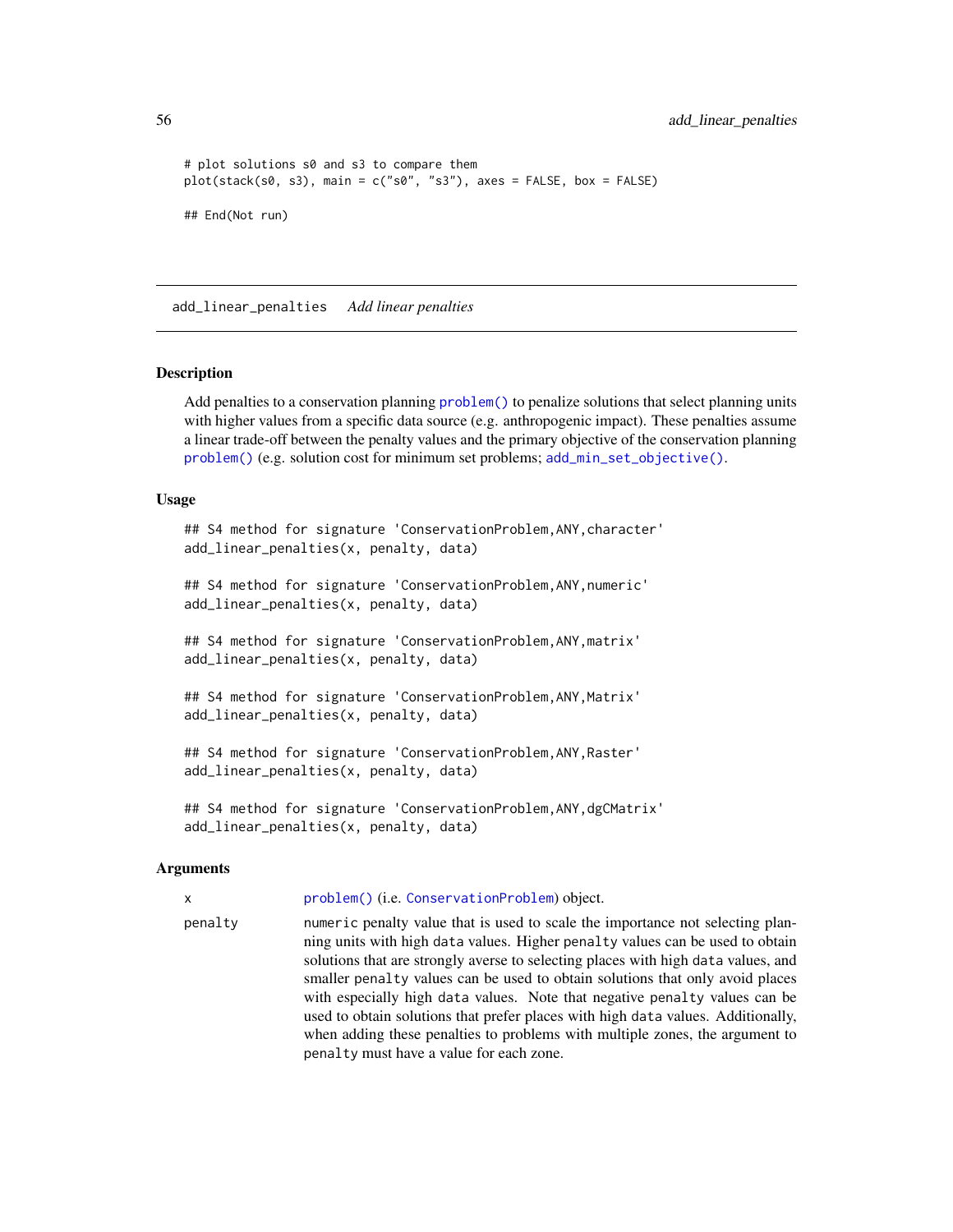data character, numeric, [Raster](#page-0-0), matrix, or Matrix object containing the values used to penalize solutions. Planning units that are associated with higher data values are penalized more strongly in the solution. See the Data format section for more information.

# Details

This function penalizes solutions that have higher values according to the sum of the penalty values associated with each planning unit, weighted by status of each planning unit in the solution.

#### Value

Object (i.e. [ConservationProblem](#page-141-0)) with the penalties added to it.

# Data format

The argument to data can be specified using the following formats.

- data as character vector containing field (column) name(s) that contain penalty values for planning units. This format is only compatible if the planning units in the argument to x are a [Spatial](#page-0-0),  $sf::sf()$ , or data. frame object. The fields (columns) must have numeric values, and must not contain any missing (NA) values. For problems that contain a single zone, the argument to data must contain a single field name. Otherwise, for problems that contain multiple zones, the argument to data must contain a field name for each zone.
- data as a numeric vector containing values for planning units. These values must not contain any missing (NA) values. Note that this format is only available for planning units that contain a single zone.
- data **as a** matrix/Matrix **object** containing numeric values that specify data for each planning unit. Each row corresponds to a planning unit, each column corresponds to a zone, and each cell indicates the data for penalizing a planning unit when it is allocated to a given zone.
- data as a [Raster](#page-0-0) object containing values for planning units. This format is only compatible if the planning units in the argument to x are [Spatial](#page-0-0),  $sf::sf()$ , or [Raster](#page-0-0) objects. If the planning unit data are a [Spatial](#page-0-0) or  $sf::sf()$  object, then the values are calculated by overlaying the planning units with the argument to data and calculating the sum of the values associated with each planning unit. If the planning unit data are a [Raster](#page-0-0) object then the values are calculated by extracting the cell values (note that the planning unit data and the argument to data must have exactly the same dimensionality, extent, and missingness). For problems involving multiple zones, the argument to data must contain a layer for each zone.

## Mathematical formulation

The linear penalties are implemented using the following equations. Let I denote the set of planning units (indexed by i), Z the set of management zones (indexed by z), and  $X_{iz}$  the decision variable for allocating planning unit i to zone  $z$  (e.g. with binary values indicating if each planning unit is allocated or not). Also, let  $P_z$  represent the penalty scaling value for zones  $z \in Z$  (argument to penalty), and  $D_{iz}$  the penalty data for allocating planning unit  $i \in I$  to zones  $z \in Z$  (argument to data, if supplied as a matrix object).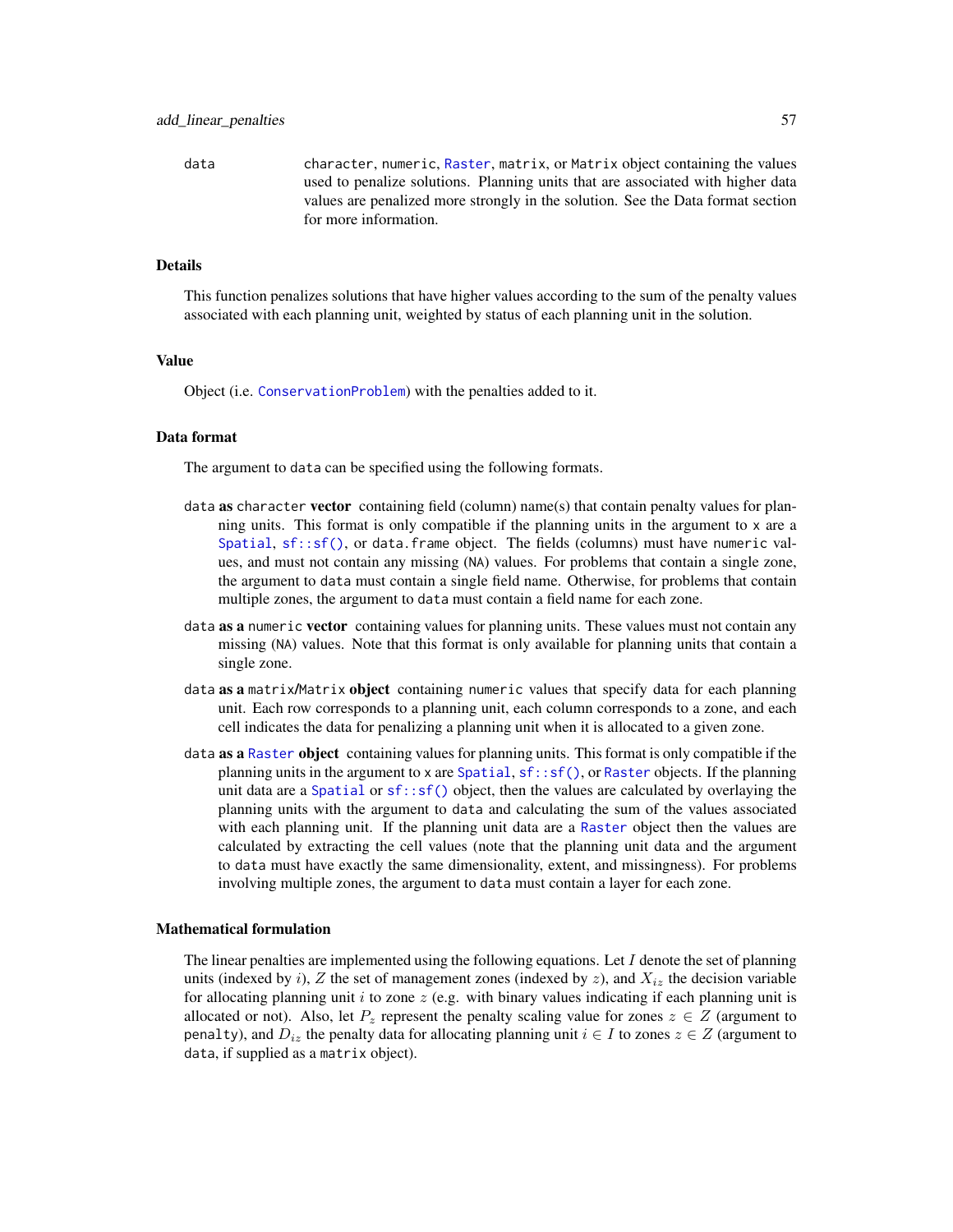$$
\sum_{i}^{I} \sum_{z}^{Z} P_{z} \times D_{iz} \times X_{iz}
$$

Note that when the problem objective is to maximize some measure of benefit and not minimize some measure of cost, the term  $P_z$  is replaced with  $-P_z$ .

# See Also

See [penalties](#page-224-0) for an overview of all functions for adding penalties.

Other penalties: [add\\_boundary\\_penalties\(](#page-9-0)), [add\\_connectivity\\_penalties\(](#page-17-0)), [add\\_feature\\_weights\(](#page-40-0))

```
# set seed for reproducibility
set.seed(600)
# load data
data(sim_pu_polygons, sim_pu_zones_stack, sim_features, sim_features_zones)
# add a column to contain the penalty data for each planning unit
# e.g. these values could indicate the level of habitat
sim_pu_polygons$penalty_data <- runif(nrow(sim_pu_polygons))
# plot the penalty data to visualise its spatial distribution
spplot(sim_pu_polygons, zcol = "penalty_data", main = "penalty data",
       axes = FALSE, box = FALSE)# create minimal problem with minimum set objective,
# this does not use the penalty data
p1 <- problem(sim_pu_polygons, sim_features, cost_column = "cost") %>%
      add_min_set_objective() %>%
      add_relative_targets(0.1) %>%
     add_binary_decisions() %>%
     add_default_solver(verbose = FALSE)
# print problem
print(p1)
# create an updated version of the previous problem,
# with the penalties added to it
p2 <- p1 %>% add_linear_penalties(100, data = "penalty_data")
# print problem
print(p2)
## Not run:
# solve the two problems
s1 \leftarrow solve(p1)s2 <- solve(p2)
```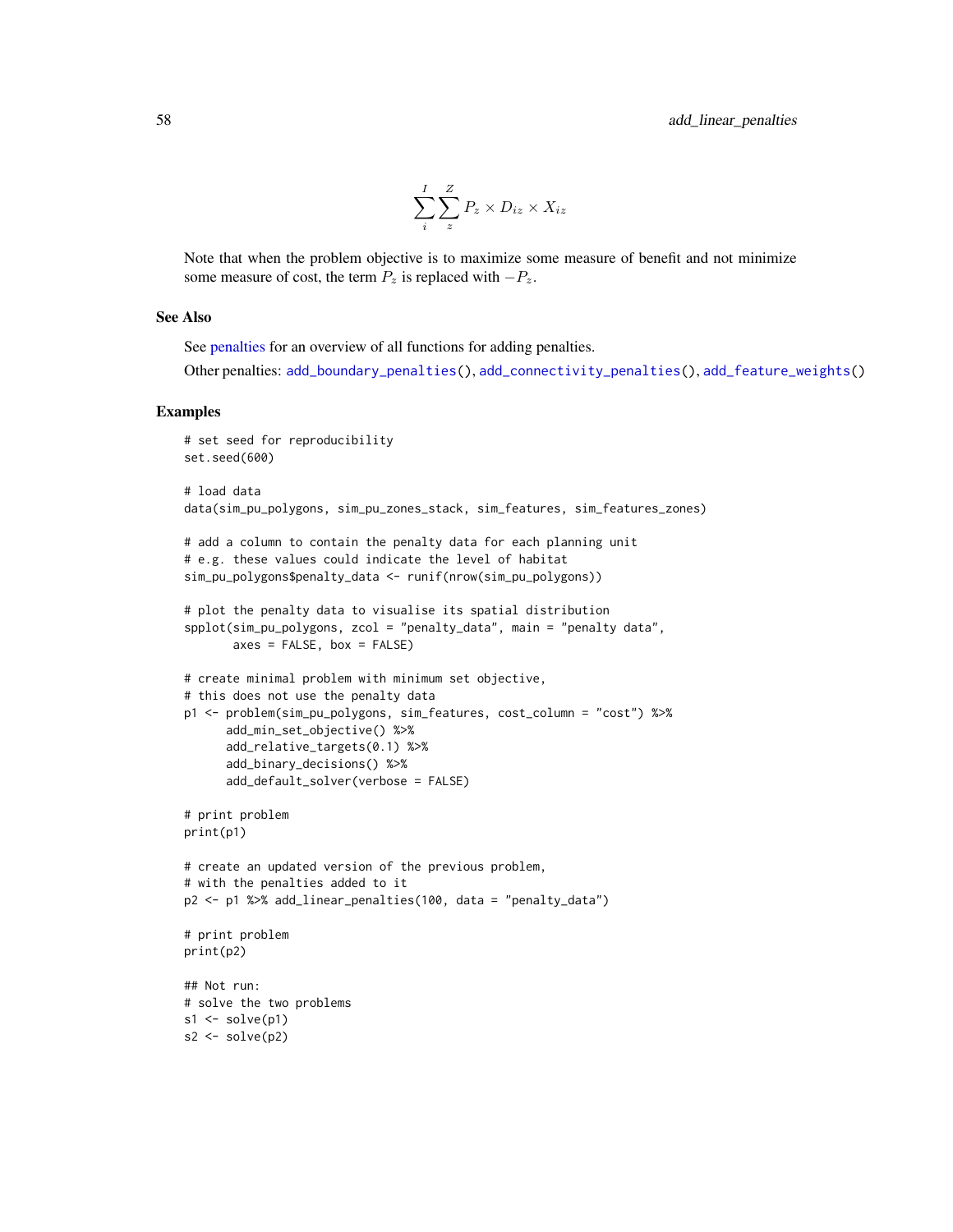```
# plot the solutions and compare them,
# since we supplied a very high penalty value (i.e. 100), relative
# to the range of values in the penalty data and the objective function,
# the solution in s2 is very sensitive to values in the penalty data
spplot(s1, zcol = "solution_1", main = "solution without penalties",
      axes = FALSE, box = FALSE)spplot(s2, zcol = "solution_1", main = "solution with penalties",
      axes = FALSE, box = FALSE)# for real conservation planning exercises,
# it would be worth exploring a range of penalty values (e.g. ranging
# from 1 to 100 increments of 5) to explore the trade-offs
## End(Not run)
# now, let's examine a conservation planning exercise involving multiple
# management zones
## Not run:
# create targets for each feature within each zone,
# these targets indicate that each zone needs to represent 10% of the
# spatial distribution of each feature
targ <- matrix(0.1, ncol = number_of_zones(sim_features_zones),
               nrow = number_of_features(sim_features_zones))
# create penalty data for allocating each planning unit to each zone,
# these data will be generated by simulating values
# (note this requires the RandomFields package to be installed)
penalty_stack <- simulate_cost(sim_pu_zones_stack[[1]],
                               n = number_of_zones(sim_features_zones))
# plot the penalty data, each layer corresponds to a different zone
plot(penalty_stack, main = "penalty data", axes = FALSE, box = FALSE)
# create a multi-zone problem with the minimum set objective
# and penalties for allocating planning units to each zone,
# with a penalty scaling factor of 1 for each zone
p3 <- problem(sim_pu_zones_stack, sim_features_zones) %>%
      add_min_set_objective() %>%
      add_relative_targets(targ) %>%
      add_linear_penalties(c(1, 1, 1), penalty_stack) %>%
      add_binary_decisions() %>%
      add_default_solver(verbose = FALSE)
# print problem
print(p3)
# solve problem
s3 \leq solve(p3)# plot solution
plot(category_layer(s3), main = "multi-zone solution",
     axes = FALSE, box = FALSE)
```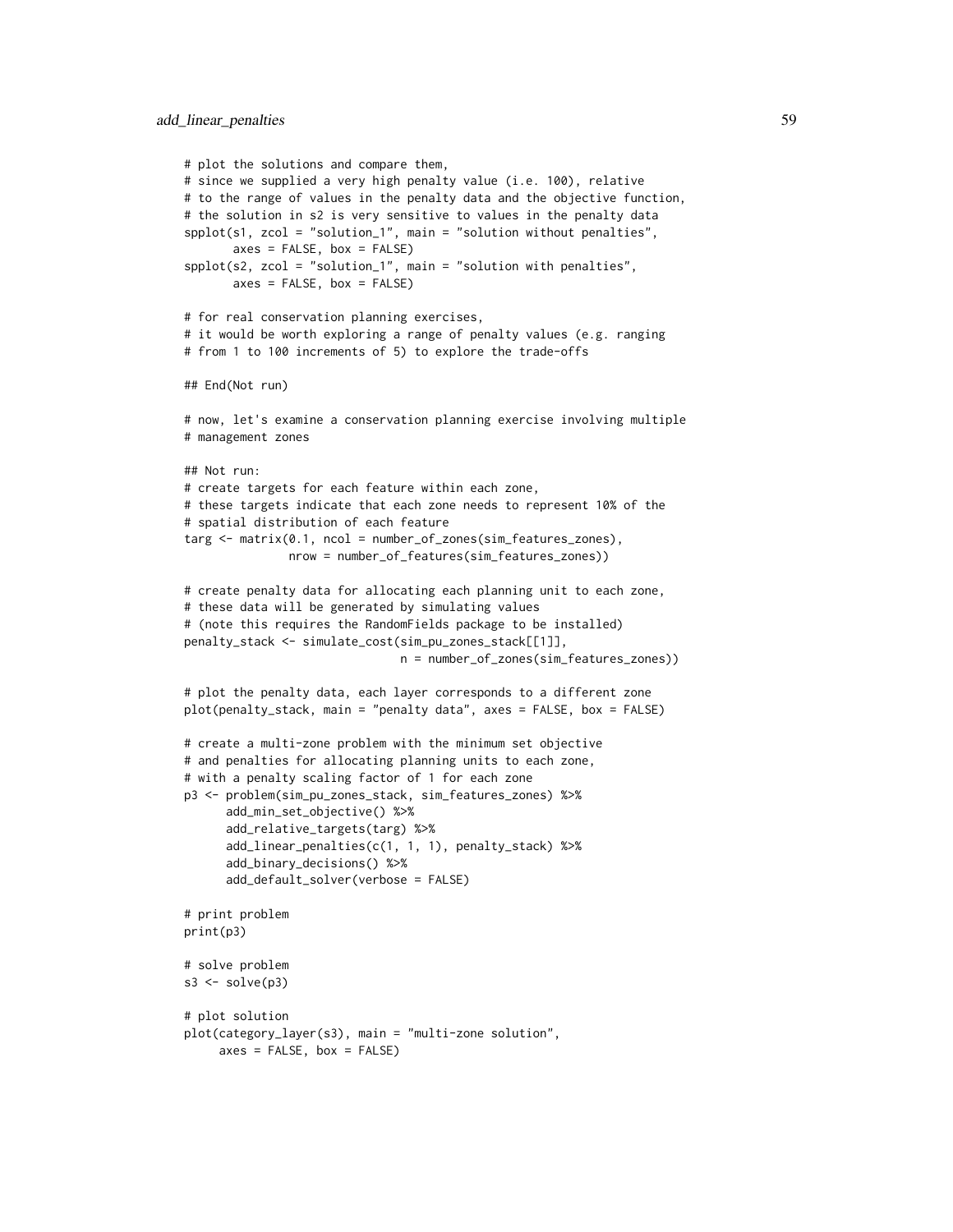## End(Not run)

<span id="page-59-0"></span>add\_locked\_in\_constraints

*Add locked in constraints*

# **Description**

Add constraints to a conservation planning [problem\(\)](#page-238-0) to ensure that specific planning units are selected (or allocated to a specific zone) in the solution. For example, it may be desirable to lock in planning units that are inside existing protected areas so that the solution fills in the gaps in the existing reserve network. If specific planning units should be locked out of a solution, use [add\\_locked\\_out\\_constraints\(\)](#page-63-0). For problems with non-binary planning unit allocations (e.g. proportions), the [add\\_manual\\_locked\\_constraints\(\)](#page-77-0) function can be used to lock planning unit allocations to a specific value.

# Usage

```
add_locked_in_constraints(x, locked_in)
```

```
## S4 method for signature 'ConservationProblem,numeric'
add_locked_in_constraints(x, locked_in)
```
## S4 method for signature 'ConservationProblem,logical' add\_locked\_in\_constraints(x, locked\_in)

```
## S4 method for signature 'ConservationProblem,matrix'
add_locked_in_constraints(x, locked_in)
```

```
## S4 method for signature 'ConservationProblem,character'
add_locked_in_constraints(x, locked_in)
```
## S4 method for signature 'ConservationProblem, Spatial' add\_locked\_in\_constraints(x, locked\_in)

```
## S4 method for signature 'ConservationProblem,sf'
add_locked_in_constraints(x, locked_in)
```

```
## S4 method for signature 'ConservationProblem,Raster'
add_locked_in_constraints(x, locked_in)
```
#### Arguments

|           | problem() (i.e. ConservationProblem) object.                                                                               |
|-----------|----------------------------------------------------------------------------------------------------------------------------|
| locked in | Object that determines which planning units that should be locked in. See the<br>Data format section for more information. |
|           |                                                                                                                            |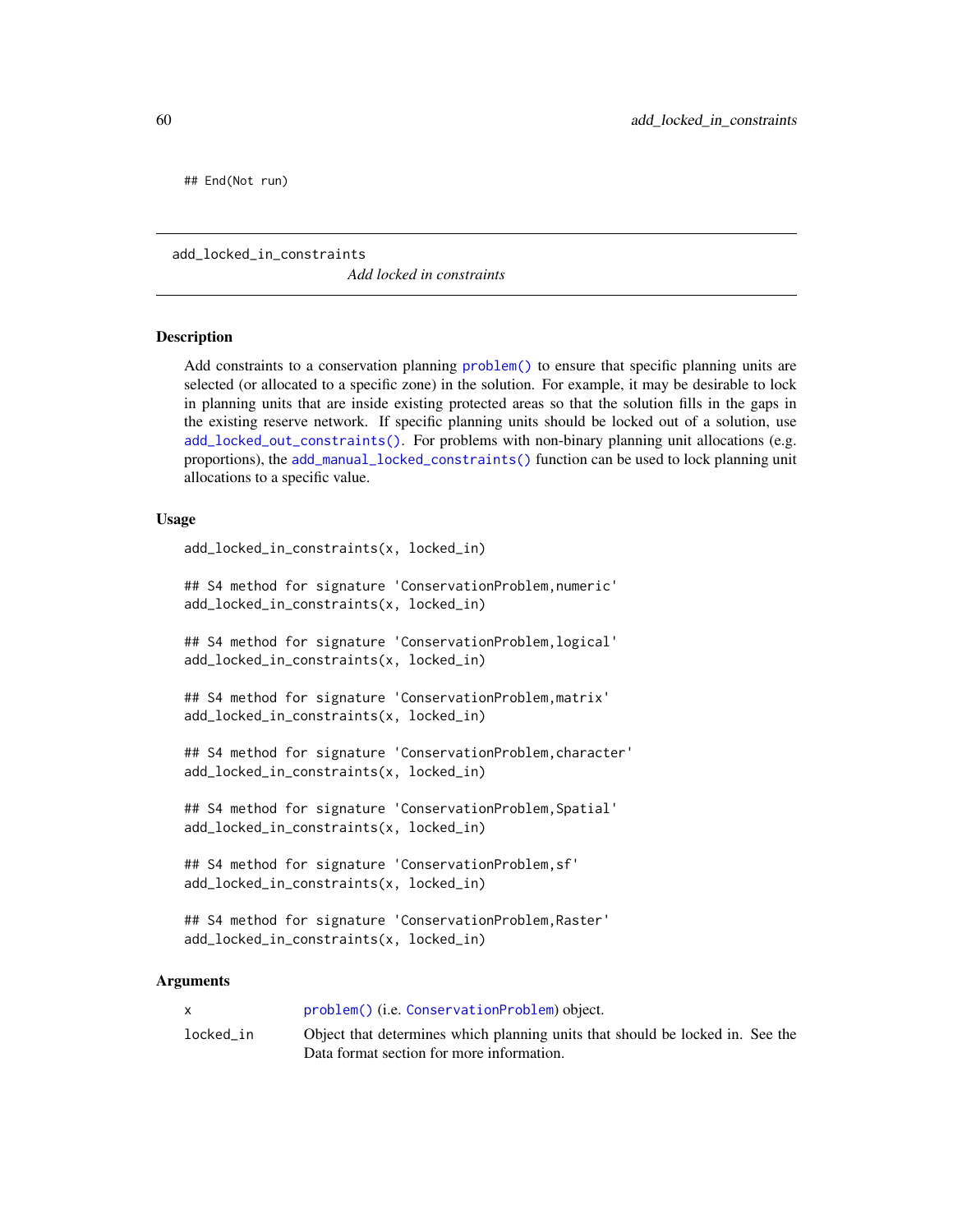# Value

Object (i.e. [ConservationProblem](#page-141-0)) with the constraints added to it.

# Data format

The locked planning units can be specified using the following formats. Generally, the locked data should correspond to the planning units in the argument to x. To help make working with [Raster](#page-0-0) planning unit data easier, the locked data should correspond to cell indices in the [Raster](#page-0-0) data. For example, integer arguments should correspond to cell indices and logical arguments should have a value for each cell—regardless of which planning unit cells contain NA values.

- data as an integer vector containing indices that indicate which planning units should be locked for the solution. This argument is only compatible with problems that contain a single zone.
- data as a logical vector containing TRUE and/or FALSE values that indicate which planning units should be locked in the solution. This argument is only compatible with problems that contain a single zone.
- data as a matrix object containing logical TRUE and/or FALSE values which indicate if certain planning units are should be locked to a specific zone in the solution. Each row corresponds to a planning unit, each column corresponds to a zone, and each cell indicates if the planning unit should be locked to a given zone. Thus each row should only contain at most a single TRUE value.
- data **as a** character **vector** containing field (column) name(s) that indicate if planning units should be locked for the solution. This format is only compatible if the planning units in the argu-ment to x are a [Spatial](#page-0-0),  $sf::sf()$ , or data. frame object. The fields (columns) must have logical (i.e. TRUE or FALSE) values indicating if the planning unit is to be locked for the solution. For problems that contain a single zone, the argument to data must contain a single field name. Otherwise, for problems that contain multiple zones, the argument to data must contain a field name for each zone.
- data as a [Spatial](#page-0-0) or  $sf::sf()$  object containing geometries that will be used to lock planning units for the solution. Specifically, planning units in x that spatially intersect with y will be locked (per [intersecting\\_units\(\)](#page-197-0)). Note that this option is only available for problems that contain a single management zone.
- data as a [Raster](#page-0-0) object containing cells used to lock planning units for the solution. Specifically, planning units in x that intersect with cells that have non-zero and non-NA values are locked. For problems that contain multiple zones, the [Raster](#page-0-0) object must contain a layer for each zone. Note that for multi-band arguments, each pixel must only contain a non-zero value in a single band. Additionally, if the cost data in x is a [Raster](#page-0-0) object, we recommend standardizing NA values in this dataset with the cost data. In other words, the pixels in x that have NA values should also have NA values in the locked data.

# See Also

See [constraints](#page-145-0) for an overview of all functions for adding constraints.

Other constraints: [add\\_contiguity\\_constraints\(](#page-25-0)), [add\\_feature\\_contiguity\\_constraints\(](#page-36-0)), [add\\_linear\\_constraints\(](#page-50-0)), [add\\_locked\\_out\\_constraints\(](#page-63-0)), add\_mandatory\_allocation\_constraints,Conserva [add\\_manual\\_bounded\\_constraints\(](#page-74-0)), [add\\_manual\\_locked\\_constraints\(](#page-77-0))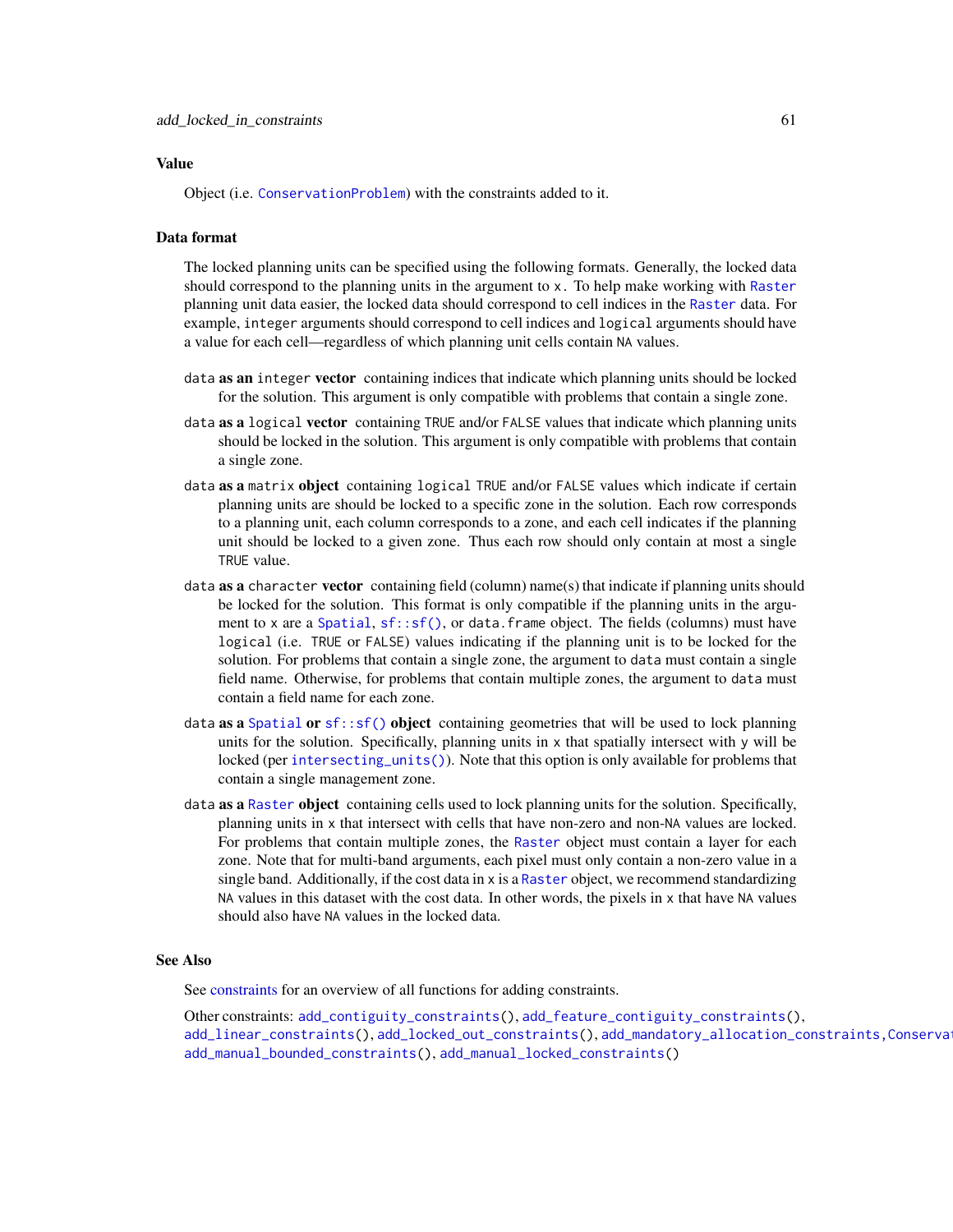```
# set seed for reproducibility
set.seed(500)
# load data
data(sim_pu_polygons, sim_features, sim_locked_in_raster)
# create minimal problem
p1 <- problem(sim_pu_polygons, sim_features, "cost") %>%
      add_min_set_objective() %>%
      add_relative_targets(0.2) %>%
      add_binary_decisions() %>%
      add_default_solver(verbose = FALSE)
# create problem with added locked in constraints using integers
p2 <- p1 %>% add_locked_in_constraints(which(sim_pu_polygons$locked_in))
# create problem with added locked in constraints using a field name
p3 <- p1 %>% add_locked_in_constraints("locked_in")
# create problem with added locked in constraints using raster data
p4 <- p1 %>% add_locked_in_constraints(sim_locked_in_raster)
# create problem with added locked in constraints using spatial polygon data
locked_in <- sim_pu_polygons[sim_pu_polygons$locked_in == 1, ]
p5 <- p1 %>% add_locked_in_constraints(locked_in)
## Not run:
# solve problems
s1 \leftarrow solve(p1)s2 \leftarrow solve(p2)s3 \leftarrow solve(p3)s4 \leftarrow solve(p4)s5 \leq -solve(p5)# plot solutions
par(mfrow = c(3, 2), mar = c(0, 0, 4.1, 0))plot(s1, main = "none locked in")
plot(s1[s1$solution_1 == 1, ], col = "darkgreen", add = TRUE)
plot(s2, main = "locked in (integer input)")
plot(s2[s2$solution_1 == 1, ], col = "darkgreen", add = TRUE)plot(s3, main = "locked in (character input)")
plot(s3[s3$solution_1 == 1, ], col = "darkgreen", add = TRUE)
plot(s4, main = "locked in (raster input)")
plot(s4[s4$solution_1 == 1, ], col = "darkgreen", add = TRUE)plot(s5, main = "locked in (polygon input)")
plot(s5[s5$solution_1 == 1, 1, col = "darkgreen", add = TRUE)# reset plot
```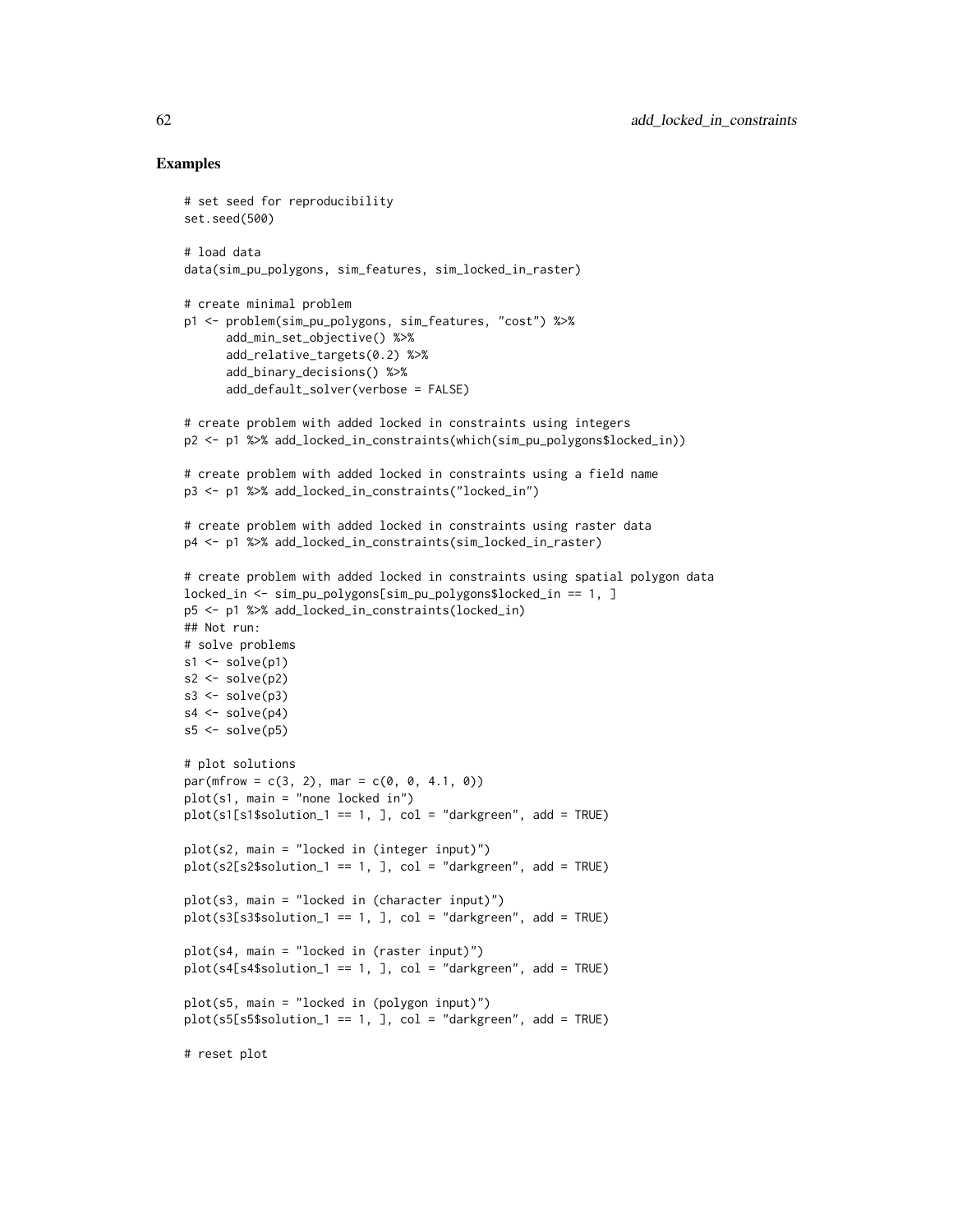```
par(mfrow = c(1, 1))## End(Not run)
# create minimal multi-zone problem with spatial data
p6 <- problem(sim_pu_zones_polygons, sim_features_zones,
              cost_column = c("cost_1", "cost_2", "cost_3")) %>%
      add_min_set_objective() %>%
      add_absolute_targets(matrix(rpois(15, 1), nrow = 5,
                                  ncol = 3) %>%
      add_binary_decisions() %>%
      add_default_solver(verbose = FALSE)
# create multi-zone problem with locked in constraints using matrix data
locked_matrix <- sim_pu_zones_polygons@data[, c("locked_1", "locked_2",
                                                 "locked_3")]
locked_matrix <- as.matrix(locked_matrix)
p7 <- p6 %>% add_locked_in_constraints(locked_matrix)
## Not run:
# solve problem
s6 \leq solve(p6)# create new column representing the zone id that each planning unit
# was allocated to in the solution
s6$solution <- category_vector(s6@data[, c("solution_1_zone_1",
                                            "solution_1_zone_2",
                                           "solution_1_zone_3")])
s6$solution <- factor(s6$solution)
# plot solution
splot(s6, zcol = "solution", main = "solution", axes = FALSE, box = FALSE)## End(Not run)
# create multi-zone problem with locked in constraints using field names
p8 <- p6 %>% add_locked_in_constraints(c("locked_1", "locked_2", "locked_3"))
## Not run:
# solve problem
s8 \leftarrow solve(p8)# create new column representing the zone id that each planning unit
# was allocated to in the solution
s8$solution <- category_vector(s8@data[, c("solution_1_zone_1",
                                           "solution_1_zone_2",
                                           "solution_1_zone_3")])
s8$solution[s8$solution = 1 & s8$solution_1 zone_1 == 0] < -0s8$solution <- factor(s8$solution)
# plot solution
spplot(s8, zcol = "solution", main = "solution", axes = FALSE, box = FALSE)
## End(Not run)
# create multi-zone problem with raster planning units
```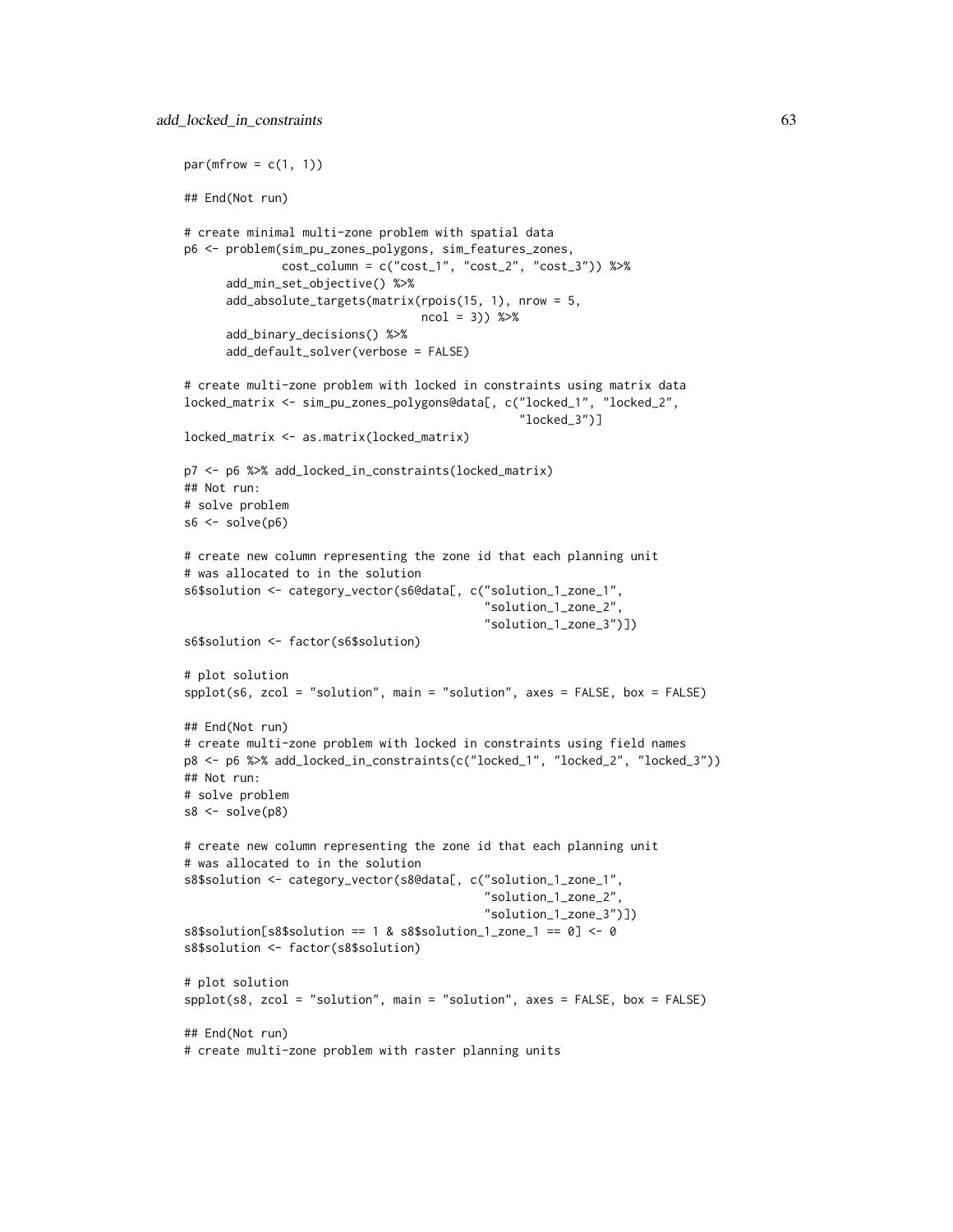```
p9 <- problem(sim_pu_zones_stack, sim_features_zones) %>%
      add_min_set_objective() %>%
      add_absolute_targets(matrix(rpois(15, 1), nrow = 5, ncol = 3)) %>%
      add_binary_decisions() %>%
      add_default_solver(verbose = FALSE)
# create raster stack with locked in units
locked_in_stack <- sim_pu_zones_stack[[1]]
locked_in_stack[!is.na(locked_in_stack)] <- 0
locked_in_stack <- locked_in_stack[[c(1, 1, 1)]]
locked_in_stack[[1]][1] <- 1
locked_in_stack[[2]][2] <- 1
locked_in_stack[[3]][3] <- 1
# plot locked in stack
## Not run:
plot(locked_in_stack)
## End(Not run)
# add locked in raster units to problem
p9 <- p9 %>% add_locked_in_constraints(locked_in_stack)
## Not run:
# solve problem
s9 \leftarrow solve(p9)# plot solution
plot(category_layer(s9), main = "solution", axes = FALSE, box = FALSE)
## End(Not run)
```
<span id="page-63-0"></span>add\_locked\_out\_constraints *Add locked out constraints*

# Description

Add constraints to a conservation planning [problem\(\)](#page-238-0) to ensure that specific planning units are not selected (or allocated to a specific zone) in the solution. For example, it may be useful to lock out planning units that have been degraded and are not suitable for conserving species. If specific planning units should be locked in to the solution, use [add\\_locked\\_out\\_constraints\(\)](#page-63-0). For problems with non-binary planning unit allocations (e.g. proportions), the [add\\_manual\\_locked\\_constraints\(\)](#page-77-0) function can be used to lock planning unit allocations to a specific value.

## Usage

add\_locked\_out\_constraints(x, locked\_out)

## S4 method for signature 'ConservationProblem, numeric'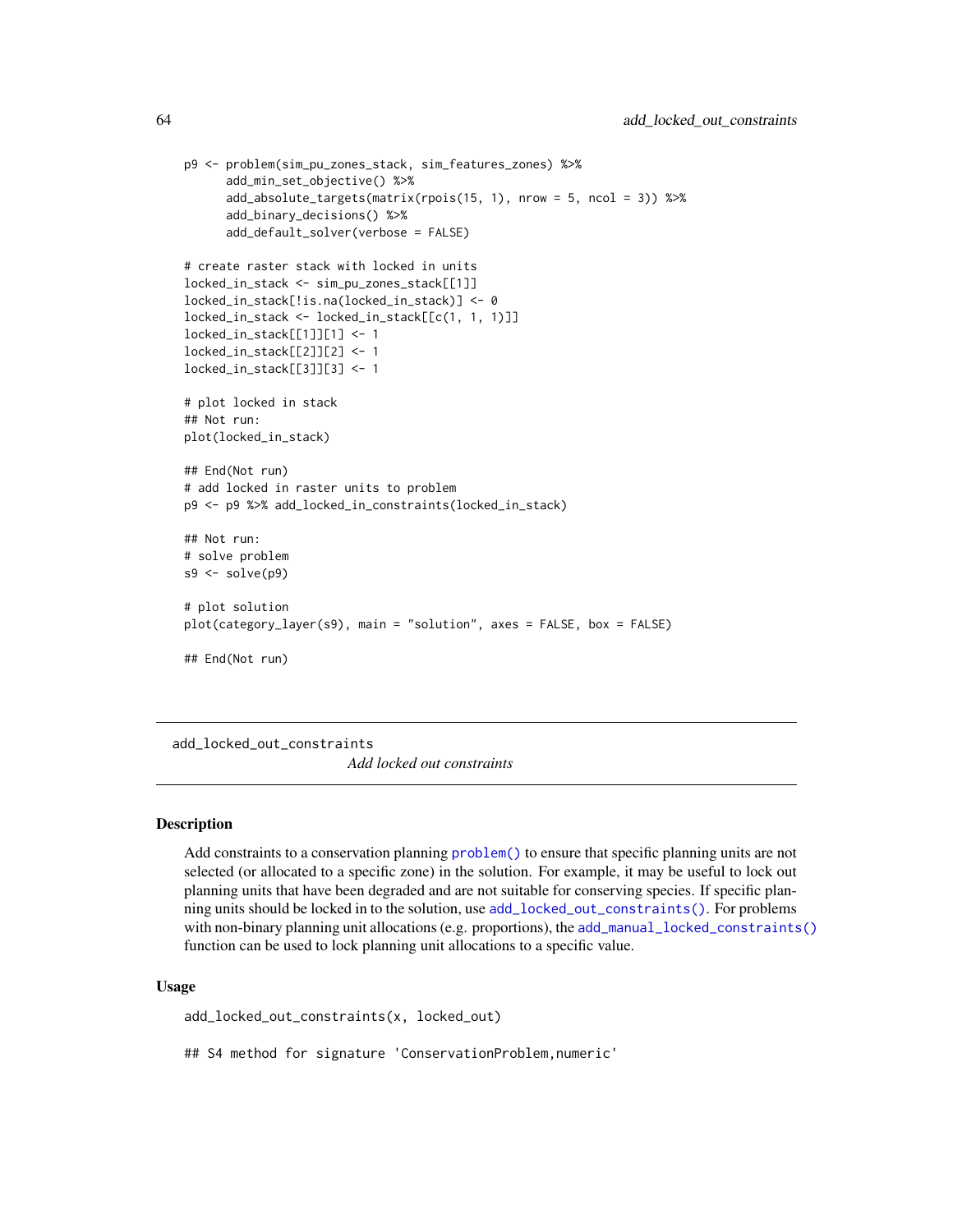add\_locked\_out\_constraints(x, locked\_out)

## S4 method for signature 'ConservationProblem,logical' add\_locked\_out\_constraints(x, locked\_out)

## S4 method for signature 'ConservationProblem,matrix' add\_locked\_out\_constraints(x, locked\_out)

## S4 method for signature 'ConservationProblem,character' add\_locked\_out\_constraints(x, locked\_out)

## S4 method for signature 'ConservationProblem, Spatial' add\_locked\_out\_constraints(x, locked\_out)

```
## S4 method for signature 'ConservationProblem,sf'
add_locked_out_constraints(x, locked_out)
```

```
## S4 method for signature 'ConservationProblem,Raster'
add_locked_out_constraints(x, locked_out)
```
# Arguments

|            | problem() (i.e. ConservationProblem) object.                                   |
|------------|--------------------------------------------------------------------------------|
| locked out | Object that determines which planning units that should be locked out. See the |
|            | Data format section for more information.                                      |

# Value

Object (i.e. [ConservationProblem](#page-141-0)) with the constraints added to it.

# Data format

The locked planning units can be specified using the following formats. Generally, the locked data should correspond to the planning units in the argument to x. To help make working with [Raster](#page-0-0) planning unit data easier, the locked data should correspond to cell indices in the [Raster](#page-0-0) data. For example, integer arguments should correspond to cell indices and logical arguments should have a value for each cell—regardless of which planning unit cells contain NA values.

- data as an integer vector containing indices that indicate which planning units should be locked for the solution. This argument is only compatible with problems that contain a single zone.
- data as a logical vector containing TRUE and/or FALSE values that indicate which planning units should be locked in the solution. This argument is only compatible with problems that contain a single zone.
- data as a matrix object containing logical TRUE and/or FALSE values which indicate if certain planning units are should be locked to a specific zone in the solution. Each row corresponds to a planning unit, each column corresponds to a zone, and each cell indicates if the planning unit should be locked to a given zone. Thus each row should only contain at most a single TRUE value.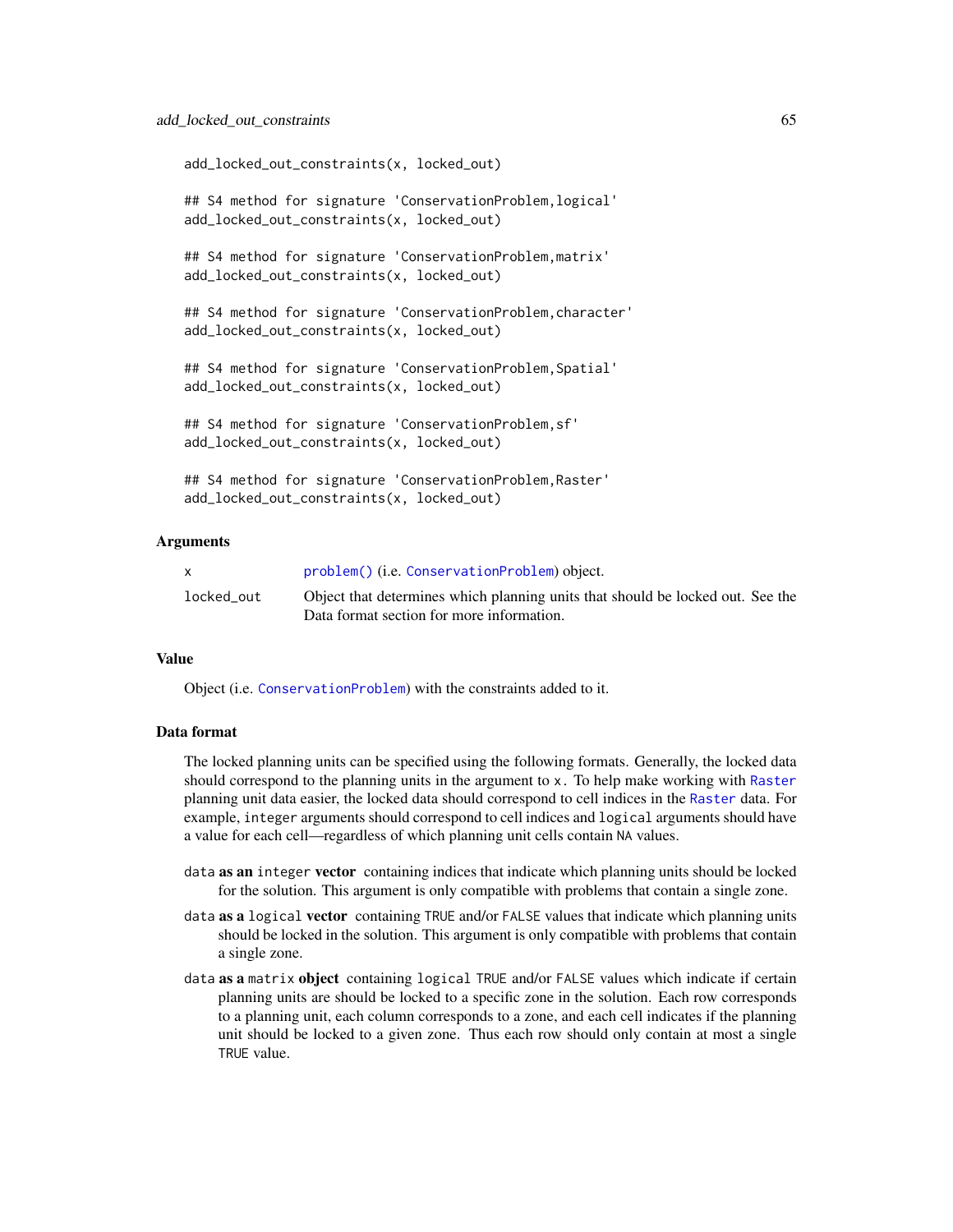- data **as a** character **vector** containing field (column) name(s) that indicate if planning units should be locked for the solution. This format is only compatible if the planning units in the argu-ment to x are a [Spatial](#page-0-0),  $sf::sf()$ , or data. frame object. The fields (columns) must have logical (i.e. TRUE or FALSE) values indicating if the planning unit is to be locked for the solution. For problems that contain a single zone, the argument to data must contain a single field name. Otherwise, for problems that contain multiple zones, the argument to data must contain a field name for each zone.
- data as a [Spatial](#page-0-0) or  $sf:sf()$  object containing geometries that will be used to lock planning units for the solution. Specifically, planning units in  $x$  that spatially intersect with y will be locked (per [intersecting\\_units\(\)](#page-197-0)). Note that this option is only available for problems that contain a single management zone.
- data as a [Raster](#page-0-0) object containing cells used to lock planning units for the solution. Specifically, planning units in x that intersect with cells that have non-zero and non-NA values are locked. For problems that contain multiple zones, the [Raster](#page-0-0) object must contain a layer for each zone. Note that for multi-band arguments, each pixel must only contain a non-zero value in a single band. Additionally, if the cost data in  $x$  is a [Raster](#page-0-0) object, we recommend standardizing NA values in this dataset with the cost data. In other words, the pixels in x that have NA values should also have NA values in the locked data.

# See Also

See [constraints](#page-145-0) for an overview of all functions for adding constraints.

Other constraints: [add\\_contiguity\\_constraints\(](#page-25-0)), [add\\_feature\\_contiguity\\_constraints\(](#page-36-0)), [add\\_linear\\_constraints\(](#page-50-0)), [add\\_locked\\_in\\_constraints\(](#page-59-0)), add\_mandatory\_allocation\_constraints,Conservat [add\\_manual\\_bounded\\_constraints\(](#page-74-0)), [add\\_manual\\_locked\\_constraints\(](#page-77-0))

```
# set seed for reproducibility
set.seed(500)
# load data
data(sim_pu_polygons, sim_features, sim_locked_out_raster)
# create minimal problem
```

```
p1 <- problem(sim_pu_polygons, sim_features, "cost") %>%
     add_min_set_objective() %>%
     add_relative_targets(0.2) %>%
     add_binary_decisions() %>%
     add_default_solver(verbose = FALSE)
```

```
# create problem with added locked out constraints using integers
p2 <- p1 %>% add_locked_out_constraints(which(sim_pu_polygons$locked_out))
```

```
# create problem with added locked out constraints using a field name
p3 <- p1 %>% add_locked_out_constraints("locked_out")
```

```
# create problem with added locked out constraints using raster data
p4 <- p1 %>% add_locked_out_constraints(sim_locked_out_raster)
```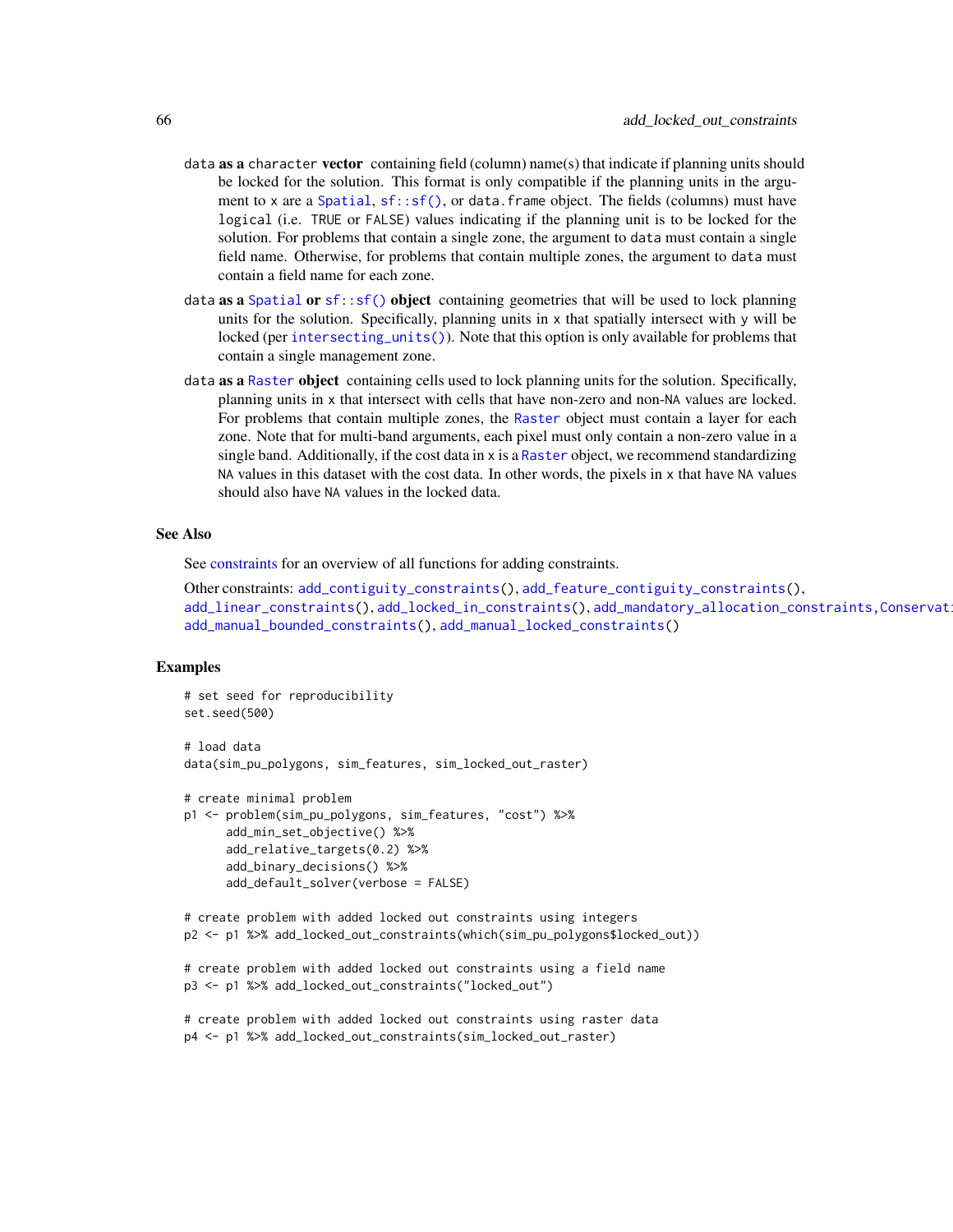```
# create problem with added locked out constraints using spatial polygon data
locked_out <- sim_pu_polygons[sim_pu_polygons$locked_out == 1, ]
p5 <- p1 %>% add_locked_out_constraints(locked_out)
## Not run:
# solve problems
s1 \leftarrow solve(p1)s2 \leftarrow solve(p2)s3 \leftarrow solve(p3)s4 \leftarrow solve(p4)s5 <- solve(p5)
# plot solutions
par(mfrow = c(3, 2), mar = c(0, 0, 4.1, 0))plot(s1, main = "none locked out")
plot(s1[s1$solution_1 == 1, 1, col = "darkgreen", add = TRUE)plot(s2, main = "locked out (integer input)")
plot(s2[s2$solution_1 == 1, ], col = "darkgreen", add = TRUE)plot(s3, main = "locked out (character input)")
plot(s3[s3$solution_1 == 1, ], col = "darkgreen", add = TRUE)plot(s4, main = "locked out (raster input)")
plot(s4[s4$solution_1 == 1, ], col = "darkgreen", add = TRUE)
plot(s5, main = "locked out (polygon input)")
plot(s5[s5$solution_1 == 1, ], col = "darkgreen", add = TRUE)# reset plot
par(mfrow = c(1, 1))## End(Not run)
# create minimal multi-zone problem with spatial data
p6 <- problem(sim_pu_zones_polygons, sim_features_zones,
              cost_column = c("cost_1", "cost_2", "cost_3")) %>%
      add_min_set_objective() %>%
      add_absolute_targets(matrix(rpois(15, 1), nrow = 5, ncol = 3)) %>%
      add_binary_decisions() %>%
      add_default_solver(verbose = FALSE)
# create multi-zone problem with locked out constraints using matrix data
locked_matrix <- sim_pu_zones_polygons@data[, c("locked_1", "locked_2",
                                                 "locked_3")]
locked_matrix <- as.matrix(locked_matrix)
p7 <- p6 %>% add_locked_out_constraints(locked_matrix)
## Not run:
# solve problem
s6 \leftarrow solve(p6)# create new column representing the zone id that each planning unit
# was allocated to in the solution
```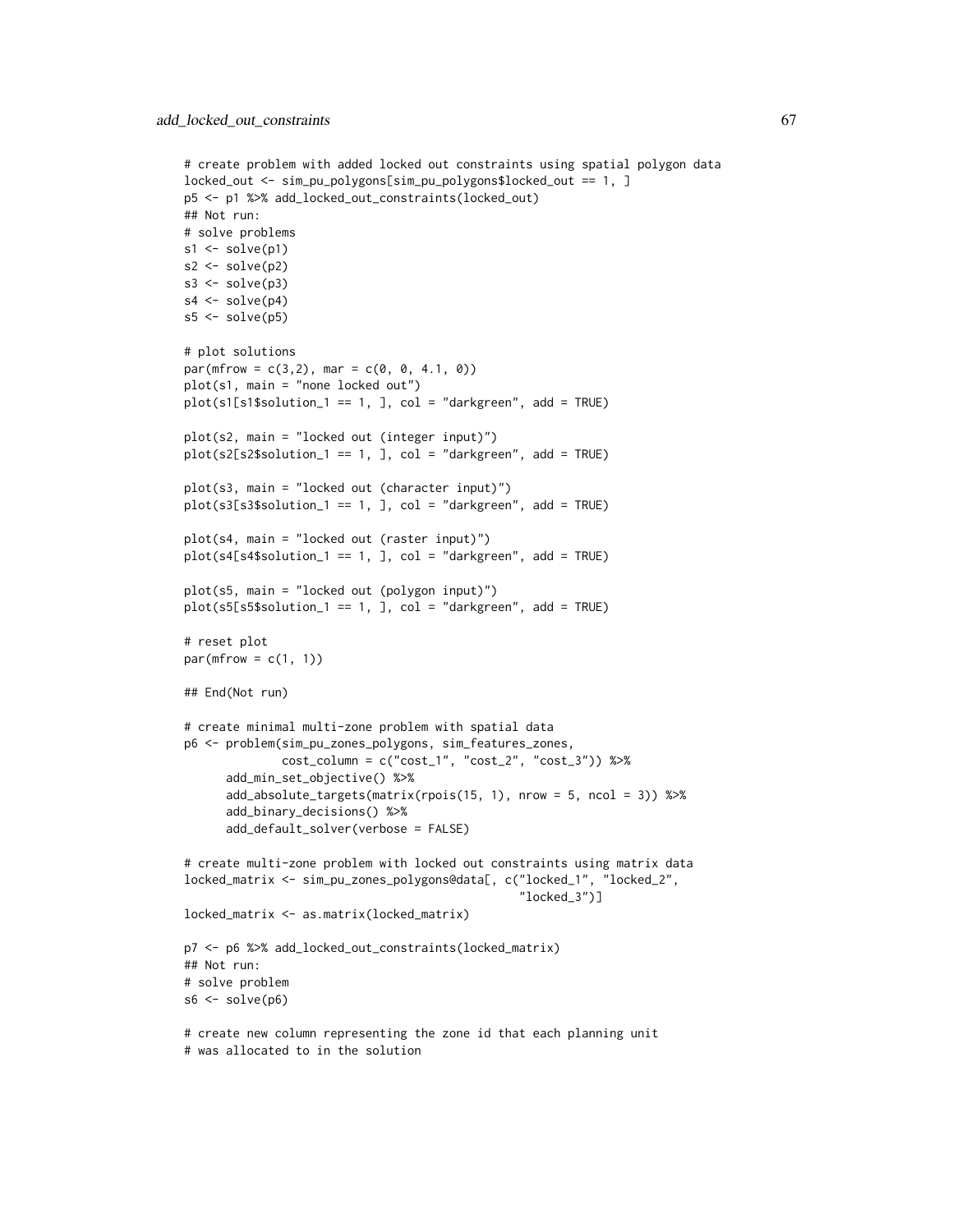```
s6$solution <- category_vector(s6@data[, c("solution_1_zone_1",
                                           "solution_1_zone_2",
                                           "solution_1_zone_3")])
s6$solution <- factor(s6$solution)
# plot solution
spplot(s6, zcol = "solution", main = "solution", axes = FALSE, box = FALSE)
## End(Not run)
# create multi-zone problem with locked out constraints using field names
p8 <- p6 %>% add_locked_out_constraints(c("locked_1", "locked_2",
                                          "locked_3"))
## Not run:
# solve problem
s8 \leftarrow solve(p8)# create new column in s8 representing the zone id that each planning unit
# was allocated to in the solution
s8$solution <- category_vector(s8@data[, c("solution_1_zone_1",
                                           "solution_1_zone_2",
                                           "solution_1_zone_3")])
s8$solution[s8$solution == 1 & s8$solution_1_zone_1 == 0] <- 0
s8$solution <- factor(s8$solution)
# plot solution
spplot(s8, zcol = "solution", main = "solution", axes = FALSE, box = FALSE)
## End(Not run)
# create multi-zone problem with raster planning units
p9 <- problem(sim_pu_zones_stack, sim_features_zones) %>%
      add_min_set_objective() %>%
      add_absolute_targets(matrix(rpois(15, 1), nrow = 5, ncol = 3)) %>%
      add_binary_decisions() %>%
      add_default_solver(verbose = FALSE)
# create raster stack with locked out units
locked_out_stack <- sim_pu_zones_stack[[1]]
locked_out_stack[!is.na(locked_out_stack)] <- 0
locked_out_stack <- locked_out_stack[[c(1, 1, 1)]]
locked_out_stack[[1]][1] <- 1
locked_out_stack[[2]][2] <- 1
locked_out_stack[[3]][3] <- 1
# plot locked out stack
## Not run:
plot(locked_out_stack)
## End(Not run)
# add locked out raster units to problem
p9 <- p9 %>% add_locked_out_constraints(locked_out_stack)
## Not run:
# solve problem
```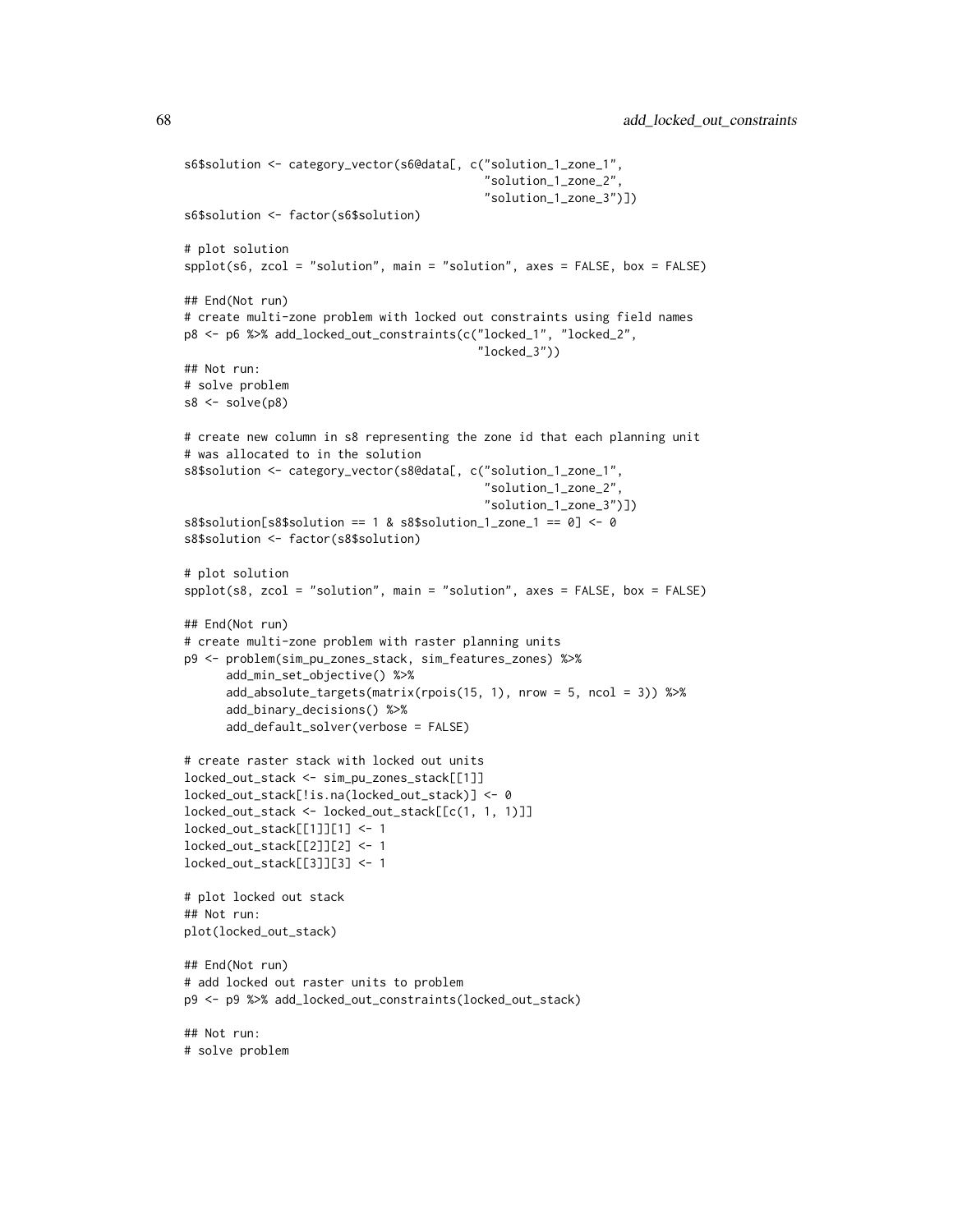```
s9 \leftarrow solve(p9)# plot solution
plot(category_layer(s9), main = "solution", axes = FALSE, box = FALSE)
## End(Not run)
```
add\_loglinear\_targets *Add targets using log-linear scaling*

# **Description**

Add targets to a conservation planning [problem\(\)](#page-238-0) by log-linearly interpolating the targets between thresholds based on the total amount of each feature in the study area (Rodrigues *et al.* 2004). Additionally, caps can be applied to targets to prevent features with massive distributions from being over-represented in solutions (Butchart *et al.* 2015).

# Usage

```
add_loglinear_targets(
 x,
  lower_bound_amount,
  lower_bound_target,
  upper_bound_amount,
  upper_bound_target,
  cap\_amount = NULL,cap_target = NULL,
  abundances = feature_abundances(x, na.rm = FALSE)$absolute_abundance
)
```
# Arguments

```
x problem() (i.e. ConservationProblem) object.
lower_bound_amount
                 numeric threshold.
lower_bound_target
                 numeric relative target that should be applied to features with a total amount
                 that is less than or equal to lower_bound_amount.
upper_bound_amount
                 numeric threshold.
upper_bound_target
                 numeric relative target that should be applied to features with a total amount
                 that is greater than or equal to upper_bound_amount.
cap_amount numeric total amount at which targets should be capped. Defaults to NULL so
                 that targets are not capped.
```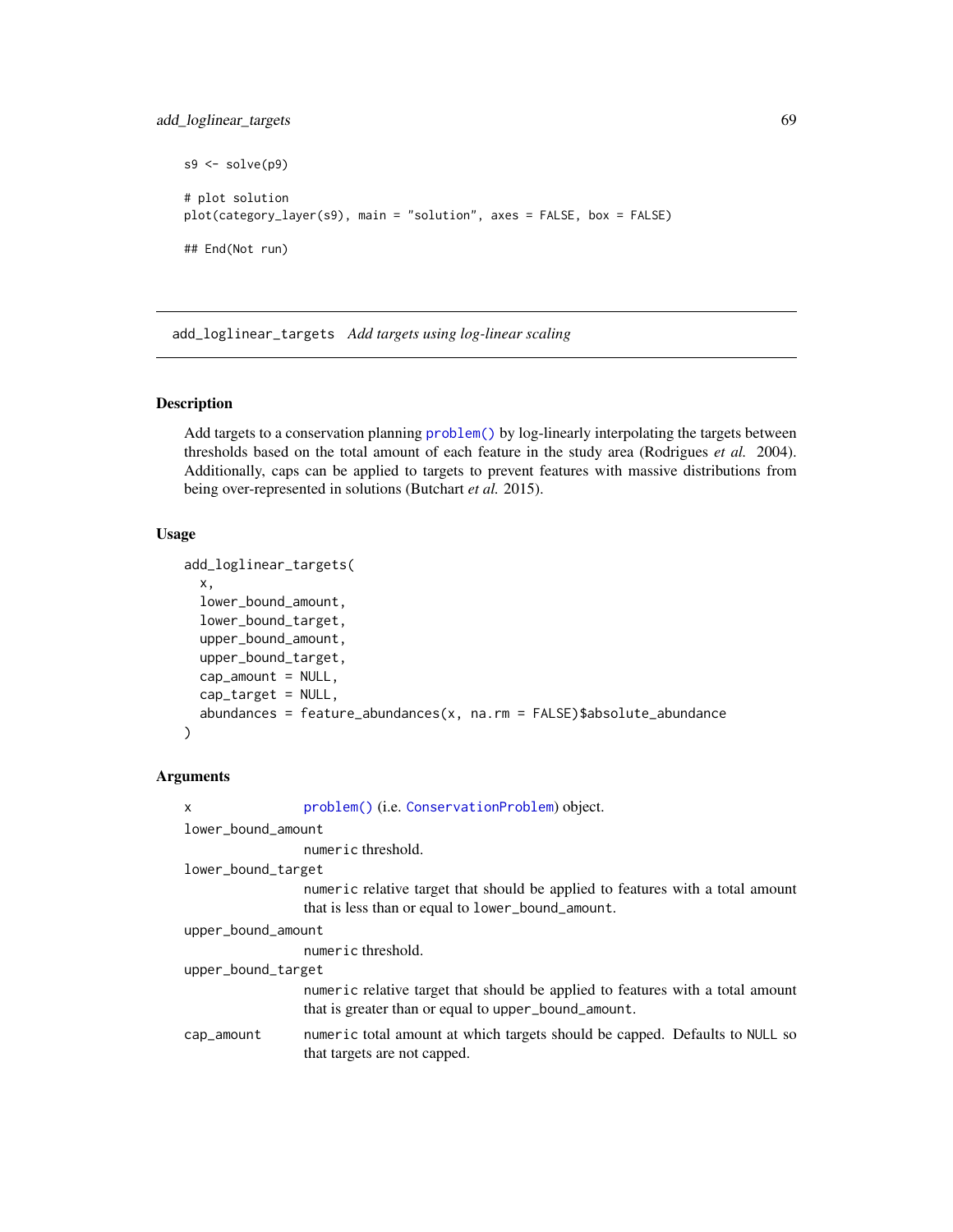| cap_target | numeric amount-based target to apply to features which have a total amount<br>greater than argument to cap_amount. Defaults to NULL so that targets are not<br>capped.                      |
|------------|---------------------------------------------------------------------------------------------------------------------------------------------------------------------------------------------|
| abundances | numeric total amount of each feature to use when calculating the targets. De-<br>faults to the feature abundances in the study area (calculated using the feature_abundances()<br>function. |

# Details

Targets are used to specify the minimum amount or proportion of a feature's distribution that needs to be protected. All conservation planning problems require adding targets with the exception of the maximum cover problem (see [add\\_max\\_cover\\_objective\(\)](#page-84-0)), which maximizes all features in the solution and therefore does not require targets.

Seven parameters are used to calculate the targets: lower\_bound\_amount specifies the first range size threshold, lower\_bound\_target specifies the relative target required for species with a range size equal to or less than the first threshold, upper\_bound\_amount specifies the second range size threshold, upper\_bound\_target specifies the relative target required for species with a range size equal to or greater than the second threshold, cap\_amount specifies the third range size threshold, cap\_target specifies the absolute target that is uniformly applied to species with a range size larger than that third threshold, and finally abundances specifies the range size for each feature that should be used when calculating the targets.

The target calculations do not account for the size of each planning unit. Therefore, the feature data should account for the size of each planning unit if this is important (e.g. pixel values in the argument to features in the function [problem\(\)](#page-238-0) could correspond to amount of land occupied by the feature in  $km^2$  units). Additionally, the function can only be applied to [ConservationProblem](#page-141-0) objects that are associated with a single zone.

# Value

Object (i.e. [ConservationProblem](#page-141-0)) with the targets added to it.

# **Notes**

Early versions (< 5.0.2.4) used different equations for calculating targets.

# References

Rodrigues ASL, Akcakaya HR, Andelman SJ, Bakarr MI, Boitani L, Brooks TM, Chanson JS, Fishpool LDC, da Fonseca GAB, Gaston KJ, and others (2004) Global gap analysis: priority regions for expanding the global protected-area network. *BioScience*, 54: 1092–1100.

Butchart SHM, Clarke M, Smith RJ, Sykes RE, Scharlemann JPW, Harfoot M, Buchanan, GM, Angulo A, Balmford A, Bertzky B, and others (2015) Shortfalls and solutions for meeting national and global conservation area targets. *Conservation Letters*, 8: 329–337.

# See Also

See [targets](#page-271-0) for an overview of all functions for adding targets.

Other targets: [add\\_absolute\\_targets\(](#page-5-0)), [add\\_manual\\_targets\(](#page-79-0)), [add\\_relative\\_targets\(](#page-111-0))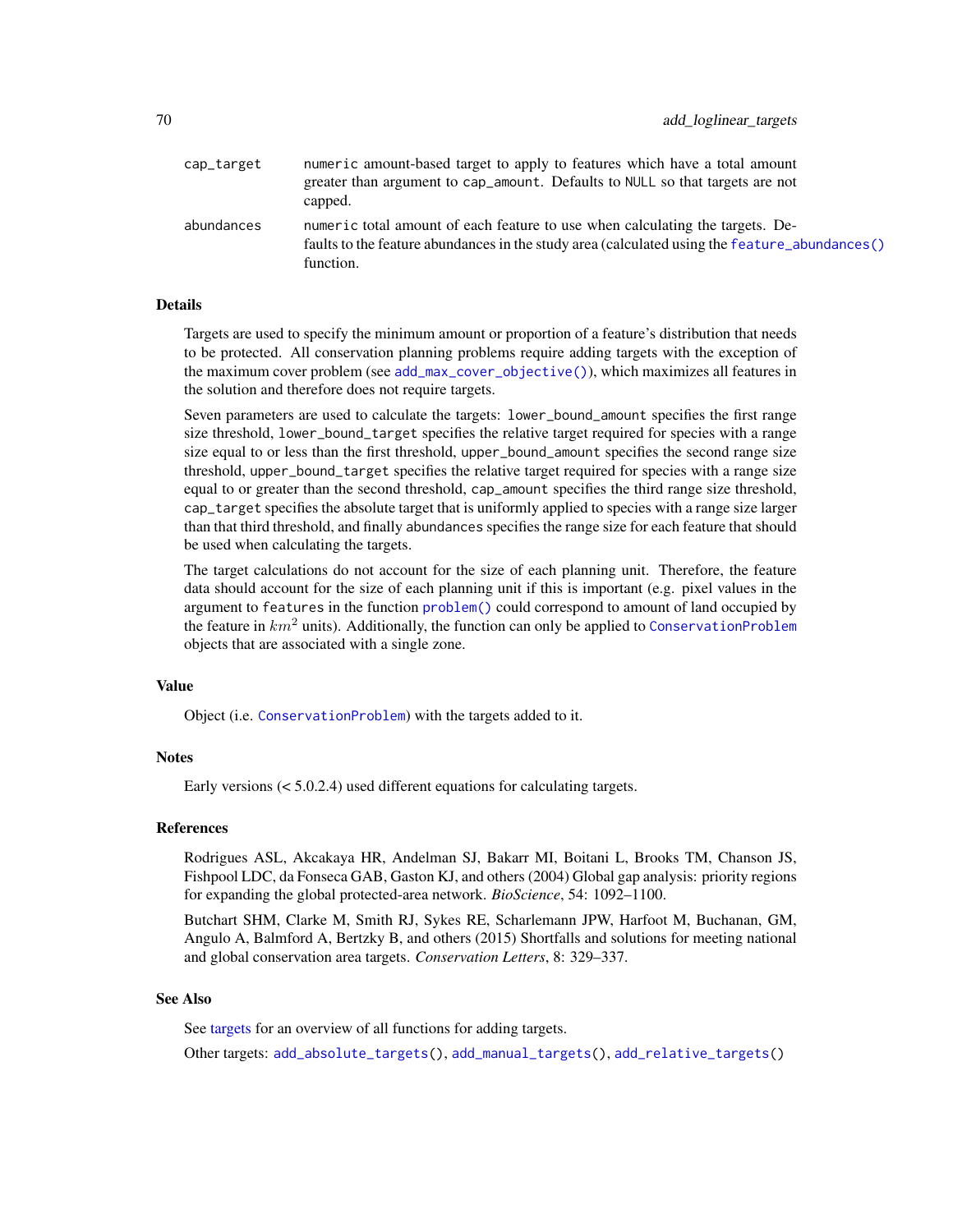# add\_lsymphony\_solver 71

# Examples

```
# load data
data(sim_pu_raster, sim_features)
# create problem using loglinear targets
p <- problem(sim_pu_raster, sim_features) %>%
     add_min_set_objective() %>%
     add_loglinear_targets(10, 0.9, 100, 0.2) %>%
     add_binary_decisions() %>%
     add_default_solver(verbose = FALSE)
## Not run:
# solve problem
s \leftarrow solve(p)# plot solution
plot(s, main = "solution", axes = FALSE, box = FALSE)## End(Not run)
```
<span id="page-70-0"></span>add\_lsymphony\_solver *Add a* SYMPHONY *solver with* lpsymphony

# **Description**

Specify that the *[SYMPHONY](https://projects.coin-or.org/SYMPHONY)* software (Ralphs & Güzelsoy 2005) – using the lpsymphony package – should be used to solve a conservation planning [problem\(\)](#page-238-0). This function can also be used to customize the behavior of the solver. It requires the lpsymphony package to be installed (see below for installation instructions).

# Usage

```
add_lpsymphony_solver(
  x,
  gap = 0.1,time_limit = .Machine$integer.max,
  first_feasible = FALSE,
  verbose = TRUE
\lambda
```
# Arguments

x [problem\(\)](#page-238-0) (i.e. [ConservationProblem](#page-141-0)) object.

gap numeric gap to optimality. This gap is relative and expresses the acceptable deviance from the optimal objective. For example, a value of 0.01 will result in the solver stopping when it has found a solution within 1% of optimality. Additionally, a value of 0 will result in the solver stopping when it has found an optimal solution. The default value is 0.1 (i.e. 10% from optimality).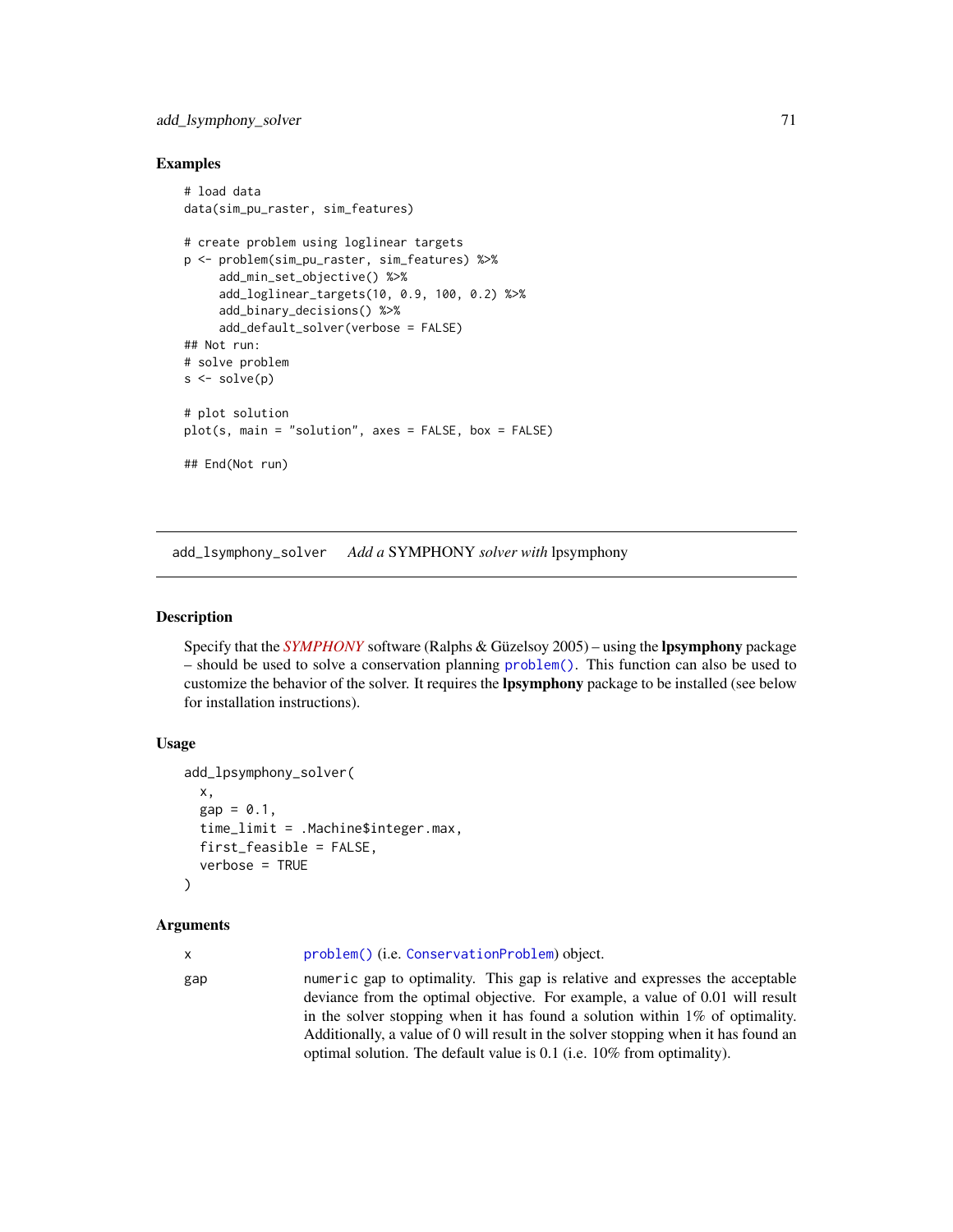| time_limit | numeric time limit (seconds) for generating solutions. The solver will return<br>the current best solution when this time limit is exceeded. The default value<br>is the largest integer value (i.e. . Machine \$integer . max), effectively meaning<br>that solver will keep running until a solution within the optimality gap is found.                                                                                                    |
|------------|-----------------------------------------------------------------------------------------------------------------------------------------------------------------------------------------------------------------------------------------------------------------------------------------------------------------------------------------------------------------------------------------------------------------------------------------------|
|            | first_feasible logical should the first feasible solution be be returned? If first_feasible<br>is set to TRUE, the solver will return the first solution it encounters that meets all<br>the constraints, regardless of solution quality. Note that the first feasible solution<br>is not an arbitrary solution, rather it is derived from the relaxed solution, and is<br>therefore often reasonably close to optimality. Defaults to FALSE. |
| verbose    | logical should information be printed while solving optimization problems?<br>Defaults to TRUE.                                                                                                                                                                                                                                                                                                                                               |

# Details

*[SYMPHONY](https://projects.coin-or.org/SYMPHONY)* is an open-source mixed integer programming solver that is part of the Computational Infrastructure for Operations Research (COIN-OR) project. This solver is provided because it may be easier to install on some systems than the **Rsymphony** package. Additionally – although the lpsymphony package doesn't provide the functionality to specify the number of threads for solving a problem – the lpsymphony package will solve problems using parallel processing (unlike the Rsymphony package). As a consequence, this solver will likely generate solutions much faster than the [add\\_rsymphony\\_solver\(\)](#page-113-0). Although formal benchmarks examining the performance of this solver have yet to be completed, please see Schuster *et al.* (2020) for benchmarks comparing the run time and solution quality of the Rsymphony solver.

## Value

Object (i.e. [ConservationProblem](#page-141-0)) with the solver added to it.

# Installation

The **lpsymphony** package is distributed through **Bioconductor**. To install the **lpsymphony** package, please use the following code:

```
if (!require(remotes)) install.packages("remotes")
remotes::install_bioc("lpsymphony")
```
# References

Ralphs TK and Güzelsoy M (2005) The SYMPHONY callable library for mixed integer programming. In The Next Wave in Computing, Optimization, and Decision Technologies (pp. 61–76). Springer, Boston, MA.

Schuster R, Hanson JO, Strimas-Mackey M, and Bennett JR (2020). Exact integer linear programming solvers outperform simulated annealing for solving conservation planning problems. *PeerJ*, 8: e9258.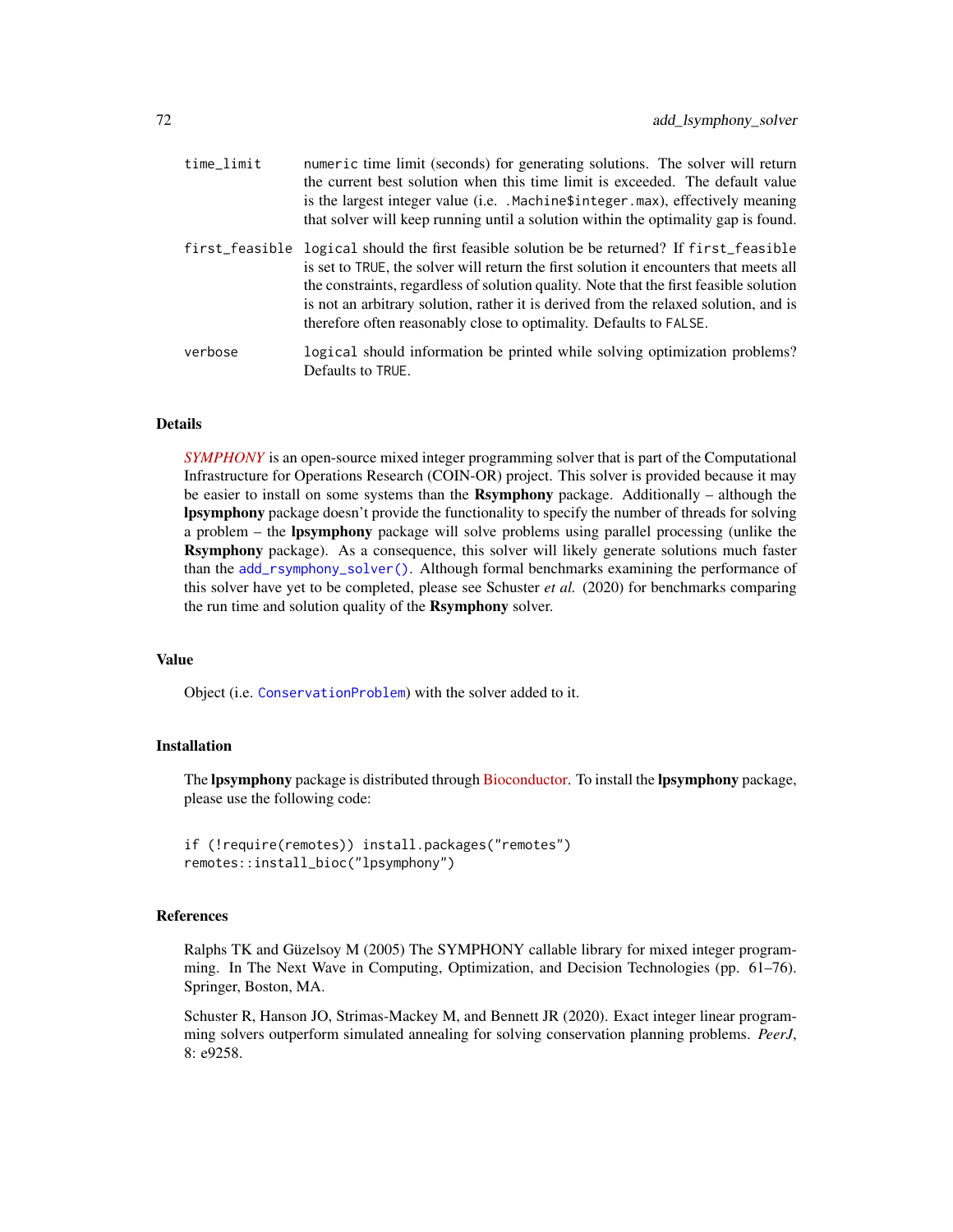# See Also

See [solvers](#page-267-0) for an overview of all functions for adding a solver.

```
Other solvers: add_cbc_solver(), add_cplex_solver(), add_default_solver(), add_gurobi_solver(),
add_rsymphony_solver()
```
# Examples

```
## Not run:
# load data
data(sim_pu_raster, sim_features)
# create problem
p <- problem(sim_pu_raster, sim_features) %>%
 add_min_set_objective() %>%
 add_relative_targets(0.05) %>%
 add_proportion_decisions() %>%
 add_lpsymphony_solver(time_limit = 5, verbose = FALSE)
# generate solution
s \leftarrow solve(p)# plot solution
plot(s, main = "solution", axes = FALSE, box = FALSE)
## End(Not run)
```
add\_mandatory\_allocation\_constraints *Add mandatory allocation constraints*

### Description

Add constraints to ensure that every planning unit is allocated to a management zone in the solution. Note that this function can only be used with problems that contain multiple zones.

### Usage

```
## S4 method for signature 'ConservationProblem'
add_mandatory_allocation_constraints(x)
```
### Arguments

x [problem\(\)](#page-238-0) (i.e. [ConservationProblem](#page-141-0)) object.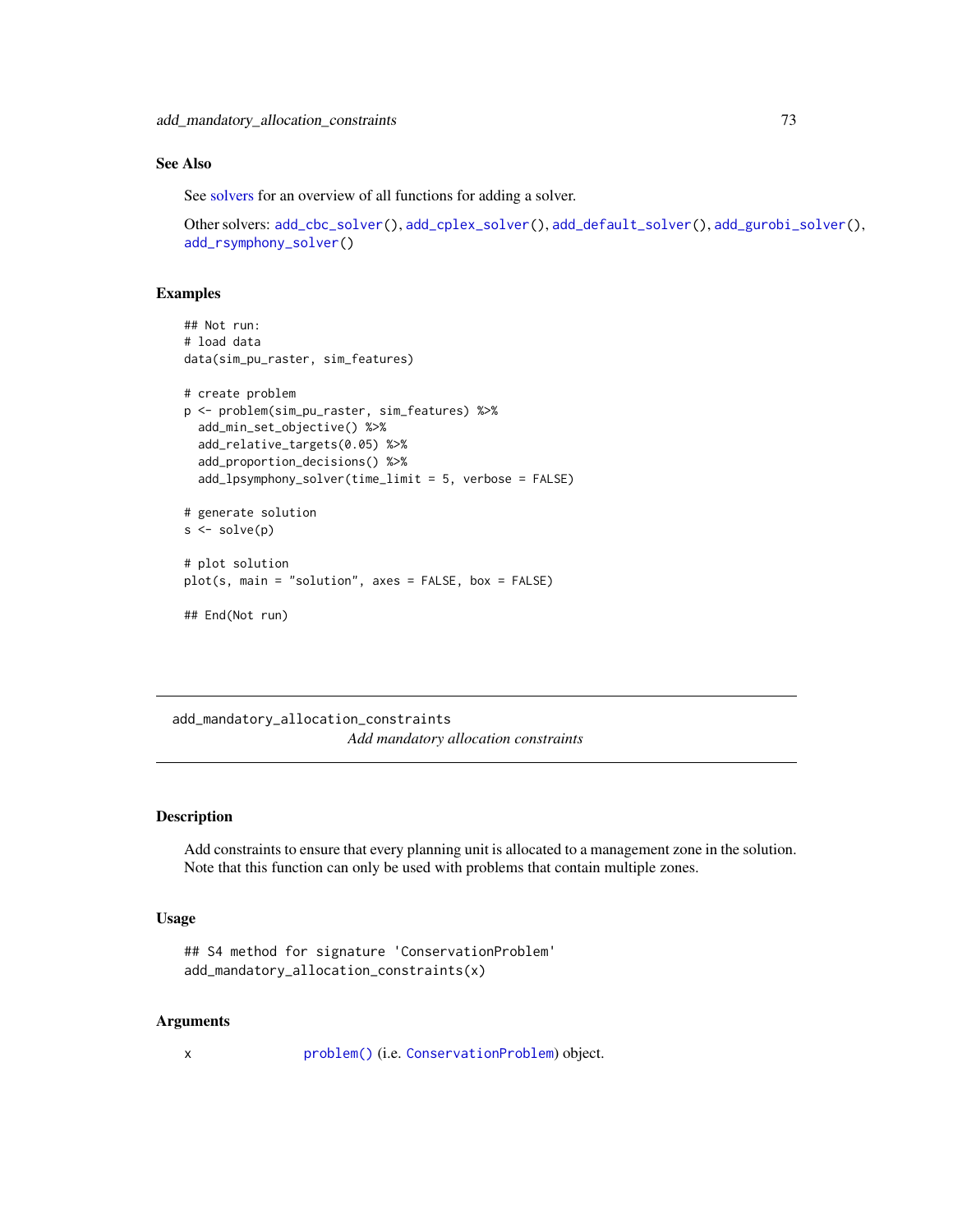### Details

For a conservation planning [problem\(\)](#page-238-0) with multiple management zones, it may sometimes be desirable to obtain a solution that assigns each and every single planning unit to a zone. For example, when developing land-use plans, some decision makers may require that each and every single parcel of land has been allocated a specific land-use type. In other words are no "left over" areas. Although it might seem tempting to simply solve the problem and manually assign "left over" planning units to a default zone afterwards (e.g. an "other", "urban", or "grazing" land-use), this could result in highly sub-optimal solutions if there penalties for siting the default land-use adjacent to other zones. Instead, this function can be used to specify that all planning units in a problem with multiple zones must be allocated to a management zone (i.e. zone allocation is mandatory).

### Value

Object (i.e. [ConservationProblem](#page-141-0)) with the constraints added to it.

## See Also

See [constraints](#page-145-0) for an overview of all functions for adding constraints.

Other constraints: [add\\_contiguity\\_constraints\(](#page-25-0)), [add\\_feature\\_contiguity\\_constraints\(](#page-36-0)), [add\\_linear\\_constraints\(](#page-50-0)), [add\\_locked\\_in\\_constraints\(](#page-59-0)), [add\\_locked\\_out\\_constraints\(](#page-63-0)), [add\\_manual\\_bounded\\_constraints\(](#page-74-0)), [add\\_manual\\_locked\\_constraints\(](#page-77-0))

## Examples

```
# set seed for reproducibility
set.seed(500)
# load data
data(sim_pu_zones_stack, sim_features_zones)
# create multi-zone problem with minimum set objective
targets_matrix \leq matrix(rpois(15, 1), nrow = 5, ncol = 3)
# create minimal problem with minimum set objective
p1 <- problem(sim_pu_zones_stack, sim_features_zones) %>%
      add_min_set_objective() %>%
      add_absolute_targets(targets_matrix) %>%
      add_binary_decisions() %>%
      add_default_solver(verbose = FALSE)
# create another problem that is the same as p1, but has constraints
# to mandate that every planning unit in the solution is assigned to
# zone
p2 <- p1 %>% add_mandatory_allocation_constraints()
## Not run:
# solve problems
s1 \leftarrow solve(p1)s2 \leftarrow solve(p2)
```
# convert solutions into category layers, where each pixel is assigned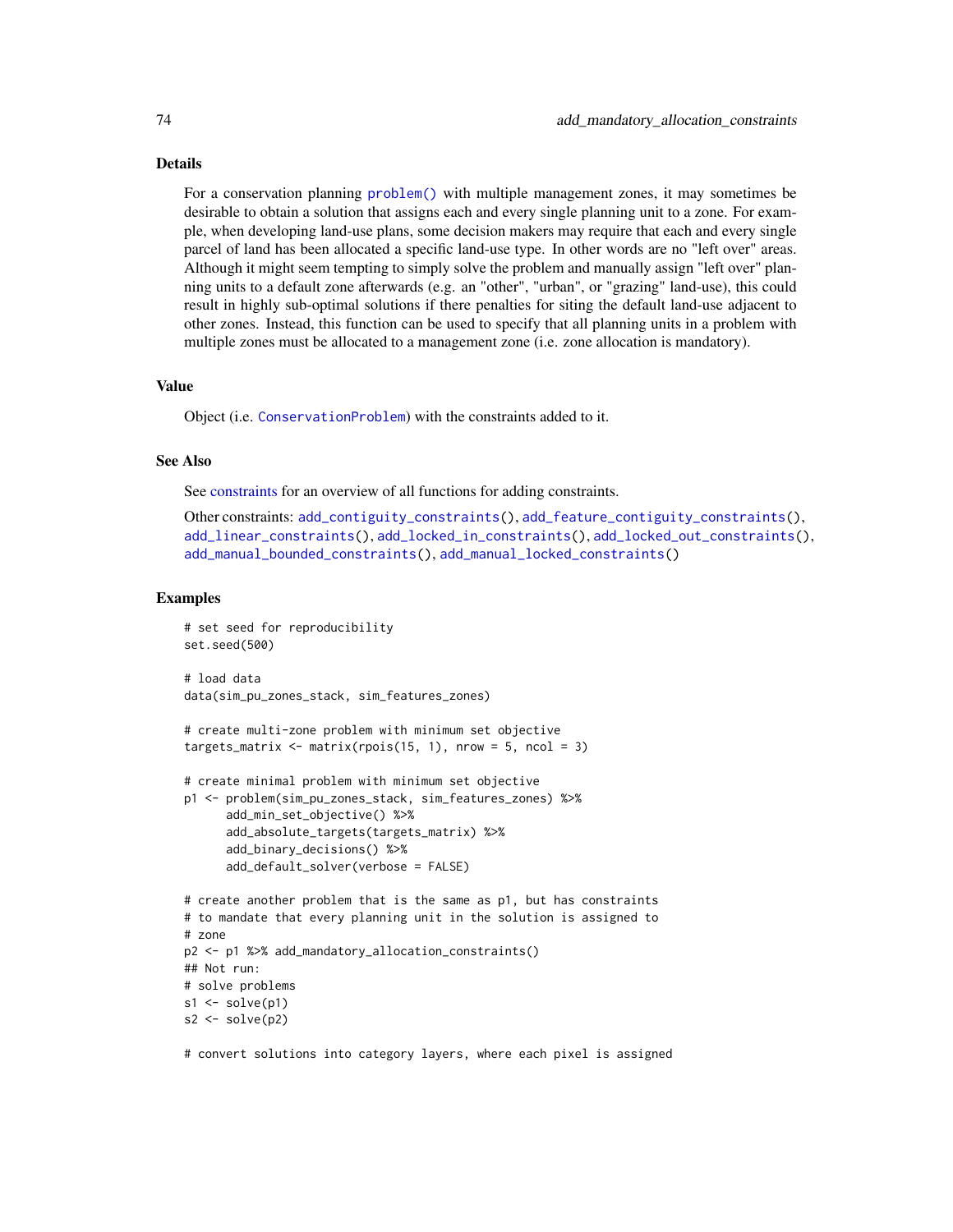```
# value indicating which zone it was assigned to in the zone
c1 <- category_layer(s1)
c2 <- category_layer(s2)
# plot solution category layers
plot(stack(c1, c2), main = c("default", "mandatory allocation"),
     axes = FALSE, box = FALSE)## End(Not run)
```
<span id="page-74-0"></span>add\_manual\_bounded\_constraints

*Add manually specified bound constraints*

### **Description**

Add constraints to a conservation planning [problem\(\)](#page-238-0) to ensure that the planning unit values (e.g. proportion, binary) in a solution range between specific lower and upper bounds. This function offers more fine-grained control than the [add\\_manual\\_locked\\_constraints\(\)](#page-77-0) function and is is most useful for problems involving proportion-type or semi-continuous decisions.

#### Usage

add\_manual\_bounded\_constraints(x, data)

## S4 method for signature 'ConservationProblem, data.frame' add\_manual\_bounded\_constraints(x, data)

## S4 method for signature 'ConservationProblem, tbl\_df' add\_manual\_bounded\_constraints(x, data)

### Arguments

|      | problem() (i.e. ConservationProblem) object.                                |  |
|------|-----------------------------------------------------------------------------|--|
| data | $data.$ frame or $tibble::tibble()$ object. See the Data format section for |  |
|      | more information.                                                           |  |

# Value

Object (i.e. [ConservationProblem](#page-141-0)) with the constraints added to it.

### Data format

The argument to data should be a data. frame with the following fields (columns):

pu integer planning unit identifier.

zone character names of zones. Note that this argument is optional for arguments to x that contain a single zone.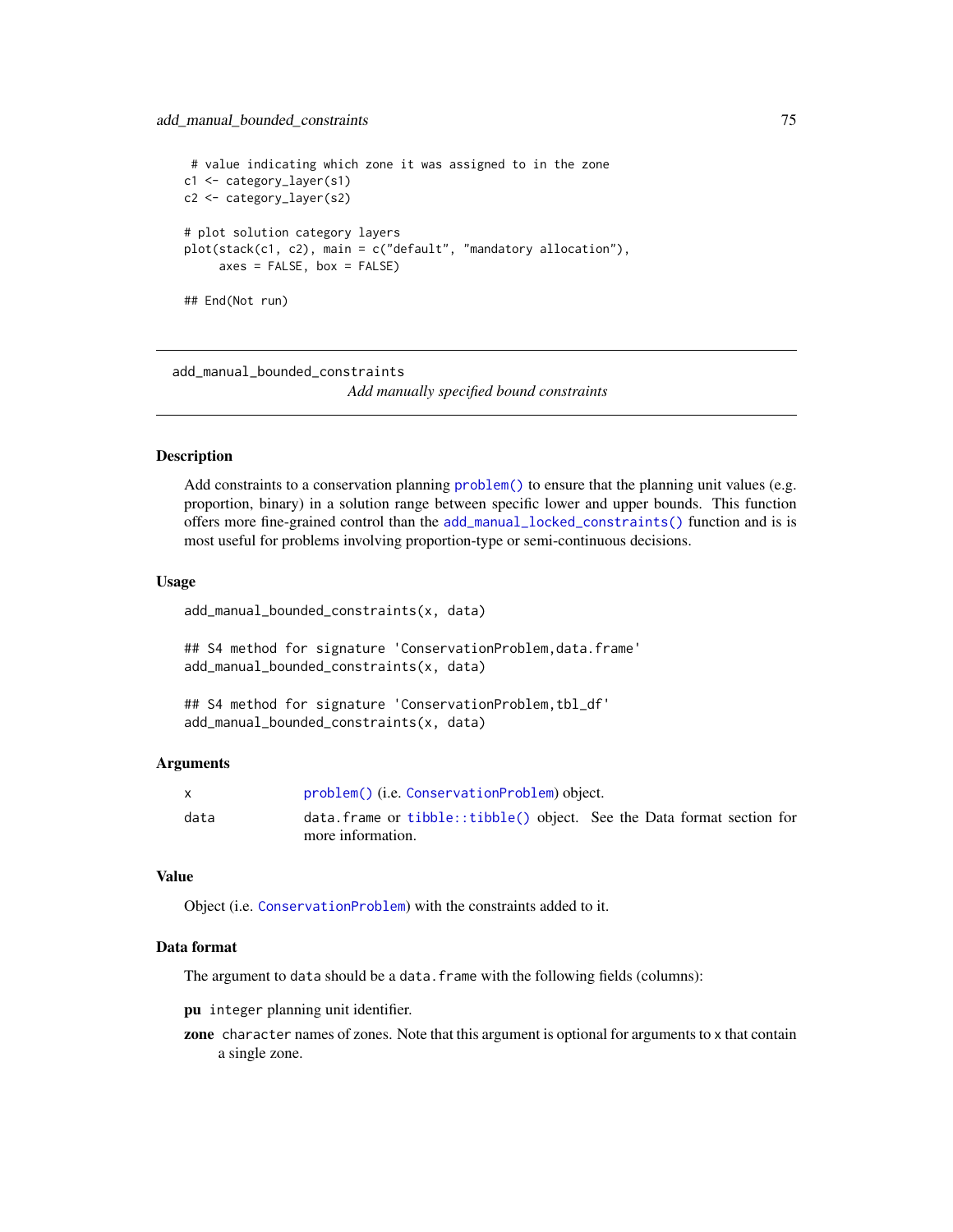- lower numeric values indicating the minimum value that each planning unit can be allocated to in each zone in the solution.
- upper numeric values indicating the maximum value that each planning unit can be allocated to in each zone in the solution.

## See Also

See [constraints](#page-145-0) for an overview of all functions for adding constraints.

```
Other constraints: add_contiguity_constraints(), add_feature_contiguity_constraints(),
add_linear_constraints(), add_locked_in_constraints(), add_locked_out_constraints(),
add_mandatory_allocation_constraints,ConservationProblem-method, add_manual_locked_constraints()
```

```
# set seed for reproducibility
set.seed(500)
# load data
data(sim_pu_polygons, sim_features, sim_pu_zones_polygons,
     sim_features_zones)
# create minimal problem
p1 <- problem(sim_pu_polygons, sim_features, "cost") %>%
      add_min_set_objective() %>%
      add_relative_targets(0.2) %>%
      add_binary_decisions() %>%
      add_default_solver(verbose = FALSE)
# create problem with locked in constraints using add_locked_constraints
p2 <- p1 %>% add_locked_in_constraints("locked_in")
# create identical problem using add_manual_bounded_constraints
bounds_data <- data.frame(pu = which(sim_pu_polygons$locked_in),
                          lower = 1, upper = 1)p3 <- p1 %>% add_manual_bounded_constraints(bounds_data)
## Not run:
# solve problems
s1 \leftarrow solve(p1)s2 \leftarrow solve(p2)s3 \leftarrow solve(p3)# plot solutions
par(mfrow = c(1,3), mar = c(0, 0, 4.1, 0))plot(s1, main = "none locked in")
plot(s1[s1$solution_1 == 1, 1, col = "darkgreen", add = TRUE)plot(s2, main = "add_locked_in_constraints")
plot(s2[s2$solution_1 == 1, ], col = "darkgreen", add = TRUE)
plot(s3, main = "add_bounds_constraints")
```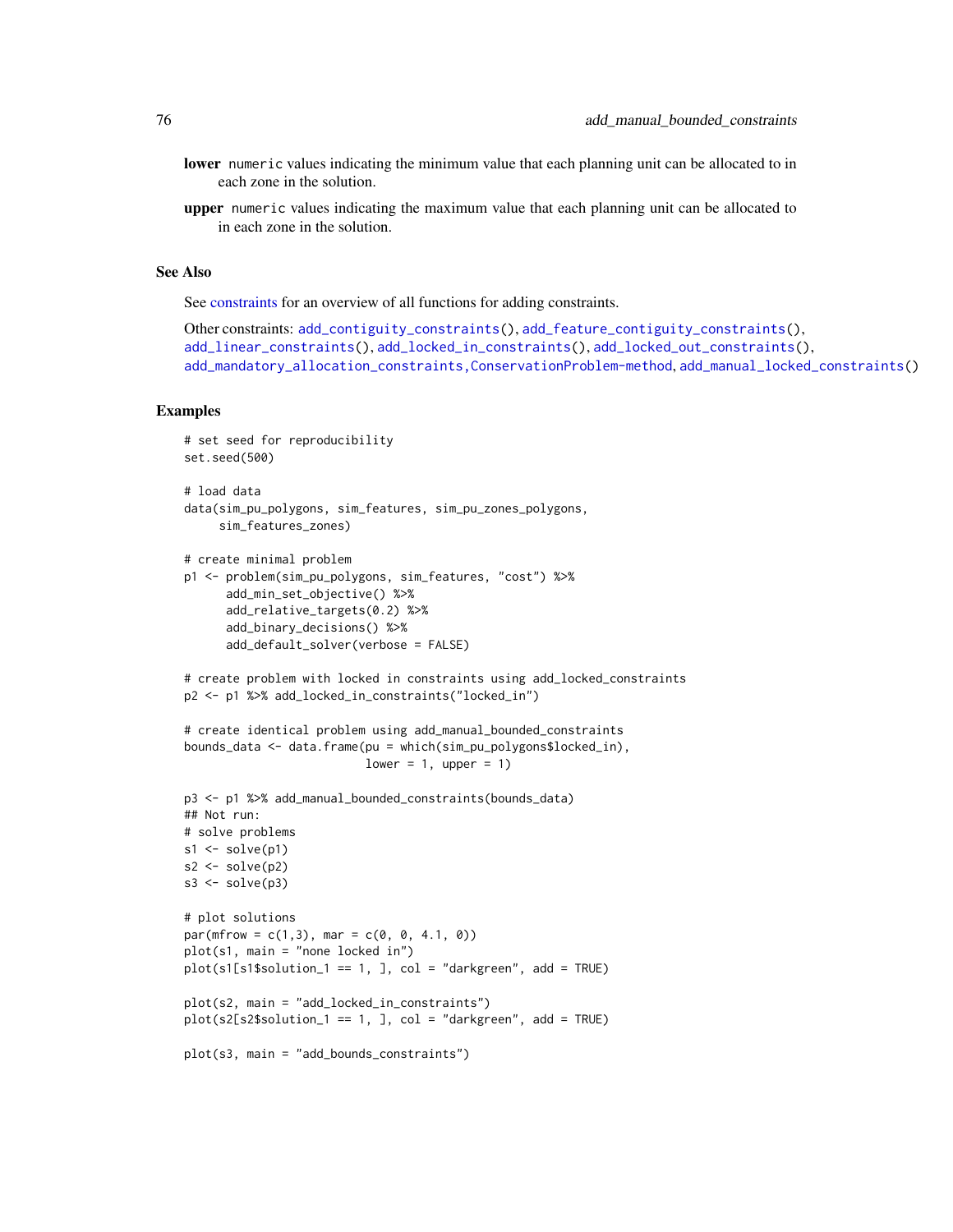```
plot(s3[s3$solution_1 == 1, ], col = "darkgreen", add = TRUE)## End(Not run)
# create minimal problem with multiple zones
p4 <- problem(sim_pu_zones_polygons, sim_features_zones,
              c("cost_1", "cost_2", "cost_3")) %>%
      add_min_set_objective() %>%
      add_relative_targets(matrix(runif(15, 0.1, 0.2), nrow = 5,
                                  ncol = 3)) %>%
      add_binary_decisions() %>%
      add_default_solver(verbose = FALSE)
# create data.frame with the following constraints:
# planning units 1, 2, and 3 must be allocated to zone 1 in the solution
# planning units 4, and 5 must be allocated to zone 2 in the solution
# planning units 8 and 9 must not be allocated to zone 3 in the solution
bounds_data2 <- data.frame(pu = c(1, 2, 3, 4, 5, 8, 9),
                           zone = c(rep("zone_1", 3), rep("zone_2", 2),rep("zone_3", 2)),
                           lower = c(rep(1, 5), rep(0, 2)),upper = c(rep(1, 5), rep(0, 2)))# print bounds data
print(bounds_data2)
# create problem with added constraints
p5 <- p4 %>% add_manual_bounded_constraints(bounds_data2)
## Not run:
# solve problem
s4 \leftarrow solve(p4)s5 \leftarrow solve(p5)# create two new columns representing the zone id that each planning unit
# was allocated to in the two solutions
s4$solution <- category_vector(s4@data[, c("solution_1_zone_1",
                                            "solution_1_zone_2",
                                            "solution_1_zone_3")])
s4$solution <- factor(s4$solution)
s4$solution_bounded <- category_vector(s5@data[, c("solution_1_zone_1",
                                                    "solution_1_zone_2",
                                                    "solution_1_zone_3")])
s4$solution_bounded <- factor(s4$solution_bounded)
# plot solutions
splot(s4, zcol = c("solution", "solution\_bounded"), axes = FALSE,box = FALSE)## End(Not run)
```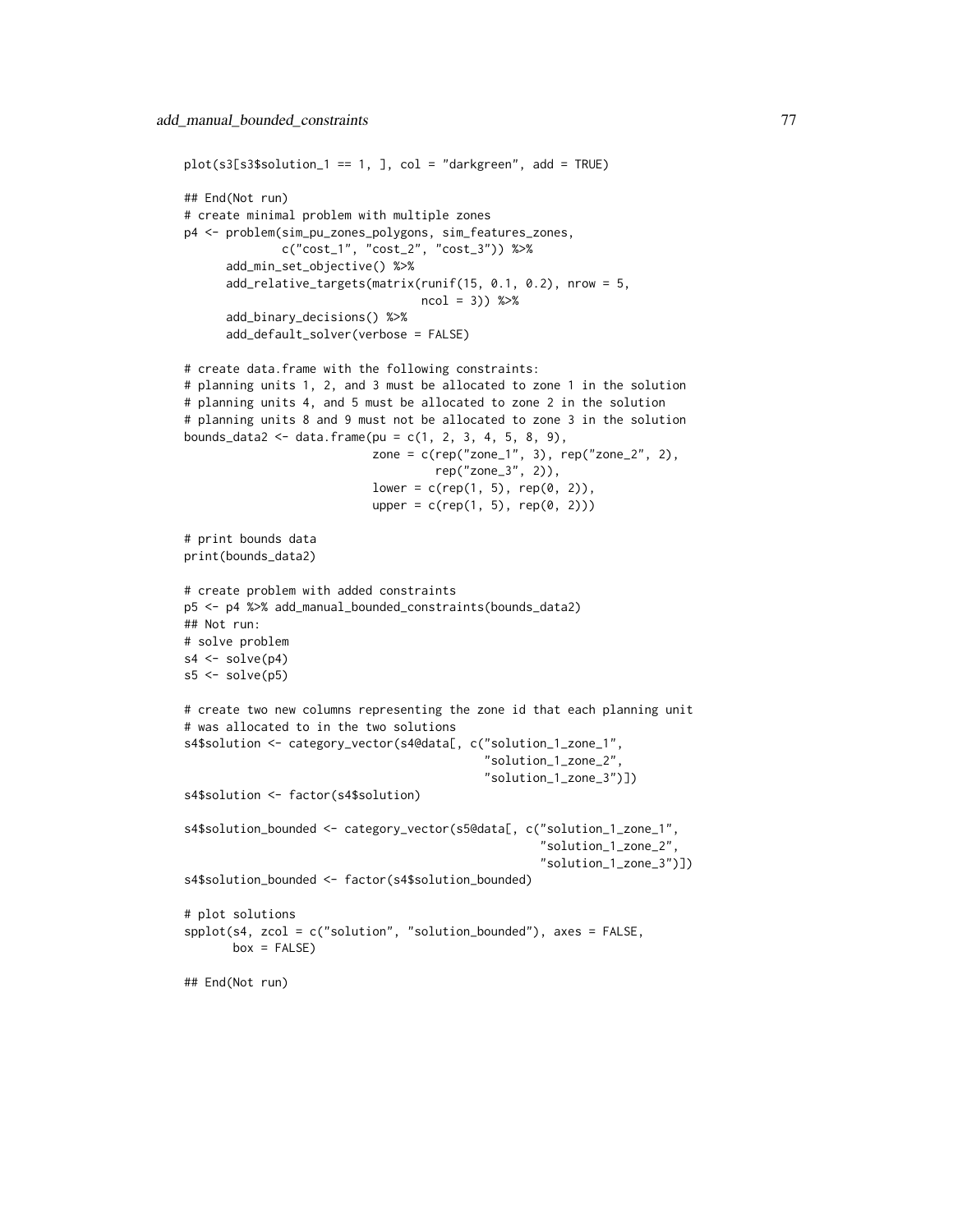#### <span id="page-77-0"></span>add\_manual\_locked\_constraints

*Add manually specified locked constraints*

### Description

Add constraints to a conservation planning [problem\(\)](#page-238-0) to ensure that solutions allocate (or do not allocate) specific planning units to specific management zones. This function offers more finegrained control than the [add\\_locked\\_in\\_constraints\(\)](#page-59-0) and [add\\_locked\\_out\\_constraints\(\)](#page-63-0) functions.

### Usage

add\_manual\_locked\_constraints(x, data)

## S4 method for signature 'ConservationProblem,data.frame' add\_manual\_locked\_constraints(x, data)

## S4 method for signature 'ConservationProblem, tbl\_df' add\_manual\_locked\_constraints(x, data)

# Arguments

|      | problem() (i.e. ConservationProblem) object.                                                 |  |
|------|----------------------------------------------------------------------------------------------|--|
| data | data. frame or tibble::tibble() object. See the Data format section for<br>more information. |  |

# Value

Object (i.e. [ConservationProblem](#page-141-0)) with the constraints added to it.

# Data format

The argument to data should be a data.frame with the following fields (columns):

- pu integer planning unit identifier.
- zone character names of zones. Note that this argument is optional for arguments to x that contain a single zone.
- status numeric values indicating how much of each planning unit should be allocated to each zone in the solution. For example, the numeric values could be binary values (i.e. zero or one) for problems containing binary-type decision variables (using the [add\\_binary\\_decisions\(\)](#page-8-0) function). Alternatively, the numeric values could be proportions (e.g. 0.5) for problems containing proportion-type decision variables (using the [add\\_proportion\\_decisions\(\)](#page-109-0)).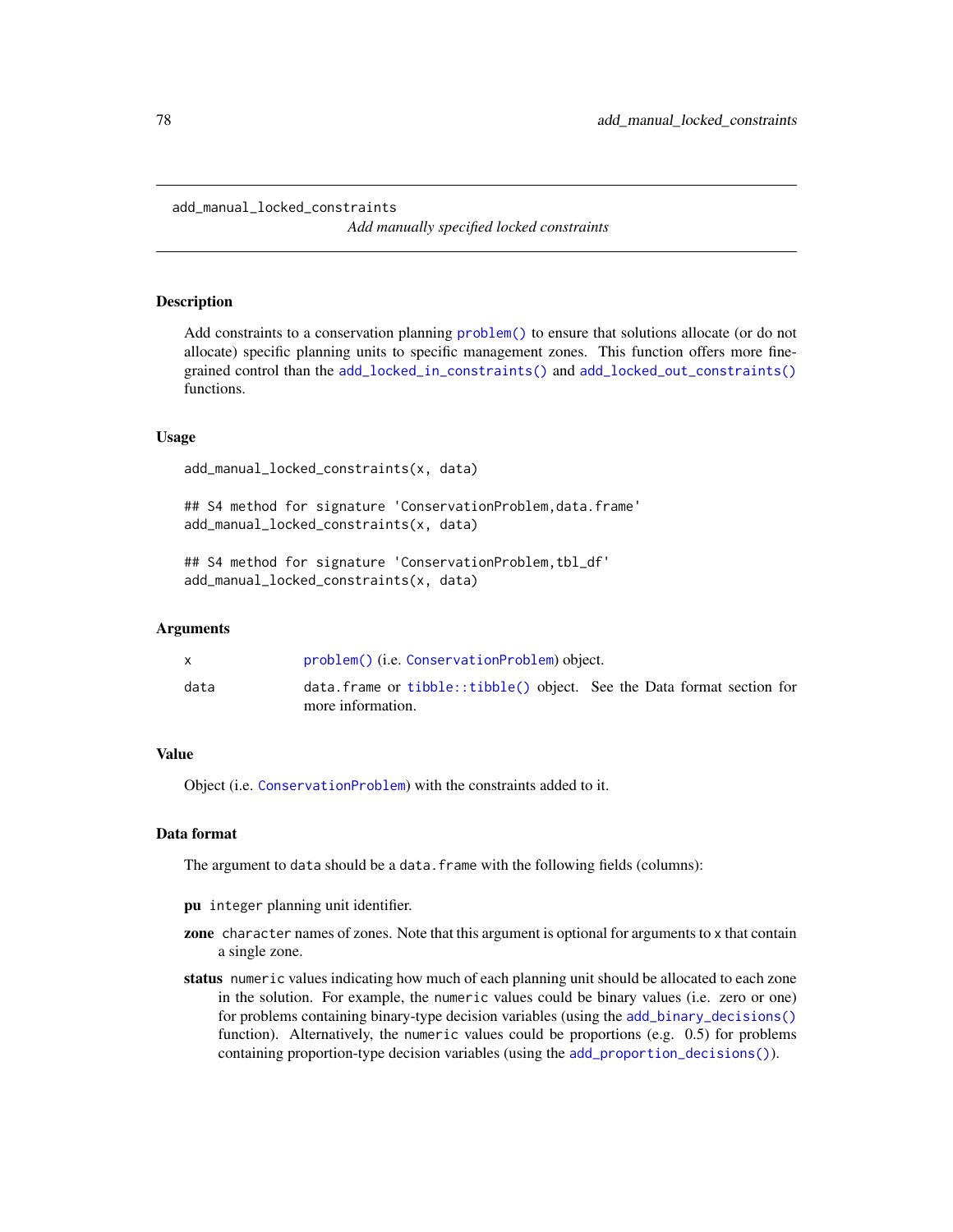# See Also

See [constraints](#page-145-0) for an overview of all functions for adding constraints.

```
Other constraints: add_contiguity_constraints(), add_feature_contiguity_constraints(),
add_linear_constraints(), add_locked_in_constraints(), add_locked_out_constraints(),
add_mandatory_allocation_constraints,ConservationProblem-method, add_manual_bounded_constraints()
```

```
# set seed for reproducibility
set.seed(500)
# load data
data(sim_pu_polygons, sim_features, sim_pu_zones_polygons,
     sim_features_zones)
# create minimal problem
p1 <- problem(sim_pu_polygons, sim_features, "cost") %>%
      add_min_set_objective() %>%
      add_relative_targets(0.2) %>%
      add_binary_decisions() %>%
      add_default_solver(verbose = FALSE)
# create problem with locked in constraints using add_locked_constraints
p2 <- p1 %>% add_locked_in_constraints("locked_in")
# create identical problem using add_manual_locked_constraints
locked_data <- data.frame(pu = which(sim_pu_polygons$locked_in),
                          status = 1)
p3 <- p1 %>% add_manual_locked_constraints(locked_data)
## Not run:
# solve problems
s1 \leftarrow solve(p1)s2 \leftarrow solve(p2)s3 \leftarrow solve(p3)# plot solutions
par(mfrow = c(1,3), mar = c(0, 0, 4.1, 0))plot(s1, main = "none locked in")
plot(s1[s1$solution_1 == 1, ], col = "darkgreen", add = TRUE)plot(s2, main = "add_locked_in_constraints")
plot(s2[s2$solution_1 == 1, ], col = "darkgreen", add = TRUE)
plot(s3, main = "add_manual_constraints")
plot(s3[s3$solution_1 == 1, 1, col = "darkgreen", add = TRUE)## End(Not run)
# create minimal problem with multiple zones
p4 <- problem(sim_pu_zones_polygons, sim_features_zones,
              c("cost_1", "cost_2", "cost_3")) %>%
```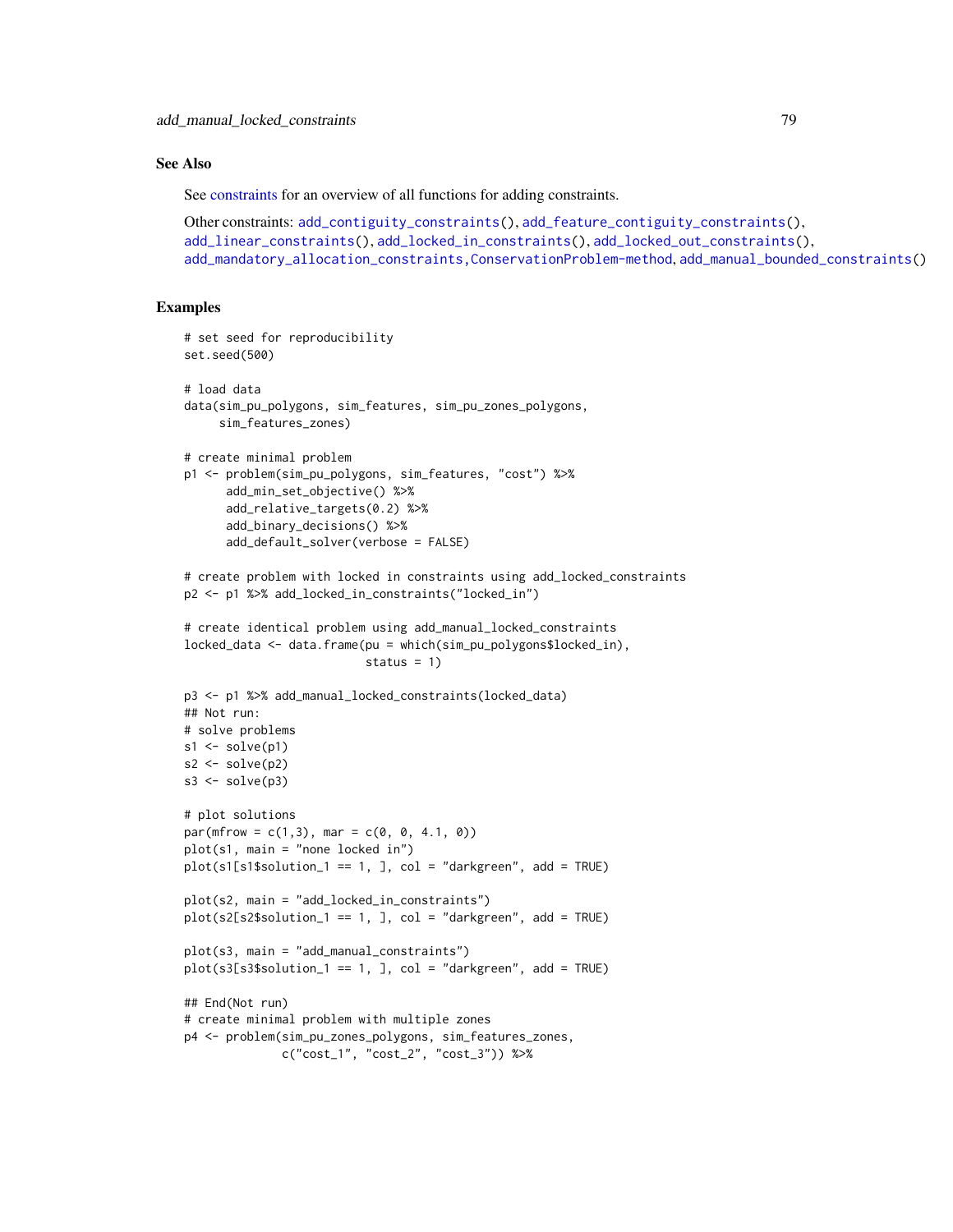```
add_min_set_objective() %>%
      add_relative_targets(matrix(runif(15, 0.1, 0.2), nrow = 5,
                                  ncol = 3) %>%
      add_binary_decisions() %>%
      add_default_solver(verbose = FALSE)
# create data.frame with the following constraints:
# planning units 1, 2, and 3 must be allocated to zone 1 in the solution
# planning units 4, and 5 must be allocated to zone 2 in the solution
# planning units 8 and 9 must not be allocated to zone 3 in the solution
locked_data2 \leq data frame(pu = c(1, 2, 3, 4, 5, 8, 9),zone = c(rep("zone_1", 3), rep("zone_2", 2),
                                    rep("zone_3", 2)),
                           status = c(rep(1, 5), rep(0, 2)))# print locked constraint data
print(locked_data2)
# create problem with added constraints
p5 <- p4 %>% add_manual_locked_constraints(locked_data2)
## Not run:
# solve problem
s4 \leftarrow solve(p4)s5 \leq solve(p5)# create two new columns representing the zone id that each planning unit
# was allocated to in the two solutions
s4$solution <- category_vector(s4@data[, c("solution_1_zone_1",
                                            "solution_1_zone_2",
                                            "solution_1_zone_3")])
s4$solution <- factor(s4$solution)
s4$solution_locked <- category_vector(s5@data[, c("solution_1_zone_1",
                                                   "solution_1_zone_2",
                                                   "solution_1_zone_3")])
s4$solution_locked <- factor(s4$solution_locked)
# plot solutions
spplot(s4, zcol = c("solution", "solution_locked"), axes = FALSE,
       box = FALSE)## End(Not run)
```
<span id="page-79-0"></span>add\_manual\_targets *Add manual targets*

#### Description

Set targets for a conservation planning [problem\(\)](#page-238-0) by manually specifying all the required information for each target. This function is useful because it can be used to customize all aspects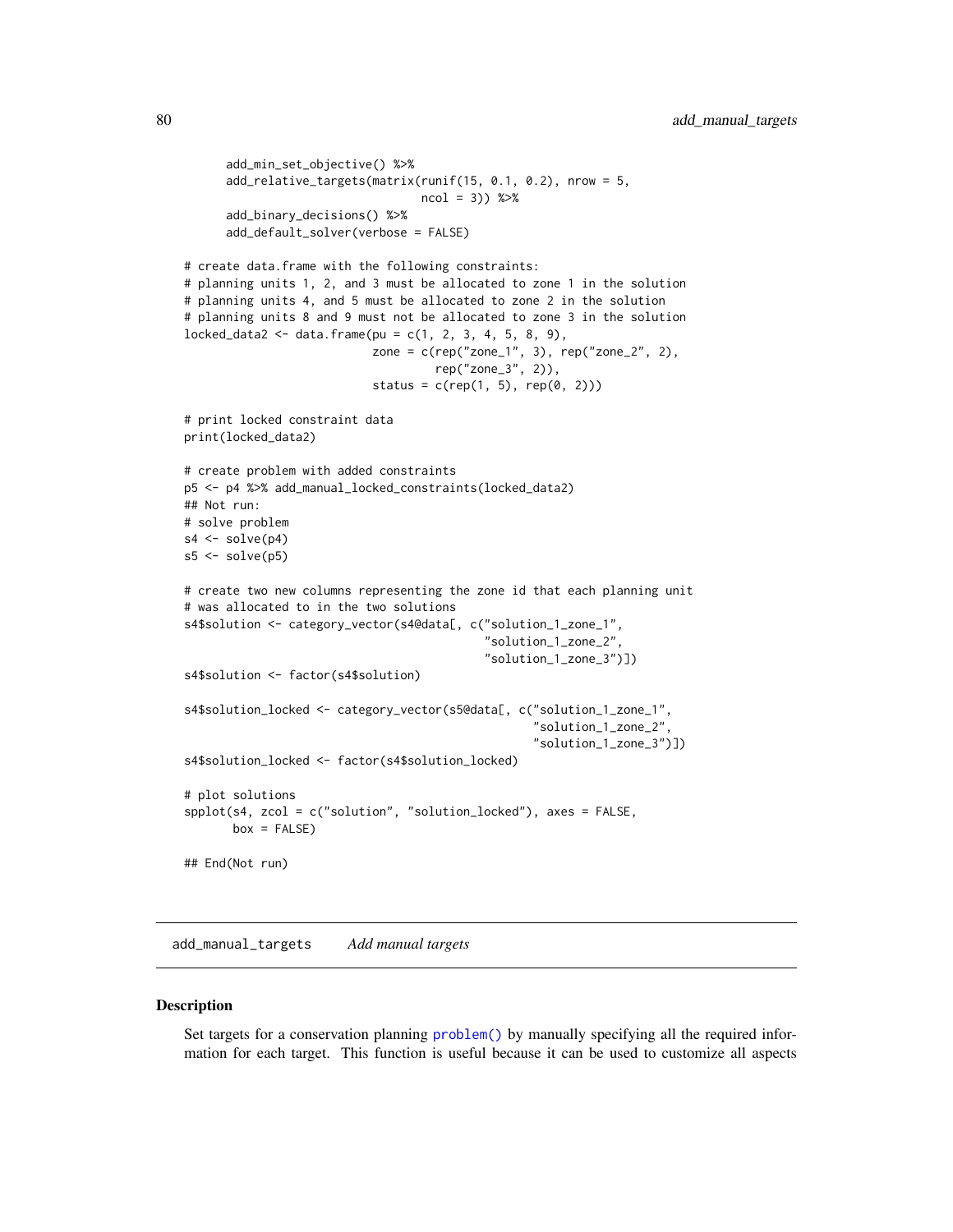## add\_manual\_targets 81

of a target. For most cases, targets can be specified using the [add\\_absolute\\_targets\(\)](#page-5-0) and [add\\_relative\\_targets\(\)](#page-111-0) functions. However, this function can be used to (i) mix absolute and relative targets for different features and zones, (ii) set targets that pertain to the allocations of planning units in multiple zones, and (iii) set targets that require different senses (e.g. targets which specify the solution should not exceed a certain quantity using " $\leq$ " values).

# Usage

add\_manual\_targets(x, targets) ## S4 method for signature 'ConservationProblem, data.frame' add\_manual\_targets(x, targets) ## S4 method for signature 'ConservationProblem, tbl\_df' add\_manual\_targets(x, targets)

#### Arguments

|         | problem() (i.e. ConservationProblem) object.                                                            |
|---------|---------------------------------------------------------------------------------------------------------|
| targets | $data.$ frame or $tibble::tibble()$ object. See the Target data format section<br>for more information. |

#### Details

Targets are used to specify the minimum amount or proportion of a feature's distribution that needs to be protected. Most conservation planning problems require targets with the exception of the maximum cover (see [add\\_max\\_cover\\_objective\(\)](#page-84-0)) and maximum utility (see [add\\_max\\_utility\\_objective\(\)](#page-97-0)) problems. Attempting to solve problems with objectives that require targets without specifying targets will throw an error.

For problems associated with multiple management zones, this function can be used to set targets that each pertain to a single feature and a single zone. To set targets which can be met through allocating different planning units to multiple zones, see the [add\\_manual\\_targets\(\)](#page-79-0) function. An example of a target that could be met through allocations to multiple zones might be where each management zone is expected to result in a different amount of a feature and the target requires that the total amount of the feature in all zones must exceed a certain threshold. In other words, the target does not require that any single zone secure a specific amount of the feature, but the total amount held in all zones must secure a specific amount. Thus the target could, potentially, be met through allocating all planning units to any specific management zone, or through allocating the planning units to different combinations of management zones.

# Value

Object (i.e. [ConservationProblem](#page-141-0)) with the targets added to it.

#### Targets format

The targets argument should be a data.frame with the following fields (columns):

feature character name of features in argument to x.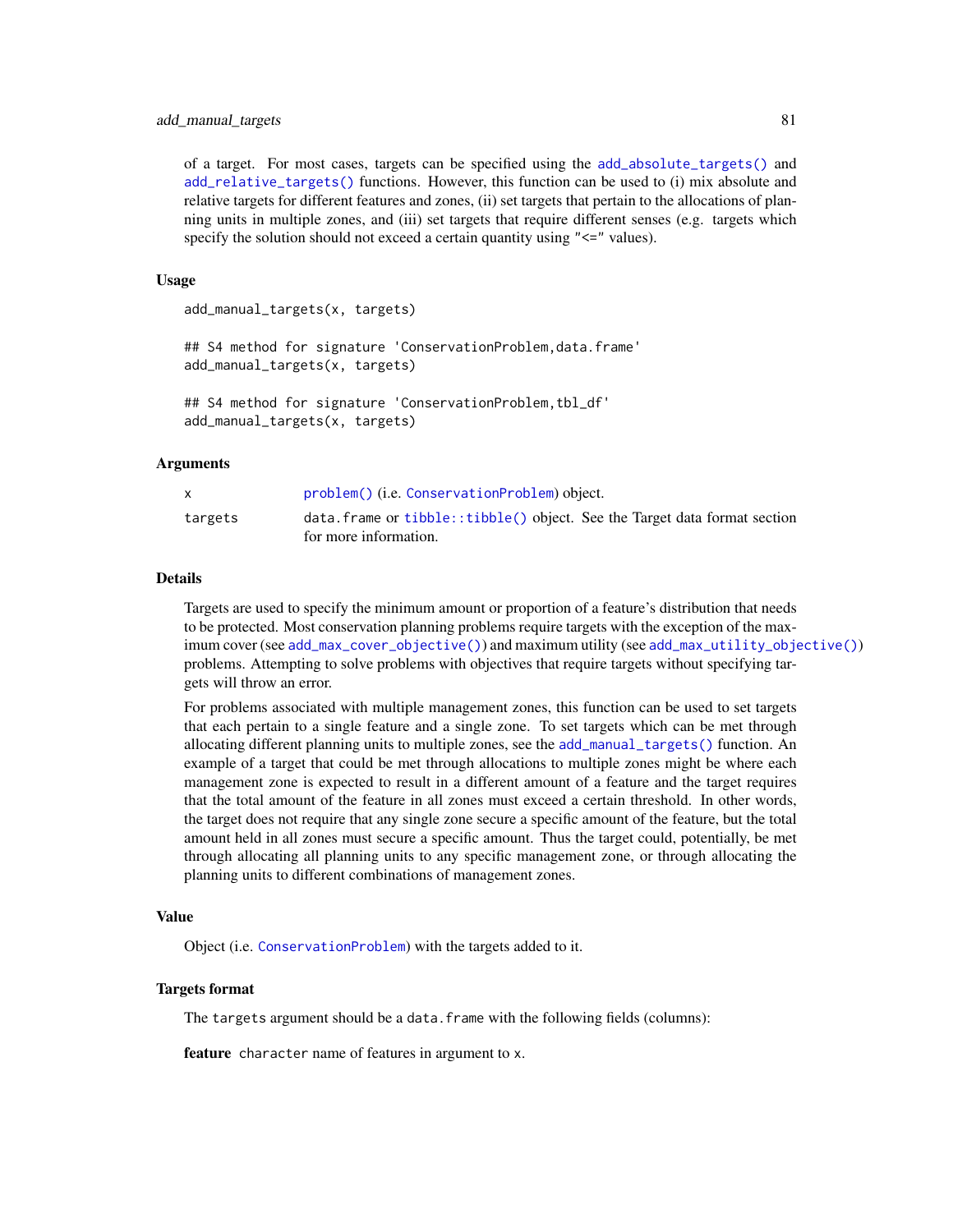- zone character name of zones in argument to x. This field (column) is optional for arguments to x that do not contain multiple zones.
- type character describing the type of target. Acceptable values include "absolute" and "relative". These values correspond to [add\\_absolute\\_targets\(\)](#page-5-0), and [add\\_relative\\_targets\(\)](#page-111-0) respectively.
- sense character sense of the target. Acceptable values include: " $>=$ ", " $<=$ ", and " $=$ ". This field (column) is optional and if it is missing then target senses will default to ">=" values.

target numeric target threshold.

### See Also

See [targets](#page-271-0) for an overview of all functions for adding targets.

Other targets: [add\\_absolute\\_targets\(](#page-5-0)), [add\\_loglinear\\_targets\(](#page-68-0)), [add\\_relative\\_targets\(](#page-111-0))

```
# set seed for reproducibility
set.seed(500)
# load data
data(sim_pu_raster, sim_features, sim_pu_zones_stack, sim_features_zones)
# create problem with 10% relative targets
p1 <- problem(sim_pu_raster, sim_features) %>%
      add_min_set_objective() %>%
      add_relative_targets(0.1) %>%
      add_binary_decisions() %>%
      add_default_solver(verbose = FALSE)
## Not run:
# solve problem
s1 \leftarrow solve(p1)# plot solution
plot(s1, main = "solution", axes = FALSE, box = FALSE)
## End(Not run)
# create equivalent problem using add_manual_targets
p2 <- problem(sim_pu_raster, sim_features) %>%
      add_min_set_objective() %>%
      add_manual_targets(data.frame(feature = names(sim_features),
                                    type = "relative", sense = ">=",
                                     target = 0.1) %>%
      add_binary_decisions() %>%
      add_default_solver(verbose = FALSE)
## Not run:
# solve problem
s2 \leftarrow solve(p2)# plot solution
plot(s2, main = "solution", axes = FALSE, box = FALSE)
```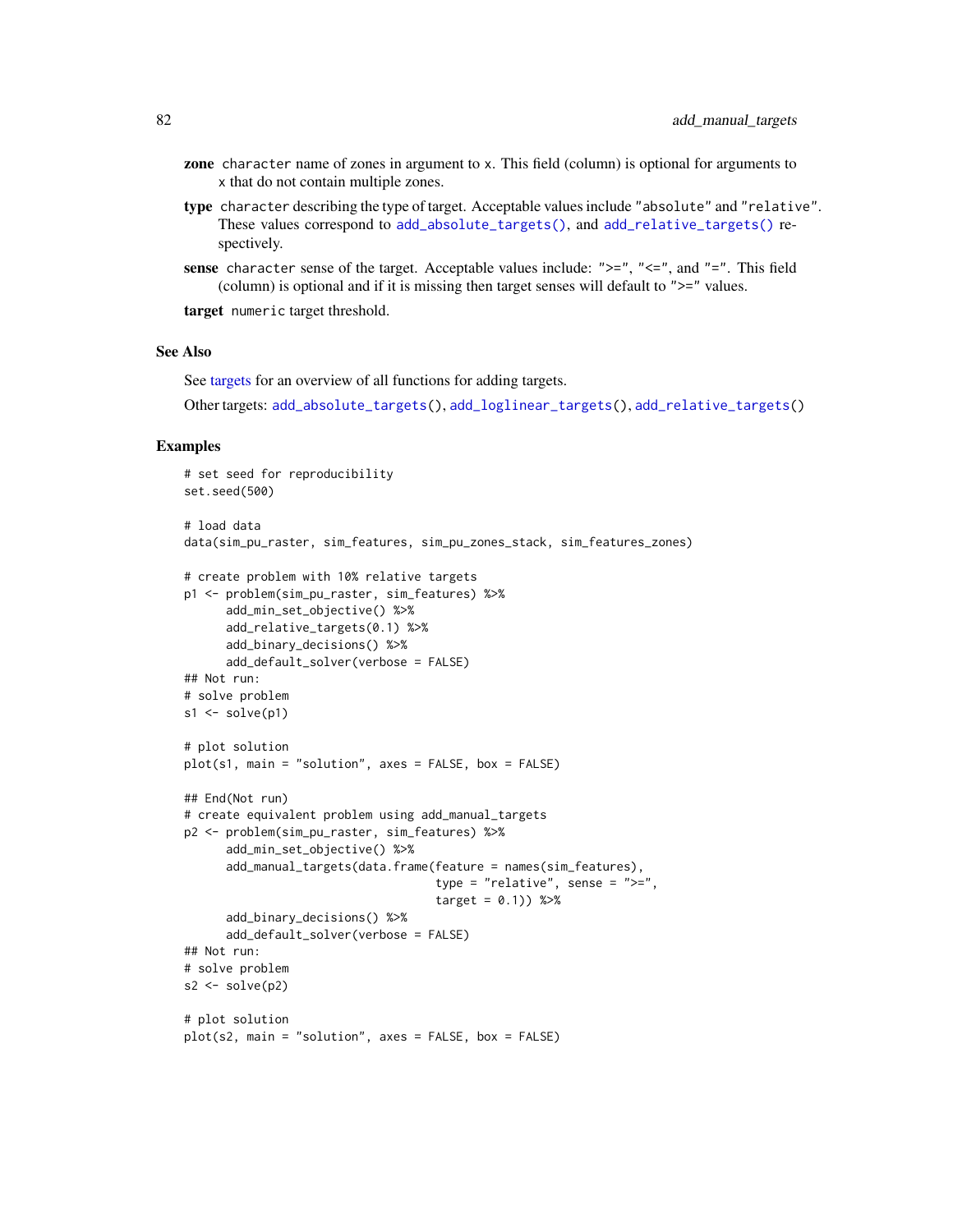```
## End(Not run)
# create problem with targets set for only a few features
p3 <- problem(sim_pu_raster, sim_features) %>%
      add_min_set_objective() %>%
      add_manual_targets(data.frame(
       feature = names(sim_features)[1:3], type = "relative",
        sense = ">=", target = 0.1) %>%
      add_binary_decisions() %>%
      add_default_solver(verbose = FALSE)
## Not run:
# solve problem
s3 \leq -solve(p3)# plot solution
plot(s3, main = "solution", axes = FALSE, box = FALSE)
## End(Not run)
# create problem that aims to secure at least 10% of the habitat for one
# feature whilst ensuring that the solution does not capture more than
# 20 units habitat for different feature
# create problem with targets set for only a few features
p4 <- problem(sim_pu_raster, sim_features[[1:2]]) %>%
      add_min_set_objective() %>%
      add_manual_targets(data.frame(
        feature = names(sim_features)[1:2], type = "relative",
        sense = c(">=", "<="), target = c(0.1, 0.2)) %>%
      add_binary_decisions() %>%
      add_default_solver(verbose = FALSE)
## Not run:
# solve problem
s4 \leftarrow solve(p4)# plot solution
plot(s4, main = "solution", axes = FALSE, box = FALSE)
## End(Not run)
# create a multi-zone problem that requires a specific amount of each
# feature in each zone
targets_matrix <- matrix(rpois(15, 1), nrow = 5, ncol = 3)
p5 <- problem(sim_pu_zones_stack, sim_features_zones) %>%
      add_min_set_objective() %>%
      add_absolute_targets(targets_matrix) %>%
      add_binary_decisions() %>%
      add_default_solver(verbose = FALSE)
## Not run:
# solve problem
s5 \leq solve(p5)# plot solution
plot(category_layer(s5), main = "solution", axes = FALSE, box = FALSE)
## End(Not run)
```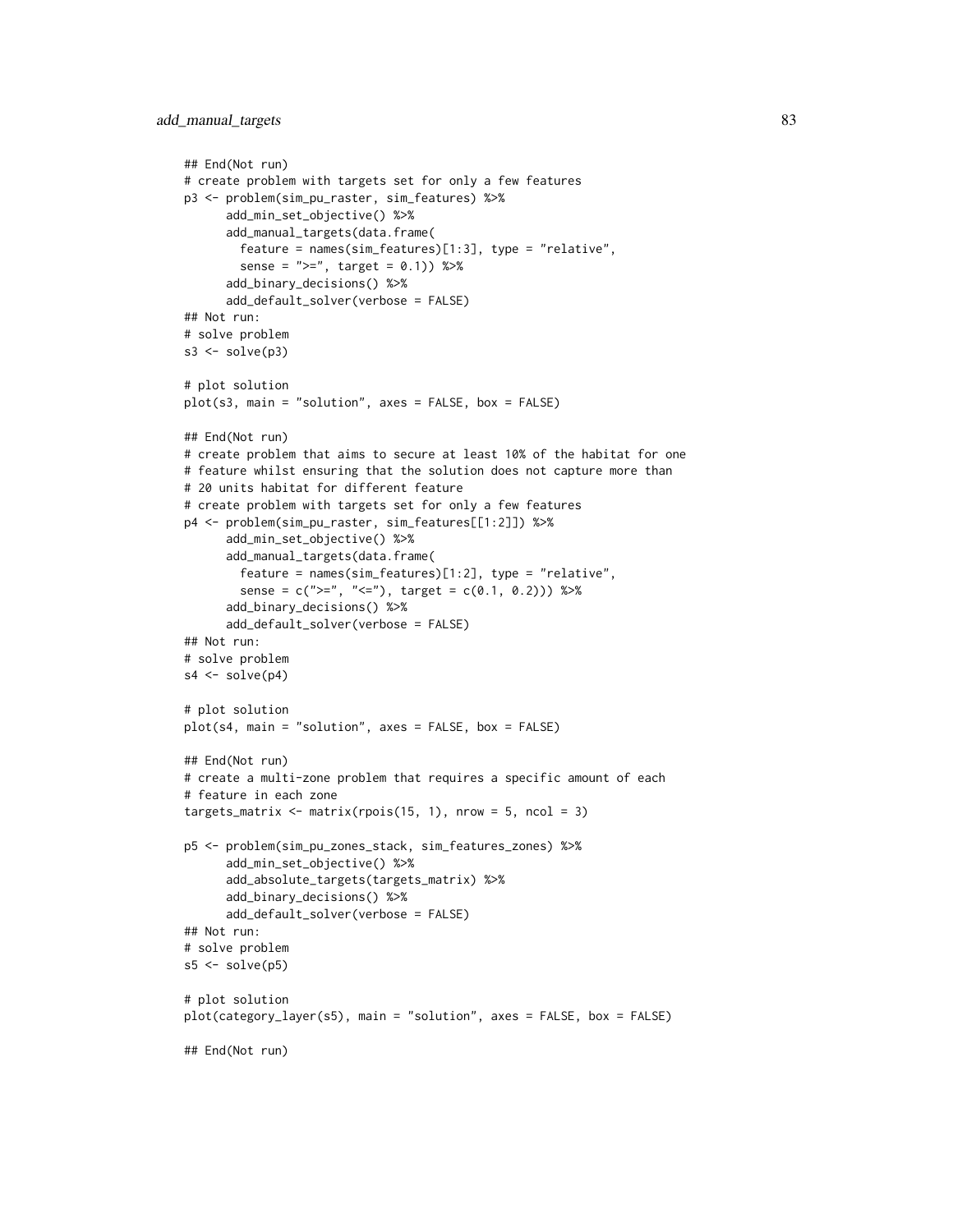```
# create equivalent problem using add_manual_targets
targets_dataframe <- expand.grid(feature = feature_names(sim_features_zones),
                                 zone = zone_names(sim_features_zones),
                                 sense = ">=", type = "absolute")
targets_dataframe$target <- c(targets_matrix)
p6 <- problem(sim_pu_zones_stack, sim_features_zones) %>%
      add_min_set_objective() %>%
      add_manual_targets(targets_dataframe) %>%
      add_binary_decisions() %>%
      add_default_solver(verbose = FALSE)
## Not run:
# solve problem
s6 \leftarrow solve(p6)# plot solution
plot(category_layer(s6), main = "solution", axes = FALSE, box = FALSE)
## End(Not run)
# create a problem that requires a total of 20 units of habitat to be
# captured for two species. This can be achieved through representing
# habitat in two zones. The first zone represents a full restoration of the
# habitat and a second zone represents a partial restoration of the habitat
# Thus only half of the benefit that would have been gained from the full
# restoration is obtained when planning units are allocated a partial
# restoration
# create data
spp_zone1 <- as.list(sim_features_zones)[[1]][[1:2]]
spp_zone2 <- spp_zone1 * 0.5
costs <- sim_pu_zones_stack[[1:2]]
# create targets
targets_dataframe2 <- tibble::tibble(
  feature = names(spp_zone1), zone = list(c("z1", "z2"), c("z1", "z2")),
  sense = c(">=", ">="), type = c("absolute", "absolute"),target = c(20, 20)# create problem
p7 <- problem(costs, zones(spp_zone1, spp_zone2,
                           feature\_names = names(spp\_zone1),
                           zone_names = c("z1", "z2"))) %>%
      add_min_set_objective() %>%
      add_manual_targets(targets_dataframe2) %>%
      add_binary_decisions() %>%
      add_default_solver(verbose = FALSE)
## Not run:
# solve problem
s7 < -solve(p7)# plot solution
plot(category_layer(s7), main = "solution", axes = FALSE, box = FALSE)
```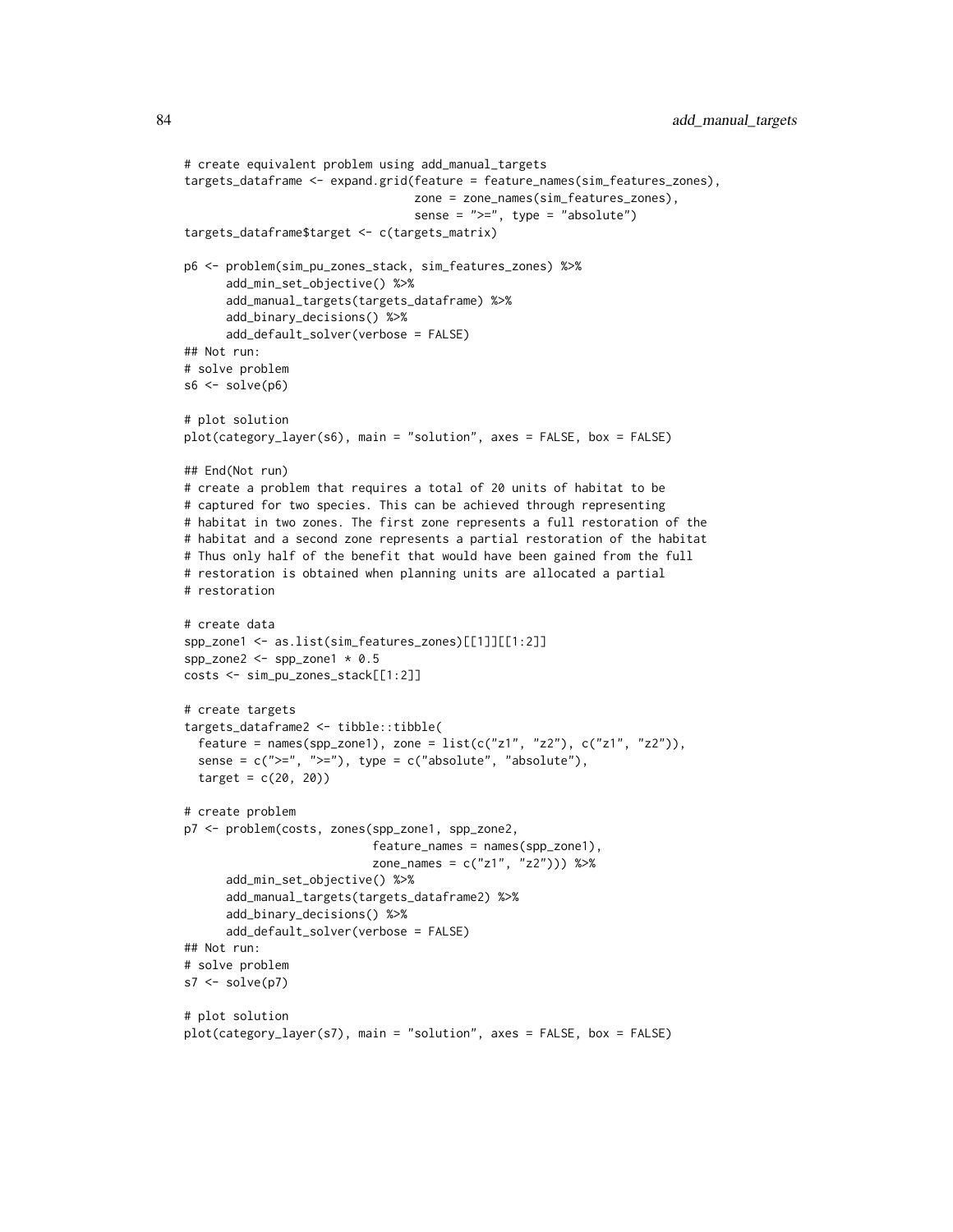## End(Not run)

<span id="page-84-0"></span>add\_max\_cover\_objective

*Add maximum coverage objective*

# Description

Set the objective of a conservation planning [problem\(\)](#page-238-0) to represent at least one instance of as many features as possible within a given budget. This objective does not use targets, and feature weights should be used instead to increase the representation of certain features by a solution.

### Usage

```
add_max_cover_objective(x, budget)
```
### Arguments

| x.     | problem() (i.e. ConservationProblem) object.                                                                                                                                                                                                                                               |
|--------|--------------------------------------------------------------------------------------------------------------------------------------------------------------------------------------------------------------------------------------------------------------------------------------------|
| budget | numeric value specifying the maximum expenditure of the prioritization. For<br>problems with multiple zones, the argument to budget can be a single numeric<br>value to specify a budget for the entire solution or a numeric vector to specify a<br>budget for each each management zone. |

# Details

The maximum coverage objective seeks to find the set of planning units that maximizes the number of represented features, while keeping cost within a fixed budget. Here, features are treated as being represented if the reserve system contains at least a single instance of a feature (i.e. an amount greater than 1). This formulation has often been used in conservation planning problems dealing with binary biodiversity data that indicate the presence/absence of suitable habitat (e.g. Church & Velle 1974). Additionally, weights can be used to favor the representation of certain features over other features (see [add\\_feature\\_weights\(\)](#page-40-0)). Check out the [add\\_max\\_features\\_objective\(\)](#page-86-0) for a more generalized formulation which can accommodate user-specified representation targets.

### Value

Object (i.e. [ConservationProblem](#page-141-0)) with the objective added to it.

## Mathematical formulation

This objective is based on the maximum coverage reserve selection problem (Church & Velle 1974; Church *et al.* 1996). The maximum coverage objective for the reserve design problem can be expressed mathematically for a set of planning units  $(I \text{ indexed by } i)$  and a set of features  $(J \text{ } I)$ indexed by  $j$ ) as:

$$
Maximize \sum_{i=1}^{I} -sc_i x_i + \sum_{j=1}^{J} y_j w_j subject to \sum_{i=1}^{I} x_i r_{ij} \ge y_j \times 1 \forall j \in J \sum_{i=1}^{I} x_i c_i \le B
$$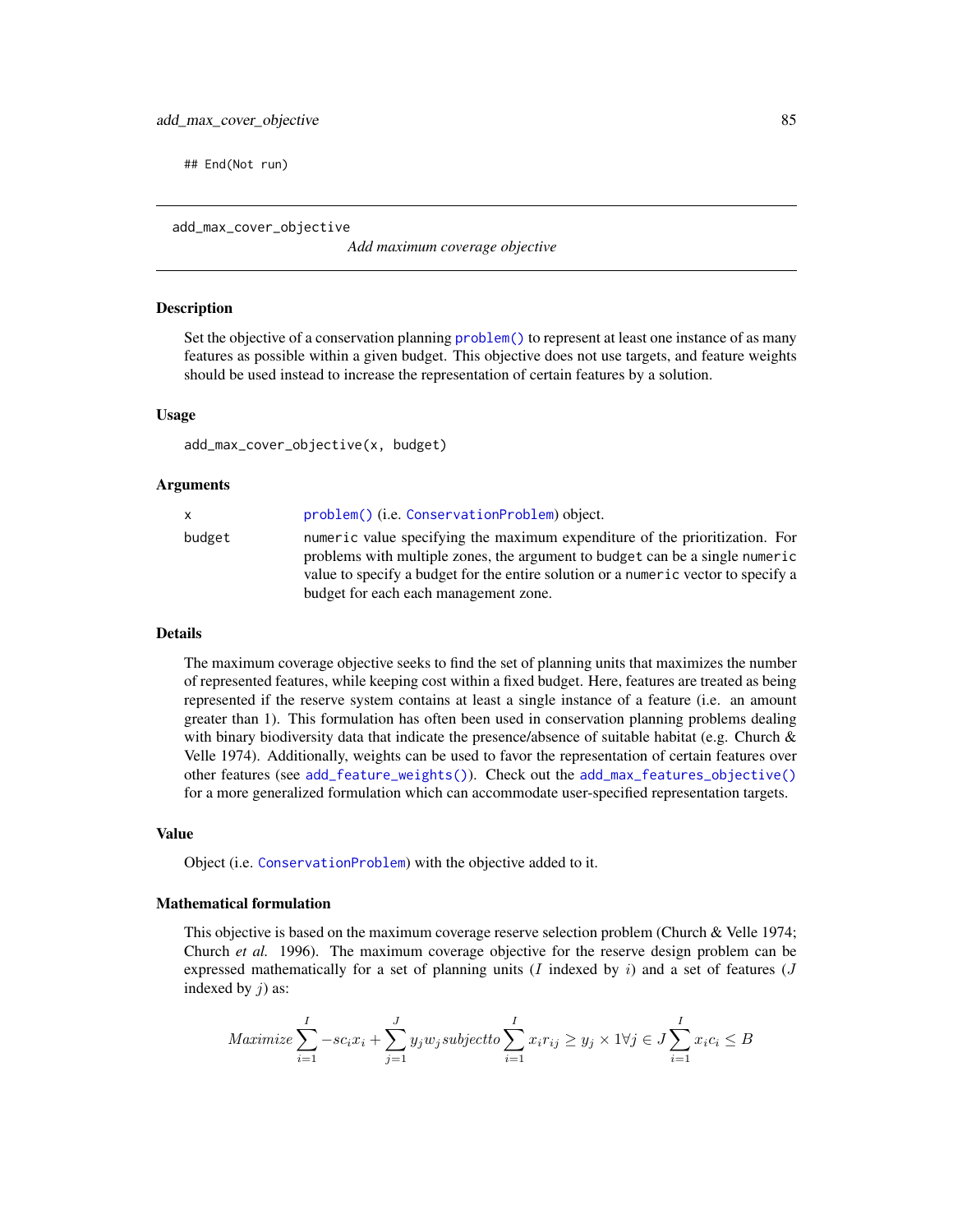Here,  $x_i$  is the [decisions](#page-147-0) variable (e.g. specifying whether planning unit i has been selected (1) or not (0)),  $r_{ij}$  is the amount of feature j in planning unit i,  $y_i$  indicates if the solution has meet the target  $t_j$  for feature j, and  $w_j$  is the weight for feature j (defaults to 1 for all features; see [add\\_feature\\_weights\(\)](#page-40-0) to specify weights). Additionally,  $B$  is the budget allocated for the solution,  $c_i$  is the cost of planning unit i, and s is a scaling factor used to shrink the costs so that the problem will return a cheapest solution when there are multiple solutions that represent the same amount of all features within the budget.

## **Notes**

In early versions  $(< 3.0.0.0)$ , the mathematical formulation underpinning this function was very different. Specifically, as described above, the function now follows the formulations outlined in Church *et al.* (1996). The old formulation is now provided by the [add\\_max\\_utility\\_objective\(\)](#page-97-0) function.

#### References

Church RL and Velle CR (1974) The maximum covering location problem. *Regional Science*, 32: 101–118.

Church RL, Stoms DM, and Davis FW (1996) Reserve selection as a maximum covering location problem. *Biological Conservation*, 76: 105–112.

#### See Also

See [objectives](#page-215-0) for an overview of all functions for adding objectives. Also, see [add\\_feature\\_weights\(\)](#page-40-0) to specify weights for different features.

```
Other objectives: add_max_features_objective(), add_max_phylo_div_objective(), add_max_phylo_end_objective(),
add_max_utility_objective(), add_min_largest_shortfall_objective(), add_min_set_objective(),
add_min_shortfall_objective()
```

```
# load data
data(sim_pu_raster, sim_pu_zones_stack, sim_features, sim_features_zones)
# threshold the feature data to generate binary biodiversity data
sim_binary_features <- sim_features
thresholds <- raster::quantile(sim_features, probs = 0.95, names = FALSE,
                               na.rm = TRUE)
for (i in seq_len(raster::nlayers(sim_features)))
 sim_binary_features[[i]] <- as.numeric(raster::values(sim_features[[i]]) >
                                         thresholds[[i]])
# create problem with maximum utility objective
p1 <- problem(sim_pu_raster, sim_binary_features) %>%
      add_max_cover_objective(500) %>%
      add_binary_decisions() %>%
     add_default_solver(verbose = FALSE)
## Not run:
# solve problem
```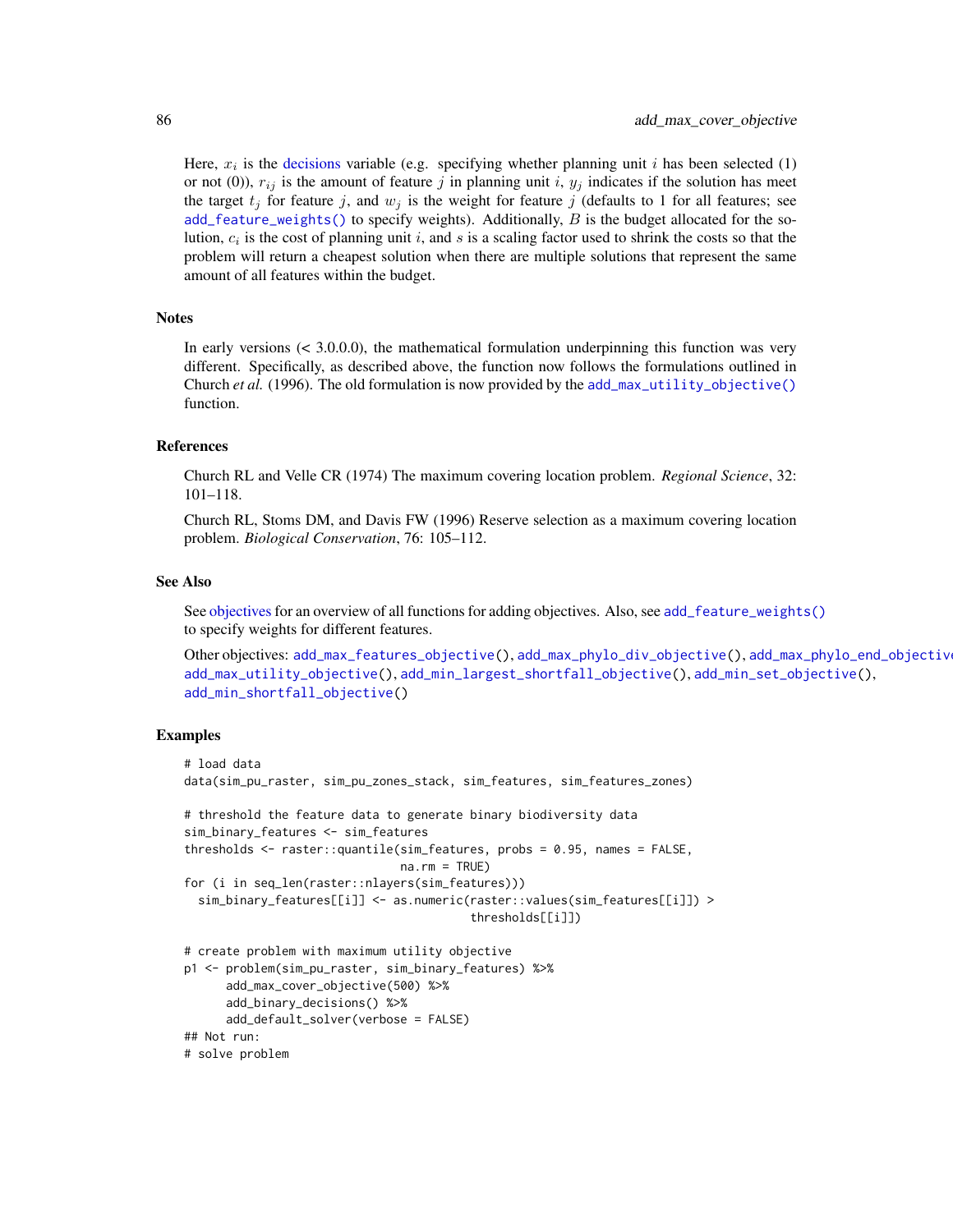```
s1 \leftarrow solve(p1)# plot solution
plot(s1, main = "solution", axes = FALSE, box = FALSE)
## End(Not run)
# threshold the multi-zone feature data to generate binary biodiversity data
sim_binary_features_zones <- sim_features_zones
for (z in number_of_zones(sim_features_zones)) {
 thresholds <- raster::quantile(sim_features_zones[[z]], probs = 0.95,
                                 names = FALSE, na.rm = TRUE)
 for (i in seq_len(number_of_features(sim_features_zones))) {
    sim_binary_features_zones[[z]][[i]] <- as.numeric(
      raster::values(sim_features_zones[[z]][[i]]) > thresholds[[i]])
 }
}
# create multi-zone problem with maximum utility objective that
# has a single budget for all zones
p2 <- problem(sim_pu_zones_stack, sim_binary_features_zones) %>%
      add_max_cover_objective(800) %>%
      add_binary_decisions() %>%
      add_default_solver(verbose = FALSE)
## Not run:
# solve problem
s2 \leftarrow solve(p2)# plot solution
plot(category_layer(s2), main = "solution", axes = FALSE, box = FALSE)
## End(Not run)
# create multi-zone problem with maximum utility objective that
# has separate budgets for each zone
p3 <- problem(sim_pu_zones_stack, sim_binary_features_zones) %>%
      add_max_cover_objective(c(400, 400, 400)) %>%
      add_binary_decisions() %>%
      add_default_solver(verbose = FALSE)
## Not run:
# solve problem
s3 \leq solve(p3)# plot solution
plot(category_layer(s3), main = "solution", axes = FALSE, box = FALSE)
## End(Not run)
```

```
add_max_features_objective
```
*Add maximum feature representation objective*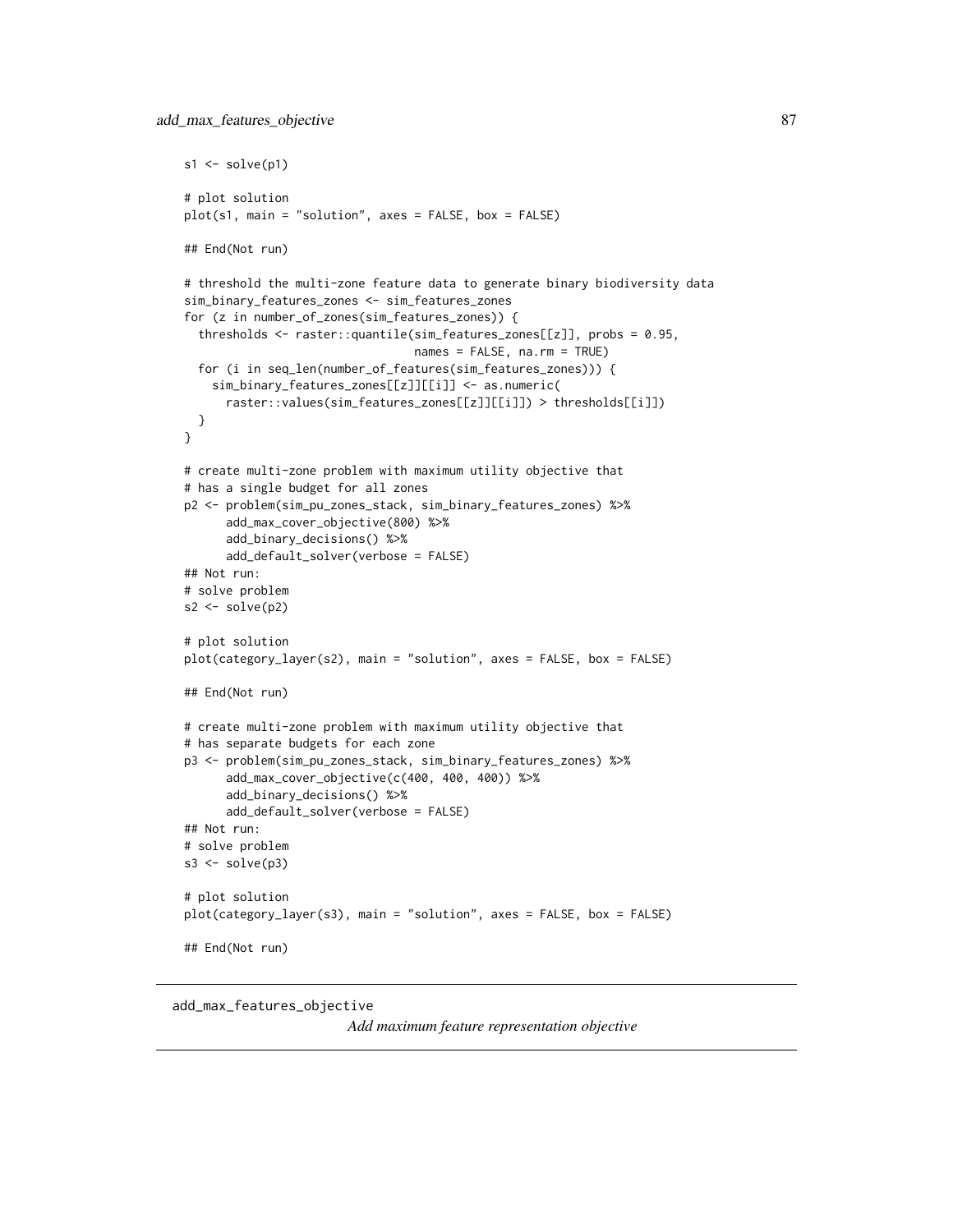### Description

Set the objective of a conservation planning [problem\(\)](#page-238-0) to fulfill as many targets as possible while ensuring that the cost of the solution does not exceed a budget.

# Usage

```
add_max_features_objective(x, budget)
```
# Arguments

| x.     | problem() (i.e. ConservationProblem) object.                                                                                                                                                                                                                                                                   |
|--------|----------------------------------------------------------------------------------------------------------------------------------------------------------------------------------------------------------------------------------------------------------------------------------------------------------------|
| budget | numeric value specifying the maximum expenditure of the prioritization. For<br>problems with multiple zones, the argument to budget can be (i) a single numeric<br>value to specify a single budget for the entire solution or (ii) a numeric vector<br>to specify a separate budget for each management zone. |

## Details

The maximum feature representation objective is an enhanced version of the maximum coverage objective [add\\_max\\_cover\\_objective\(\)](#page-84-0) because targets can be used to ensure that a certain amount of each feature is required in order for them to be adequately represented (similar to the minimum set objective (see [add\\_min\\_set\\_objective\(\)](#page-101-0)). This objective finds the set of planning units that meets representation targets for as many features as possible while staying within a fixed budget (inspired by Cabeza and Moilanen 2001). Additionally, weights can be used [add\\_feature\\_weights\(\)](#page-40-0)). If multiple solutions can meet the same number of weighted targets while staying within budget, the cheapest solution is returned.

# Value

Object (i.e. [ConservationProblem](#page-141-0)) with the objective added to it.

### Mathematical formulation

This objective can be expressed mathematically for a set of planning units  $i$ ) and a set of features (*J* indexed by  $i$ ) as:

$$
Maximize \sum_{i=1}^{I} -sc_i x_i + \sum_{j=1}^{J} y_j w_j subject to \sum_{i=1}^{I} x_i r_{ij} \geq y_j t_j \forall j \in J \sum_{i=1}^{I} x_i c_i \leq B
$$

Here,  $x_i$  is the [decisions](#page-147-0) variable (e.g. specifying whether planning unit i has been selected (1) or not (0)),  $r_{ij}$  is the amount of feature j in planning unit i,  $t_j$  is the representation target for feature j,  $y_j$  indicates if the solution has meet the target  $t_j$  for feature j, and  $w_j$  is the weight for feature j (defaults to 1 for all features; see [add\\_feature\\_weights\(\)](#page-40-0) to specify weights). Additionally, B is the budget allocated for the solution,  $c_i$  is the cost of planning unit i, and s is a scaling factor used to shrink the costs so that the problem will return a cheapest solution when there are multiple solutions that represent the same amount of all features within the budget.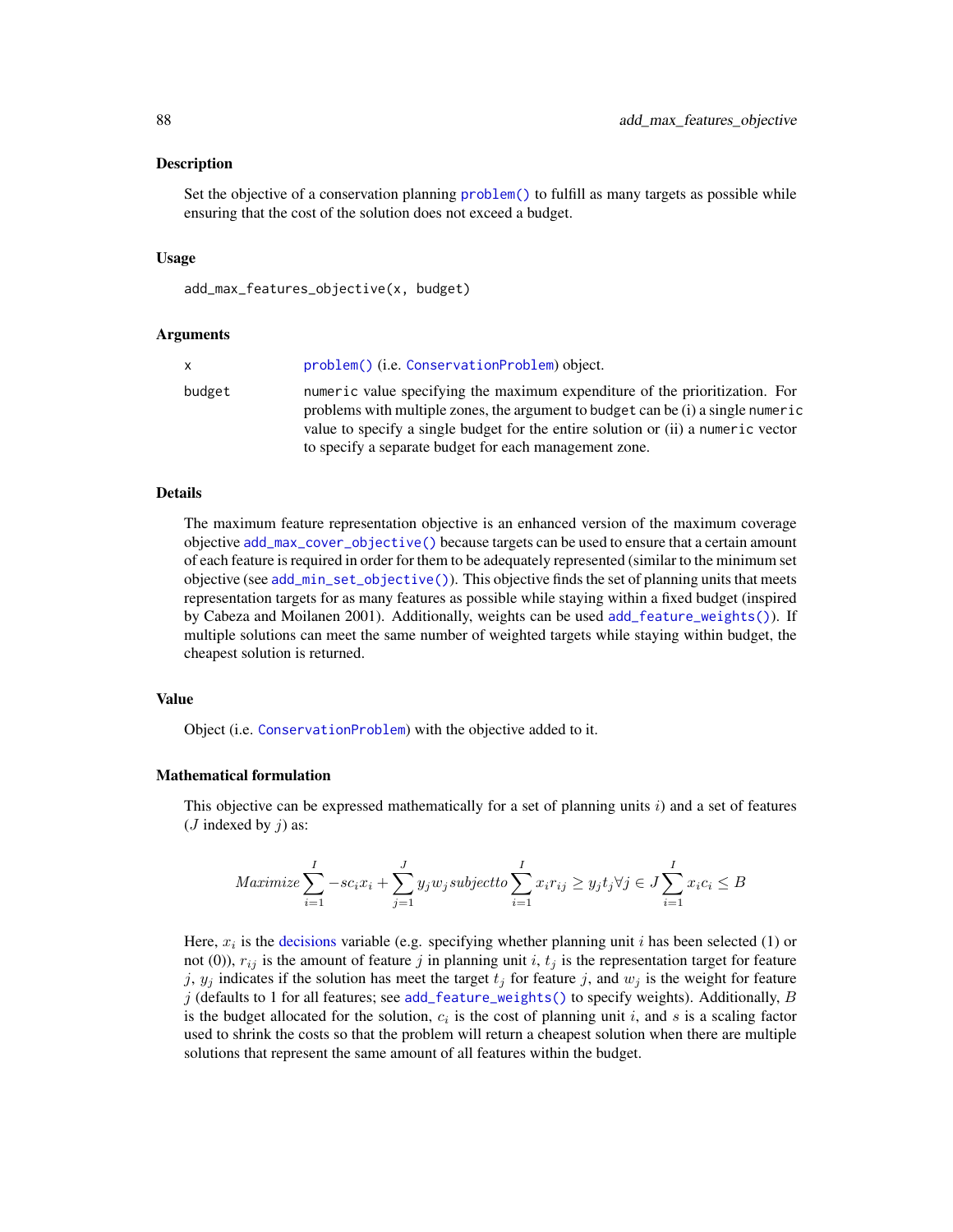# References

Cabeza M and Moilanen A (2001) Design of reserve networks and the persistence of biodiversity. *Trends in Ecology & Evolution*, 16: 242–248.

# See Also

See [objectives](#page-215-0) for an overview of all functions for adding objectives. Also, see [targets](#page-271-0) for an overview of all functions for adding targets, and [add\\_feature\\_weights\(\)](#page-40-0) to specify weights for different features.

```
Other objectives: add_max_cover_objective(), add_max_phylo_div_objective(), add_max_phylo_end_objective(),
add_max_utility_objective(), add_min_largest_shortfall_objective(), add_min_set_objective(),
add_min_shortfall_objective()
```

```
# load data
data(sim_pu_raster, sim_pu_zones_stack, sim_features, sim_features_zones)
# create problem with maximum features objective
p1 <- problem(sim_pu_raster, sim_features) %>%
      add_max_features_objective(1800) %>%
      add_relative_targets(0.1) %>%
      add_binary_decisions() %>%
      add_default_solver(verbose = FALSE)
## Not run:
# solve problem
s1 \leftarrow solve(p1)# plot solution
plot(s1, main = "solution", axes = FALSE, box = FALSE)
## End(Not run)
# create multi-zone problem with maximum features objective,
# with 10% representation targets for each feature, and set
# a budget such that the total maximum expenditure in all zones
# cannot exceed 3000
p2 <- problem(sim_pu_zones_stack, sim_features_zones) %>%
      add_max_features_objective(3000) %>%
      add\_relative\_targets(maxrix(0.1, ncol = 3, nrow = 5)) %>%
      add_binary_decisions() %>%
      add_default_solver(verbose = FALSE)
## Not run:
# solve problem
s2 \leftarrow solve(p2)# plot solution
plot(category_layer(s2), main = "solution", axes = FALSE, box = FALSE)
## End(Not run)
# create multi-zone problem with maximum features objective,
```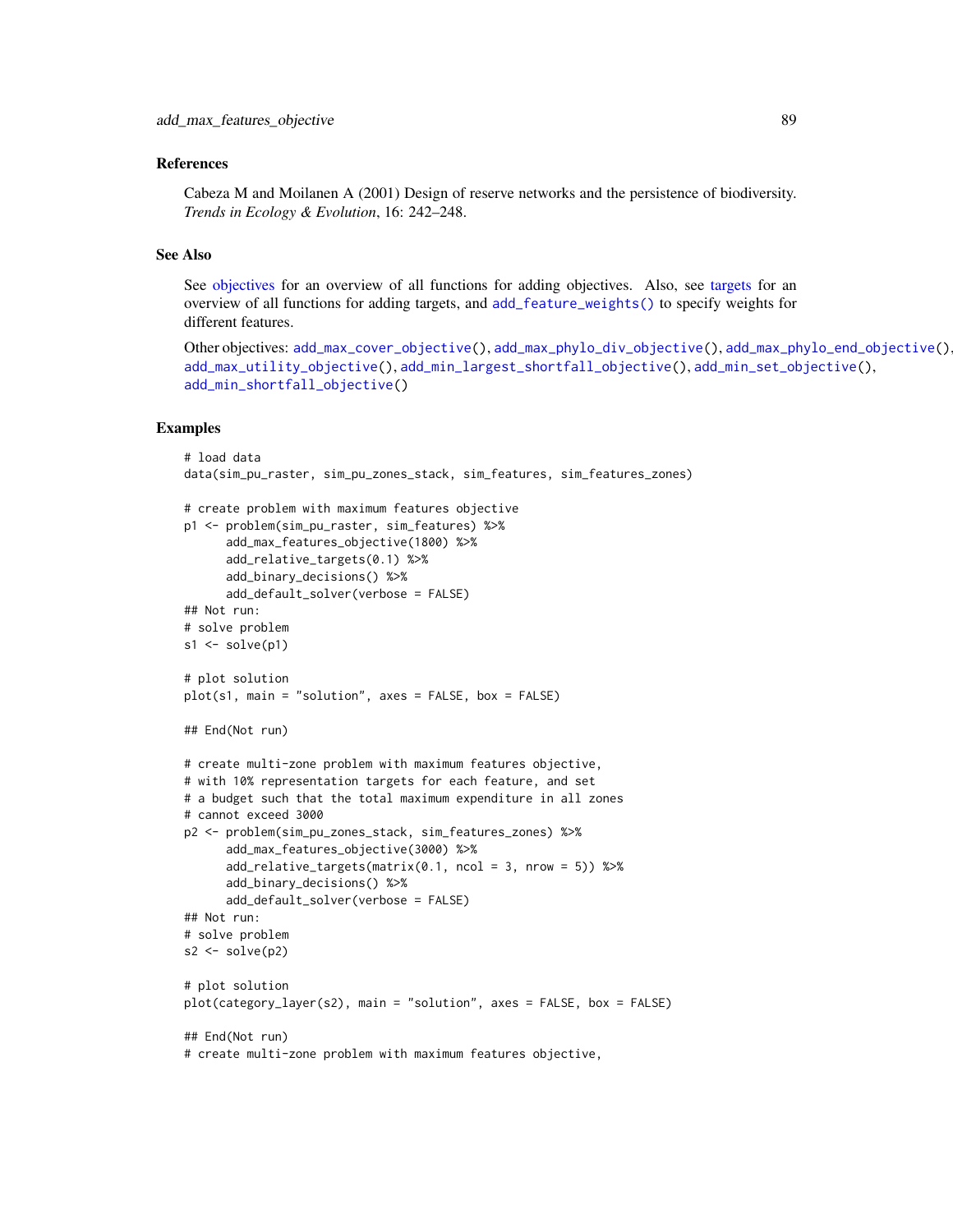```
# with 10% representation targets for each feature, and set
# separate budgets for each management zone
p3 <- problem(sim_pu_zones_stack, sim_features_zones) %>%
     add_max_features_objective(c(3000, 3000, 3000)) %>%
      add_relative_targets(matrix(0.1, ncol = 3, nrow = 5)) %>%
      add_binary_decisions() %>%
     add_default_solver(verbose = FALSE)
## Not run:
# solve problem
s3 \leq solve(p3)# plot solution
plot(category_layer(s3), main = "solution", axes = FALSE, box = FALSE)
## End(Not run)
```
<span id="page-89-0"></span>add\_max\_phylo\_div\_objective

*Add maximum phylogenetic diversity objective*

### Description

Set the objective of a conservation planning [problem\(\)](#page-238-0) to maximize the phylogenetic diversity of the features represented in the solution subject to a budget. This objective is similar to [add\\_max\\_features\\_objective\(\)](#page-86-0) except that emphasis is placed on representing a phylogenetically diverse set of species, rather than as many features as possible (subject to weights). This function was inspired by Faith (1992) and Rodrigues *et al.* (2002).

### Usage

add\_max\_phylo\_div\_objective(x, budget, tree)

## Arguments

| problem() (i.e. ConservationProblem) object.                                                                                                                                                                                                                                                                   |
|----------------------------------------------------------------------------------------------------------------------------------------------------------------------------------------------------------------------------------------------------------------------------------------------------------------|
| numeric value specifying the maximum expenditure of the prioritization. For<br>problems with multiple zones, the argument to budget can be (i) a single numeric<br>value to specify a single budget for the entire solution or (ii) a numeric vector<br>to specify a separate budget for each management zone. |
| phylo() object specifying a phylogenetic tree for the conservation features.                                                                                                                                                                                                                                   |
|                                                                                                                                                                                                                                                                                                                |

# Details

The maximum phylogenetic diversity objective finds the set of planning units that meets representation targets for a phylogenetic tree while staying within a fixed budget. If multiple solutions can meet all targets while staying within budget, the cheapest solution is chosen. Note that this objective is similar to the maximum features objective ([add\\_max\\_features\\_objective\(\)](#page-86-0)) in that it allows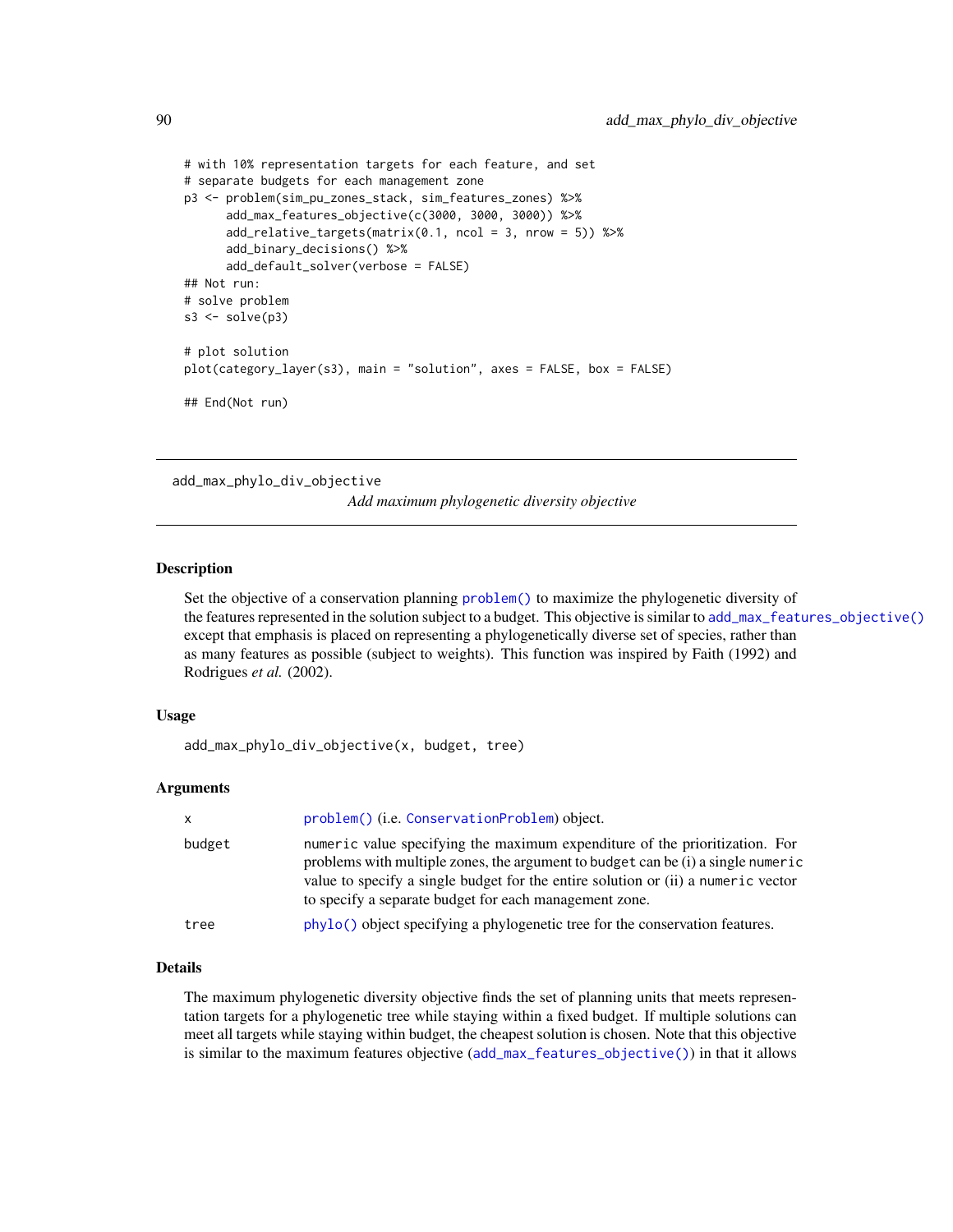for both a budget and targets to be set for each feature. However, unlike the maximum feature objective, the aim of this objective is to maximize the total phylogenetic diversity of the targets met in the solution, so if multiple targets are provided for a single feature, the problem will only need to meet a single target for that feature for the phylogenetic benefit for that feature to be counted when calculating the phylogenetic diversity of the solution. In other words, for multi-zone problems, this objective does not aim to maximize the phylogenetic diversity in each zone, but rather this objective aims to maximize the phylogenetic diversity of targets that can be met through allocating planning units to any of the different zones in a problem. This can be useful for problems where targets pertain to the total amount held for each feature across multiple zones. For example, each feature might have a non-zero amount of suitable habitat in each planning unit when the planning units are assigned to a (i) not restored, (ii) partially restored, or (iii) completely restored management zone. Here each target corresponds to a single feature and can be met through the total amount of habitat in planning units present to the three zones.

### Value

Object (i.e. [ConservationProblem](#page-141-0)) with the objective added to it.

### Mathematical formulation

This objective can be expressed mathematically for a set of planning units  $(I \text{ indexed by } i)$  and a set of features ( $J$  indexed by  $j$ ) as:

$$
Maximize \sum_{i=1}^{I} -sc_i x_i + \sum_{j=1}^{J} m_b l_b subject to \sum_{i=1}^{I} x_i r_{ij} \ge y_j t_j \forall j \in Jm_b \le y_j \forall j \in T(b) \sum_{i=1}^{I} x_i c_i \le B
$$

Here,  $x_i$  is the [decisions](#page-147-0) variable (e.g. specifying whether planning unit i has been selected (1) or not (0)),  $r_{ij}$  is the amount of feature j in planning unit i,  $t_j$  is the representation target for feature j,  $y_j$  indicates if the solution has meet the target  $t_j$  for feature j. Additionally, T represents a phylogenetic tree containing features j and has the branches b associated within lengths  $l<sub>b</sub>$ . The binary variable  $m<sub>b</sub>$  denotes if at least one feature associated with the branch b has met its representation as indicated by  $y_i$ . For brevity, we denote the features j associated with branch b using  $T(b)$ . Finally, B is the budget allocated for the solution,  $c_i$  is the cost of planning unit i, and s is a scaling factor used to shrink the costs so that the problem will return a cheapest solution when there are multiple solutions that represent the same amount of all features within the budget.

### **Notes**

In early versions, this function was named as the add\_max\_phylo\_div\_objective function.

### References

Faith DP (1992) Conservation evaluation and phylogenetic diversity. *Biological Conservation*, 61: 1–10.

Rodrigues ASL and Gaston KJ (2002) Maximising phylogenetic diversity in the selection of networks of conservation areas. *Biological Conservation*, 105: 103–111.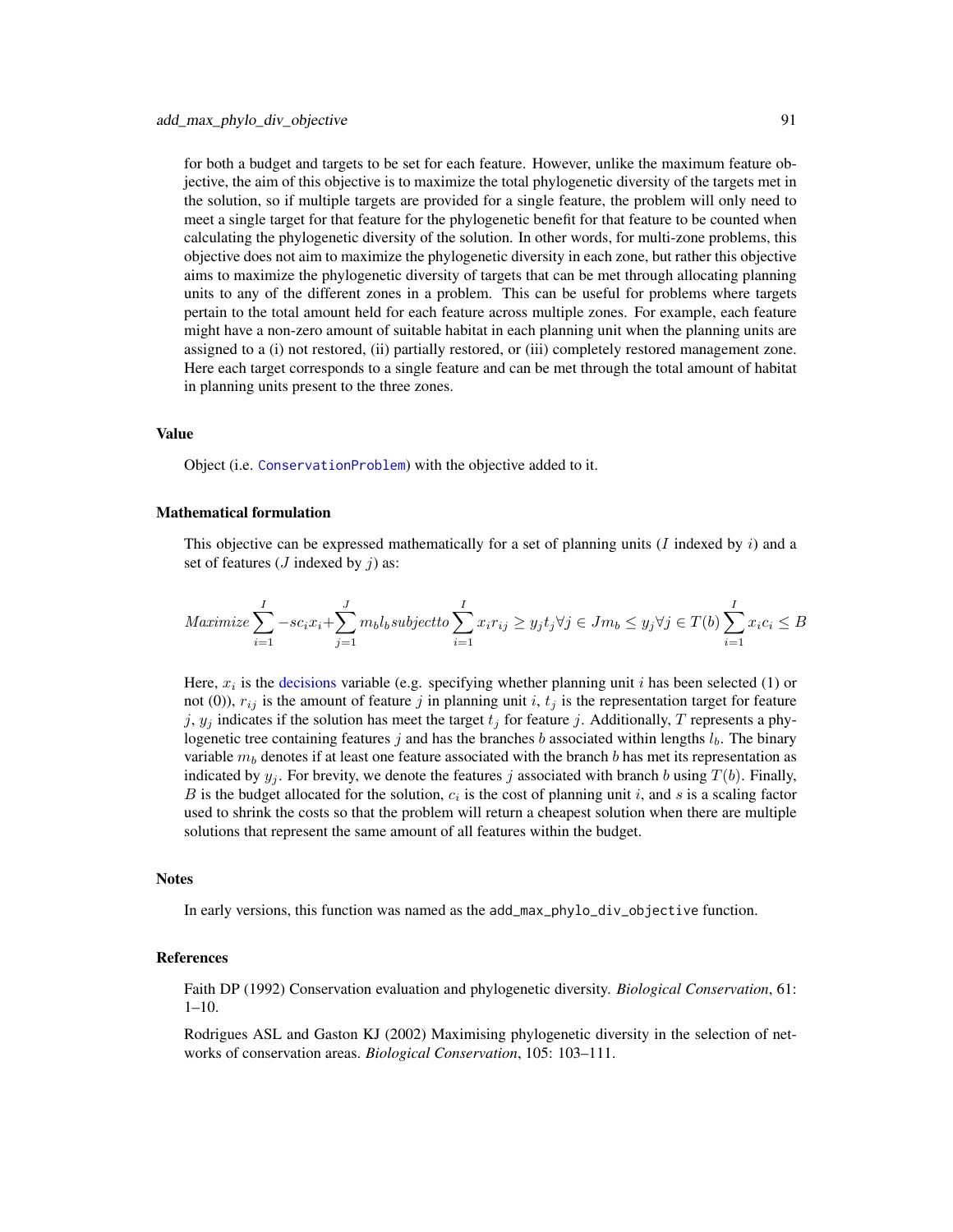# See Also

See [objectives](#page-215-0) for an overview of all functions for adding objectives. Also, see [targets](#page-271-0) for an overview of all functions for adding targets, and [add\\_feature\\_weights\(\)](#page-40-0) to specify weights for different features.

```
Other objectives: add_max_cover_objective(), add_max_features_objective(), add_max_phylo_end_objective(),
add_max_utility_objective(), add_min_largest_shortfall_objective(), add_min_set_objective(),
add_min_shortfall_objective()
```

```
# load ape package
require(ape)
# load data
data(sim_pu_raster, sim_features, sim_phylogeny, sim_pu_zones_stack,
     sim_features_zones)
# plot the simulated phylogeny
## Not run:
par(mfrow = c(1, 1))plot(sim_phylogeny, main = "phylogeny")
## End(Not run)
# create problem with a maximum phylogenetic diversity objective,
# where each feature needs 10% of its distribution to be secured for
# it to be adequately conserved and a total budget of 1900
p1 <- problem(sim_pu_raster, sim_features) %>%
      add_max_phylo_div_objective(1900, sim_phylogeny) %>%
      add_relative_targets(0.1) %>%
      add_binary_decisions() %>%
      add_default_solver(verbose = FALSE)
## Not run:
# solve problem
s1 \leftarrow solve(p1)# plot solution
plot(s1, main = "solution", axes = FALSE, box = FALSE)
# find out which features have their targets met
r1 <- eval_target_coverage_summary(p1, s1)
print(r1, width = Inf)# plot the phylogeny and color the adequately represented features in red
plot(sim_phylogeny, main = "adequately represented features",
     tip.color = replace(
       rep("black", nlayers(sim_features)),
       sim_phylogeny$tip.label %in% r1$feature[r1$met],
       "red")## End(Not run)
# rename the features in the example phylogeny for use with the
```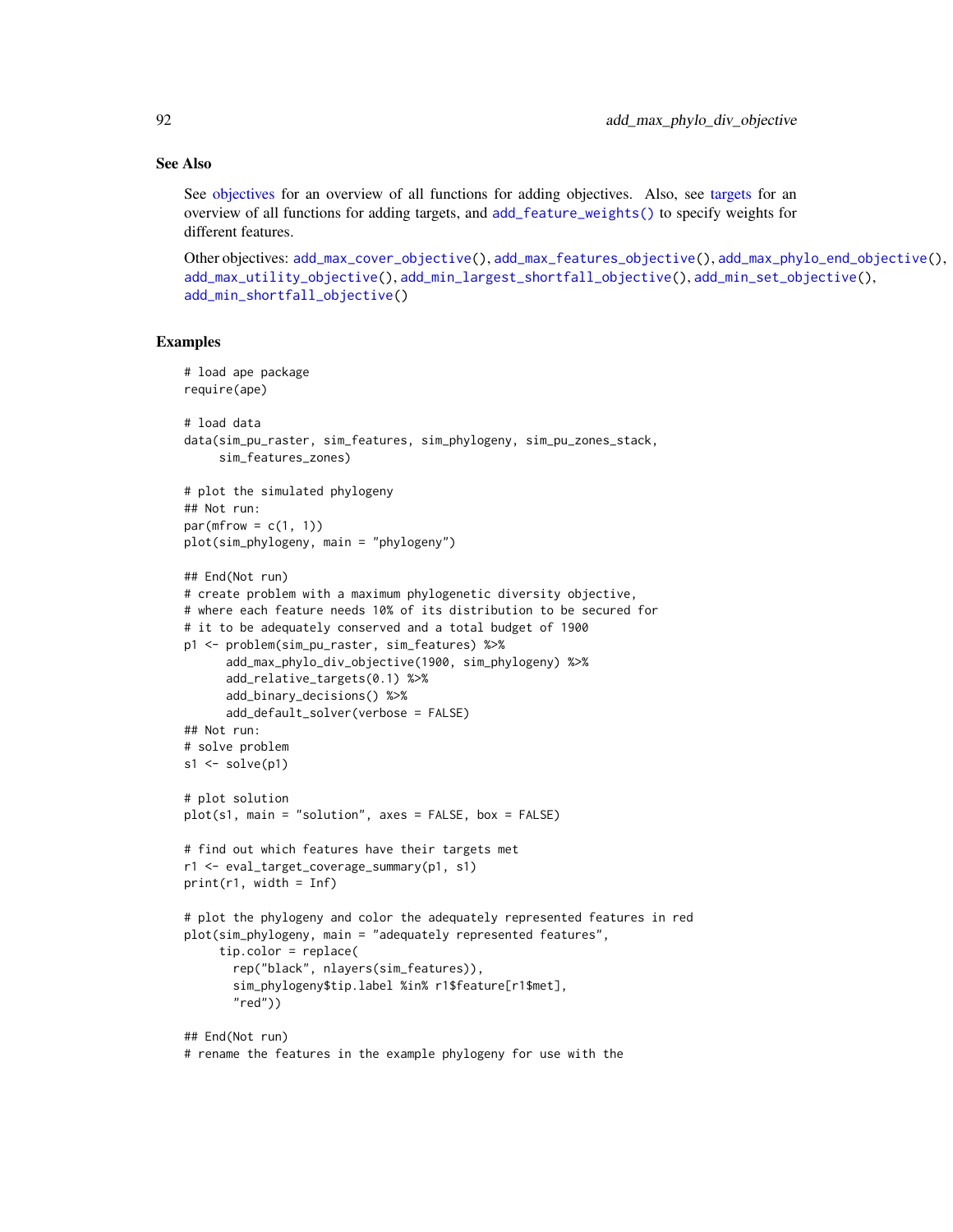```
# multi-zone data
sim_phylogeny$tip.label <- feature_names(sim_features_zones)
# create targets for a multi-zone problem. Here, each feature needs a total
# of 10 units of habitat to be conserved among the three zones to be
# considered adequately conserved
targets <- tibble::tibble(
 feature = feature_names(sim_features_zones),
 zone = list(zone_names(sim_features_zones))[rep(1,
          number_of_features(sim_features_zones))],
 type = rep("absolute", number_of_features(sim_features_zones)),
 target = rep(10, number_of_features(sim_features_zones)))
# create a multi-zone problem with a maximum phylogenetic diversity
# objective, where the total expenditure in all zones is 5000.
p2 <- problem(sim_pu_zones_stack, sim_features_zones) %>%
      add_max_phylo_div_objective(5000, sim_phylogeny) %>%
      add_manual_targets(targets) %>%
      add_binary_decisions() %>%
      add_default_solver(verbose = FALSE)
## Not run:
# solve problem
s2 \leftarrow solve(p2)# plot solution
plot(category_layer(s2), main = "solution", axes = FALSE, box = FALSE)
# find out which features have their targets met
r2 <- eval_target_coverage_summary(p2, s2)
print(r2, width = Inf)
# plot the phylogeny and color the adequately represented features in red
plot(sim_phylogeny, main = "adequately represented features",
     tip.color = replace(rep("black", nlayers(sim_features)),
                         which(r2$met), "red"))
## End(Not run)
# create a multi-zone problem with a maximum phylogenetic diversity
# objective, where each zone has a separate budget.
p3 <- problem(sim_pu_zones_stack, sim_features_zones) %>%
      add_max_phylo_div_objective(c(2500, 500, 2000), sim_phylogeny) %>%
      add_manual_targets(targets) %>%
     add_binary_decisions() %>%
      add_default_solver(verbose = FALSE)
## Not run:
# solve problem
s3 \leq solve(p3)# plot solution
plot(category_layer(s3), main = "solution", axes = FALSE, box = FALSE)
# find out which features have their targets met
r3 <- eval_target_coverage_summary(p3, s3)
```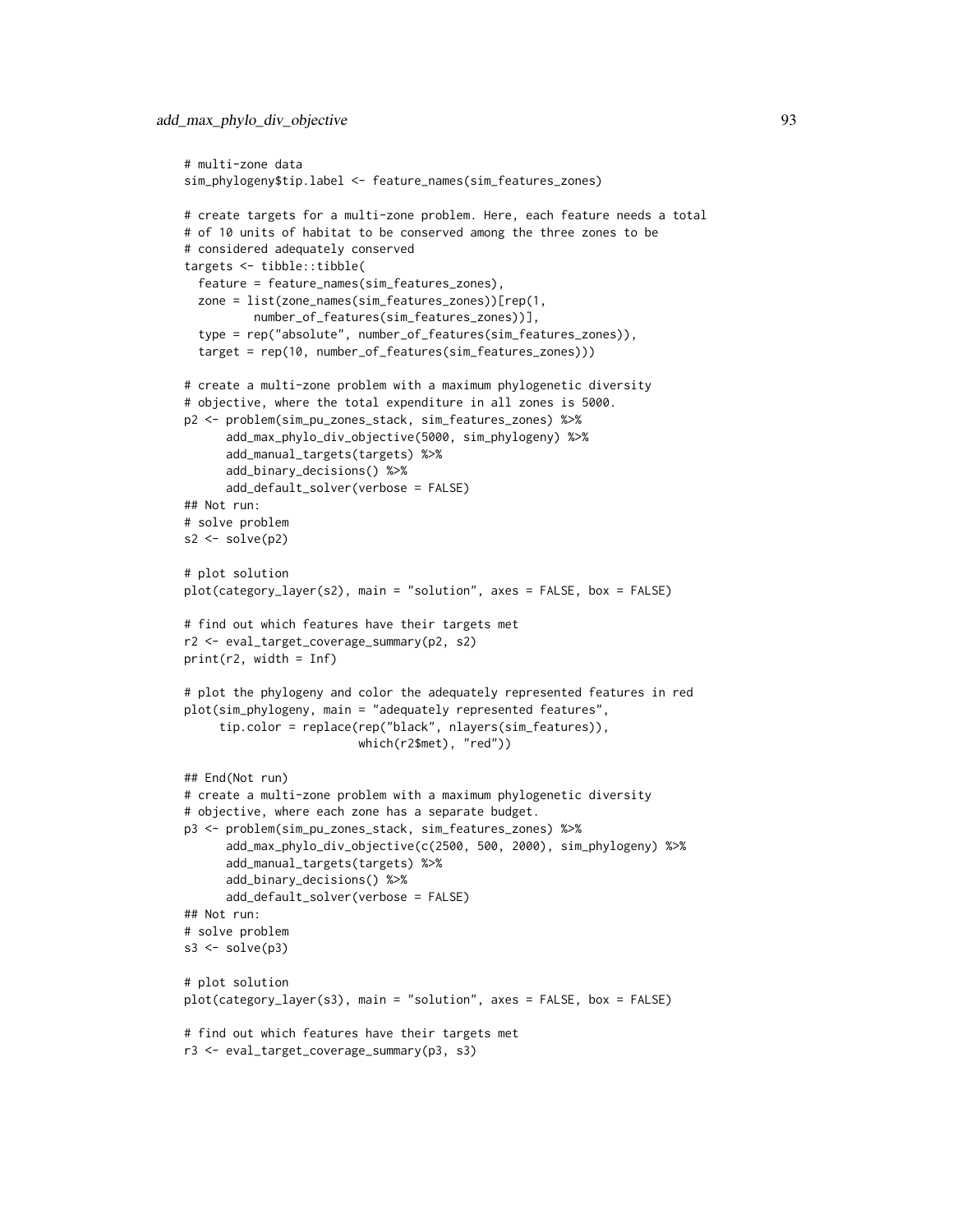```
print(r3, width = Inf)
# plot the phylogeny and color the adequately represented features in red
plot(sim_phylogeny, main = "adequately represented features",
     tip.color = replace(rep("black", nlayers(sim_features)),
                         which(r3$met), "red"))
## End(Not run)
```
<span id="page-93-0"></span>add\_max\_phylo\_end\_objective

*Add maximum phylogenetic endemism objective*

# **Description**

Set the objective of a conservation planning [problem\(\)](#page-238-0) to maximize the phylogenetic endemism of the features represented in the solution subject to a budget. This objective is similar to [add\\_max\\_phylo\\_end\\_objective\(\)](#page-93-0) except that emphasis is placed on representing species with geographically restricted evolutionary histories, instead representing as much evolutionary history as possible. This function was inspired by Faith (1992), Rodrigues *et al.* (2002), and Rosauer *et al.* (2009).

## Usage

add\_max\_phylo\_end\_objective(x, budget, tree)

# Arguments

| $\mathsf{x}$ | problem() (i.e. ConservationProblem) object.                                                                                                                                                                                                                                                                   |
|--------------|----------------------------------------------------------------------------------------------------------------------------------------------------------------------------------------------------------------------------------------------------------------------------------------------------------------|
| budget       | numeric value specifying the maximum expenditure of the prioritization. For<br>problems with multiple zones, the argument to budget can be (i) a single numeric<br>value to specify a single budget for the entire solution or (ii) a numeric vector<br>to specify a separate budget for each management zone. |
| tree         | phylo() object specifying a phylogenetic tree for the conservation features.                                                                                                                                                                                                                                   |

# Details

The maximum phylogenetic endemism objective finds the set of planning units that meets representation targets for a phylogenetic tree while staying within a fixed budget. If multiple solutions can meet all targets while staying within budget, the cheapest solution is chosen. Note that this objective is similar to the maximum features objective ([add\\_max\\_features\\_objective\(\)](#page-86-0)) in that it allows for both a budget and targets to be set for each feature. However, unlike the maximum feature objective, the aim of this objective is to maximize the total phylogenetic endemism of the targets met in the solution, so if multiple targets are provided for a single feature, the problem will only need to meet a single target for that feature for the phylogenetic benefit for that feature to be counted when calculating the phylogenetic endemism of the solution. In other words, for multizone problems, this objective does not aim to maximize the phylogenetic endemism in each zone, but rather this objective aims to maximize the phylogenetic endemism of targets that can be met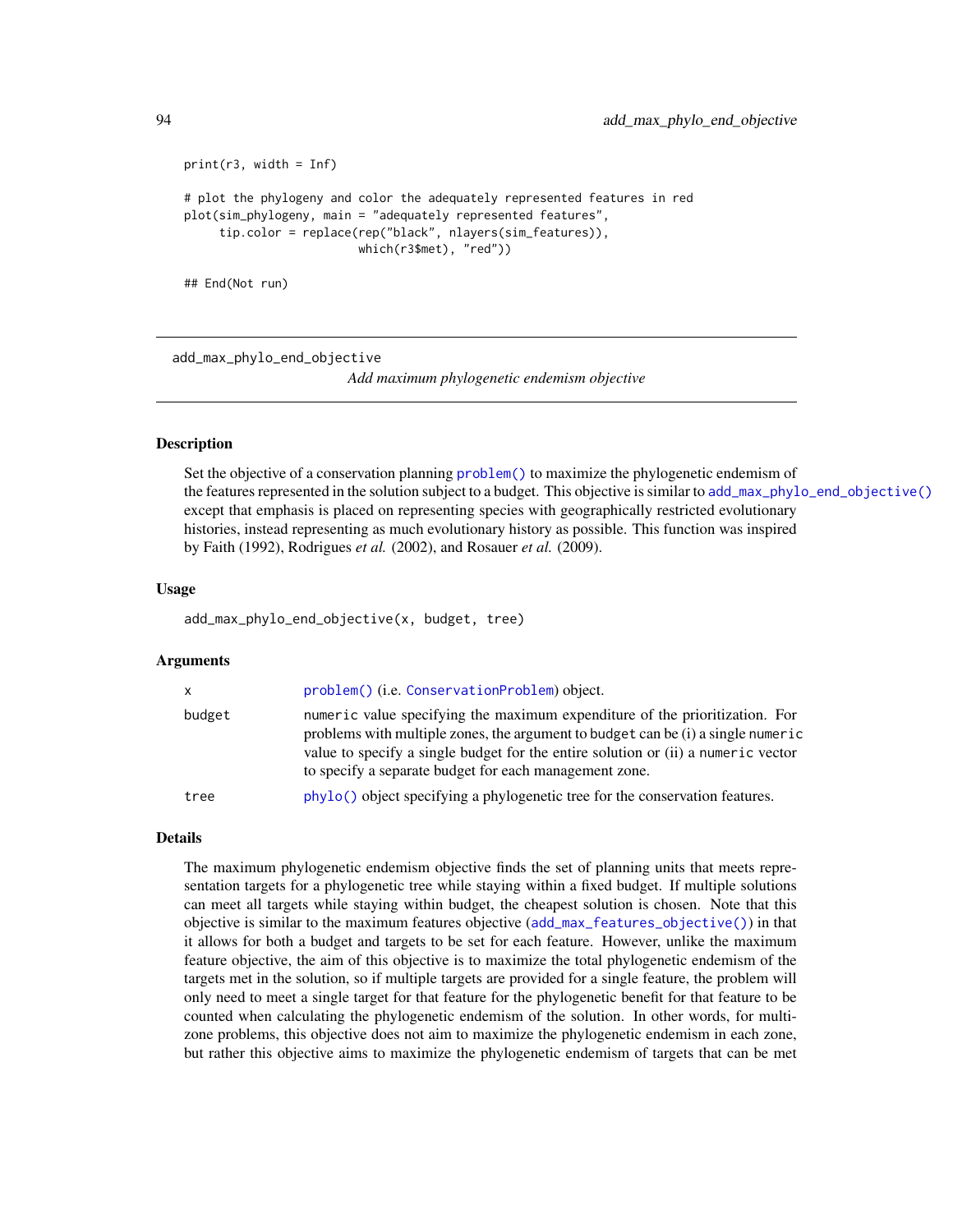through allocating planning units to any of the different zones in a problem. This can be useful for problems where targets pertain to the total amount held for each feature across multiple zones. For example, each feature might have a non-zero amount of suitable habitat in each planning unit when the planning units are assigned to a (i) not restored, (ii) partially restored, or (iii) completely restored management zone. Here each target corresponds to a single feature and can be met through the total amount of habitat in planning units present to the three zones.

# Value

Object (i.e. [ConservationProblem](#page-141-0)) with the objective added to it.

# Mathematical formulation

This objective can be expressed mathematically for a set of planning units (I indexed by  $i$ ) and a set of features ( $J$  indexed by  $\dot{\jmath}$ ) as:

$$
Maximize \sum_{i=1}^{I} -sc_i x_i + \sum_{j=1}^{J} m_b l_b \frac{1}{a_b} subject to \sum_{i=1}^{I} x_i r_{ij} \ge y_j t_j \forall j \in Jm_b \le y_j \forall j \in T(b) \sum_{i=1}^{I} x_i c_i \le B
$$

Here,  $x_i$  is the [decisions](#page-147-0) variable (e.g. specifying whether planning unit i has been selected (1) or not (0)),  $r_{ij}$  is the amount of feature j in planning unit i,  $t_j$  is the representation target for feature j,  $y_j$  indicates if the solution has meet the target  $t_j$  for feature j. Additionally, T represents a phylogenetic tree containing features j and has the branches b associated within lengths  $l_b$ . Each branch  $b \in B$  is associated with a total amount  $a_b$  indicating the total geographic extent or amount of habitat. The  $a_b$  variable for a given branch is calculated by summing the  $r_{ij}$  data for all features  $j \in J$  that are associated with the branch. The binary variable  $m_b$  denotes if at least one feature associated with the branch b has met its representation as indicated by  $y_j$ . For brevity, we denote the features j associated with branch b using  $T(b)$ . Finally, B is the budget allocated for the solution,  $c_i$  is the cost of planning unit i, and s is a scaling factor used to shrink the costs so that the problem will return a cheapest solution when there are multiple solutions that represent the same amount of all features within the budget.

### References

Faith DP (1992) Conservation evaluation and phylogenetic diversity. *Biological Conservation*, 61:  $1-10.$ 

Rodrigues ASL and Gaston KJ (2002) Maximising phylogenetic diversity in the selection of networks of conservation areas. *Biological Conservation*, 105: 103–111.

Rosauer D, Laffan SW, Crisp, MD, Donnellan SC and Cook LG (2009) Phylogenetic endemism: a new approach for identifying geographical concentrations of evolutionary history. *Molecular Ecology*, 18: 4061–4072.

#### See Also

See [objectives](#page-215-0) for an overview of all functions for adding objectives. Also, see [targets](#page-271-0) for an overview of all functions for adding targets, and [add\\_feature\\_weights\(\)](#page-40-0) to specify weights for different features.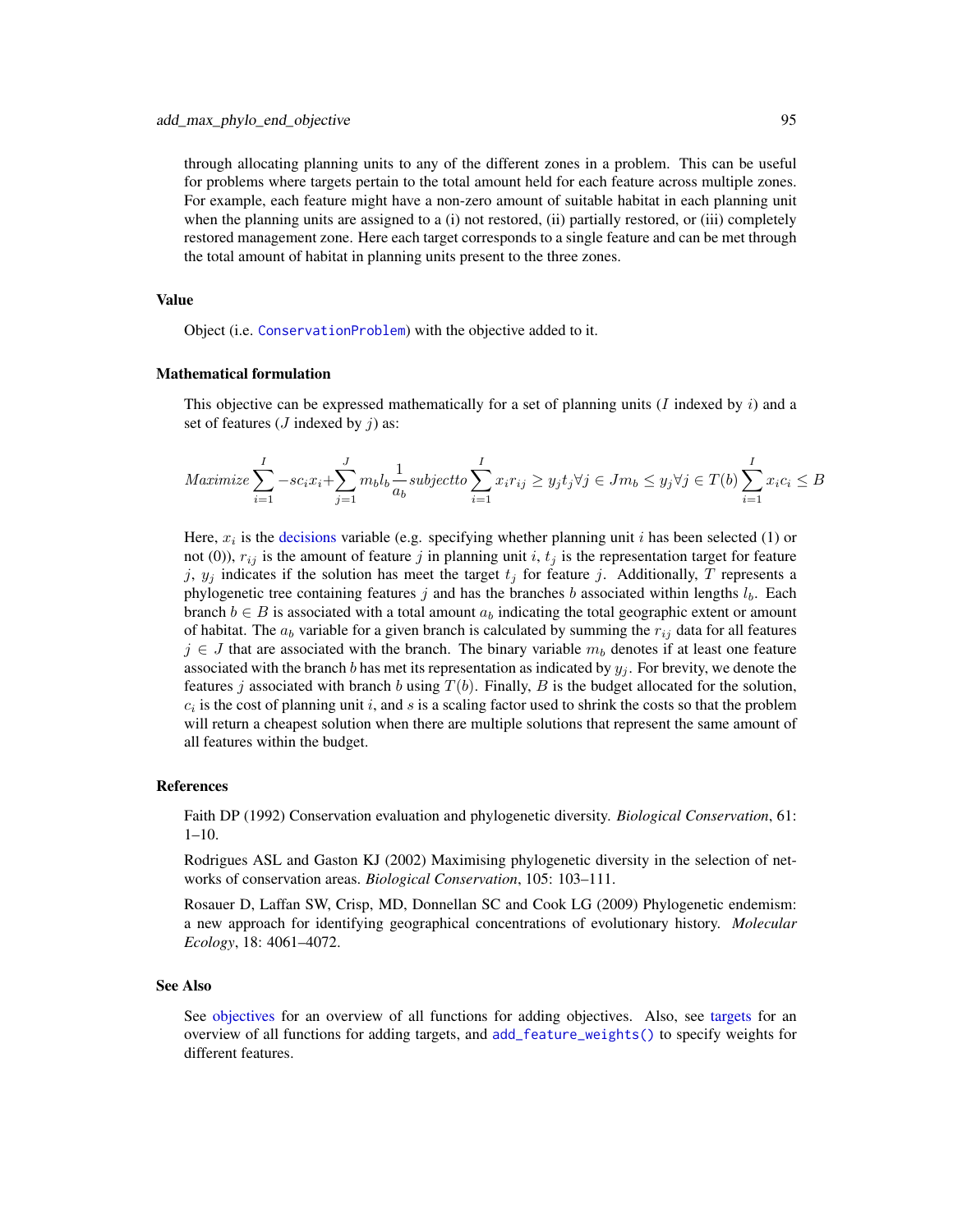Other objectives: [add\\_max\\_cover\\_objective\(](#page-84-0)), [add\\_max\\_features\\_objective\(](#page-86-0)), [add\\_max\\_phylo\\_div\\_objective\(](#page-89-0)), [add\\_max\\_utility\\_objective\(](#page-97-0)), [add\\_min\\_largest\\_shortfall\\_objective\(](#page-99-0)), [add\\_min\\_set\\_objective\(](#page-101-0)), [add\\_min\\_shortfall\\_objective\(](#page-103-0))

```
# load ape package
require(ape)
# load data
data(sim_pu_raster, sim_features, sim_phylogeny, sim_pu_zones_stack,
     sim_features_zones)
# plot the simulated phylogeny
## Not run:
par(mfrow = c(1, 1))plot(sim_phylogeny, main = "phylogeny")
## End(Not run)
# create problem with a maximum phylogenetic endemism objective,
# where each feature needs 10% of its distribution to be secured for
# it to be adequately conserved and a total budget of 1900
p1 <- problem(sim_pu_raster, sim_features) %>%
      add_max_phylo_end_objective(1900, sim_phylogeny) %>%
      add_relative_targets(0.1) %>%
      add_binary_decisions() %>%
      add_default_solver(verbose = FALSE)
## Not run:
# solve problem
s1 \leftarrow solve(p1)# plot solution
plot(s1, main = "solution", axes = FALSE, box = FALSE)
# find out which features have their targets met
r1 <- eval_target_coverage_summary(p1, s1)
print(r1, width = Inf)# plot the phylogeny and color the adequately represented features in red
plot(sim_phylogeny, main = "adequately represented features",
     tip.color = replace(
       rep("black", nlayers(sim_features)),
       sim_phylogeny$tip.label %in% r1$feature[r1$met],
       "red"))
## End(Not run)
# rename the features in the example phylogeny for use with the
# multi-zone data
sim_phylogeny$tip.label <- feature_names(sim_features_zones)
# create targets for a multi-zone problem. Here, each feature needs a total
# of 10 units of habitat to be conserved among the three zones to be
# considered adequately conserved
```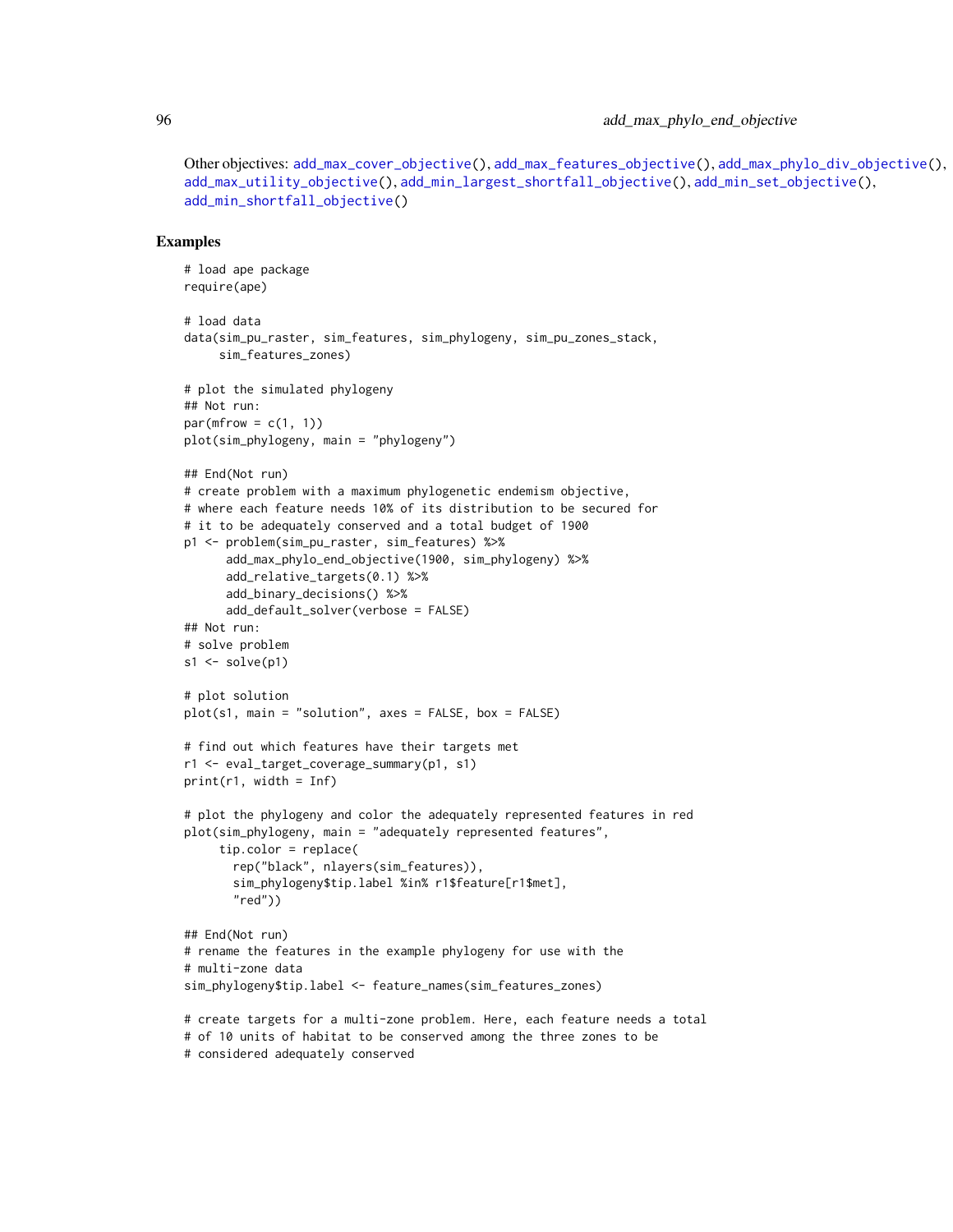```
targets <- tibble::tibble(
 feature = feature_names(sim_features_zones),
 zone = list(zone_names(sim_features_zones))[rep(1,
         number_of_features(sim_features_zones))],
 type = rep("absolute", number_of_features(sim_features_zones)),
 target = rep(10, number_of_features(sim_features_zones)))
# create a multi-zone problem with a maximum phylogenetic endemism
# objective, where the total expenditure in all zones is 5000.
p2 <- problem(sim_pu_zones_stack, sim_features_zones) %>%
      add_max_phylo_end_objective(5000, sim_phylogeny) %>%
      add_manual_targets(targets) %>%
      add_binary_decisions() %>%
      add_default_solver(verbose = FALSE)
## Not run:
# solve problem
s2 \leftarrow solve(p2)# plot solution
plot(category_layer(s2), main = "solution", axes = FALSE, box = FALSE)
# find out which features have their targets met
r2 <- eval_target_coverage_summary(p2, s2)
print(r2, width = Inf)
# plot the phylogeny and color the adequately represented features in red
plot(sim_phylogeny, main = "adequately represented features",
     tip.color = replace(rep("black", nlayers(sim_features)),
                         which(r2$met), "red"))
## End(Not run)
# create a multi-zone problem with a maximum phylogenetic endemism
# objective, where each zone has a separate budget.
p3 <- problem(sim_pu_zones_stack, sim_features_zones) %>%
      add_max_phylo_end_objective(c(2500, 500, 2000), sim_phylogeny) %>%
      add_manual_targets(targets) %>%
      add_binary_decisions() %>%
      add_default_solver(verbose = FALSE)
## Not run:
# solve problem
s3 \leftarrow solve(p3)# plot solution
plot(category_layer(s3), main = "solution", axes = FALSE, box = FALSE)
# find out which features have their targets met
r3 <- eval_target_coverage_summary(p3, s3)
print(r3, width = Inf)# plot the phylogeny and color the adequately represented features in red
plot(sim_phylogeny, main = "adequately represented features",
     tip.color = replace(rep("black", nlayers(sim_features)),
                         which(r3$met), "red"))
```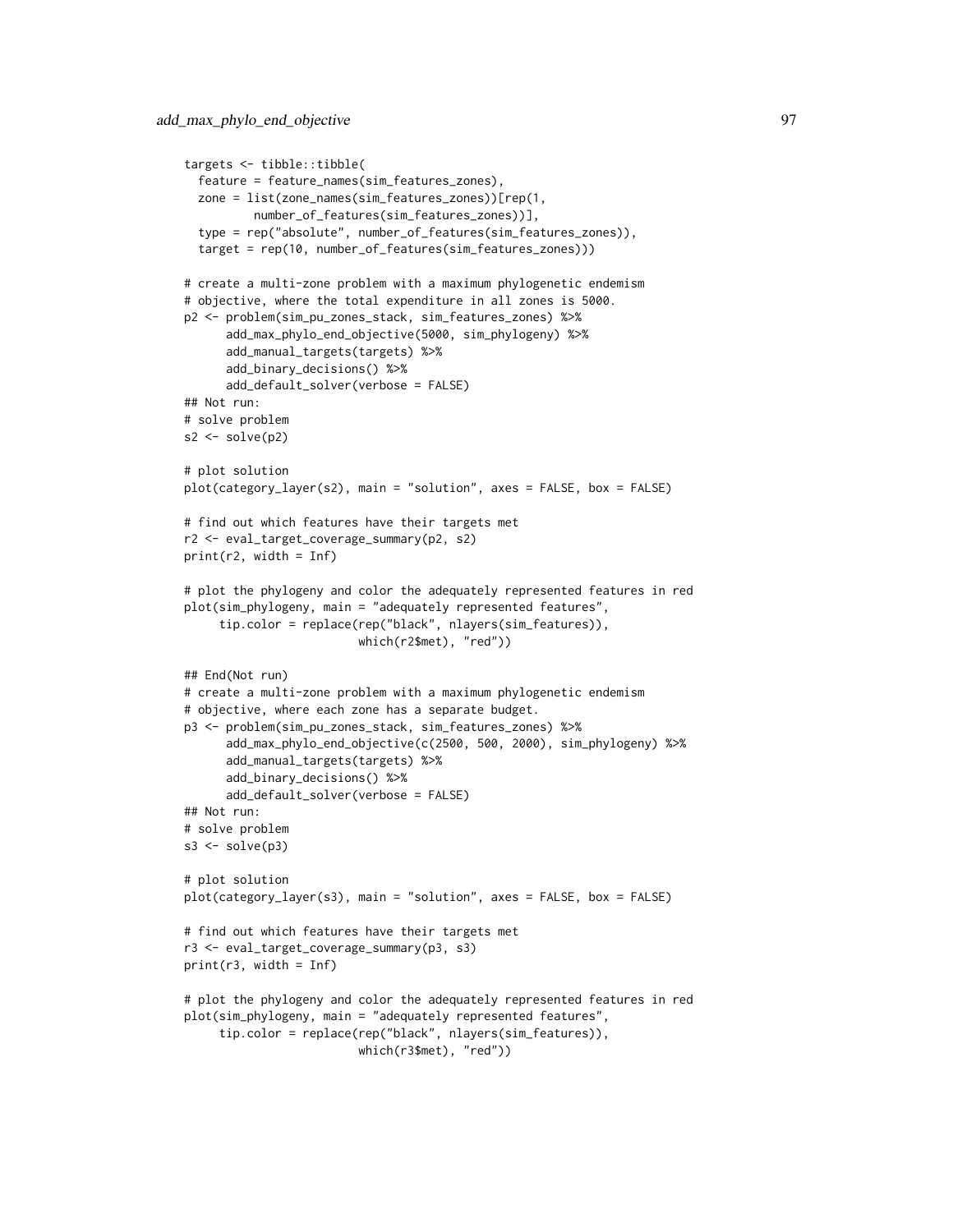## End(Not run)

<span id="page-97-0"></span>add\_max\_utility\_objective

*Add maximum utility objective*

#### Description

Set the objective of a conservation planning [problem\(\)](#page-238-0) to secure as much of the features as possible without exceeding a budget. This objective does not use targets, and feature weights should be used instead to increase the representation of certain features by a solution. Note that this objective does not aim to maximize as much of each feature as possible, and so often results in solutions that are heavily biased towards just a few features.

## Usage

```
add_max_utility_objective(x, budget)
```
## Arguments

| x.     | problem() (i.e. ConservationProblem) object.                                                                                                                                                                                                                                                                   |
|--------|----------------------------------------------------------------------------------------------------------------------------------------------------------------------------------------------------------------------------------------------------------------------------------------------------------------|
| budget | numeric value specifying the maximum expenditure of the prioritization. For<br>problems with multiple zones, the argument to budget can be (i) a single numeric<br>value to specify a single budget for the entire solution or (ii) a numeric vector<br>to specify a separate budget for each management zone. |
|        |                                                                                                                                                                                                                                                                                                                |

# Details

The maximum utility objective seeks to maximize the overall level of representation across a suite of conservation features, while keeping cost within a fixed budget. Additionally, weights can be used to favor the representation of certain features over other features (see [add\\_feature\\_weights\(\)](#page-40-0)).

#### Value

Object (i.e. [ConservationProblem](#page-141-0)) with the objective added to it.

# Mathematical formulation

This objective can be expressed mathematically for a set of planning units  $(I \text{ indexed by } i)$  and a set of features ( $J$  indexed by  $j$ ) as:

$$
Maximize \sum_{i=1}^{I} -sc_i x_i + \sum_{j=1}^{J} a_j w_j subject to a_j = \sum_{i=1}^{I} x_i r_{ij} \forall j \in J \sum_{i=1}^{I} x_i c_i \le B
$$

Here,  $x_i$  is the [decisions](#page-147-0) variable (e.g. specifying whether planning unit i has been selected (1) or not (0)),  $r_{ij}$  is the amount of feature j in planning unit i,  $A_j$  is the amount of feature j represented in in the solution, and  $w_i$  is the weight for feature j (defaults to 1 for all features; see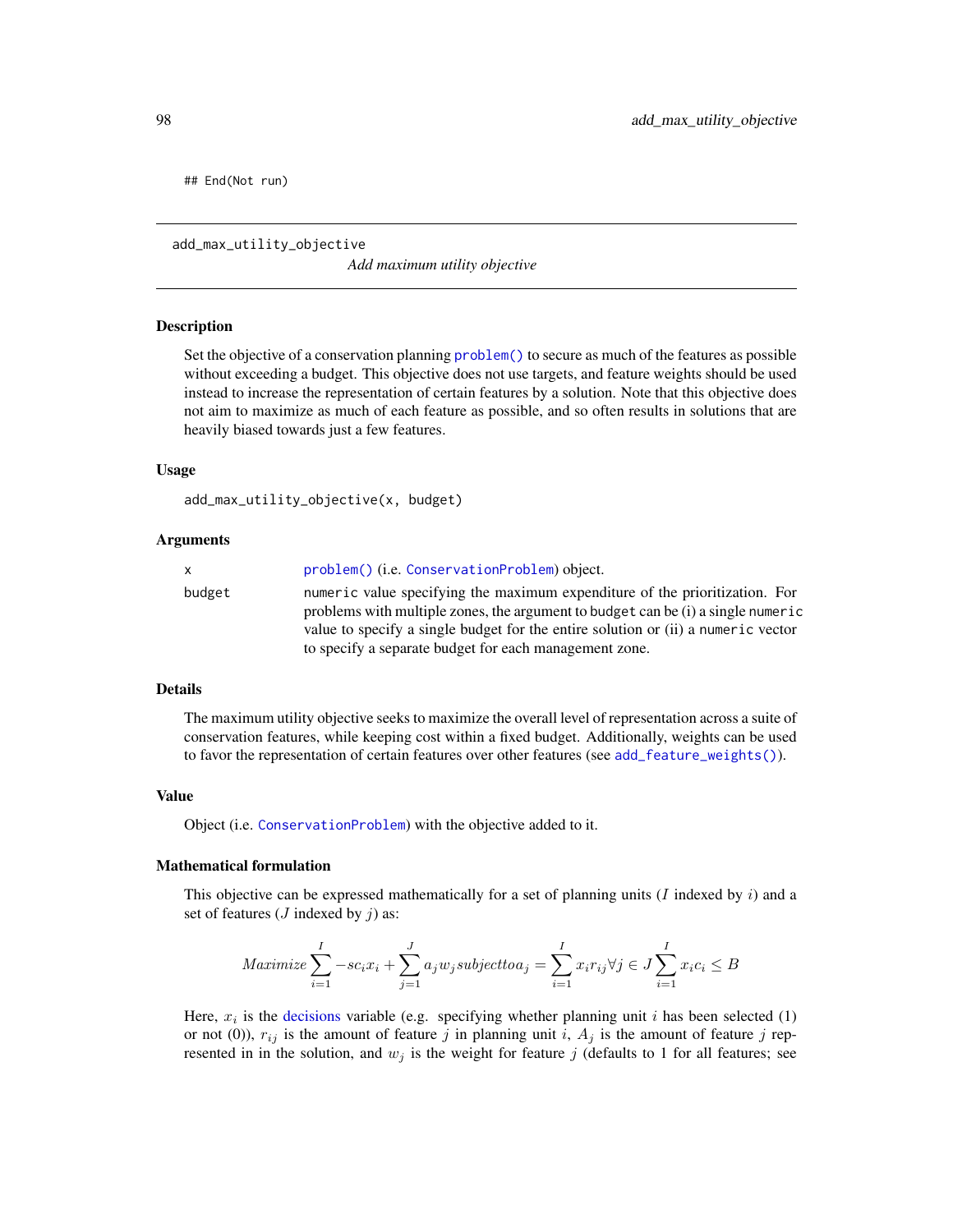[add\\_feature\\_weights\(\)](#page-40-0) to specify weights). Additionally,  $B$  is the budget allocated for the solution,  $c_i$  is the cost of planning unit i, and s is a scaling factor used to shrink the costs so that the problem will return a cheapest solution when there are multiple solutions that represent the same amount of all features within the budget.

### **Notes**

In early versions (< 3.0.0.0), this function was named as the add\_max\_cover\_objective function. It was renamed to avoid confusion with existing terminology.

# See Also

See [objectives](#page-215-0) for an overview of all functions for adding objectives. Also, see [add\\_feature\\_weights\(\)](#page-40-0) to specify weights for different features.

```
Other objectives: add_max_cover_objective(), add_max_features_objective(), add_max_phylo_div_objective(),
add_max_phylo_end_objective(), add_min_largest_shortfall_objective(), add_min_set_objective(),
add_min_shortfall_objective()
```

```
# load data
data(sim_pu_raster, sim_pu_zones_stack, sim_features, sim_features_zones)
# create problem with maximum utility objective
p1 <- problem(sim_pu_raster, sim_features) %>%
      add_max_utility_objective(5000) %>%
      add_binary_decisions() %>%
      add_default_solver(gap = 0, verbose = FALSE)
## Not run:
# solve problem
s1 \leftarrow solve(p1)# plot solution
plot(s1, main = "solution", axes = FALSE, box = FALSE)
## End(Not run)
# create multi-zone problem with maximum utility objective that
# has a single budget for all zones
p2 <- problem(sim_pu_zones_stack, sim_features_zones) %>%
      add_max_utility_objective(5000) %>%
      add_binary_decisions() %>%
      add_default_solver(gap = 0, verbose = FALSE)
## Not run:
# solve problem
s2 \leftarrow solve(p2)# plot solution
plot(category_layer(s2), main = "solution", axes = FALSE, box = FALSE)
## End(Not run)
```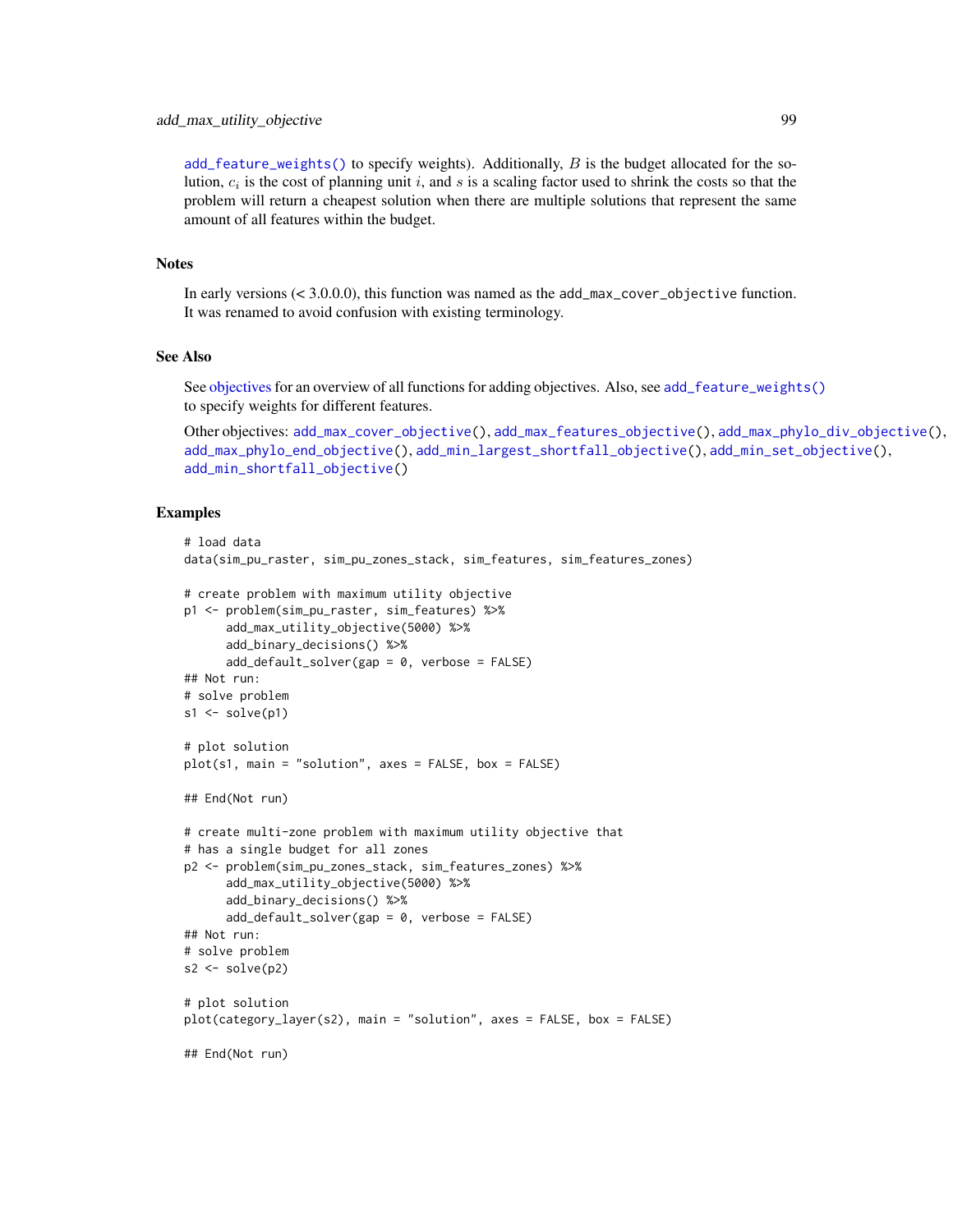```
# create multi-zone problem with maximum utility objective that
# has separate budgets for each zone
p3 <- problem(sim_pu_zones_stack, sim_features_zones) %>%
      add_max_utility_objective(c(1000, 2000, 3000)) %>%
      add_binary_decisions() %>%
      add_default_solver(gap = 0, verbose = FALSE)
## Not run:
# solve problem
s3 \leq solve(p3)# plot solution
plot(category_layer(s3), main = "solution", axes = FALSE, box = FALSE)
## End(Not run)
```
<span id="page-99-0"></span>add\_min\_largest\_shortfall\_objective *Add minimum largest shortfall objective*

# **Description**

Set the objective of a conservation planning problem () to minimize the largest target shortfall while ensuring that the cost of the solution does not exceed a budget. Note that if the target shortfall for a single feature cannot be decreased beyond a certain point (e.g. because all remaining planning units occupied by that feature are too costly or are locked out), then solutions may only use a small proportion of the specified budget.

# Usage

```
add_min_largest_shortfall_objective(x, budget)
```
# Arguments

x [problem\(\)](#page-238-0) (i.e. [ConservationProblem](#page-141-0)) object. budget numeric value specifying the maximum expenditure of the prioritization. For problems with multiple zones, the argument to budget can be (i) a single numeric value to specify a single budget for the entire solution or (ii) a numeric vector to specify a separate budget for each management zone.

# Details

The minimum largest shortfall objective aims to find the set of planning units that minimize the largest shortfall for any of the representation targets—that is, the fraction of each target that remains unmet—for as many features as possible while staying within a fixed budget. This objective is different from the minimum shortfall objective ([add\\_min\\_shortfall\\_objective\(\)](#page-103-0)) because this objective minimizes the largest (maximum) target shortfall, whereas the minimum shortfall objective minimizes the total (weighted sum) of the target shortfalls. Note that this objective function is not compatible with feature weights ([add\\_feature\\_weights\(\)](#page-40-0)).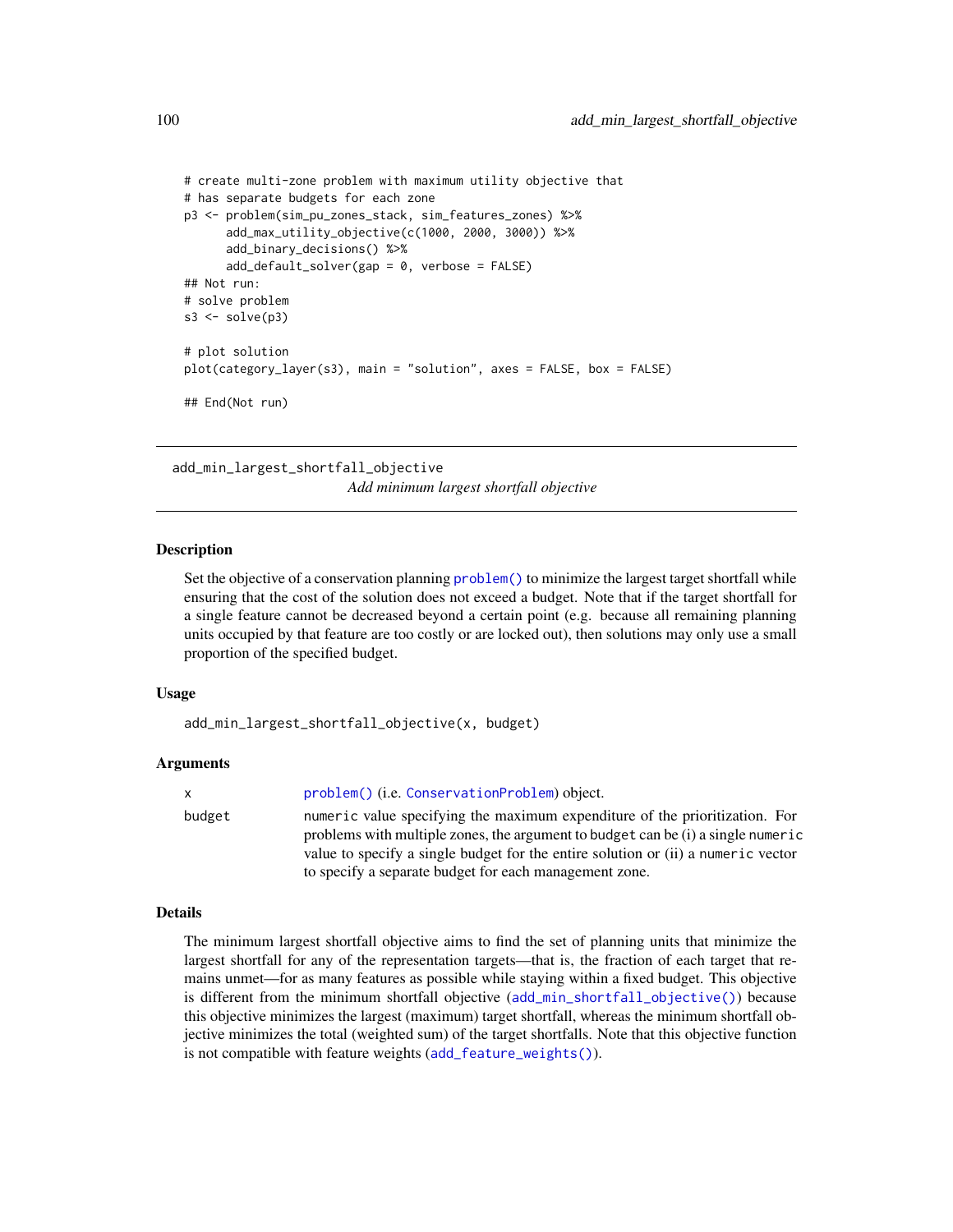## Value

Object (i.e. [ConservationProblem](#page-141-0)) with the objective added to it.

# Mathematical formulation

This objective can be expressed mathematically for a set of planning units (I indexed by  $i$ ) and a set of features ( $J$  indexed by  $\dot{\eta}$ ) as:

Minimized subject to 
$$
\sum_{i=1}^{I} x_i r_{ij} + y_j \ge t_j \forall j \in J \ge \frac{y_j}{t_j} \forall j \in J \sum_{i=1}^{I} x_i c_i \le B
$$

Here,  $x_i$  is the [decisions](#page-147-0) variable (e.g. specifying whether planning unit i has been selected (1) or not (0)),  $r_{ij}$  is the amount of feature j in planning unit i, and  $t_j$  is the representation target for feature j. Additionally,  $y_j$  denotes the target shortfall for the target  $t_j$  for feature j, and l denotes the largest target shortfall. Furthermore,  $B$  is the budget allocated for the solution,  $c_i$  is the cost of planning unit i. Note that  $y_j$  and s are continuous variables bounded between zero and infinity.

# See Also

See [objectives](#page-215-0) for an overview of all functions for adding objectives. Also, see [targets](#page-271-0) for an overview of all functions for adding targets, and [add\\_feature\\_weights\(\)](#page-40-0) to specify weights for different features.

```
Other objectives: add_max_cover_objective(), add_max_features_objective(), add_max_phylo_div_objective(),
add_max_phylo_end_objective(), add_max_utility_objective(), add_min_set_objective(),
add_min_shortfall_objective()
```

```
# load data
data(sim_pu_raster, sim_pu_zones_stack, sim_features, sim_features_zones)
# create problem with minimum largest shortfall objective
p1 <- problem(sim_pu_raster, sim_features) %>%
      add_min_largest_shortfall_objective(1800) %>%
      add_relative_targets(0.1) %>%
      add_binary_decisions() %>%
      add_default_solver(verbose = FALSE)
## Not run:
# solve problem
s1 \leftarrow solve(p1)# plot solution
plot(s1, main = "solution", axes = FALSE, box = FALSE)
## End(Not run)
# create multi-zone problem with minimum largest shortfall objective,
# with 10% representation targets for each feature, and set
# a budget such that the total maximum expenditure in all zones
```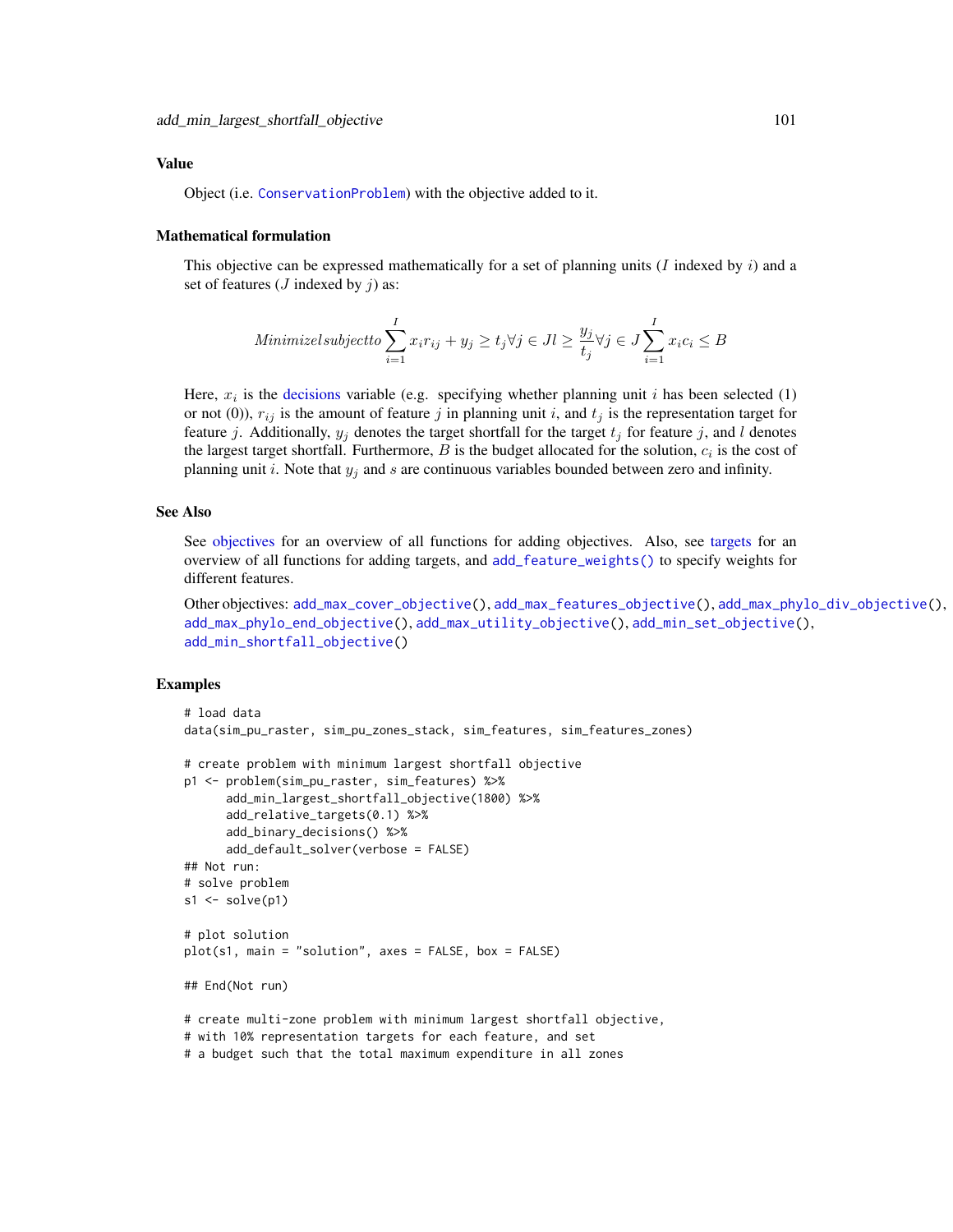```
# cannot exceed 3000
p2 <- problem(sim_pu_zones_stack, sim_features_zones) %>%
      add_min_largest_shortfall_objective(3000) %>%
      add\_relative\_targets(maxrix(0.1, ncol = 3, nrow = 5)) %>%
      add_binary_decisions() %>%
      add_default_solver(verbose = FALSE)
## Not run:
# solve problem
s2 \leftarrow solve(p2)# plot solution
plot(category_layer(s2), main = "solution", axes = FALSE, box = FALSE)
## End(Not run)
# create multi-zone problem with minimum largest shortfall objective,
# with 10% representation targets for each feature, and set
# separate budgets for each management zone
p3 <- problem(sim_pu_zones_stack, sim_features_zones) %>%
      add_min_largest_shortfall_objective(c(3000, 3000, 3000)) %>%
      add_relative_targets(matrix(0.1, ncol = 3, nrow = 5)) %>%
      add_binary_decisions() %>%
      add_default_solver(verbose = FALSE)
## Not run:
# solve problem
s3 \leq -solve(p3)# plot solution
plot(category_layer(s3), main = "solution", axes = FALSE, box = FALSE)
## End(Not run)
```
<span id="page-101-0"></span>add\_min\_set\_objective *Add minimum set objective*

## Description

Set the objective of a conservation planning [problem\(\)](#page-238-0) to minimize the cost of the solution whilst ensuring that all [targets](#page-271-0) are met. This objective is similar to that used in *Marxan* and is detailed in Rodrigues *et al.* (2000).

## Usage

```
add_min_set_objective(x)
```
#### Arguments

x [problem\(\)](#page-238-0) (i.e. [ConservationProblem](#page-141-0)) object.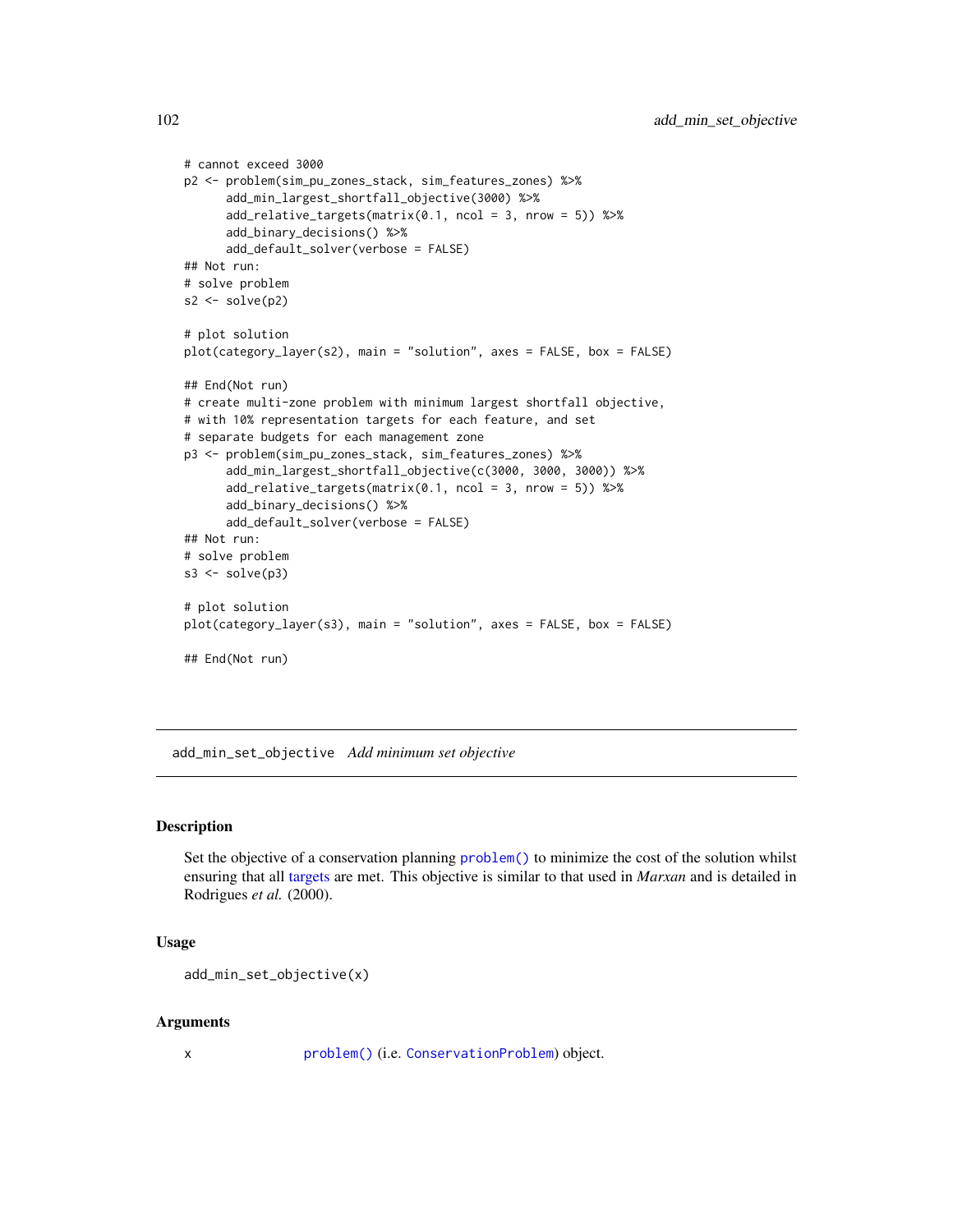### Details

The minimum set objective – in the the context of systematic reserve design – seeks to find the set of planning units that minimizes the overall cost of a reserve network, while meeting a set of representation targets for the conservation features. This objective is equivalent to a simplified *Marxan* reserve design problem with the Boundary Length Modifier (BLM) set to zero. The difference between this objective and the *Marxan* software is that the targets for the features will always be met (and as such it does not use Species Penalty Factors).

### Value

Object (i.e. [ConservationProblem](#page-141-0)) with the objective added to it.

### Mathematical formulation

This objective can be expressed mathematically for a set of planning units  $(I \text{ indexed by } i)$  and a set of features ( $J$  indexed by  $j$ ) as:

Minimize 
$$
\sum_{i=1}^{I} x_i c_i
$$
subject to  $\sum_{i=1}^{I} x_i r_{ij} \geq T_j \forall j \in J$ 

Here,  $x_i$  is the [decisions](#page-147-0) variable (e.g. specifying whether planning unit i has been selected (1) or not (0)),  $c_i$  is the cost of planning unit i,  $r_{ij}$  is the amount of feature j in planning unit i, and  $T_j$  is the target for feature j. The first term is the objective function and the second is the set of constraints. In words this says find the set of planning units that meets all the representation targets while minimizing the overall cost.

# References

Rodrigues AS, Cerdeira OJ, and Gaston KJ (2000) Flexibility, efficiency, and accountability: adapting reserve selection algorithms to more complex conservation problems. *Ecography*, 23: 565–574.

### See Also

See [objectives](#page-215-0) for an overview of all functions for adding objectives. Also see [targets](#page-271-0) for an overview of all functions for adding targets.

Other objectives: [add\\_max\\_cover\\_objective\(](#page-84-0)), [add\\_max\\_features\\_objective\(](#page-86-0)), [add\\_max\\_phylo\\_div\\_objective\(](#page-89-0)), [add\\_max\\_phylo\\_end\\_objective\(](#page-93-0)), [add\\_max\\_utility\\_objective\(](#page-97-0)), [add\\_min\\_largest\\_shortfall\\_objective\(](#page-99-0)), [add\\_min\\_shortfall\\_objective\(](#page-103-0))

```
# set seed for reproducibility
set.seed(500)
# load data
data(sim_pu_raster, sim_features, sim_pu_zones_stack, sim_features_zones)
# create minimal problem with minimum set objective
```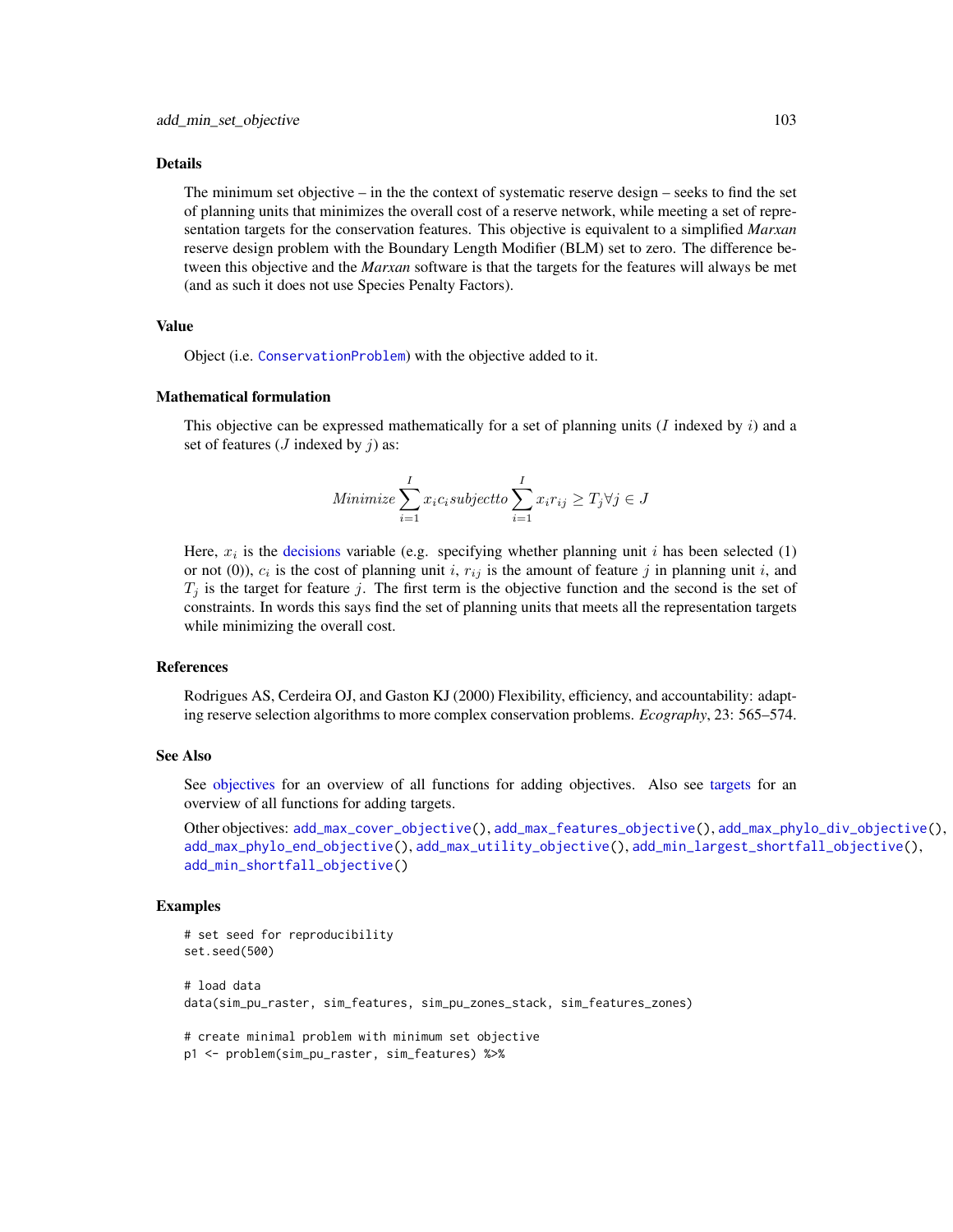```
add_min_set_objective() %>%
      add_relative_targets(0.1) %>%
      add_binary_decisions() %>%
      add_default_solver(verbose = FALSE)
## Not run:
# solve problem
s1 \leftarrow solve(p1)# plot solution
plot(s1, main = "solution", axes = FALSE, box = FALSE)
## End(Not run)
# create multi-zone problem with minimum set objective
targets_matrix \leq matrix(rpois(15, 1), nrow = 5, ncol = 3)
p2 <- problem(sim_pu_zones_stack, sim_features_zones) %>%
      add_min_set_objective() %>%
      add_absolute_targets(targets_matrix) %>%
      add_binary_decisions() %>%
      add_default_solver(verbose = FALSE)
## Not run:
# solve problem
s2 <- solve(p2)
# plot solution
plot(category_layer(s2), main = "solution", axes = FALSE, box = FALSE)
## End(Not run)
```
<span id="page-103-0"></span>add\_min\_shortfall\_objective

*Add minimum shortfall objective*

# Description

Set the objective of a conservation planning [problem\(\)](#page-238-0) to minimize the overall shortfall for as many [targets](#page-271-0) as possible while ensuring that the cost of the solution does not exceed a budget.

# Usage

```
add_min_shortfall_objective(x, budget)
```
## **Arguments**

|        | problem() (i.e. ConservationProblem) object.                                                                                                                    |
|--------|-----------------------------------------------------------------------------------------------------------------------------------------------------------------|
| X      |                                                                                                                                                                 |
| budget | numeric value specifying the maximum expenditure of the prioritization. For<br>problems with multiple zones, the argument to budget can be (i) a single numeric |
|        | value to specify a single budget for the entire solution or (ii) a numeric vector                                                                               |
|        | to specify a separate budget for each management zone.                                                                                                          |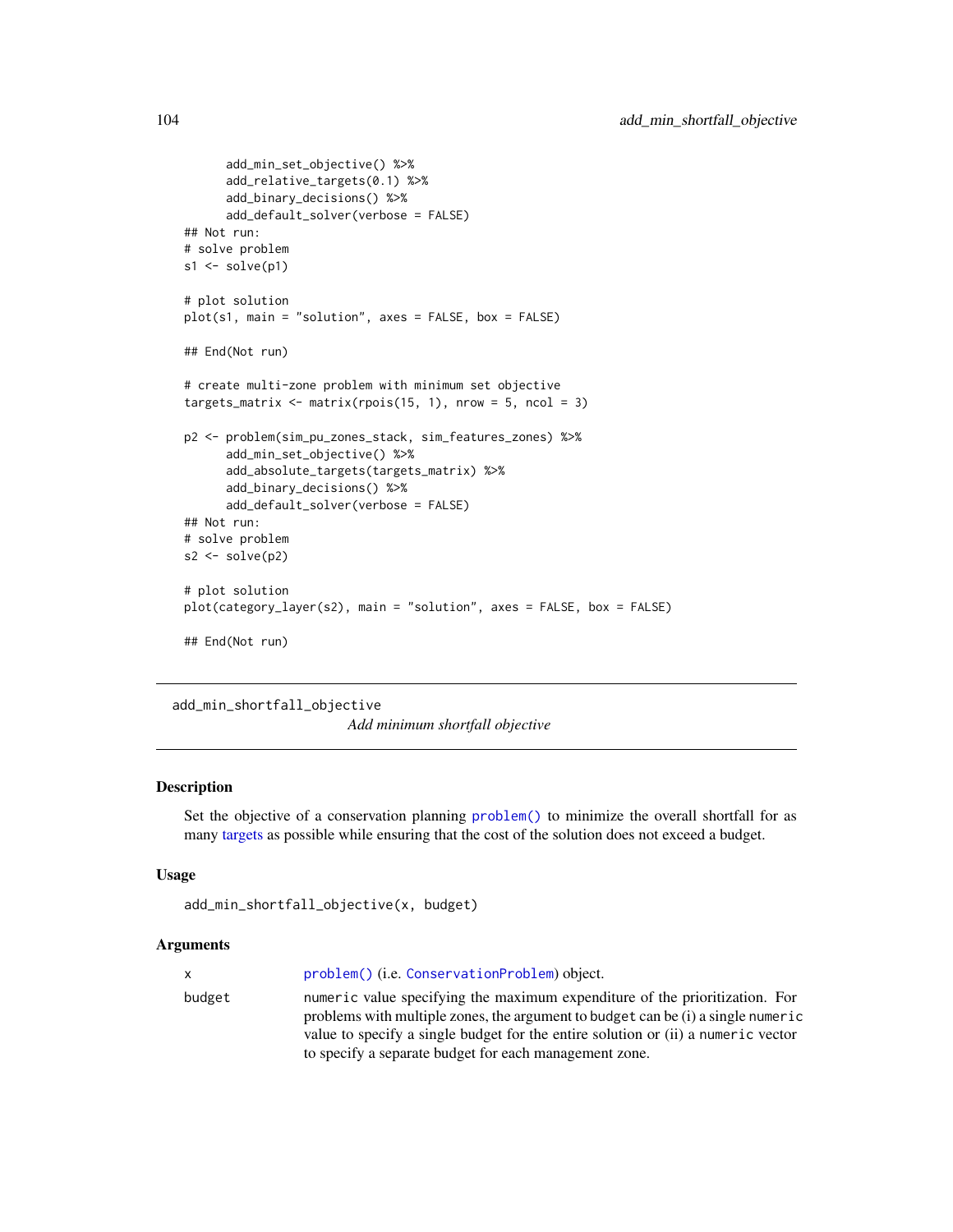### Details

The minimum shortfall objective aims to find the set of planning units that minimize the overall (weighted sum) shortfall for the representation targets—that is, the fraction of each target that remains unmet—for as many features as possible while staying within a fixed budget (inspired by Table 1, equation IV, Arponen *et al.* 2005). Additionally, weights can be used to favor the representation of certain features over other features (see [add\\_feature\\_weights\(\)](#page-40-0).

# Value

Object (i.e. [ConservationProblem](#page-141-0)) with the objective added to it.

#### Mathematical formulation

This objective can be expressed mathematically for a set of planning units  $(I \text{ indexed by } i)$  and a set of features ( $J$  indexed by  $j$ ) as:

Minimize 
$$
\sum_{j=1}^{J} w_j \frac{y_j}{t_j}
$$
 subject to  $\sum_{i=1}^{I} x_i r_{ij} + y_j \ge t_j \forall j \in J$   $\sum_{i=1}^{I} x_i c_i \le B$ 

Here,  $x_i$  is the [decisions](#page-147-0) variable (e.g. specifying whether planning unit i has been selected (1) or not (0)),  $r_{ij}$  is the amount of feature j in planning unit i,  $t_j$  is the representation target for feature j,  $y_j$  denotes the representation shortfall for the target  $t_j$  for feature j, and  $w_j$  is the weight for feature j (defaults to 1 for all features; see [add\\_feature\\_weights\(\)](#page-40-0) to specify weights). Additionally, B is the budget allocated for the solution,  $c_i$  is the cost of planning unit i. Note that  $y_j$  is a continuous variable bounded between zero and infinity, and denotes the shortfall for target  $j$ .

# References

Arponen A, Heikkinen RK, Thomas CD, and Moilanen A (2005) The value of biodiversity in reserve selection: representation, species weighting, and benefit functions. *Conservation Biology*, 19: 2009–2014.

# See Also

See [objectives](#page-215-0) for an overview of all functions for adding objectives. Also, see [targets](#page-271-0) for an overview of all functions for adding targets, and [add\\_feature\\_weights\(\)](#page-40-0) to specify weights for different features.

```
Other objectives: add_max_cover_objective(), add_max_features_objective(), add_max_phylo_div_objective(),
add_max_phylo_end_objective(), add_max_utility_objective(), add_min_largest_shortfall_objective(),
add_min_set_objective()
```

```
# load data
data(sim_pu_raster, sim_pu_zones_stack, sim_features, sim_features_zones)
# create problem with minimum shortfall objective
p1 <- problem(sim_pu_raster, sim_features) %>%
```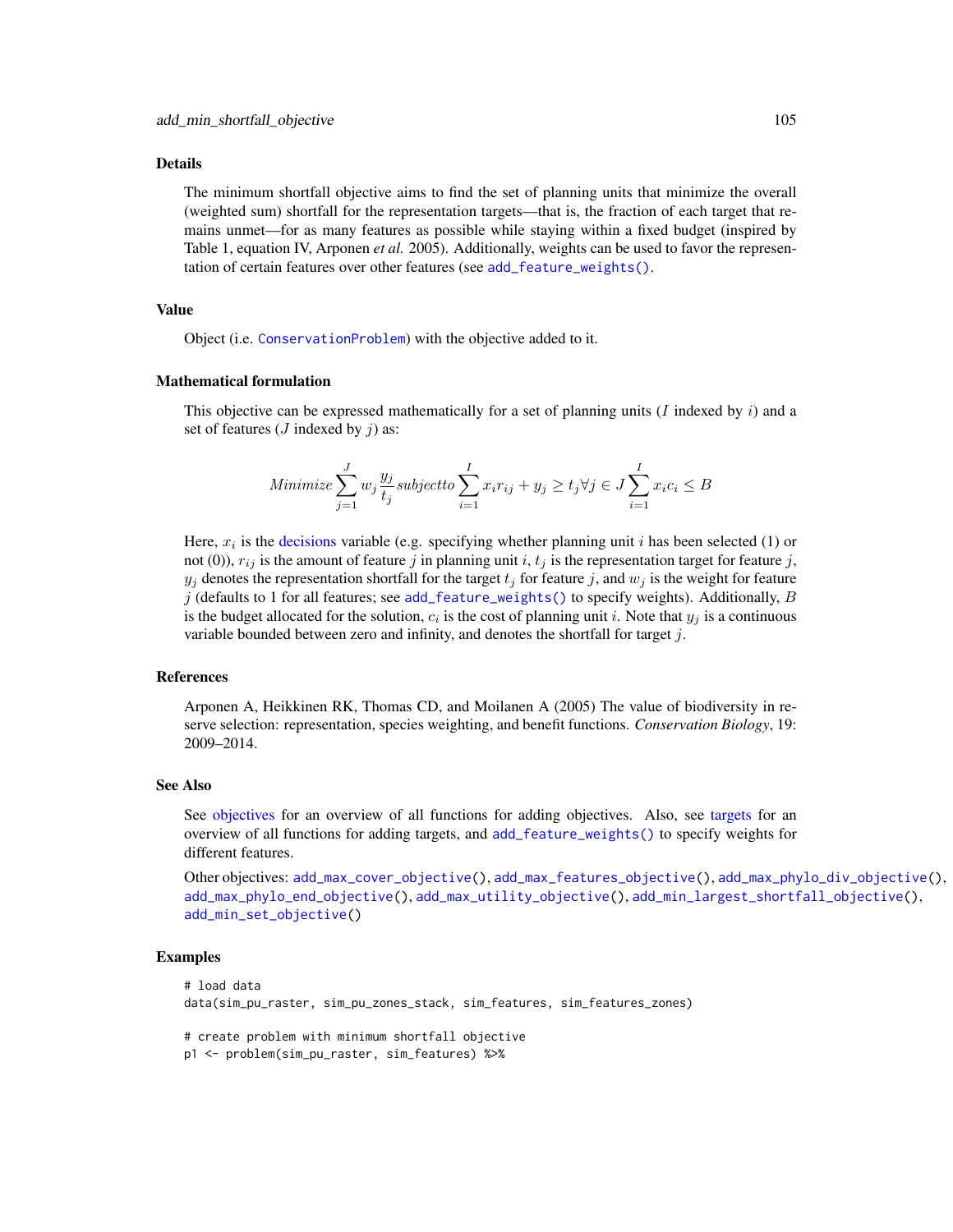```
add_min_shortfall_objective(1800) %>%
      add_relative_targets(0.1) %>%
      add_binary_decisions() %>%
      add_default_solver(verbose = FALSE)
## Not run:
# solve problem
s1 \leftarrow solve(p1)# plot solution
plot(s1, main = "solution", axes = FALSE, box = FALSE)
## End(Not run)
# create multi-zone problem with minimum shortfall objective,
# with 10% representation targets for each feature, and set
# a budget such that the total maximum expenditure in all zones
# cannot exceed 3000
p2 <- problem(sim_pu_zones_stack, sim_features_zones) %>%
      add_min_shortfall_objective(3000) %>%
      add_relative_targets(matrix(0.1, ncol = 3, nrow = 5)) %>%
      add_binary_decisions() %>%
      add_default_solver(verbose = FALSE)
## Not run:
# solve problem
s2 \leftarrow solve(p2)# plot solution
plot(category_layer(s2), main = "solution", axes = FALSE, box = FALSE)
## End(Not run)
# create multi-zone problem with minimum shortfall objective,
# with 10% representation targets for each feature, and set
# separate budgets for each management zone
p3 <- problem(sim_pu_zones_stack, sim_features_zones) %>%
      add_min_shortfall_objective(c(3000, 3000, 3000)) %>%
      add_relative_targets(matrix(0.1, ncol = 3, nrow = 5)) %>%
      add_binary_decisions() %>%
      add_default_solver(verbose = FALSE)
## Not run:
# solve problem
s3 \leftarrow solve(p3)# plot solution
plot(category_layer(s3), main = "solution", axes = FALSE, box = FALSE)
## End(Not run)
```
add\_neighbor\_constraints

*Add neighbor constraints*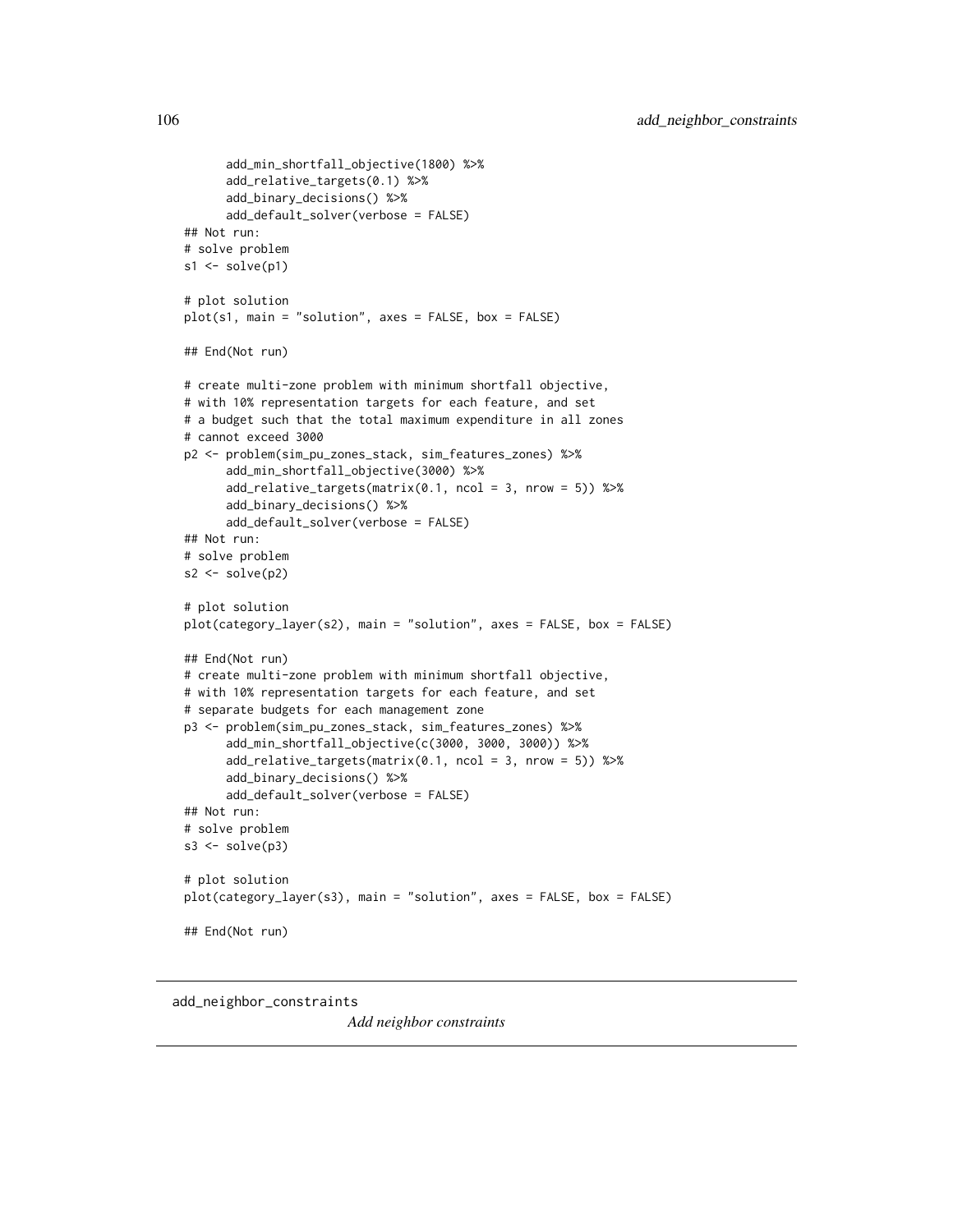### Description

Add constraints to a conservation planning [problem\(\)](#page-238-0) to ensure that all selected planning units in the solution have at least a certain number of neighbors that are also selected in the solution.

## Usage

```
## S4 method for signature 'ConservationProblem, ANY, ANY, ANY'
add_neighbor_constraints(x, k, zones, data)
## S4 method for signature 'ConservationProblem, ANY, ANY, data.frame'
add_neighbor_constraints(x, k, zones, data)
## S4 method for signature 'ConservationProblem, ANY, ANY, matrix'
add_neighbor_constraints(x, k, zones, data)
## S4 method for signature 'ConservationProblem,ANY,ANY,array'
add_neighbor_constraints(x, k, zones, data)
```
# Arguments

| X     | problem() (i.e. ConservationProblem) object.                                                                                                                                                                                                                                                                                                                                                                                                                                                                                                                                                                                                                                                                                                                                                                 |
|-------|--------------------------------------------------------------------------------------------------------------------------------------------------------------------------------------------------------------------------------------------------------------------------------------------------------------------------------------------------------------------------------------------------------------------------------------------------------------------------------------------------------------------------------------------------------------------------------------------------------------------------------------------------------------------------------------------------------------------------------------------------------------------------------------------------------------|
| k     | integer minimum number of neighbors for selected planning units in the solu-<br>tion. For problems with multiple zones, the argument to k must have an element<br>for each zone.                                                                                                                                                                                                                                                                                                                                                                                                                                                                                                                                                                                                                             |
| zones | matrix or Matrix object describing the neighborhood scheme for different zones.<br>Each row and column corresponds to a different zone in the argument to x, and<br>cell values must contain binary numeric values (i.e. one or zero) that indicate<br>if neighboring planning units (as specified in the argument to data) should be<br>considered neighbors if they are allocated to different zones. The cell values<br>along the diagonal of the matrix indicate if planning units that are allocated to<br>the same zone should be considered neighbors or not. The default argument to<br>zones is an identity matrix (i.e. a matrix with ones along the matrix diagonal<br>and zeros elsewhere), so that planning units are only considered neighbors if<br>they are both allocated to the same zone. |
| data  | NULL, matrix, Matrix, data. frame, or array object showing which planning<br>units are neighbors with each other. The argument defaults to NULL which means<br>that the neighborhood data is calculated automatically using the adjacency_matrix()<br>function. See the Data format section for more information.                                                                                                                                                                                                                                                                                                                                                                                                                                                                                            |

# Details

This function uses neighborhood data identify solutions that surround planning units with a minimum number of neighbors. It was inspired by the mathematical formulations detailed in Billionnet (2013) and Beyer *et al.* (2016).

# Value

Object (i.e. [ConservationProblem](#page-141-0)) with the constraints added to it.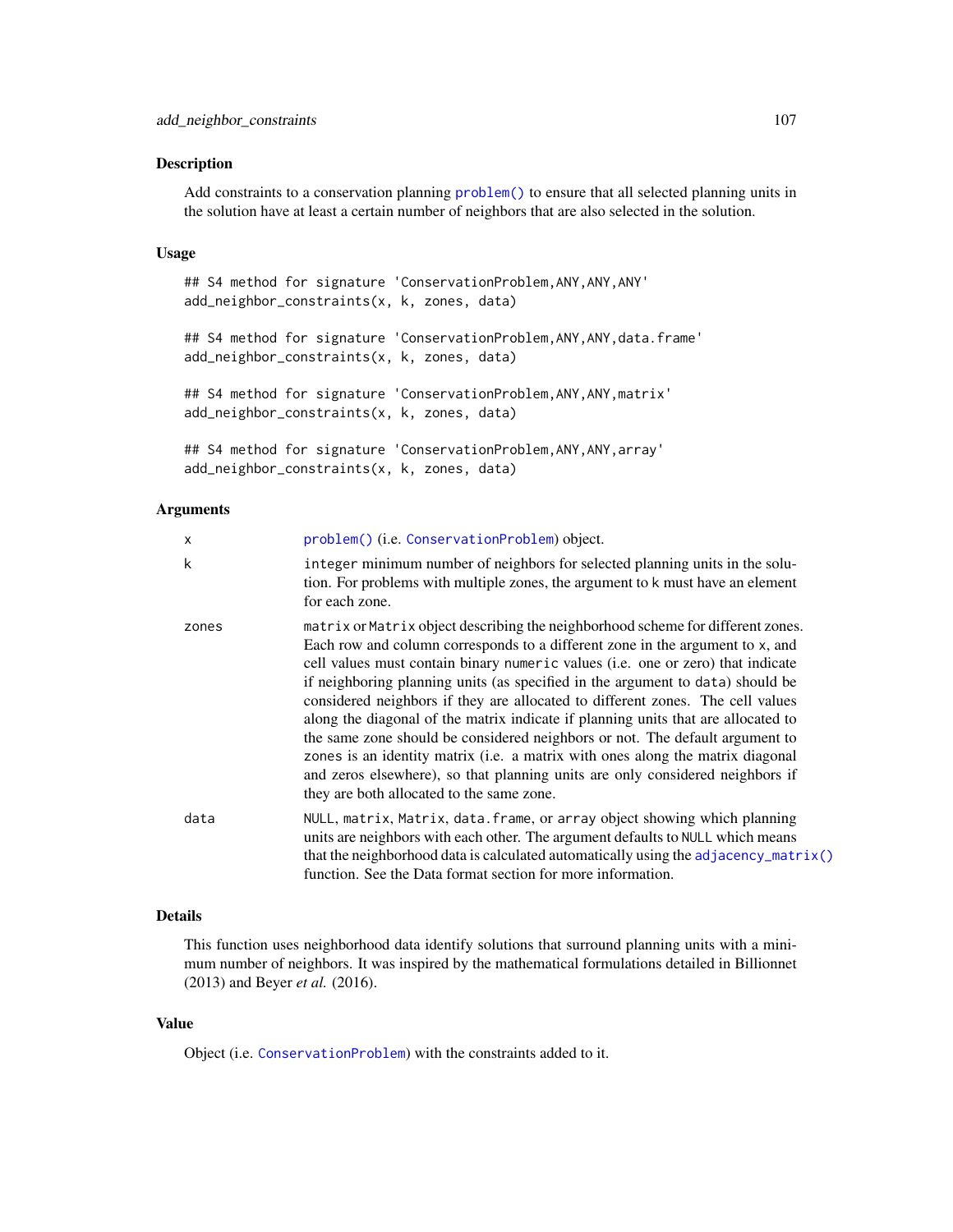### Data format

The argument to data can be specified using the following formats:

- data as a NULL value neighborhood data should be calculated automatically using the [adjacency\\_matrix\(\)](#page-120-0) function. This is the default argument. Note that the neighborhood data must be manually defined using one of the other formats below when the planning unit data in the argument to x is not spatially referenced (e.g. in data. frame or numeric format).
- data as a matrix/Matrix object where rows and columns represent different planning units and the value of each cell indicates if the two planning units are neighbors or not. Cell values should be binary numeric values (i.e. one or zero). Cells that occur along the matrix diagonal have no effect on the solution at all because each planning unit cannot be a neighbor with itself.
- data as a data. frame object containing the fields (columns) "id1", "id2", and "boundary". Here, each row denotes the connectivity between two planning units following the *Marxan* format. The field boundary should contain binary numeric values that indicate if the two planning units specified in the fields "id1" and "id2" are neighbors or not. This data can be used to describe symmetric or asymmetric relationships between planning units. By default, input data is assumed to be symmetric unless asymmetric data is also included (e.g. if data is present for planning units 2 and 3, then the same amount of connectivity is expected for planning units 3 and 2, unless connectivity data is also provided for planning units 3 and 2). If the argument to x contains multiple zones, then the columns "zone1" and "zone2" can optionally be provided to manually specify if the neighborhood data pertain to specific zones. The fields "zone1" and "zone2" should contain the character names of the zones. If the columns "zone1" and "zone2" are present, then the argument to zones must be NULL.
- data as an array object containing four-dimensions where binary numeric values indicate if planning unit should be treated as being neighbors with every other planning unit when they are allocated to every combination of management zone. The first two dimensions (i.e. rows and columns) correspond to the planning units, and second two dimensions correspond to the management zones. For example, if the argument to data had a value of 1 at the index data[1,2,3,4] this would indicate that planning unit 1 and planning unit 2 should be treated as neighbors when they are allocated to zones 3 and 4 respectively.

#### References

Beyer HL, Dujardin Y, Watts ME, and Possingham HP (2016) Solving conservation planning problems with integer linear programming. *Ecological Modelling*, 228: 14–22.

Billionnet A (2013) Mathematical optimization ideas for biodiversity conservation. *European Journal of Operational Research*, 231: 514–534.

### See Also

See [constraints](#page-145-0) for an overview of all functions for adding constraints.

Other constraints: [add\\_feature\\_contiguity\\_constraints\(](#page-36-0)), [add\\_linear\\_constraints\(](#page-50-0)), [add\\_locked\\_in\\_constraints\(](#page-59-0)), [add\\_locked\\_out\\_constraints\(](#page-63-0)), [add\\_mandatory\\_allocation\\_constraints,ConservationProblem-method](#page-0-0), [add\\_manual\\_bounded\\_constraints\(](#page-74-0)), [add\\_manual\\_locked\\_constraints\(](#page-77-0))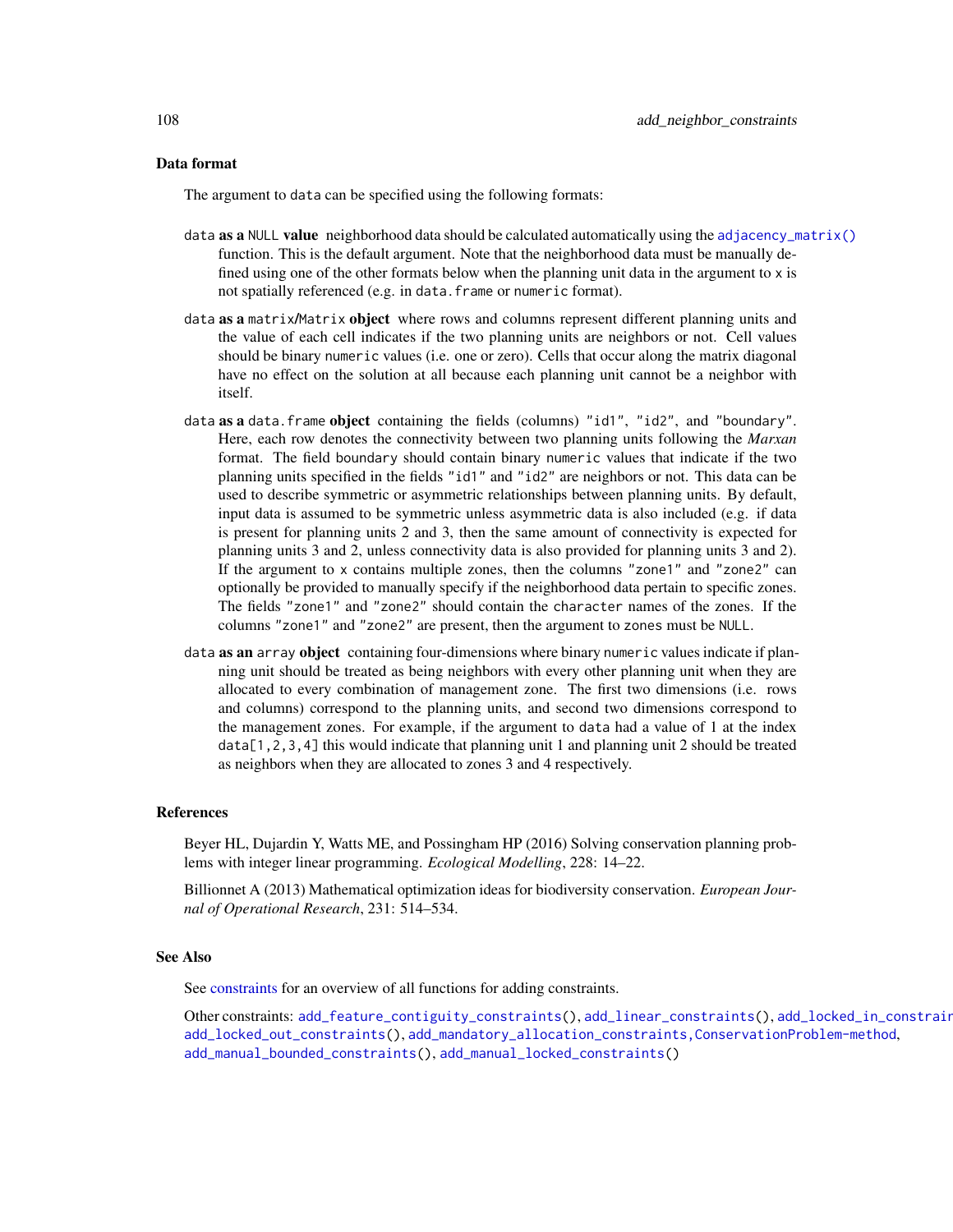```
# load data
data(sim_pu_raster, sim_features, sim_pu_zones_stack, sim_features_zones)
# create minimal problem
p1 <- problem(sim_pu_raster, sim_features) %>%
      add_min_set_objective() %>%
      add_relative_targets(0.1) %>%
      add_default_solver(verbose = FALSE)
# create problem with constraints that require 1 neighbor
# and neighbors are defined using a rook-style neighborhood
p2 <- p1 %>% add_neighbor_constraints(1)
# create problem with constraints that require 2 neighbor
# and neighbors are defined using a rook-style neighborhood
p3 <- p1 %>% add_neighbor_constraints(2)
# create problem with constraints that require 3 neighbor
# and neighbors are defined using a queen-style neighborhood
p4 <- p1 %>% add_neighbor_constraints(3,
               data = adjacency_matrix(sim_pu_raster, directions = 8))
## Not run:
# solve problems
s1 <- stack(list(solve(p1), solve(p2), solve(p3), solve(p4)))
# plot solutions
plot(s1, box = FALSE, axes = FALSE,main = c("basic solution", "1 neighbor", "2 neighbors", "3 neighbors"))
## End(Not run)
# create minimal problem with multiple zones
p5 <- problem(sim_pu_zones_stack, sim_features_zones) %>%
      add_min_set_objective() %>%
      add\_relative\_targets(maxrix(0.1, ncol = 3, nrow = 5)) %>%
      add_default_solver(verbose = FALSE)
# create problem where selected planning units require at least 2 neighbors
# for each zone and planning units are only considered neighbors if they
# are allocated to the same zone
z6 \leftarrow diag(3)print(z6)
p6 <- p5 %>% add_neighbor_constraints(rep(2, 3), z6)
# create problem where the planning units in zone 1 don't explicitly require
# any neighbors, planning units in zone 2 require at least 1 neighbors, and
# planning units in zone 3 require at least 2 neighbors. As before, planning
# units are still only considered neighbors if they are allocated to the
# same zone
p7 \leq -p5 %>% add_neighbor_constraints(c(0, 1, 2), z6)
```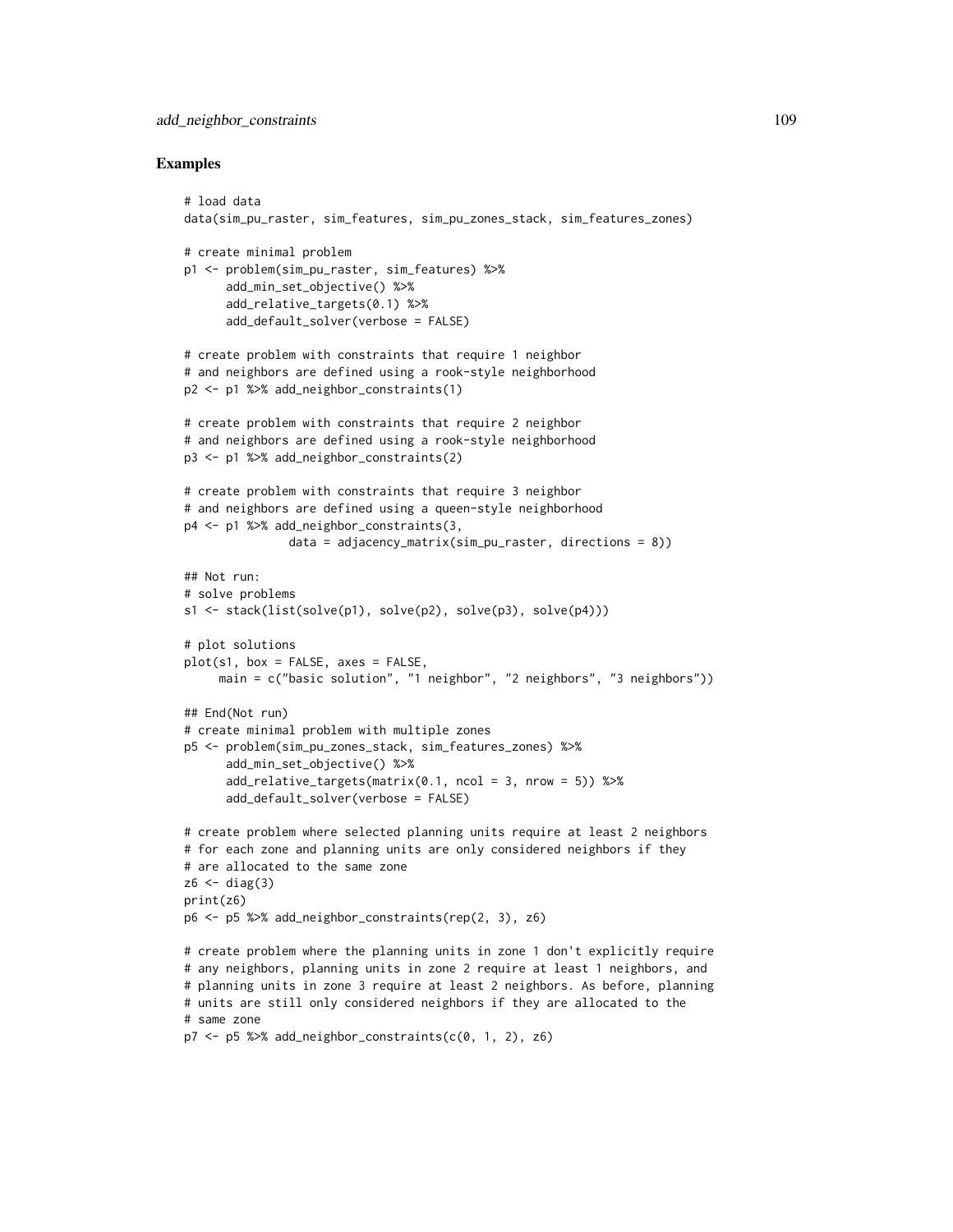```
# create problem given the same constraints as outlined above, except
# that when determining which selected planning units are neighbors,
# planning units that are allocated to zone 1 and zone 2 can also treated
# as being neighbors with each other
z8 < - diag(3)
z8[1, 2] <- 1
z8[2, 1] <- 1
print(z8)
p8 <- p5 %>% add_neighbor_constraints(c(0, 1, 2), z8)
## Not run:
# solve problems
s2 <- list(p5, p6, p7, p8)
s2 <- lapply(s2, solve)
s2 <- lapply(s2, category_layer)
s2 \leftarrow \text{stack}(s2)names(s2) <- c("basic problem", "p6", "p7", "p8")
# plot solutions
plot(s2, main = names(s2), box = FALSE, axes = FALSE)## End(Not run)
```
<span id="page-109-0"></span>add\_proportion\_decisions

*Add proportion decisions*

#### Description

Add a proportion decision to a conservation planning [problem\(\)](#page-238-0). This is a relaxed decision where a part of a planning unit can be prioritized as opposed to the entire planning unit. Typically, this decision has the assumed action of buying a fraction of a planning unit to include in decisions will solve much faster than problems that use binary-type decisions

#### Usage

```
add_proportion_decisions(x)
```
#### Arguments

x [problem\(\)](#page-238-0) (i.e. [ConservationProblem](#page-141-0)) object.

# Details

Conservation planning problems involve making decisions on planning units. These decisions are then associated with actions (e.g. turning a planning unit into a protected area). Only a single decision should be added to a ConservationProblem object. Note that if multiple decisions are added to a problem object, then the last one to be added will be used.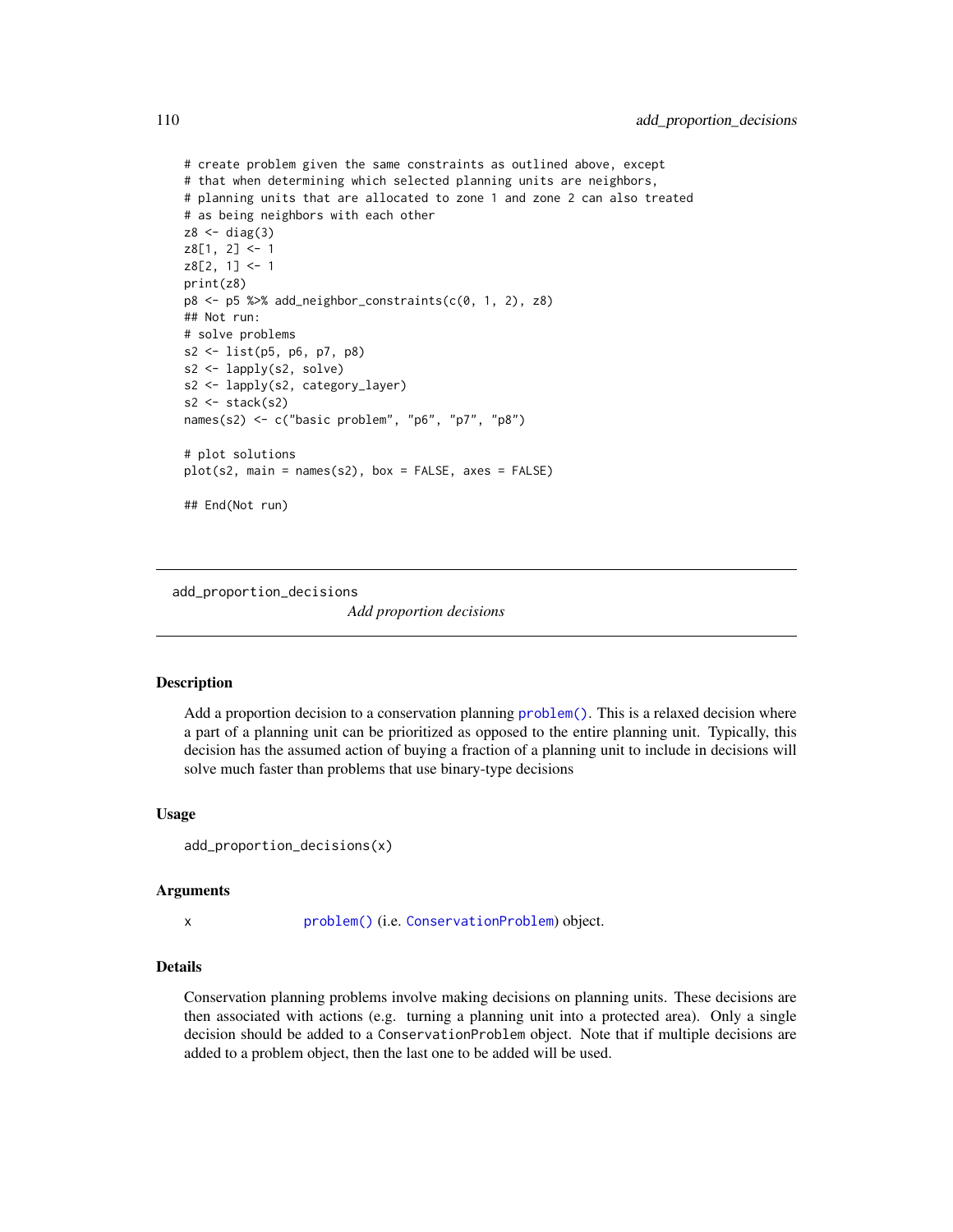# Value

Object (i.e. [ConservationProblem](#page-141-0)) with the decisions added to it.

# See Also

See [decisions](#page-147-0) for an overview of all functions for adding decisions.

Other decisions: [add\\_binary\\_decisions\(](#page-8-0)), [add\\_default\\_decisions\(](#page-33-0)), [add\\_semicontinuous\\_decisions\(](#page-115-0))

```
# set seed for reproducibility
set.seed(500)
# load data
data(sim_pu_raster, sim_features, sim_pu_zones_stack, sim_features_zones)
# create minimal problem with proportion decisions
p1 <- problem(sim_pu_raster, sim_features) %>%
      add_min_set_objective() %>%
      add_relative_targets(0.1) %>%
      add_proportion_decisions() %>%
      add_default_solver(verbose = FALSE)
## Not run:
# solve problem
s1 \leftarrow solve(p1)# plot solutions
plot(s1, main = "solution")
## End(Not run)
# build multi-zone conservation problem with proportion decisions
p2 <- problem(sim_pu_zones_stack, sim_features_zones) %>%
      add_min_set_objective() %>%
      add_relative_targets(matrix(runif(15, 0.1, 0.2), nrow = 5,
                                  ncol = 3)) %>%
      add_proportion_decisions() %>%
      add_default_solver(verbose = FALSE)
## Not run:
# solve the problem
s2 \leftarrow solve(p2)# print solution
print(s2)
# plot solution
# panels show the proportion of each planning unit allocated to each zone
plot(s2, axes = FALSE, box = FALSE)
## End(Not run)
```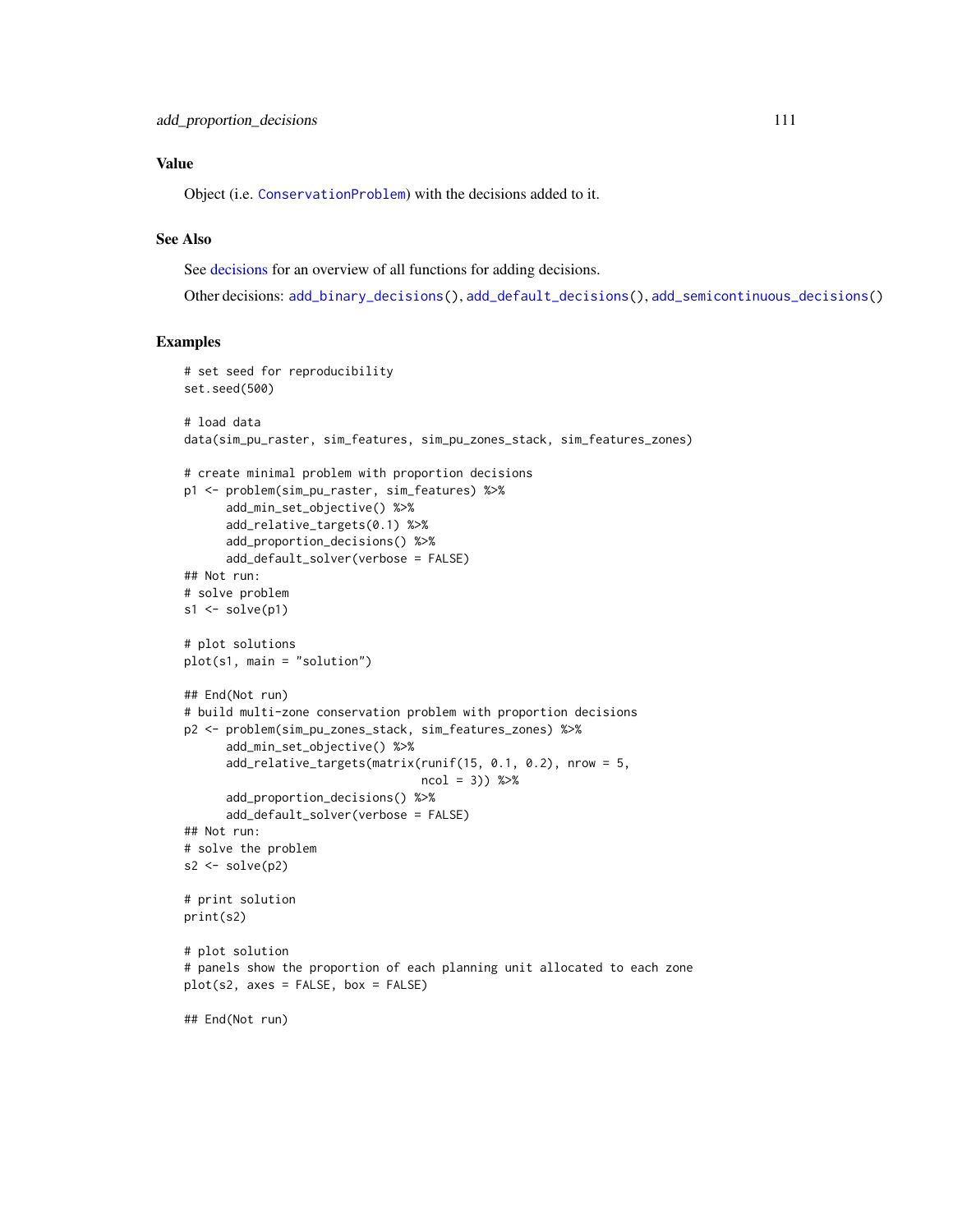add\_relative\_targets *Add relative targets*

#### Description

Set targets as a proportion (between 0 and 1) of the maximum level of representation of features in the study area. Please note that proportions are scaled according to the features' total abundances in the study area (including any locked out planning units, or planning units with NA cost data) using the [feature\\_abundances\(\)](#page-191-0) function.

## Usage

add\_relative\_targets(x, targets)

## S4 method for signature 'ConservationProblem,numeric' add\_relative\_targets(x, targets)

## S4 method for signature 'ConservationProblem,matrix' add\_relative\_targets(x, targets)

## S4 method for signature 'ConservationProblem,character' add\_relative\_targets(x, targets)

## Arguments

|         | problem() (i.e. ConservationProblem) object.                                                                |
|---------|-------------------------------------------------------------------------------------------------------------|
| targets | Object that specifies the targets for each feature. See the Targets format section<br>for more information. |

## Details

Targets are used to specify the minimum amount or proportion of a feature's distribution that needs to be protected. Most conservation planning problems require targets with the exception of the maximum cover (see [add\\_max\\_cover\\_objective\(\)](#page-84-0)) and maximum utility (see [add\\_max\\_utility\\_objective\(\)](#page-97-0)) problems. Attempting to solve problems with objectives that require targets without specifying targets will throw an error.

For problems associated with multiple management zones, this function can be used to set targets that each pertain to a single feature and a single zone. To set targets which can be met through allocating different planning units to multiple zones, see the [add\\_manual\\_targets\(\)](#page-79-0) function. An example of a target that could be met through allocations to multiple zones might be where each management zone is expected to result in a different amount of a feature and the target requires that the total amount of the feature in all zones must exceed a certain threshold. In other words, the target does not require that any single zone secure a specific amount of the feature, but the total amount held in all zones must secure a specific amount. Thus the target could, potentially, be met through allocating all planning units to any specific management zone, or through allocating the planning units to different combinations of management zones.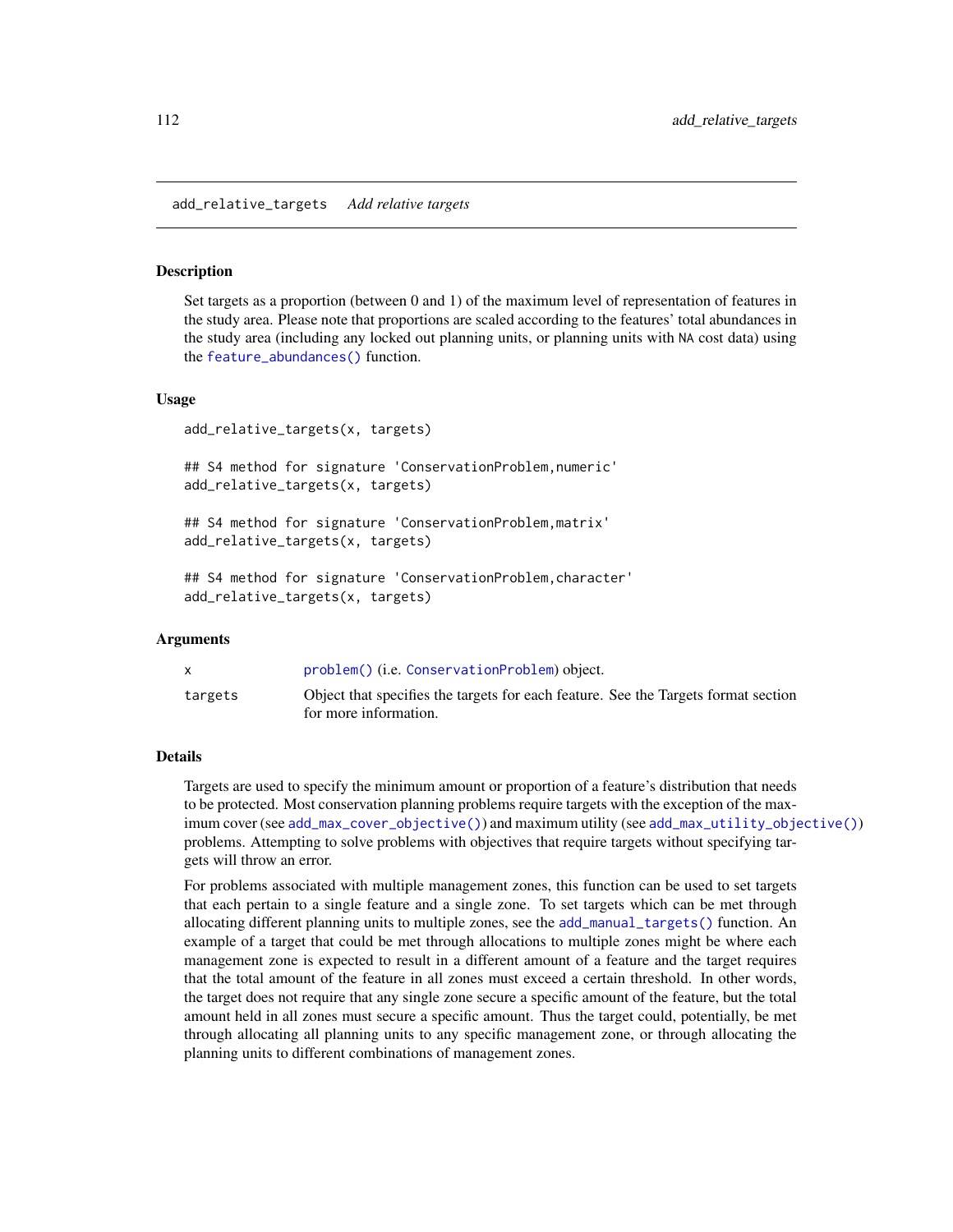# Value

Object (i.e. [ConservationProblem](#page-141-0)) with the targets added to it.

#### Targets format

The targets for a problem can be specified using the following formats.

- targets as a numeric vector containing target values for each feature. Additionally, for convenience, this format can be a single value to assign the same target to each feature. Note that this format cannot be used to specify targets for problems with multiple zones.
- targets as a matrix object containing a target for each feature in each zone. Here, each row corresponds to a different feature in argument to x, each column corresponds to a different zone in argument to x, and each cell contains the target value for a given feature that the solution needs to secure in a given zone.
- targets as a character vector containing the names of fields (columns) in the feature data associated with the argument to x that contain targets. This format can only be used when the feature data associated with x is a data. frame. This argument must contain a field (column) name for each zone.

# See Also

See [targets](#page-271-0) for an overview of all functions for adding targets.

Other targets: [add\\_absolute\\_targets\(](#page-5-0)), [add\\_loglinear\\_targets\(](#page-68-0)), [add\\_manual\\_targets\(](#page-79-0))

```
# set seed for reproducibility
set.seed(500)
# load data
data(sim_pu_raster, sim_features)
# create base problem
p <- problem(sim_pu_raster, sim_features) %>%
     add_min_set_objective() %>%
     add_binary_decisions() %>%
     add_default_solver(verbose = FALSE)
# create problem with 10% targets
p1 <- p %>% add_relative_targets(0.1)
# create problem with varying targets for each feature
targets <- c(0.1, 0.2, 0.3, 0.4, 0.5)
p2 <- p %>% add_relative_targets(targets)
## Not run:
# solve problem
s <- stack(solve(p1), solve(p2))
# plot solution
plot(s, main = c("10% targets", "varying targets"), axes = FALSE,
```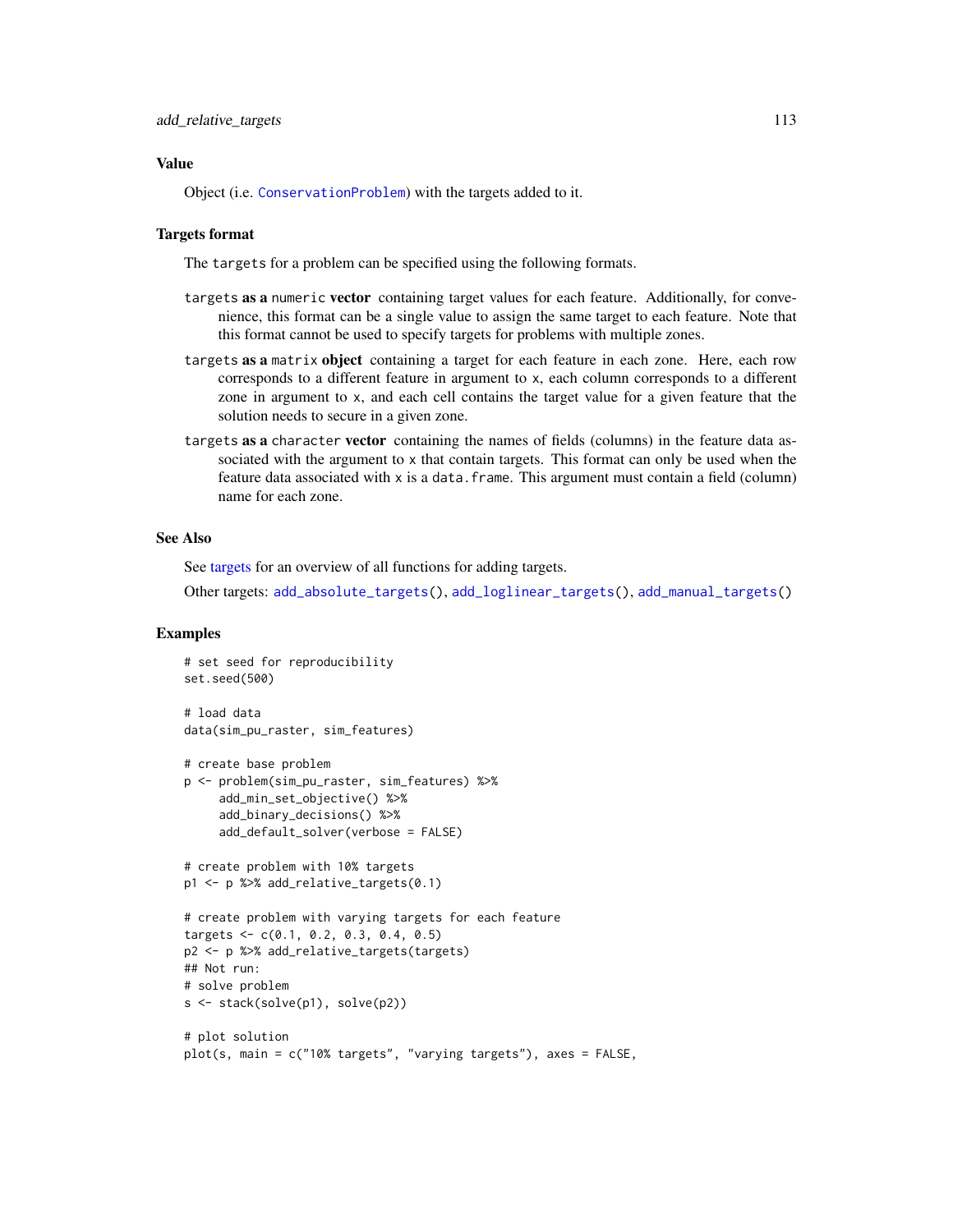```
box = FALSE)## End(Not run)
# create a problem with multiple management zones
p3 <- problem(sim_pu_zones_stack, sim_features_zones) %>%
      add_min_set_objective() %>%
      add_binary_decisions() %>%
      add_default_solver(verbose = FALSE)
# create a problem with targets that specify an equal amount of each feature
# to be represented in each zone
p4_targets <- matrix(0.1, nrow = 5, ncol = 3,
                     dimnames = list(feature_names(sim_features_zones),
                                     zone_names(sim_features_zones)))
print(p4_targets)
p4 <- p3 %>% add_relative_targets(p4_targets)
# solve problem
## Not run:
# solve problem
s4 \leftarrow solve(p4)# plot solution (pixel values correspond to zone identifiers)
plot(category_layer(s4), main = c("equal targets"))
## End(Not run)
# create a problem with targets that require a varying amount of each
# feature to be represented in each zone
p5_targets <- matrix(runif(15, 0.01, 0.2), nrow = 5, ncol = 3,
                     dimnames = list(feature_names(sim_features_zones),
                                     zone_names(sim_features_zones)))
print(p5_targets)
p5 <- p3 %>% add_relative_targets(p4_targets)
# solve problem
## Not run:
# solve problem
s5 \leq solve(p5)# plot solution (pixel values correspond to zone identifiers)
plot(category_layer(s5), main = c("varying targets"))
## End(Not run)
```
add\_rsymphony\_solver *Add a* SYMPHONY *solver with* Rsymphony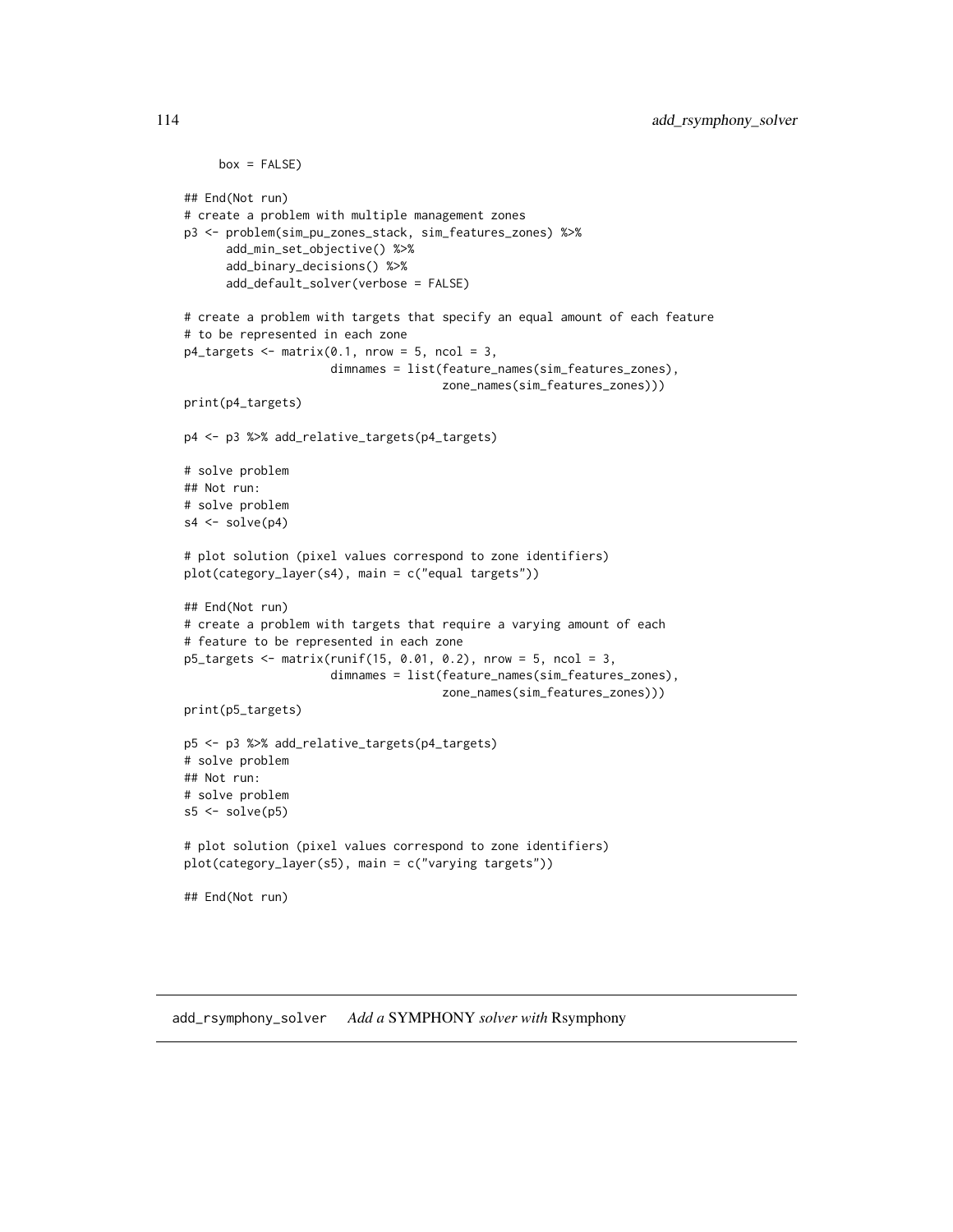#### Description

Specify that the *[SYMPHONY](https://projects.coin-or.org/SYMPHONY)* software (Ralphs & Güzelsoy 2005) – using the Rsymphony package – should be used to solve a conservation planning [problem\(\)](#page-238-0). This function can also be used to customize the behavior of the solver. It requires the Rsymphony package to be installed.

## Usage

```
add_rsymphony_solver(
  x,
  gap = 0.1,time_limit = .Machine$integer.max,
  first_feasible = FALSE,
  verbose = TRUE
\lambda
```
# Arguments

| X              | problem() (i.e. ConservationProblem) object.                                                                                                                                                                                                                                                                                                                                                                                   |
|----------------|--------------------------------------------------------------------------------------------------------------------------------------------------------------------------------------------------------------------------------------------------------------------------------------------------------------------------------------------------------------------------------------------------------------------------------|
| gap            | numeric gap to optimality. This gap is relative and expresses the acceptable<br>deviance from the optimal objective. For example, a value of 0.01 will result<br>in the solver stopping when it has found a solution within $1\%$ of optimality.<br>Additionally, a value of 0 will result in the solver stopping when it has found an<br>optimal solution. The default value is 0.1 (i.e. 10% from optimality).               |
| time limit     | numeric time limit (seconds) for generating solutions. The solver will return<br>the current best solution when this time limit is exceeded. The default value<br>is the largest integer value (i.e. . Machine\$integer.max), effectively meaning<br>that solver will keep running until a solution within the optimality gap is found.                                                                                        |
| first_feasible | logical should the first feasible solution be be returned? If first_feasible<br>is set to TRUE, the solver will return the first solution it encounters that meets all<br>the constraints, regardless of solution quality. Note that the first feasible solution<br>is not an arbitrary solution, rather it is derived from the relaxed solution, and is<br>therefore often reasonably close to optimality. Defaults to FALSE. |
| verbose        | logical should information be printed while solving optimization problems?<br>Defaults to TRUE.                                                                                                                                                                                                                                                                                                                                |

# Details

*[SYMPHONY](https://projects.coin-or.org/SYMPHONY)* is an open-source mixed integer programming solver that is part of the Computational Infrastructure for Operations Research (COIN-OR) project. The Rsymphony package provides an interface to COIN-OR and – unlike dependencies for other solvers – is available on *CRAN*. For information on the performance of different solvers, please see Schuster *et al.* (2020) for benchmarks comparing the run time and solution quality of different solvers when applied to different sized datasets.

# Value

Object (i.e. [ConservationProblem](#page-141-0)) with the solver added to it.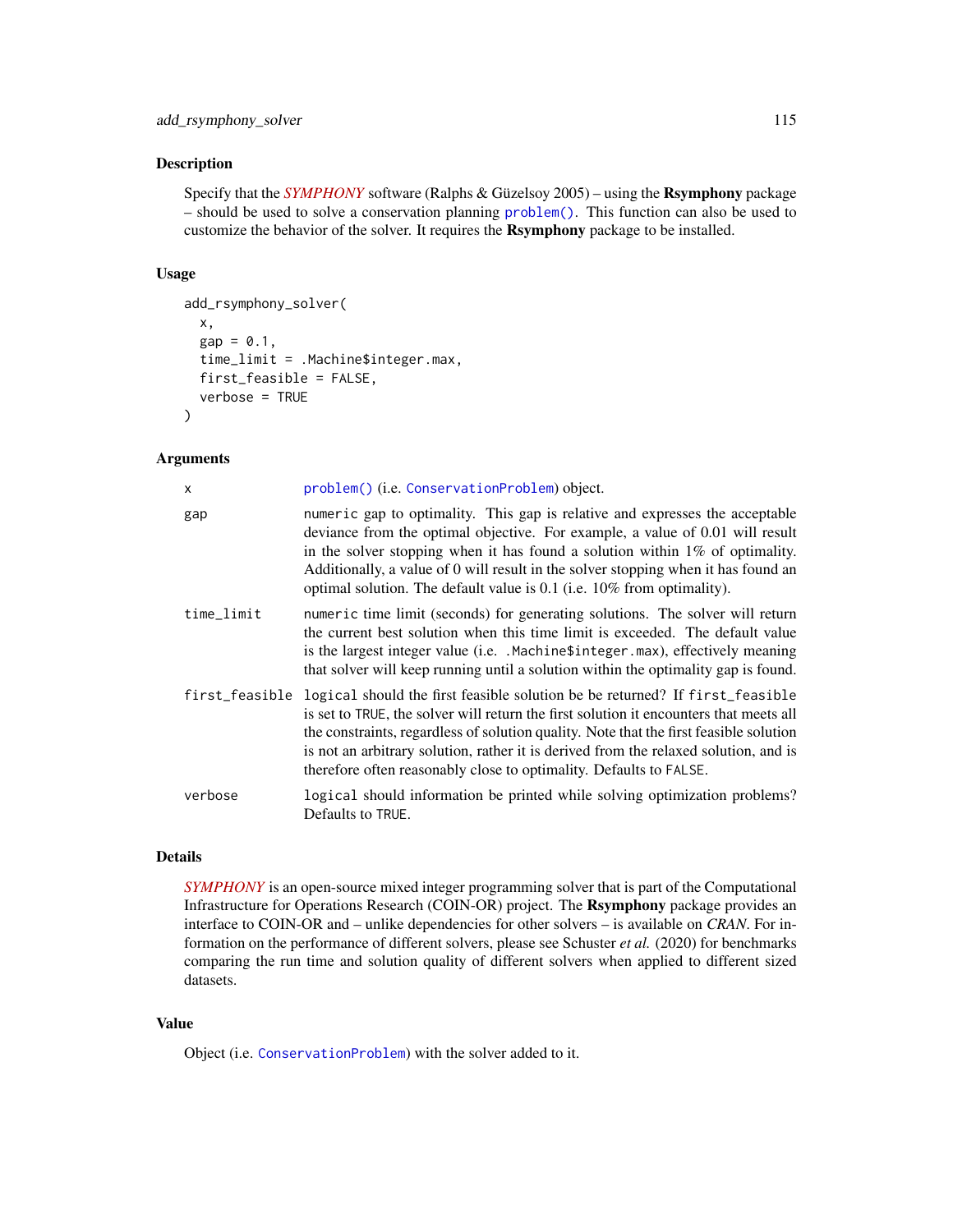#### References

Ralphs TK and Güzelsoy M (2005) The SYMPHONY callable library for mixed integer programming. In The Next Wave in Computing, Optimization, and Decision Technologies (pp. 61–76). Springer, Boston, MA.

Schuster R, Hanson JO, Strimas-Mackey M, and Bennett JR (2020). Exact integer linear programming solvers outperform simulated annealing for solving conservation planning problems. *PeerJ*, 8: e9258.

### See Also

See [solvers](#page-267-0) for an overview of all functions for adding a solver.

Other solvers: [add\\_cbc\\_solver\(](#page-14-0)), [add\\_cplex\\_solver\(](#page-29-0)), [add\\_default\\_solver\(](#page-33-1)), [add\\_gurobi\\_solver\(](#page-46-0)), [add\\_lsymphony\\_solver](#page-70-0)

## Examples

```
## Not run:
# load data
data(sim_pu_raster, sim_features)
# create problem
p <- problem(sim_pu_raster, sim_features) %>%
     add_min_set_objective() %>%
     add_relative_targets(0.1) %>%
     add_binary_decisions() %>%
     add_rsymphony_solver(time_limit = 10, verbose = FALSE)
# generate solution
s \leftarrow solve(p)# plot solution
plot(s, main = "solution", axes = FALSE, box = FALSE)
## End(Not run)
```
<span id="page-115-0"></span>add\_semicontinuous\_decisions *Add semi-continuous decisions*

## Description

Add a semi-continuous decision to a conservation planning [problem\(\)](#page-238-0). This is a relaxed decision where a part of a planning unit can be prioritized, as opposed to the entire planning unit, which is the default function (see [add\\_binary\\_decisions\(\)](#page-8-0)). This decision is similar to the [add\\_proportion\\_decisions\(\)](#page-109-0) function except that it has an upper bound parameter. By default, the decision can range from prioritizing none  $(0%)$  to all  $(100%)$  of a planning unit. However, an upper bound can be specified to ensure that at most only a fraction (e.g. 80%) of a planning unit can be preserved. This type of decision may be useful when it is not practical to conserve entire planning units.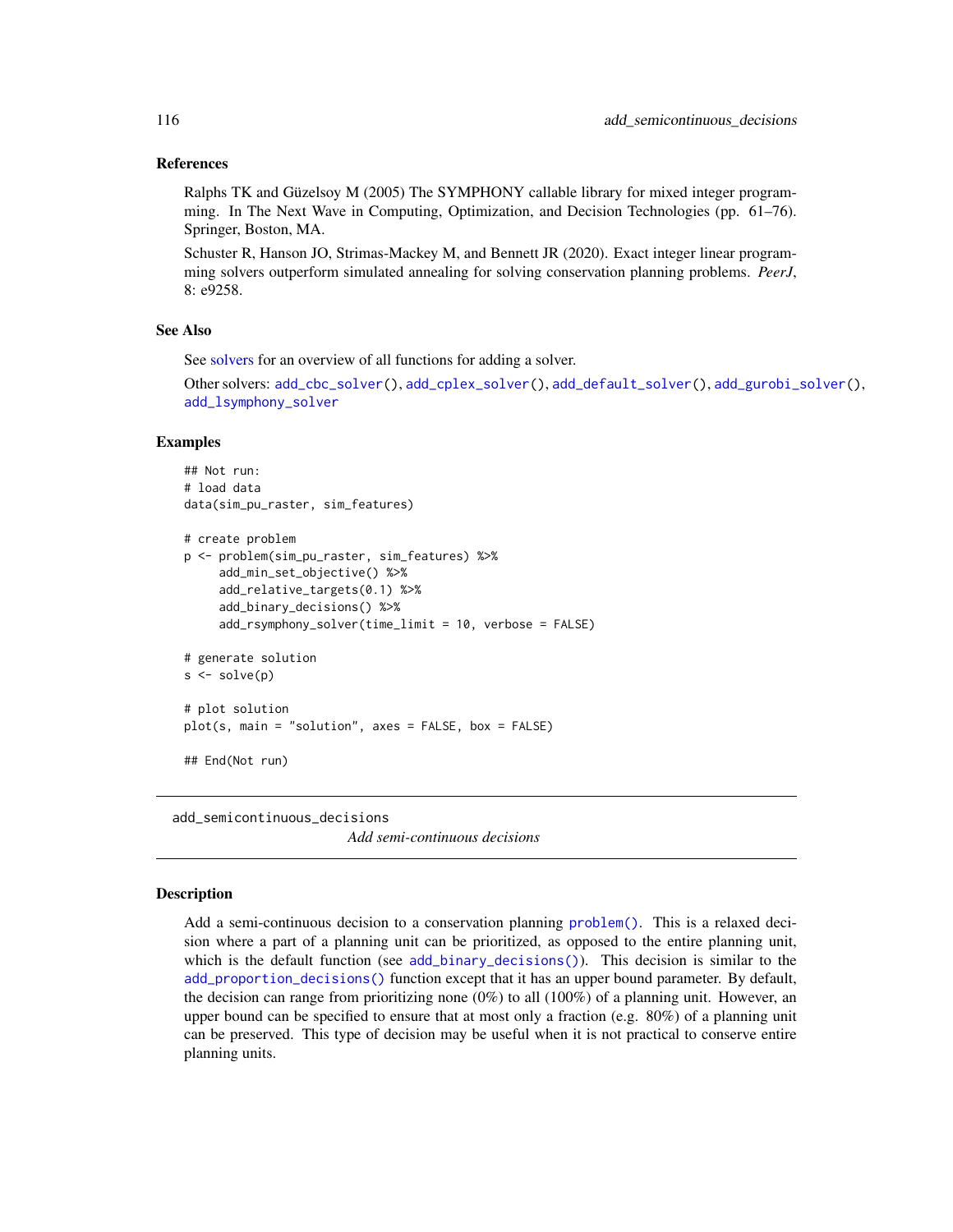# add\_semicontinuous\_decisions 117

#### Usage

add\_semicontinuous\_decisions(x, upper\_limit)

#### Arguments

|             | problem() (i.e. ConservationProblem) object.                                |
|-------------|-----------------------------------------------------------------------------|
| upper_limit | numeric value specifying the maximum proportion of a planning unit that can |
|             | be reserved (e.g. set to $0.8$ for $80\%$ ).                                |

## Details

Conservation planning problems involve making decisions on planning units. These decisions are then associated with actions (e.g. turning a planning unit into a protected area). Only a single decision should be added to a ConservationProblem object. Note that if multiple decisions are added to a problem object, then the last one to be added will be used.

## Value

Object (i.e. [ConservationProblem](#page-141-0)) with the decisions added to it.

## See Also

See [decisions](#page-147-0) for an overview of all functions for adding decisions.

Other decisions: [add\\_binary\\_decisions\(](#page-8-0)), [add\\_default\\_decisions\(](#page-33-0)), [add\\_proportion\\_decisions\(](#page-109-0))

```
# set seed for reproducibility
set.seed(500)
# load data
data(sim_pu_raster, sim_features, sim_pu_zones_stack, sim_features_zones)
# create minimal problem with semi-continuous decisions
p1 <- problem(sim_pu_raster, sim_features) %>%
      add_min_set_objective() %>%
      add_relative_targets(0.1) %>%
      add_semicontinuous_decisions(0.5) %>%
      add_default_solver(verbose = FALSE)
## Not run:
# solve problem
s1 \leftarrow solve(p1)# plot solutions
plot(s1, main = "solution")
## End(Not run)
# build multi-zone conservation problem with semi-continuous decisions
p2 <- problem(sim_pu_zones_stack, sim_features_zones) %>%
      add_min_set_objective() %>%
```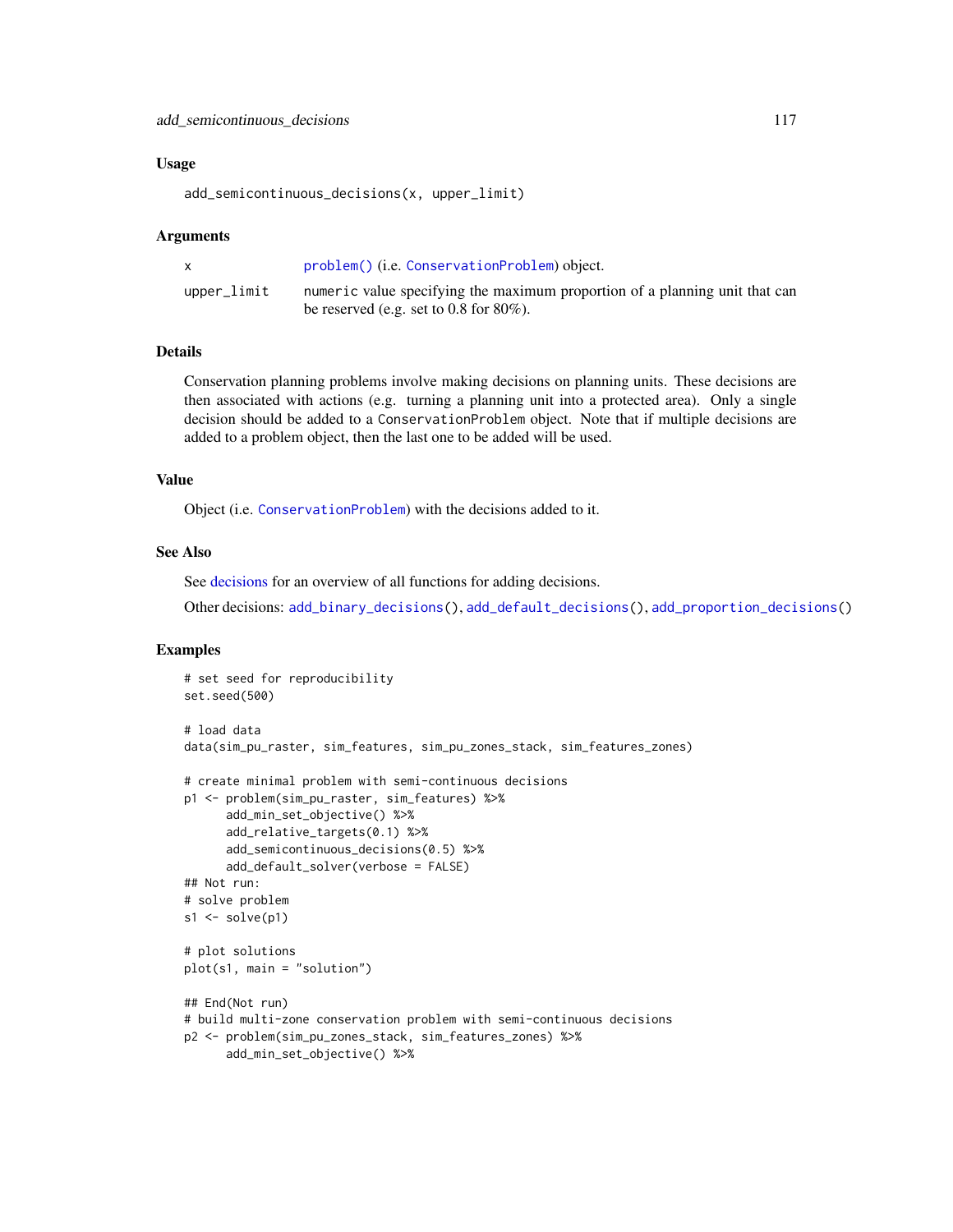```
add_relative_targets(matrix(runif(15, 0.1, 0.2), nrow = 5,
                                  ncol = 3) %>%
      add_semicontinuous_decisions(0.5) %>%
      add_default_solver(verbose = FALSE)
## Not run:
# solve the problem
s2 \leftarrow solve(p2)# print solution
print(s2)
# plot solution
# panels show the proportion of each planning unit allocated to each zone
plot(s2, axes = FALSE, box = FALSE)## End(Not run)
```
<span id="page-117-0"></span>add\_shuffle\_portfolio *Add a shuffle portfolio*

#### **Description**

Generate a portfolio of solutions for a conservation planning [problem\(\)](#page-238-0) by randomly reordering the data prior to solving the problem. This is recommended as a replacement for [add\\_top\\_portfolio\(\)](#page-119-0) when the *Gurobi* software is not available.

#### Usage

```
add_shuffle_portfolio(
  x,
  number_solutions = 10L,
  threads = 1L,
  remove_duplicates = TRUE
)
```
## Arguments

```
x problem() (i.e. ConservationProblem) object.
number_solutions
                 integer number of attempts to generate different solutions. Defaults to 10.
threads integer number of threads to use for the generating the solution portfolio. De-
                 faults to 1.
remove_duplicates
                 logical should duplicate solutions be removed? Defaults to TRUE.
```
# Details

This strategy for generating a portfolio of solutions often results in different solutions, depending on optimality gap, but may return duplicate solutions. In general, this strategy is most effective when problems are quick to solve and multiple threads are available for solving each problem separately.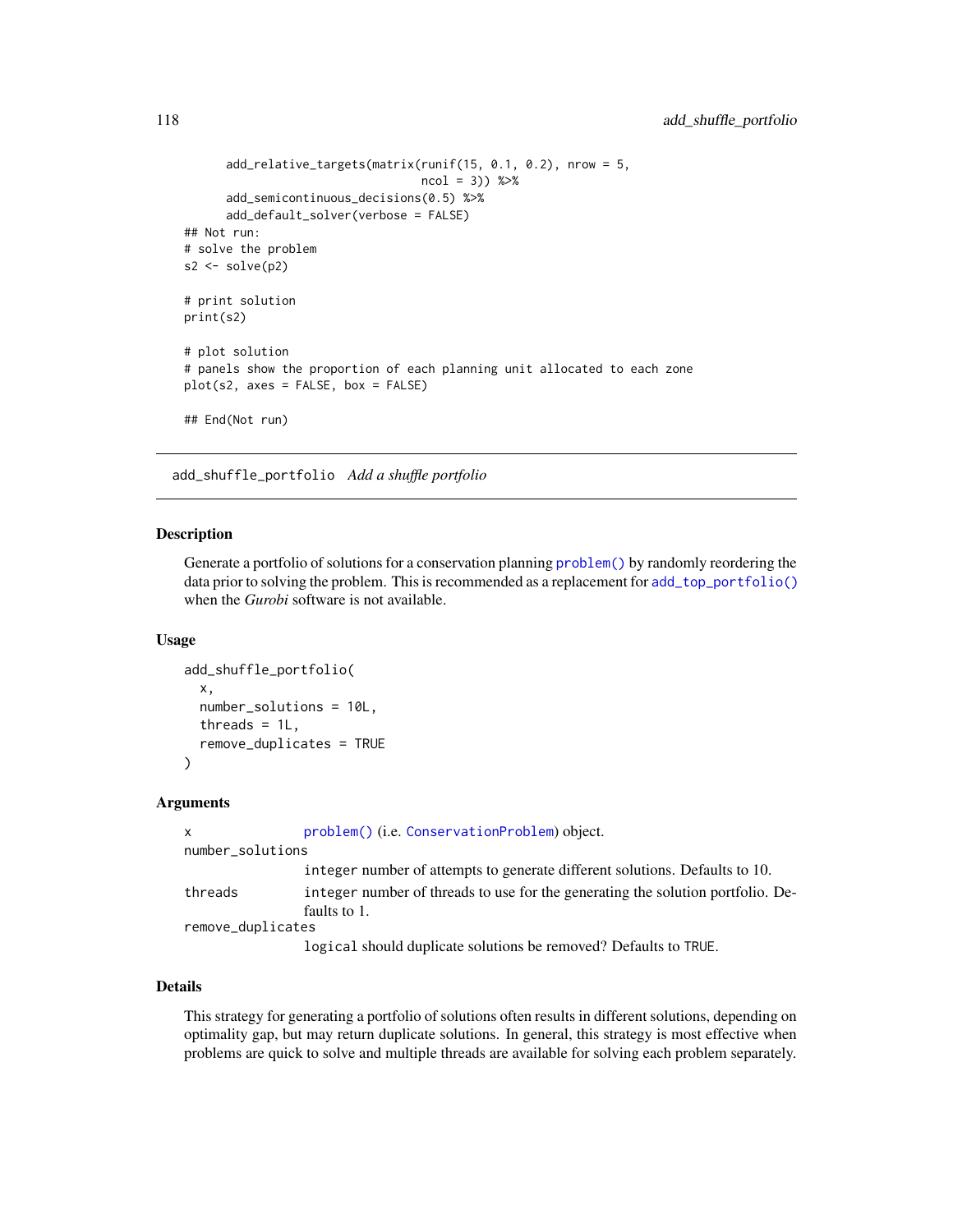# Value

Object (i.e. [ConservationProblem](#page-141-0)) with the portfolio added to it.

# See Also

See [portfolios](#page-227-0) for an overview of all functions for adding a portfolio.

Other portfolios: [add\\_cuts\\_portfolio\(](#page-31-0)), [add\\_extra\\_portfolio\(](#page-34-0)), [add\\_gap\\_portfolio\(](#page-44-0)), [add\\_top\\_portfolio\(](#page-119-0))

```
# set seed for reproducibility
set.seed(500)
# load data
data(sim_pu_raster, sim_features, sim_pu_zones_stack, sim_features_zones)
# create minimal problem with shuffle portfolio
p1 <- problem(sim_pu_raster, sim_features) %>%
     add_min_set_objective() %>%
      add_relative_targets(0.2) %>%
      add_shuffle_portfolio(10, remove_duplicates = FALSE) %>%
      add_default_solver(gap = 0.2, verbose = FALSE)
## Not run:
# solve problem and generate 10 solutions within 20% of optimality
s1 \leftarrow solve(p1)# plot solutions in portfolio
plot(stack(s1), axes = FALSE, box = FALSE)
## End(Not run)
# build multi-zone conservation problem with shuffle portfolio
p2 <- problem(sim_pu_zones_stack, sim_features_zones) %>%
      add_min_set_objective() %>%
     add_relative_targets(matrix(runif(15, 0.1, 0.2), nrow = 5,
                                  ncol = 3)) %>%
     add_binary_decisions() %>%
      add_shuffle_portfolio(10, remove_duplicates = FALSE) %>%
      add_default_solver(gap = 0.2, verbose = FALSE)
## Not run:
# solve the problem
s2 <- solve(p2)
# print solution
str(s2, max.level = 1)# plot solutions in portfolio
plot(stack(lapply(s2, category_layer)), main = "solution", axes = FALSE,
    box = FALSE)## End(Not run)
```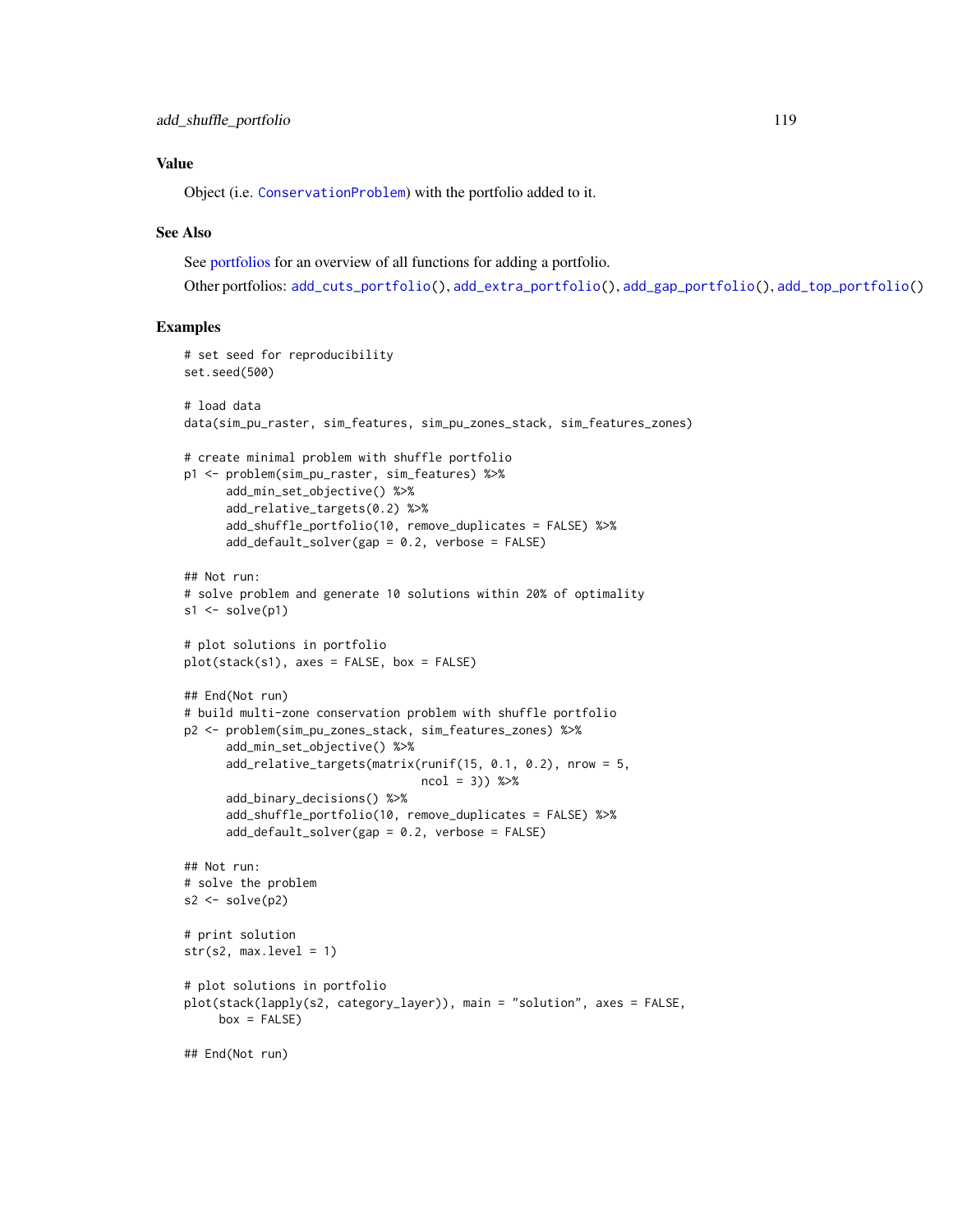<span id="page-119-0"></span>add\_top\_portfolio *Add a top portfolio*

#### Description

Generate a portfolio of solutions for a conservation planning [problem\(\)](#page-238-0) by finding a pre-specified number of solutions that are closest to optimality (i.e the top solutions).

## Usage

```
add_top_portfolio(x, number_solutions)
```
#### Arguments

x [problem\(\)](#page-238-0) (i.e. [ConservationProblem](#page-141-0)) object. number\_solutions

integer number of solutions required.

#### Details

This strategy for generating a portfolio requires problems to be solved using the *Gurobi* software suite (i.e. using [add\\_gurobi\\_solver\(\)](#page-46-0). Specifically, version 9.0.0 (or greater) of the **gurobi** package must be installed. Note that the number of solutions returned may be less than the argument to number\_solutions, if the total number of feasible solutions is less than the number of solutions requested.

## Value

Object (i.e. [ConservationProblem](#page-141-0)) with the portfolio added to it.

## See Also

See [portfolios](#page-227-0) for an overview of all functions for adding a portfolio.

Other portfolios: [add\\_cuts\\_portfolio\(](#page-31-0)), [add\\_extra\\_portfolio\(](#page-34-0)), [add\\_gap\\_portfolio\(](#page-44-0)), [add\\_shuffle\\_portfolio\(](#page-117-0))

```
## Not run:
# set seed for reproducibility
set.seed(600)
# load data
data(sim_pu_raster, sim_features)
# create minimal problem with a portfolio for the top 5 solutions
p1 <- problem(sim_pu_raster, sim_features) %>%
     add_min_set_objective() %>%
     add_relative_targets(0.05) %>%
```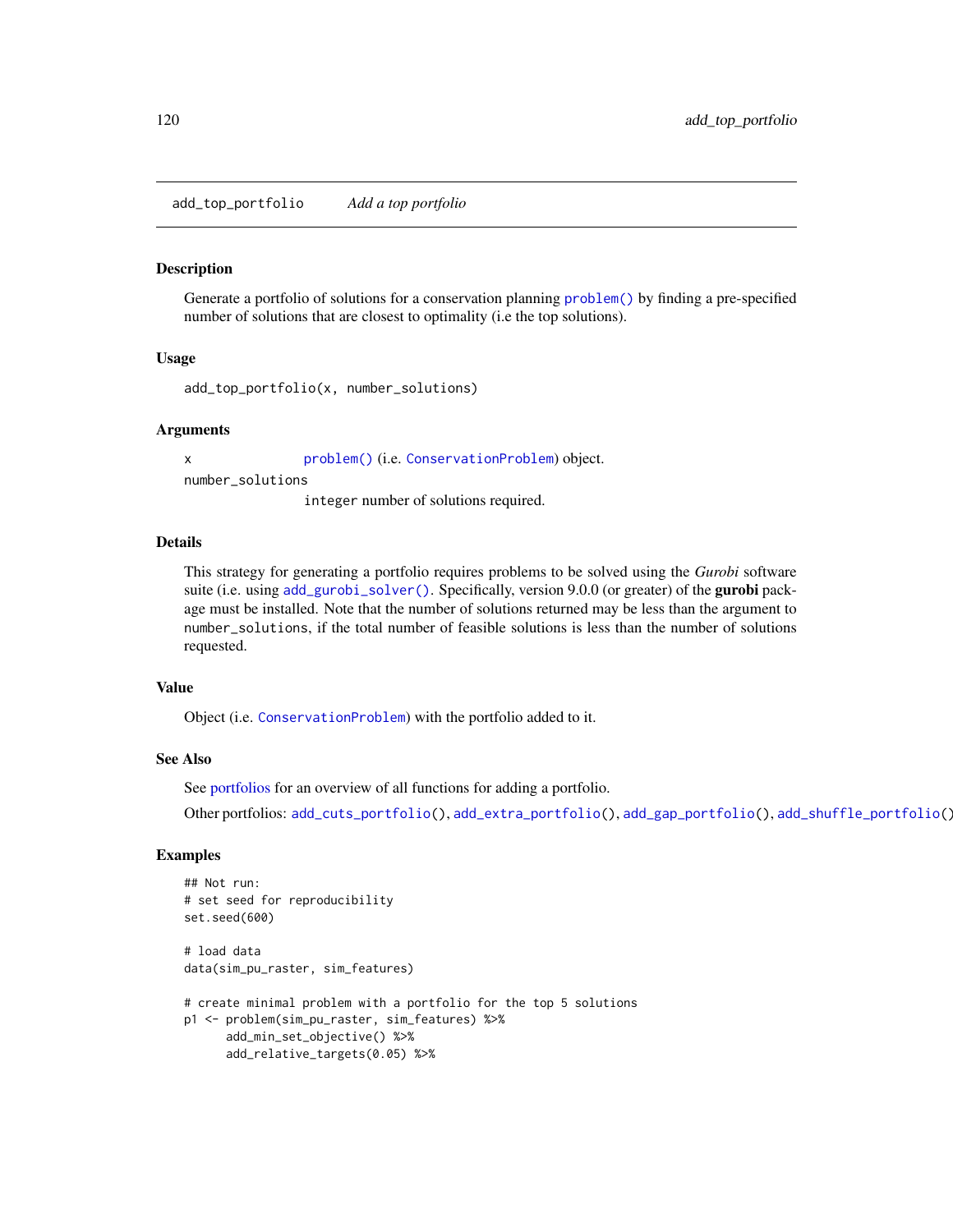```
add_top_portfolio(number_solutions = 5) %>%
      add_default_solver(gap = 0, verbose = FALSE)
# solve problem and generate portfolio
s1 \leftarrow solve(p1)# print number of solutions found
print(length(s1))
# plot solutions
plot(stack(s1), axes = FALSE, box = FALSE)
# create multi-zone problem with a portfolio for the top 5 solutions
p2 <- problem(sim_pu_zones_stack, sim_features_zones) %>%
      add_min_set_objective() %>%
      add_relative_targets(matrix(runif(15, 0.1, 0.2), nrow = 5,
                                  ncol = 3)) %>%
      add_top_portfolio(number_solutions = 5) %>%
      add_default_solver(gap = 0, verbose = FALSE)
# solve problem and generate portfolio
s2 \leftarrow solve(p2)# print number of solutions found
print(length(s2))
# plot solutions in portfolio
plot(stack(lapply(s2, category_layer)), main = "solution", axes = FALSE,
     box = FALSE)## End(Not run)
```
adjacency\_matrix *Adjacency matrix*

#### Description

Create a matrix showing which planning units are spatially adjacent to each other. Note that this also include planning units that overlap with each other too.

#### Usage

```
adjacency_matrix(x, ...)
## S3 method for class 'Raster'
adjacency_matrix(x, directions = 4L, ...)
## S3 method for class 'SpatialPolygons'
adjacency_matrix(x, ...)
```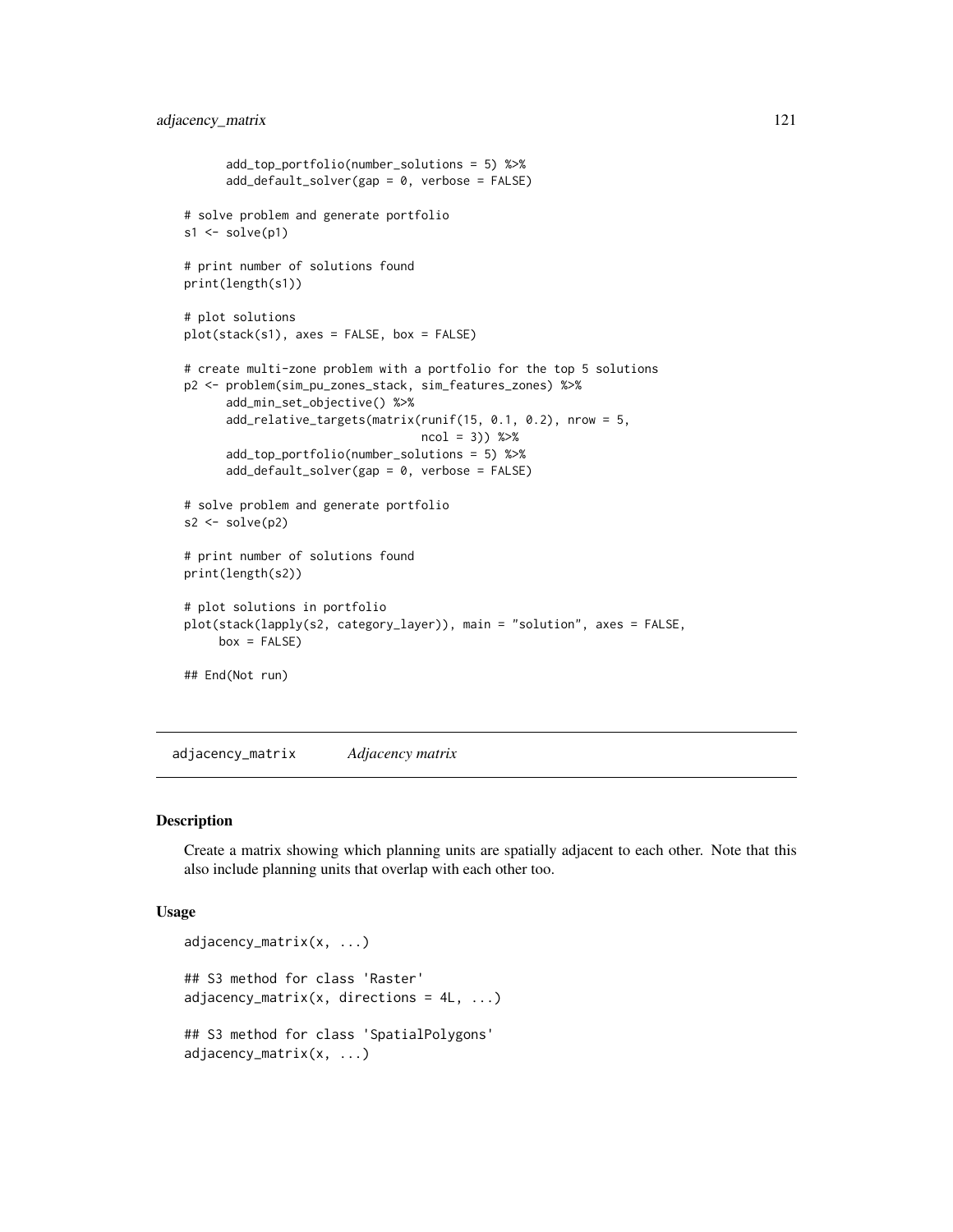```
## S3 method for class 'SpatialLines'
adjacency_matrix(x, ...)
## S3 method for class 'SpatialPoints'
adjacency_matrix(x, ...)
## S3 method for class 'sf'
adjacency_matrix(x, ...)
## Default S3 method:
adjacency_matrix(x, ...)
```
# Arguments

| $\mathsf{x}$ | Raster, SpatialPolygons, SpatialLines, or sf::sf() object representing<br>planning units.                                                                                                                                                     |
|--------------|-----------------------------------------------------------------------------------------------------------------------------------------------------------------------------------------------------------------------------------------------|
| .            | not used.                                                                                                                                                                                                                                     |
| directions   | integer If x is a Raster object, the number of directions in which cells should<br>be considered adjacent: 4 (rook's case), 8 (queen's case), 16 (knight and one-cell<br>queen moves), or "bishop" to for cells with one-cell diagonal moves. |

# Details

Spatial processing is completed using [sf::st\\_intersects\(\)](#page-0-0) for [Spatial](#page-0-0) and [sf::sf\(\)](#page-0-0) objects, and [raster::adjacent\(\)](#page-0-0) for [Raster](#page-0-0) objects.

#### Value

[dsCMatrix](#page-0-0) sparse symmetric matrix. Each row and column represents a planning unit. Cells values indicate if different planning units are adjacent to each other or not (using ones and zeros). To reduce computational burden, cells among the matrix diagonal are set to zero. Furthermore, if the argument to x is a [Raster](#page-0-0) object, then cells with NA values are set to zero too.

# **Notes**

In earlier versions  $(< 5.0.0$ ), this function was named as the connected\_matrix function. It has been renamed to be consistent with other spatial association matrix functions.

```
# load data
data(sim_pu_raster, sim_pu_sf, sim_pu_lines)
# create adjacency matrix using raster data
## crop raster to 9 cells
r < - crop(sim_pu_raster, c(0, 0.3, 0, 0.3))
## make adjacency matrix
am_raster <- adjacency_matrix(r)
```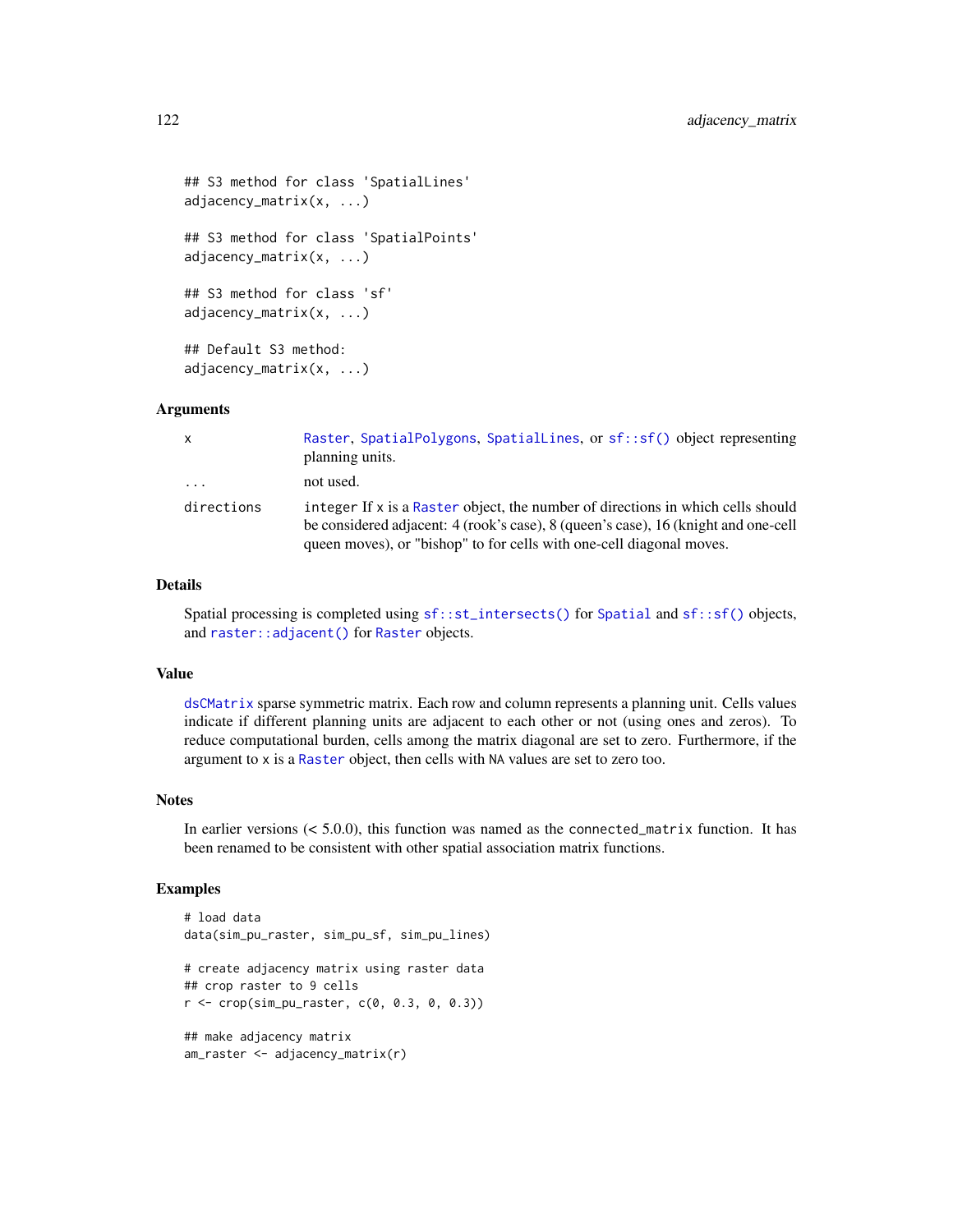```
# create adjacency matrix using polygons (sf) data
## subset 9 polygons
ply <- sim_pu_sf[c(1:2, 10:12, 20:22), ]
## make adjacency matrix
am_ply <- adjacency_matrix(ply)
# create adjacency matrix using lines (Spatial) data
## subset 9 lines
lns <- sim_pu_lines[c(1:2, 10:12, 20:22), ]
## make adjacency matrix
am_lns <- adjacency_matrix(lns)
# plot data and the adjacency matrices
## Not run:
par(mfrow = c(4,2))## plot raster and adjacency matrix
plot(r, main = "raster", axes = FALSE, box = FALSE)
plot(raster(as.matrix(am_raster)), main = "adjacency matrix", axes = FALSE,
    box = FALSE)## plot polygons (sf) and adjacency matrix
plot(r, main = "polygons (sf)", axes = FALSE, box = FALSE)
plot(raster(as.matrix(am_ply)), main = "adjacency matrix", axes = FALSE,
   box = FALSE)## plot lines (Spatial) and adjacency matrix
plot(r, main = "lines (Spatial)", axes = FALSE, box = FALSE)
plot(raster(as.matrix(am_lns)), main = "adjacency matrix", axes = FALSE,
    box = FALSE)## End(Not run)
```
<span id="page-122-0"></span>ArrayParameter-class *Array parameter prototype*

#### Description

This prototype is used to represent a parameter has multiple values. Each value is has a label to differentiate values. Only experts should interact directly with this prototype.

## Fields

\$id character identifier for parameter.

**\$name** character name of parameter.

\$value numeric vector of values.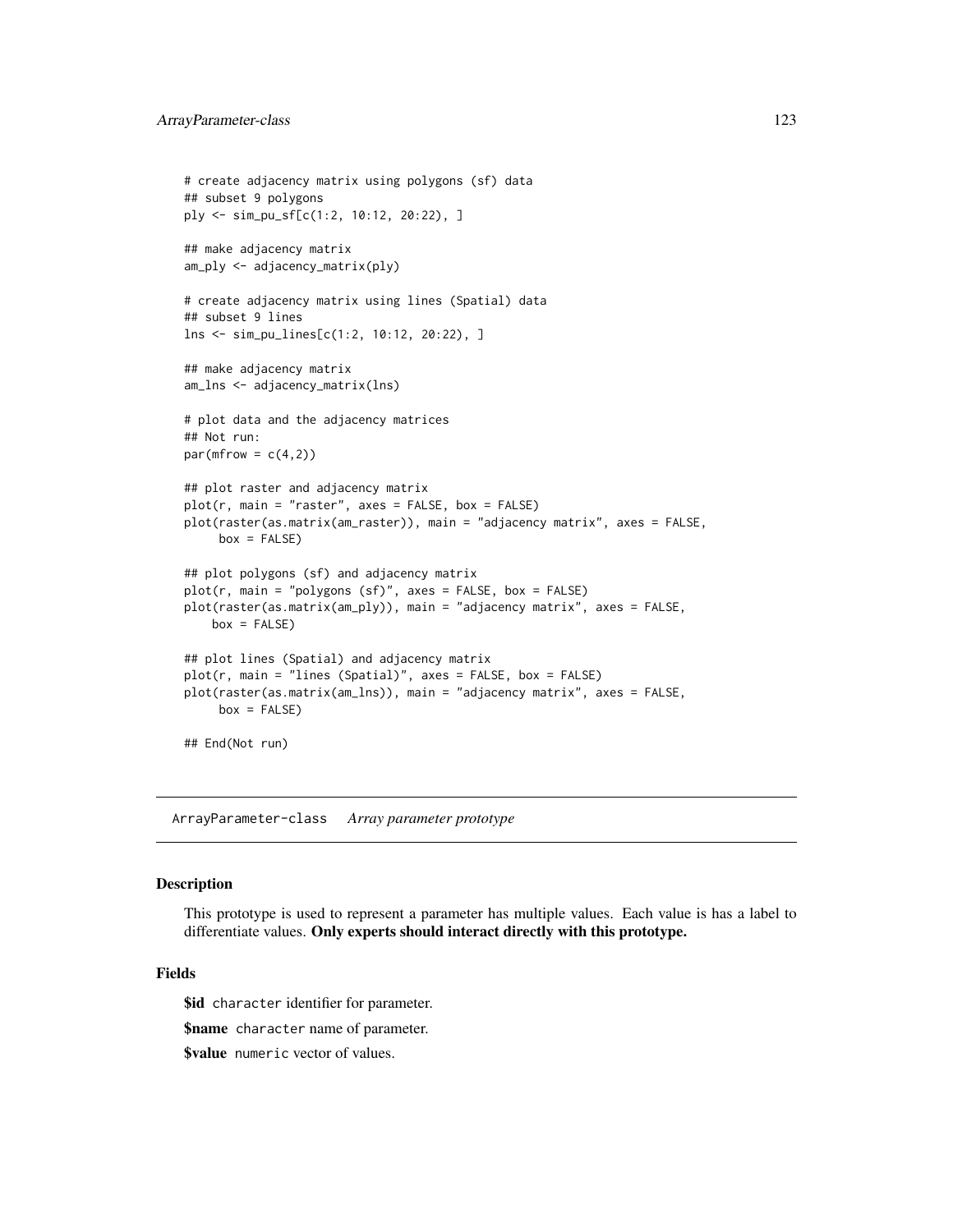\$label character vector of names for each value.

\$default numeric vector of default values.

**\$length** integer value specifying the number of values.

\$class character value specifying the class of values.

\$lower\_limit numeric vector specifying the minimum permitted values.

**\$upper\_limit** numeric vector specifying the maximum permitted values.

# Usage

```
x$print()
x$show()
x$repr()
x$validate(tbl)
x$get()
x$set(tbl)
x$reset()
```
#### Arguments

tbl [data.frame\(\)](#page-0-0) containing new parameter values with row names indicating the labels and a column called "values" containing the new parameter values.

# Details

print print the object.

show show the object.

repr character representation of object.

validate check if a proposed new set of parameters are valid.

get return a [base::data.frame\(\)](#page-0-0) containing the parameter values.

set update the parameter values using a [base::data.frame\(\)](#page-0-0).

reset update the parameter values to be the default values.

#### See Also

[ScalarParameter](#page-252-0), [Parameter](#page-221-0).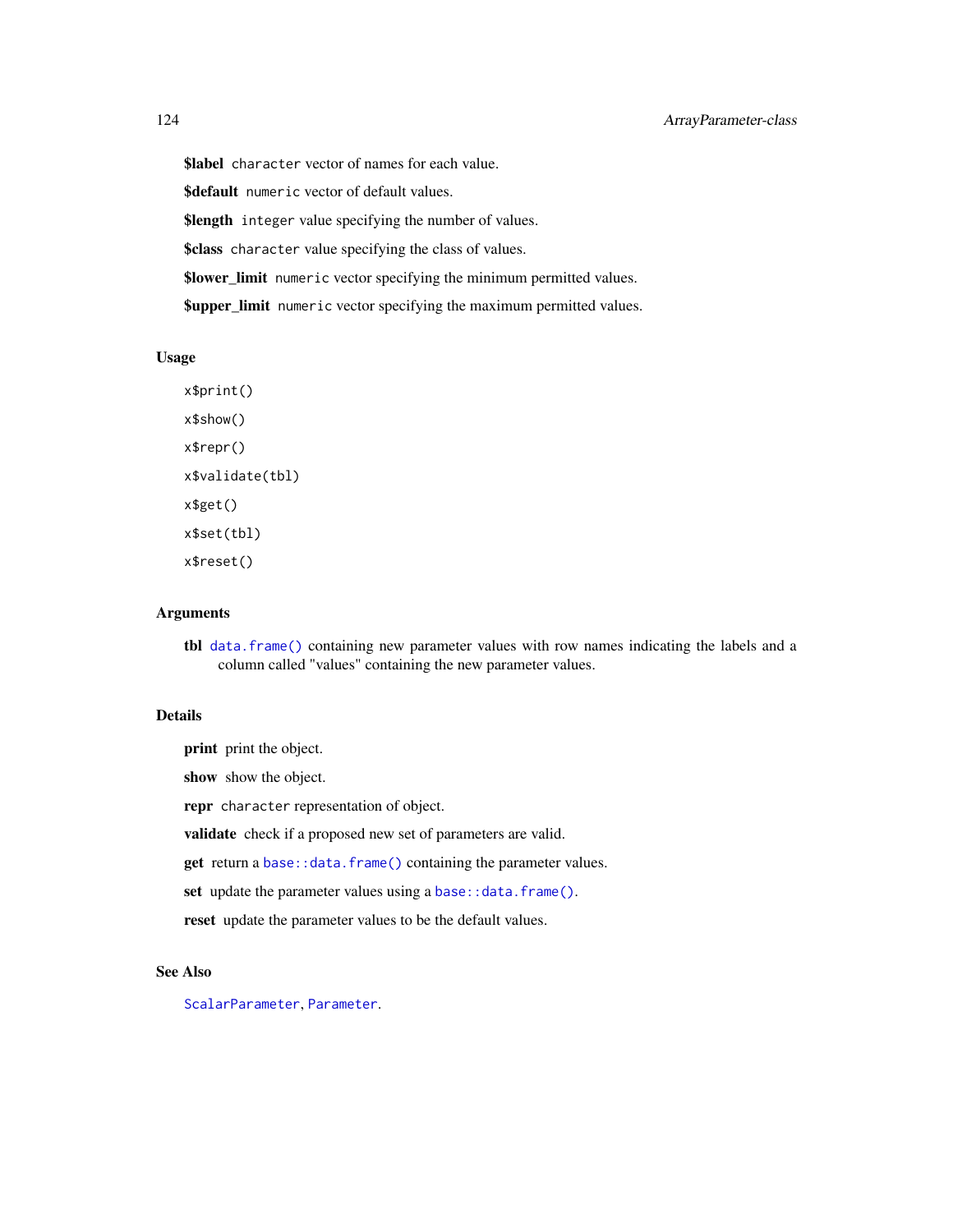#### Description

Create parameters that consist of multiple numbers. If an attempt is made to create a parameter with conflicting settings then an error will be thrown.

# Usage

```
proportion_parameter_array(name, value, label)
binary_parameter_array(name, value, label)
integer_parameter_array(
 name,
 value,
  label,
  lower_limit = rep(as.integer(-.Machine$integer.max), length(value)),
  upper_limit = rep(as.integer(.Machine$integer.max), length(value))
)
numeric_parameter_array(
 name,
 value,
 label,
 lower_limit = rep(.Machine$double.xmin, length(value)),
 upper_limit = rep(.Machine$double.xmax, length(value))
)
```
## Arguments

| name          | character name of parameter.                                                                                                                           |
|---------------|--------------------------------------------------------------------------------------------------------------------------------------------------------|
| value         | numeric vector of values.                                                                                                                              |
| label         | character vector of labels for each value.                                                                                                             |
| lower_limit   | numeric vector of values denoting the minimum acceptable value for each ele-<br>ment in value. Defaults to the smallest possible number on the system. |
| $upper$ limit | numeric vector of values denoting the maximum acceptable value for each ele-<br>ment in value. Defaults to the largest possible number on the system.  |

# Details

Below is a list of parameter generating functions and a brief description of each.

proportion\_parameter\_array a parameter that consists of multiple numeric values that are between zero and one.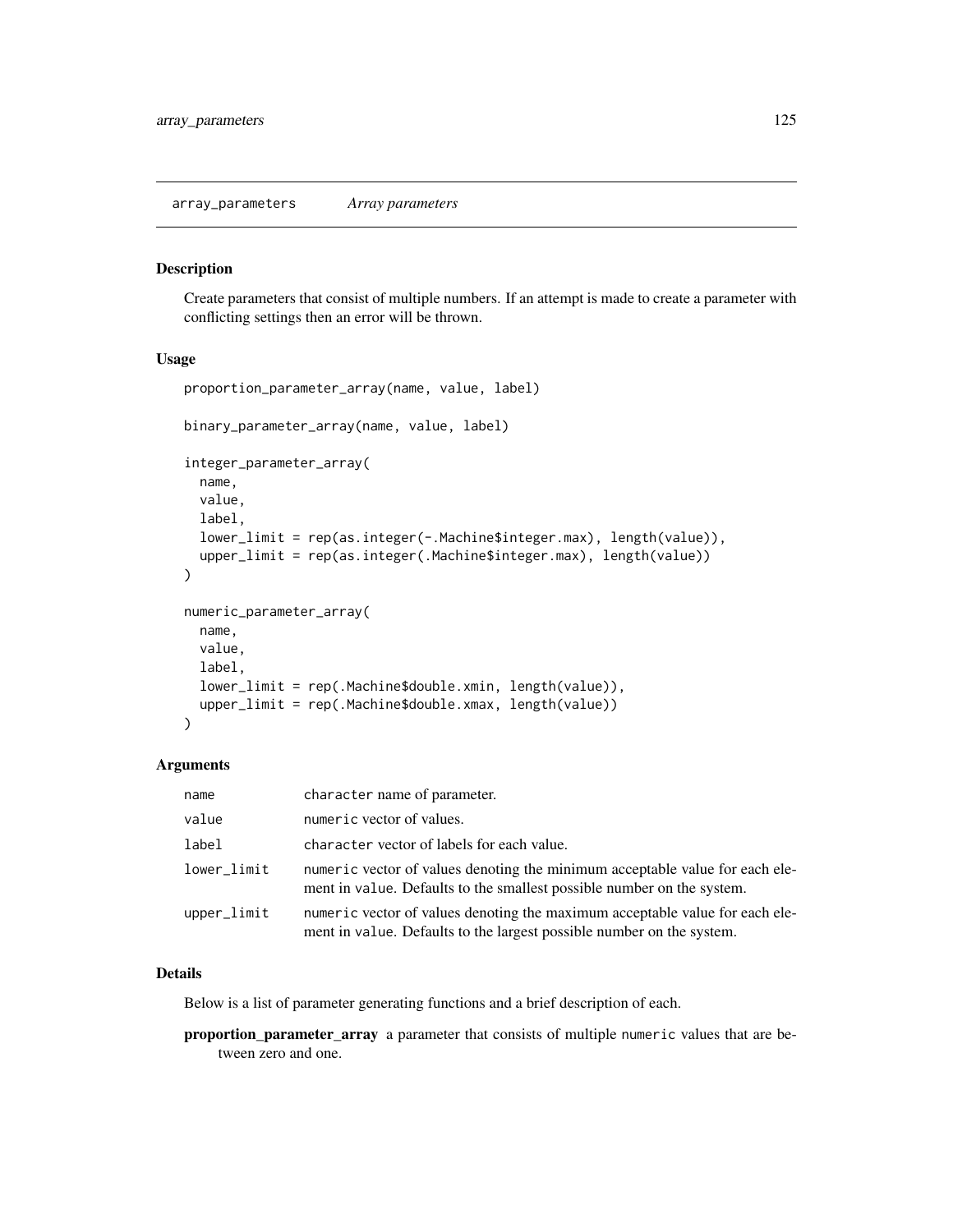binary\_parameter\_array a parameter that consists of multiple integer values that are either zero or one.

integer\_parameter\_array a parameter that consists of multiple integer values.

numeric\_parameter\_array a parameter that consists of multiple numeric values.

# Value

[ArrayParameter](#page-122-0) object.

```
# proportion parameter array
p1 <- proportion_parameter_array('prop_array', c(0.1, 0.2, 0.3),
                                 letters[1:3])
print(p1) # print it
p1$get() # get value
p1$id # get id
invalid \leq data.frame(value = 1:3, row.names=letters[1:3]) # invalid values
p1$validate(invalid) # check invalid input is invalid
valid \le data.frame(value = c(0.4, 0.5, 0.6), row.names=letters[1:3]) # valid
p1$validate(valid) # check valid input is valid
p1$set(valid) # change value to valid input
print(p1)
# binary parameter array
p2 <- binary_parameter_array('bin_array', c(0L, 1L, 0L), letters[1:3])
print(p2) # print it
p2$get() # get value
p2$id # get id
invalid \leq data.frame(value = 1:3, row.names=letters[1:3]) # invalid values
p2$validate(invalid) # check invalid input is invalid
valid <- data.frame(value = c(0L, 0L, 0L), row.names=letters[1:3]) # valid
p2$validate(valid) # check valid input is valid
p2$set(valid) # change value to valid input
print(p2)
# integer parameter array
p3 <- integer_parameter_array('int_array', c(1:3), letters[1:3])
print(p3) # print it
p3$get() # get value
p3$id # get id
invalid <- data.frame(value = rnorm(3), row.names=letters[1:3]) # invalid
p3$validate(invalid) # check invalid input is invalid
valid <- data.frame(value = 5:7, row.names=letters[1:3]) # valid
p3$validate(valid) # check valid input is valid
p3$set(valid) # change value to valid input
print(p3)
# numeric parameter array
p4 <- numeric_parameter_array('dbl_array', c(0.1, 4, -5), letters[1:3])
print(p4) # print it
p4$get() # get value
```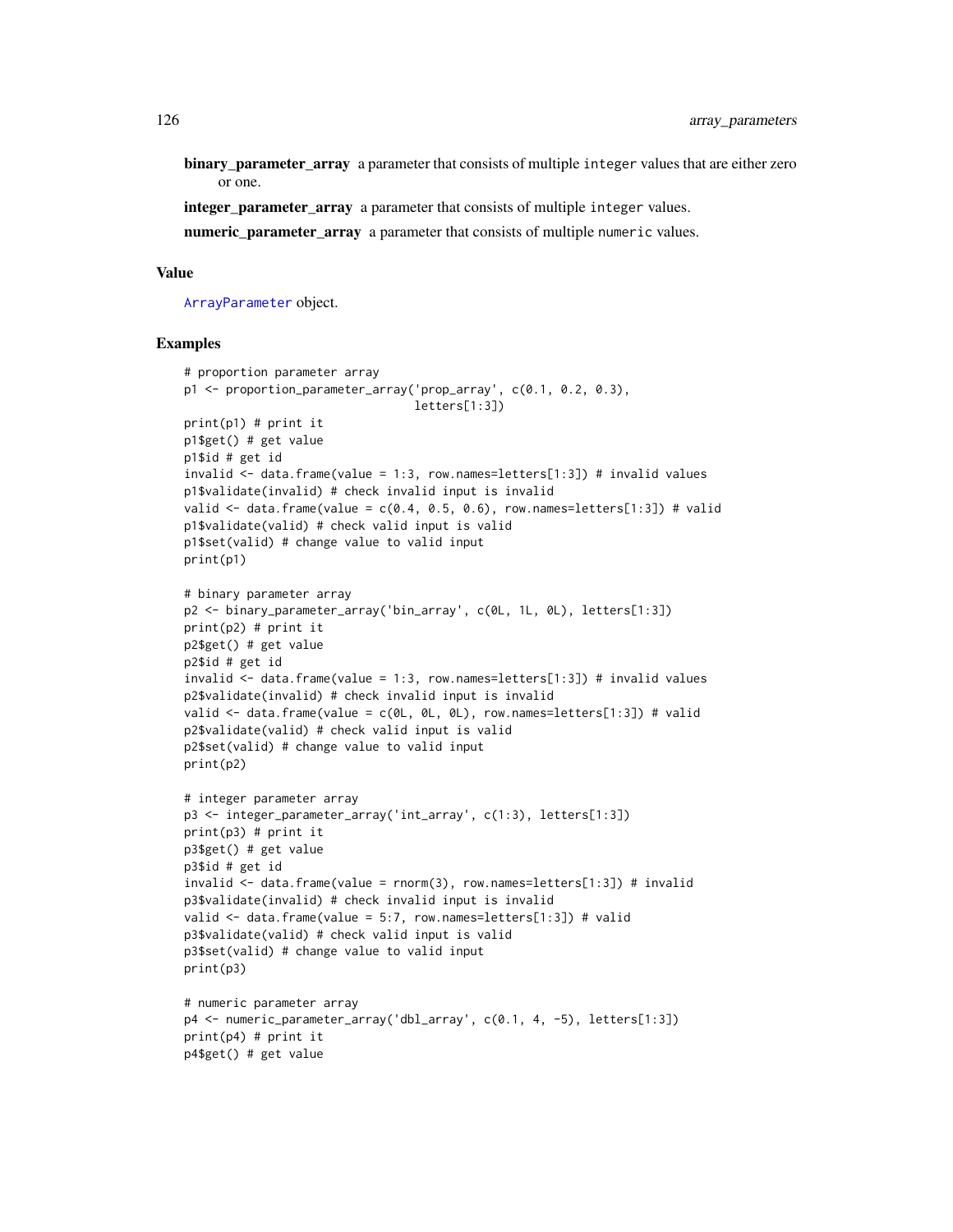```
p4$id # get id
invalid <- data.frame(value = c(NA, 1, 2), row.names=letters[1:3]) # invalid
p4$validate(invalid) # check invalid input is invalid
valid \leq data.frame(value = c(1, 2, 3), row.names=letters[1:3]) # valid
p4$validate(valid) # check valid input is valid
p4$set(valid) # change value to valid input
print(p4)
# numeric parameter array with lower bounds
p5 <- numeric_parameter_array('b_dbl_array', c(0.1, 4, -5), letters[1:3],
                              lower_limit=c(0, 1, 2))
print(p5) # print it
p5$get() # get value
p5$id# get id
invalid <- data.frame(value = c(-1, 5, 5), row.names=letters[1:3]) # invalid
p5$validate(invalid) # check invalid input is invalid
valid <- data.frame(value = c(0, 1, 2), row.names=letters[1:3]) # valid
p5$validate(valid) # check valid input is valid
p5$set(valid) # change value to valid input
print(p5)
```
as.Id *Coerce object to another object*

# Description

Coerce an object.

#### Usage

```
as.Id(x, \ldots)## S3 method for class 'character'
as.Id(x, \ldots)## S3 method for class 'Parameters'
as.list(x, \ldots)## S3 method for class 'Zones'
as.list(x, \ldots)
```
# Arguments

| x        | Object.           |
|----------|-------------------|
| $\cdots$ | unused arguments. |

# Value

An object.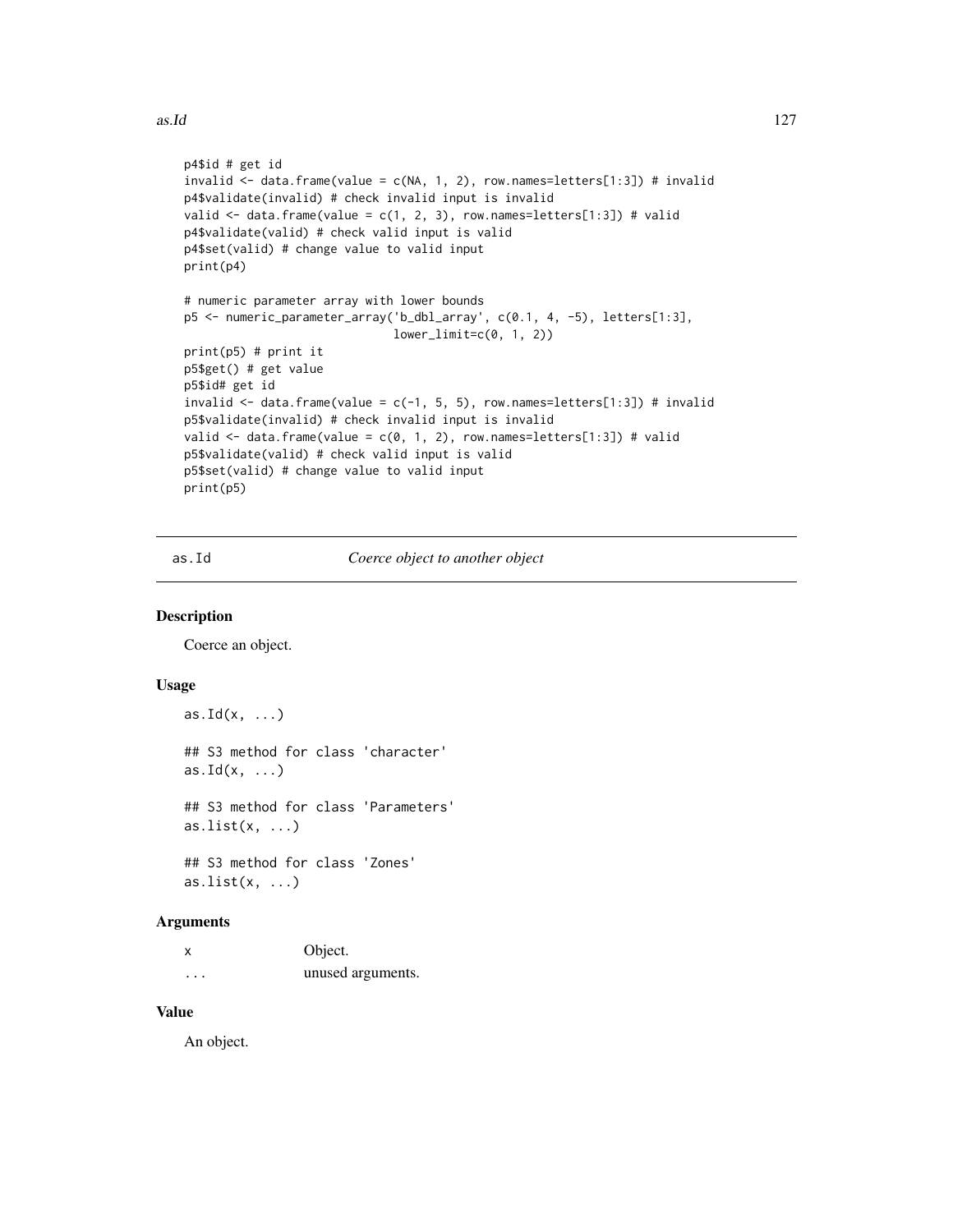as.list.OptimizationProblem

*Convert* OptimizationProblem *to list*

#### Description

Convert OptimizationProblem to list

#### Usage

```
## S3 method for class 'OptimizationProblem'
as.list(x, \ldots)
```
# Arguments

| X | OptimizationProblem object. |
|---|-----------------------------|
| . | not used.                   |

#### Value

list() object.

<span id="page-127-0"></span>

| binary_stack | Binary stack |  |
|--------------|--------------|--|
|              |              |  |

# Description

Convert a [RasterLayer](#page-0-0) object containing categorical identifiers into a [RasterStack](#page-0-0) object where each layer corresponds to a different identifier and values indicate the presence/absence of that category in the input object.

#### Usage

binary\_stack(x)

## Arguments

x [Raster](#page-0-0) object containing a single layer.

# Details

This function is provided to help manage data that encompass multiple management zones. For instance, this function may be helpful for preparing raster data for [add\\_locked\\_in\\_constraints\(\)](#page-59-0) and [add\\_locked\\_out\\_constraints\(\)](#page-63-0) since they require binary [RasterStack](#page-0-0) objects as input arguments.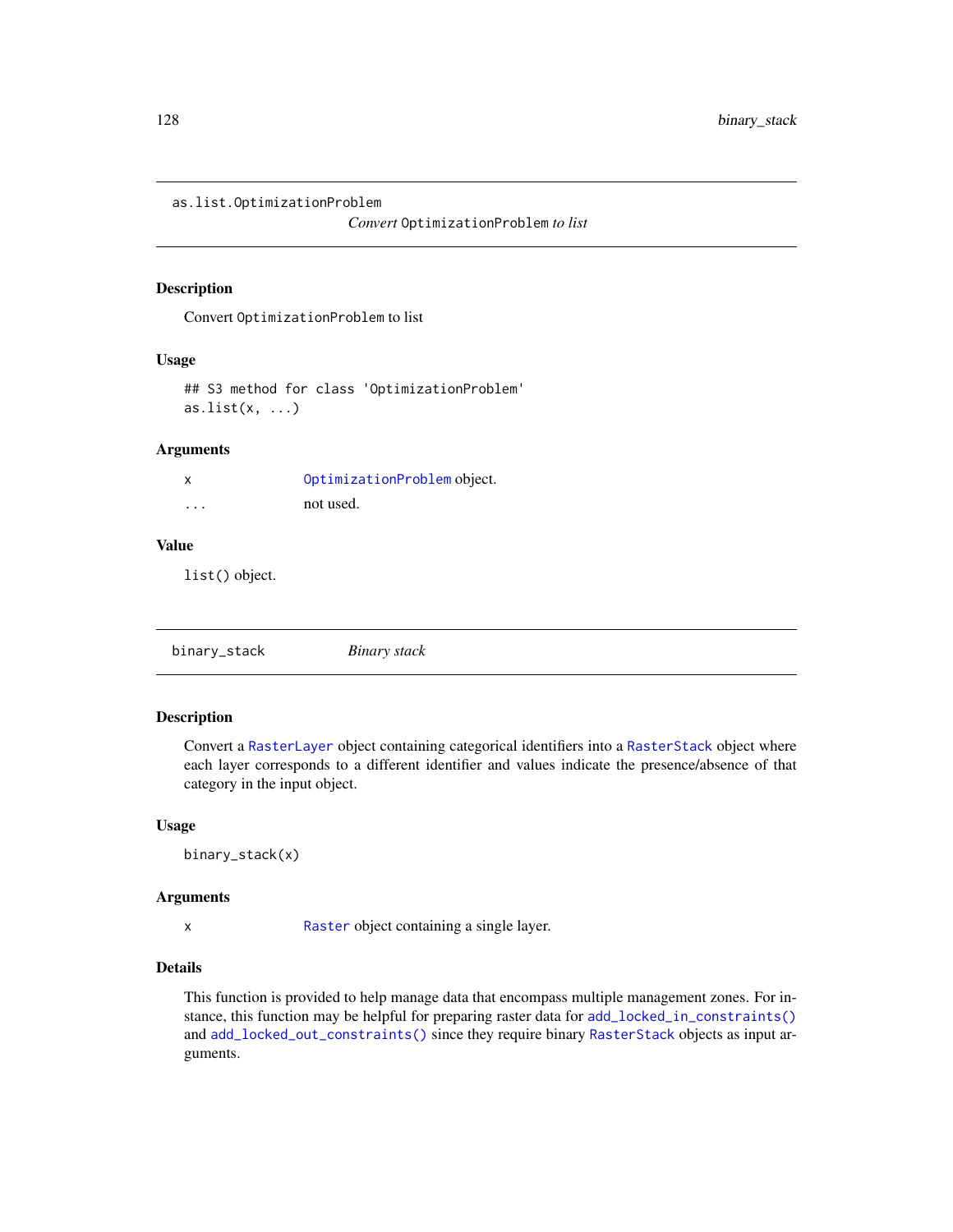boundary\_matrix 129

## Value

[RasterStack](#page-0-0) object.

## See Also

[category\\_layer\(\)](#page-131-0).

# Examples

```
# create raster with categorical identifers
x \leq -raster(matrix(c(1, 2, 3, 1, NA, 1), nrow = 3))# convert to binary stack
y <- binary_stack(x)
# plot categorical raster and binary stack representation
## Not run:
plot(stack(x, y), main = c("x", "y[[1]]", "y[[2]]", "y[[3]]"), nr = 1)
## End(Not run)
```
<span id="page-128-0"></span>boundary\_matrix *Boundary matrix*

# Description

Generate a matrix describing the amount of shared boundary length between different planning units, and the amount of exposed edge length each planning unit exhibits.

# Usage

```
boundary_matrix(x, str_tree)
## S3 method for class 'Raster'
boundary_matrix(x, str\_tree = FALSE)
## S3 method for class 'SpatialPolygons'
boundary_matrix(x, str_tree = FALSE)
## S3 method for class 'SpatialLines'
boundary_matrix(x, str_tree = FALSE)
## S3 method for class 'SpatialPoints'
boundary_matrix(x, str_tree = FALSE)
## S3 method for class 'sf'
boundary_matrix(x, str\_tree = FALSE)
```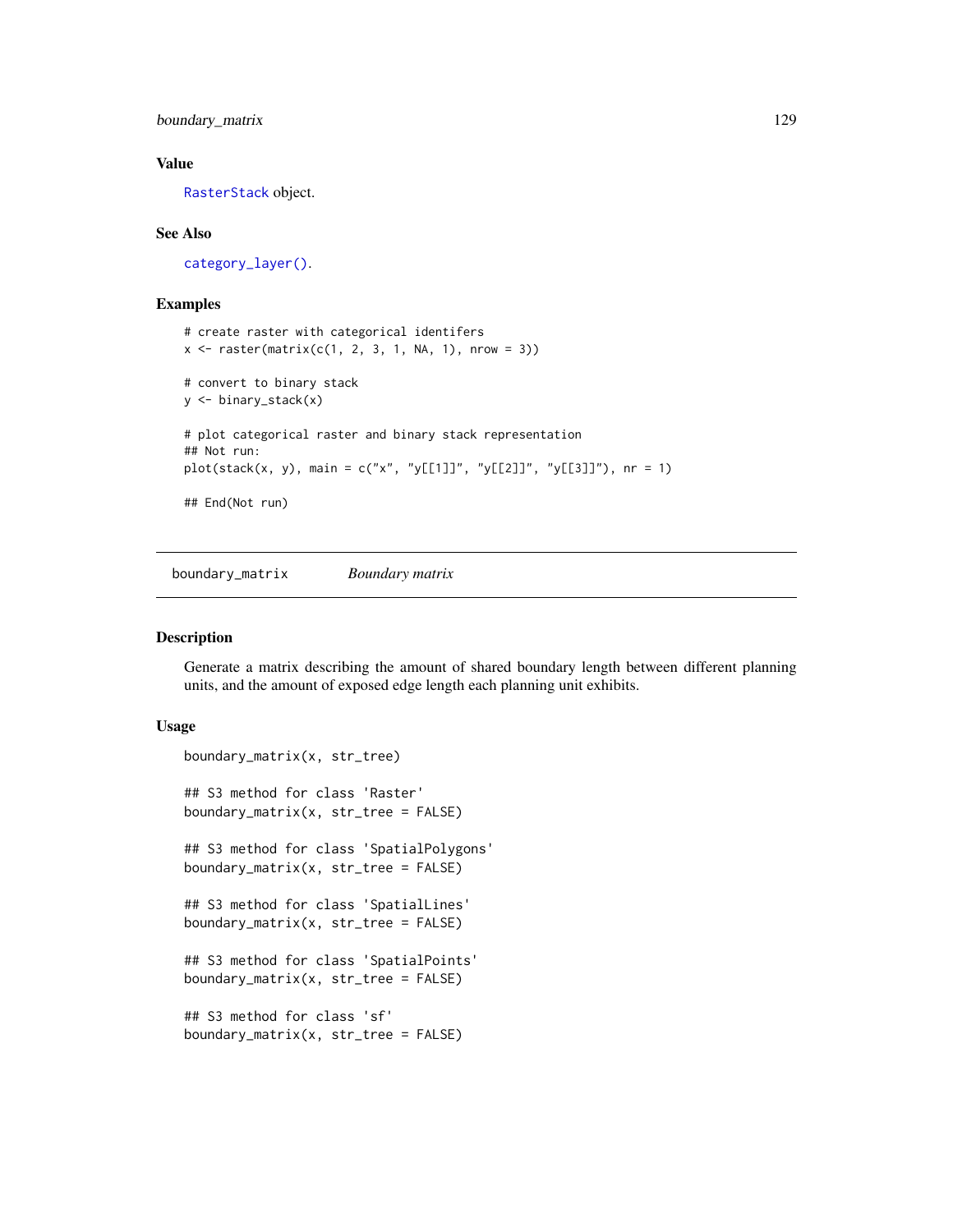## Default S3 method: boundary\_matrix(x,  $str\_tree = FALSE$ )

#### **Arguments**

| $\mathsf{x}$ | Raster, SpatialLines, SpatialPolygons, sf::sf() object representing plan-<br>ning units. If x is a Raster object then it must have only one layer.                                                                                                                                                                                                                                                                                                                                                                                                         |
|--------------|------------------------------------------------------------------------------------------------------------------------------------------------------------------------------------------------------------------------------------------------------------------------------------------------------------------------------------------------------------------------------------------------------------------------------------------------------------------------------------------------------------------------------------------------------------|
| str_tree     | logical should a GEOS STR tree structure be used to to pre-process data? If<br>TRUE, then the experimental rgeos: : $g$ UnarySTRtreeQuery() function will be<br>used to pre-compute which planning units are adjacent to each other and po-<br>tentially reduce the processing time required to generate the boundary matrices.<br>This argument is only used when the planning unit data are vector-based poly-<br>gons (i.e. sp:: SpatialPolygonsDataFrame() objects). Note that using TRUE<br>may crash Mac OSX systems. The default argument is FALSE. |

#### Details

This function returns a [dsCMatrix](#page-0-0) symmetric sparse matrix. Cells on the off-diagonal indicate the length of the shared boundary between two different planning units. Cells on the diagonal indicate length of a given planning unit's edges that have no neighbors (e.g. for edges of planning units found along the coastline). This function assumes the data are in a coordinate system where Euclidean distances accurately describe the proximity between two points on the earth. Thus spatial data in a longitude/latitude coordinate system (i.e. [WGS84\)](https://spatialreference.org/ref/epsg/wgs-84/) should be reprojected to another coordinate system before using this function. Note that for [Raster](#page-0-0) objects boundaries are missing for cells that have NA values in all cells.

#### Value

[dsCMatrix](#page-0-0) symmetric sparse matrix object. Each row and column represents a planning unit. Cells values indicate the shared boundary length between different pairs of planning units.

# **Examples**

```
# load data
data(sim_pu_raster, sim_pu_polygons)
# subset data to reduce processing time
r <- crop(sim_pu_raster, c(0, 0.3, 0, 0.3))
ply <- sim_pu_polygons[c(1:2, 10:12, 20:22), ]
ply2 <- st_as_sf(ply)
# create boundary matrix using raster data
bm_raster <- boundary_matrix(r)
# create boundary matrix using polygon (Spatial) data
bm_ply1 <- boundary_matrix(ply)
# create boundary matrix using polygon (sf) data
bm_ply2 <- boundary_matrix(ply2)
```
# create boundary matrix with polygon (Spatial) data and GEOS STR query trees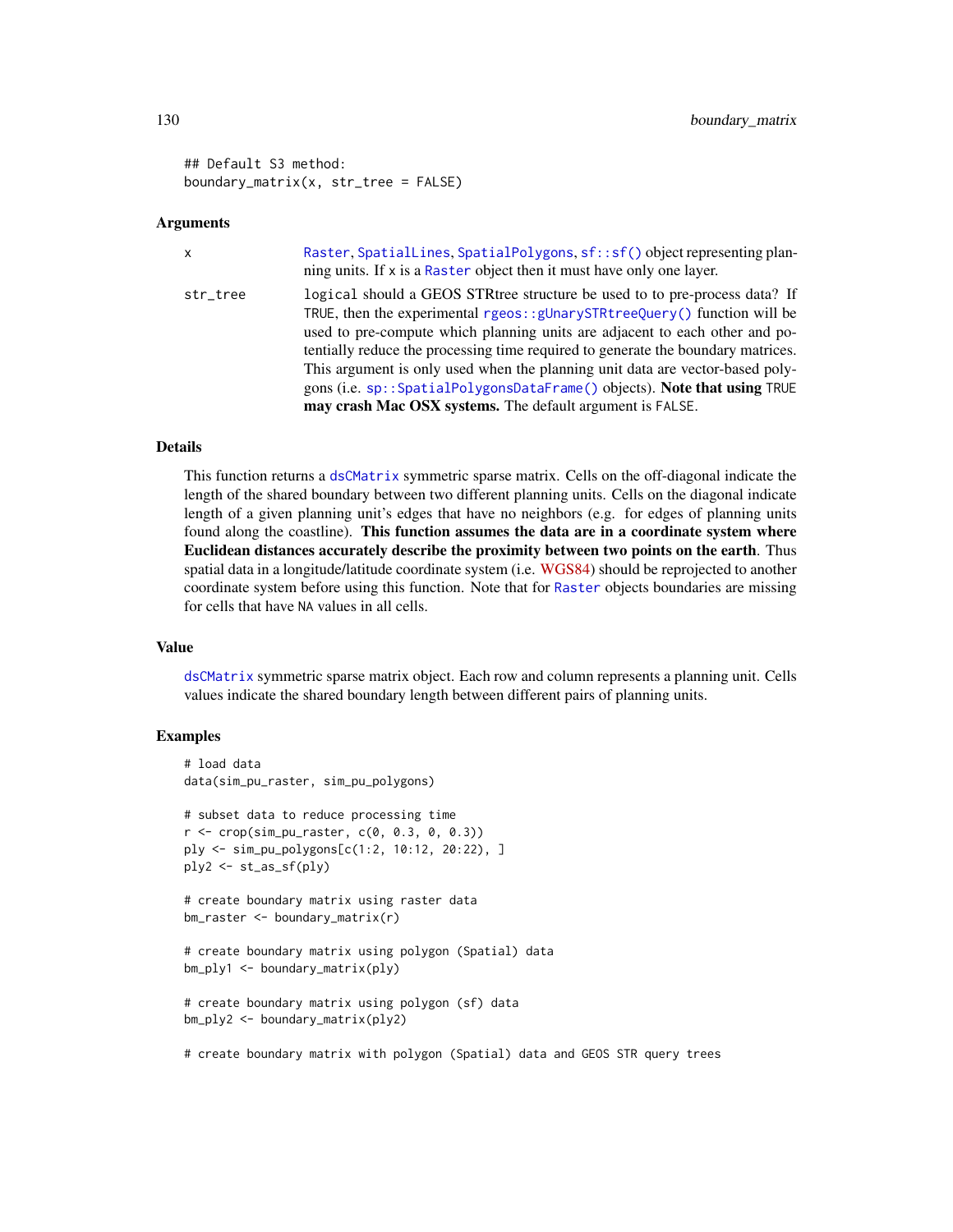# branch\_matrix 131

```
# to speed up processing
bm_ply3 <- boundary_matrix(ply, TRUE)
# plot raster and boundary matrix
## Not run:
par(mfrow = c(1, 2))plot(r, main = "raster", axes = FALSE, box = FALSE)plot(raster(as.matrix(bm_raster)), main = "boundary matrix",
     axes = FALSE, box = FALSE)## End(Not run)
# plot polygons and boundary matrices
## Not run:
par(mfrow = c(1, 3))plot(r, main = "polygons (Spatial)", axes = FALSE, box = FALSE)
plot(raster(as.matrix(bm_ply1)), main = "boundary matrix", axes = FALSE,
     box = FALSE)plot(r, main = "polygons (sf)", axes = FALSE, box = FALSE)
plot(raster(as.matrix(bm_ply2)), main = "boundary matrix", axes = FALSE,
     box = FALSE)plot(raster(as.matrix(bm_ply3)), main = "boundary matrix (Spatial, STR)",
           axes = FALSE, box = FALSE)## End(Not run)
```
branch\_matrix *Branch matrix*

# Description

Phylogenetic trees depict the evolutionary relationships between different species. Each branch in a phylogenetic tree represents a period of evolutionary history. Species that are connected to the same branch both share that same period of evolutionary history. This function creates a matrix that shows which species are connected with branch. In other words, it creates a matrix that shows which periods of evolutionary history each species have experienced.

#### Usage

```
branch_matrix(x)
```
## Default S3 method: branch\_matrix(x)

## S3 method for class 'phylo' branch\_matrix(x)

#### Arguments

x [ape::phylo\(\)](#page-0-0) tree object.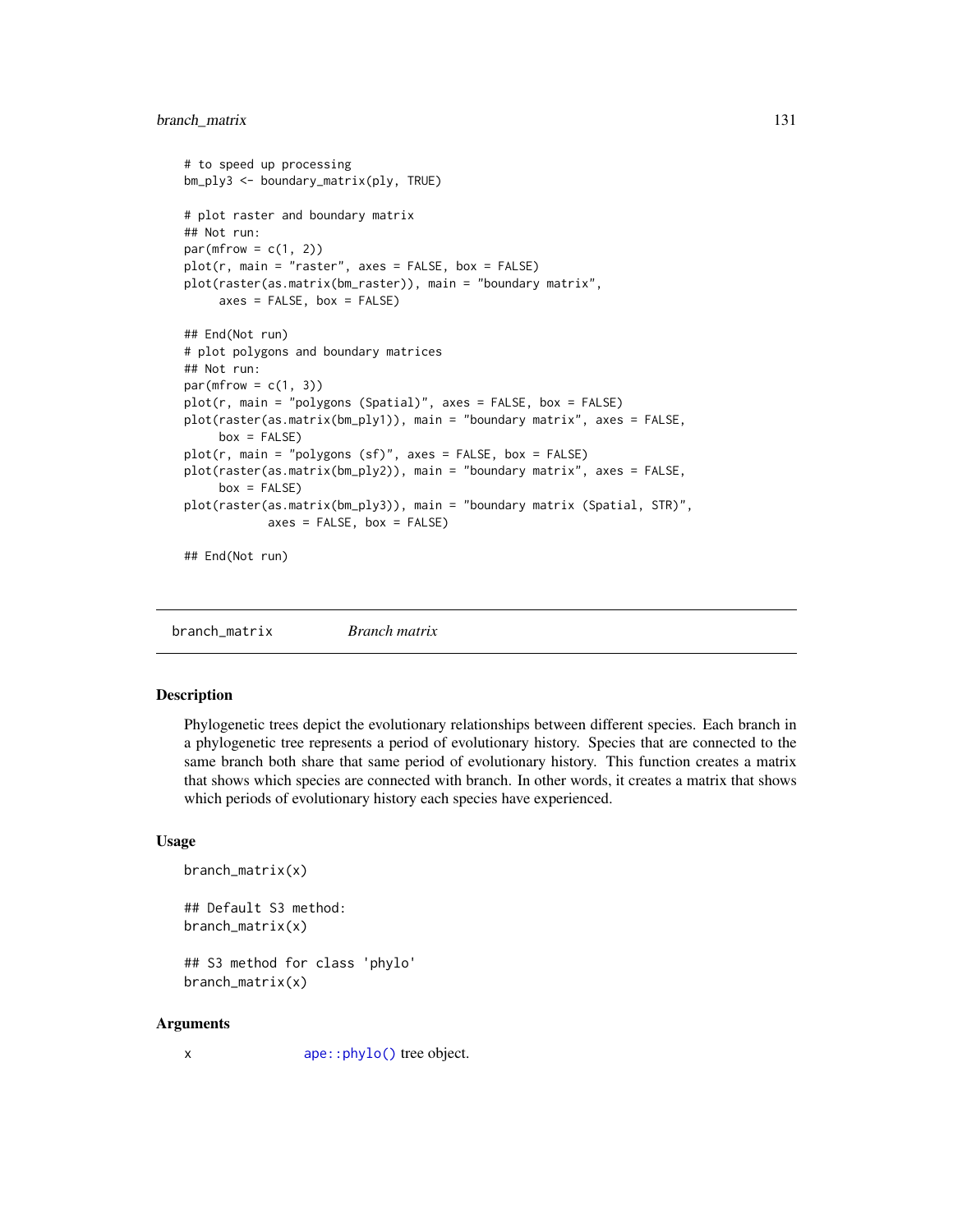# Value

[dgCMatrix](#page-0-0) sparse matrix object. Each row corresponds to a different species. Each column corresponds to a different branch. Species that inherit from a given branch are denoted with a one.

# Examples

```
# load data
data(sim_phylogeny)
# generate species by branch matrix
m <- branch_matrix(sim_phylogeny)
# plot data
## Not run:
par(mfrow = c(1,2))plot(sim_phylogeny, main = "phylogeny")
plot(raster(as.matrix(m)), main = "branch matrix", axes = FALSE,
     box = FALSE)## End(Not run)
```
<span id="page-131-0"></span>category\_layer *Category layer*

#### Description

Convert a [RasterStack](#page-0-0) object where each layer corresponds to a different identifier and values indicate the presence/absence of that category into a [RasterLayer](#page-0-0) object containing categorical identifiers.

# Usage

category\_layer(x)

#### Arguments

x [Raster](#page-0-0) object containing a multiple layers. Note that pixels must be 0, 1 or NA values.

# Details

This function is provided to help manage data that encompass multiple management zones. For instance, this function may be helpful for interpreting solutions for problems associated with multiple zones that have binary decisions.

# Value

[RasterLayer](#page-0-0) object.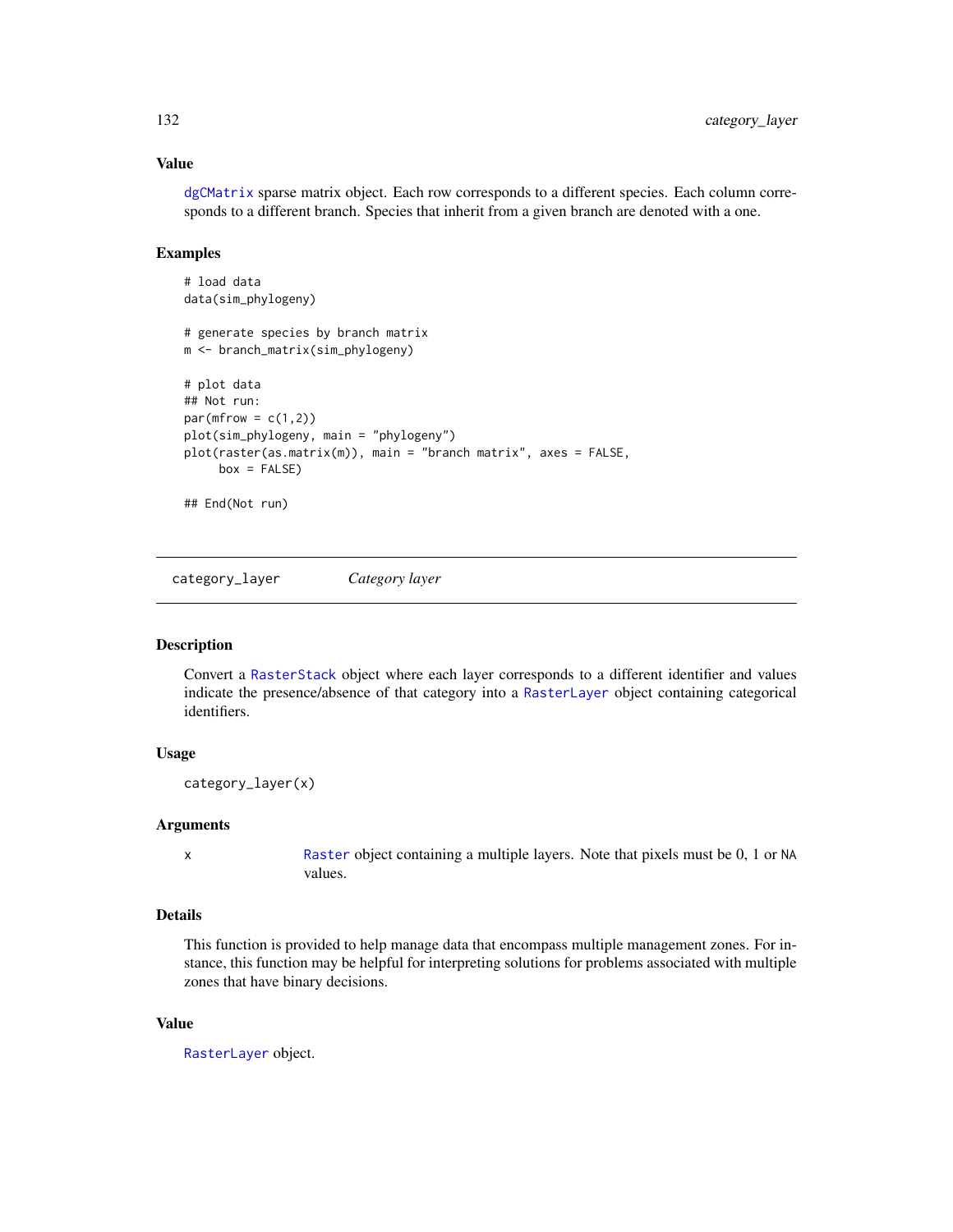category\_vector 133

# See Also

[binary\\_stack\(\)](#page-127-0).

# Examples

```
# create a binary raster stack
x \le - stack(raster(matrix(c(1, 0, 0, 1, NA, 0), nrow = 3)),
           raster(matrix(c(0, 1, 0, 0, NA, 0), nrow = 3)),raster(matrix(c(0, 0, 1, 0, NA, 1), nrow = 3)))# convert to binary stack
y <- category_layer(x)
# plot categorical raster and binary stack representation
## Not run:
plot(stack(x, y), main = c("x[[1]]", "x[[2]]", "x[[3]]", "y"), nr = 1)
## End(Not run)
```
category\_vector *Category vector*

# Description

Convert an object containing binary (integer) fields (columns) into a integer vector indicating the column index where each row is 1.

## Usage

```
category_vector(x)
## S3 method for class 'data.frame'
category_vector(x)
## S3 method for class 'sf'
category_vector(x)
## S3 method for class 'Spatial'
category_vector(x)
## S3 method for class 'matrix'
category_vector(x)
```
#### Arguments

x matrix, data.frame, [Spatial](#page-0-0), or [sf::sf\(\)](#page-0-0) object.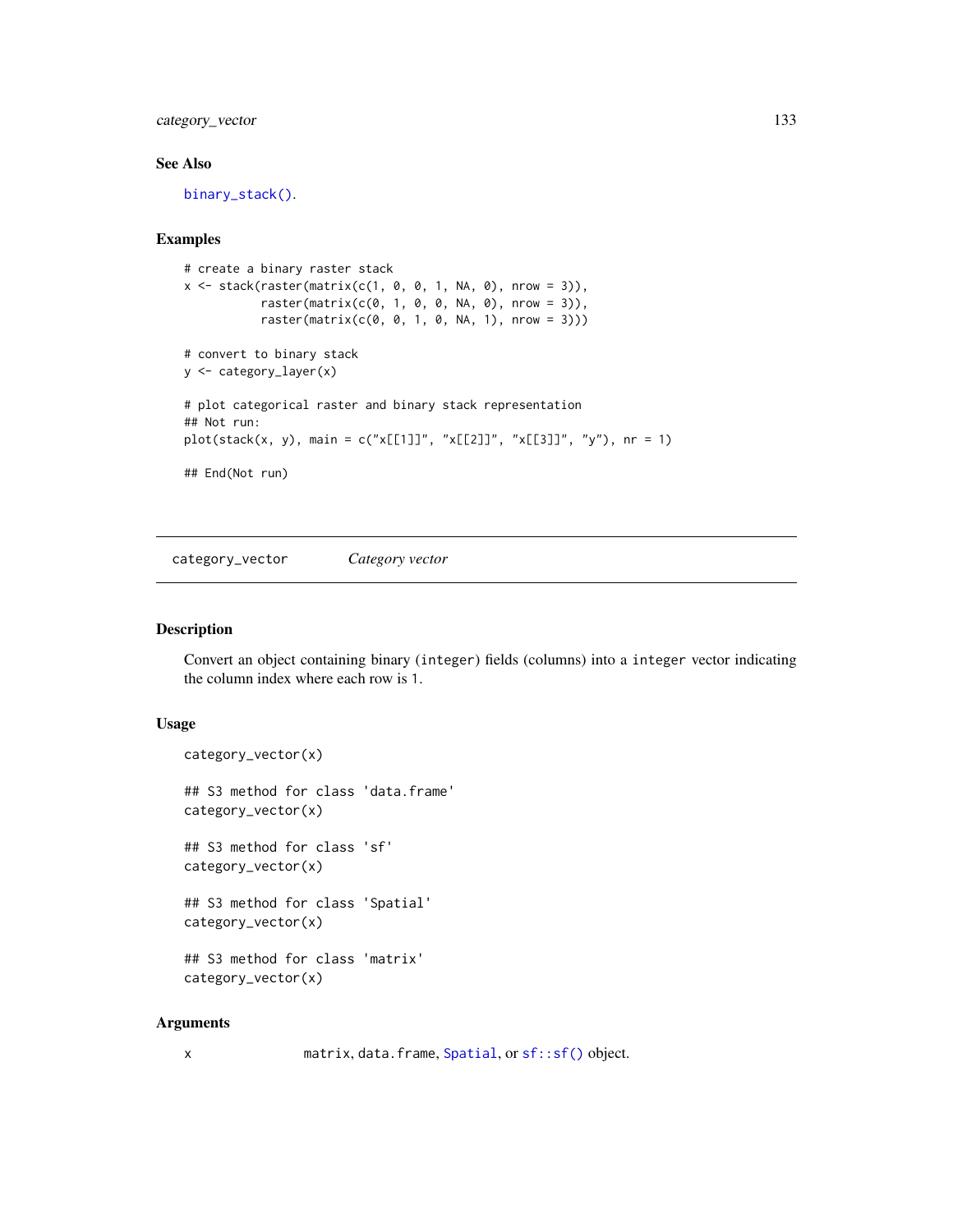# Details

This function is conceptually similar to base: :  $max.col()$  except that rows with no values equal to 1 values are assigned a value of zero. Also, note that in the argument to x, each row must contain only a single value equal to 1.

# Value

integer vector.

# See Also

[base::max.col\(\)](#page-0-0)

#### Examples

```
# create matrix with logical fields
x \le matrix(c(1, 0, 0, NA, 0, 1, 0, NA, 0, 0, 0, NA), ncol = 3)
# print matrix
print(x)
# convert to category vector
y <- category_vector(x)
# print category vector
print(y)
```
<span id="page-133-0"></span>Collection-class *Collection prototype*

# Description

This prototype represents a collection of [ConservationModifier](#page-139-0) objects.

# Fields

\$... [ConservationModifier](#page-139-0) objects stored in the collection.

# Usage

x\$print() x\$show() x\$repr() x\$ids() x\$length() x\$add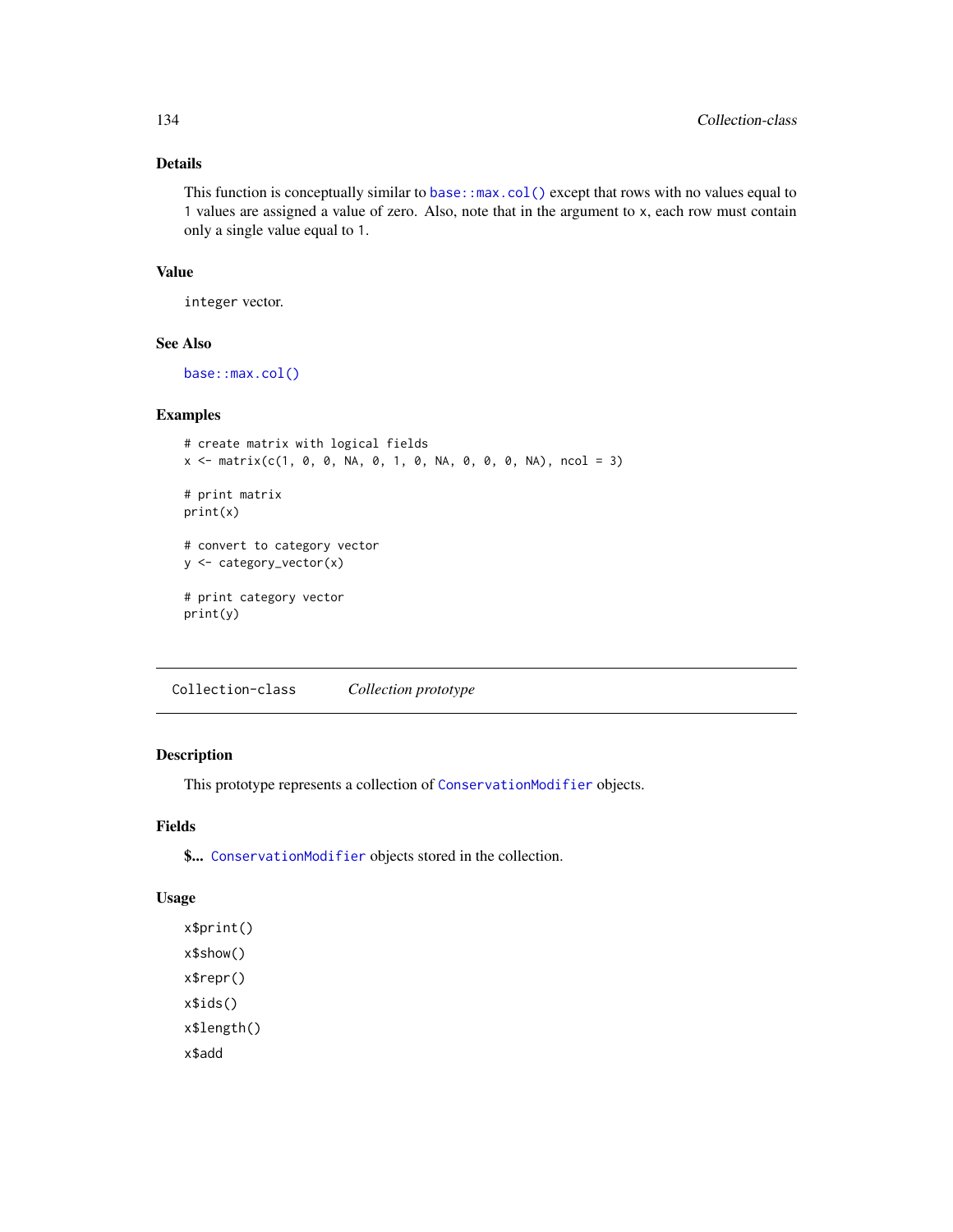#### compile that the compile the compile of the compile of the compile of the compile of the compile of the compile of the compile of the compile of the compile of the compile of the compile of the compile of the compile of th

x\$remove(id) x\$get\_parameter(id) x\$set\_parameter(id,value)

## Arguments

id id object. value any object.

#### Details

print print the object.

show show the object.

repr character representation of object.

ids character ids for objects inside collection.

length integer number of objects inside collection.

find character id for object inside collection which contains the input id.

find\_parameter character id for object inside collection which contains the input character object as a parameter.

add add [ConservationModifier](#page-139-0) object.

remove remove an item from the collection.

get\_parameter retrieve the value of a parameter in the object using an id object.

set\_parameter change the value of a parameter in the object to a new object.

# See Also

[Constraint](#page-144-0), [Penalty](#page-225-0).

compile *Compile a problem*

#### Description

Compile a conservation planning [problem\(\)](#page-238-0) into an (potentially mixed) integer linear programming problem.

#### Usage

compile(x, ...)

## S3 method for class 'ConservationProblem' compile(x, compressed\_formulation = NA, ...)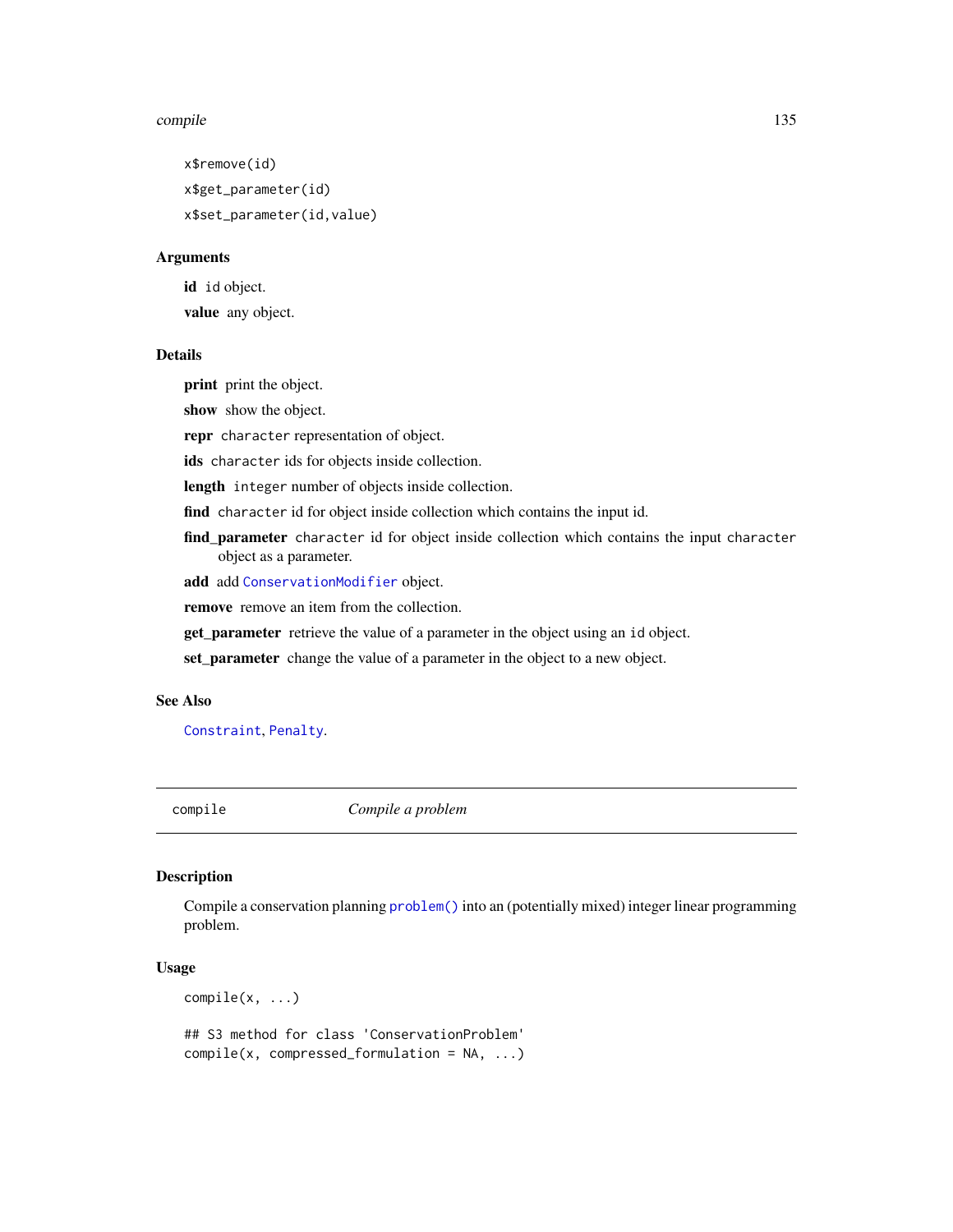## Arguments

| $\mathsf{X}$            | problem() (i.e. ConservationProblem) object.               |
|-------------------------|------------------------------------------------------------|
| $\cdot$ $\cdot$ $\cdot$ | not used.                                                  |
| compressed_formulation  |                                                            |
|                         | logical should the conservation problem compiled into a co |

logical should the conservation problem compiled into a compressed version of a planning problem? If TRUE then the problem is expressed using the compressed formulation. If FALSE then the problem is expressed using the expanded formulation. If NA, then the compressed is used unless one of the constraints requires the expanded formulation. This argument defaults to NA.

# **Details**

This function might be useful for those interested in understanding how their conservation planning [problem\(\)](#page-238-0) is expressed as a mathematical problem. However, if the problem just needs to be solved, then the [solve\(\)](#page-261-0) function should just be used.

Please note that in nearly all cases, the default argument to formulation should be used. The only situation where manually setting the argument to formulation is desirable is during testing. Manually setting the argument to formulation will at best have no effect on the problem. At worst, it may result in an error, a misspecified problem, or unnecessarily long solve times.

#### Value

[OptimizationProblem](#page-217-0) object.

#### Examples

```
# build minimal conservation problem
p <- problem(sim_pu_raster, sim_features) %>%
 add_min_set_objective() %>%
 add_relative_targets(0.1)
# compile the conservation problem into an optimization problem
```

```
o <- compile(p)
```
# print the optimization problem print(o)

connectivity\_matrix *Connectivity matrix*

## Description

Create a matrix showing the connectivity between planning units. Connectivity is calculated as the average conductance of two planning units multiplied by the amount of shared boundary between the two planning units. Thus planning units that each have higher a conductance and share a greater boundary are associated with greater connectivity.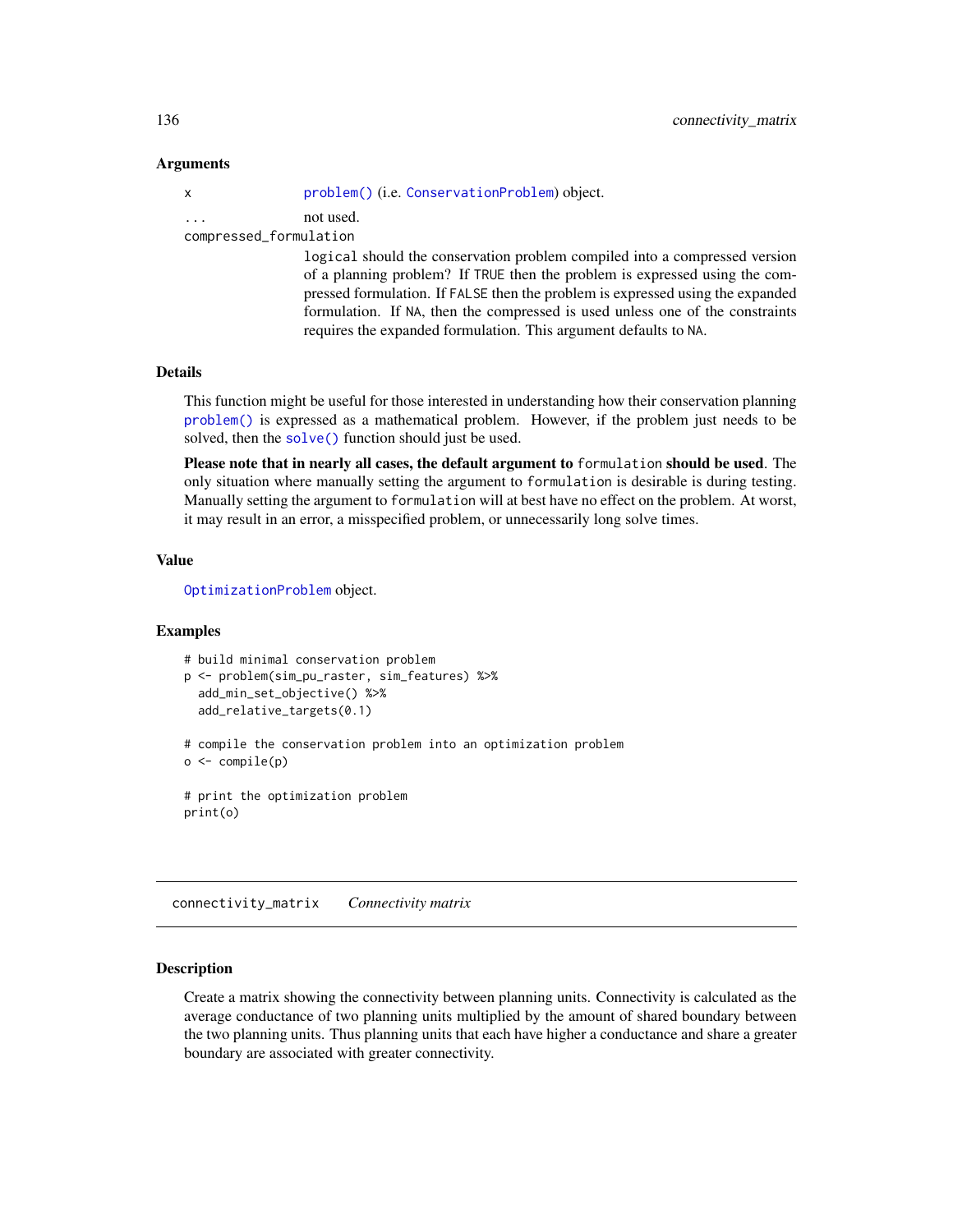# connectivity\_matrix 137

## Usage

```
connectivity_matrix(x, y, ...)
## S4 method for signature 'Spatial,Raster'
connectivity_matrix(x, y, ...)
## S4 method for signature 'Spatial,character'
connectivity_matrix(x, y, ...)
## S4 method for signature 'sf,character'
connectivity_matrix(x, y, ...)
## S4 method for signature 'sf,Raster'
connectivity_matrix(x, y, ...)
## S4 method for signature 'Raster, Raster'
connectivity_matrix(x, y, ...)
```
# Arguments

| X | Raster, SpatialPolygonsDataFrame, SpatialLinesDataFrame, or sf::sf()<br>object representing planning units. If x is a Raster object then it must contain a<br>single layer.                                                                                                                                                                                                                                                                                                                       |
|---|---------------------------------------------------------------------------------------------------------------------------------------------------------------------------------------------------------------------------------------------------------------------------------------------------------------------------------------------------------------------------------------------------------------------------------------------------------------------------------------------------|
| у | Raster object showing the conductance of different areas across the study area,<br>or a character object denoting a column name in the attribute table of x that<br>contains the conductance values. Note that argument to y can only be a character<br>object if the argument to x is a Spatial or $sf::sf()$ object. Also, note that if<br>the argument to x is a Raster object then argument to y must have the same<br>spatial properties as it (i.e. coordinate system, extent, resolution). |
| . | additional arguments passed to fast_extract() for extracting and calculating<br>the conductance values for each planning unit. These arguments are only used<br>if argument to x is a link[sp]{Spatial-class} or $sf::sf()$ object and argu-<br>ment to y is a Raster object.                                                                                                                                                                                                                     |

#### Details

Shared boundary calculations are performed using [boundary\\_matrix\(\)](#page-128-0).

## Value

[dsCMatrix](#page-0-0) symmetric sparse matrix object. Each row and column represents a planning unit. Cells values indicate the connectivity between different pairs of planning units. To reduce computational burden, cells among the matrix diagonal are set to zero. Furthermore, if the argument to x is a [Raster](#page-0-0) object, then cells with NA values are set to zero too.

# Examples

# load data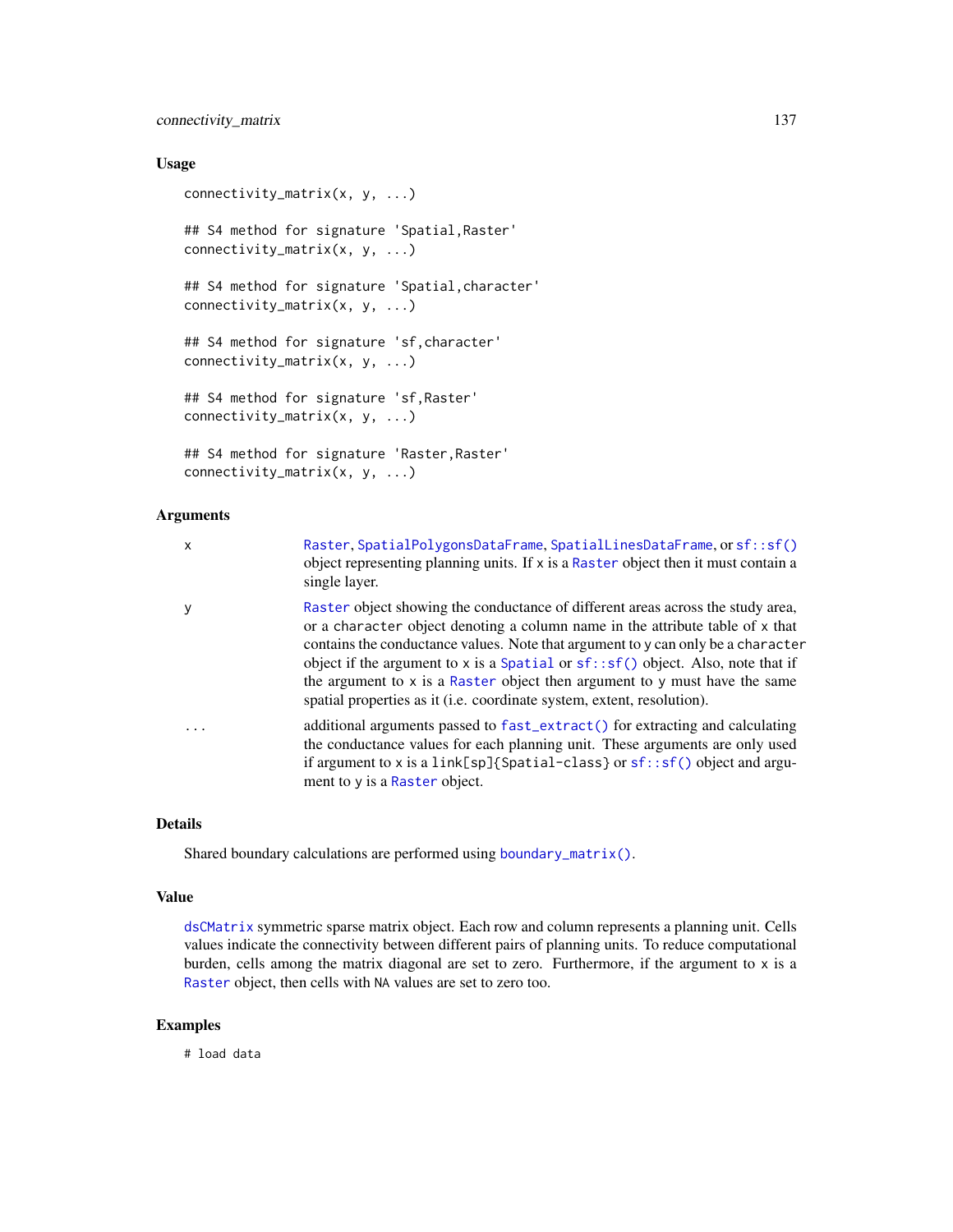```
data(sim_pu_raster, sim_pu_sf, sim_features)
# create connectivity matrix using raster planning unit data using
# the raster cost values to represent conductance
## extract 9 planning units
r <- crop(sim_pu_raster, c(0, 0.3, 0, 0.3))
## extract conductance data for the 9 planning units
cd <- crop(sim_features, r)
## make connectivity matrix using the habitat suitability data for the
## second feature to represent the planning unit conductance data
cm_raster <- connectivity_matrix(r, cd[[2]])
## plot data and matrix
## Not run:
par(mfrow = c(1,3))plot(r, main = "planning units (raster)", axes = FALSE, box = FALSE)
plot(cd[[2]], main = "conductivity", axes = FALSE, box = FALSE)
plot(clamp(raster(as.matrix(cm_raster)), lower = 1e-5, useValues = FALSE),
     main = "connectivity", axes = FALSE, box = FALSE)
## End(Not run)
# create connectivity matrix using polygon planning unit data using
# the habitat suitability data for the second feature to represent
# planning unit conductances
## subset data to 9 polygons
ply <- sim_pu_sf[c(1:2, 10:12, 20:22), ]
## make connectivity matrix
cm_ply <- connectivity_matrix(ply, sim_features[[2]])
## plot data and matrix
## Not run:
par(mfrow = c(1, 2))plot(st_geometry(ply), main = "planning units (sf)")
plot(clamp(raster(as.matrix(cm_ply)), lower = 1e-5, useValues = FALSE),
     main = "connectivity", axes = FALSE, box = FALSE)
## End(Not run)
# create connectivity matrix using habitat suitability data for each feature,
# this could be useful if prioritisations should spatially clump
# together adjacent planning units that have suitable habitat
# for the same species (e.g. to maintain functional connectivity)
## let's use the raster data for this example, and we can generate the
## connectivity matrix that we would use in the prioritization by
## (1) generating a connectivity matrix for each feature separately, and
## and then (2) then summing the values together
cm_sum <- lapply(as.list(cd), connectivity_matrix, x = r) # make matrices
cm_sum <- Reduce("+", cm_sum) # sum matrices together
```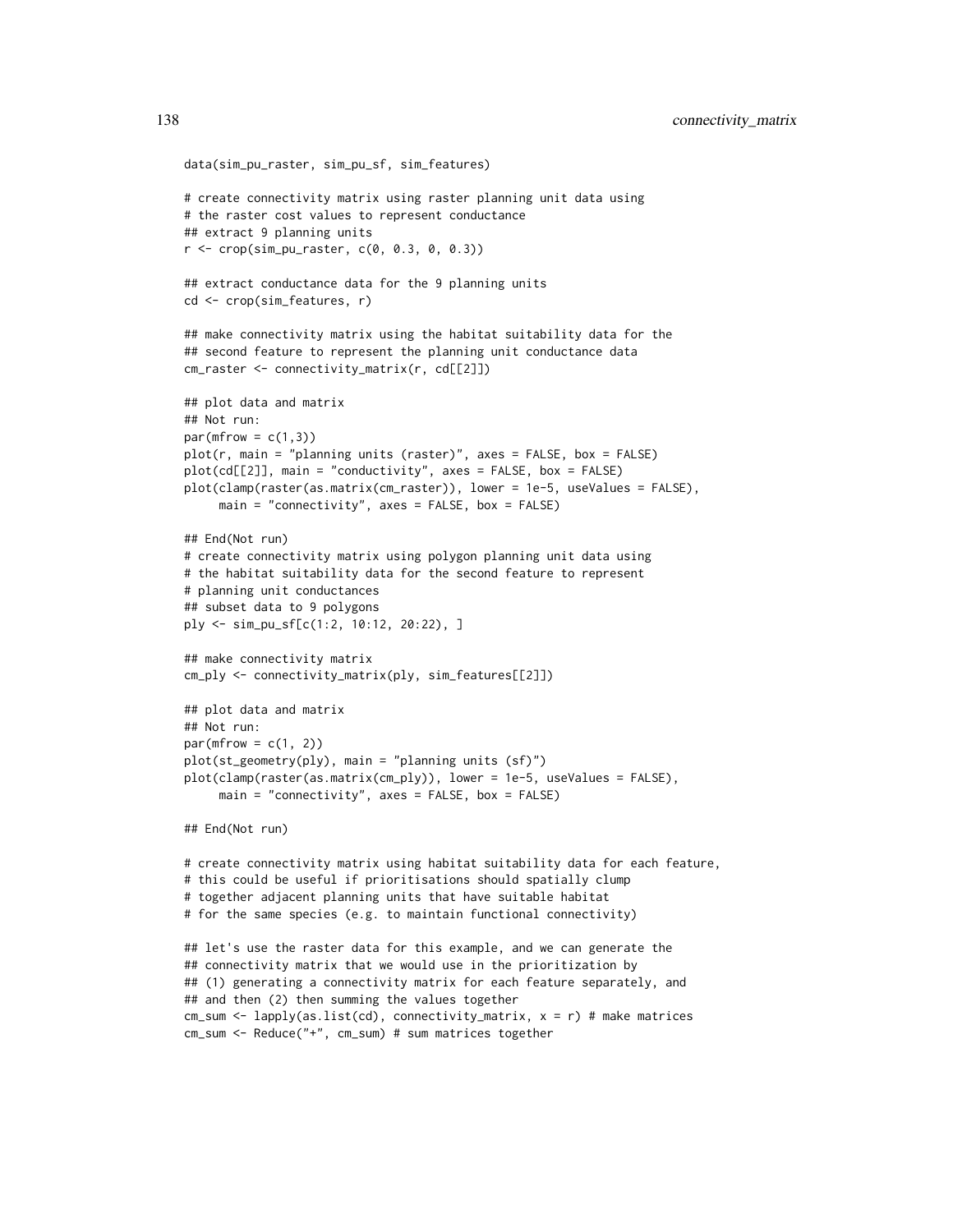```
## plot data and matrix
## Not run:
par(mfrow = c(1, 2))plot(r, main = "planning units (raster)", axes = FALSE, box = FALSE)
plot(clamp(raster(as.matrix(cm_sum)), lower = 1e-5, useValues = FALSE),
     main = "connectivity", axes = FALSE, box = FALSE)## End(Not run)
## we could take this example one step further, and use weights to indicate
## relative importance of maintaining functional connectivity
## for each feature (i.e. use the weighted sum instead of the sum)
## let's pretend that the first feature is 20 times more important
## than all the other species
weights <- c(20, 1, 1, 1, 1)
## calculate connectivity matrix using weighted sum
cm_wsum <- lapply(as.list(cd), connectivity_matrix, x = r) # make matrices
cm_wsum <- Map("*", cm_wsum, weights) # multiply by weights
cm_wsum <- Reduce("+", cm_wsum) # sum matrices together
## plot data and matrix
## Not run:
par(mfrow = c(1, 2))plot(r, main = "planning units (raster)", axes = FALSE, box = FALSE)
plot(clamp(raster(as.matrix(cm_wsum)), lower = 1e-5, useValues = FALSE),
     main = "connectivity", axes = FALSE, box = FALSE)## End(Not run)
## since the statistical distribution of the connectivity values
## for each feature (e.g. the mean and standard deviation of the
## connectivity values) are different, it might make sense -- depending
## on the goal of the conservation planning exercise and the underlying
## data -- to first normalize the conductance values before applying the
## weights and summing the data for feature together
## one approach would be to linearly rescale the values between 0.01 and 1
## note that we wouldn't want to rescale them between 0 and 1 since
## a value of zero means that there is no connectivity at all (and
## and not a relatively small amount of connectivity)
## Not run:
### define helper function
library(scales) # load scales library for rescale
rescale_matrix <- function(x) {x@x <- rescale(x@x, c(0.01, 1)); x}
### calculate functional connectivity matrix using the weighted sum of
### connectivity values that have been normalized by linearly re-scaling
### values
cm_lwsum <- lapply(as.list(cd), connectivity_matrix, x = r) # make matrices
cm_lwsum <- lapply(cm_lwsum, rescale_matrix) # rescale matrices to [0.01, 1]
cm_lwsum <- Map("*", cm_lwsum, weights) # multiply by weights
```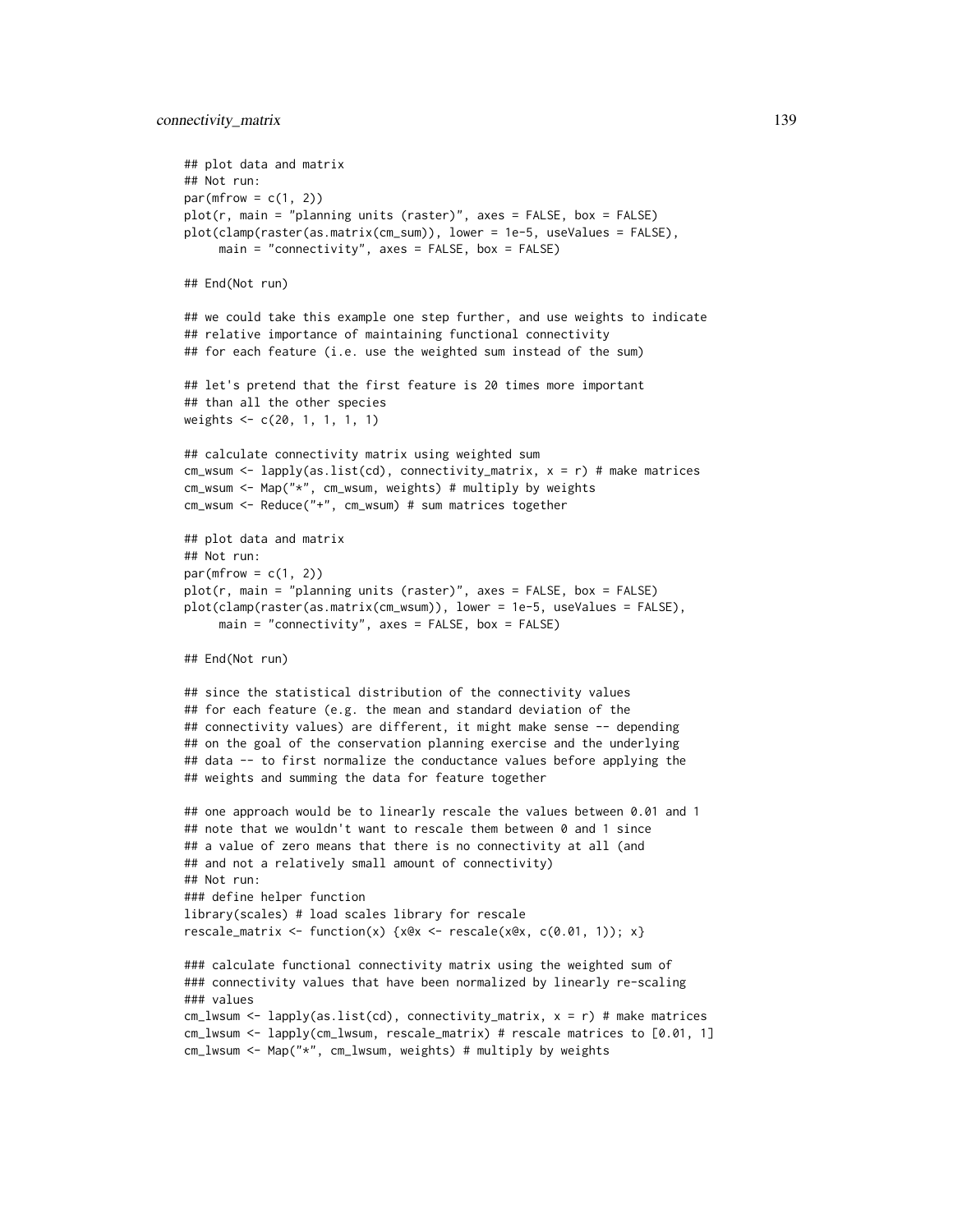```
cm_lwsum <- Reduce("+", cm_lwsum) # sum matrices together
## End(Not run)
## plot data and matrix
## Not run:
par(mfrow = c(1, 2))plot(r, main = "planning units (raster)", axes = FALSE, box = FALSE)
plot(clamp(raster(as.matrix(cm_lwsum)), lower = 1e-5, useValues = FALSE),
     main = "connectivity", axes = FALSE, box = FALSE)## End(Not run)
## another approach for normalizing the data could be using z-scores
## note that after normalizing the data we would need to add a constant
## value so that none of the connectivity values are negative
### define helper functions
zscore \le function(x) {x@x \le (x@x - mean(x@x)) / sd(x@x); x}
min_non_zero_value <- function(x) min(x@x)
add\_non\_zero\_value \leq function(x, y) \{x@x \leq x@x + y; x\}### calculate functional connectivity matrix using the weighted sum of
### connectivity values that have been normalized using z-scores,
### and transformed to account for negative values
cm_zwsum <- lapply(as.list(cd), connectivity_matrix, x = r) # make matrices
cm_zwsum <- lapply(cm_zwsum, zscore) # normalize using z-scores
min_value <- min(sapply(cm_zwsum, min_non_zero_value)) # find min value
min_value <- abs(min_value) + 0.01 # prepare constant for adding to matrices
cm_zwsum <- lapply(cm_zwsum, add_non_zero_value, min_value) # add constant
cm_zwsum <- Map("*", cm_zwsum, weights) # multiply by weights
cm_zwsum <- Reduce("+", cm_zwsum) # sum matrices together
## plot data and matrix
## Not run:
par(mfrow = c(1, 2))plot(r, main = "planning units (raster)", axes = FALSE, box = FALSE)
plot(clamp(raster(as.matrix(cm_zwsum)), lower = 1e-5, useValues = FALSE),
     main = "connectivity", axes = FALSE, box = FALSE)## End(Not run)
```
<span id="page-139-0"></span>ConservationModifier-class *Conservation problem modifier prototype*

#### **Description**

This super-prototype is used to represent prototypes that in turn are used to modify a [ConservationProblem](#page-141-0) object. Specifically, the [Constraint](#page-144-0), [Decision](#page-146-0), [Objective](#page-215-0), and [Target](#page-271-1) prototypes inherit from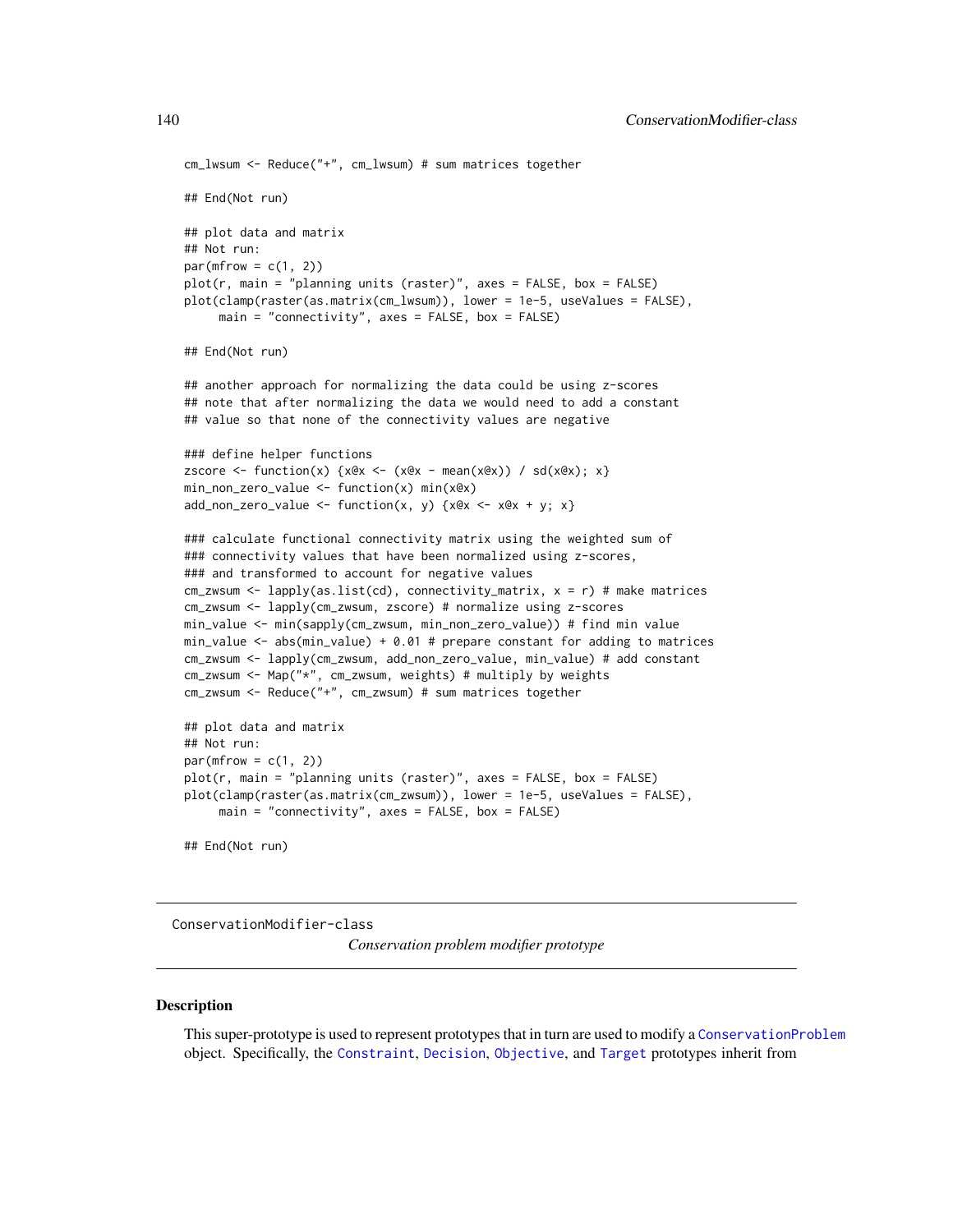this class. Only experts should interact with this class directly because changes to these class will have profound and far reaching effects.

## Fields

\$name character name of object.

**\$parameters** list object used to customize the modifier.

\$data list object with data.

**\$compressed\_formulation** logical can this constraint be applied to the compressed version of the conservation planning problem?. Defaults to TRUE.

## Usage

```
x$print()
x$show()
x$repr()
x$get_data(name)
x$set_data(name,value)
x$calculate(cp)
x$output()
x$apply(op,cp)
x$get_parameter(id)
x$get_all_parameters()
x$set_parameter(id,value)
```
#### Arguments

name character name for object

value any object

id id or name of parameter

- cp [ConservationProblem](#page-141-0) object
- op [OptimizationProblem](#page-217-0) object

#### Details

print print the object.

show show the object.

- repr return character representation of the object.
- get\_data return an object stored in the data field with the corresponding name. If the object is not present in the data field, a waiver object is returned.
- set\_data store an object stored in the data field with the corresponding name. If an object with that name already exists then the object is overwritten.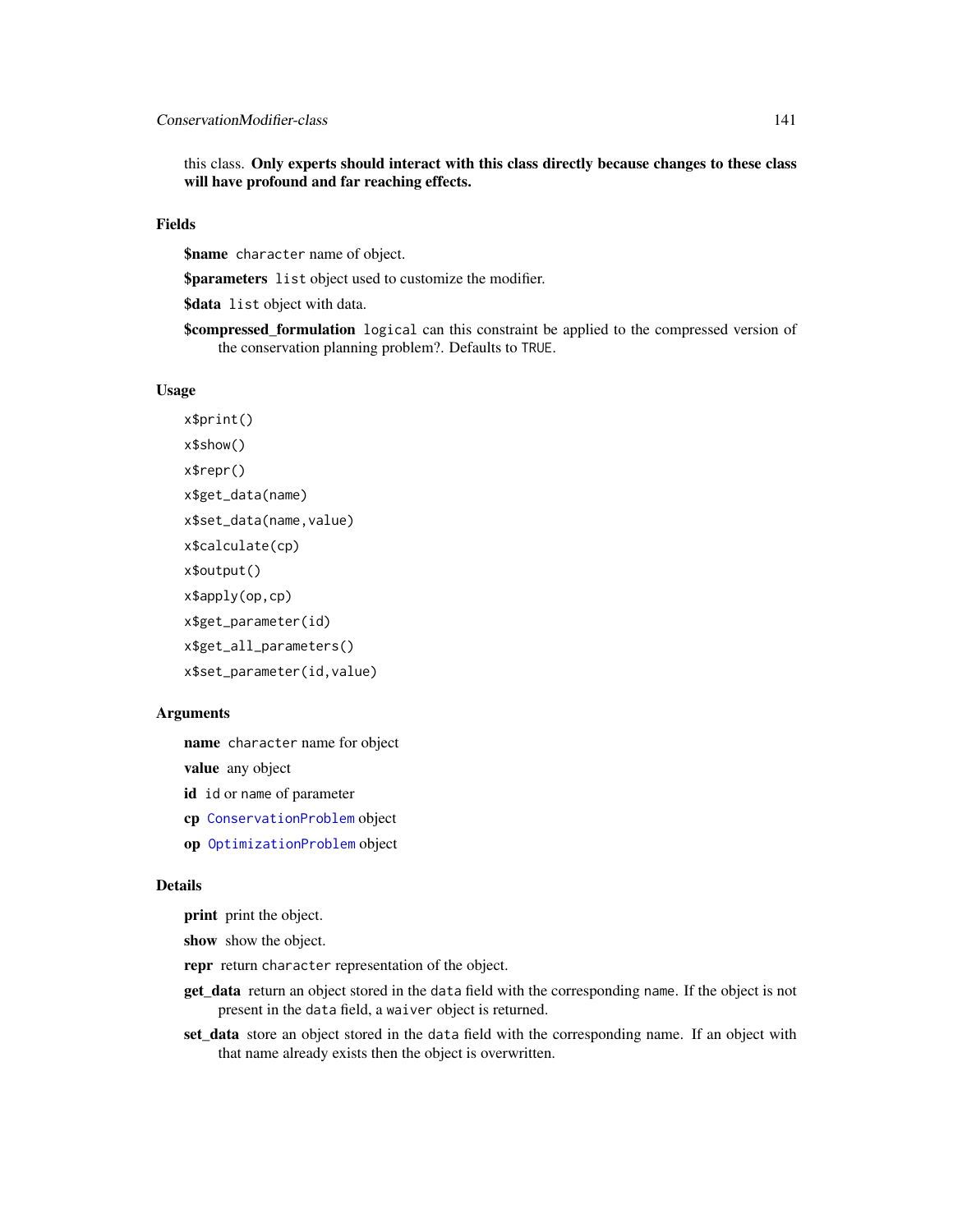- calculate function used to perform preliminary calculations and store the data so that they can be reused later without performing the same calculations multiple times. Data can be stored in the data slot of the input ConservationModifier or ConservationProblem objects.
- output function used to generate an output from the object. This method is only used for [Target](#page-271-1) objects.
- apply function used to apply the modifier to an [OptimizationProblem](#page-217-0) object. This is used by [Constraint](#page-144-0), [Decision](#page-146-0), and [Objective](#page-215-0) objects.
- get parameter retrieve the value of a parameter.

get\_all\_parameters generate list containing all the parameters.

set\_parameter change the value of a parameter to new value.

<span id="page-141-0"></span>ConservationProblem-class

*Conservation problem class*

# Description

This class is used to represent conservation planning problems. A conservation planning problem has spatially explicit planning units. A prioritization involves making a decision on each planning unit (e.g. is the planning unit going to be turned into a protected area?). Each planning unit is associated with a cost that represents the cost incurred by applying the decision to the planning unit. The problem also has a set of representation targets for each feature. Further, it also has constraints used to ensure that the solution meets additional objectives (e.g. certain areas are locked into the solution). Finally, a conservation planning problem—unlike an optimization problem—also requires a method to solve the problem. This class represents a planning problem, to actually build and then solve a planning problem, use the [problem\(\)](#page-238-0) function. Only experts should use this class directly.

#### Fields

**\$data** list object containing data.

\$objective [Objective](#page-215-0) object used to represent how the targets relate to the solution.

**\$decisions** [Decision](#page-146-0) object used to represent the type of decision made on planning units.

\$targets [Target](#page-271-1) object used to represent representation targets for features.

**\$[penalties](#page-224-0)** [Collection](#page-133-0) object used to represent additional penalties that the problem is subject to.

**\$[constraints](#page-145-0)** [Collection](#page-133-0) object used to represent additional constraints that the problem is subject to.

\$portfolio [Portfolio](#page-226-0) object used to represent the method for generating a portfolio of solutions. \$solver [Solver](#page-266-0) object used to solve the problem.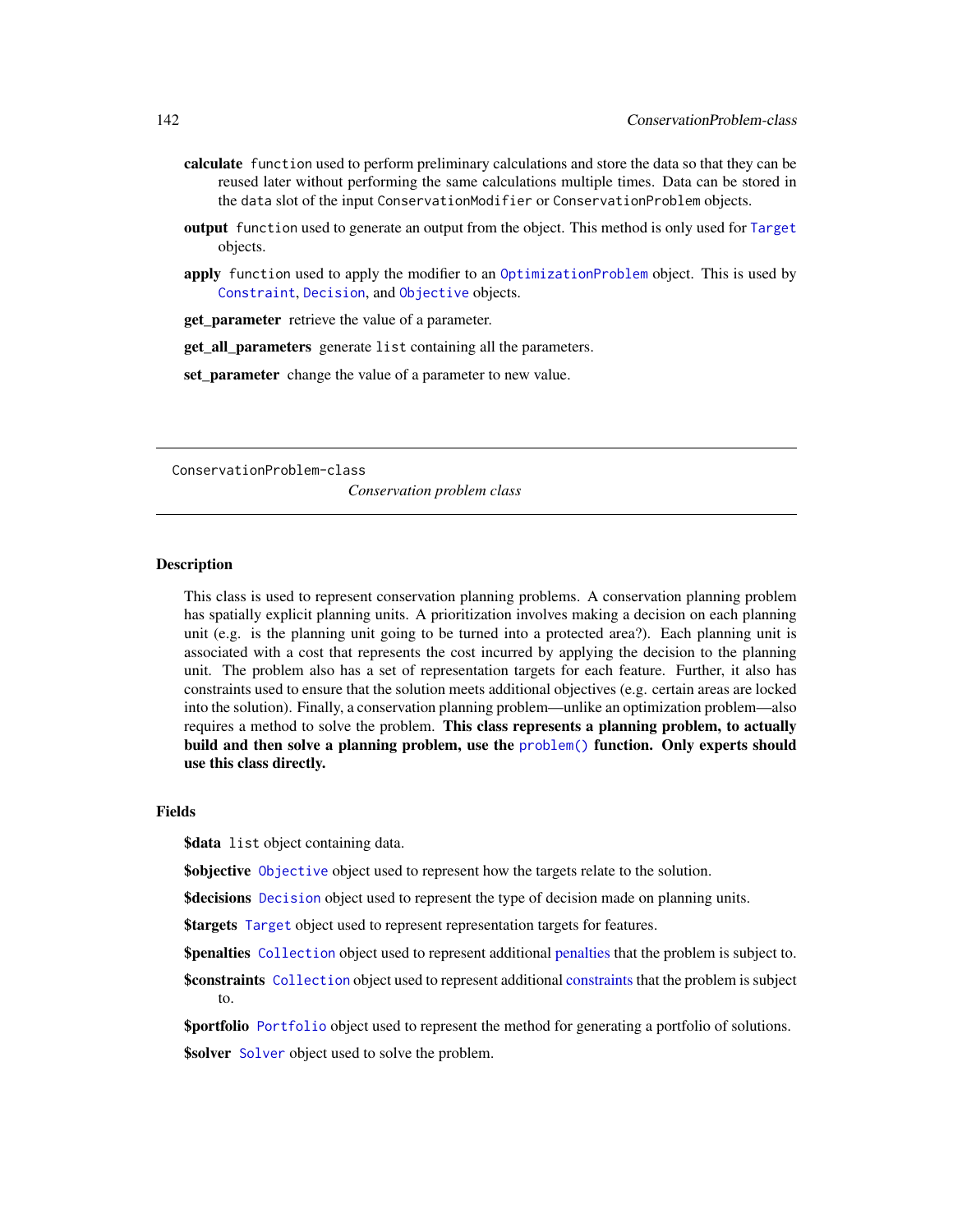# Usage

```
x$print()
x$show()
x$repr()
x$get_data(name)
x$set_data(name,value)
x$number_of_total_units()
x$number_of_planning_units()
x$planning_unit_indices()
x$planning_unit_indices_with_finite_costs()
x$planning_unit_costs()
x$number_of_features()
x$feature_names()
x$feature_abundances_in_planning_units()
x$feature_abundances_in_total_units()
x$feature_targets()
x$number_of_zones()
x$zone_names()
x$add_objective(obj)
x$add_decisions(dec)
x$add_portfolio(pol)
x$add_solver(sol)
x$add_constraint(con)
x$add_targets(targ)
x$get_constraint_parameter(id)
x$set_constraint_parameter(id,value)
x$get_objective_parameter(id)
x$set_objective_parameter(id,value)
x$get_solver_parameter(id)
x$set_solver_parameter(id,value)
x$get_portfolio_parameter(id)
x$set_portfolio_parameter(id,value)
x$get_penalty_parameter(id)
x$set_penalty_parameter(id,value)
```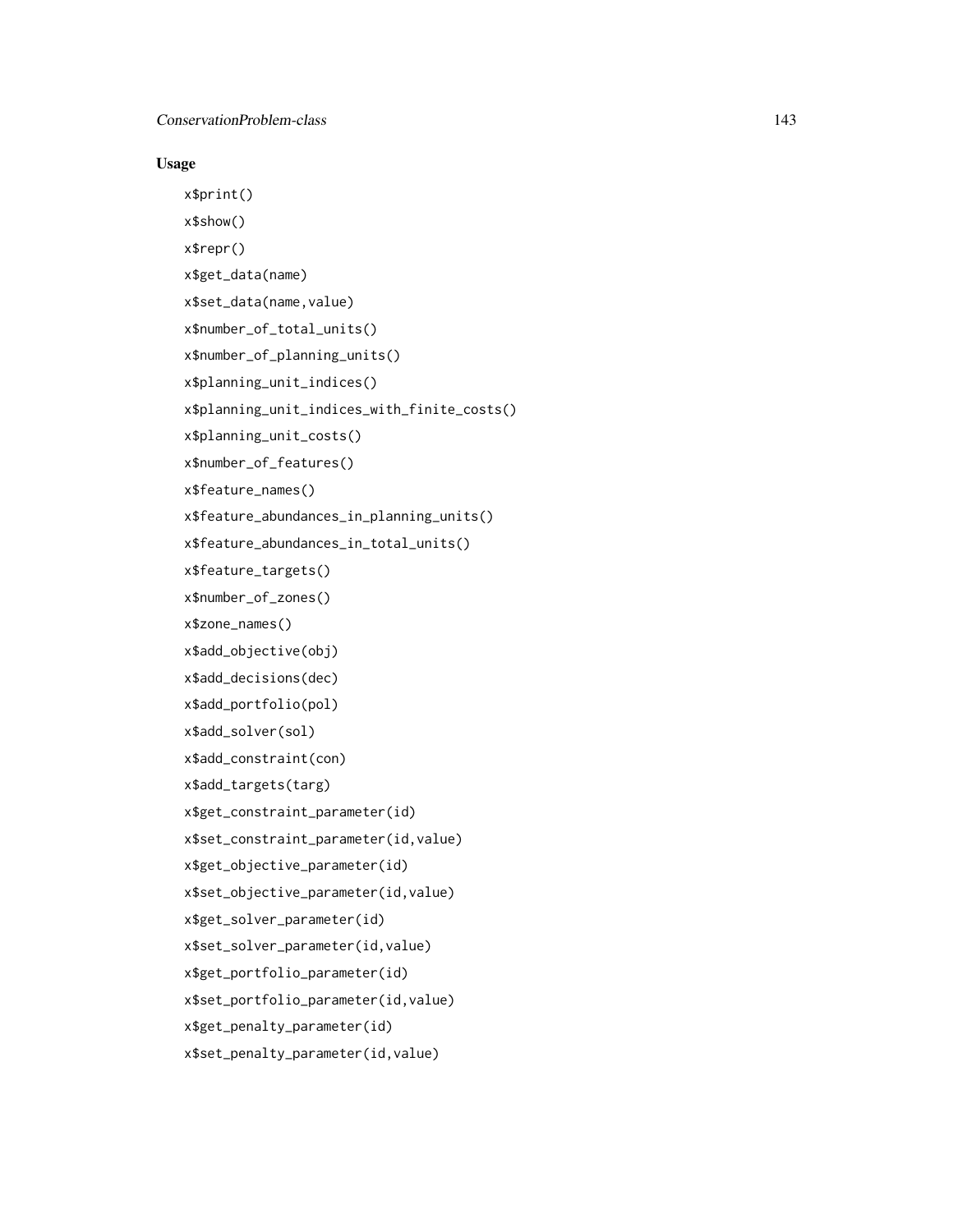## 144 ConservationProblem-class

## Arguments

name character name for object.

value an object.

obj [Objective](#page-215-0) object.

- dec [Decision](#page-146-0) object.
- con [Constraint](#page-144-0) object.
- pol [Portfolio](#page-226-0) object.
- sol [Solver](#page-266-0) object.
- targ [Target](#page-271-1) object.
- cost [RasterLayer](#page-0-0), [SpatialPolygonsDataFrame](#page-0-0), or [SpatialLinesDataFrame](#page-0-0) object showing spatial representation of the planning units and their cost.

features [Zones](#page-274-0) or data. frame object containing feature data.

id Id object that refers to a specific parameter.

value object that the parameter value should become.

#### Details

print print the object.

show show the object.

- repr return character representation of the object.
- get\_data return an object stored in the data field with the corresponding name. If the object is not present in the data field, a waiver object is returned.
- set\_data store an object stored in the data field with the corresponding name. If an object with that name already exists then the object is overwritten.
- number\_of\_planning\_units integer number of planning units.
- planning\_unit\_indices integer indices of the planning units in the planning unit data.
- planning\_unit\_indices\_with\_finite\_costs list of integer indices of planning units in each zone that have finite cost data.
- number\_of\_total\_units integer number of units in the cost data including units that have N cost data.
- planning\_unit\_costs matrix cost of allocating each planning unit to each zone. Each column corresponds to a different zone and each row corresponds to a different planning unit.
- number\_of\_features integer number of features.
- feature\_names character names of features in problem.
- feature\_abundances\_in\_planning\_units matrix total abundance of each feature in planning units available in each zone. Each column corresponds to a different zone and each row corresponds to a different feature.
- feature\_abundances\_in\_total\_units matrix total abundance of each feature in each zone. Each column corresponds to a different zone and each row corresponds to a different feature.
- feature\_targets [tibble::tibble\(\)](#page-0-0) with feature targets.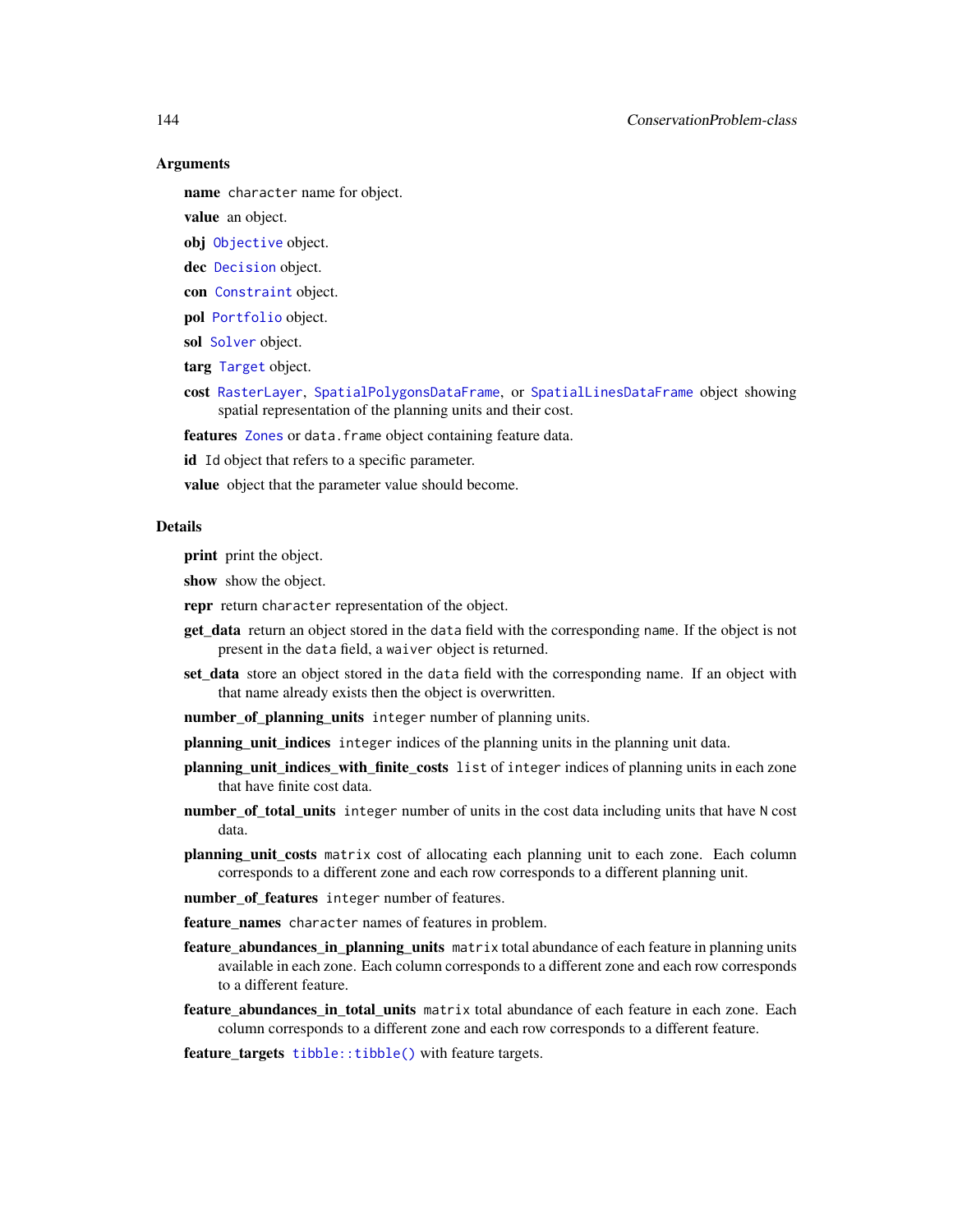# Constraint-class 145

number\_of\_zones integer number of zones.

zone names character names of zones in problem.

- add objective return a new [ConservationProblem](#page-141-0) with the objective added to it.
- add\_decisions return a new [ConservationProblem](#page-141-0) object with the decision added to it.
- add portfolio return a new [ConservationProblem](#page-141-0) object with the portfolio method added to it.
- add\_solver return a new [ConservationProblem](#page-141-0) object with the solver added to it.
- add constraint return a new [ConservationProblem](#page-141-0) object with the constraint added to it.
- add\_targets return a copy with the targets added to the problem.
- get\_constraint\_parameter get the value of a parameter (specified by argument id) used in one of the constraints in the object.
- set\_constraint\_parameter set the value of a parameter (specified by argument id) used in one of the constraints in the object to value.
- get\_objective\_parameter get the value of a parameter (specified by argument id) used in the object's objective.
- set\_objective\_parameter set the value of a parameter (specified by argument id) used in the object's objective to value.
- get\_solver\_parameter get the value of a parameter (specified by argument id) used in the object's solver.
- set\_solver\_parameter set the value of a parameter (specified by argument id) used in the object's solver to value.
- get\_portfolio\_parameter get the value of a parameter (specified by argument id) used in the object's portfolio.
- set portfolio parameter set the value of a parameter (specified by argument id) used in objects' solver to value.

Constraint-class *Constraint prototype*

# Description

This prototype is used to represent the constraints used when making a prioritization. This prototype represents a recipe, to actually add constraints to a planning problem, see the help page on [constraints.](#page-145-0) Only experts should use this class directly. This prototype inherits from the [ConservationModifier](#page-139-0).

# See Also

[ConservationModifier](#page-139-0).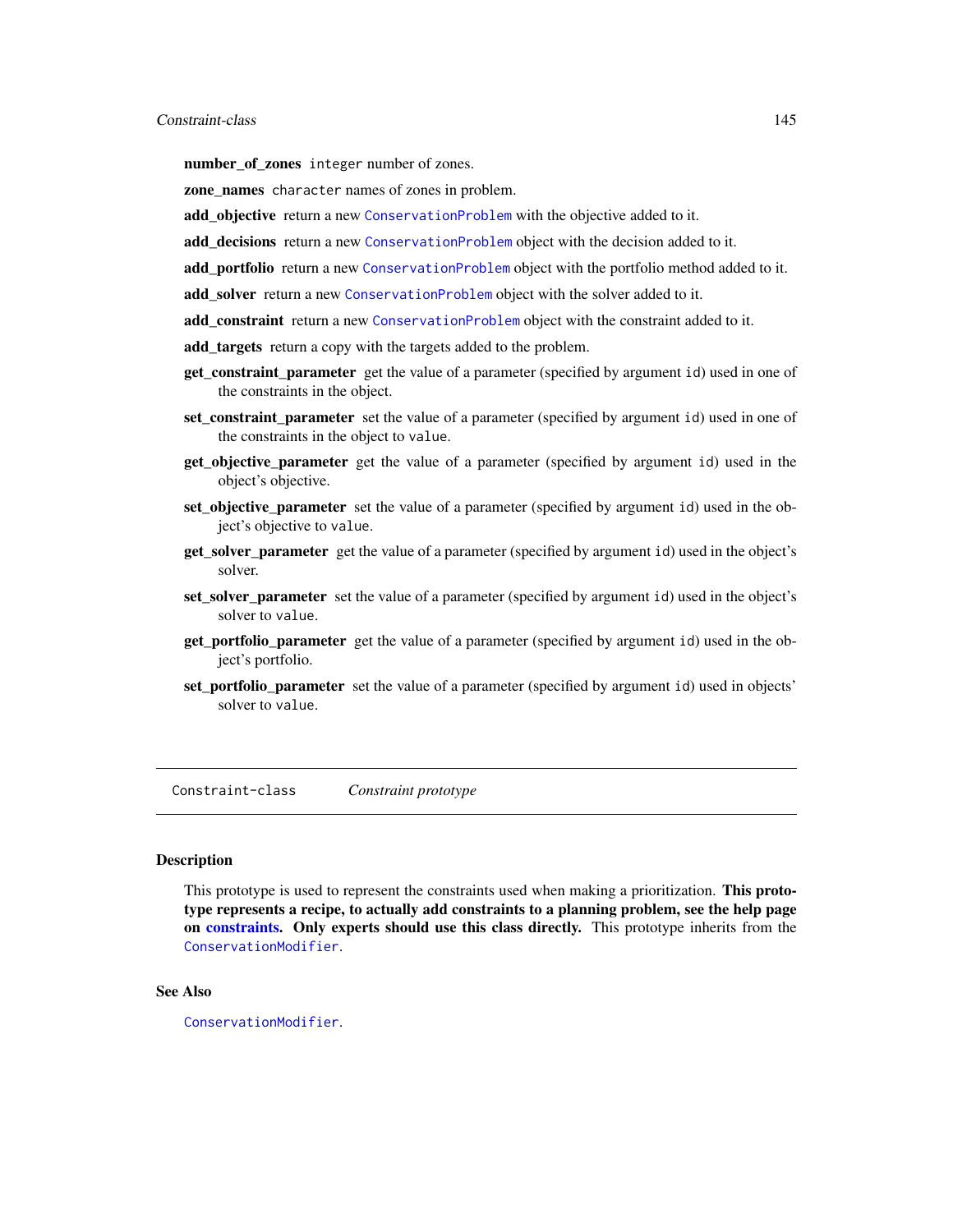#### <span id="page-145-0"></span>**Description**

A constraint can be added to a conservation planning [problem\(\)](#page-238-0) to ensure that solutions exhibit a specific characteristic.

## Details

Constraints can be used to ensure that solutions exhibit a range of different characteristics. For instance, they can be used to lock in or lock out certain planning units from the solution, such as protected areas or degraded land (respectively). Additionally, similar to the [penalties](#page-224-0) functions, some of the constraint functions can be used to increase connectivity in a solution. The key difference between a penalty and a constraint, however, is that constraints work by invalidating solutions that do not exhibit a specific characteristic, whereas penalty functions work by than penalizing solutions which do not meet a specific characteristic. Thus constraints do not affect the objective function. The following constraints are available.

The following constraints can be added to a conservation planning [problem\(\)](#page-238-0):

- [add\\_locked\\_in\\_constraints\(\)](#page-59-0) Add constraints to ensure that certain planning units are selected in the solution.
- [add\\_locked\\_out\\_constraints\(\)](#page-63-0) Add constraints to ensure that certain planning units are not selected in the solution.
- [add\\_neighbor\\_constraints\(\)](#page-105-0) Add constraints to ensure that all selected planning units have at least a certain number of neighbors.
- [add\\_contiguity\\_constraints\(\)](#page-25-0) Add constraints to a ensure that all selected planning units are spatially connected to each other and form a single contiguous unit.
- [add\\_feature\\_contiguity\\_constraints\(\)](#page-36-0) Add constraints to ensure that each feature is represented in a contiguous unit of dispersible habitat. These constraints are a more advanced version of those implemented in the [add\\_contiguity\\_constraints\(\)](#page-25-0) function, because they ensure that each feature is represented in a contiguous unit and not that the entire solution should form a contiguous unit.
- [add\\_linear\\_constraints\(\)](#page-50-0) Add constraints to ensure that all selected planning units meet certain criteria. For example, they can be used to add multiple budgets, or limit the number of planning units selected in different administrative areas within a study region (e.g. different countries).
- [add\\_mandatory\\_allocation\\_constraints\(\)](#page-72-0) Add constraints to ensure that every planning unit is allocated to a management zone in the solution. This function can only be used with problems that contain multiple zones.

#### See Also

Other overviews: [decisions](#page-147-0), [importance](#page-195-0), [objectives](#page-215-0), [penalties](#page-224-0), [portfolios](#page-227-0), [solvers](#page-267-0), [summaries](#page-269-0), [targets](#page-271-0)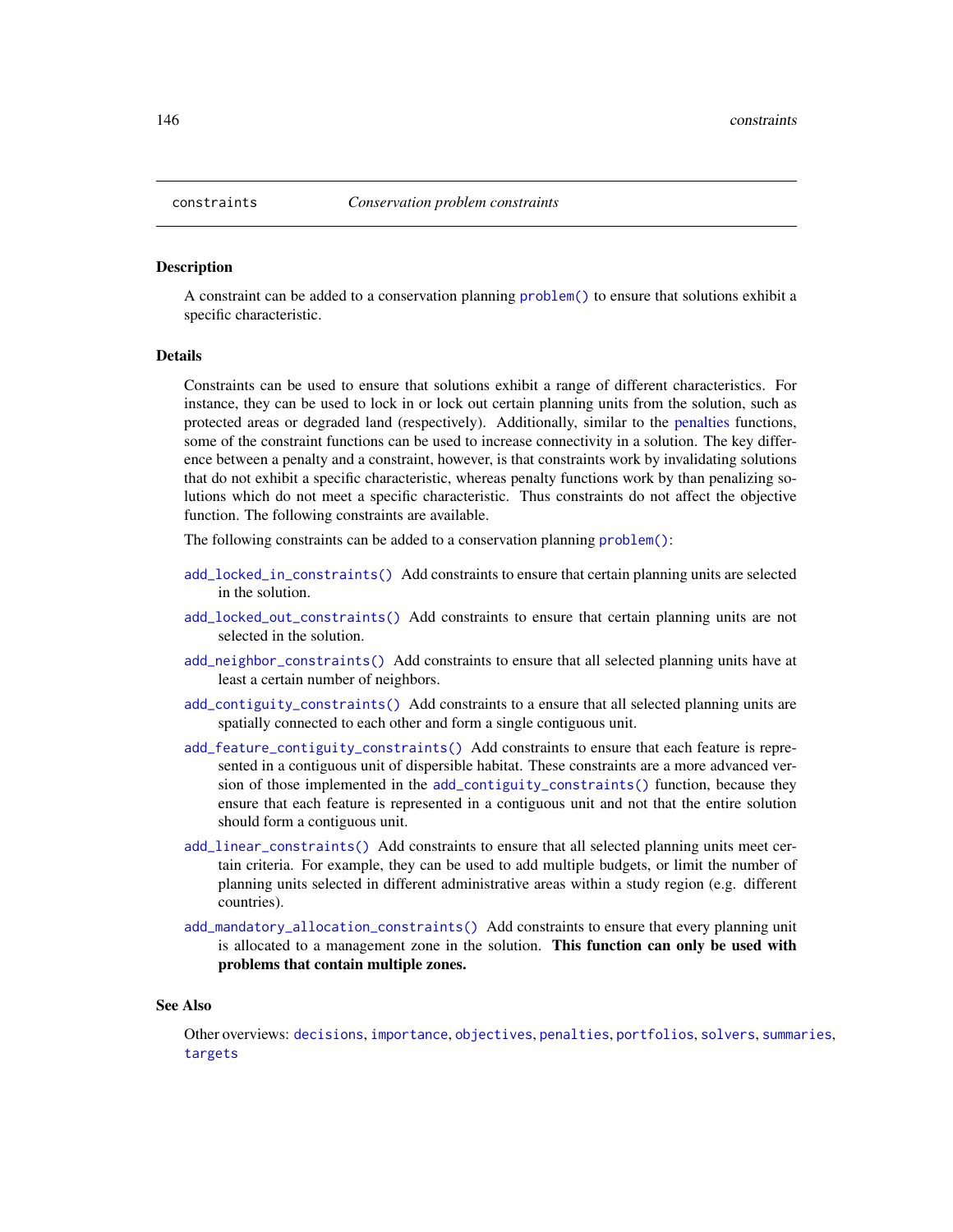# Decision-class 147

## Examples

```
# load data
data(sim_pu_raster, sim_features, sim_locked_in_raster,
     sim_locked_out_raster)
# create minimal problem with only targets and no additional constraints
p1 <- problem(sim_pu_raster, sim_features) %>%
      add_min_set_objective() %>%
      add_relative_targets(0.2) %>%
      add_binary_decisions() %>%
      add_default_solver(verbose = FALSE)
# create problem with locked in constraints
p2 <- p1 %>% add_locked_in_constraints(sim_locked_in_raster)
# create problem with locked in constraints
p3 <- p1 %>% add_locked_out_constraints(sim_locked_out_raster)
# create problem with neighbor constraints
p4 <- p1 %>% add_neighbor_constraints(2)
# create problem with contiguity constraints
p5 <- p1 %>% add_contiguity_constraints()
# create problem with feature contiguity constraints
p6 <- p1 %>% add_feature_contiguity_constraints()
## Not run:
# solve problems
s \leftarrow \text{stack}(\text{lapping}(\text{list}(p1, p2, p3, p4, p5, p6), \text{solve}))# plot solutions
plot(s, box = FALSE, axes = FALSE, nr = 2,main = c("minimal problem", "locked in", "locked out",
              "neighbor", "contiguity", "feature contiguity"))
## End(Not run)
```
Decision-class *Decision prototype*

# Description

This prototype used to represent the type of decision that is made when prioritizing planning units. This prototype represents a recipe to make a decision, to actually specify the type of decision in a planning problem, see the help page on [decisions.](#page-147-0) Only experts should use this class directly. This class inherits from the [ConservationModifier](#page-139-0).

## See Also

[ConservationModifier](#page-139-0).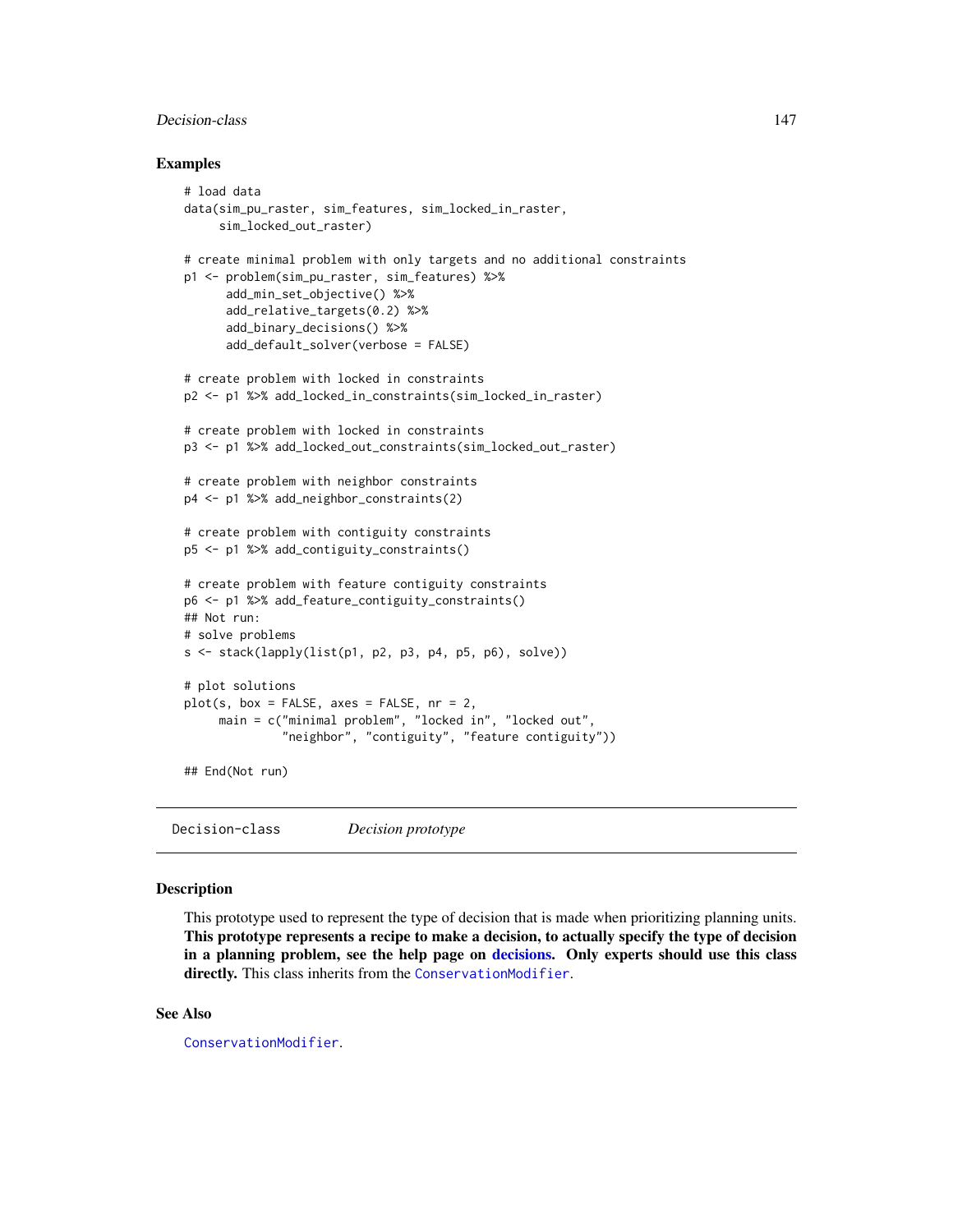<span id="page-147-0"></span>

#### **Description**

Conservation planning problems involve making decisions on how different planning units will be managed. These decisions might involve turning an entire planning unit into a protected area, turning part of a planning unit into a protected area, or allocating a planning unit to a specific management zone. If no decision is explicitly added to a [problem\(\)](#page-238-0), then binary decisions will be used by default.

#### Details

Only a single type of decision can be added to a conservation planning [problem\(\)](#page-238-0). Note that if multiple decisions are added to a problem, then the last one added will be used.

The following decisions can be added to a conservation planning [problem\(\)](#page-238-0):

- [add\\_binary\\_decisions\(\)](#page-8-0) Add a binary decision to a conservation planning problem. This is the classic decision of either prioritizing or not prioritizing a planning unit. Typically, this decision has the assumed action of buying the planning unit to include in a protected area network. If no decision is added to a problem object then this decision class will be used by default.
- [add\\_proportion\\_decisions\(\)](#page-109-0) Add a proportion decision to a conservation planning problem. This is a relaxed decision where a part of a planning unit can be prioritized, as opposed to the default of the entire planning unit. Typically, this decision has the assumed action of buying a fraction of a planning unit to include in a protected area network.
- [add\\_semicontinuous\\_decisions\(\)](#page-115-0) Add a semi-continuous decision to a conservation planning problem. This decision is similar to add\_proportion\_decision except that it has an upper bound parameter. By default, the decision can range from prioritizing none (0%) to all (100%) of a planning unit. However, a upper bound can be specified to ensure that at most only a fraction (e.g. 80%) of a planning unit can be preserved. This type of decision may be useful when it is not practical to conserve the entire area encompassed by any single planning unit.

## See Also

Other overviews: [constraints](#page-145-0), [importance](#page-195-0), [objectives](#page-215-0), [penalties](#page-224-0), [portfolios](#page-227-0), [solvers](#page-267-0), [summaries](#page-269-0), [targets](#page-271-0)

```
# load data
data(sim_pu_raster, sim_features)
# create basic problem and using the default decision types (binary)
p1 <- problem(sim_pu_raster, sim_features) %>%
     add_min_set_objective() %>%
     add_relative_targets(0.1) %>%
```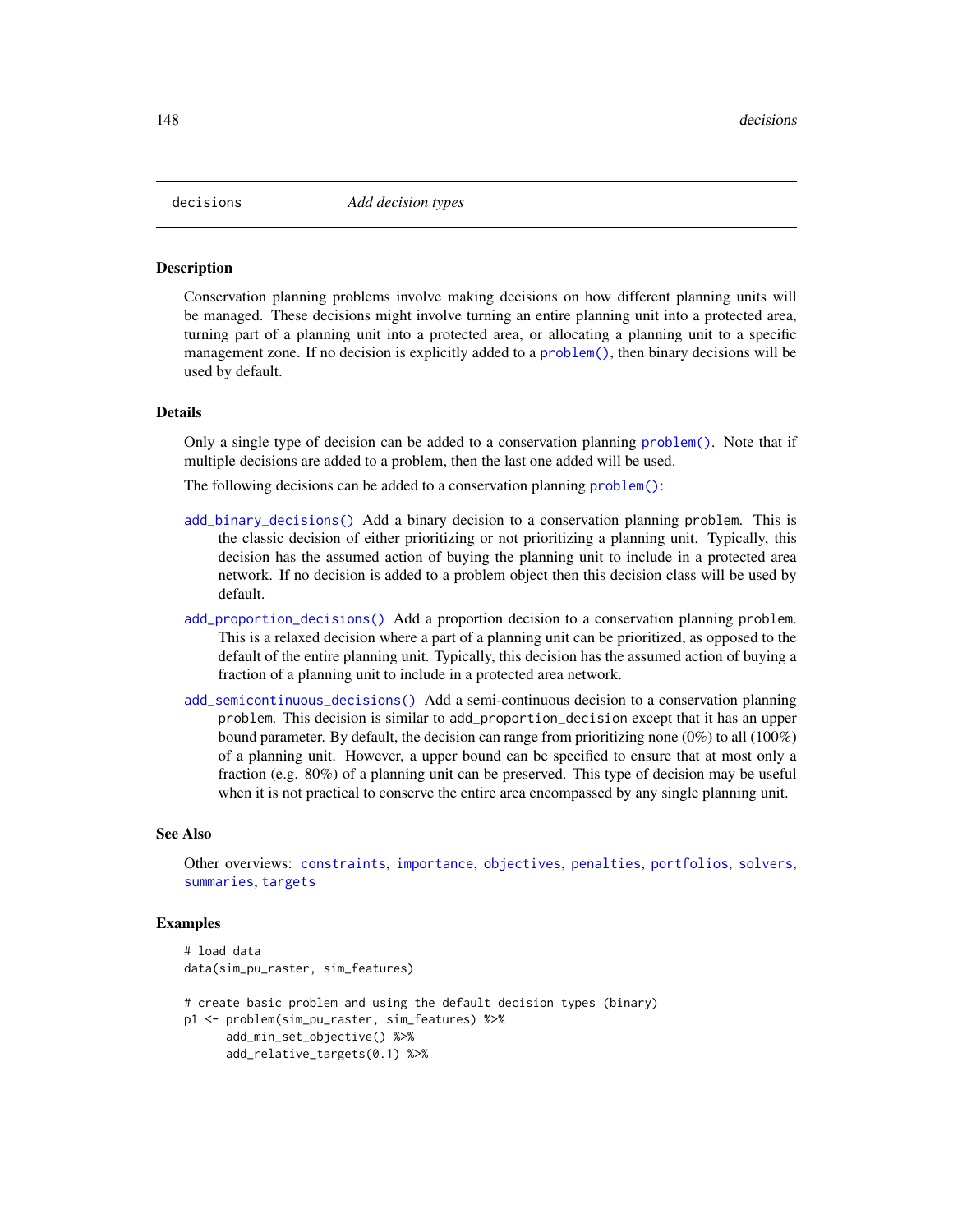```
add_default_solver(verbose = FALSE)
# create problem with manually specified binary decisions
p2 <- p1 %>% add_binary_decisions()
# create problem with proportion decisions
p3 <- p1 %>% add_proportion_decisions()
# create problem with semicontinuous decisions
p4 <- p1 %>% add_semicontinuous_decisions(upper_limit = 0.5)
## Not run:
# solve problem
s <- stack(solve(p1), solve(p2), solve(p3), solve(p4))
# plot solutions
plot(s, main = c("default (binary)", "binary", "proportion",
                 "semicontinuous (upper = 0.5)"))
## End(Not run)
```
distribute\_load *Distribute load*

# Description

Utility function for distributing computations among a pool of workers for parallel processing.

# Usage

```
distribute_load(x, n = 1)
```
# Arguments

| x | integer number of item to process. |
|---|------------------------------------|
| n | integer number of threads.         |

# Details

This function returns a list containing an element for each worker. Each element contains a integer vector specifying the indices that the worker should process.

## Value

list object.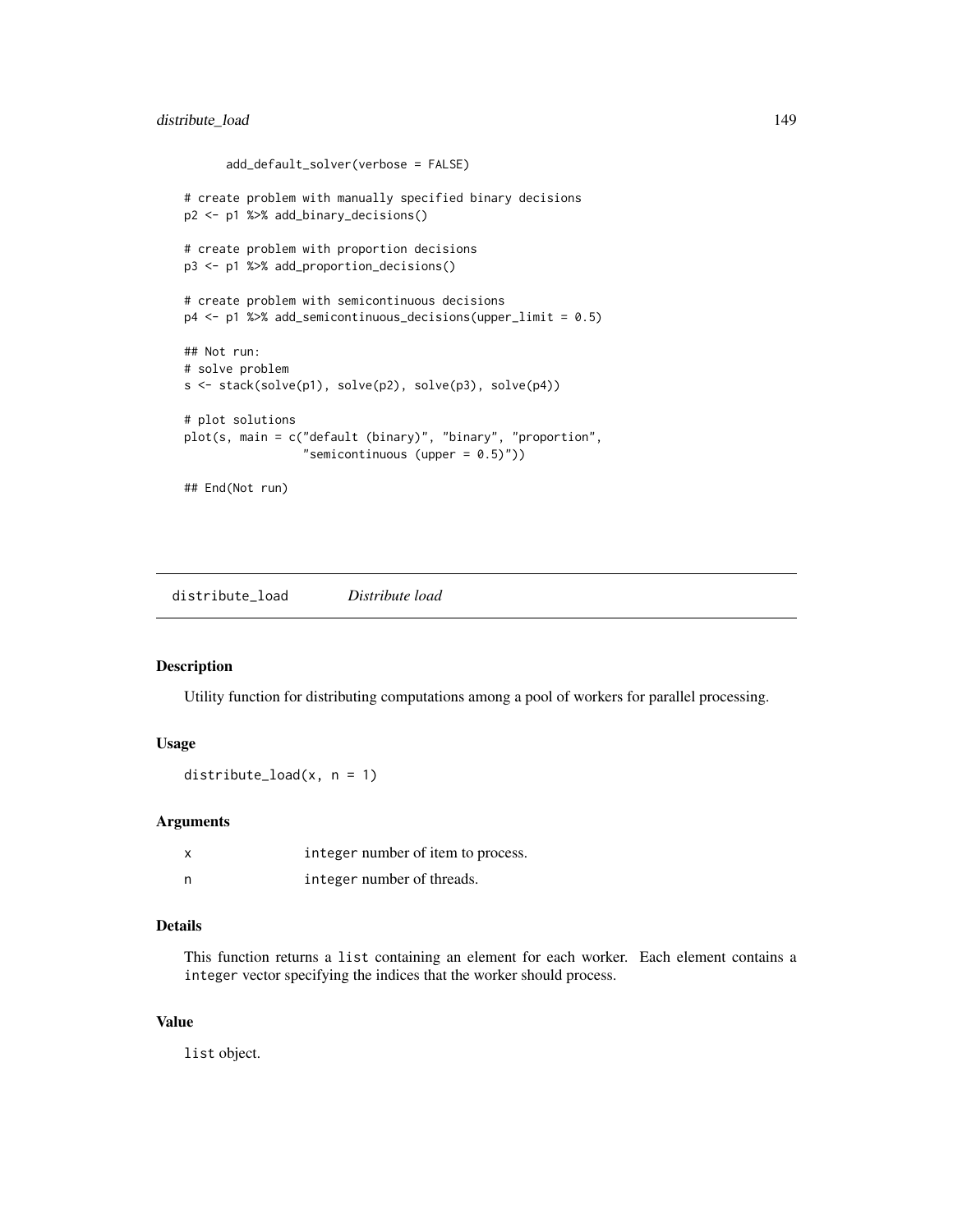# Examples

```
## Not run:
```

```
# imagine that we have 10 jobs that need processing. For simplicity,
# our jobs will involve adding 1 to each element in 1:10.
values <- 1:10
# we could complete this processing using the following vectorized code
result <- 1 + 1:10
print(result)
# however, if our jobs were complex then we would be better off using
# functionals
result \leq lapply(1:10, function(x) x + 1)
print(result)
# we could do one better, and use the "plyr" package to handle the
# processing
result \le plyr::llply(1:10, function(x) x + 1)
print(result)
# we could also use the parallel processing options available through "plyr"
# to use more computation resources to complete the jobs (note that since
# these jobs are very quick to process this is actually slower).
cl <- parallel::makeCluster(2, "PSOCK")
doParallel::registerDoParallel(cl)
result \le plyr::llply(1:10, function(x) x + 1, .parallel = TRUE)
cl <- parallel::stopCluster(cl)
print(result)
# however this approach iterates over each element individually, we could
# use the distribute_load function to split the N jobs up into K super
# jobs, and evaluate each super job using vectorized code.
x \le -1:10cl <- parallel::makeCluster(2, "PSOCK")
parallel::clusterExport(cl, 'x', envir = environment())
doParallel::registerDoParallel(cl)
l <- distribute_load(length(x), n = 2)
result \le plyr::llply(1, function(i) x[i] + 1, .parallel = TRUE)
cl <- parallel::stopCluster(cl)
print(result)
## End(Not run)
```
<span id="page-149-0"></span>eval\_boundary\_summary *Evaluate solution boundary length*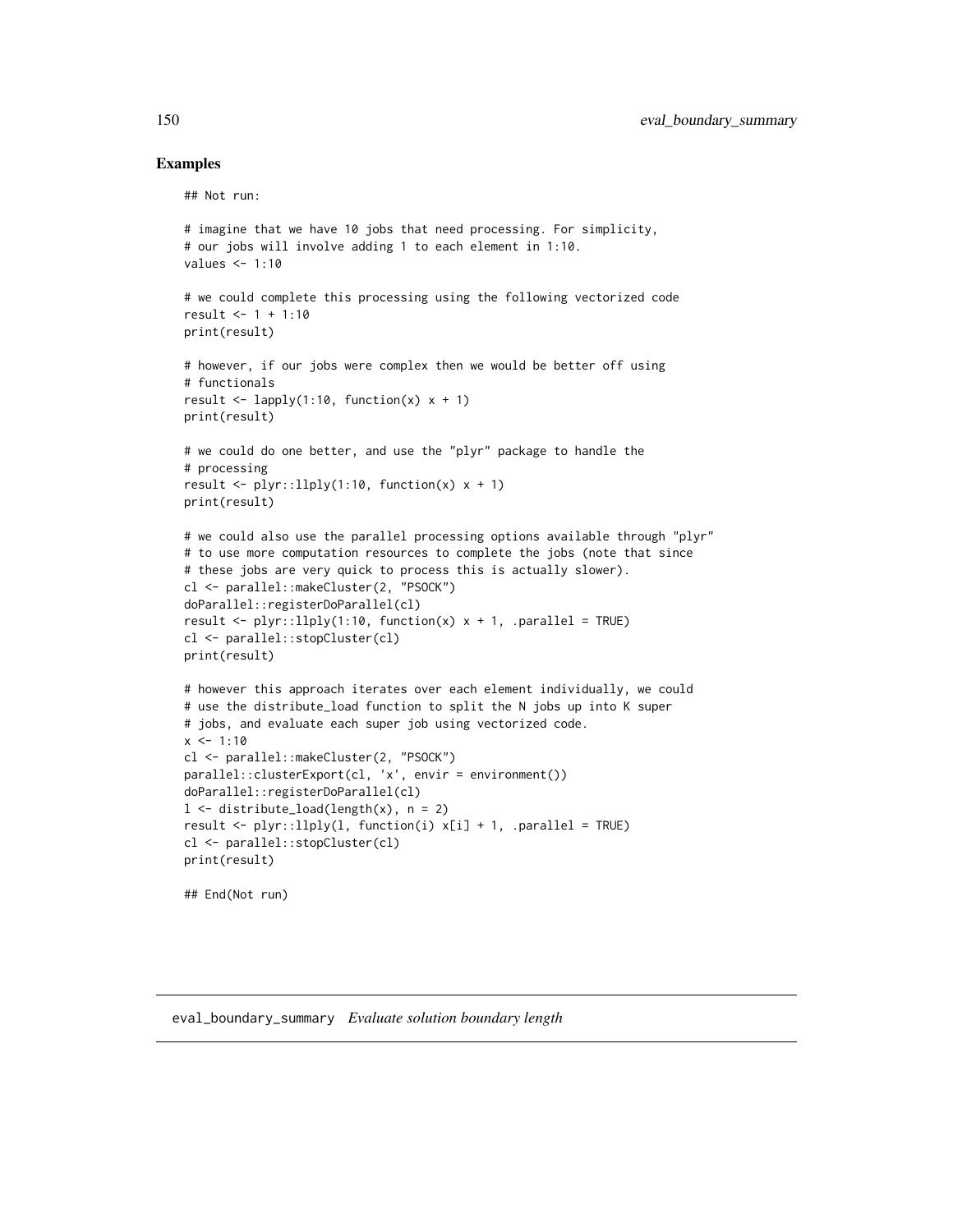# Description

Calculate the exposed boundary length (perimeter) associated with a solution to a conservation planning [problem\(\)](#page-238-0). This summary statistic is useful for evaluating the spatial fragmentation of planning units selected within a solution.

# Usage

```
eval_boundary_summary(x, ...)
## Default S3 method:
eval_boundary_summary(x, ...)
## S3 method for class 'ConservationProblem'
eval_boundary_summary(
 x,
  solution,
 edge_factor = rep(0.5, number_of_zones(x)),zones = diag(number_of_zones(x)),
 data = NULL,...
)
```
# Arguments

| X           | problem() (i.e. ConservationProblem) object.                                                                                                                                                                                                                                                                                                                                                                                                                                                                                                                                                                                                                                                                                                                                                                                                                                                                                                                                                                                                                              |
|-------------|---------------------------------------------------------------------------------------------------------------------------------------------------------------------------------------------------------------------------------------------------------------------------------------------------------------------------------------------------------------------------------------------------------------------------------------------------------------------------------------------------------------------------------------------------------------------------------------------------------------------------------------------------------------------------------------------------------------------------------------------------------------------------------------------------------------------------------------------------------------------------------------------------------------------------------------------------------------------------------------------------------------------------------------------------------------------------|
|             | not used.                                                                                                                                                                                                                                                                                                                                                                                                                                                                                                                                                                                                                                                                                                                                                                                                                                                                                                                                                                                                                                                                 |
| solution    | numeric, matrix, data. frame, Raster, Spatial, or sf:: sf() object. The<br>argument should be in the same format as the planning unit cost data in the<br>argument to x. See the Solution format section for more information.                                                                                                                                                                                                                                                                                                                                                                                                                                                                                                                                                                                                                                                                                                                                                                                                                                            |
| edge_factor | numeric proportion to scale planning unit edges (borders) that do not have any<br>neighboring planning units. For example, an edge factor of 0.5 is commonly<br>used to avoid overly penalizing planning units along a coastline. Note that this<br>argument must have an element for each zone in the argument to x.                                                                                                                                                                                                                                                                                                                                                                                                                                                                                                                                                                                                                                                                                                                                                     |
| zones       | matrix or Matrix object describing the clumping scheme for different zones.<br>Each row and column corresponds to a different zone in the argument to x, and<br>cell values indicate the relative importance of clumping planning units that are<br>allocated to a combination of zones. Cell values along the diagonal of the matrix<br>represent the relative importance of clumping planning units that are allocated<br>to the same zone. Cell values must range between 1 and -1, where negative<br>values favor solutions that spread out planning units. The default argument to<br>zones is an identity matrix (i.e. a matrix with ones along the matrix diagonal and<br>zeros elsewhere), so that penalties are incurred when neighboring planning units<br>are not assigned to the same zone. If the cells along the matrix diagonal contain<br>markedly smaller values than those found elsewhere in the matrix, then solutions<br>are preferred that surround planning units with those allocated to different zones<br>(i.e. greater spatial fragmentation). |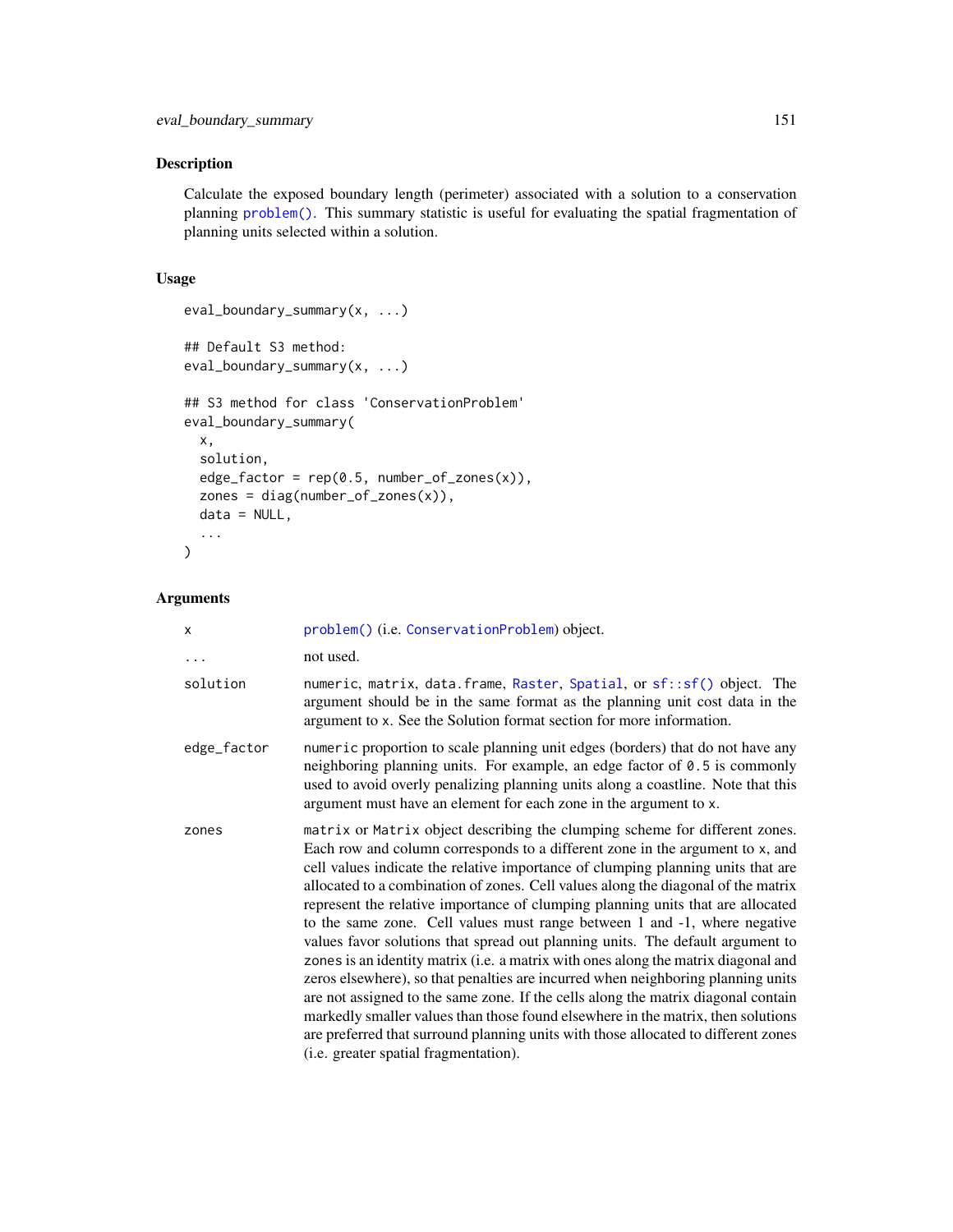data NULL, data.frame, matrix, or Matrix object containing the boundary data. These data describe the total amount of boundary (perimeter) length for each planning unit, and the amount of boundary (perimeter) length shared between different planning units (i.e. planning units that are adjacent to each other). See the Data format section for more information.

# Details

This summary statistic is equivalent to the Connectivity\_Edge metric reported by the *[Marxan](https://marxansolutions.org)* [software](https://marxansolutions.org) (Ball *et al.* 2009). It is calculated using the same equations used to penalize solutions according to their total exposed boundary (i.e. [add\\_boundary\\_penalties\(\)](#page-9-0)). See the Examples section for examples on how differences zone arguments can be used to calculate boundaries for different combinations of zones.

## Value

[tibble::tibble\(\)](#page-0-0) object containing the boundary length of the solution. It contains the following columns:

- summary character description of the summary statistic. The statistic associated with the "overall" value in this column is calculated using the entire solution (including all management zones if there are multiple zones). If multiple management zones are present, then summary statistics are also provided for each zone separately (indicated using zone names).
- **boundary** numeric exposed boundary length value. Greater values correspond to solutions with greater boundary length and, in turn, greater spatial fragmentation. Thus conservation planning exercises typically prefer solutions with smaller values.

## Data format

The argument to data can be specified using the following formats. Note that boundary data must always describe symmetric relationships between planning units.

- data as a NULL value indicating that the data should be automatically calculated using the [boundary\\_matrix\(\)](#page-128-0) function. This argument is the default. Note that the boundary data must be supplied using one of the other formats below if the planning unit data in the argument to x do not explicitly contain spatial information (e.g. planning unit data are a data.frame or numeric class).
- data as a matrix/Matrix object where rows and columns represent different planning units and the value of each cell represents the amount of shared boundary length between two different planning units. Cells that occur along the matrix diagonal represent the amount of exposed boundary associated with each planning unit that has no neighbor (e.g. these value might pertain to boundaries along a coastline).
- data as a data. frame object with the columns "id1", "id2", and "boundary". The "id1" and "id2" columns contain identifiers (indices) for a pair of planning units, and the "boundary" column contains the amount of shared boundary length between these two planning units. This format follows the the standard *Marxan* format for boundary data (i.e. per the "bound.dat" file).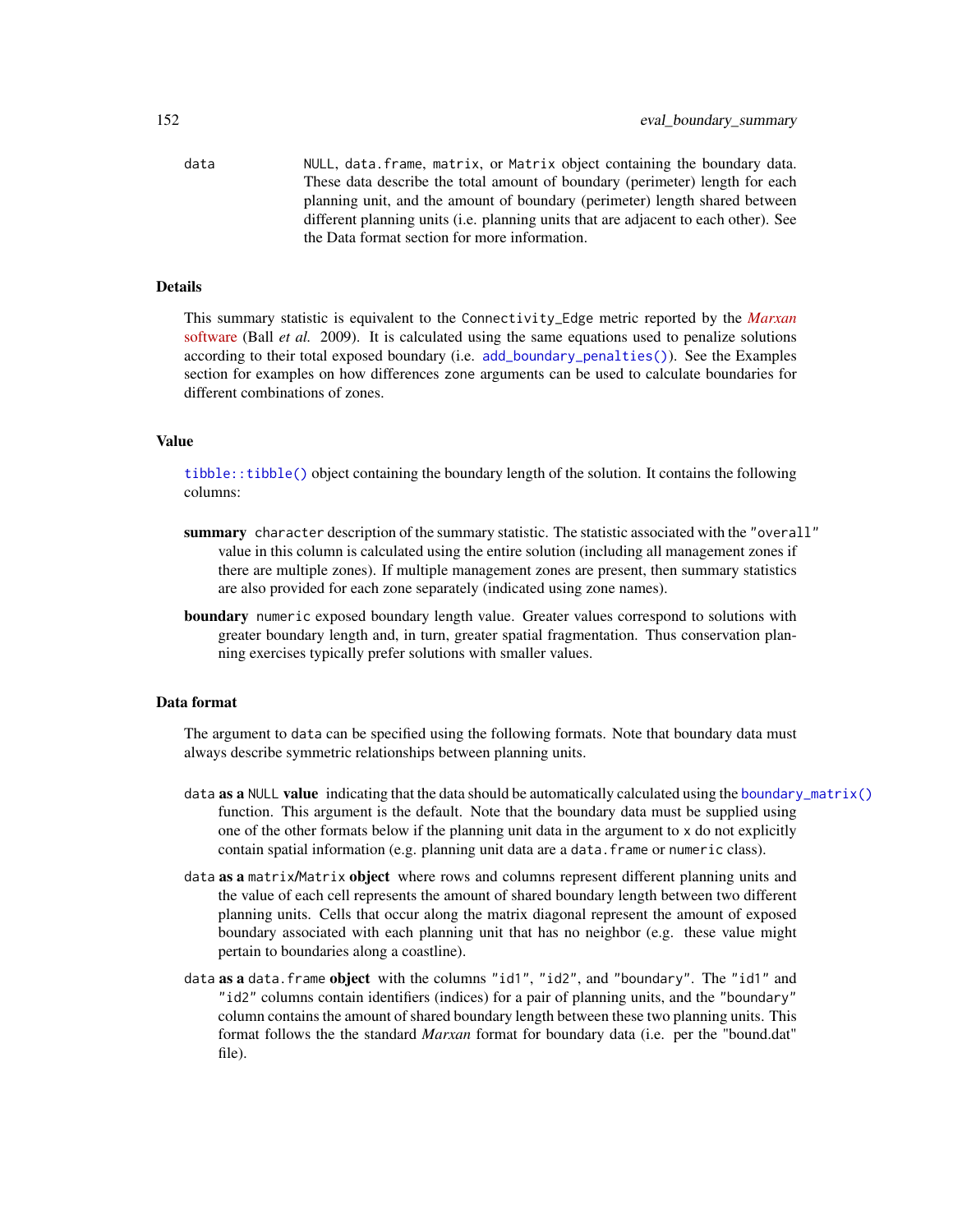## Solution format

Broadly speaking, the argument to solution must be in the same format as the planning unit data in the argument to x. Further details on the correct format are listed separately for each of the different planning unit data formats:

- x has numeric planning units The argument to solution must be a numeric vector with each element corresponding to a different planning unit. It should have the same number of planning units as those in the argument to x. Additionally, any planning units missing cost (NA) values should also have missing (NA) values in the argument to solution.
- x has matrix planning units The argument to solution must be a matrix vector with each row corresponding to a different planning unit, and each column correspond to a different management zone. It should have the same number of planning units and zones as those in the argument to x. Additionally, any planning units missing cost (NA) values for a particular zone should also have a missing (NA) values in the argument to solution.
- x has [Raster](#page-0-0) planning units The argument to solution be a Raster object where different grid cells (pixels) correspond to different planning units and layers correspond to a different management zones. It should have the same dimensionality (rows, columns, layers), resolution, extent, and coordinate reference system as the planning units in the argument to x. Additionally, any planning units missing cost (NA) values for a particular zone should also have missing (NA) values in the argument to solution.
- x has data. frame planning units The argument to solution must be a data. frame with each column corresponding to a different zone, each row corresponding to a different planning unit, and cell values corresponding to the solution value. This means that if a data.frame object containing the solution also contains additional columns, then these columns will need to be subsetted prior to using this function (see below for example with  $sf::sf()$  data). Additionally, any planning units missing cost (NA) values for a particular zone should also have missing (NA) values in the argument to solution.
- x has [Spatial](#page-0-0) planning units The argument to solution must be a Spatial object with each column corresponding to a different zone, each row corresponding to a different planning unit, and cell values corresponding to the solution value. This means that if the [Spatial](#page-0-0) object containing the solution also contains additional columns, then these columns will need to be subsetted prior to using this function (see below for example with  $sf::sf()$  data). Additionally, the argument to solution must also have the same coordinate reference system as the planning unit data. Furthermore, any planning units missing cost (NA) values for a particular zone should also have missing (NA) values in the argument to solution.
- x has  $sf::sf()$  planning units The argument to solution must be a  $sf::sf()$  object with each column corresponding to a different zone, each row corresponding to a different planning unit, and cell values corresponding to the solution value. This means that if the  $sf::sf()$  object containing the solution also contains additional columns, then these columns will need to be subsetted prior to using this function (see below for example). Additionally, the argument to solution must also have the same coordinate reference system as the planning unit data. Furthermore, any planning units missing cost (NA) values for a particular zone should also have missing (NA) values in the argument to solution.

#### References

Ball IR, Possingham HP, and Watts M (2009) *Marxan and relatives: Software for spatial conservation prioritisation* in Spatial conservation prioritisation: Quantitative methods and computational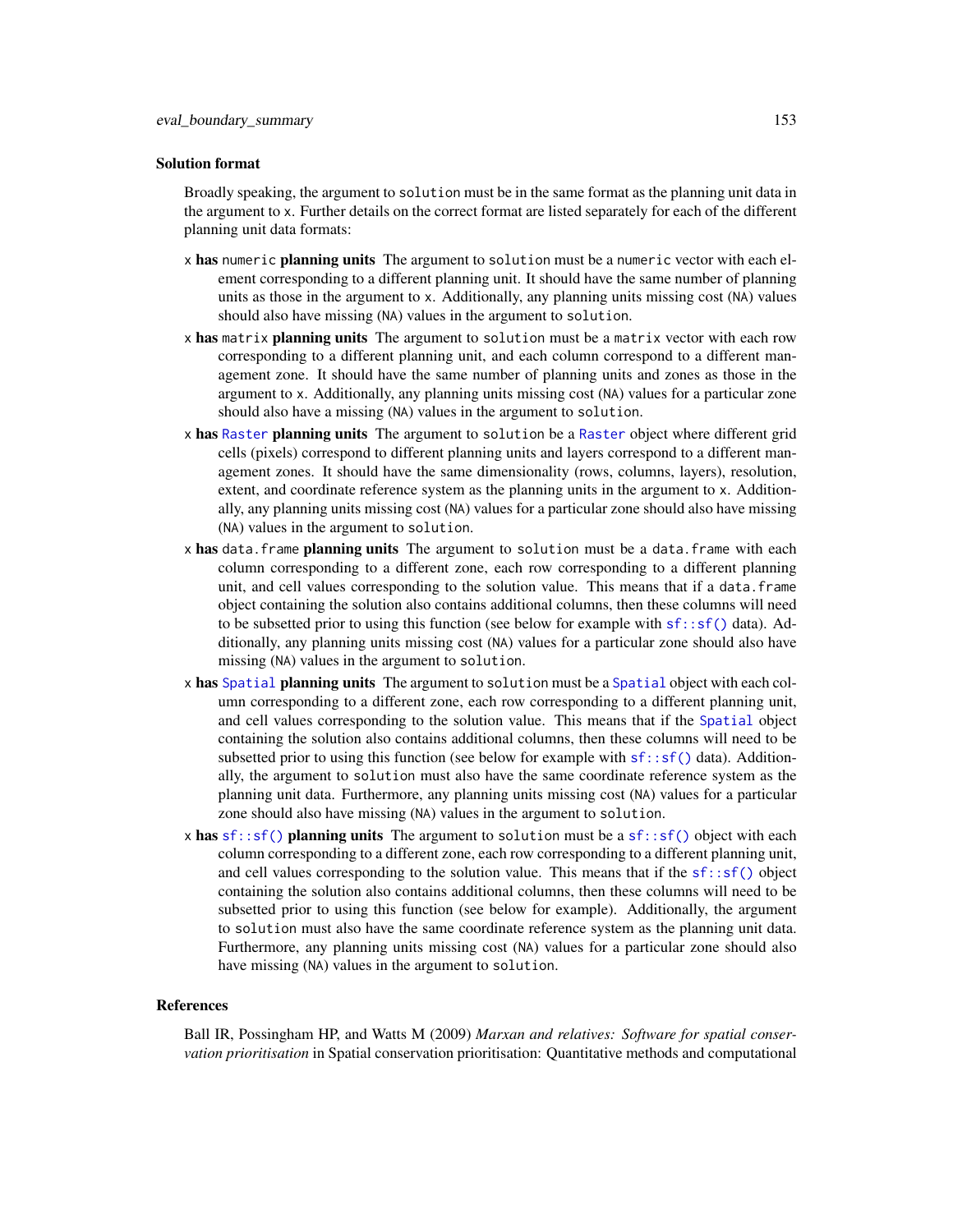tools. Eds Moilanen A, Wilson KA, and Possingham HP. Oxford University Press, Oxford, UK.

# See Also

See [summaries](#page-269-0) for an overview of all functions for summarizing solutions. Also, see [add\\_boundary\\_penalties\(\)](#page-9-0) to penalize solutions with high boundary length.

Other summaries: [eval\\_connectivity\\_summary\(](#page-155-0)), [eval\\_cost\\_summary\(](#page-160-0)), [eval\\_feature\\_representation\\_summary\(](#page-164-0)), [eval\\_n\\_summary\(](#page-173-0)), [eval\\_target\\_coverage\\_summary\(](#page-185-0))

```
## Not run:
# set seed for reproducibility
set.seed(500)
# load data
data(sim_pu_raster, sim_pu_sf, sim_features,
     sim_pu_zones_sf, sim_features_zones)
# build minimal conservation problem with raster data
p1 <- problem(sim_pu_raster, sim_features) %>%
      add_min_set_objective() %>%
      add_relative_targets(0.1) %>%
      add_binary_decisions() %>%
      add_default_solver(verbose = FALSE)
# solve the problem
s1 \leftarrow solve(p1)# print solution
print(s1)
# plot solution
plot(s1, main = "solution", axes = FALSE, box = FALSE)
# calculate boundary associated with the solution
r1 <- eval_boundary_summary(p1, s1)
print(r1)
# build minimal conservation problem with polygon (sf) data
p2 <- problem(sim_pu_sf, sim_features, cost_column = "cost") %>%
      add_min_set_objective() %>%
      add_relative_targets(0.1) %>%
      add_binary_decisions() %>%
      add_default_solver(verbose = FALSE)
# solve the problem
s2 \leftarrow solve(p2)# print first six rows of the attribute table
print(head(s2))
```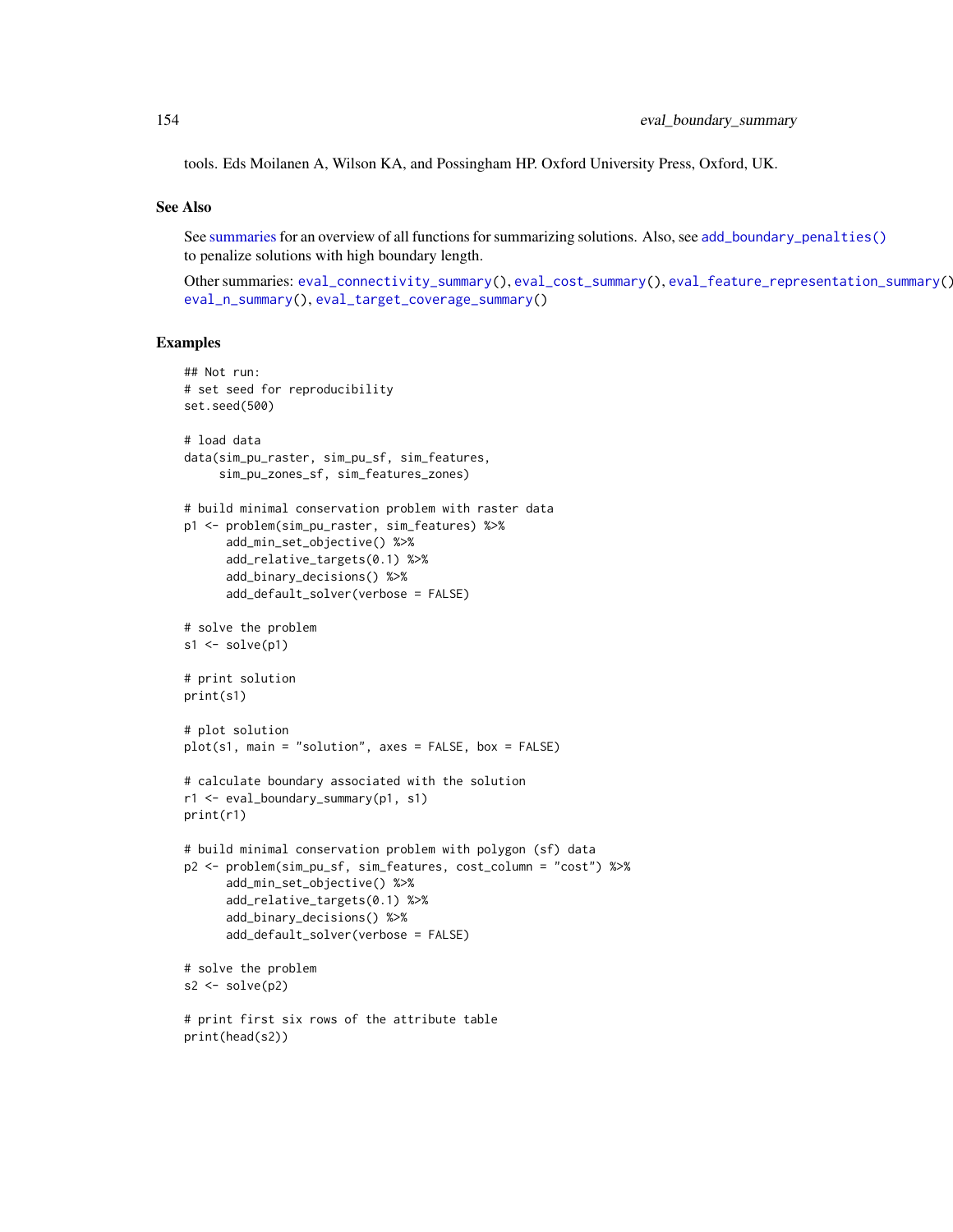```
# plot solution
plot(s2[, "solution_1"])
# calculate boundary associated with the solution
r2 <- eval_boundary_summary(p2, s2[, "solution_1"])
print(r2)
# build multi-zone conservation problem with polygon (sf) data
p3 <- problem(sim_pu_zones_sf, sim_features_zones,
              cost\_column = c("cost_1", "cost_2", "cost_3")) %>%
      add_min_set_objective() %>%
      add_relative_targets(matrix(runif(15, 0.1, 0.2), nrow = 5,
                                  ncol = 3) %>%
      add_binary_decisions() %>%
      add_default_solver(verbose = FALSE)
# solve the problem
s3 \leq -solve(p3)# print first six rows of the attribute table
print(head(s3))
# create new column representing the zone id that each planning unit
# was allocated to in the solution
s3$solution <- category_vector(
  s3[, c("solution_1_zone_1", "solution_1_zone_2", "solution_1_zone_3")])
s3$solution <- factor(s3$solution)
# plot solution
plot(s3[, "solution"])
# calculate boundary associated with the solution
# here we will use the default argument for zones which treats each
# zone as completely separate, meaning that the "overall"
# boundary is just the sum of the boundaries for each zone
r3 <- eval_boundary_summary(
 p3, s3[, c("solution_1_zone_1", "solution_1_zone_2", "solution_1_zone_3")])
print(r3)
# let's calculate the overall exposed boundary across the entire
# solution, assuming that the shared boundaries between planning
# units allocated to different zones "count" just as much
# as those for planning units allocated to the same zone
# in other words, let's calculate the overall exposed boundary
# across the entire solution by "combining" all selected planning units
# together (regardless of which zone they are allocated to in the solution)
r3_combined <- eval_boundary_summary(
 p3, zones = matrix(1, \text{ ncol} = 3, \text{ nrow} = 3),
 s3[, c("solution_1_zone_1", "solution_1_zone_2", "solution_1_zone_3")])
print(r3_combined)
# we can see that the "overall" boundary is now less than the
```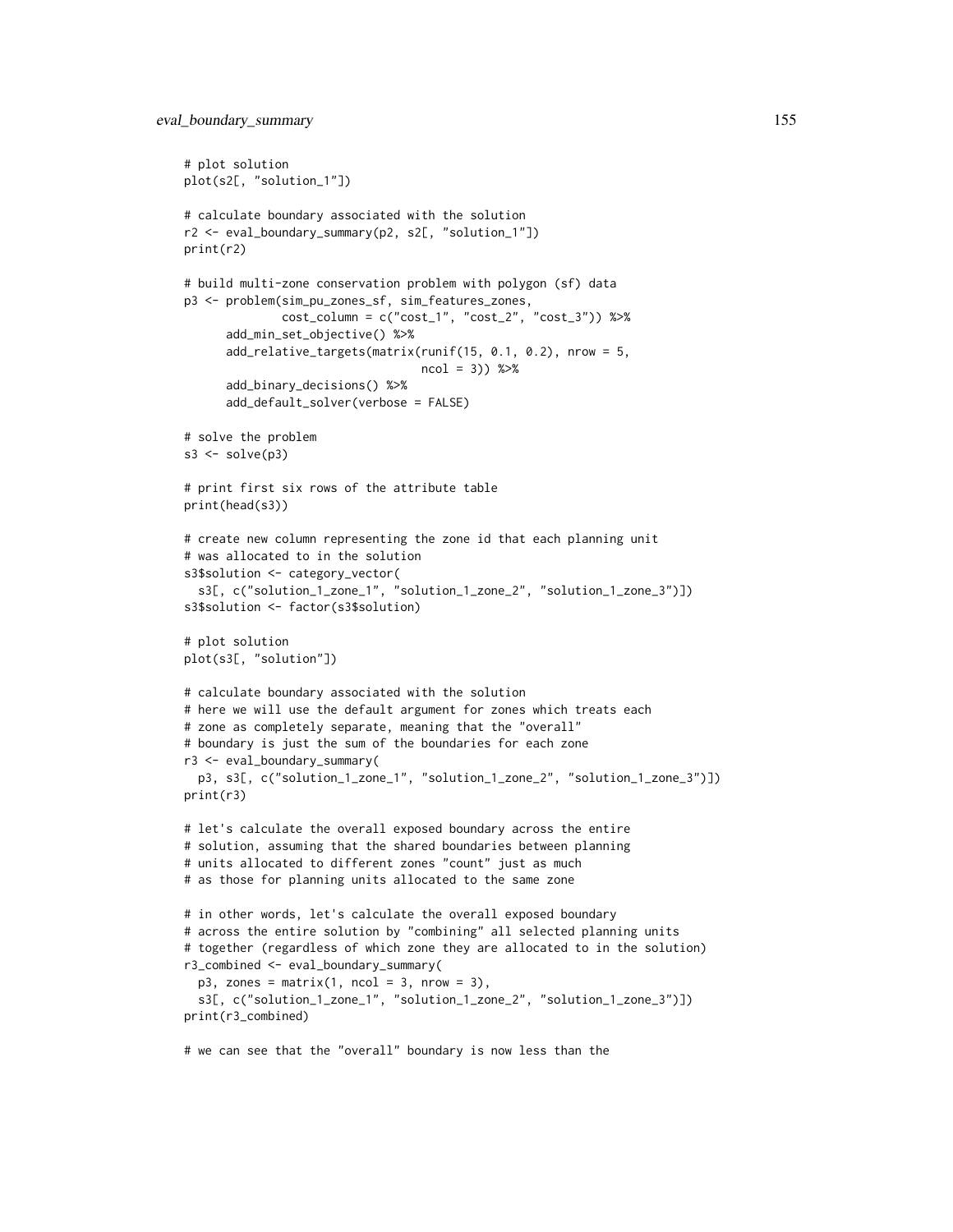# sum of the individual zone boundaries, because it does not # consider the shared boundary between two planning units allocated to # different zones as "exposed" when performing the calculations ## End(Not run)

<span id="page-155-0"></span>eval\_connectivity\_summary

*Evaluate solution connectivity*

# Description

Calculate the connectivity held within a solution to a conservation planning [problem\(\)](#page-238-0). This summary statistic evaluates the connectivity of a solution using pair-wise connectivity values between combinations of planning units.

## Usage

```
## S4 method for signature 'ConservationProblem, ANY, ANY, matrix'
eval_connectivity_summary(x, solution, zones, data)
```

```
## S4 method for signature 'ConservationProblem, ANY, ANY, Matrix'
eval_connectivity_summary(x, solution, zones, data)
```
## S4 method for signature 'ConservationProblem,ANY,ANY,data.frame' eval\_connectivity\_summary(x, solution, zones, data)

```
## S4 method for signature 'ConservationProblem, ANY, ANY, dgCMatrix'
eval_connectivity_summary(x, solution, zones, data)
```

```
## S4 method for signature 'ConservationProblem, ANY, ANY, array'
eval_connectivity_summary(x, solution, zones, data)
```
## Arguments

| x        | problem() (i.e. ConservationProblem) object.                                                                                                                                                                                                                                                                                                                                                                                                                                                                                                                                                                                                                                    |
|----------|---------------------------------------------------------------------------------------------------------------------------------------------------------------------------------------------------------------------------------------------------------------------------------------------------------------------------------------------------------------------------------------------------------------------------------------------------------------------------------------------------------------------------------------------------------------------------------------------------------------------------------------------------------------------------------|
| solution | numeric, matrix, data.frame, Raster, Spatial, or sf::sf() object. The<br>argument should be in the same format as the planning unit cost data in the<br>argument to x. See the Solution format section for more information.                                                                                                                                                                                                                                                                                                                                                                                                                                                    |
| zones    | matrix or Matrix object describing the level of connectivity between different<br>zones. Each row and column corresponds to a different zone in the argument to<br>x, and cell values indicate the level of connectivity between each combination<br>of zones. Cell values along the diagonal of the matrix represent the level of<br>connectivity between planning units allocated to the same zone. Cell values<br>must lay between 1 and -1, where negative values favor solutions with weak<br>connectivity. The default argument to zones is an identity matrix ( <i>i.e.</i> a matrix<br>with ones along the matrix diagonal and zeros elsewhere), so that planning units |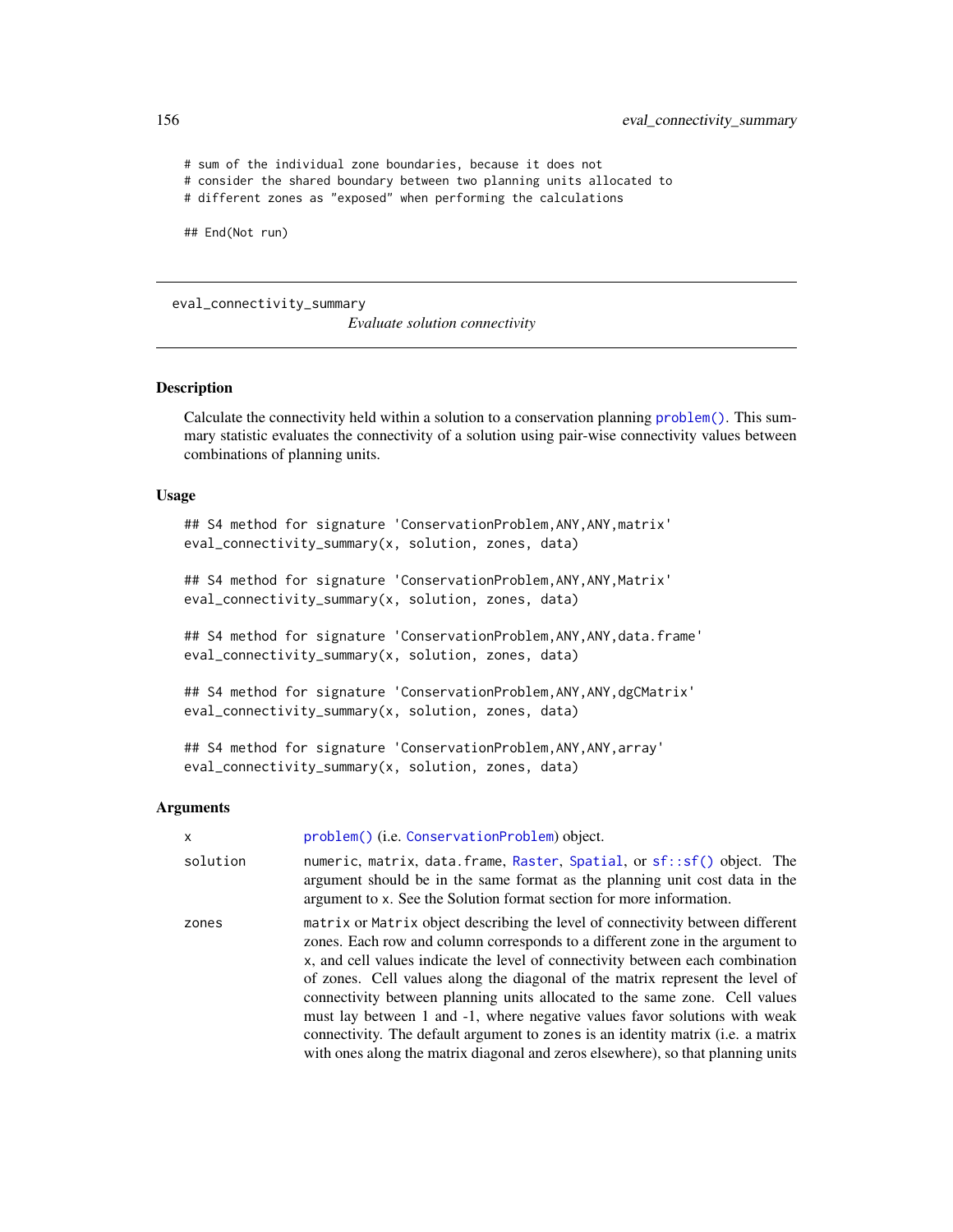are only considered to be connected when they are allocated to the same zone. This argument is required when the argument to data is a matrix or Matrix object. If the argument to data is an array or data.frame with zone data, this argument must explicitly be set to NULL otherwise an error will be thrown.

data matrix, Matrix, data.frame, or array object containing connectivity data. The connectivity values correspond to the strength of connectivity between different planning units. Thus connections between planning units that are associated with higher values are more favorable in the solution. See the Data format section for more information.

# Details

This summary statistic is comparable to the Connectivity\_In metric reported by the *[Marxan](https://marxansolutions.org)* soft[ware](https://marxansolutions.org) (Ball *et al.* 2009). It is calculated using the same equations used to penalize solutions with connectivity data (i.e. [add\\_connectivity\\_penalties\(\)](#page-17-0)). Specifically, it is calculated as the sum of the pair-wise connectivity values in the argument to data, weighted by the value of the planning units in the solution.

## Value

[tibble::tibble\(\)](#page-0-0) object describing the connectivity of the solution. It contains the following columns:

- summary character description of the summary statistic. The statistic associated with the "overall" value in this column is calculated using the entire solution (including all management zones if there are multiple zones). If multiple management zones are present, then summary statistics are also provided for each zone separately (indicated using zone names).
- connectivity numeric connectivity value. Greater values correspond to solutions associated with greater connectivity. Thus conservation planning exercises typically prefer solutions with greater values.

## Solution format

Broadly speaking, the argument to solution must be in the same format as the planning unit data in the argument to x. Further details on the correct format are listed separately for each of the different planning unit data formats:

- x has numeric planning units The argument to solution must be a numeric vector with each element corresponding to a different planning unit. It should have the same number of planning units as those in the argument to x. Additionally, any planning units missing cost (NA) values should also have missing (NA) values in the argument to solution.
- x has matrix planning units The argument to solution must be a matrix vector with each row corresponding to a different planning unit, and each column correspond to a different management zone. It should have the same number of planning units and zones as those in the argument to x. Additionally, any planning units missing cost (NA) values for a particular zone should also have a missing (NA) values in the argument to solution.
- x has [Raster](#page-0-0) planning units The argument to solution be a Raster object where different grid cells (pixels) correspond to different planning units and layers correspond to a different management zones. It should have the same dimensionality (rows, columns, layers), resolution,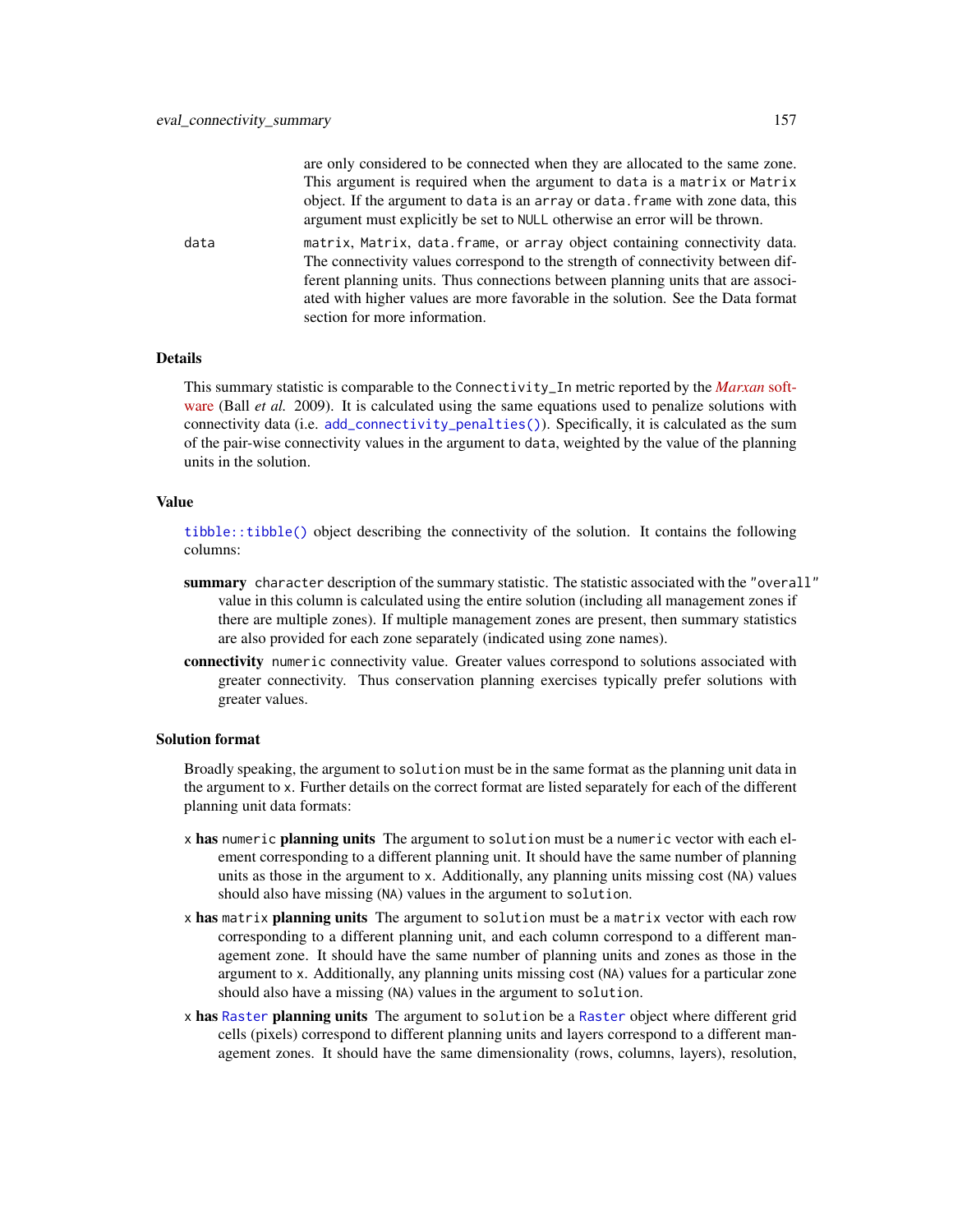extent, and coordinate reference system as the planning units in the argument to x. Additionally, any planning units missing cost (NA) values for a particular zone should also have missing (NA) values in the argument to solution.

- x has data. frame planning units The argument to solution must be a data. frame with each column corresponding to a different zone, each row corresponding to a different planning unit, and cell values corresponding to the solution value. This means that if a data.frame object containing the solution also contains additional columns, then these columns will need to be subsetted prior to using this function (see below for example with  $sf::sf()$  data). Additionally, any planning units missing cost (NA) values for a particular zone should also have missing (NA) values in the argument to solution.
- x has [Spatial](#page-0-0) planning units The argument to solution must be a Spatial object with each column corresponding to a different zone, each row corresponding to a different planning unit, and cell values corresponding to the solution value. This means that if the [Spatial](#page-0-0) object containing the solution also contains additional columns, then these columns will need to be subsetted prior to using this function (see below for example with  $sf::sf()$  data). Additionally, the argument to solution must also have the same coordinate reference system as the planning unit data. Furthermore, any planning units missing cost (NA) values for a particular zone should also have missing (NA) values in the argument to solution.
- x has  $sf::sf()$  planning units The argument to solution must be a  $sf::sf()$  object with each column corresponding to a different zone, each row corresponding to a different planning unit, and cell values corresponding to the solution value. This means that if the  $sf::sf()$  object containing the solution also contains additional columns, then these columns will need to be subsetted prior to using this function (see below for example). Additionally, the argument to solution must also have the same coordinate reference system as the planning unit data. Furthermore, any planning units missing cost (NA) values for a particular zone should also have missing (NA) values in the argument to solution.

# Data format

The argument to data can be specified using several different formats. These formats can be used to describe symmetric or asymmetric relationships between planning units.

- data as a matrix/Matrix object where rows and columns represent different planning units and the value of each cell represents the strength of connectivity between two different planning units. Cells that occur along the matrix diagonal are treated as weights which indicate that planning units are more desirable in the solution. The argument to zones can be used to control the strength of connectivity between planning units in different zones. The default argument for zones is to treat planning units allocated to different zones as having zero connectivity.
- data as a data.frame object containing the fields (columns) "id1", "id2", and "boundary". Here, each row denotes the connectivity between two planning units following the *Marxan* format. The data can be used to denote symmetric or asymmetric relationships between planning units. By default, input data is assumed to be symmetric unless asymmetric data is also included (e.g. if data is present for planning units 2 and 3, then the same amount of connectivity is expected for planning units 3 and 2, unless connectivity data is also provided for planning units 3 and 2). If the argument to x contains multiple zones, then the columns "zone1" and "zone2" can optionally be provided to manually specify the connectivity values between planning units when they are allocated to specific zones. If the columns "zone1" and "zone2" are present, then the argument to zones must be NULL.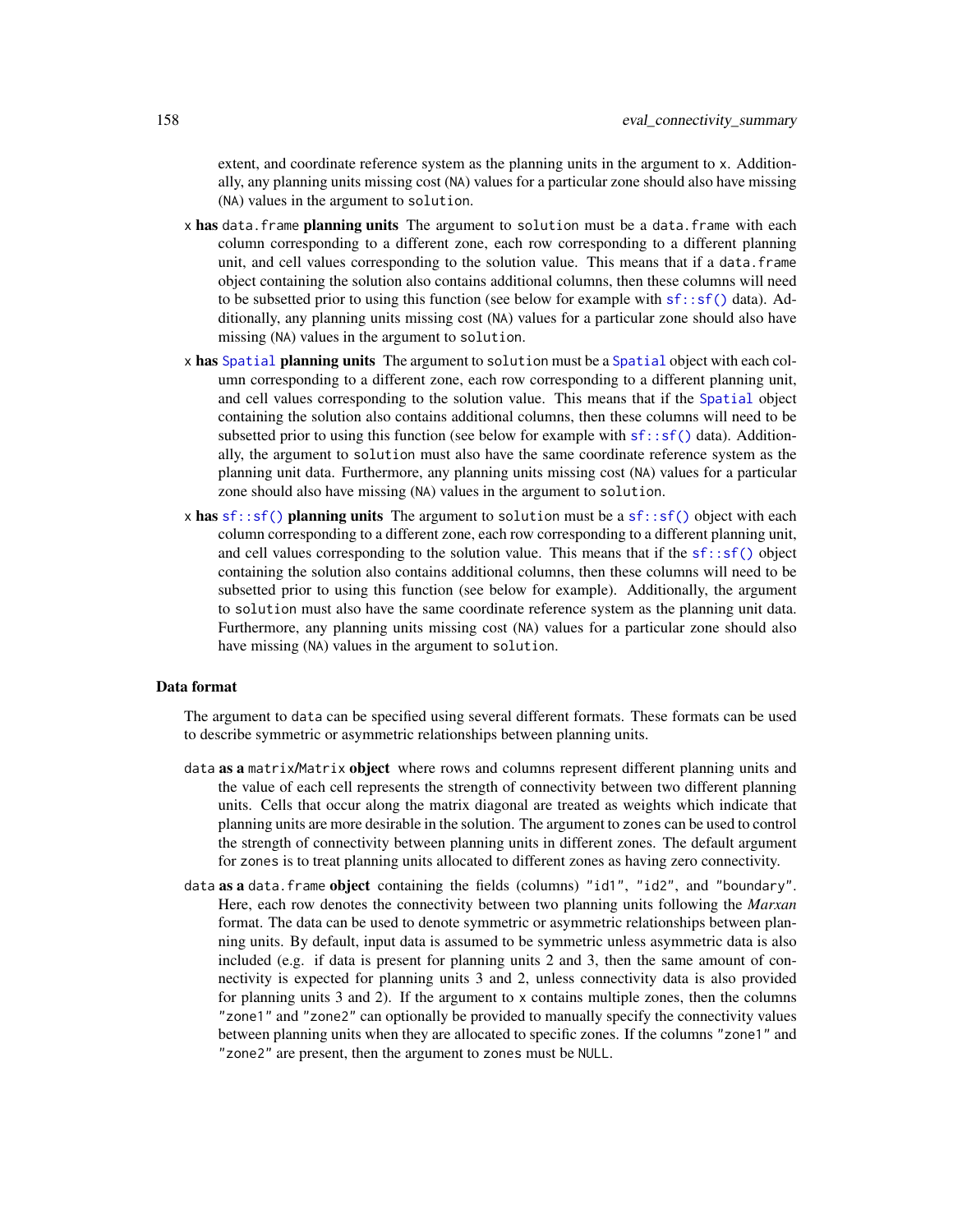data as an array object containing four-dimensions where cell values indicate the strength of connectivity between planning units when they are assigned to specific management zones. The first two dimensions (i.e. rows and columns) indicate the strength of connectivity between different planning units and the second two dimensions indicate the different management zones. Thus the data $[1,2,3,4]$  indicates the strength of connectivity between planning unit 1 and planning unit 2 when planning unit 1 is assigned to zone 3 and planning unit 2 is assigned to zone 4.

# References

Ball IR, Possingham HP, and Watts M (2009) *Marxan and relatives: Software for spatial conservation prioritisation* in Spatial conservation prioritisation: Quantitative methods and computational tools. Eds Moilanen A, Wilson KA, and Possingham HP. Oxford University Press, Oxford, UK.

## See Also

See [summaries](#page-269-0) for an overview of all functions for summarizing solutions. Also, see [add\\_connectivity\\_penalties\(\)](#page-17-0) to penalize solutions with low connectivity.

Other summaries: [eval\\_boundary\\_summary\(](#page-149-0)), [eval\\_cost\\_summary\(](#page-160-0)), [eval\\_feature\\_representation\\_summary\(](#page-164-0)), [eval\\_n\\_summary\(](#page-173-0)), [eval\\_target\\_coverage\\_summary\(](#page-185-0))

```
## Not run:
# set seed for reproducibility
set.seed(500)
# load data
data(sim_pu_raster, sim_pu_sf, sim_features,
     sim_pu_zones_sf, sim_features_zones)
# build minimal conservation problem with raster data
p1 <- problem(sim_pu_raster, sim_features) %>%
      add_min_set_objective() %>%
      add_relative_targets(0.1) %>%
      add_binary_decisions() %>%
      add_default_solver(verbose = FALSE)
# solve the problem
s1 \leftarrow solve(p1)# print solution
print(s1)
# plot solution
plot(s1, main = "solution", axes = FALSE, box = FALSE)
# simulate a connectivity matrix to describe the relative strength
# of connectivity between different planning units
# for brevity, we will use cost data here so that pairs
# of adjacent planning units with higher cost values will have a
```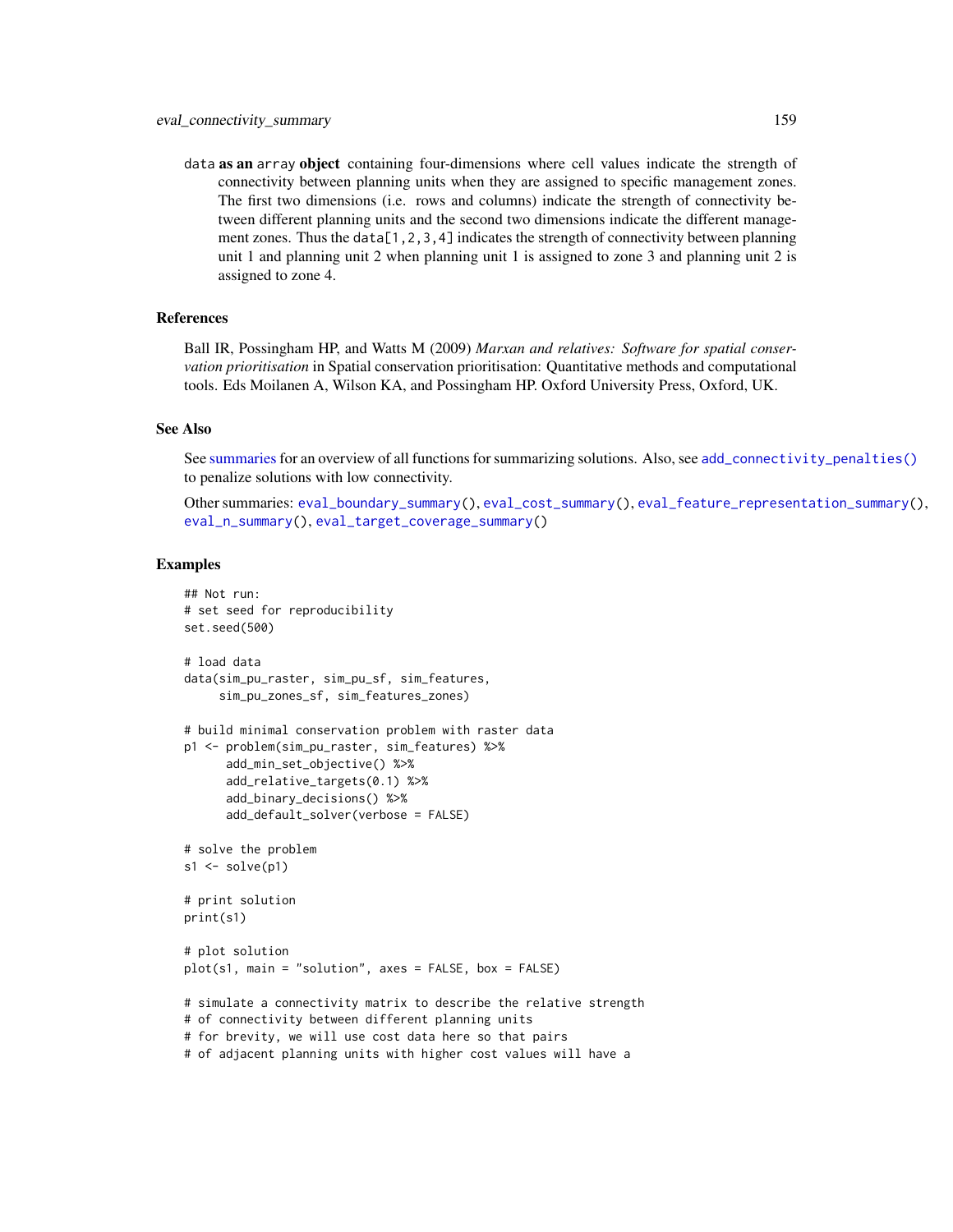```
# higher connectivity value
# (but see ?connectivity_matrix for more information)
cm1 <- connectivity_matrix(sim_pu_raster, sim_pu_raster)
# calculate connectivity associated with the solution
r1 <- eval_connectivity_summary(p1, s1, data = cm1)
print(r1)
# build minimal conservation problem with polygon (sf) data
p2 <- problem(sim_pu_sf, sim_features, cost_column = "cost") %>%
      add_min_set_objective() %>%
      add_relative_targets(0.1) %>%
      add_binary_decisions() %>%
      add_default_solver(verbose = FALSE)
# solve the problem
s2 \leftarrow solve(p2)# print first six rows of the attribute table
print(head(s2))
# plot solution
plot(s2[, "solution_1"])
# simulate connectivity matrix
# here, we will generate connectivity values randomly
# between all pairs of planning units
cm2 <- matrix(runif(nrow(sim_pu_sf) ^ 2), nrow = nrow(sim_pu_sf))
# calculate connectivity associated with the solution
r2 <- eval_connectivity_summary(p2, s2[, "solution_1"], data = cm2)
print(r2)
# build multi-zone conservation problem with polygon (sf) data
p3 <- problem(sim_pu_zones_sf, sim_features_zones,
              cost_column = c("cost_1", "cost_2", "cost_3")) %>%
      add_min_set_objective() %>%
      add_relative_targets(matrix(runif(15, 0.1, 0.2), nrow = 5,
                                  ncol = 3) %>%
      add_binary_decisions() %>%
      add_default_solver(verbose = FALSE)
# solve the problem
s3 \leq solve(p3)# print first six rows of the attribute table
print(head(s3))
# create new column representing the zone id that each planning unit
# was allocated to in the solution
s3$solution <- category_vector(
  s3[, c("solution_1_zone_1", "solution_1_zone_2", "solution_1_zone_3")])
s3$solution <- factor(s3$solution)
```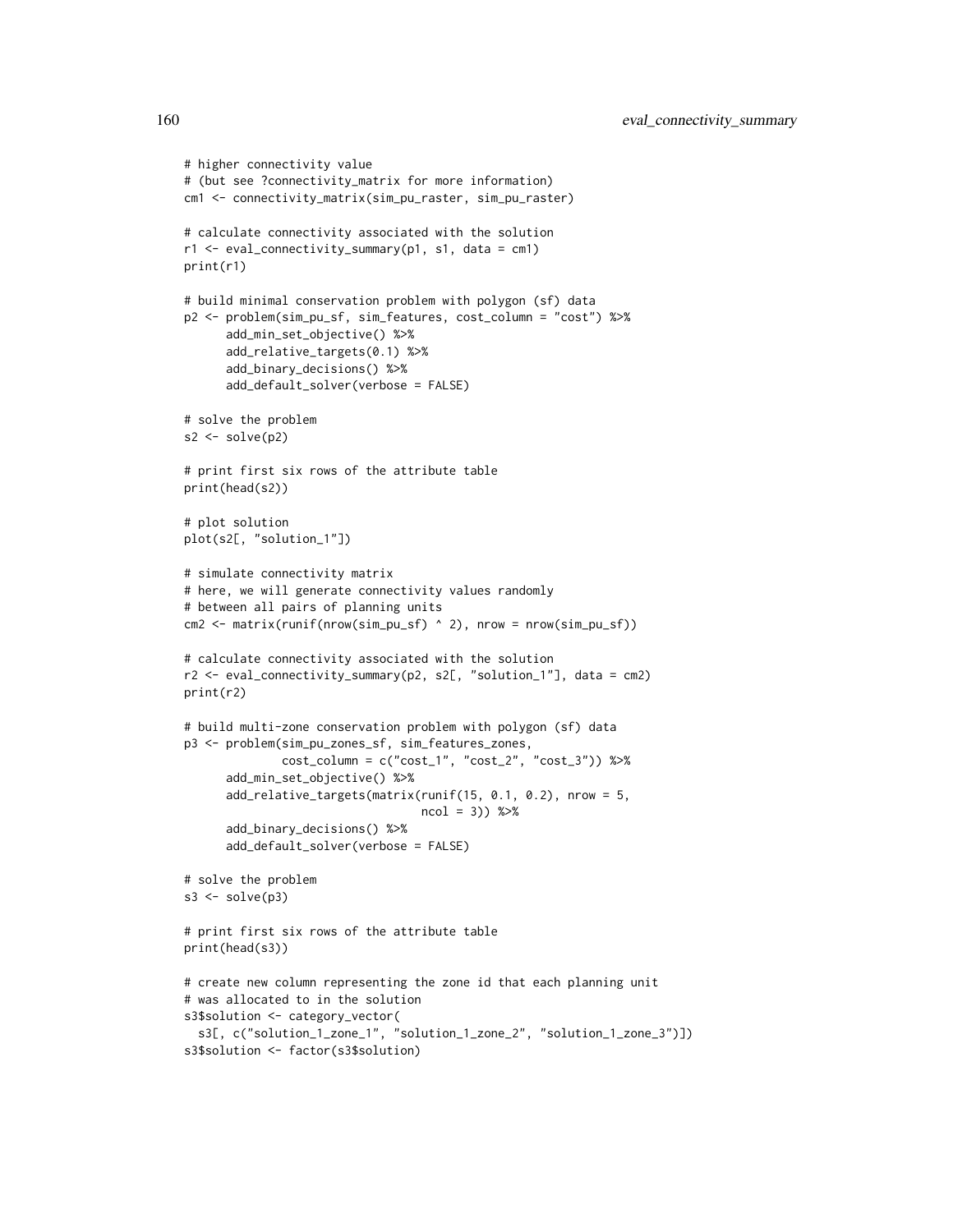```
# plot solution
plot(s3[, "solution"])
# simulate connectivity matrix
# here, we will add a new column to sim_pu_zones_sf with
# randomly simulated values and create a connectivity matrix
# based on the average simulated values of adjacent planning units
sim_pu_zones_sf$con <- runif(nrow(sim_pu_zones_sf))
cm3 <- connectivity_matrix(sim_pu_zones_sf, "con")
# calculate connectivity associated with the solution
r3 <- eval_connectivity_summary(
 p3, s3[, c("solution_1_zone_1", "solution_1_zone_2", "solution_1_zone_3")],
 data = cm3)print(r3)
## End(Not run)
```
<span id="page-160-0"></span>eval\_cost\_summary *Evaluate solution cost*

## Description

Calculate the total cost of a solution to a conservation planning [problem\(\)](#page-238-0). For example, if the planning unit cost data describe land acquisition costs (USD), then the total cost would be net cost (USD) needed to acquire all planning units selected within the solution.

## Usage

```
eval_cost_summary(x, solution)
## Default S3 method:
eval_cost_summary(x, solution)
## S3 method for class 'ConservationProblem'
```

```
eval_cost_summary(x, solution)
```
# Arguments

|          | problem() (i.e. ConservationProblem) object.                                                                                                         |
|----------|------------------------------------------------------------------------------------------------------------------------------------------------------|
| solution | numeric, matrix, data.frame, Raster, Spatial, or sf::sf() object. The<br>argument should be in the same format as the planning unit cost data in the |
|          | argument to x. See the Solution format section for more information.                                                                                 |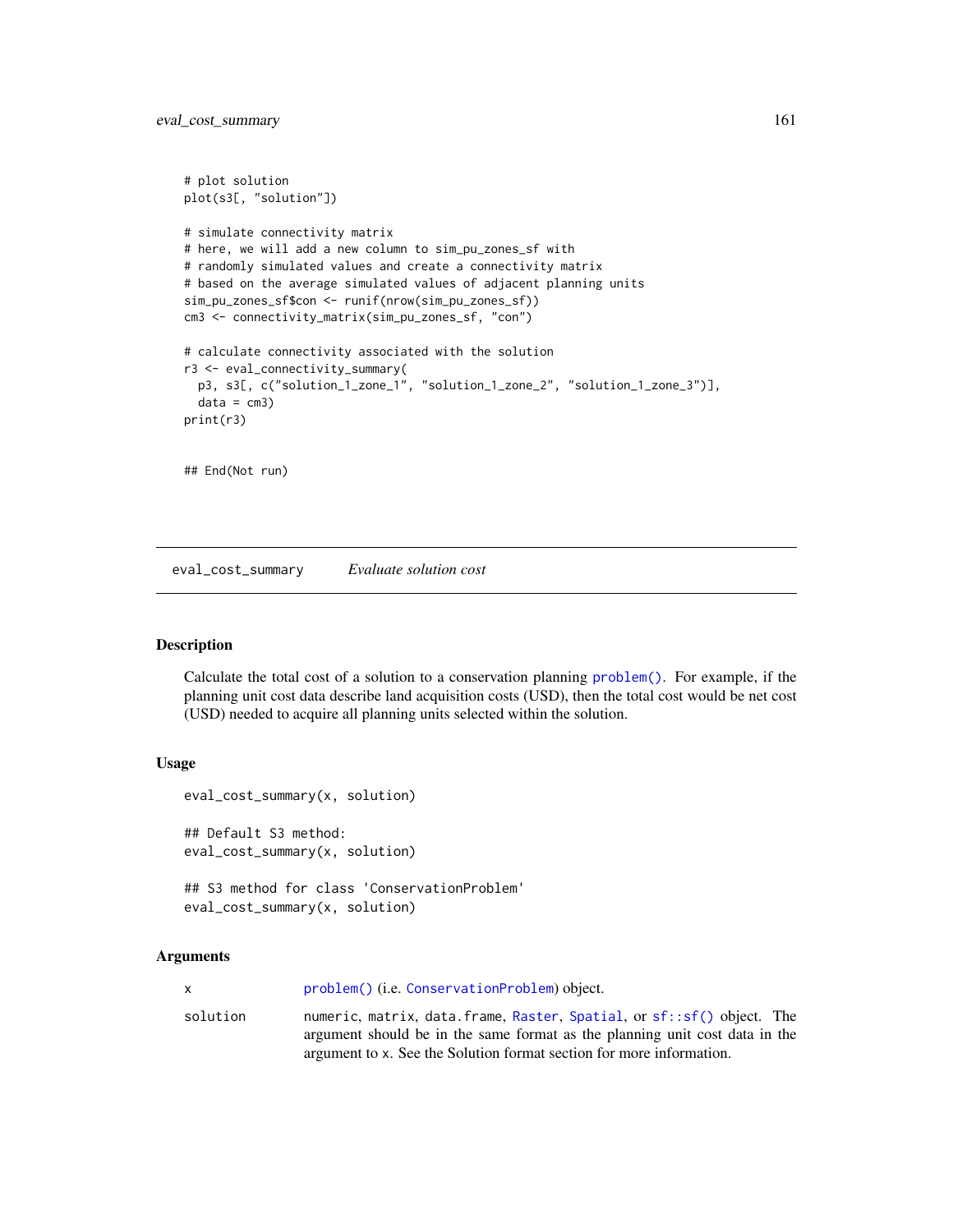# Details

This metric is equivalent to the Cost metric reported by the *Marxan* [software](https://marxansolutions.org) (Ball *et al.* 2009). Specifically, the cost of a solution is defined as the sum of the cost values, supplied when creating a [problem\(\)](#page-238-0) object (e.g. using the cost\_column argument), weighted by the status of each planning unit in the solution.

# Value

[tibble::tibble\(\)](#page-0-0) object containing the solution cost. It contains the following columns:

- summary character description of the summary statistic. The statistic associated with the "overall" value in this column is calculated using the entire solution (including all management zones if there are multiple zones). If multiple management zones are present, then summary statistics are also provided for each zone separately (indicated using zone names).
- cost numeric cost value. Greater values correspond to solutions that are more costly to implement. Thus conservation planning exercises typically prefer solutions with smaller values, because they are cheaper to implement (assuming all other relevant factors, such as feature representation, are equal).

# Solution format

Broadly speaking, the argument to solution must be in the same format as the planning unit data in the argument to x. Further details on the correct format are listed separately for each of the different planning unit data formats:

- x has numeric planning units The argument to solution must be a numeric vector with each element corresponding to a different planning unit. It should have the same number of planning units as those in the argument to x. Additionally, any planning units missing cost (NA) values should also have missing (NA) values in the argument to solution.
- x has matrix planning units The argument to solution must be a matrix vector with each row corresponding to a different planning unit, and each column correspond to a different management zone. It should have the same number of planning units and zones as those in the argument to x. Additionally, any planning units missing cost (NA) values for a particular zone should also have a missing (NA) values in the argument to solution.
- x has [Raster](#page-0-0) planning units The argument to solution be a Raster object where different grid cells (pixels) correspond to different planning units and layers correspond to a different management zones. It should have the same dimensionality (rows, columns, layers), resolution, extent, and coordinate reference system as the planning units in the argument to x. Additionally, any planning units missing cost (NA) values for a particular zone should also have missing (NA) values in the argument to solution.
- x has data.frame planning units The argument to solution must be a data.frame with each column corresponding to a different zone, each row corresponding to a different planning unit, and cell values corresponding to the solution value. This means that if a data.frame object containing the solution also contains additional columns, then these columns will need to be subsetted prior to using this function (see below for example with  $sf::sf()$  data). Additionally, any planning units missing cost (NA) values for a particular zone should also have missing (NA) values in the argument to solution.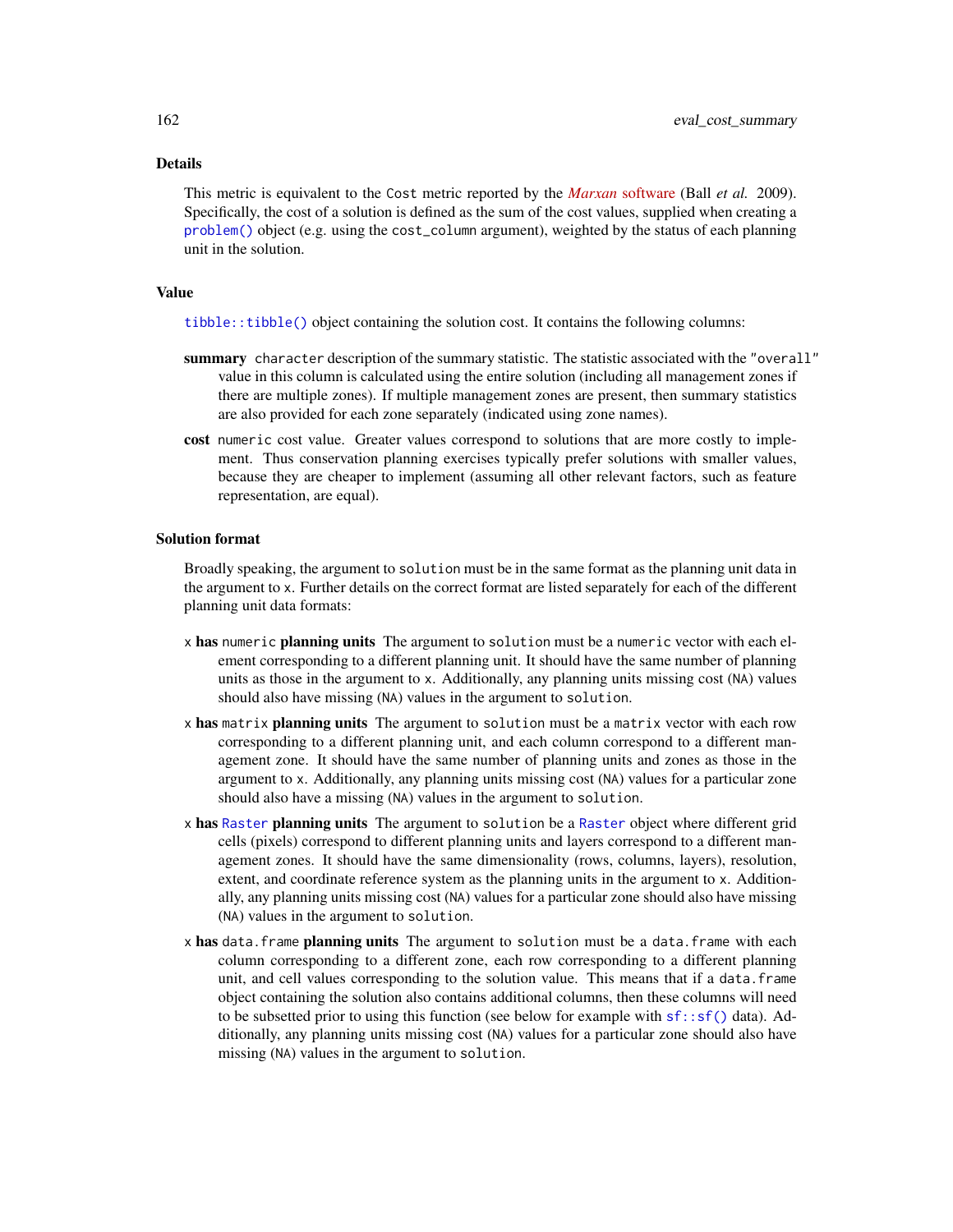- x has [Spatial](#page-0-0) planning units The argument to solution must be a Spatial object with each column corresponding to a different zone, each row corresponding to a different planning unit, and cell values corresponding to the solution value. This means that if the [Spatial](#page-0-0) object containing the solution also contains additional columns, then these columns will need to be subsetted prior to using this function (see below for example with  $sf::sf()$  data). Additionally, the argument to solution must also have the same coordinate reference system as the planning unit data. Furthermore, any planning units missing cost (NA) values for a particular zone should also have missing (NA) values in the argument to solution.
- x has [sf::sf\(\)](#page-0-0) planning units The argument to solution must be a sf::sf() object with each column corresponding to a different zone, each row corresponding to a different planning unit, and cell values corresponding to the solution value. This means that if the  $sf::sf()$  object containing the solution also contains additional columns, then these columns will need to be subsetted prior to using this function (see below for example). Additionally, the argument to solution must also have the same coordinate reference system as the planning unit data. Furthermore, any planning units missing cost (NA) values for a particular zone should also have missing (NA) values in the argument to solution.

#### References

Ball IR, Possingham HP, and Watts M (2009) *Marxan and relatives: Software for spatial conservation prioritisation* in Spatial conservation prioritisation: Quantitative methods and computational tools. Eds Moilanen A, Wilson KA, and Possingham HP. Oxford University Press, Oxford, UK.

# See Also

See [summaries](#page-269-0) for an overview of all functions for summarizing solutions.

Other summaries: [eval\\_boundary\\_summary\(](#page-149-0)), [eval\\_connectivity\\_summary\(](#page-155-0)), [eval\\_feature\\_representation\\_summary\(](#page-164-0)), [eval\\_n\\_summary\(](#page-173-0)), [eval\\_target\\_coverage\\_summary\(](#page-185-0))

# Examples

## Not run:

# print solution

```
# set seed for reproducibility
set.seed(500)
# load data
data(sim_pu_raster, sim_pu_sf, sim_features,
     sim_pu_zones_sf, sim_features_zones)
# build minimal conservation problem with raster data
p1 <- problem(sim_pu_raster, sim_features) %>%
      add_min_set_objective() %>%
      add_relative_targets(0.1) %>%
      add_binary_decisions() %>%
      add_default_solver(verbose = FALSE)
# solve the problem
s1 \leftarrow solve(p1)
```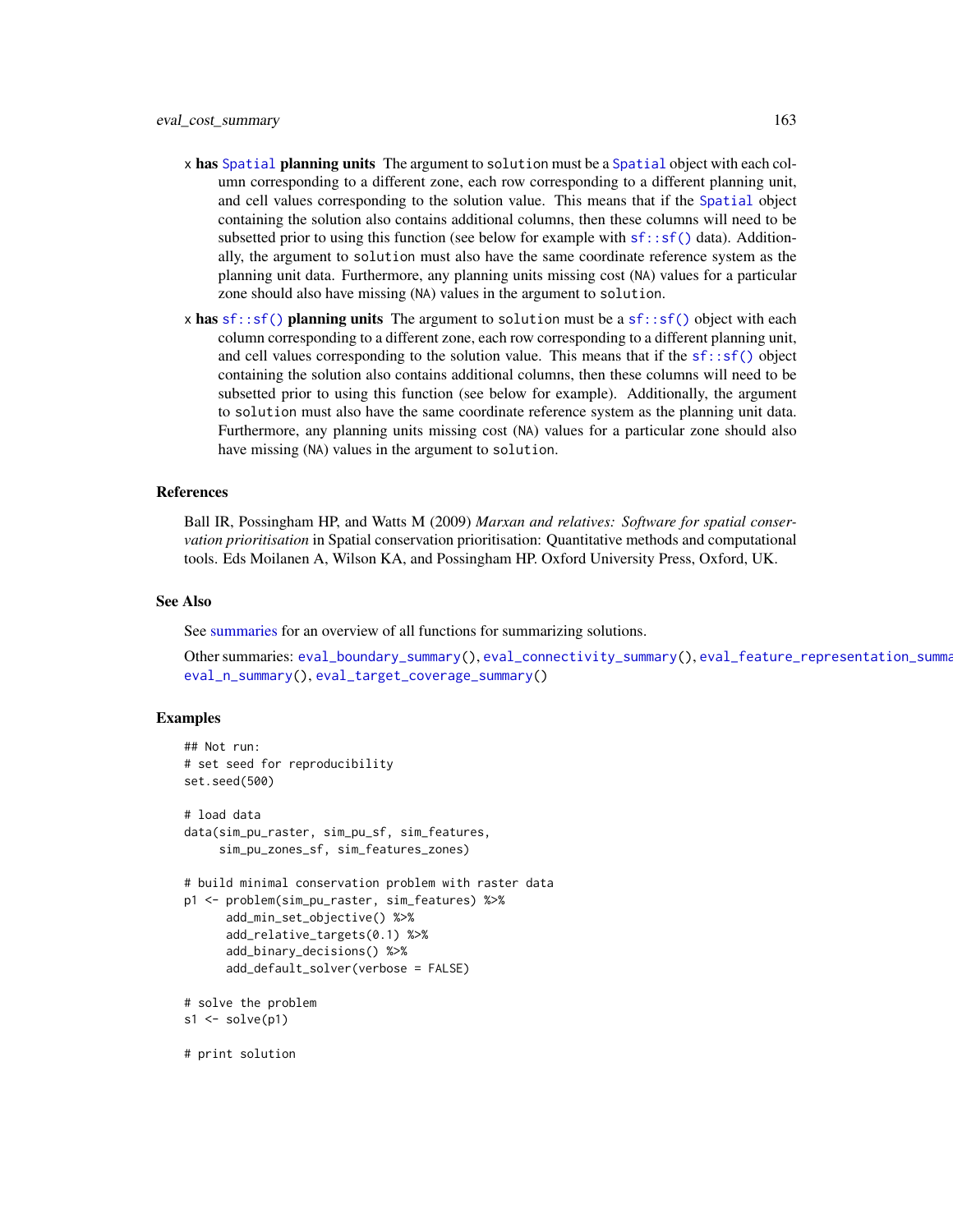```
print(s1)
# plot solution
plot(s1, main = "solution", axes = FALSE, box = FALSE)
# calculate cost of the solution
r1 <- eval_cost_summary(p1, s1)
print(r1)
# build minimal conservation problem with polygon (sf) data
p2 <- problem(sim_pu_sf, sim_features, cost_column = "cost") %>%
      add_min_set_objective() %>%
      add_relative_targets(0.1) %>%
      add_binary_decisions() %>%
      add_default_solver(verbose = FALSE)
# solve the problem
s2 \leftarrow solve(p2)# plot solution
plot(s2[, "solution_1"])
# print first six rows of the attribute table
print(head(s2))
# calculate cost of the solution
r2 <- eval_cost_summary(p2, s2[, "solution_1"])
print(r2)
# manually calculate cost of the solution
r2_manual <- sum(s2$solution * sim_pu_sf$cost, na.rm = TRUE)
print(r2_manual)
# build multi-zone conservation problem with polygon (sf) data
p3 <- problem(sim_pu_zones_sf, sim_features_zones,
              cost_column = c("cost_1", "cost_2", "cost_3")) %>%
      add_min_set_objective() %>%
      add_relative_targets(matrix(runif(15, 0.1, 0.2), nrow = 5,
                                  ncol = 3) %>%
      add_binary_decisions() %>%
      add_default_solver(verbose = FALSE)
# solve the problem
s3 \leq solve(p3)# print first six rows of the attribute table
print(head(s3))
# create new column representing the zone id that each planning unit
# was allocated to in the solution
s3$solution <- category_vector(
  s3[, c("solution_1_zone_1", "solution_1_zone_2", "solution_1_zone_3")])
s3$solution <- factor(s3$solution)
```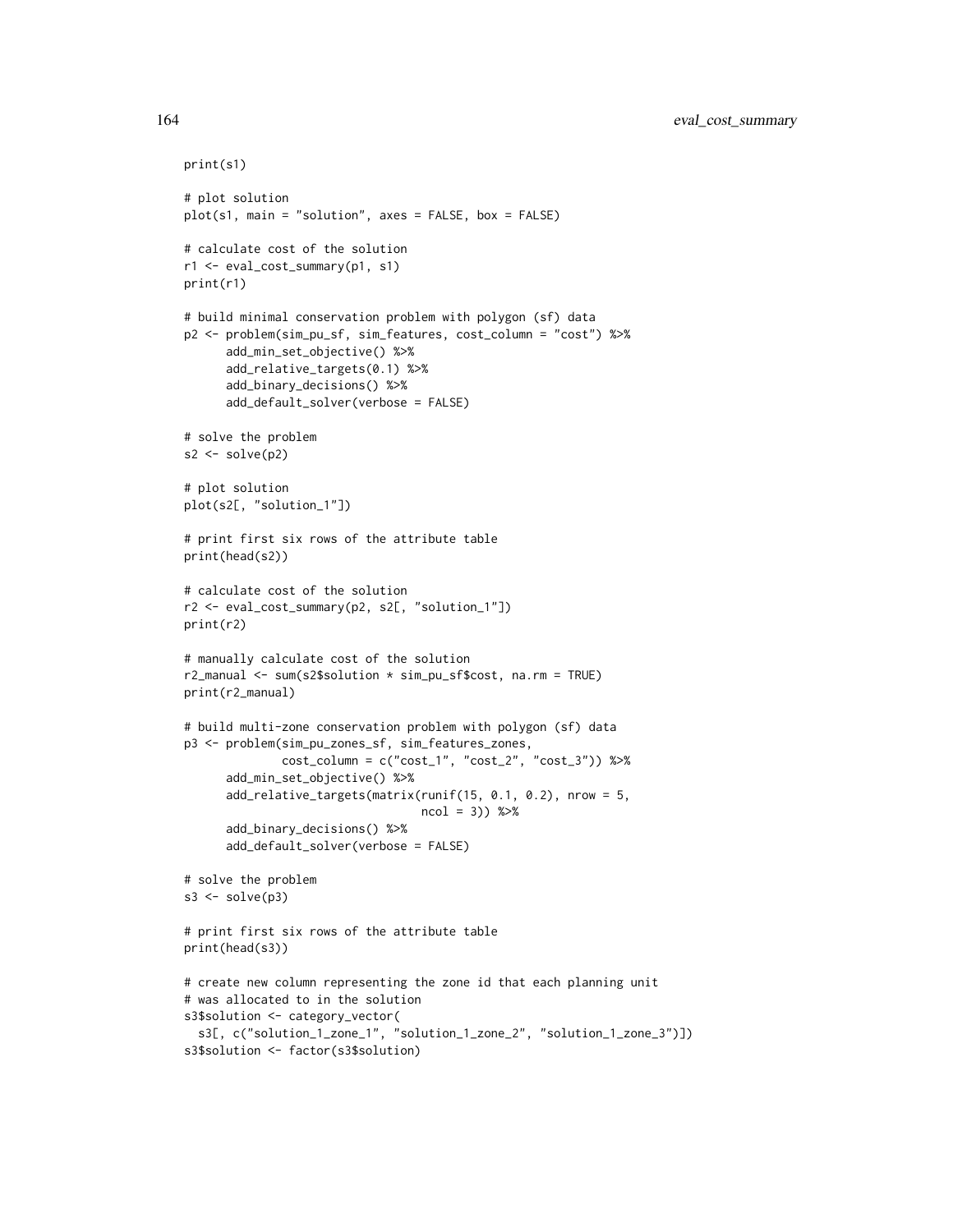```
# plot solution
plot(s3[, "solution"])
# calculate cost of the solution
r3 <- eval_cost_summary(
 p3, s3[, c("solution_1_zone_1", "solution_1_zone_2", "solution_1_zone_3")])
print(r3)
## End(Not run)
```
<span id="page-164-0"></span>eval\_feature\_representation\_summary *Evaluate feature representation*

# **Description**

Calculate how well features are represented by a solution to a conservation planning [problem\(\)](#page-238-0). These summary statistics are reported for each and every feature, and each and every zone, within a conservation planning problem.

#### Usage

```
eval_feature_representation_summary(x, solution)
## S4 method for signature 'ConservationProblem,numeric'
eval_feature_representation_summary(x, solution)
## S4 method for signature 'ConservationProblem,matrix'
eval_feature_representation_summary(x, solution)
## S4 method for signature 'ConservationProblem, data.frame'
eval_feature_representation_summary(x, solution)
## S4 method for signature 'ConservationProblem,Spatial'
eval_feature_representation_summary(x, solution)
## S4 method for signature 'ConservationProblem,sf'
eval_feature_representation_summary(x, solution)
## S4 method for signature 'ConservationProblem,Raster'
eval_feature_representation_summary(x, solution)
```
# Arguments

| x.       | problem() (i.e. ConservationProblem) object.                                |
|----------|-----------------------------------------------------------------------------|
| solution | numeric, matrix, data.frame, Raster, Spatial, or sf::sf() object. The       |
|          | argument should be in the same format as the planning unit cost data in the |
|          | argument to x. See the Solution format section for more information.        |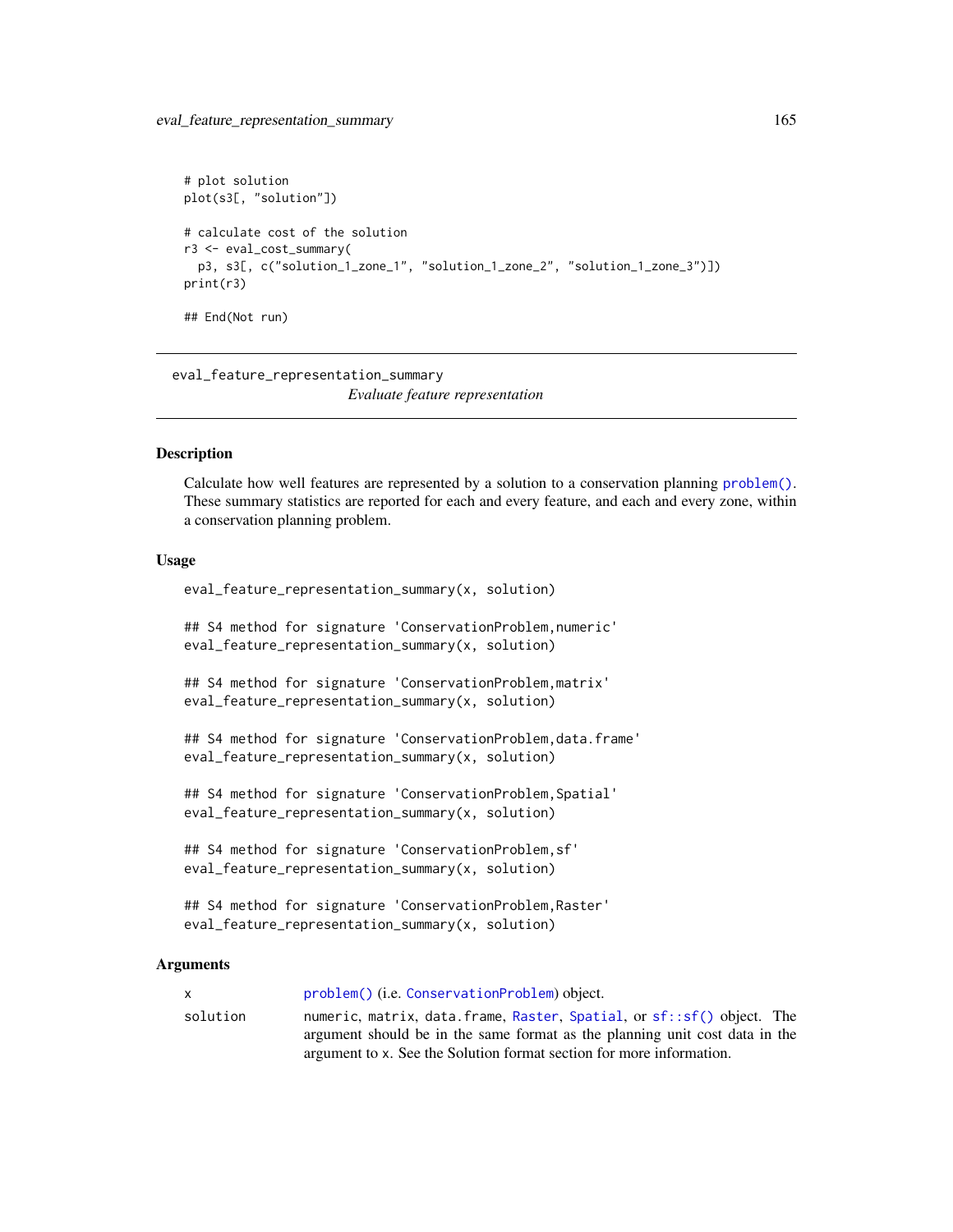Value

[tibble::tibble\(\)](#page-0-0) object describing feature representation. Here, each row describes a specific summary statistic (e.g. different management zone) for a specific feature. It contains the following columns:

- summary character description of the summary statistic. The statistic associated with the "overall" value in this column is calculated using the entire solution (including all management zones if there are multiple zones). If multiple management zones are present, then summary statistics are also provided for each zone separately (indicated using zone names).
- feature character name of the feature.
- total\_amount numeric total amount of each feature available in the entire conservation planning problem (not just planning units selected within the solution). It is calculated as the sum of the feature data, supplied when creating a [problem\(\)](#page-238-0) object (e.g. presence/absence values).
- absolute\_held numeric total amount of each feature secured within the solution. It is calculated as the sum of the feature data, supplied when creating a [problem\(\)](#page-238-0) object (e.g. presence/absence values), weighted by the status of each planning unit in the solution (e.g. selected or not for prioritization).
- relative\_held numeric proportion of each feature secured within the solution. It is calculated by dividing values in the "absolute\_held" column by those in the "total\_amount" column.

# Solution format

Broadly speaking, the argument to solution must be in the same format as the planning unit data in the argument to x. Further details on the correct format are listed separately for each of the different planning unit data formats:

- x has numeric planning units The argument to solution must be a numeric vector with each element corresponding to a different planning unit. It should have the same number of planning units as those in the argument to x. Additionally, any planning units missing cost (NA) values should also have missing (NA) values in the argument to solution.
- x has matrix planning units The argument to solution must be a matrix vector with each row corresponding to a different planning unit, and each column correspond to a different management zone. It should have the same number of planning units and zones as those in the argument to x. Additionally, any planning units missing cost (NA) values for a particular zone should also have a missing (NA) values in the argument to solution.
- x has [Raster](#page-0-0) planning units The argument to solution be a Raster object where different grid cells (pixels) correspond to different planning units and layers correspond to a different management zones. It should have the same dimensionality (rows, columns, layers), resolution, extent, and coordinate reference system as the planning units in the argument to x. Additionally, any planning units missing cost (NA) values for a particular zone should also have missing (NA) values in the argument to solution.
- x has data. frame planning units The argument to solution must be a data. frame with each column corresponding to a different zone, each row corresponding to a different planning unit, and cell values corresponding to the solution value. This means that if a data.frame object containing the solution also contains additional columns, then these columns will need to be subsetted prior to using this function (see below for example with  $sf::sf()$  data). Additionally, any planning units missing cost (NA) values for a particular zone should also have missing (NA) values in the argument to solution.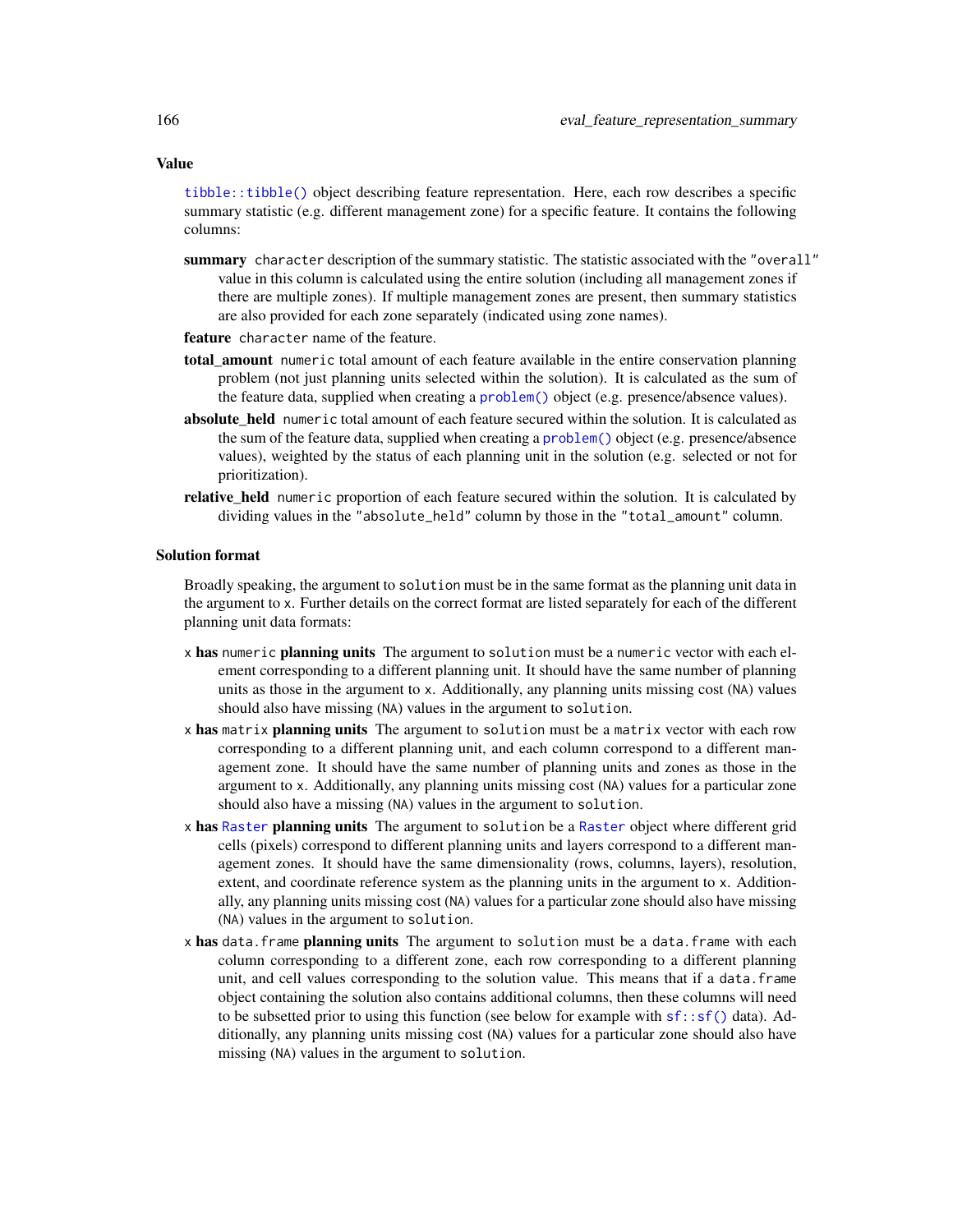- x has [Spatial](#page-0-0) planning units The argument to solution must be a Spatial object with each column corresponding to a different zone, each row corresponding to a different planning unit, and cell values corresponding to the solution value. This means that if the [Spatial](#page-0-0) object containing the solution also contains additional columns, then these columns will need to be subsetted prior to using this function (see below for example with  $sf::sf()$  data). Additionally, the argument to solution must also have the same coordinate reference system as the planning unit data. Furthermore, any planning units missing cost (NA) values for a particular zone should also have missing (NA) values in the argument to solution.
- x has  $sf::sf()$  planning units The argument to solution must be a  $sf::sf()$  object with each column corresponding to a different zone, each row corresponding to a different planning unit, and cell values corresponding to the solution value. This means that if the  $sf::sf()$  object containing the solution also contains additional columns, then these columns will need to be subsetted prior to using this function (see below for example). Additionally, the argument to solution must also have the same coordinate reference system as the planning unit data. Furthermore, any planning units missing cost (NA) values for a particular zone should also have missing (NA) values in the argument to solution.

## See Also

See [summaries](#page-269-0) for an overview of all functions for summarizing solutions.

Other summaries: [eval\\_boundary\\_summary\(](#page-149-0)), [eval\\_connectivity\\_summary\(](#page-155-0)), [eval\\_cost\\_summary\(](#page-160-0)), [eval\\_n\\_summary\(](#page-173-0)), [eval\\_target\\_coverage\\_summary\(](#page-185-0))

```
# set seed for reproducibility
set.seed(500)
# load data
data(sim_pu_raster, sim_pu_polygons, sim_pu_zones_sf, sim_features,
     sim_pu_zones_stack, sim_features_zones)
# create a simple conservation planning dataset so we can see exactly
# how feature representation is calculated
pu \le data.frame(id = seq_len(10), cost = c(0.2, NA, runif(8)),
                 spp1 = runif(10), spp2 = c (rpois(9, 4), NA))# create problem
p1 <- problem(pu, c("spp1", "spp2"), cost_column = "cost") %>%
     add_min_set_objective() %>%
      add_relative_targets(0.1) %>%
      add_binary_decisions() %>%
      add_default_solver(verbose = FALSE)
# create a solution
# specifically, a data.frame with a single column that contains
# binary values indicating if each planning units was selected or not
s1 \leq data. frame(s = c(1, NA, rep(c(1, 0), 4)))
print(s1)
```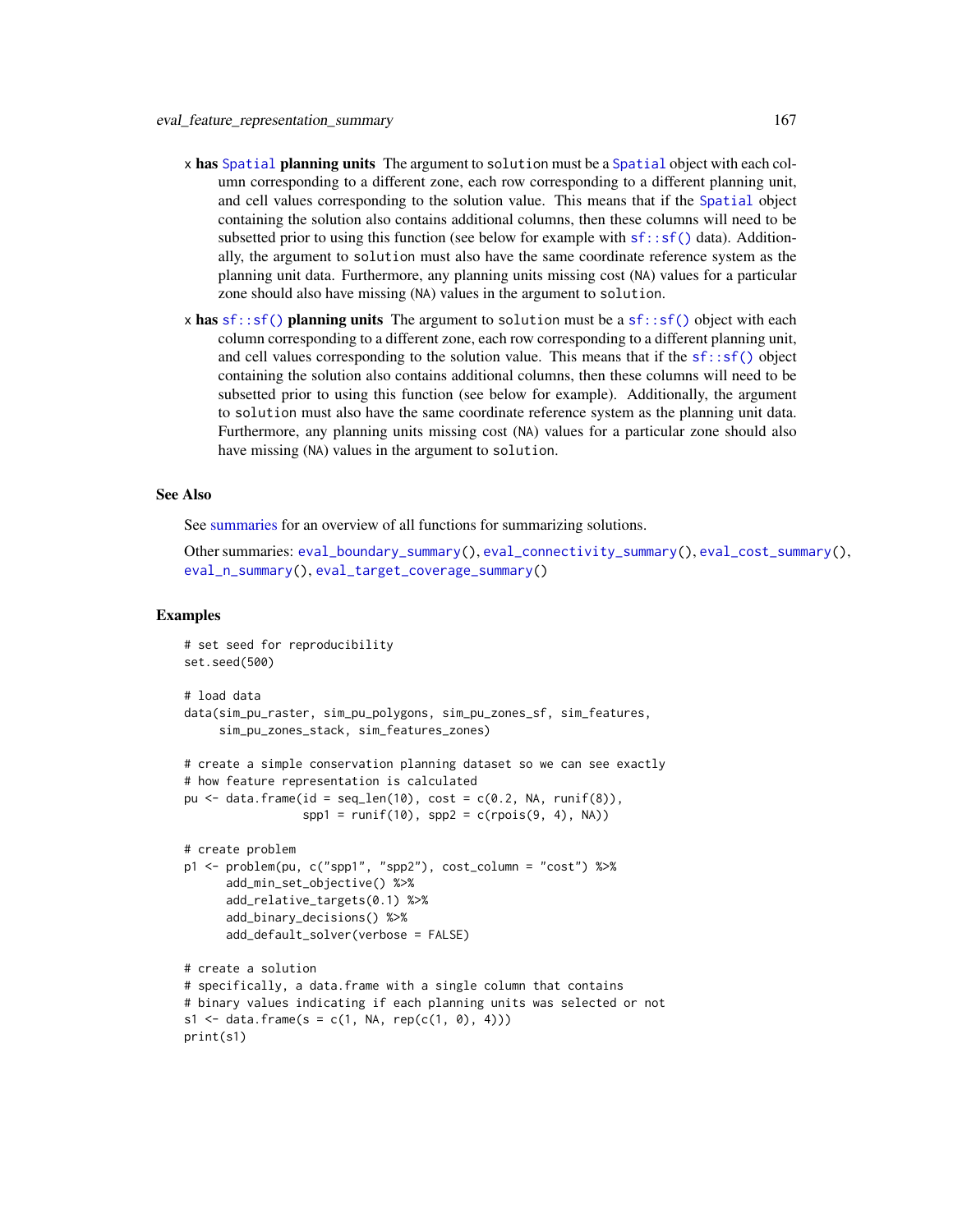```
# calculate feature representation
r1 <- eval_feature_representation_summary(p1, s1)
print(r1)
# let's verify that feature representation calculations are correct
# by manually performing the calculations and compare the results with r1
## calculate total amount for each feature
print(setNames(
  c(sum(pu$spp1, na.rm = TRUE),
    sum(pu$spp2, na.rm = TRUE)),
  c("spp1", "spp2")))
## calculate absolute amount held for each feature
print(setNames(
  c(sum(pu$spp1 * s1$s, na.rm = TRUE),sum(pu$spp2 * s1$s, na.rm = TRUE)),c("spp1", "spp2")))
## calculate relative amount held for each feature
print(setNames(
  c(sum(pu$spp1 * s1$s, na.rm = TRUE) / sum(pu$spp1, na.rm = TRUE),sum(pu$spp2 * s1$s, na.rm = TRUE) / sum(pu$spp2, na.rm = TRUE)),
  c("spp1", "spp2")))
## Not run:
# solve the problem using an exact algorithm solver
s1_2 \leftarrow solve(p1)print(s1_2)
# calculate feature representation in this solution
r1_2 <- eval_feature_representation_summary(
  p1, s1_2[, "solution_1", drop = FALSE])
print(r1_2)
# build minimal conservation problem with raster data
p2 <- problem(sim_pu_raster, sim_features) %>%
      add_min_set_objective() %>%
      add_relative_targets(0.1) %>%
      add_binary_decisions() %>%
      add_default_solver(verbose = FALSE)
# solve the problem
s2 \leftarrow solve(p2)# print solution
print(s2)
# calculate feature representation in the solution
r2 <- eval_feature_representation_summary(p2, s2)
print(r2)
# plot solution
plot(s2, main = "solution", axes = FALSE, box = FALSE)
```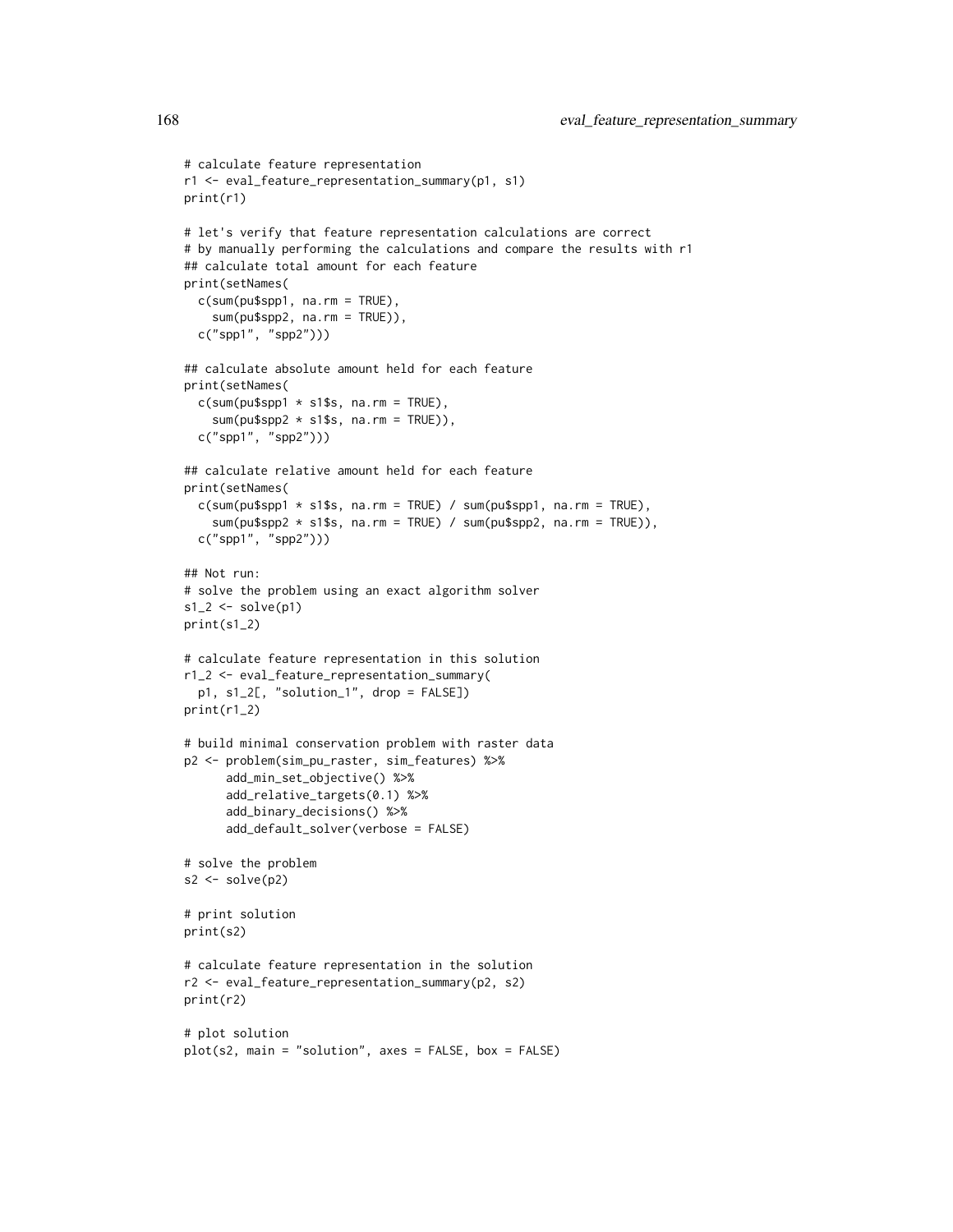```
## End(Not run)
# build minimal conservation problem with polygon (Spatial) data
p3 <- problem(sim_pu_polygons, sim_features, cost_column = "cost") %>%
      add_min_set_objective() %>%
      add_relative_targets(0.1) %>%
      add_binary_decisions() %>%
      add_default_solver(verbose = FALSE)
## Not run:
# solve the problem
s3 \leq solve(p3)# print first six rows of the attribute table
print(head(s3))
# calculate feature representation in the solution
r3 <- eval_feature_representation_summary(p3, s3[, "solution_1"])
print(r3)
# plot solution
spplot(s3, zcol = "solution_1", main = "solution", axes = FALSE, box = FALSE)
## End(Not run)
# build multi-zone conservation problem with raster data
p4 <- problem(sim_pu_zones_stack, sim_features_zones) %>%
      add_min_set_objective() %>%
      add_relative_targets(matrix(runif(15, 0.1, 0.2), nrow = 5,
                                  ncol = 3)) %>%
      add_binary_decisions() %>%
      add_default_solver(verbose = FALSE)
## Not run:
# solve the problem
s4 \leftarrow solve(p4)# print solution
print(s4)
# calculate feature representation in the solution
r4 <- eval_feature_representation_summary(p4, s4)
print(r4)
# plot solution
plot(category_layer(s4), main = "solution", axes = FALSE, box = FALSE)
## End(Not run)
# build multi-zone conservation problem with polygon (sf) data
p5 <- problem(sim_pu_zones_sf, sim_features_zones,
              cost_column = c("cost_1", "cost_2", "cost_3")) %>%
      add_min_set_objective() %>%
      add_relative_targets(matrix(runif(15, 0.1, 0.2), nrow = 5,
                                  ncol = 3) %>%
      add_binary_decisions() %>%
```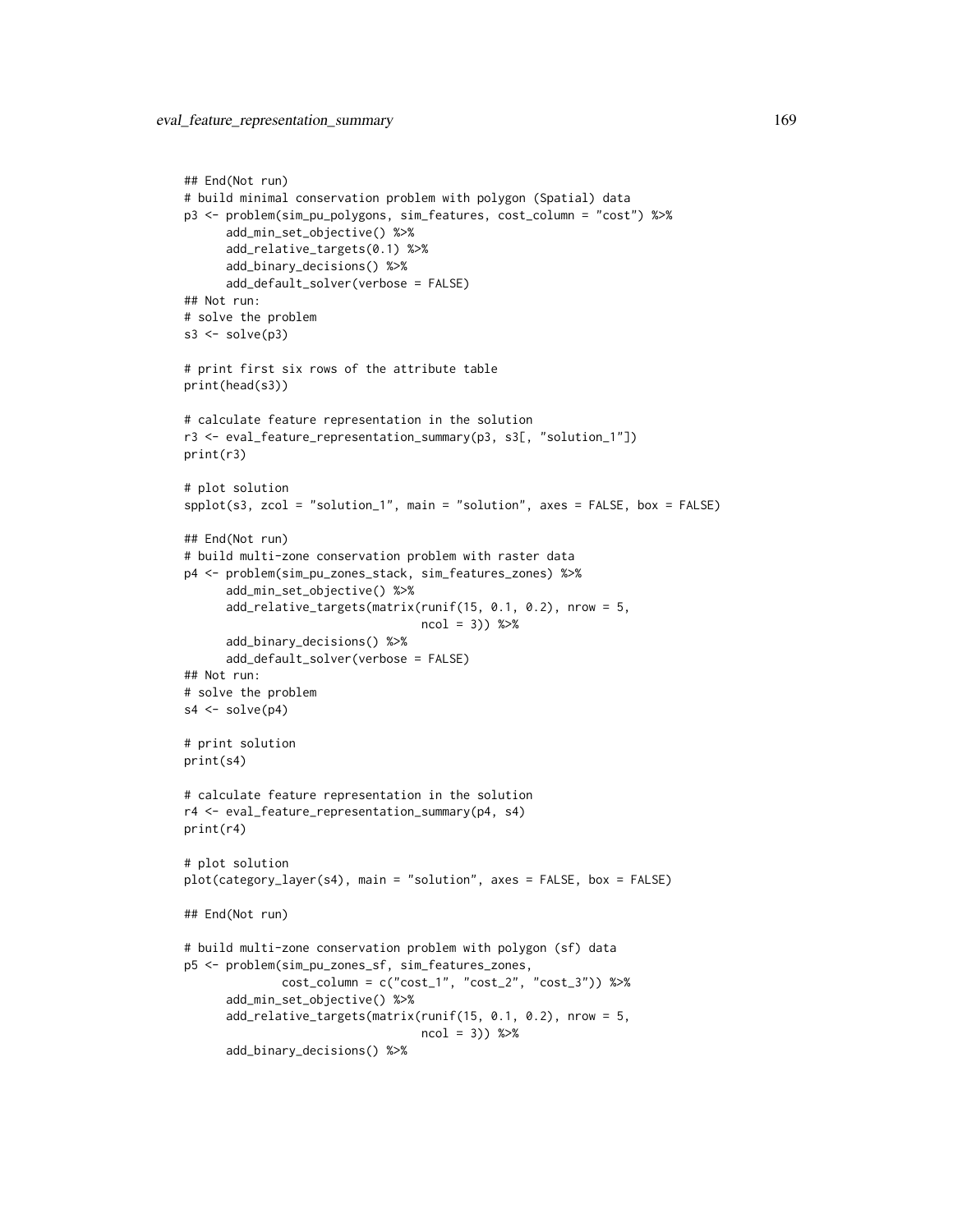```
add_default_solver(verbose = FALSE)
## Not run:
# solve the problem
s5 \leq solve(p5)# print first six rows of the attribute table
print(head(s5))
# calculate feature representation in the solution
r5 <- eval_feature_representation_summary(
  p5, s5[, c("solution_1_zone_1", "solution_1_zone_2", "solution_1_zone_3")])
print(r5)
# create new column representing the zone id that each planning unit
# was allocated to in the solution
s5$solution <- category_vector(
  s5[, c("solution_1_zone_1", "solution_1_zone_2", "solution_1_zone_3")])
s5$solution <- factor(s5$solution)
# plot solution
plot(s5[, "solution"])
## End(Not run)
```
<span id="page-169-0"></span>eval\_ferrier\_importance

*Evaluate solution importance using Ferrier scores*

# **Description**

Calculate importance scores for planning units selected in a solution following Ferrier *et al.* (2000).

## Usage

```
eval_ferrier_importance(x, solution)
## S4 method for signature 'ConservationProblem, numeric'
eval_ferrier_importance(x, solution)
## S4 method for signature 'ConservationProblem,matrix'
eval_ferrier_importance(x, solution)
## S4 method for signature 'ConservationProblem, data.frame'
eval_ferrier_importance(x, solution)
## S4 method for signature 'ConservationProblem,Spatial'
eval_ferrier_importance(x, solution)
## S4 method for signature 'ConservationProblem,sf'
```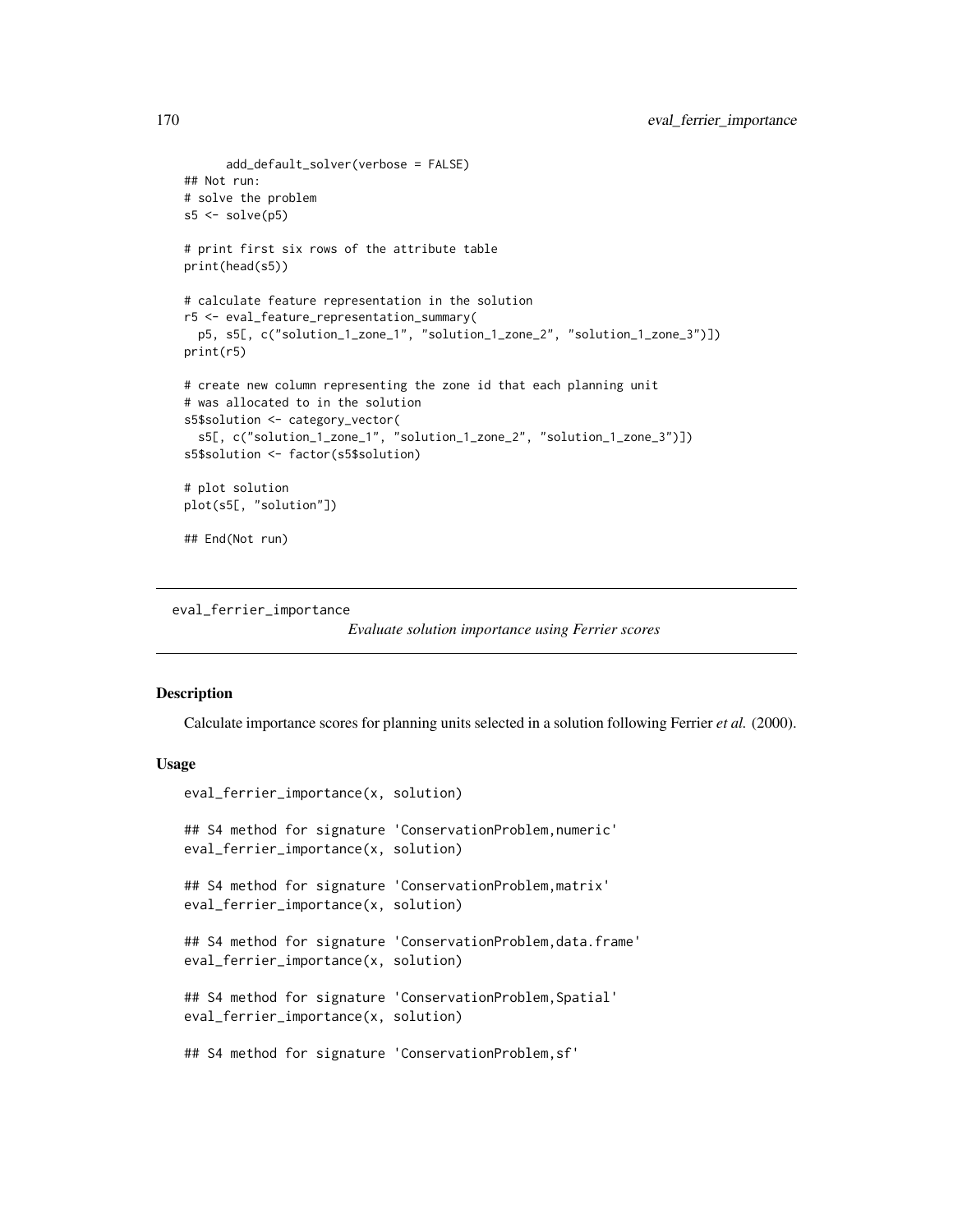eval\_ferrier\_importance(x, solution) ## S4 method for signature 'ConservationProblem,Raster'

eval\_ferrier\_importance(x, solution)

#### Arguments

| $\mathsf{X}$ | problem() (i.e. ConservationProblem) object.                                                                                                                                                                                 |
|--------------|------------------------------------------------------------------------------------------------------------------------------------------------------------------------------------------------------------------------------|
| solution     | numeric, matrix, data.frame, Raster, Spatial, or sf::sf() object. The<br>argument should be in the same format as the planning unit cost data in the<br>argument to x. See the Solution format section for more information. |

# Details

Importance scores are reported separately for each feature within each planning unit. Additionally, a total importance score is also calculated as the sum of the scores for each feature. Note that this function only works for problems with a minimum set objective and a single zone. It will throw an error for problems that do not meet this criteria.

Please note that the mathematical formulation for computing these scores needs verification, and so this functionality should be considered experimental at this point in time.

# Value

A matrix, [tibble::tibble\(\)](#page-0-0), [RasterLayer](#page-0-0), or [Spatial](#page-0-0) object containing the scores for each planning unit selected in the solution. Specifically, the returned object is in the same format (except if the planning units are a numeric vector) as the planning unit data in the argument to x.

# **Notes**

In previous versions, the documentation for this function had a warning indicating that the mathematical formulation for this function required verification. The mathematical formulation for this function has since been corrected and verified, so now this function is recommended for general use.

# Solution format

Broadly speaking, the argument to solution must be in the same format as the planning unit data in the argument to x. Further details on the correct format are listed separately for each of the different planning unit data formats:

- x has numeric planning units The argument to solution must be a numeric vector with each element corresponding to a different planning unit. It should have the same number of planning units as those in the argument to x. Additionally, any planning units missing cost (NA) values should also have missing (NA) values in the argument to solution.
- x has matrix planning units The argument to solution must be a matrix vector with each row corresponding to a different planning unit, and each column correspond to a different management zone. It should have the same number of planning units and zones as those in the argument to x. Additionally, any planning units missing cost (NA) values for a particular zone should also have a missing (NA) values in the argument to solution.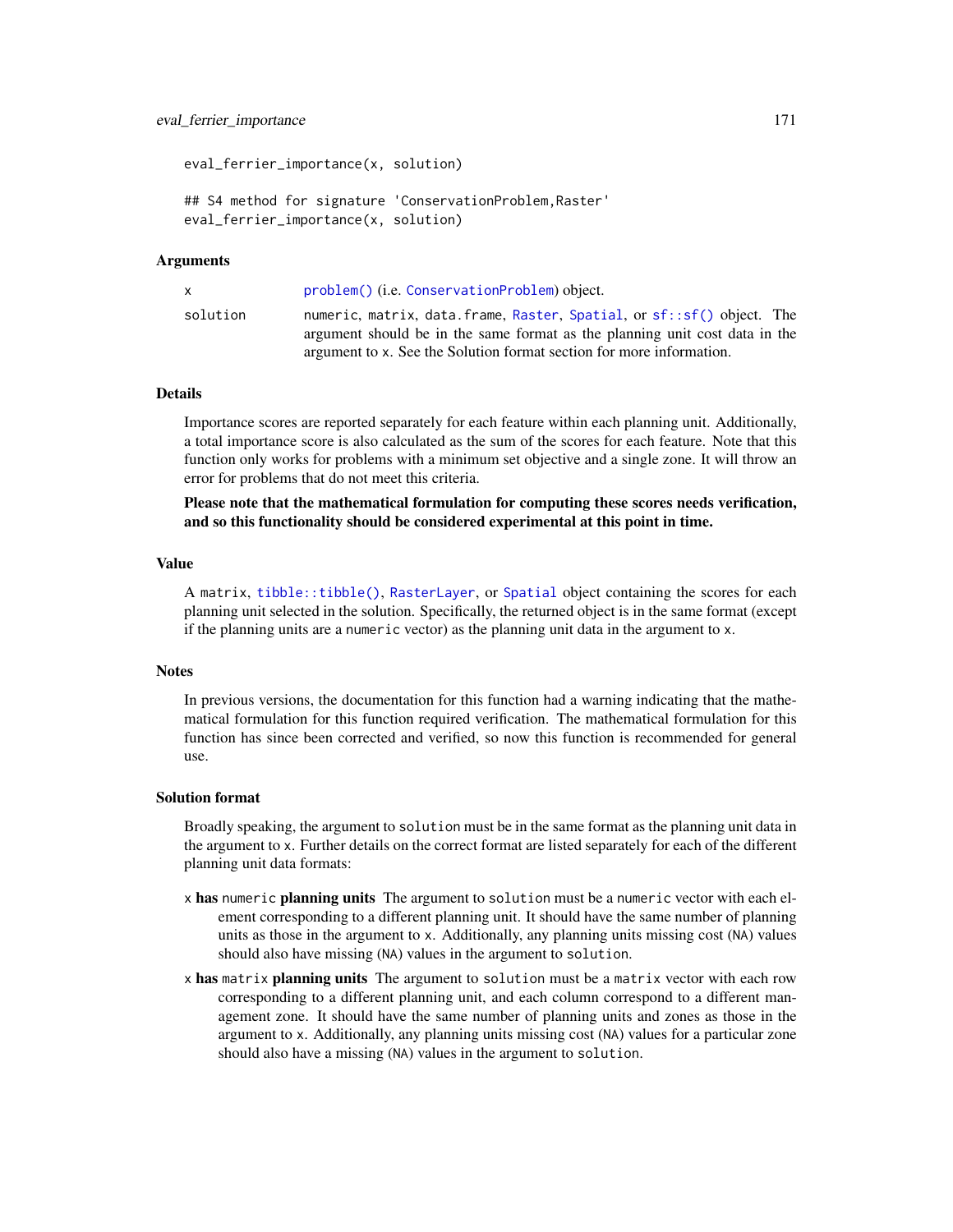- x has [Raster](#page-0-0) planning units The argument to solution be a Raster object where different grid cells (pixels) correspond to different planning units and layers correspond to a different management zones. It should have the same dimensionality (rows, columns, layers), resolution, extent, and coordinate reference system as the planning units in the argument to x. Additionally, any planning units missing cost (NA) values for a particular zone should also have missing (NA) values in the argument to solution.
- x has data.frame planning units The argument to solution must be a data.frame with each column corresponding to a different zone, each row corresponding to a different planning unit, and cell values corresponding to the solution value. This means that if a data.frame object containing the solution also contains additional columns, then these columns will need to be subsetted prior to using this function (see below for example with  $sf::sf()$  data). Additionally, any planning units missing cost (NA) values for a particular zone should also have missing (NA) values in the argument to solution.
- x has [Spatial](#page-0-0) planning units The argument to solution must be a Spatial object with each column corresponding to a different zone, each row corresponding to a different planning unit, and cell values corresponding to the solution value. This means that if the [Spatial](#page-0-0) object containing the solution also contains additional columns, then these columns will need to be subsetted prior to using this function (see below for example with  $sf::sf()$  data). Additionally, the argument to solution must also have the same coordinate reference system as the planning unit data. Furthermore, any planning units missing cost (NA) values for a particular zone should also have missing (NA) values in the argument to solution.
- x has  $sf::sf()$  planning units The argument to solution must be a  $sf::sf()$  object with each column corresponding to a different zone, each row corresponding to a different planning unit, and cell values corresponding to the solution value. This means that if the  $sf::sf()$  object containing the solution also contains additional columns, then these columns will need to be subsetted prior to using this function (see below for example). Additionally, the argument to solution must also have the same coordinate reference system as the planning unit data. Furthermore, any planning units missing cost (NA) values for a particular zone should also have missing (NA) values in the argument to solution.

#### References

Ferrier S, Pressey RL, and Barrett TW (2000) A new predictor of the irreplaceability of areas for achieving a conservation goal, its application to real-world planning, and a research agenda for further refinement. *Biological Conservation*, 93: 303–325.

## See Also

See [importance](#page-195-0) for an overview of all functions for evaluating the importance of planning units selected in a solution.

Other importances: [eval\\_rare\\_richness\\_importance\(](#page-176-0)), [eval\\_replacement\\_importance\(](#page-180-0))

# Examples

```
# seed seed for reproducibility
set.seed(600)
```
# load data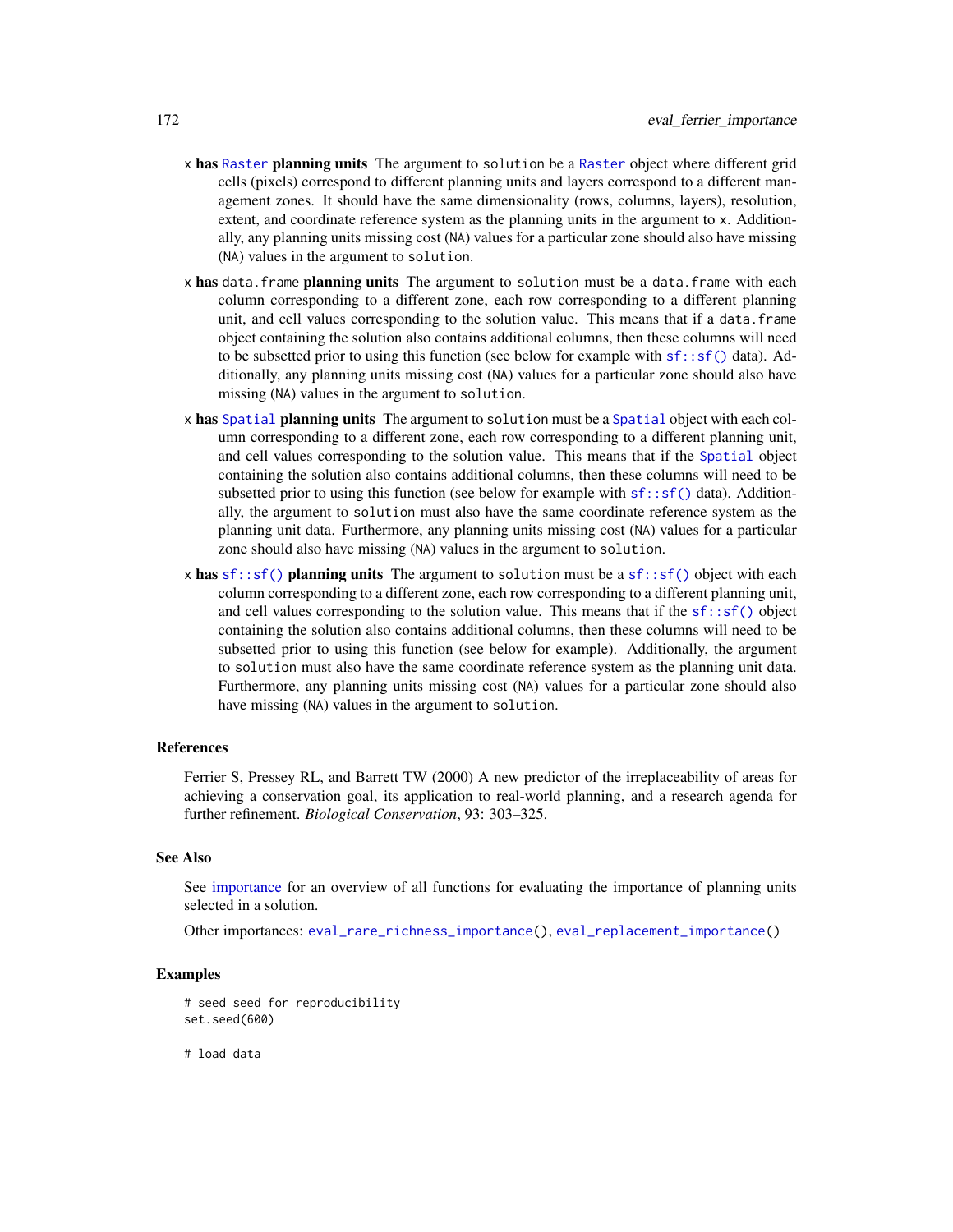```
data(sim_pu_raster, sim_features)
# create minimal problem with binary decisions
p1 <- problem(sim_pu_raster, sim_features) %>%
      add_min_set_objective() %>%
      add_relative_targets(0.1) %>%
      add_binary_decisions() %>%
      add_default_solver(gap = 0, verbose = FALSE)
## Not run:
# solve problem
s1 \leftarrow solve(p1)# print solution
print(s1)
# plot solution
plot(s1, main = "solution", axes = FALSE, box = FALSE)
# calculate importance scores using Ferrier et al. 2000 method
fs1 <- eval_ferrier_importance(p1, s1)
# print importance scores,
# each planning unit has an importance score for each feature
# (as indicated by the column names) and each planning unit also
# has an overall total importance score (in the "total" column)
print(fs1)
# plot total importance scores
plot(fs1, main = "Ferrier scores", axes = FALSE, box = FALSE)
# create minimal problem with polygon (sf) planning units
p2 <- problem(sim_pu_sf, sim_features, cost_column = "cost") %>%
      add_min_set_objective() %>%
      add_relative_targets(0.05) %>%
      add_binary_decisions() %>%
      add_default_solver(gap = 0, verbose = FALSE)
# solve problem
s2 \leftarrow solve(p2)# print solution
print(s2)
# plot solution
plot(s2[, "solution_1"], main = "solution")
# calculate importance scores
fs2 <- eval_ferrier_importance(p2, s2[, "solution_1"])
# plot importance scores
plot(fs2, main = "Ferrier scores")
```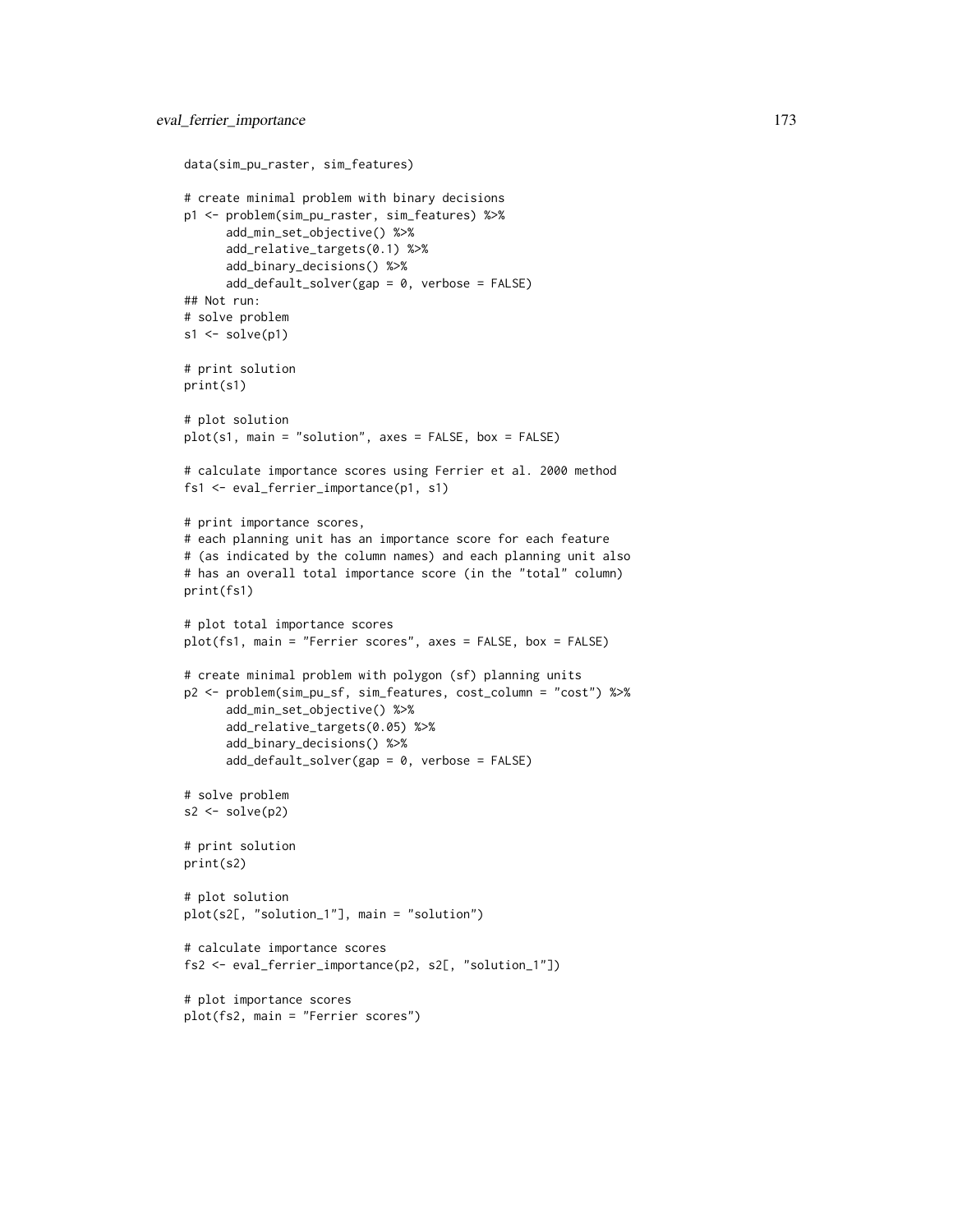## End(Not run)

<span id="page-173-0"></span>eval\_n\_summary *Evaluate number of planning units selected*

# Description

Calculate the number of planning units selected within a solution to a conservation planning [problem\(\)](#page-238-0).

# Usage

```
eval_n_summary(x, solution)
## Default S3 method:
eval_n_summary(x, solution)
## S3 method for class 'ConservationProblem'
eval_n_summary(x, solution)
```
## Arguments

| x.       | problem() (i.e. ConservationProblem) object.                                                                                                                                                                                 |
|----------|------------------------------------------------------------------------------------------------------------------------------------------------------------------------------------------------------------------------------|
| solution | numeric, matrix, data.frame, Raster, Spatial, or sf::sf() object. The<br>argument should be in the same format as the planning unit cost data in the<br>argument to x. See the Solution format section for more information. |

# Details

This summary statistic is calculated as the sum of the values in the solution. As a consequence, this metric can produce a non-integer value (e.g. 4.3) for solutions containing proportion values (e.g. generated by solving a [problem\(\)](#page-238-0) built using the [add\\_proportion\\_decisions\(\)](#page-109-0) function).

# Value

[tibble::tibble\(\)](#page-0-0) object containing the number of planning units selected within a solution. It contains the following columns:

- summary character description of the summary statistic. The statistic associated with the "overall" value in this column is calculated using the entire solution (including all management zones if there are multiple zones). If multiple management zones are present, then summary statistics are also provided for each zone separately (indicated using zone names).
- n numeric number of selected planning units.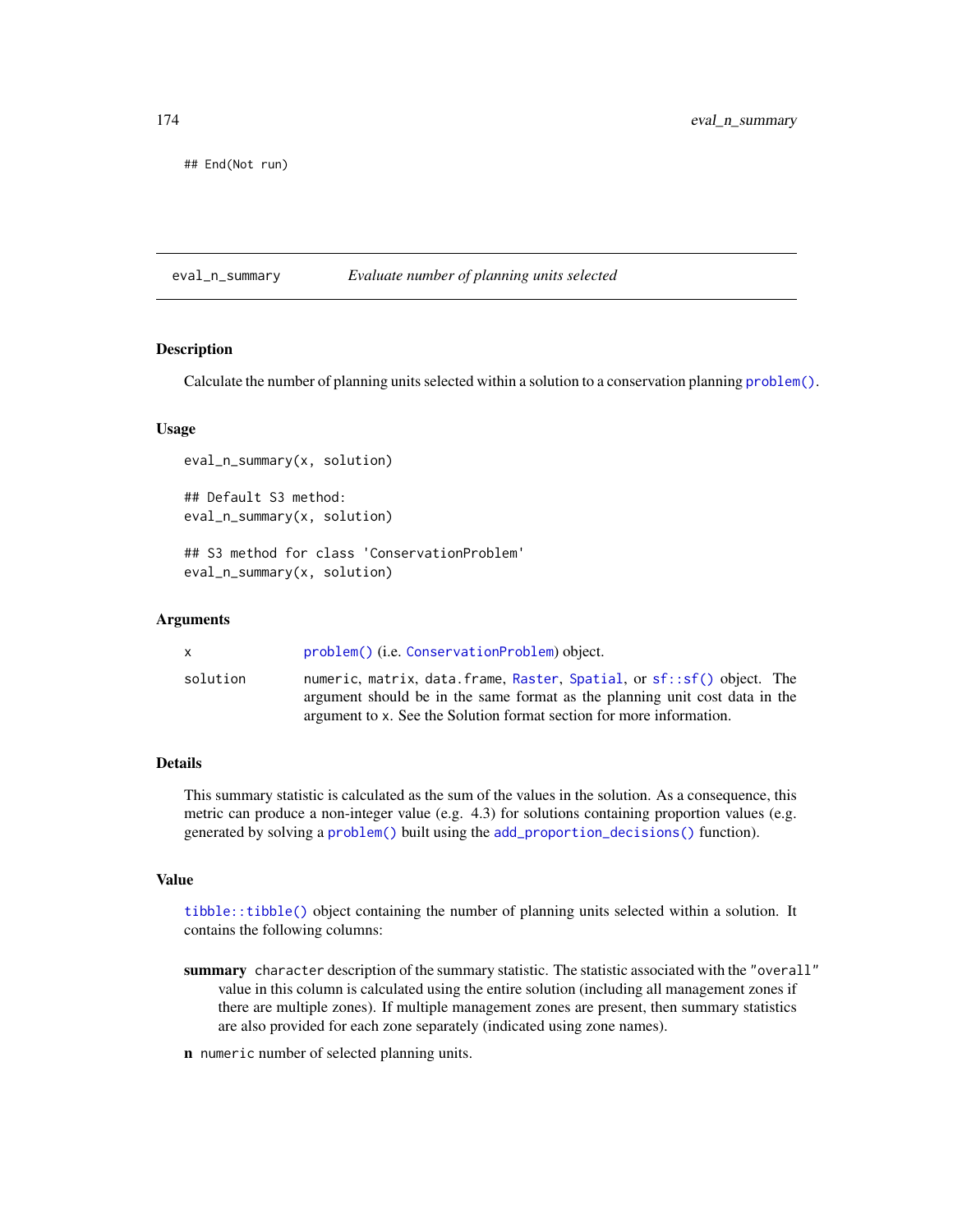## Solution format

Broadly speaking, the argument to solution must be in the same format as the planning unit data in the argument to x. Further details on the correct format are listed separately for each of the different planning unit data formats:

- x has numeric planning units The argument to solution must be a numeric vector with each element corresponding to a different planning unit. It should have the same number of planning units as those in the argument to x. Additionally, any planning units missing cost (NA) values should also have missing (NA) values in the argument to solution.
- x has matrix planning units The argument to solution must be a matrix vector with each row corresponding to a different planning unit, and each column correspond to a different management zone. It should have the same number of planning units and zones as those in the argument to x. Additionally, any planning units missing cost (NA) values for a particular zone should also have a missing (NA) values in the argument to solution.
- x has [Raster](#page-0-0) planning units The argument to solution be a Raster object where different grid cells (pixels) correspond to different planning units and layers correspond to a different management zones. It should have the same dimensionality (rows, columns, layers), resolution, extent, and coordinate reference system as the planning units in the argument to x. Additionally, any planning units missing cost (NA) values for a particular zone should also have missing (NA) values in the argument to solution.
- x has data. frame planning units The argument to solution must be a data. frame with each column corresponding to a different zone, each row corresponding to a different planning unit, and cell values corresponding to the solution value. This means that if a data.frame object containing the solution also contains additional columns, then these columns will need to be subsetted prior to using this function (see below for example with  $sf::sf()$  data). Additionally, any planning units missing cost (NA) values for a particular zone should also have missing (NA) values in the argument to solution.
- x has [Spatial](#page-0-0) planning units The argument to solution must be a Spatial object with each column corresponding to a different zone, each row corresponding to a different planning unit, and cell values corresponding to the solution value. This means that if the [Spatial](#page-0-0) object containing the solution also contains additional columns, then these columns will need to be subsetted prior to using this function (see below for example with  $sf::sf()$  data). Additionally, the argument to solution must also have the same coordinate reference system as the planning unit data. Furthermore, any planning units missing cost (NA) values for a particular zone should also have missing (NA) values in the argument to solution.
- x has  $sf::sf()$  planning units The argument to solution must be a  $sf::sf()$  object with each column corresponding to a different zone, each row corresponding to a different planning unit, and cell values corresponding to the solution value. This means that if the  $sf::sf()$  object containing the solution also contains additional columns, then these columns will need to be subsetted prior to using this function (see below for example). Additionally, the argument to solution must also have the same coordinate reference system as the planning unit data. Furthermore, any planning units missing cost (NA) values for a particular zone should also have missing (NA) values in the argument to solution.

## See Also

See [summaries](#page-269-0) for an overview of all functions for summarizing solutions.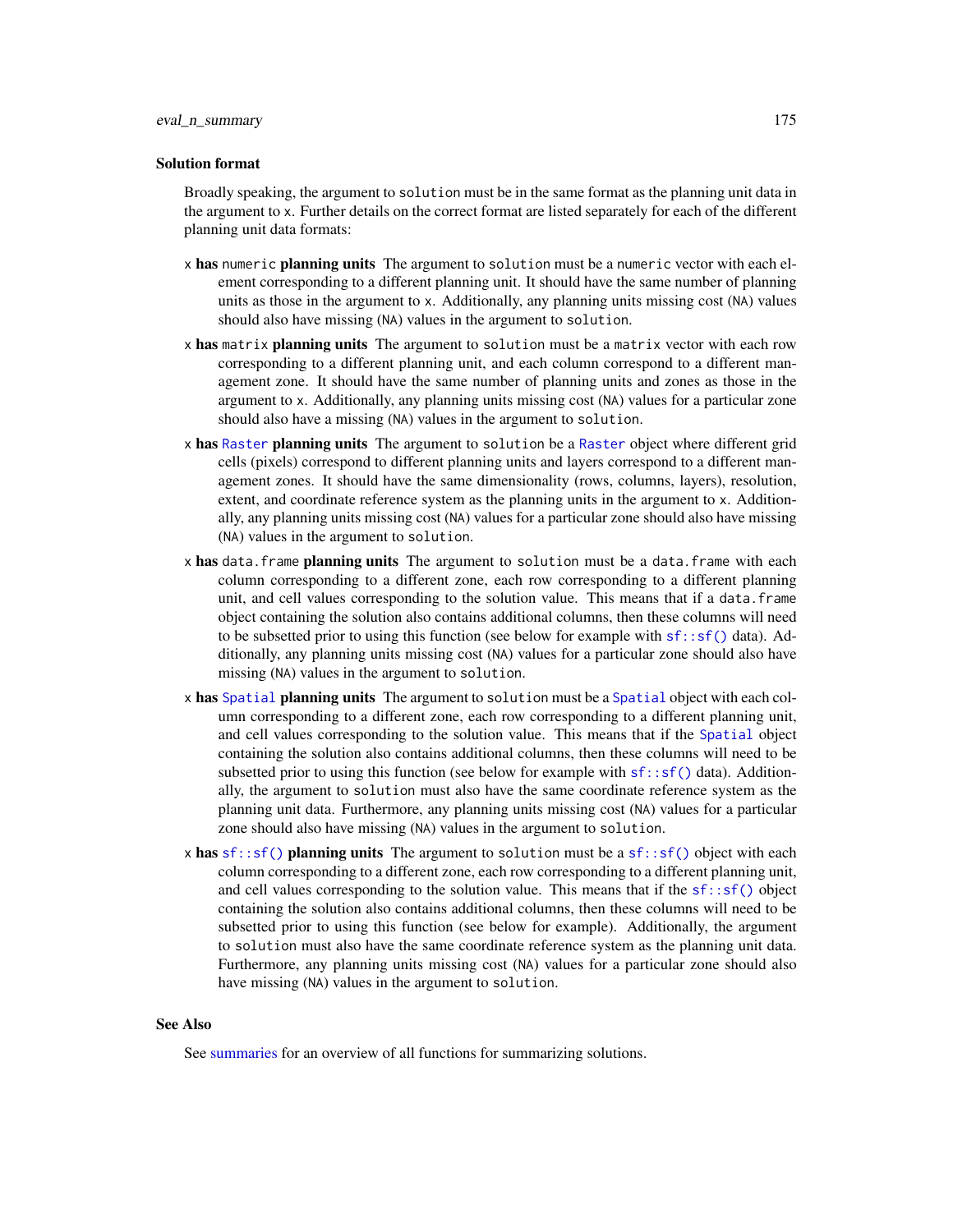# 176 eval\_n\_summary

Other summaries: [eval\\_boundary\\_summary\(](#page-149-0)), [eval\\_connectivity\\_summary\(](#page-155-0)), [eval\\_cost\\_summary\(](#page-160-0)), [eval\\_feature\\_representation\\_summary\(](#page-164-0)), [eval\\_target\\_coverage\\_summary\(](#page-185-0))

```
## Not run:
# set seed for reproducibility
set.seed(500)
# load data
data(sim_pu_raster, sim_pu_sf, sim_features,
     sim_pu_zones_sf, sim_features_zones)
# build minimal conservation problem with raster data
p1 <- problem(sim_pu_raster, sim_features) %>%
      add_min_set_objective() %>%
      add_relative_targets(0.1) %>%
      add_binary_decisions() %>%
      add_default_solver(verbose = FALSE)
# solve the problem
s1 \leftarrow solve(p1)# print solution
print(s1)
# plot solution
plot(s1, main = "solution", axes = FALSE, box = FALSE)# calculate number of selected planning units within solution
r1 <- eval_n_summary(p1, s1)
print(r1)
# build minimal conservation problem with polygon (sf) data
p2 <- problem(sim_pu_sf, sim_features, cost_column = "cost") %>%
      add_min_set_objective() %>%
      add_relative_targets(0.1) %>%
      add_binary_decisions() %>%
      add_default_solver(verbose = FALSE)
# solve the problem
s2 \leftarrow solve(p2)# plot solution
plot(s2[, "solution_1"])
# print first six rows of the attribute table
print(head(s2))
# calculate number of selected planning units within solution
r2 <- eval_n_summary(p2, s2[, "solution_1"])
print(r2)
```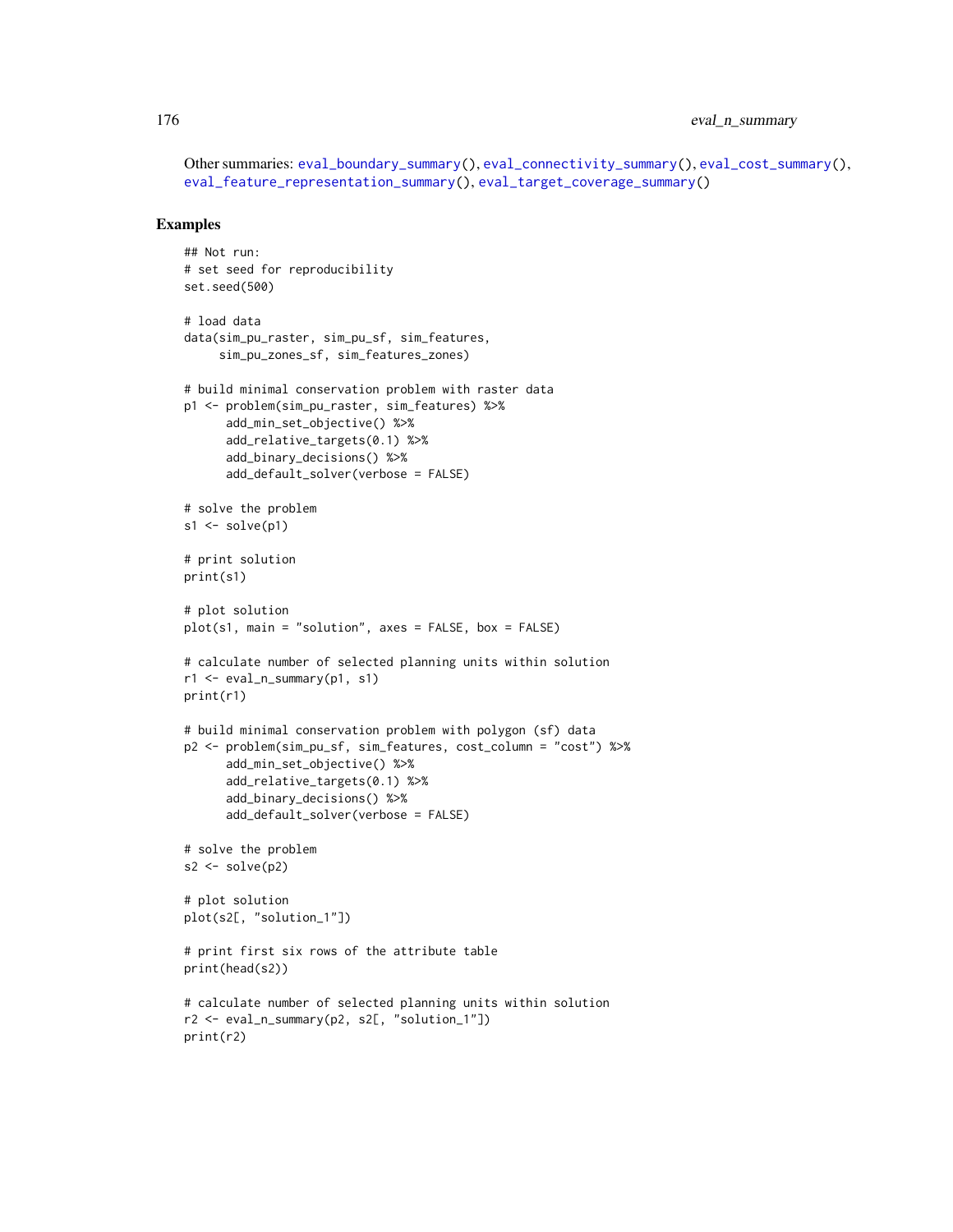```
# manually calculate number of selected planning units
r2_manual <- sum(s2$solution, na.rm = TRUE)
print(r2_manual)
# build multi-zone conservation problem with polygon (sf) data
p3 <- problem(sim_pu_zones_sf, sim_features_zones,
              cost_column = c("cost_1", "cost_2", "cost_3")) %>%
      add_min_set_objective() %>%
      add_relative_targets(matrix(runif(15, 0.1, 0.2), nrow = 5,
                                  ncol = 3) %>%
      add_binary_decisions() %>%
      add_default_solver(verbose = FALSE)
# solve the problem
s3 \leq solve(p3)# print first six rows of the attribute table
print(head(s3))
# create new column representing the zone id that each planning unit
# was allocated to in the solution
s3$solution <- category_vector(
 s3[, c("solution_1_zone_1", "solution_1_zone_2", "solution_1_zone_3")])
s3$solution <- factor(s3$solution)
# plot solution
plot(s3[, "solution"])
# calculate number of selected planning units within solution
r3 <- eval_n_summary(
 p3, s3[, c("solution_1_zone_1", "solution_1_zone_2", "solution_1_zone_3")])
print(r3)
## End(Not run)
```
<span id="page-176-0"></span>eval\_rare\_richness\_importance

*Evaluate solution importance using rarity weighted richness scores*

# **Description**

Calculate importance scores for planning units selected in a solution using rarity weighted richness scores (based on Williams *et al.* 1996). This method is only recommended for large-scaled conservation planning exercises (i.e. more than 100,000 planning units) where importance scores cannot be calculated using other methods in a feasible period of time. This is because rarity weighted richness scores cannot (i) account for the cost of different planning units, (ii) account for multiple management zones, and (iii) identify truly irreplaceable planning units— unlike the replacement cost metric which does not suffer any of these limitations.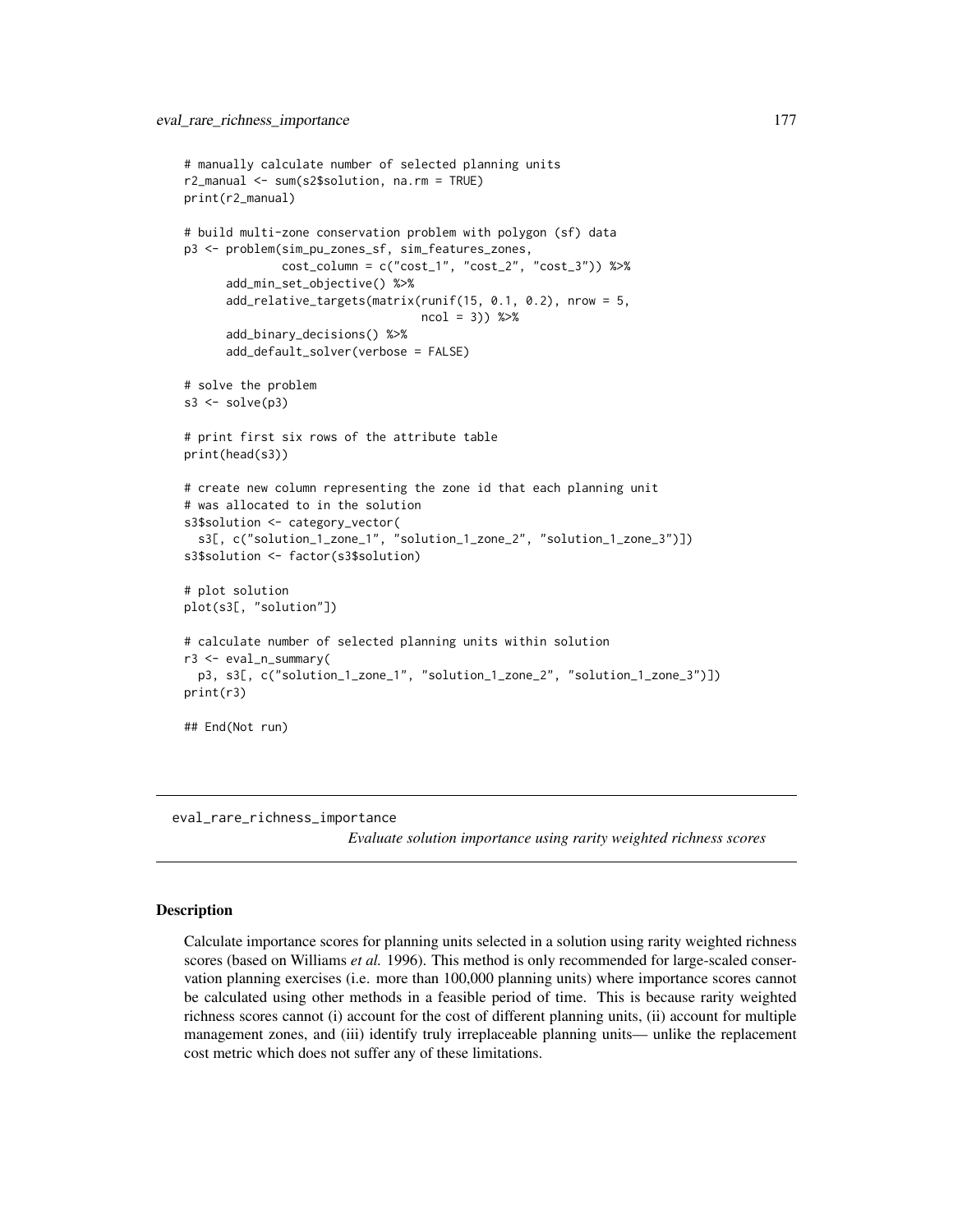## Usage

```
eval_rare_richness_importance(x, solution, ...)
## S4 method for signature 'ConservationProblem,numeric'
eval_rare_richness_importance(x, solution, rescale, ...)
## S4 method for signature 'ConservationProblem,matrix'
eval_rare_richness_importance(x, solution, rescale, ...)
## S4 method for signature 'ConservationProblem, data.frame'
eval_rare_richness_importance(x, solution, rescale, ...)
## S4 method for signature 'ConservationProblem,Spatial'
eval_rare_richness_importance(x, solution, rescale, ...)
## S4 method for signature 'ConservationProblem,sf'
eval_rare_richness_importance(x, solution, rescale, ...)
## S4 method for signature 'ConservationProblem,Raster'
eval_rare_richness_importance(x, solution, rescale, ...)
```
#### Arguments

| <b>x</b> | problem() (i.e. ConservationProblem) object.                                                                                                                                                                                 |
|----------|------------------------------------------------------------------------------------------------------------------------------------------------------------------------------------------------------------------------------|
| solution | numeric, matrix, data.frame, Raster, Spatial, or sf::sf() object. The<br>argument should be in the same format as the planning unit cost data in the<br>argument to x. See the Solution format section for more information. |
| $\cdots$ | not used.                                                                                                                                                                                                                    |
| rescale  | logical flag indicating if replacement cost values—excepting infinite (Inf) and<br>zero values—should be rescaled to range between 0.01 and 1. Defaults to TRUE.                                                             |

# Details

Rarity weighted richness scores are calculated using the following terms. Let  $I$  denote the set of planning units (indexed by i), let J denote the set of conservation features (indexed by j), let  $r_{ij}$ denote the amount of feature j associated with planning unit i, and let  $m_j$  denote the maximum value of feature j in  $r_{ij}$  in all planning units  $i \in I$ . To calculate the rarity weighted richness (*RWR*) for planning unit  $k$ :

$$
RWR_k = \sum_{j}^{J} \frac{\frac{r_{ik}}{m_j}}{\sum_{i}^{I} r_{ij}}
$$

# Value

A numeric, matrix, data.frame [RasterLayer](#page-0-0), [Spatial](#page-0-0), or [sf::sf\(\)](#page-0-0) object containing the importance scores for each planning unit in the solution. Specifically, the returned object is in the same format as the planning unit data in the argument to x.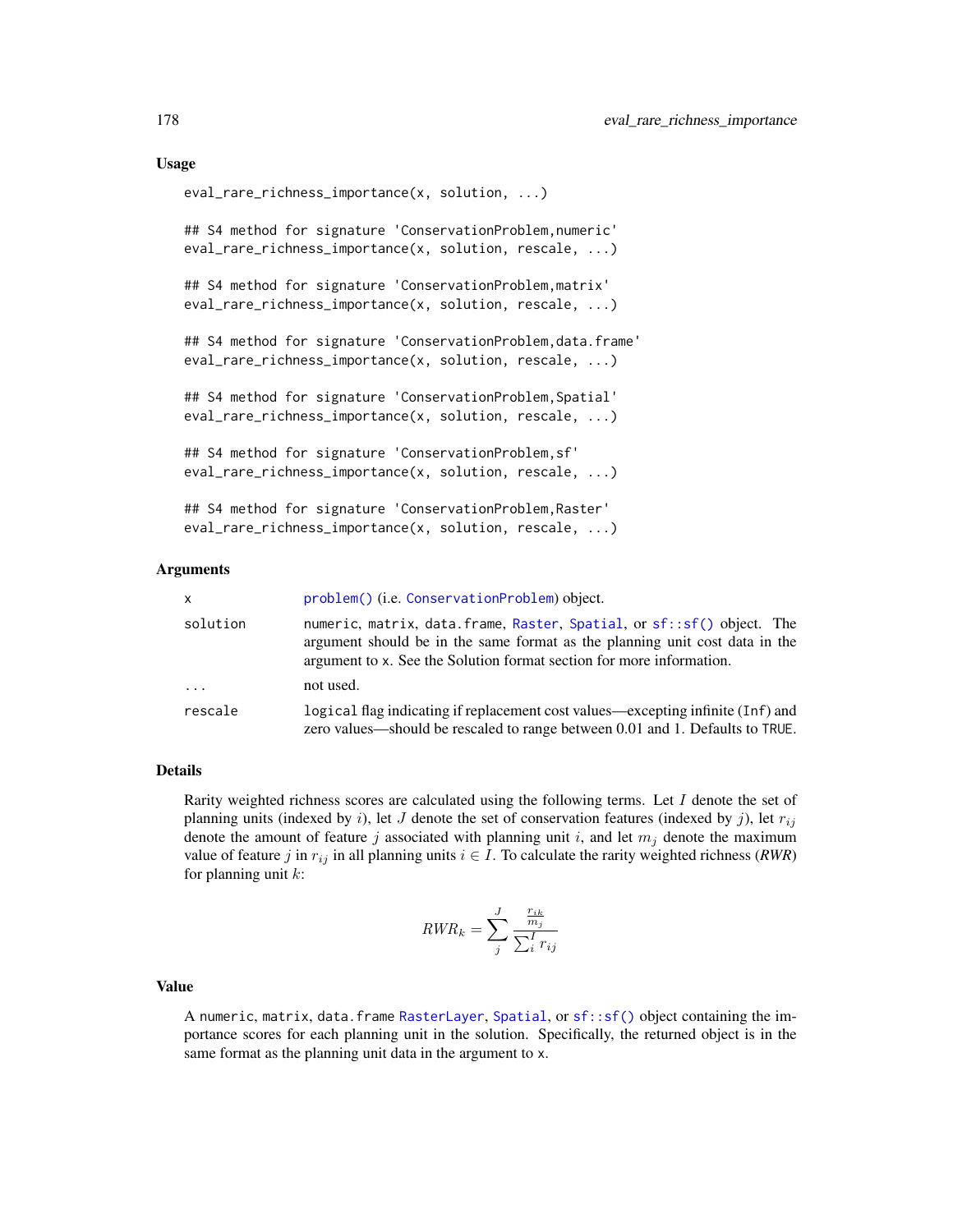## Solution format

Broadly speaking, the argument to solution must be in the same format as the planning unit data in the argument to x. Further details on the correct format are listed separately for each of the different planning unit data formats:

- x has numeric planning units The argument to solution must be a numeric vector with each element corresponding to a different planning unit. It should have the same number of planning units as those in the argument to x. Additionally, any planning units missing cost (NA) values should also have missing (NA) values in the argument to solution.
- x has matrix planning units The argument to solution must be a matrix vector with each row corresponding to a different planning unit, and each column correspond to a different management zone. It should have the same number of planning units and zones as those in the argument to x. Additionally, any planning units missing cost (NA) values for a particular zone should also have a missing (NA) values in the argument to solution.
- x has [Raster](#page-0-0) planning units The argument to solution be a Raster object where different grid cells (pixels) correspond to different planning units and layers correspond to a different management zones. It should have the same dimensionality (rows, columns, layers), resolution, extent, and coordinate reference system as the planning units in the argument to x. Additionally, any planning units missing cost (NA) values for a particular zone should also have missing (NA) values in the argument to solution.
- x has data. frame planning units The argument to solution must be a data. frame with each column corresponding to a different zone, each row corresponding to a different planning unit, and cell values corresponding to the solution value. This means that if a data.frame object containing the solution also contains additional columns, then these columns will need to be subsetted prior to using this function (see below for example with  $sf::sf()$  data). Additionally, any planning units missing cost (NA) values for a particular zone should also have missing (NA) values in the argument to solution.
- x has [Spatial](#page-0-0) planning units The argument to solution must be a Spatial object with each column corresponding to a different zone, each row corresponding to a different planning unit, and cell values corresponding to the solution value. This means that if the [Spatial](#page-0-0) object containing the solution also contains additional columns, then these columns will need to be subsetted prior to using this function (see below for example with  $sf::sf()$  data). Additionally, the argument to solution must also have the same coordinate reference system as the planning unit data. Furthermore, any planning units missing cost (NA) values for a particular zone should also have missing (NA) values in the argument to solution.
- x has  $sf::sf()$  planning units The argument to solution must be a  $sf::sf()$  object with each column corresponding to a different zone, each row corresponding to a different planning unit, and cell values corresponding to the solution value. This means that if the  $sf::sf()$  object containing the solution also contains additional columns, then these columns will need to be subsetted prior to using this function (see below for example). Additionally, the argument to solution must also have the same coordinate reference system as the planning unit data. Furthermore, any planning units missing cost (NA) values for a particular zone should also have missing (NA) values in the argument to solution.

#### References

Williams P, Gibbons D, Margules C, Rebelo A, Humphries C, and Pressey RL (1996) A comparison of richness hotspots, rarity hotspots and complementary areas for conserving diversity using British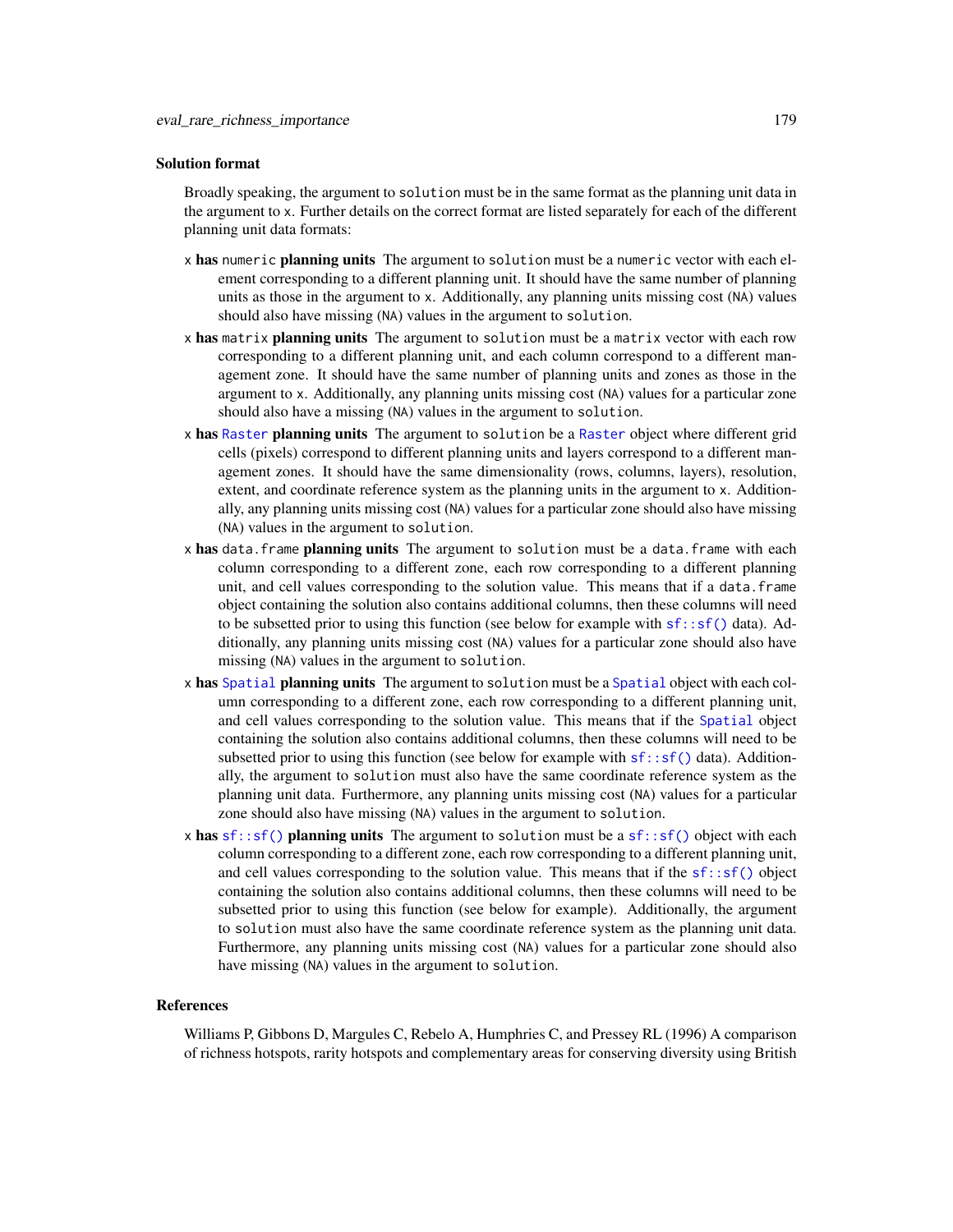birds. *Conservation Biology*, 10: 155–174.

# See Also

See [importance](#page-195-0) for an overview of all functions for evaluating the importance of planning units selected in a solution.

Other importances: [eval\\_ferrier\\_importance\(](#page-169-0)), [eval\\_replacement\\_importance\(](#page-180-0))

```
## Not run:
# seed seed for reproducibility
set.seed(600)
# load data
data(sim_pu_raster, sim_pu_sf, sim_features)
# create minimal problem with raster planning units
p1 <- problem(sim_pu_raster, sim_features) %>%
      add_min_set_objective() %>%
      add_relative_targets(0.1) %>%
      add_binary_decisions() %>%
      add_default_solver(gap = 0, verbose = FALSE)
# solve problem
s1 \leftarrow solve(p1)# print solution
print(s1)
# plot solution
plot(s1, main = "solution", axes = FALSE, box = FALSE)
# calculate importance scores
rwr1 <- eval_rare_richness_importance(p1, s1)
# print importance scores
print(rwr1)
# plot importance scores
plot(rwr1, main = "rarity weighted richness", axes = FALSE, box = FALSE)
# create minimal problem with polygon (sf) planning units
p2 <- problem(sim_pu_sf, sim_features, cost_column = "cost") %>%
      add_min_set_objective() %>%
      add_relative_targets(0.05) %>%
      add_binary_decisions() %>%
      add_default_solver(gap = 0, verbose = FALSE)
# solve problem
s2 \leftarrow solve(p2)
```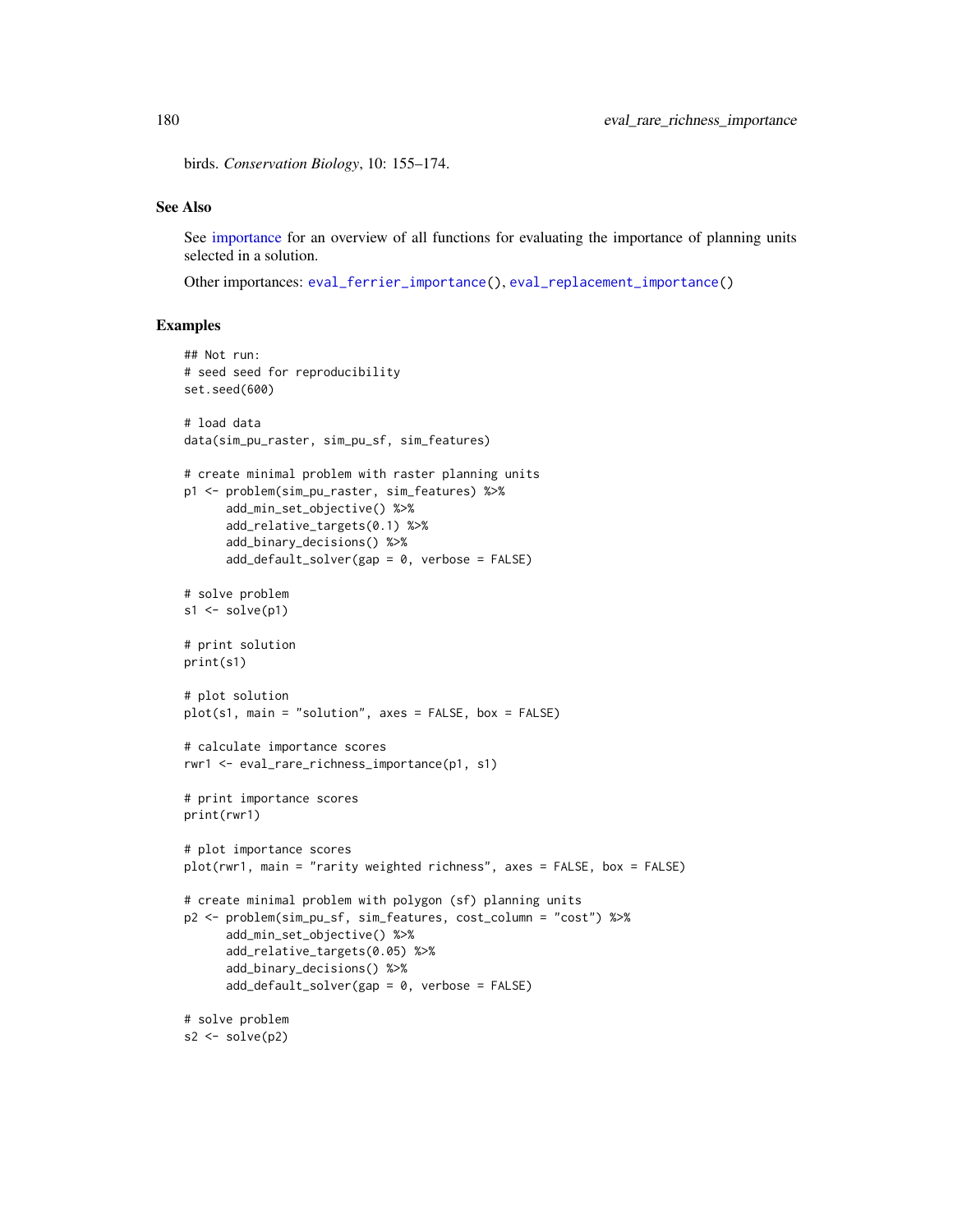```
# print solution
print(s2)
# plot solution
plot(s2[, "solution_1"], main = "solution")
# calculate importance scores
rwr2 <- eval_rare_richness_importance(p2, s2[, "solution_1"])
# plot importance scores
plot(rwr2, main = "rarity weighted richness")
## End(Not run)
```
<span id="page-180-0"></span>eval\_replacement\_importance

*Evaluate solution importance using replacement cost scores*

#### Description

Calculate importance scores for planning units selected in a solution based on the replacement cost method (Cabeza and Moilanen 2006).

#### Usage

```
eval_replacement_importance(x, solution, ...)
```
## S4 method for signature 'ConservationProblem,numeric' eval\_replacement\_importance(x, solution, rescale, run\_checks, force, threads, ...)

## S4 method for signature 'ConservationProblem,matrix' eval\_replacement\_importance(x, solution, rescale, run\_checks, force, threads, ...)

## S4 method for signature 'ConservationProblem,data.frame' eval\_replacement\_importance(x, solution, rescale, run\_checks, force, threads, ...)

```
## S4 method for signature 'ConservationProblem, Spatial'
eval_replacement_importance(x, solution, rescale, run_checks, force, threads, ...)
```

```
## S4 method for signature 'ConservationProblem,sf'
eval_replacement_importance(x, solution, rescale, run_checks, force, threads, ...)
```

```
## S4 method for signature 'ConservationProblem,Raster'
eval_replacement_importance(x, solution, rescale, run_checks, force, threads, ...)
```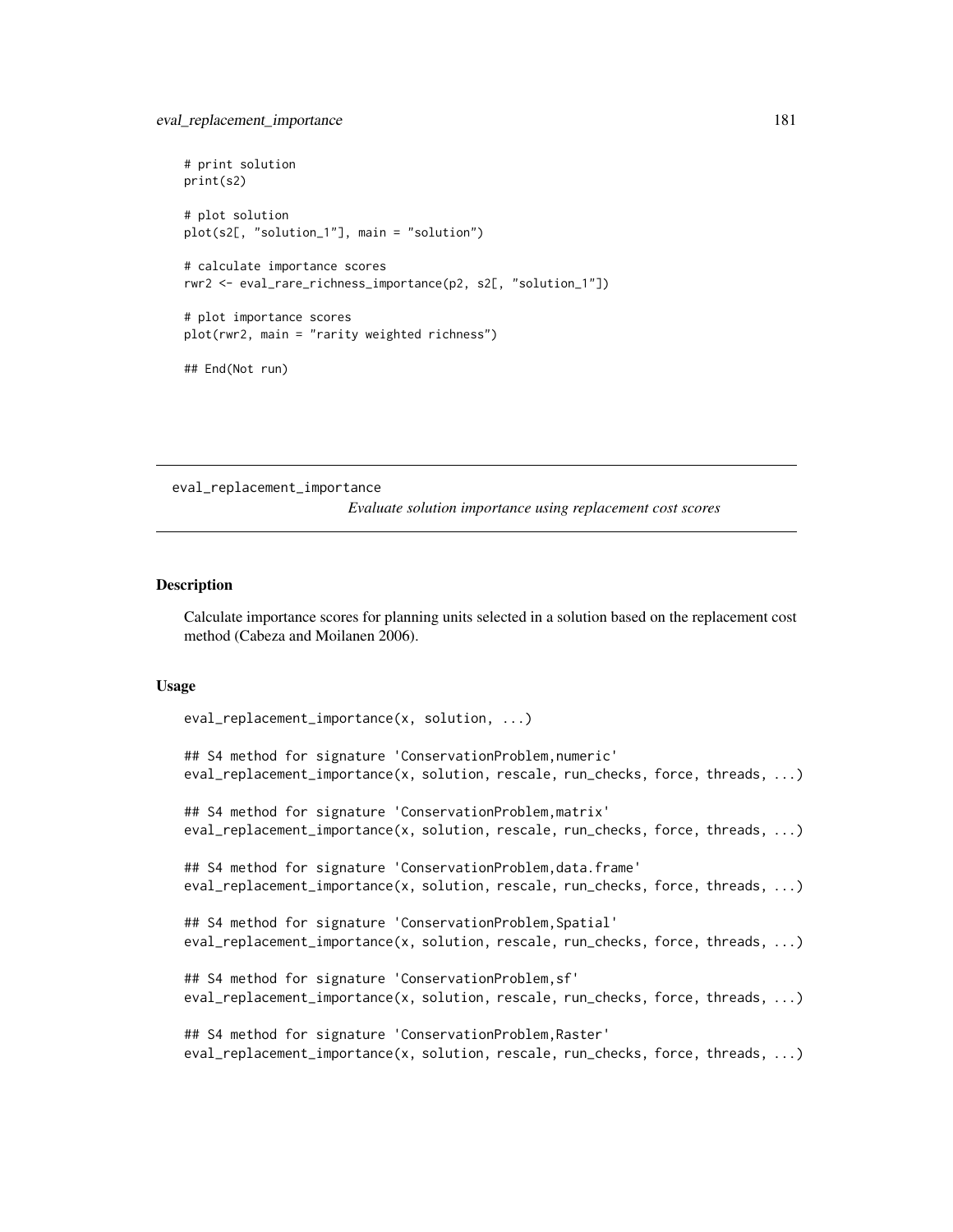## Arguments

| X          | problem() (i.e. ConservationProblem) object.                                                                                                                                                                                                   |
|------------|------------------------------------------------------------------------------------------------------------------------------------------------------------------------------------------------------------------------------------------------|
| solution   | numeric, matrix, data.frame, Raster, Spatial, or sf::sf() object. The<br>argument should be in the same format as the planning unit cost data in the<br>argument to x. See the Solution format section for more information.                   |
| $\cdots$   | not used.                                                                                                                                                                                                                                      |
| rescale    | logical flag indicating if replacement cost values—excepting infinite (Inf) and<br>zero values—should be rescaled to range between 0.01 and 1. Defaults to TRUE.                                                                               |
| run checks | logical flag indicating whether presolve checks should be run prior solving the<br>problem. These checks are performed using the presolve_check() function.<br>Defaults to TRUE. Skipping these checks may reduce run time for large problems. |
| force      | logical flag indicating if an attempt to should be made to solve the problem<br>even if potential issues were detected during the presolve checks. Defaults to<br>FALSE.                                                                       |
| threads    | integer number of threads to use for the optimization algorithm. Defaults to 1<br>such that only a single thread is used.                                                                                                                      |

## Details

This function implements a modified version of the replacement cost method (Cabeza and Moilanen 2006). Specifically, the score for each planning unit is calculated as the difference in the objective value of a solution when each planning unit is locked out and the optimization processes rerun with all other selected planning units locked in. In other words, the replacement cost metric corresponds to change in solution quality incurred if a given planning unit cannot be acquired when implementing the solution and the next best planning unit (or set of planning units) will need to be considered instead. Thus planning units with a higher score are more important (and irreplaceable). For example, when using the minimum set objective function ([add\\_min\\_set\\_objective\(\)](#page-101-0)), the replacement cost scores correspond to the additional costs needed to meet targets when each planning unit is locked out. When using the maximum utility objective function ([add\\_max\\_utility\\_objective\(\)](#page-97-0), the replacement cost scores correspond to the reduction in the utility when each planning unit is locked out. Infinite values mean that no feasible solution exists when planning units are locked out—they are absolutely essential for obtaining a solution (e.g. they contain rare species that are not found in any other planning units or were locked in). Zeros values mean that planning units can swapped with other planning units and this will have no effect on the performance of the solution at all (e.g. because they were only selected due to spatial fragmentation penalties).

These calculations can take a long time to complete for large or complex conservation planning problems. As such, we using this method for small or moderate-sized conservation planning problems (e.g. < 30,000 planning units). To reduce run time, we recommend calculating these scores without additional penalties (e.g. [add\\_boundary\\_penalties\(\)](#page-9-0)) or spatial constraints (e.g. [add\\_contiguity\\_constraints\(\)](#page-25-0)). To further reduce run time, we recommend using proportiontype decisions when calculating the scores (see below for an example).

## Value

A numeric, matrix, data.frame [RasterLayer](#page-0-0), [Spatial](#page-0-0), or [sf::sf\(\)](#page-0-0) object containing the importance scores for each planning unit in the solution. Specifically, the returned object is in the same format as the planning unit data in the argument to x.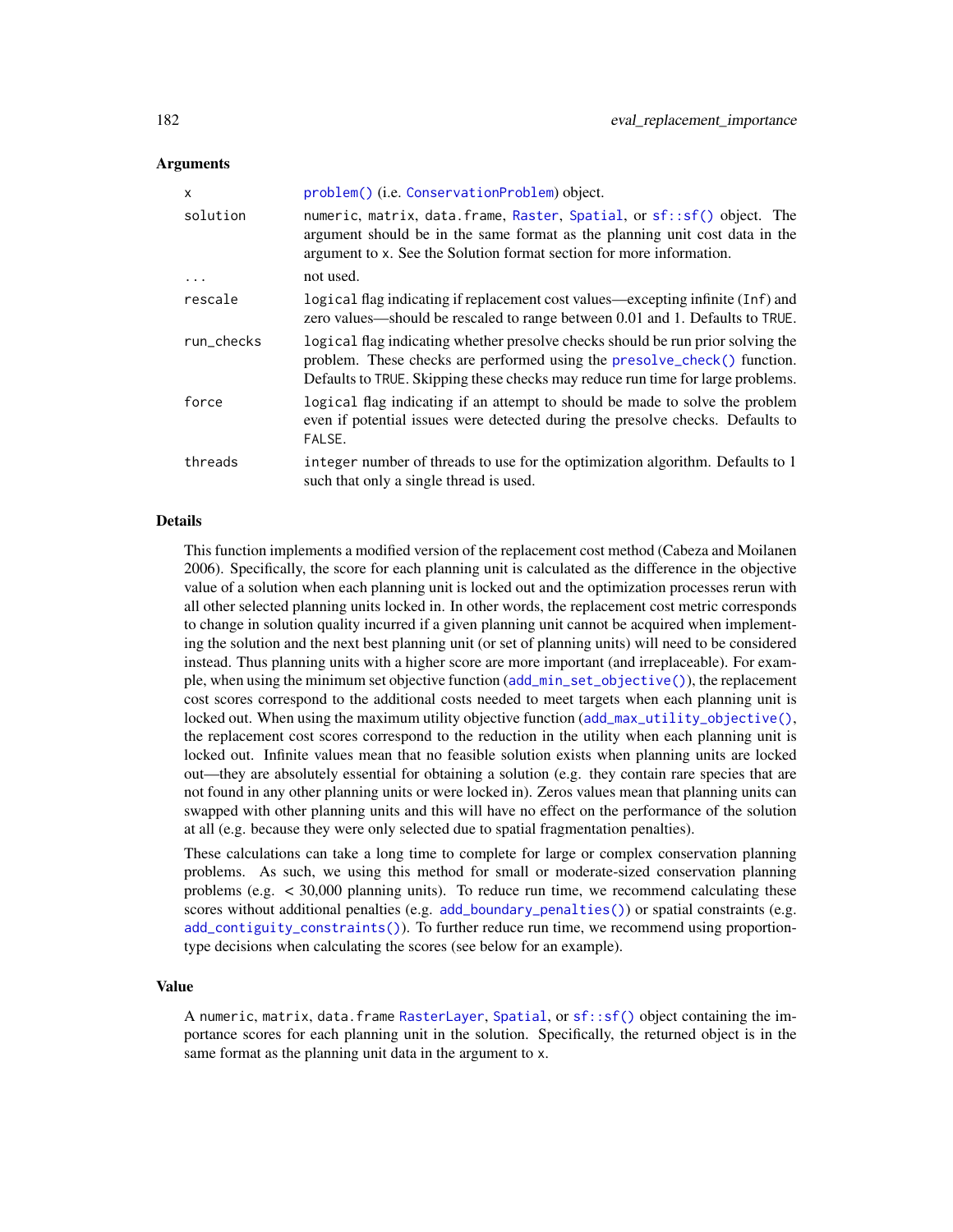#### Solution format

Broadly speaking, the argument to solution must be in the same format as the planning unit data in the argument to x. Further details on the correct format are listed separately for each of the different planning unit data formats:

- x has numeric planning units The argument to solution must be a numeric vector with each element corresponding to a different planning unit. It should have the same number of planning units as those in the argument to x. Additionally, any planning units missing cost (NA) values should also have missing (NA) values in the argument to solution.
- x has matrix planning units The argument to solution must be a matrix vector with each row corresponding to a different planning unit, and each column correspond to a different management zone. It should have the same number of planning units and zones as those in the argument to x. Additionally, any planning units missing cost (NA) values for a particular zone should also have a missing (NA) values in the argument to solution.
- x has [Raster](#page-0-0) planning units The argument to solution be a Raster object where different grid cells (pixels) correspond to different planning units and layers correspond to a different management zones. It should have the same dimensionality (rows, columns, layers), resolution, extent, and coordinate reference system as the planning units in the argument to x. Additionally, any planning units missing cost (NA) values for a particular zone should also have missing (NA) values in the argument to solution.
- x has data. frame planning units The argument to solution must be a data. frame with each column corresponding to a different zone, each row corresponding to a different planning unit, and cell values corresponding to the solution value. This means that if a data.frame object containing the solution also contains additional columns, then these columns will need to be subsetted prior to using this function (see below for example with  $sf::sf()$  data). Additionally, any planning units missing cost (NA) values for a particular zone should also have missing (NA) values in the argument to solution.
- x has [Spatial](#page-0-0) planning units The argument to solution must be a Spatial object with each column corresponding to a different zone, each row corresponding to a different planning unit, and cell values corresponding to the solution value. This means that if the [Spatial](#page-0-0) object containing the solution also contains additional columns, then these columns will need to be subsetted prior to using this function (see below for example with  $sf::sf()$  data). Additionally, the argument to solution must also have the same coordinate reference system as the planning unit data. Furthermore, any planning units missing cost (NA) values for a particular zone should also have missing (NA) values in the argument to solution.
- x has  $sf::sf()$  planning units The argument to solution must be a  $sf::sf()$  object with each column corresponding to a different zone, each row corresponding to a different planning unit, and cell values corresponding to the solution value. This means that if the  $sf::sf()$  object containing the solution also contains additional columns, then these columns will need to be subsetted prior to using this function (see below for example). Additionally, the argument to solution must also have the same coordinate reference system as the planning unit data. Furthermore, any planning units missing cost (NA) values for a particular zone should also have missing (NA) values in the argument to solution.

#### References

Cabeza M and Moilanen A (2006) Replacement cost: A practical measure of site value for costeffective reserve planning. *Biological Conservation*, 132: 336–342.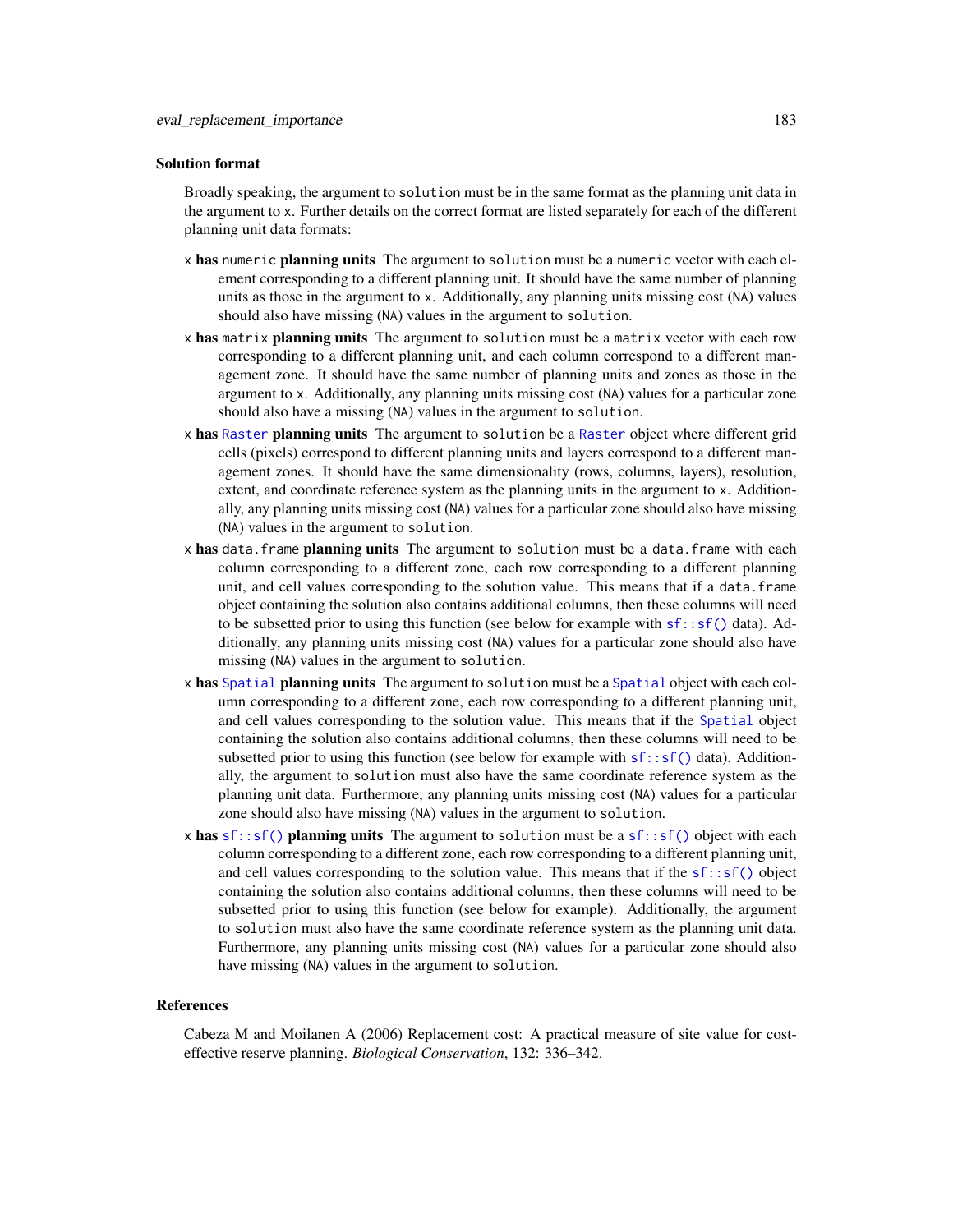## See Also

See [importance](#page-195-0) for an overview of all functions for evaluating the importance of planning units selected in a solution.

Other importances: [eval\\_ferrier\\_importance\(](#page-169-0)), [eval\\_rare\\_richness\\_importance\(](#page-176-0))

```
## Not run:
# seed seed for reproducibility
set.seed(600)
# load data
data(sim_pu_raster, sim_features, sim_pu_zones_stack, sim_features_zones)
# create minimal problem with binary decisions
p1 <- problem(sim_pu_raster, sim_features) %>%
     add_min_set_objective() %>%
     add_relative_targets(0.1) %>%
      add_binary_decisions() %>%
      add_default_solver(gap = 0, verbose = FALSE)
# solve problem
s1 \leftarrow solve(p1)# print solution
print(s1)
# plot solution
plot(s1, main = "solution", axes = FALSE, box = FALSE)# calculate importance scores
rc1 <- eval_replacement_importance(p1, s1)
# print importance scores
print(rc1)
# plot importance scores
plot(rc1, main = "replacement cost", axes = FALSE, box = FALSE)
# since replacement cost scores can take a long time to calculate with
# binary decisions, we can calculate them using proportion-type
# decision variables. Note we are still calculating the scores for our
# previous solution (s1), we are just using a different optimization
# problem when calculating the scores.
p2 <- problem(sim_pu_raster, sim_features) %>%
     add_min_set_objective() %>%
      add_relative_targets(0.1) %>%
      add_proportion_decisions() %>%
      add_default_solver(gap = 0, verbose = FALSE)
# calculate importance scores using proportion type decisions
rc2 <- eval_replacement_importance(p2, s1)
```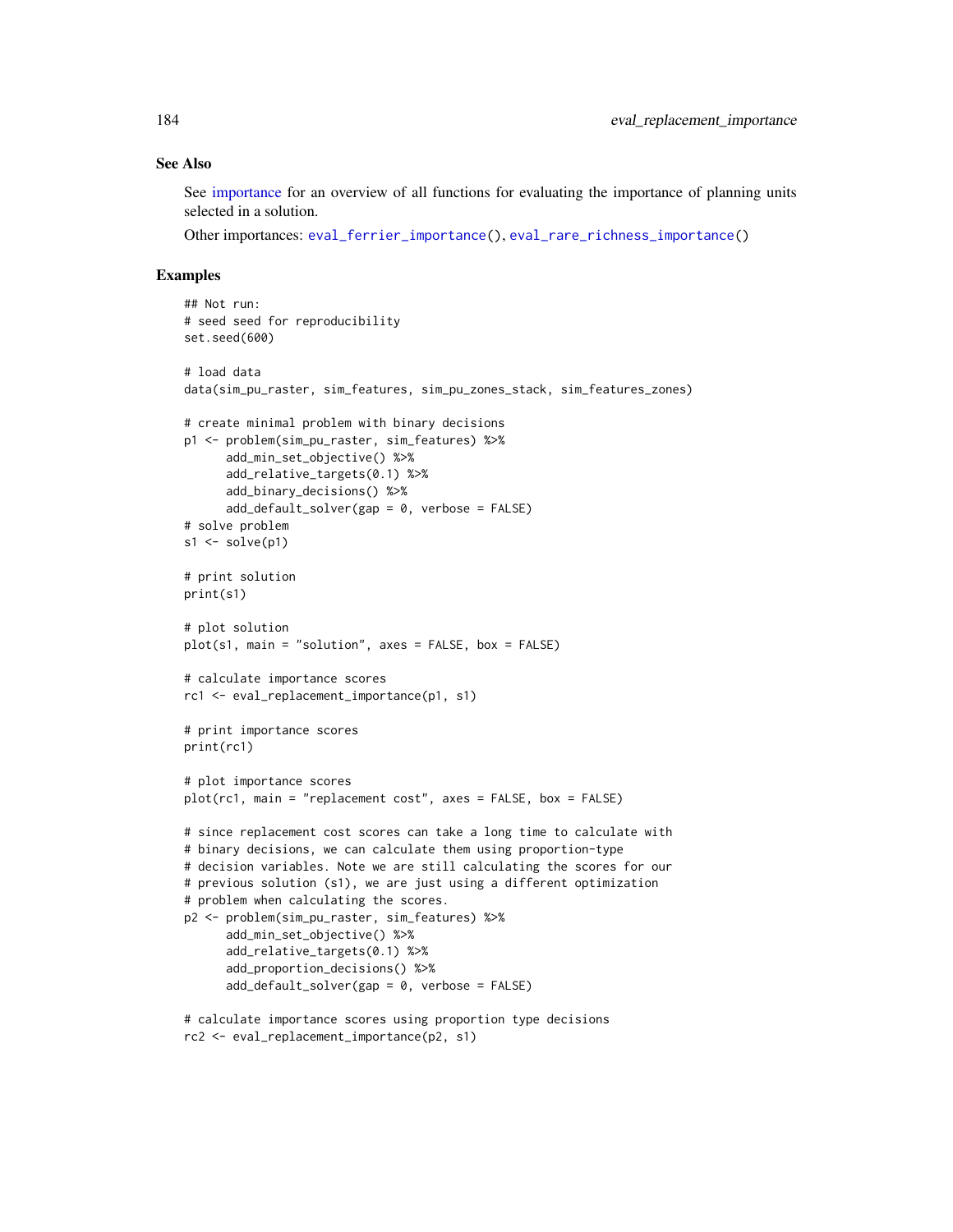```
print(rc2)
# plot importance scores based on proportion type decisions
# we can see that the importance values in rc1 and rc2 are similar,
# and this confirms that the proportion type decisions are a good
# approximation
plot(rc2, main = "replacement cost", axes = FALSE, box = FALSE)
# create minimal problem with polygon (sf) planning units
p3 <- problem(sim_pu_sf, sim_features, cost_column = "cost") %>%
      add_min_set_objective() %>%
      add_relative_targets(0.05) %>%
      add_binary_decisions() %>%
      add_default_solver(gap = 0, verbose = FALSE)
# solve problem
s3 \leq -solve(p3)# print solution
print(s3)
# plot solution
plot(s3[, "solution_1"], main = "solution")
# calculate importance scores
rc3 <- eval_rare_richness_importance(p3, s3[, "solution_1"])
# plot importance scores
plot(rc3, main = "replacement cost")
# build multi-zone conservation problem with raster data
p4 <- problem(sim_pu_zones_stack, sim_features_zones) %>%
      add_min_set_objective() %>%
      add_relative_targets(matrix(runif(15, 0.1, 0.2), nrow = 5,
                                  ncol = 3) %>%
      add_binary_decisions() %>%
      add_default_solver(gap = 0, verbose = FALSE)
# solve the problem
s4 \leftarrow solve(p4)# print solution
print(s4)
# plot solution
# each panel corresponds to a different zone, and data show the
# status of each planning unit in a given zone
plot(s4, main = paste0("zone ", seq_len(nlayers(s4))), axes = FALSE,
     box = FALSE)# calculate importance scores
rc4 <- eval_replacement_importance(p4, s4)
```
# print importance scores based on proportion type decisions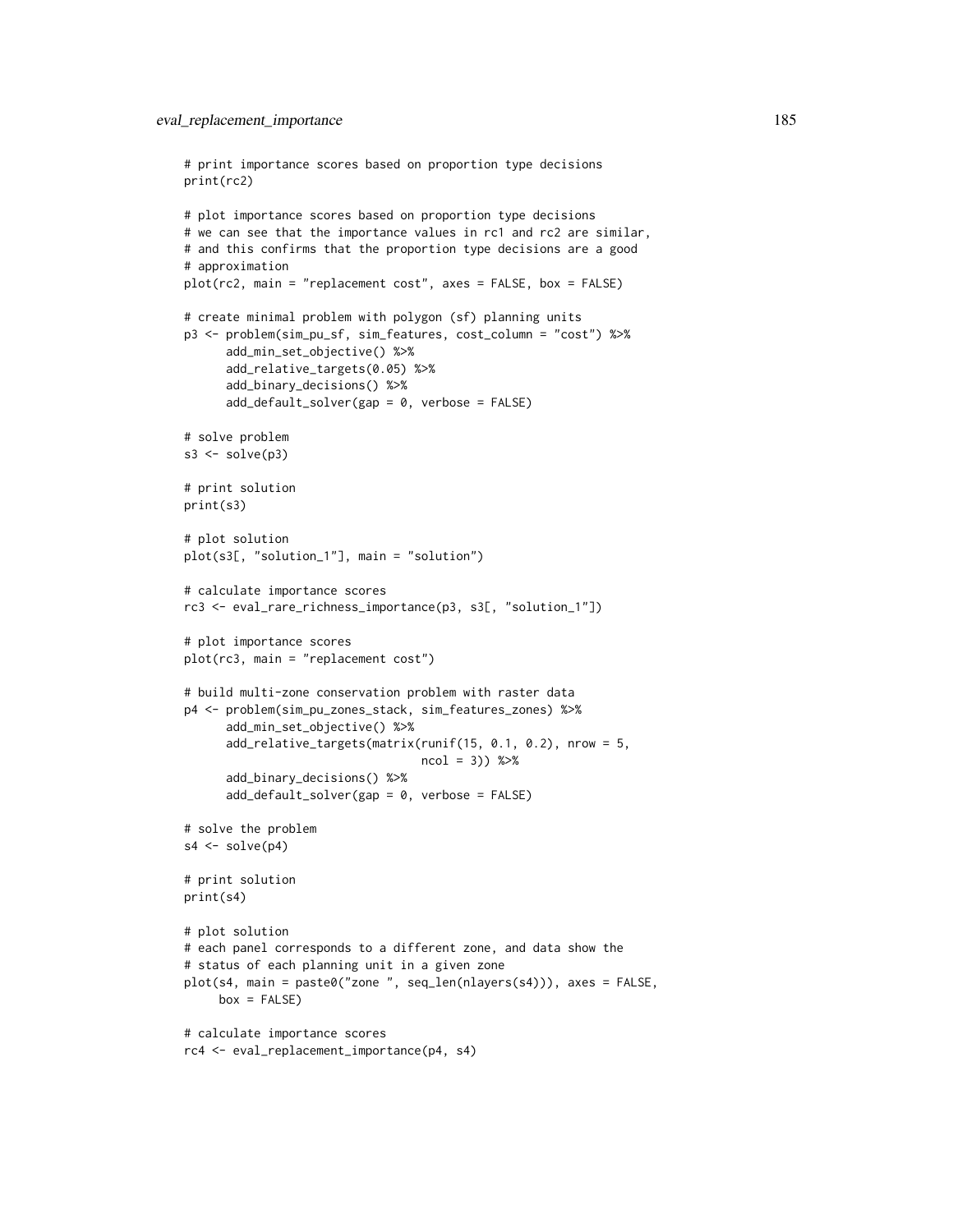```
# plot importance
# each panel corresponds to a different zone, and data show the
# importance of each planning unit in a given zone
plot(rc4, main = paste0("zone ", seq_len(nlayers(s4))), axes = FALSE,
     box = FALSE)## End(Not run)
```
eval\_target\_coverage\_summary

*Evaluate target coverage*

# Description

Calculate how well feature representation [targets](#page-271-0) are met by a solution to a conservation planning [problem\(\)](#page-238-0). It is useful for understanding if features are adequately represented by a solution. Note that this function can only be used with problems that contain [targets.](#page-271-0)

## Usage

```
eval_target_coverage_summary(x, solution, include_zone, include_sense)
## Default S3 method:
eval_target_coverage_summary(x, solution, include_zone, include_sense)
## S3 method for class 'ConservationProblem'
eval_target_coverage_summary(
  x,
  solution,
  include\_zone = number_of\_zones(x) > 1,include\_sense = number_of\_zones(x) > 1)
```
## Arguments

| X             | problem() (i.e. ConservationProblem) object.                                                                                                                                                                                 |
|---------------|------------------------------------------------------------------------------------------------------------------------------------------------------------------------------------------------------------------------------|
| solution      | numeric, matrix, data.frame, Raster, Spatial, or sf::sf() object. The<br>argument should be in the same format as the planning unit cost data in the<br>argument to x. See the Solution format section for more information. |
| include zone  | logical include the zone column in the output? Defaults to TRUE for problems<br>that contain multiple zones.                                                                                                                 |
| include_sense | logical include the sense column in the output? Defaults to TRUE for problems<br>that contain multiple zones.                                                                                                                |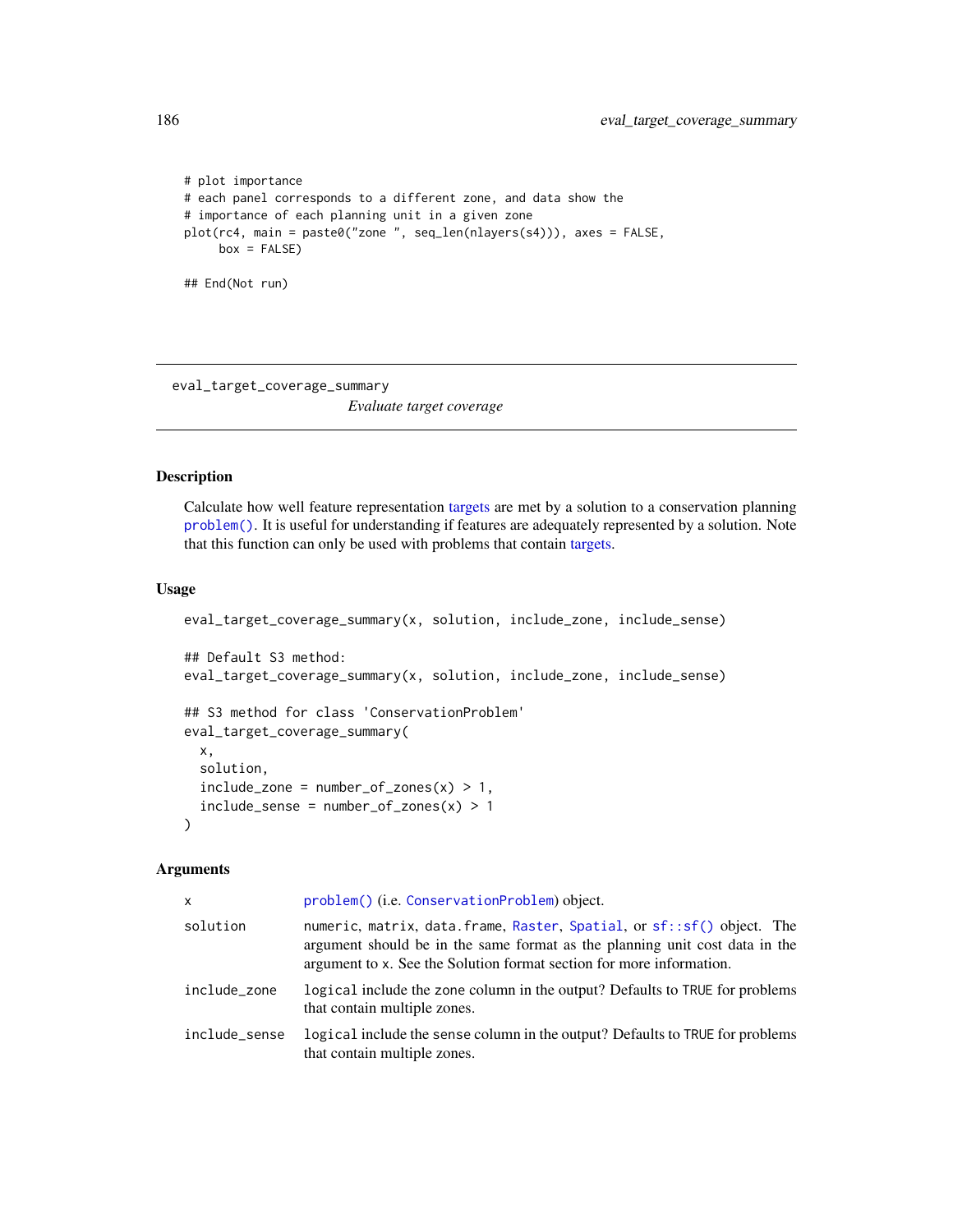#### Value

[tibble::tibble\(\)](#page-0-0) object. Here, each row describes information for a different target. It contains the following columns:

feature character name of the feature associated with each target.

- zone list of character zone names associated with each target. This column is in a list-column format because a single target can correspond to multiple zones (see [add\\_manual\\_targets\(\)](#page-79-0) for details and examples). For an example of converting the list-column format to a standard character column format, please see the Examples section. This column is only included if the argument to include\_zones is TRUE.
- sense character sense associated with each target. Sense values specify the nature of the target. Typically (e.g. when using the [add\\_absolute\\_targets\(\)](#page-5-0) or [add\\_relative\\_targets\(\)](#page-111-0) functions), targets are specified using sense values indicating that the total amount of a feature held within a solution (ideally) be greater than or equal to a threshold amount (i.e. a sense value of ">="). Additionally, targets (i.e. using the [add\\_manual\\_targets\(\)](#page-79-0) function) can also be specified using sense values indicating that the total amount of a feature held within a solution must be equal to a threshold amount (i.e. a sense value of "=") or smaller than or equal to a threshold amount (i.e. a sense value of  $"<="$ ). This column is only included if the argument to include\_sense is TRUE.
- total amount numeric total amount of the feature available across the entire conservation planning problem for meeting each target (not just planning units selected within the solution). For problems involving a single zone, this column is calculated as the sum of all of the values for a given feature (similar to values in the total\_amount column produced by the [eval\\_feature\\_representation\\_summary\(\)](#page-164-0) function). For problems involving multiple zones, this column is calculated as the sum of the values for the feature associated with target (per the "feature" column), across the zones associated with the target (per the "zone" column).
- absolute\_target numeric total threshold amount associated with each target.
- absolute\_held numeric total amount held within the solution for the feature and (if relevant) zones associated with each target (per the "feature" and "zone" columns, respectively). This column is calculated as the sum of the feature data, supplied when creating a [problem\(\)](#page-238-0) object (e.g. presence/absence values), weighted by the status of each planning unit in the solution (e.g. selected or not for prioritization).
- **absolute shortfall** numeric total amount by which the solution fails to meet each target. This column is calculated as the difference between the total amount held within the solution for the feature and (if relevant) zones associated with the target (i.e. "absolute\_held" column) and the target total threshold amount (i.e. "absolute\_target" column), with values set to zero depending on the sense specified for the target (e.g. if the target sense is  $\geq$ = then the difference is set to zero if the value in the "absolute\_held" is smaller than that in the "absolute\_target" column).
- relative\_target numeric proportion threshold amount associated with each target. This column is calculated by dividing the total threshold amount associated with each target (i.e. "absolute\_target" column) by the total amount associated with each target (i.e. "total\_amount" column).
- relative held numeric proportion held within the solution for the feature and (if relevant) zones associated with each target (per the "feature" and "zone" columns, respectively). This column is calculated by dividing the total amount held for each target (i.e. "absolute\_held" column) by the total amount for with each target (i.e. "total\_amount" column).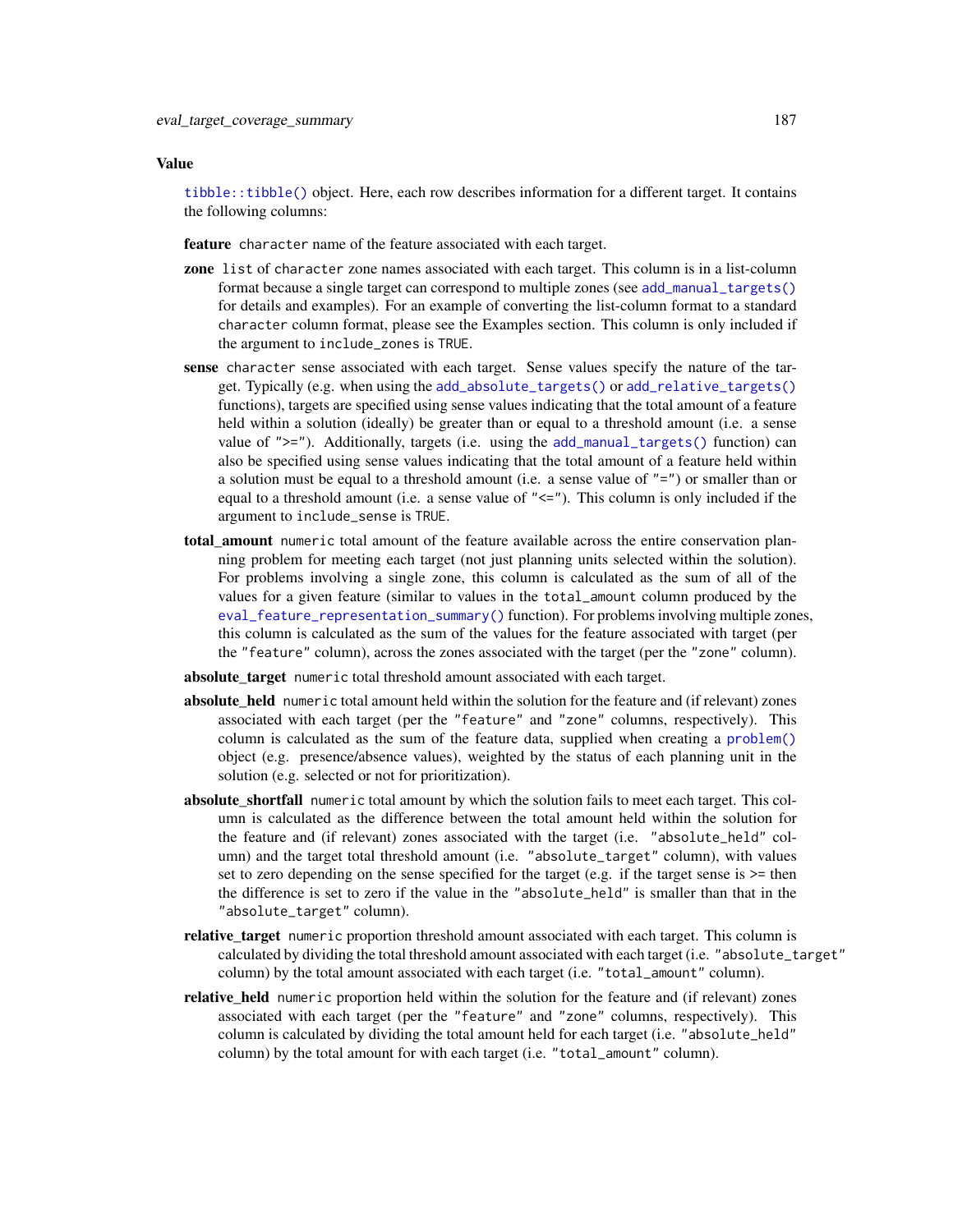- relative\_shortfall numeric proportion by which the solution fails to meet each target. This column is calculated by dividing the total shortfall for each target (i.e. "absolute\_shortfall" column) by the total amount for each target (i.e. "total\_amount" column).
- met logical indicating if each target is met by the solution. This column is calculated by checking if the total shortfall associated with each target (i.e. "absolute\_shortfall" column) is equal to zero.

#### Solution format

Broadly speaking, the argument to solution must be in the same format as the planning unit data in the argument to x. Further details on the correct format are listed separately for each of the different planning unit data formats:

- x has numeric planning units The argument to solution must be a numeric vector with each element corresponding to a different planning unit. It should have the same number of planning units as those in the argument to x. Additionally, any planning units missing cost (NA) values should also have missing (NA) values in the argument to solution.
- x has matrix planning units The argument to solution must be a matrix vector with each row corresponding to a different planning unit, and each column correspond to a different management zone. It should have the same number of planning units and zones as those in the argument to x. Additionally, any planning units missing cost (NA) values for a particular zone should also have a missing (NA) values in the argument to solution.
- x has [Raster](#page-0-0) planning units The argument to solution be a Raster object where different grid cells (pixels) correspond to different planning units and layers correspond to a different management zones. It should have the same dimensionality (rows, columns, layers), resolution, extent, and coordinate reference system as the planning units in the argument to x. Additionally, any planning units missing cost (NA) values for a particular zone should also have missing (NA) values in the argument to solution.
- x has data. frame planning units The argument to solution must be a data. frame with each column corresponding to a different zone, each row corresponding to a different planning unit, and cell values corresponding to the solution value. This means that if a data.frame object containing the solution also contains additional columns, then these columns will need to be subsetted prior to using this function (see below for example with  $sf::sf()$  data). Additionally, any planning units missing cost (NA) values for a particular zone should also have missing (NA) values in the argument to solution.
- x has [Spatial](#page-0-0) planning units The argument to solution must be a Spatial object with each column corresponding to a different zone, each row corresponding to a different planning unit, and cell values corresponding to the solution value. This means that if the [Spatial](#page-0-0) object containing the solution also contains additional columns, then these columns will need to be subsetted prior to using this function (see below for example with  $sf::sf()$  data). Additionally, the argument to solution must also have the same coordinate reference system as the planning unit data. Furthermore, any planning units missing cost (NA) values for a particular zone should also have missing (NA) values in the argument to solution.
- x has [sf::sf\(\)](#page-0-0) planning units The argument to solution must be a sf::sf() object with each column corresponding to a different zone, each row corresponding to a different planning unit, and cell values corresponding to the solution value. This means that if the  $sf::sf()$  object containing the solution also contains additional columns, then these columns will need to be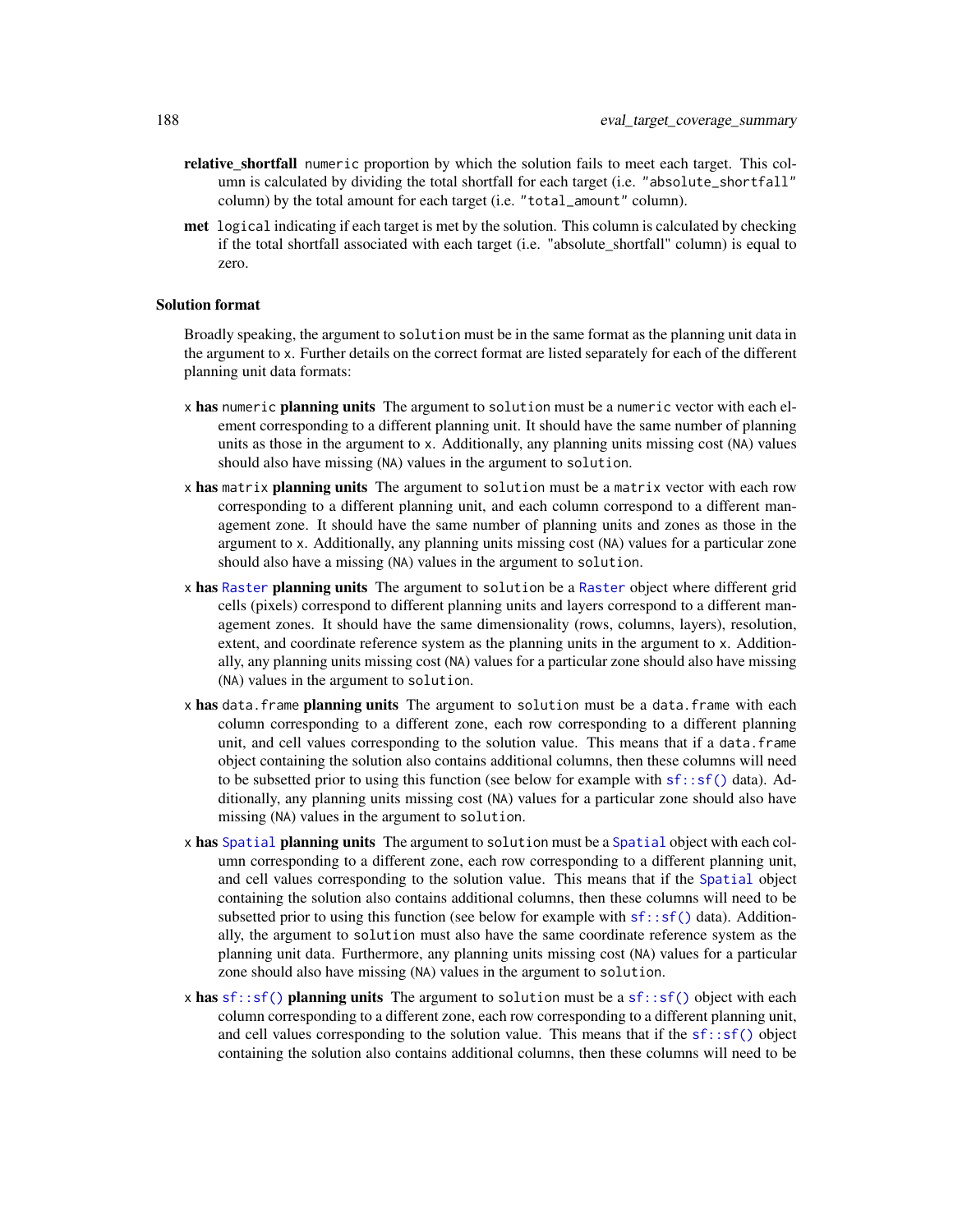subsetted prior to using this function (see below for example). Additionally, the argument to solution must also have the same coordinate reference system as the planning unit data. Furthermore, any planning units missing cost (NA) values for a particular zone should also have missing (NA) values in the argument to solution.

## See Also

See [summaries](#page-269-0) for an overview of all functions for summarizing solutions.

Other summaries: [eval\\_boundary\\_summary\(](#page-149-0)), [eval\\_connectivity\\_summary\(](#page-155-0)), [eval\\_cost\\_summary\(](#page-160-0)), [eval\\_feature\\_representation\\_summary\(](#page-164-0)), [eval\\_n\\_summary\(](#page-173-0))

```
## Not run:
# set seed for reproducibility
set.seed(500)
# load data
data(sim_pu_raster, sim_pu_sf, sim_features,
     sim_pu_zones_sf, sim_features_zones)
# build minimal conservation problem with raster data
p1 <- problem(sim_pu_raster, sim_features) %>%
      add_min_set_objective() %>%
      add_relative_targets(0.1) %>%
      add_binary_decisions() %>%
      add_default_solver(verbose = FALSE)
# solve the problem
s1 \leftarrow solve(p1)# print solution
print(s1)
# plot solution
plot(s1, main = "solution", axes = FALSE, box = FALSE)
# calculate target coverage by the solution
r1 <- eval_target_coverage_summary(p1, s1)
print(r1, width = Inf) # note: 'width = Inf' tells R to print all columns
# build minimal conservation problem with polygon (sf) data
p2 <- problem(sim_pu_sf, sim_features, cost_column = "cost") %>%
      add_min_set_objective() %>%
      add_relative_targets(0.1) %>%
      add_binary_decisions() %>%
      add_default_solver(verbose = FALSE)
# solve the problem
s2 \leftarrow solve(p2)# print first six rows of the attribute table
```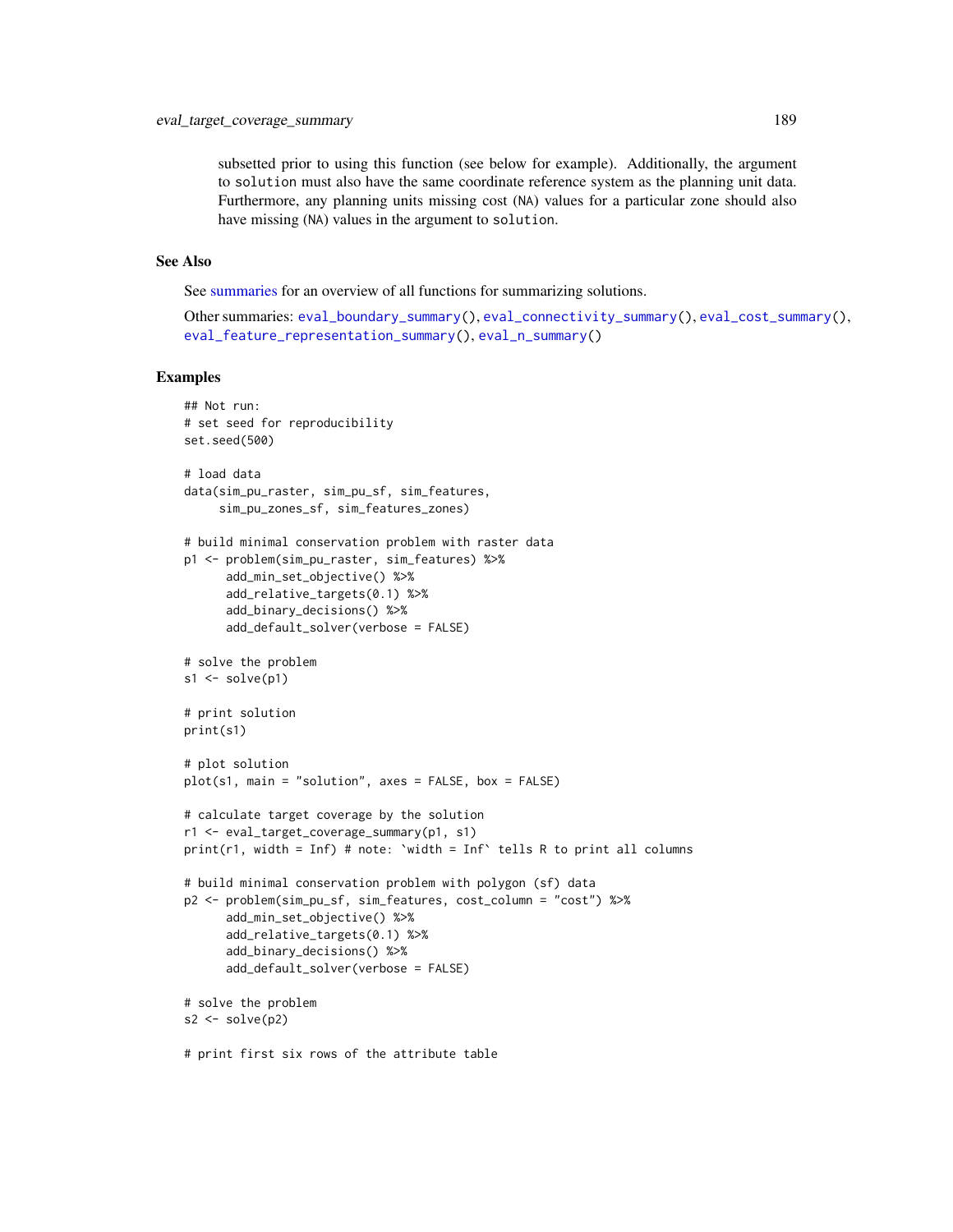```
print(head(s2))
# plot solution
plot(s2[, "solution_1"])
# calculate target coverage by the solution
r2 <- eval_target_coverage_summary(p2, s2[, "solution_1"])
print(r2, width = Inf)
# build multi-zone conservation problem with polygon (sf) data
p3 <- problem(sim_pu_zones_sf, sim_features_zones,
              cost\_column = c("cost_1", "cost_2", "cost_3")) %>%
      add_min_set_objective() %>%
      add_relative_targets(matrix(runif(15, 0.1, 0.2), nrow = 5,
                                  ncol = 3)) %>%
      add_binary_decisions() %>%
      add_default_solver(verbose = FALSE)
# solve the problem
s3 \leq -solve(p3)# print first six rows of the attribute table
print(head(s3))
# create new column representing the zone id that each planning unit
# was allocated to in the solution
s3$solution <- category_vector(
 s3[, c("solution_1_zone_1", "solution_1_zone_2", "solution_1_zone_3")])
s3$solution <- factor(s3$solution)
# plot solution
plot(s3[, "solution"])
# calculate target coverage by the solution
r3 <- eval_target_coverage_summary(
 p3, s3[, c("solution_1_zone_1", "solution_1_zone_2", "solution_1_zone_3")])
print(r3, width = Inf)# create a new column with character values containing the zone names,
# by extracting these data out of the zone column
# (which is in list-column format)
r3$zone2 <- vapply(r3$zone, FUN.VALUE = character(1), paste, sep = " & ")
# print r3 again to show the new column
print(r3, width = Inf)## End(Not run)
```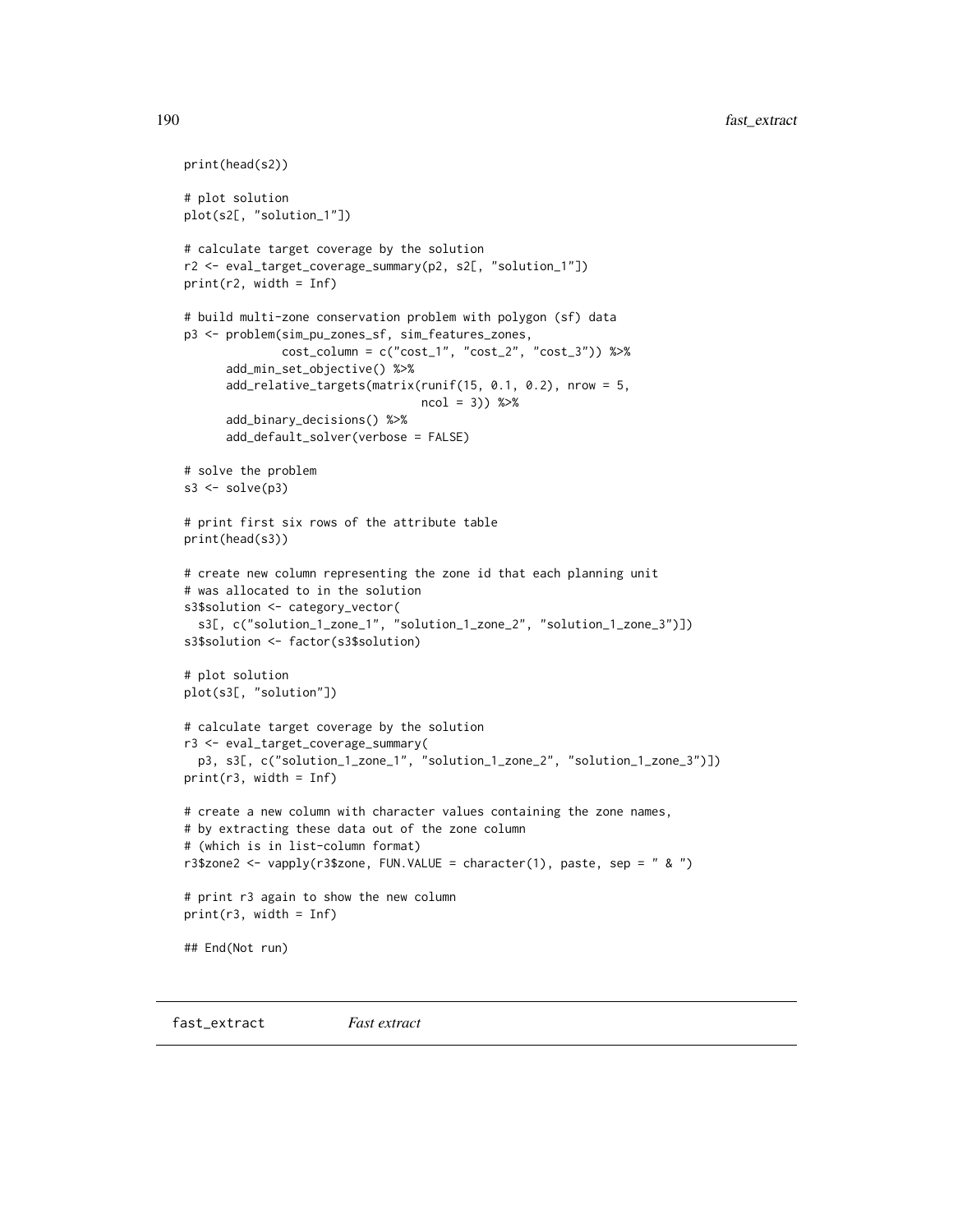# fast\_extract 191

## **Description**

Extract data from a [Raster](#page-0-0) object.

#### Usage

```
fast_extract(x, y, ...)
## S4 method for signature 'Raster,SpatialPolygons'
fast_extract(x, y, fun = "mean", \ldots)
## S4 method for signature 'Raster, SpatialPoints'
fast\_extract(x, y, fun = "mean", ...)## S4 method for signature 'Raster,SpatialLines'
fast\_extract(x, y, fun = "mean", ...)## S4 method for signature 'Raster,sfc'
fast\_extract(x, y, fun = "mean", ...)## S4 method for signature 'Raster,sf'
```
 $fast\_extract(x, y, fun = "mean", ...)$ 

#### Arguments

|                         | Raster object.                                                                                                                       |
|-------------------------|--------------------------------------------------------------------------------------------------------------------------------------|
|                         | Spatial or $sf::sf()$ object.                                                                                                        |
| $\cdot$ $\cdot$ $\cdot$ | not used.                                                                                                                            |
| fun                     | character name of statistic to summarize data. Defaults to "mean". Available<br>options include "sum" or "mean". Defaults to "mean". |

# Details

This function is simply a wrapper that uses [raster::extract\(\)](#page-0-0) to extract data for [SpatialPoints](#page-0-0) and [SpatialLines](#page-0-0) and non-polygonal [sf::sf\(\)](#page-0-0) data, and [exactextractr::exact\\_extract\(\)](#page-0-0) for [SpatialPolygons](#page-0-0) and polygonal [sf::sf\(\)](#page-0-0) data.

#### Value

matrix containing the summary amount of each feature within each planning unit. Rows correspond to different spatial features in the argument to y and columns correspond to different raster layers in the argument to x.

## See Also

```
raster::extract(), exactextractr::exact_extract().
```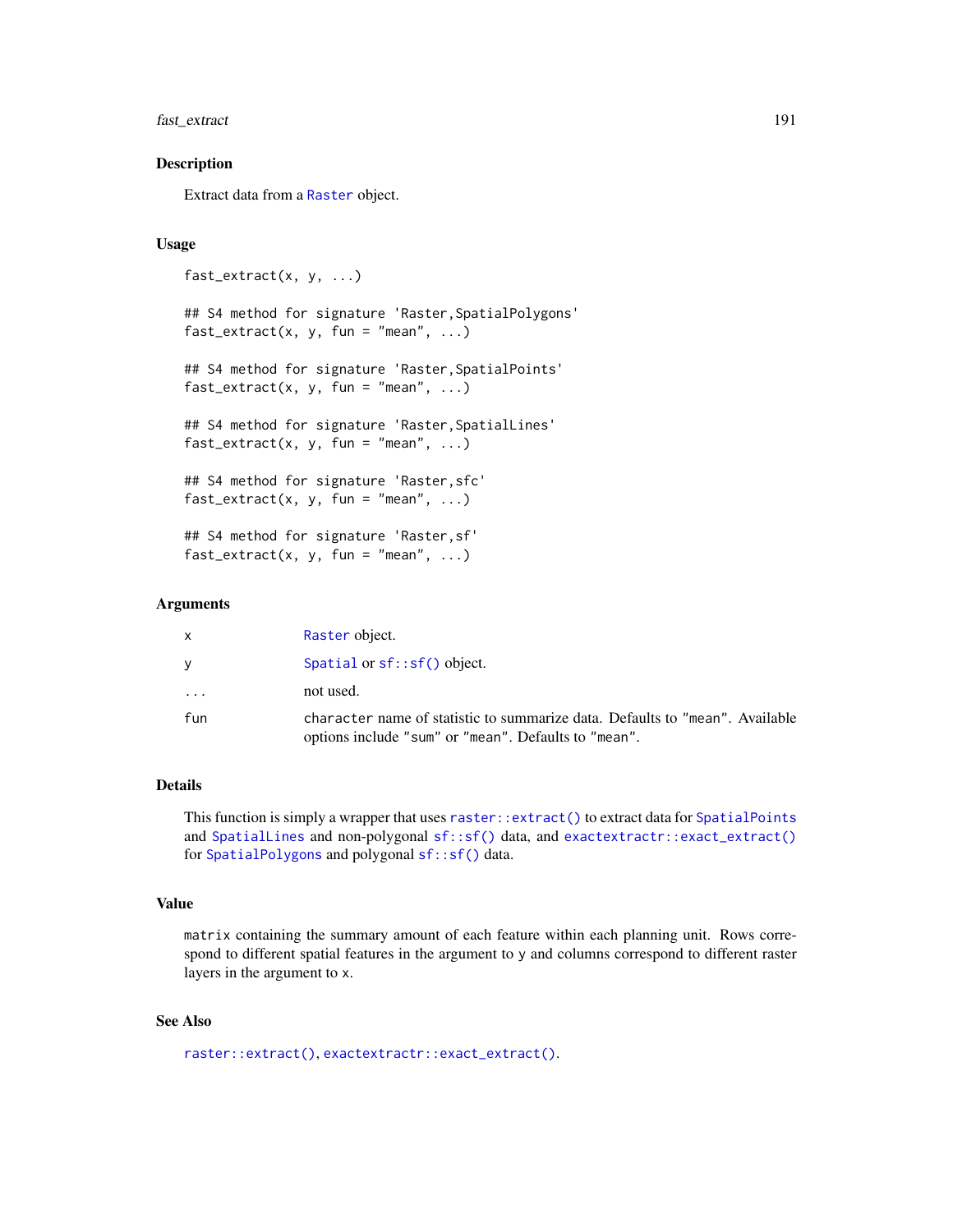## Examples

```
# load data
data(sim_pu_sf, sim_features)
# extract data
result <- fast_extract(sim_features, sim_pu_sf)
# show result
print(head(result))
```
feature\_abundances *Feature abundances*

## Description

Calculate the total abundance of each feature found in the planning units of a conservation planning problem.

#### Usage

feature\_abundances(x, na.rm)

## S3 method for class 'ConservationProblem' feature\_abundances(x, na.rm = FALSE)

## Arguments

|       | problem() (i.e. ConservationProblem) object.                               |
|-------|----------------------------------------------------------------------------|
| na.rm | logical should planning units with NA cost data be excluded from the abun- |
|       | dance calculations? The default argument is FALSE.                         |

## Details

Planning units can have cost data with finite values (e.g. 0.1, 3, 100) and NA values. This functionality is provided so that locations which are not available for protected area acquisition can be included when calculating targets for conservation features (e.g. when targets are specified using [add\\_relative\\_targets\(\)](#page-111-0)). If the total amount of each feature in all the planning units is required—including the planning units with NA cost data—then the the na.rm argument should be set to FALSE. However, if the planning units with NA cost data should be excluded—for instance, to calculate the highest feasible targets for each feature—then the na.rm argument should be set to TRUE.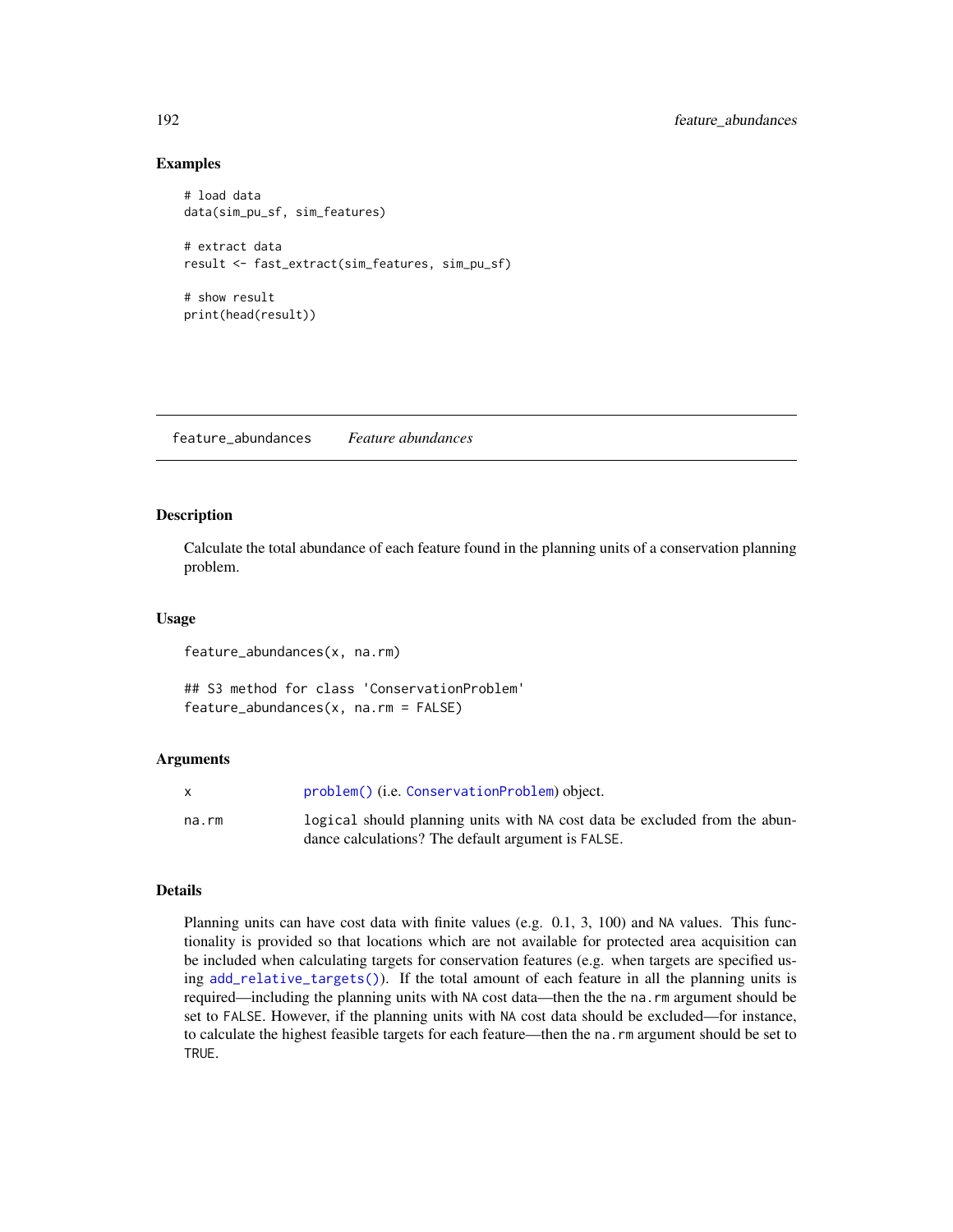#### Value

[tibble::tibble\(\)](#page-0-0) object containing the total amount ("absolute\_abundance") and proportion ("relative\_abundance") of the distribution of each feature in the planning units. Here, each row contains data that pertain to a specific feature in a specific management zone (if multiple zones are present). This object contains the following columns:

feature character name of the feature.

- zone character name of the zone (not included when the argument to x contains only one management zone).
- absolute\_abundance numeric amount of each feature in the planning units. If the problem contains multiple zones, then this column shows how well each feature is represented in a each zone.
- **relative abundance** numeric proportion of the feature's distribution in the planning units. If the argument to na.rm is FALSE, then this column will only contain values equal to one. Otherwise, if the argument to na. rm is TRUE and planning units with NA cost data contain non-zero amounts of each feature, then this column will contain values between zero and one.

## See Also

[problem\(\)](#page-238-0), [eval\\_feature\\_representation\\_summary\(\)](#page-164-0).

```
# load data
data(sim_pu_raster, sim_features)
# create a simple conservation planning dataset so we can see exactly
# how the feature abundances are calculated
pu \le data.frame(id = seq_len(10), cost = c(0.2, NA, runif(8)),
                 spp1 = runif(10), spp2 = c (rpois(9, 4), NA)# create problem
p1 <- problem(pu, c("spp1", "spp2"), cost_column = "cost")
# calculate feature abundances; including planning units with NA costs
a1 <- feature_abundances(p1, na.rm = FALSE) # (default)
print(a1)
# calculate feature abundances; excluding planning units with NA costs
a2 <- feature_abundances(p1, na.rm = TRUE)
print(a2)
# verify correctness of feature abundance calculations
all.equal(a1$absolute_abundance,
          c(sum(pu$spp1), sum(pu$spp2, na.rm = TRUE)))
all.equal(a1$relative_abundance,
         c(sum(pu$spp1) / sum(pu$spp1),
            sum(pu$spp2, na.rm = TRUE) / sum(pu$spp2, na.rm = TRUE)))
```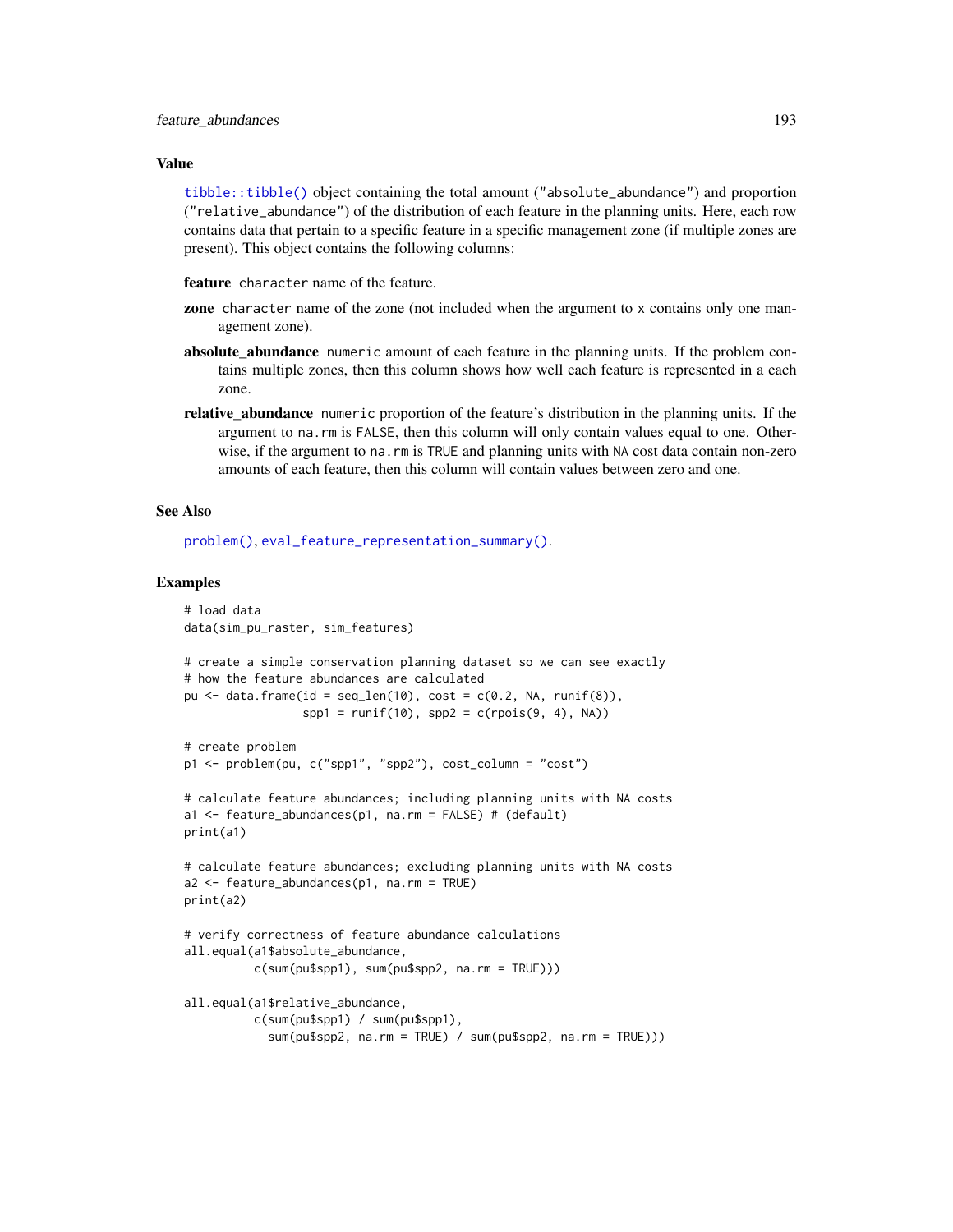```
all.equal(a2$absolute_abundance,
          c(sum(pu$spp1[!is.na(pu$cost)]),
            sum(pu$spp2[!is.na(pu$cost)], na.rm = TRUE)))
all.equal(a2$relative_abundance,
          c(sum(pu$spp1[!is.na(pu$cost)]) / sum(pu$spp1, na.rm = TRUE),
            sum(pu$spp2[!is.na(pu$cost)], na.rm = TRUE) / sum(pu$spp2,
                                                              na.rm = TRUE))# initialize conservation problem with raster data
p3 <- problem(sim_pu_raster, sim_features)
# calculate feature abundances; including planning units with NA costs
a3 <- feature_abundances(p3, na.rm = FALSE) # (default)
print(a3)
# create problem using total amounts of features in all the planning units
# (including units with NA cost data)
p4 <- p3 %>%
      add_min_set_objective() %>%
      add_relative_targets(a3$relative_abundance) %>%
      add_binary_decisions() %>%
      add_default_solver(verbose = FALSE)
# attempt to solve the problem, but we will see that this problem is
# infeasible because the targets cannot be met using only the planning units
# with finite cost data
## Not run:
s4 <- try(solve(p4))
## End(Not run)
# calculate feature abundances; excluding planning units with NA costs
a5 <- feature_abundances(p3, na.rm = TRUE)
print(a5)
# create problem using total amounts of features in the planning units with
# finite cost data
p5 <- p3 %>%
      add_min_set_objective() %>%
      add_relative_targets(a5$relative_abundance) %>%
      add_binary_decisions() %>%
      add_default_solver(verbose = FALSE)
## Not run:
# solve the problem
s5 \leq -solve(p5)# plot the solution
# this solution contains all the planning units with finite cost data (i.e.
# cost data that do not have NA values)
plot(s5)
```
## End(Not run)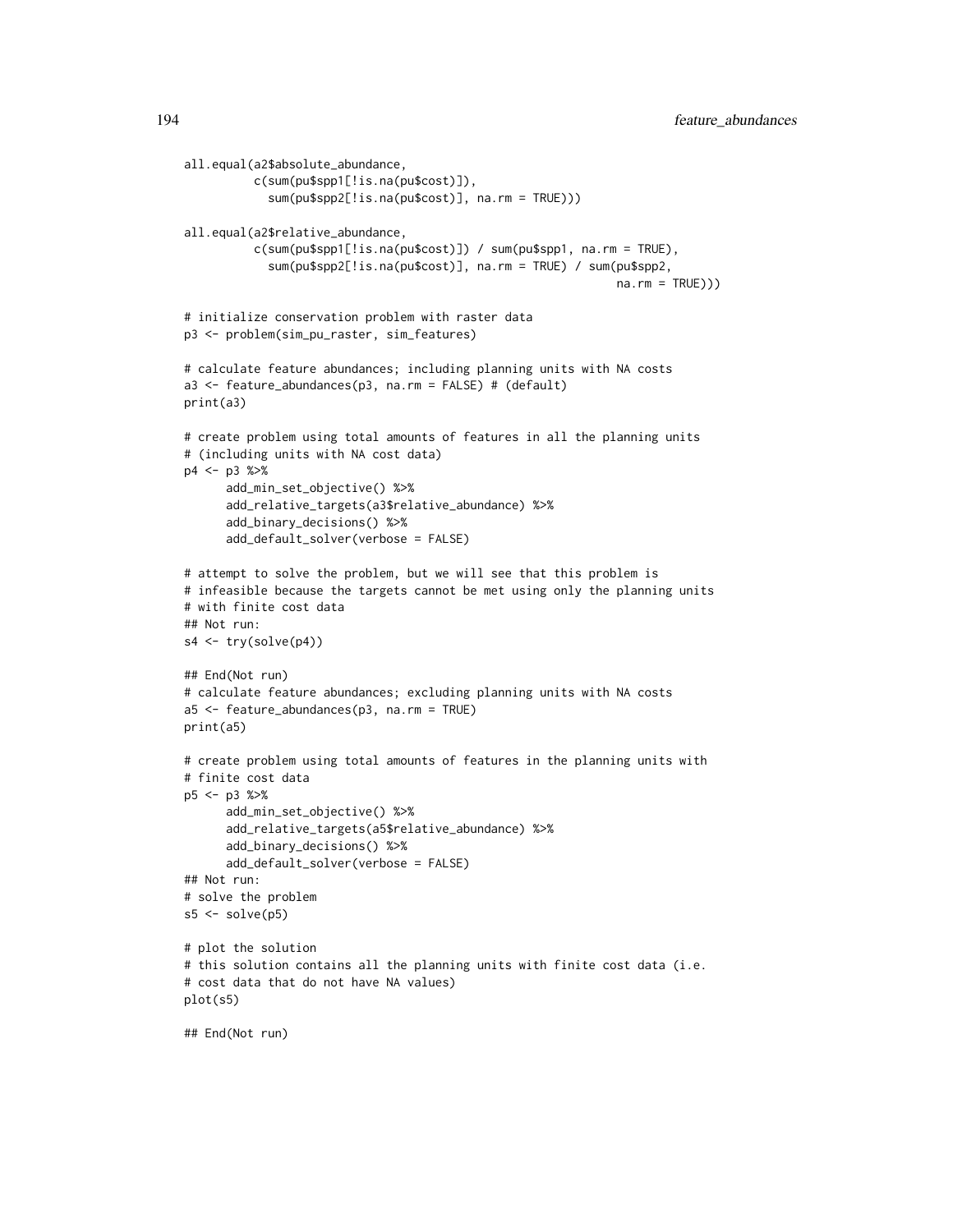feature\_names *Feature names*

# Description

Extract the names of the features in an object.

## Usage

feature\_names(x)

## S4 method for signature 'ConservationProblem' feature\_names(x)

## S4 method for signature 'ZonesRaster' feature\_names(x)

## S4 method for signature 'ZonesCharacter' feature\_names(x)

## Arguments

x [problem\(\)](#page-238-0) (i.e. [ConservationProblem](#page-141-0)) or [Zones\(\)](#page-274-0) object.

# Value

character feature names.

## Examples

```
# load data
data(sim_pu_raster, sim_features)
```

```
# create problem
p <- problem(sim_pu_raster, sim_features) %>%
    add_min_set_objective() %>%
     add_relative_targets(0.2) %>%
     add_binary_decisions()
```
# print feature names print(feature\_names(p))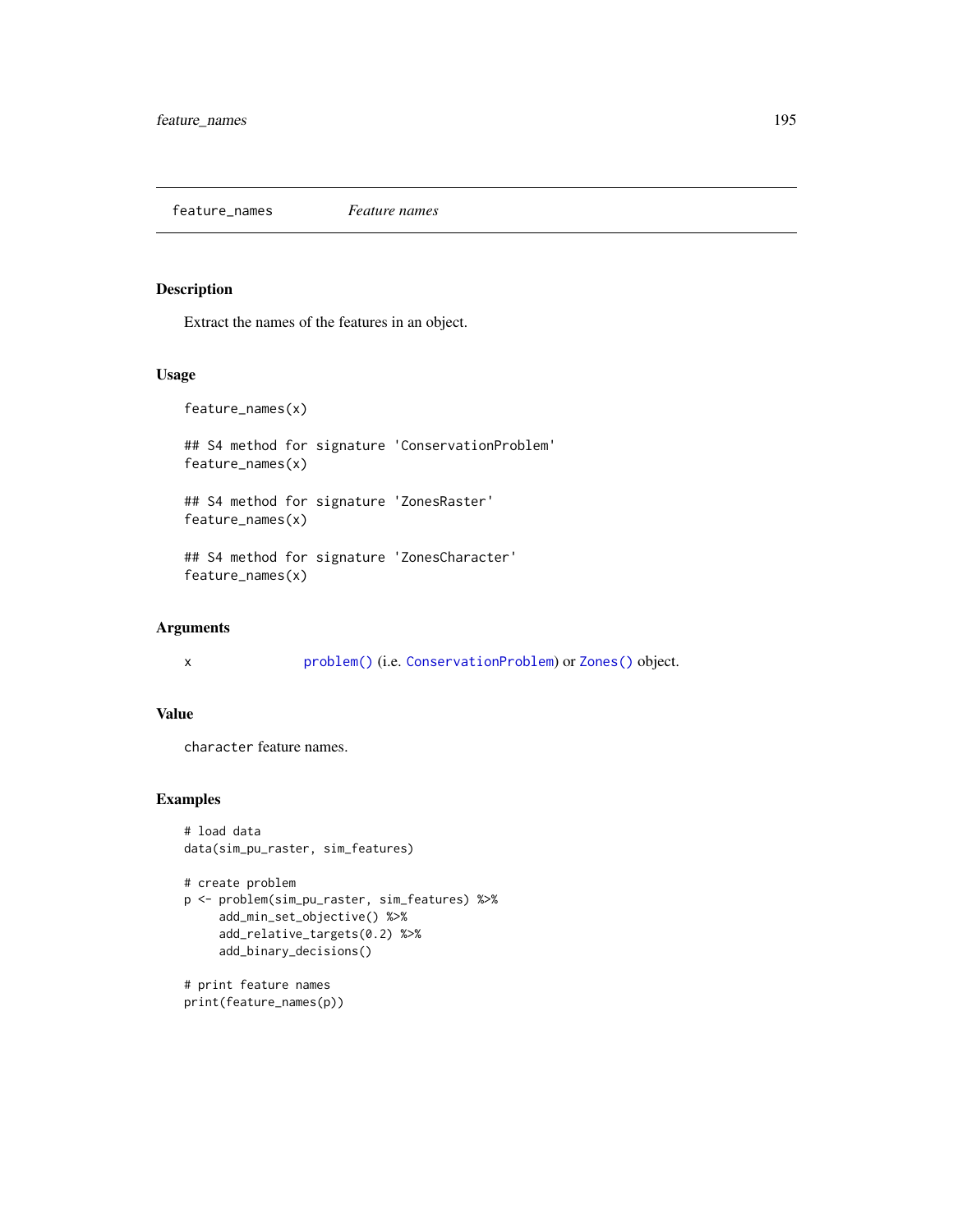<span id="page-195-0"></span>

#### **Description**

Importance scores (also known as irreplaceability scores) can be used to assess the relative importance of planning units selected in a solution to a conservation planning [problem\(\)](#page-238-0).

#### Details

The following methods are available for calculating importance scores:

- [eval\\_replacement\\_importance\(\)](#page-180-0) Calculate importance scores using replacement costs (based on Cabeza and Moilanen 2006). These scores quantify the change in the objective function (e.g. additional costs required to meet feature targets) of the optimal solution if a given planning unit in a solution cannot be acquired. They can (i) account for the cost of different planning units, (ii) account for multiple management zones, (iii) apply to any objective function, and (iv) identify truly irreplaceable planning units (denoted with infinite values).
- [eval\\_ferrier\\_importance\(\)](#page-169-0) Calculate importance scores following Ferrier *et al.* (2000). These scores measure importance based on how critical planning units are for meeting targets. They can only be applied to conservation problems with a minimum set objective and a single zone (i.e. the classic *Marxan*-type problem). Furthermore—unlike the replacement cost scores these scores provide a score for each feature within each planning unit, providing insight into why certain planning units are more important than other planning units.
- [eval\\_rare\\_richness\\_importance\(\)](#page-176-0) Calculate importance scores using the rarity weighted richness metric (based on Williams *et al.* 1996). These score are simply a measure of biodiversity. They do not account for planning costs, multiple management zones, objective functions, or feature targets (or weightings). They merely describe the spatial patterns of biodiversity, and do not account for many of the factors needed to quantify the importance of a planning unit for achieving conservation goals.

Broadly speaking, we recommend using replacement cost scores where possible. This is because they can be applied to any type of conservation planning problem – regardless of the objective function or number of zones considered in the problem – and measure planning unit importance based on degradation of the prioritization. Although the replacement cost scores can be calculated for small and moderate sized problems (e.g. less than 30,000 planning units), they may not be feasible for particularly large problems (e.g. more than 100,000 planning units). In such cases, we recommend calculating importance scores using the Ferrier method. This is because the Ferrier method can be calculated relatively quickly for large-sized problems and it explicitly accounts for representation targets. We only recommend using the rarity weighted richness metric when neither of the other two methods can be used.

#### References

Cabeza M and Moilanen A (2006) Replacement cost: A practical measure of site value for costeffective reserve planning. *Biological Conservation*, 132: 336–342.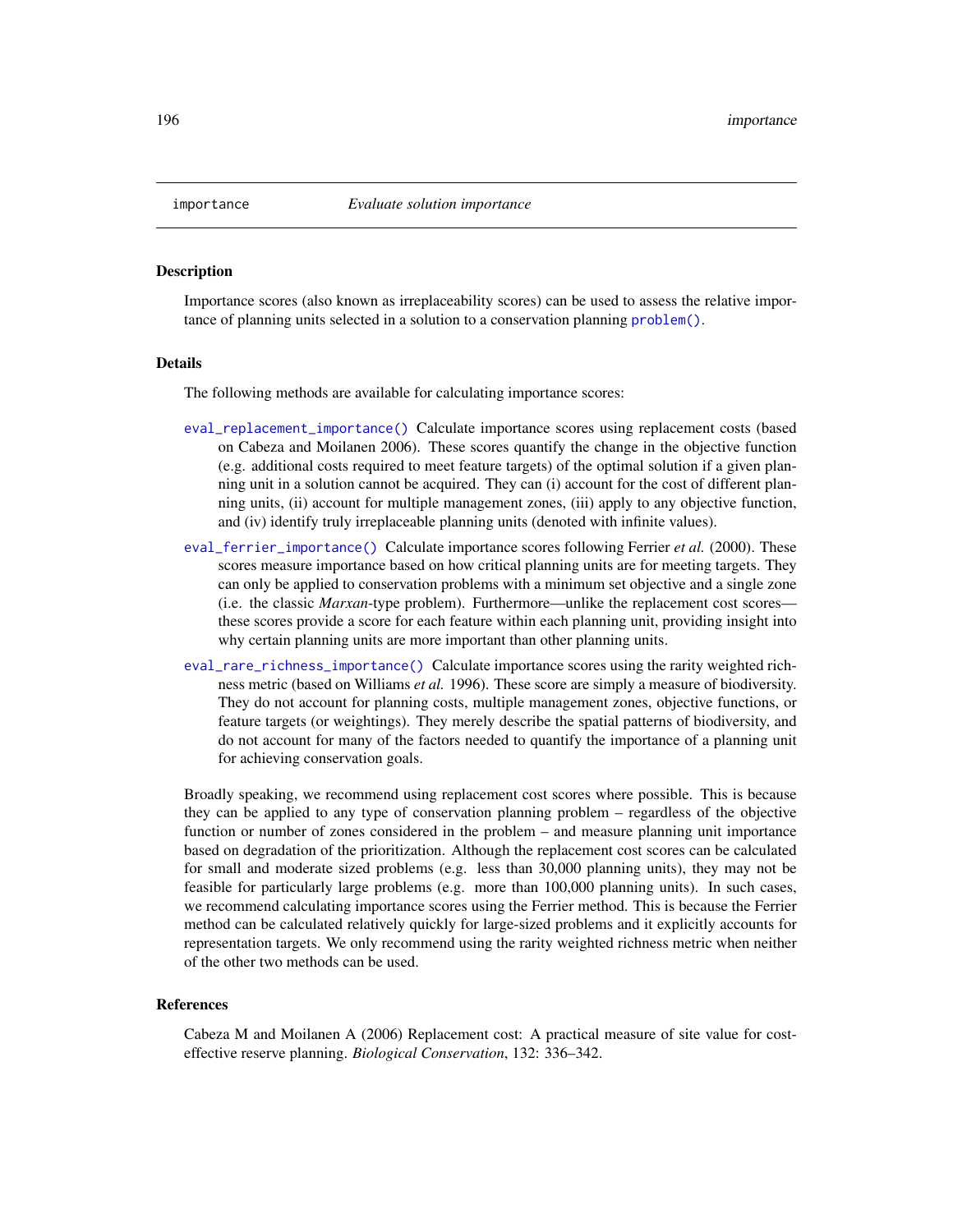## importance 197

Ferrier S, Pressey RL, and Barrett TW (2000) A new predictor of the irreplaceability of areas for achieving a conservation goal, its application to real-world planning, and a research agenda for further refinement. *Biological Conservation*, 93: 303–325.

Williams P, Gibbons D, Margules C, Rebelo A, Humphries C, and Pressey RL (1996) A comparison of richness hotspots, rarity hotspots and complementary areas for conserving diversity using British birds. *Conservation Biology*, 10: 155–174.

#### See Also

Other overviews: [constraints](#page-145-0), [decisions](#page-147-0), [objectives](#page-215-0), [penalties](#page-224-0), [portfolios](#page-227-0), [solvers](#page-267-0), [summaries](#page-269-0), [targets](#page-271-0)

```
## Not run:
# load data
data(sim_pu_raster, sim_pu_polygons, sim_features)
# build minimal conservation problem with raster data
p1 <- problem(sim_pu_raster, sim_features) %>%
     add_min_set_objective() %>%
     add_relative_targets(0.1) %>%
     add_binary_decisions() %>%
     add_default_solver(gap = 0, verbose = FALSE)
# solve the problem
s1 \leftarrow solve(p1)# plot solution
plot(s1, main = "solution", axes = FALSE, box = FALSE)
# calculate importance scores using replacement cost scores
ir1 <- eval_replacement_importance(p1, s1)
# calculate importance scores using Ferrier et al 2000 method,
# and extract the total importance scores
ir2 <- eval_ferrier_importance(p1, s1)[["total"]]
# calculate importance scores using rarity weighted richness scores
ir3 <- eval_rare_richness_importance(p1, s1)
# plot importance scores
plot(stack(ir1, ir2, ir3), axes = FALSE, box = FALSE,
     main = c("replacement cost", "Ferrier score",
              "rarity weighted richness"))
## End(Not run)
```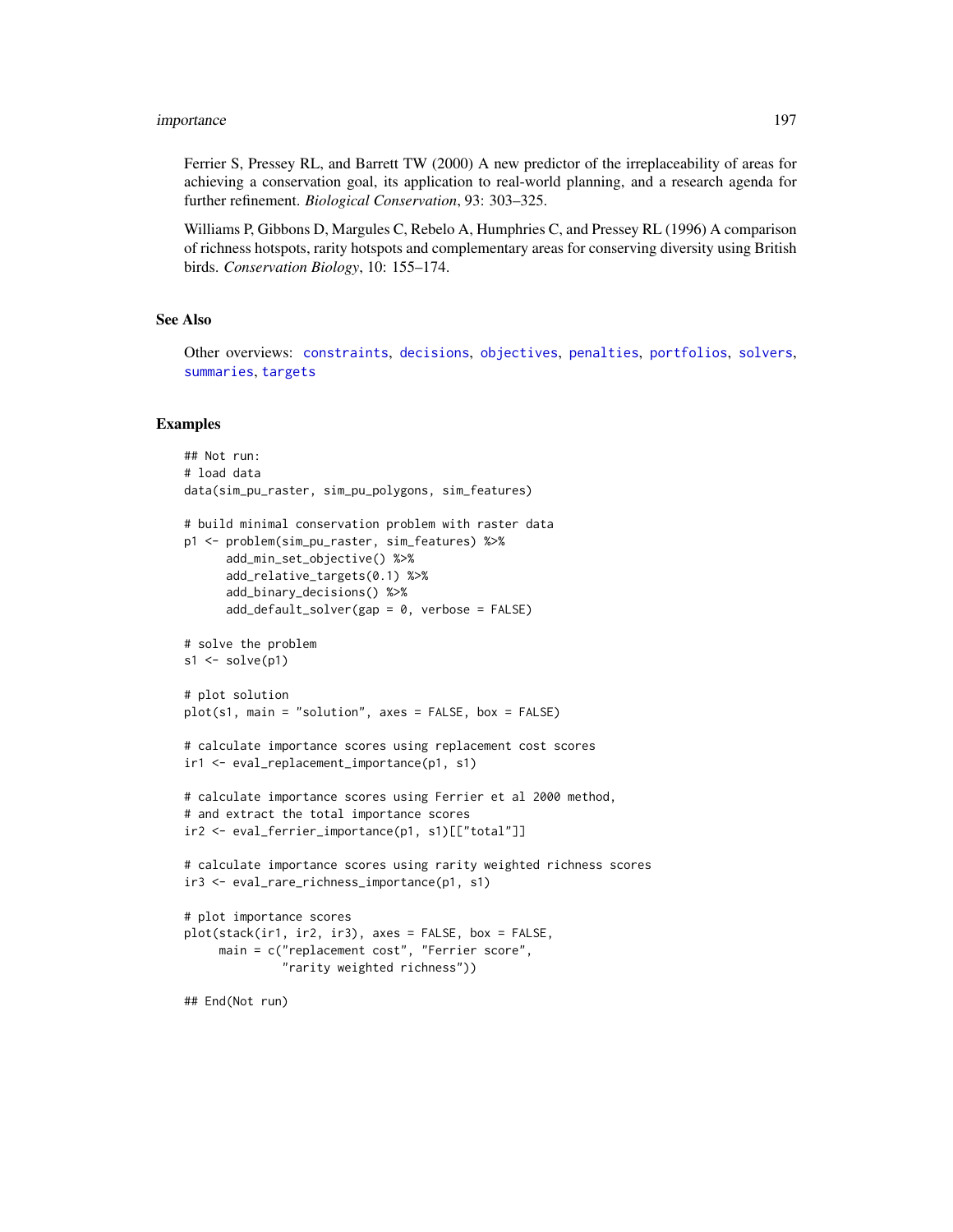#### Description

Find which of the units in a spatial data object intersect with the units in another spatial data object.

# Usage

```
intersecting_units(x, y)
## S4 method for signature 'Raster, Raster'
intersecting_units(x, y)
## S4 method for signature 'Spatial, Spatial'
intersecting_units(x, y)
## S4 method for signature 'sf,Spatial'
intersecting_units(x, y)
## S4 method for signature 'Spatial,Raster'
intersecting_units(x, y)
## S4 method for signature 'Spatial,sf'
intersecting_units(x, y)
## S4 method for signature 'Raster,Spatial'
intersecting_units(x, y)
## S4 method for signature 'sf,sf'
intersecting_units(x, y)
## S4 method for signature 'Raster,sf'
intersecting_units(x, y)
## S4 method for signature 'sf,Raster'
intersecting_units(x, y)
## S4 method for signature 'data.frame,ANY'
intersecting_units(x, y)
```
# Arguments

| x | Spatial or Raster object. |  |
|---|---------------------------|--|
|   | Spatial or Raster object. |  |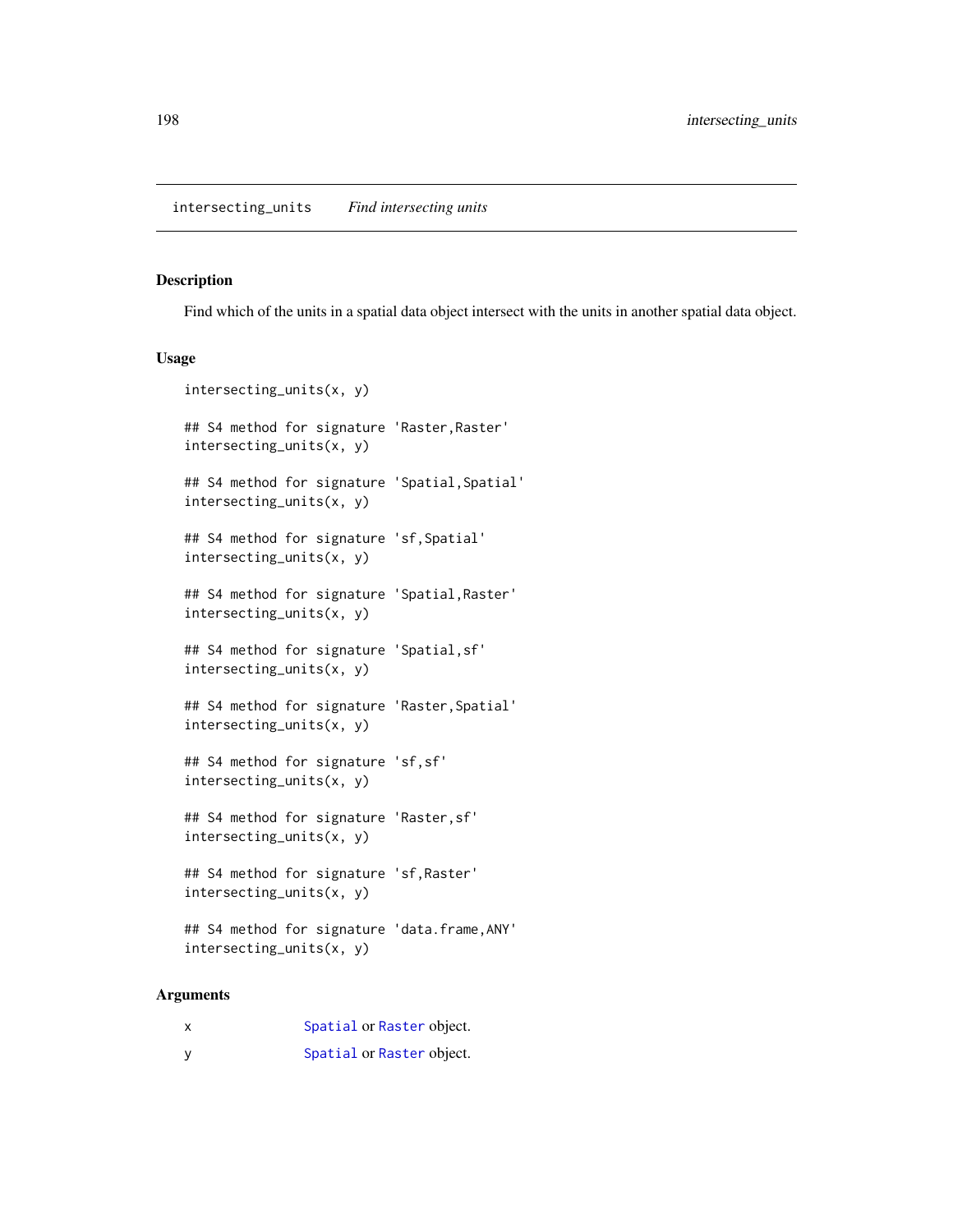```
intersecting_units 199
```
# Value

integer indices of the units in x that intersect with y.

## See Also

[fast\\_extract\(\)](#page-189-0).

```
# create data
r <- raster(matrix(1:9, byrow = TRUE, ncol=3))
r_with_holes <- r
r_with\_holes[c(1, 5, 9)] \leftarrow NAply <- rasterToPolygons(r)
ply_with_holes <- st_as_sf(rasterToPolygons(r_with_holes))
# intersect raster with raster
## Not run:
par(mfrow = c(1, 2))plot(r, main = "x=Raster")
plot(r_with_holes, main = "y=Raster")
## End(Not run)
print(intersecting_units(r, r_with_holes))
# intersect raster with polygons (sf)
## Not run:
par(mfrow = c(1, 2))plot(r, main = "x=Raster")
plot(ply_with_holes, main = "y=sf", key.pos = NULL, reset = FALSE)
## End(Not run)
print(intersecting_units(r, ply_with_holes))
# intersect polygons (Spatial) with raster
## Not run:
par(mfrow = c(1, 2))plot(ply, main = "x=Spatial")
plot(r_with_holes, main = "y=Raster")
## End(Not run)
print(intersecting_units(ply, r_with_holes))
# intersect polygons (Spatial) with polygons (sf)
## Not run:
par(mfrow = c(1, 2))plot(ply, main = "x=Spatial")
plot(ply_with_holes, main = "y=sf", key.pos = NULL, reset = FALSE)
## End(Not run)
print(intersecting_units(ply, ply_with_holes))
```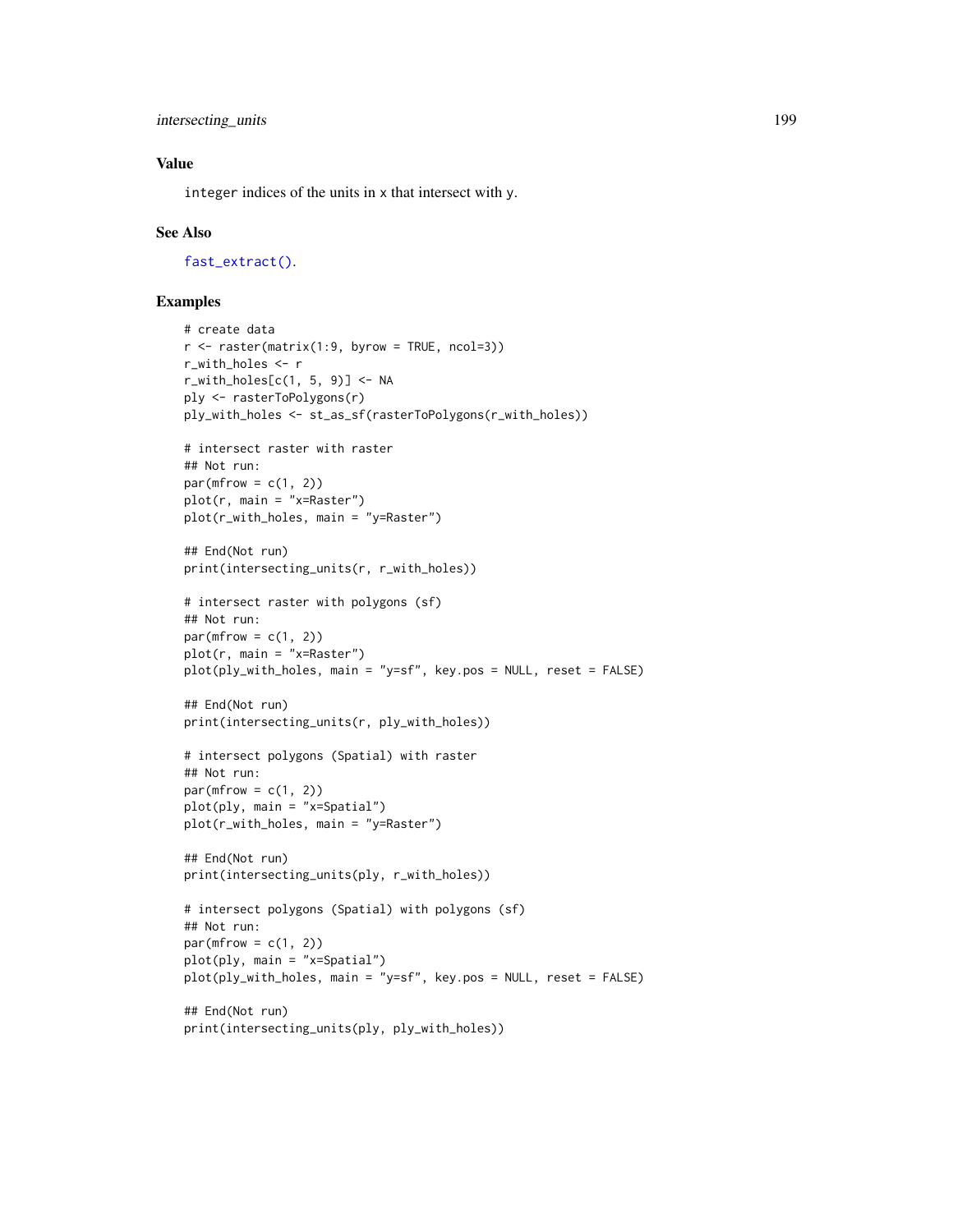is.Id *Is it?*

# Description

Test if an object inherits from a class.

## Usage

is.Id(x)

is.Waiver(x)

# Arguments

x Object.

## Value

logical indicating if it inherits from the class.

loglinear\_interpolation

*Log-linear interpolation*

# Description

Log-linearly interpolate values between two thresholds.

# Usage

```
loglinear_interpolation(
  x,
  coordinate_one_x,
  coordinate_one_y,
  coordinate_two_x,
  coordinate_two_y
\mathcal{E}
```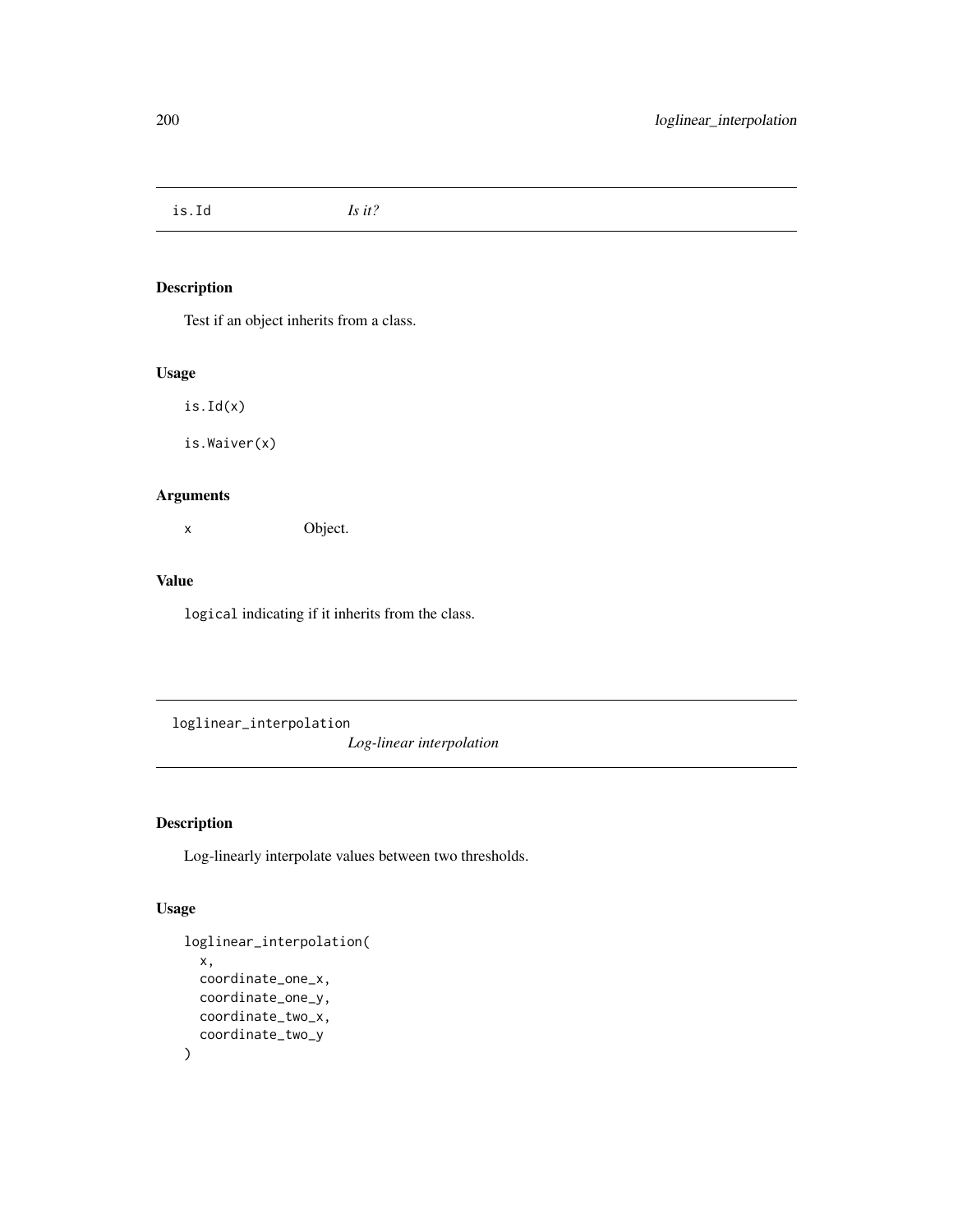#### **Arguments**

| $\mathsf{x}$     | numeric $x$ values for which interpolate $y$ values. |
|------------------|------------------------------------------------------|
| coordinate_one_x |                                                      |
|                  | numeric value for lower x-coordinate.                |
| coordinate_one_y |                                                      |
|                  | numeric value for lower y-coordinate.                |
| coordinate_two_x |                                                      |
|                  | numeric value for upper $x$ -coordinate.             |
| coordinate_two_y |                                                      |
|                  | numeric value for upper y-coordinate.                |
|                  |                                                      |

## **Details**

Values are log-linearly interpolated at the *x*-coordinates specified in x using the lower and upper coordinate arguments to define the line. Values lesser or greater than these numbers are assigned the minimum and maximum *y* coordinates.

#### Value

numeric values.

```
# create series of x-values
x \le - seq(0, 1000)
# interpolate y-values for the x-values given the two reference points:
# (200, 100) and (900, 15)
y <- loglinear_interpolation(x, 200, 100, 900, 15)
# plot the interpolated values
## Not run:
plot(y \sim x)# add the reference points to the plot (shown in red)
points(x = c(200, 900), y = c(100, 15), pch = 18, col = "red", cex = 2)## End(Not run)
# this function can also be used to calculate representation targets
# following Rodrigues et al. (2014). For example, let's say that
# we had a set of species we were interested in calculating representation
# targets for and we had information on their range sizes (in km^2).
spp_range_size_km2 <- seq(0.01, 15000000, by = 100)
# we can now use this function to calculate representation targets
# (expressed as a percentage of the species' range sizes) using
# the thresholds and cap sizes reported by Rodrigues et al. 2014
spp_target_percentage_rodrigues <-
  loglinear_interpolation(
```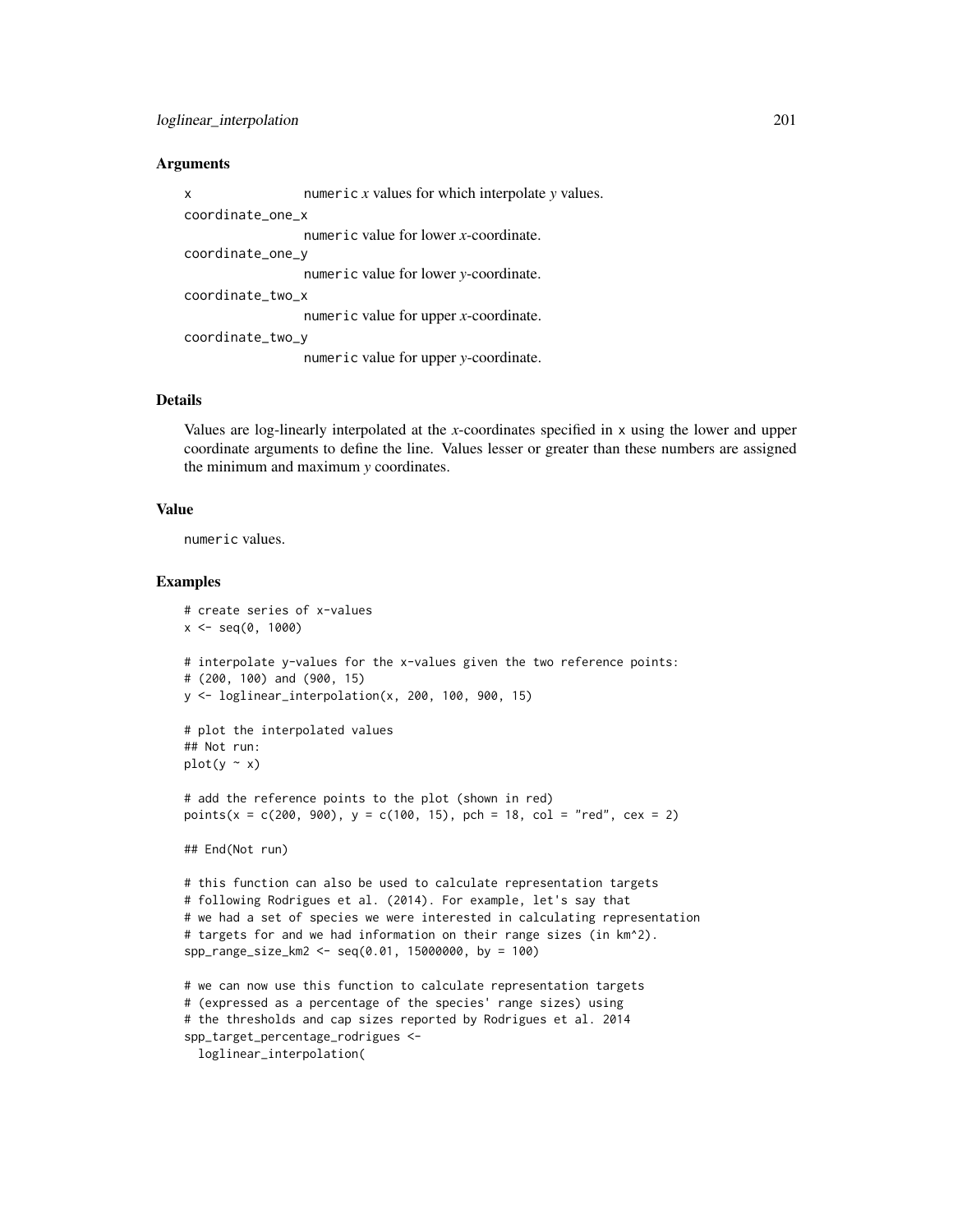```
x = spp_range_size_km2,
    coordinate_one_x = 1000,
    coordinate_one_y = 1,
    coordinate\_two_x = 250000,
   coordinate_two_y = 0.1) * 100
# it is also common to apply a cap to the representation targets,
# so let's apply the cap these targets following Butchart et al. (2015)
spp_target_percentage_butchart <- ifelse(
 spp_range_size_km2 >= 10000000,
  (1000000 / spp_range_size_km2) * 100,
 spp_target_percentage_rodrigues)
# plot species range sizes and representation targets
plot(spp_target_percentage_butchart ~ spp_range_size_km2,
 xlab = "Range size km^2" , ylab = "Representation target (\%)", type = "l")
# plot species range sizes and representation targets on a log10 scale
plot(spp_target_percentage_butchart ~ log10(spp_range_size_km2),
 xlab = "Range size km^2", ylab = "Representation target (\%)",
 type = "l", xaxt = "n")axis(1, pretty(log10(spp_range_size_km2)),
     10^pretty(log10(spp_range_size_km2)))
```
marxan\_boundary\_data\_to\_matrix *Convert* Marxan *boundary data to a matrix format*

## **Description**

Convert a data.frame object that follows the *Marxan* format to a matrix format. This function is useful for converting data. frame objects to matrix or array objects that are used by the various [penalties](#page-224-0) and [constraints](#page-145-0) functions. If the boundary data contains data for a single zone, then a matrix object is returned. Otherwise if the boundary data contains data for multiple zones, then an array is returned.

## Usage

```
marxan_boundary_data_to_matrix(x, data)
```
#### Arguments

| x.   | problem() (i.e. ConservationProblem) object that contains planning unit and      |
|------|----------------------------------------------------------------------------------|
|      | zone data to ensure that the argument to data is converted correctly. This argu- |
|      | ment can be set to NULL if checks are not required (not recommended).            |
| data | data. frame object with the columns "id1", "id2", and "boundary". The            |
|      | columns "zone1" and "zone2" can also be provided to indicate zone data.          |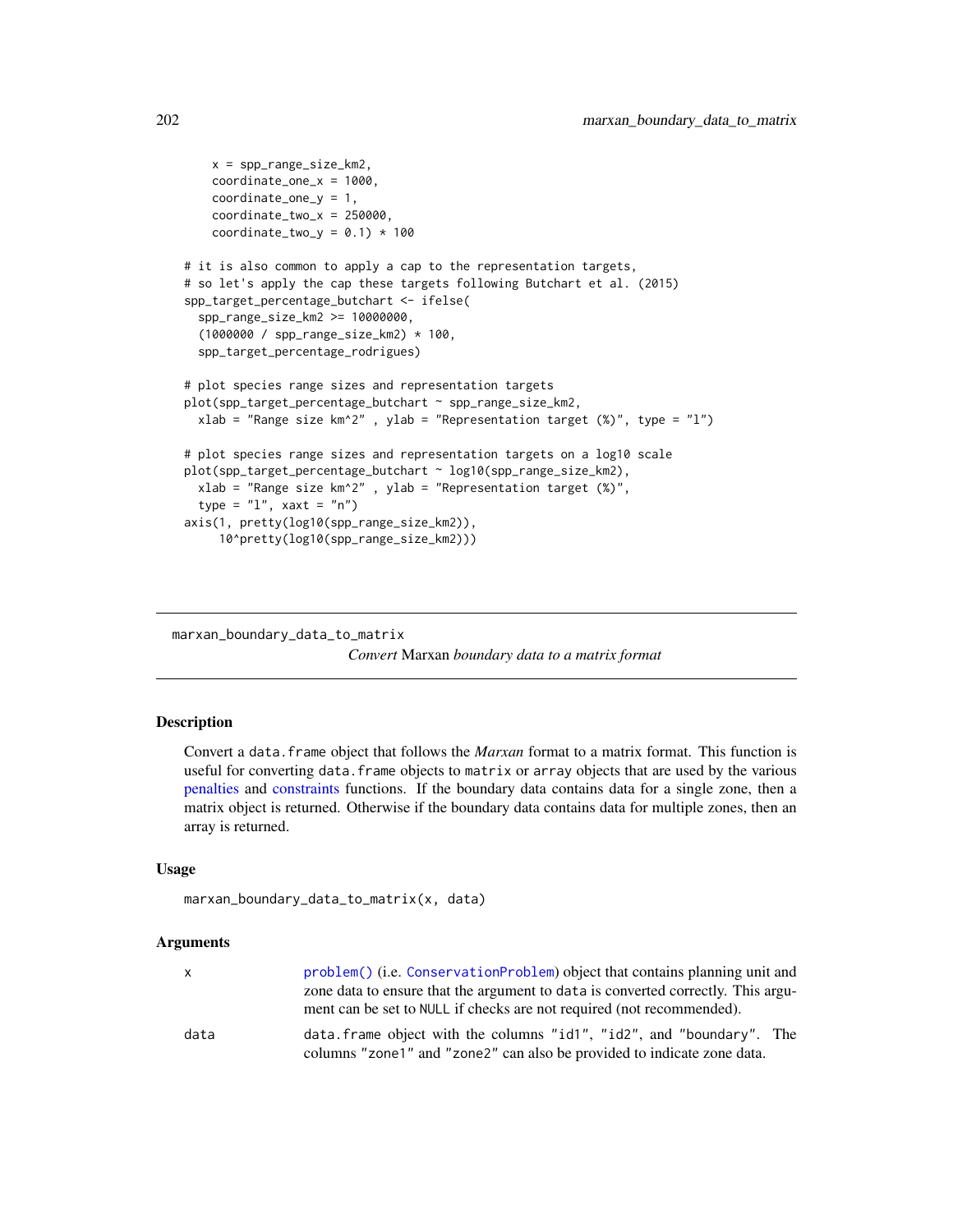# marxan\_problem 203

#### Value

array or [dgCMatrix](#page-0-0) sparse matrix object.

#### Examples

```
# create marxan boundary with four planning units and one zone
bldf1 <- expand.grid(id1 = seq_len(4), id2 = seq_len(4))
bldf1$boundary <- 1
bldf1$boundary[bldf1$id1 == bldf1$id2] <- 0.5
# convert to matrix
m1 <- marxan_boundary_data_to_matrix(NULL, bldf1)
# visualize matrix
## Not run:
image(m1)
## End(Not run)
# create marxan boundary with three planning units and two zones
bldf2 \leq expand.grid(id1 = seq_len(3), id2 = seq_len(3),
                     zone1 = c("z1", "z2"),
                     zone2 = c("z1", "z2"))
bldf2$boundary <- 1
bldf2$boundary[bldf2$id1 == bldf2$id2 & bldf2$zone1 == bldf2$zone2] <- 0.5
bldf2$boundary[bldf2$id1 == bldf2$id2 & bldf2$zone1 != bldf2$zone2] <- 0
# convert to array
m2 <- marxan_boundary_data_to_matrix(NULL, bldf2)
# print array
print(m2)
```
marxan\_problem Marxan *conservation problem*

#### Description

Create a conservation planning [problem\(\)](#page-238-0) following the mathematical formulations used in *Marxan* (detailed in Beyer *et al.* 2016). Note that these problems are solved using exact algorithms and not simulated annealing (i.e. the *Marxan* software).

## Usage

```
marxan_problem(x, ...)
## Default S3 method:
marxan_problem(x, ...)
## S3 method for class 'data.frame'
```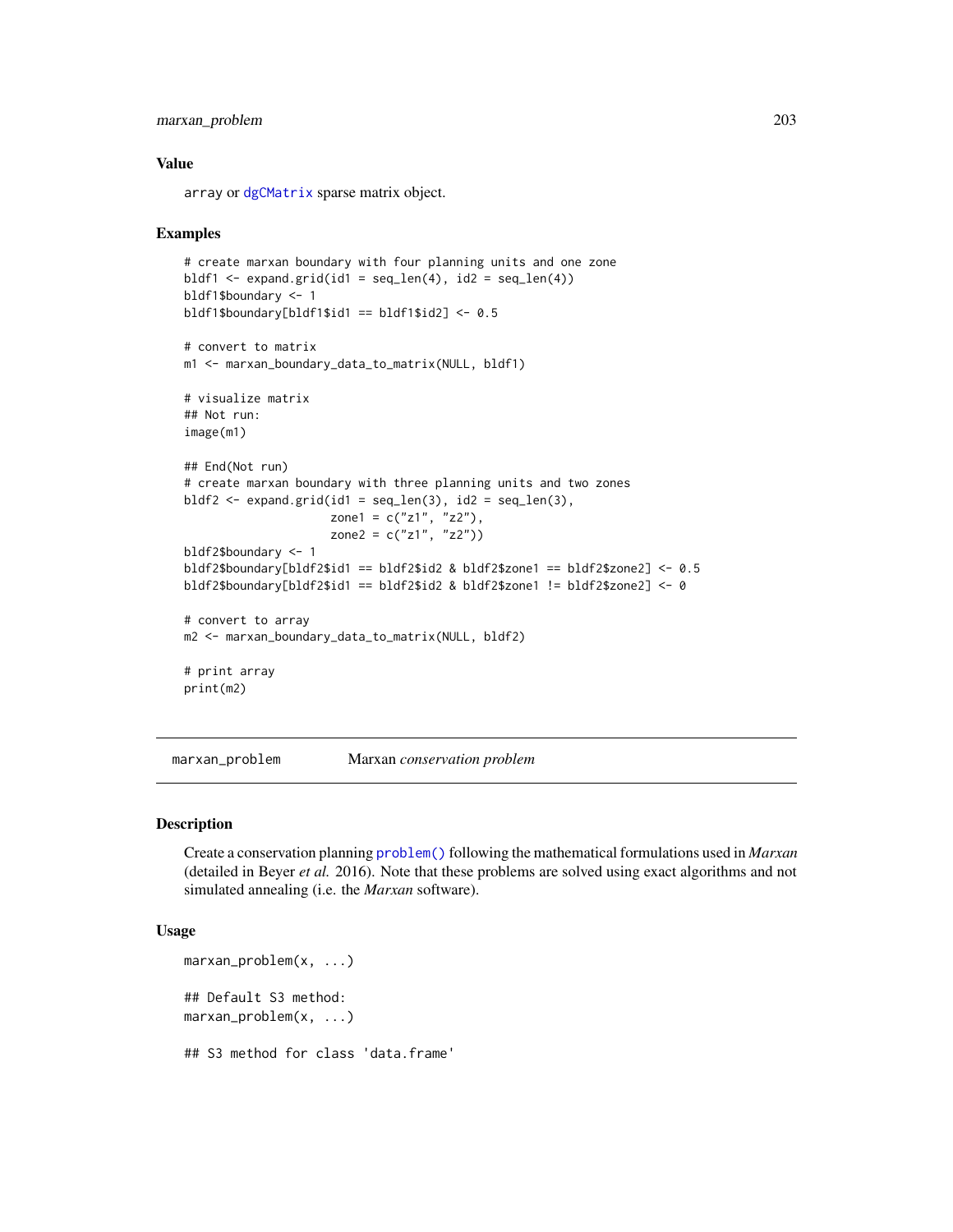```
marxan_problem(x, spec, puvspr, bound = NULL, blm = 0, ...)## S3 method for class 'character'
marxan_problem(x, ...)
```
#### Arguments

x character file path for a *Marxan* input file (typically called "input.dat"), or data.frame containing planning unit data (typically called "pu.dat"). If the argument to  $x$  is a data. frame, then each row corresponds to a different planning unit, and it must have the following columns:

> id integer unique identifier for each planning unit. These identifiers are used in the argument to puvspr.

cost numeric cost of each planning unit.

status integer indicating if each planning unit should not be locked in the solution (0) or if it should be locked in (2) or locked out (3) of the solution. Although *Marxan* allows planning units to be selected in the initial solution (using values of 1), these values have no effect here. This column is optional.

```
... not used.
```
spec data.frame containing information on the features. The argument to spec must follow the conventions used by *Marxan* for the species data file (conventionally called "spec.dat"). Each row corresponds to a different feature and each column corresponds to different information about the features. It must contain the columns listed below. Note that the argument to spec must contain at least one column named "prop" or "amount"—but not both columns with both of these names—to specify the target for each feature.

- id integer unique identifier for each feature These identifiers are used in the argument to puvspr.
- name character name for each feature.
- prop numeric relative target for each feature (optional).'

amount numeric absolute target for each feature (optional).

puvspr data.frame containing information on the amount of each feature in each planning unit. The argument to puvspr must follow the conventions used in the *Marxan* input data file (conventionally called "puvspr.dat"). It must contain the following columns:

pu integer planning unit identifier.

species integer feature identifier.

amount numeric amount of the feature in the planning unit.

bound NULL object indicating that no boundary data is required for the conservation planning problem, or a data.frame containing information on the planning units' boundaries. The argument to bound must follow the conventions used in the *Marxan* input data file (conventionally called "bound.dat"). It must contain the following columns:

id1 integer planning unit identifier.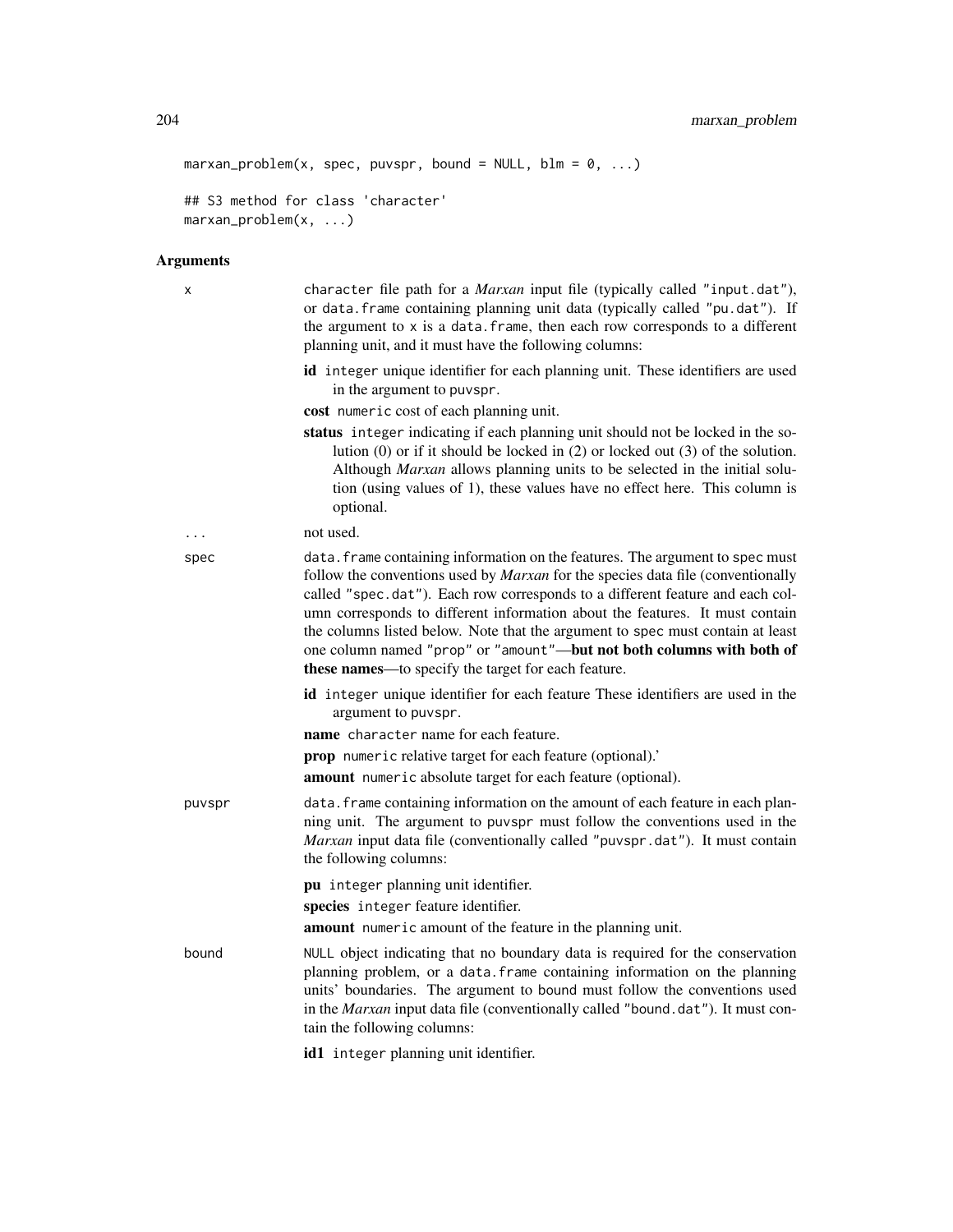|     | id2 integer planning unit identifier.                                                                                                      |
|-----|--------------------------------------------------------------------------------------------------------------------------------------------|
|     | <b>boundary</b> numeric length of shared boundary between the planning units iden-<br>tified in the previous two columns.                  |
| blm | numeric boundary length modifier. This argument only has an effect when ar-<br>gument to x is a data. frame. The default argument is zero. |

#### Details

This function is provided as a convenient wrapper for solving *Marxan* problems using prioritizr.

#### Value

[problem\(\)](#page-238-0) (i.e. [ConservationProblem](#page-141-0)) object.

## **Notes**

In early versions, this function could accommodate asymmetric connectivity data. This functionality is no longer supported. To specify asymmetric connectivity, please see the [add\\_connectivity\\_penalties\(\)](#page-17-0) function.

#### **References**

Ball IR, Possingham HP, and Watts M (2009) *Marxan and relatives: Software for spatial conservation prioritisation* in Spatial conservation prioritisation: Quantitative methods and computational tools. Eds Moilanen A, Wilson KA, and Possingham HP. Oxford University Press, Oxford, UK.

Beyer HL, Dujardin Y, Watts ME, and Possingham HP (2016) Solving conservation planning problems with integer linear programming. *Ecological Modelling*, 228: 14–22.

## See Also

For more information on the correct format for for *Marxan* input data, see the official *[Marxan](https://marxansolutions.org)* [website](https://marxansolutions.org) and Ball *et al.* (2009).

```
# create Marxan problem using Marxan input file
input_file <- system.file("extdata/input.dat", package = "prioritizr")
p1 <- marxan_problem(input_file) %>%
      add_default_solver(verbose = FALSE)
## Not run:
# solve problem
s1 \leftarrow solve(p1)# print solution
head(s1)
## End(Not run)
# create Marxan problem using data.frames that have been loaded into R
## load in planning unit data
pu_path <- system.file("extdata/input/pu.dat", package = "prioritizr")
```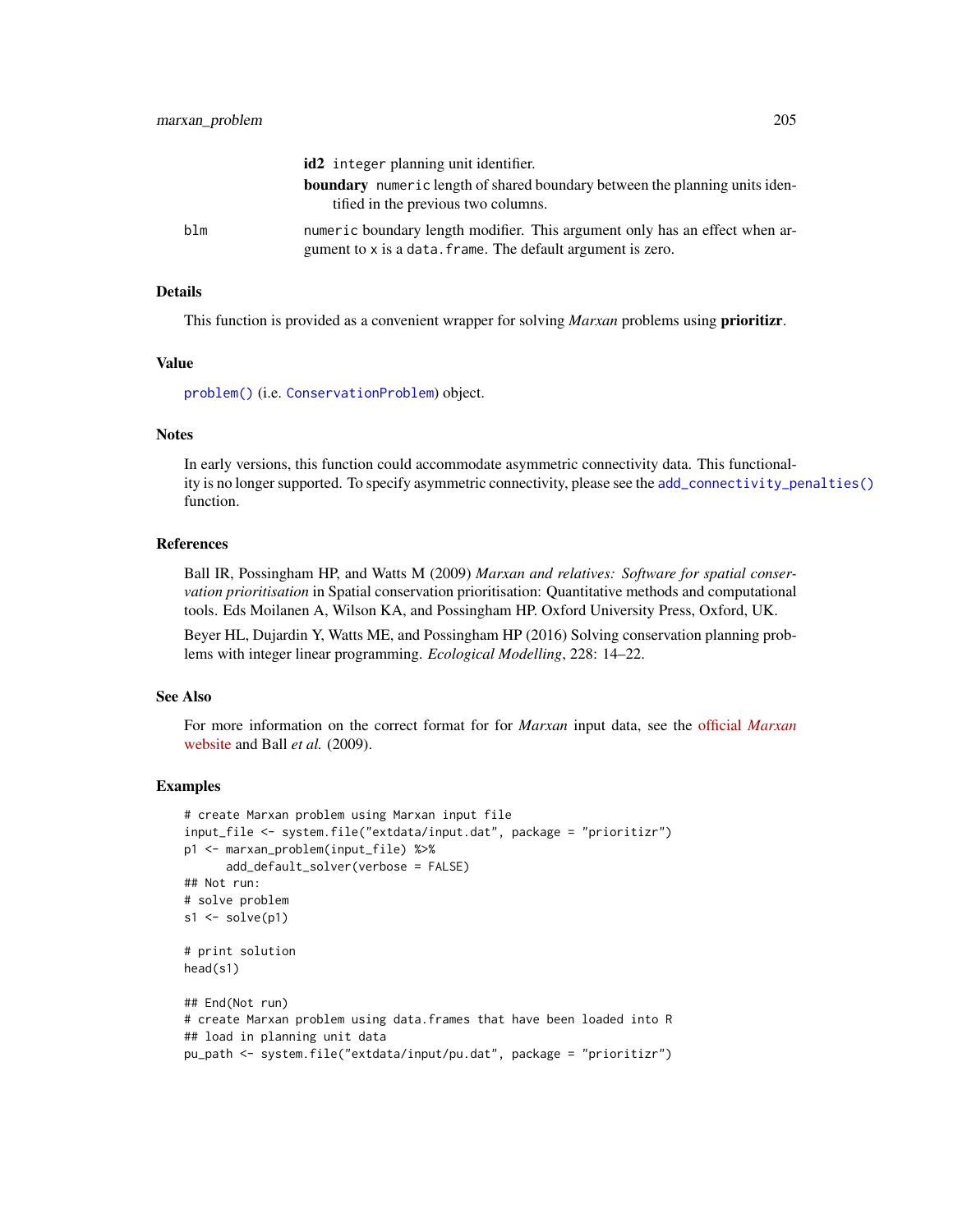```
pu_dat <- data.table::fread(pu_path, data.table = FALSE)
head(pu_dat)
## load in feature data
spec_path <- system.file("extdata/input/spec.dat", package = "prioritizr")
spec_dat <- data.table::fread(spec_path, data.table = FALSE)
head(spec_dat)
## load in planning unit vs feature data
puvspr_path <- system.file("extdata/input/puvspr.dat",
                           package = "prioritizr")
puvspr_dat <- data.table::fread(puvspr_path, data.table = FALSE)
head(puvspr_dat)
## load in the boundary data
bound_path <- system.file("extdata/input/bound.dat", package = "prioritizr")
bound_dat <- data.table::fread(bound_path, data.table = FALSE)
head(bound_dat)
# create problem without the boundary data
p2 <- marxan_problem(pu_dat, spec_dat, puvspr_dat) %>%
      add_default_solver(verbose = FALSE)
## Not run:
# solve problem
s2 \leftarrow solve(p2)# print solution
head(s2)
## End(Not run)
# create problem with the boundary data and a boundary length modifier
# set to 5
p3 <- marxan_problem(pu_dat, spec_dat, puvspr_dat, bound_dat, 5) %>%
      add_default_solver(verbose = FALSE)
## Not run:
# solve problem
s3 \leq solve(p3)# print solution
head(s3)
## End(Not run)
```
matrix\_parameters *Matrix parameters*

#### Description

Create a parameter that represents a matrix object.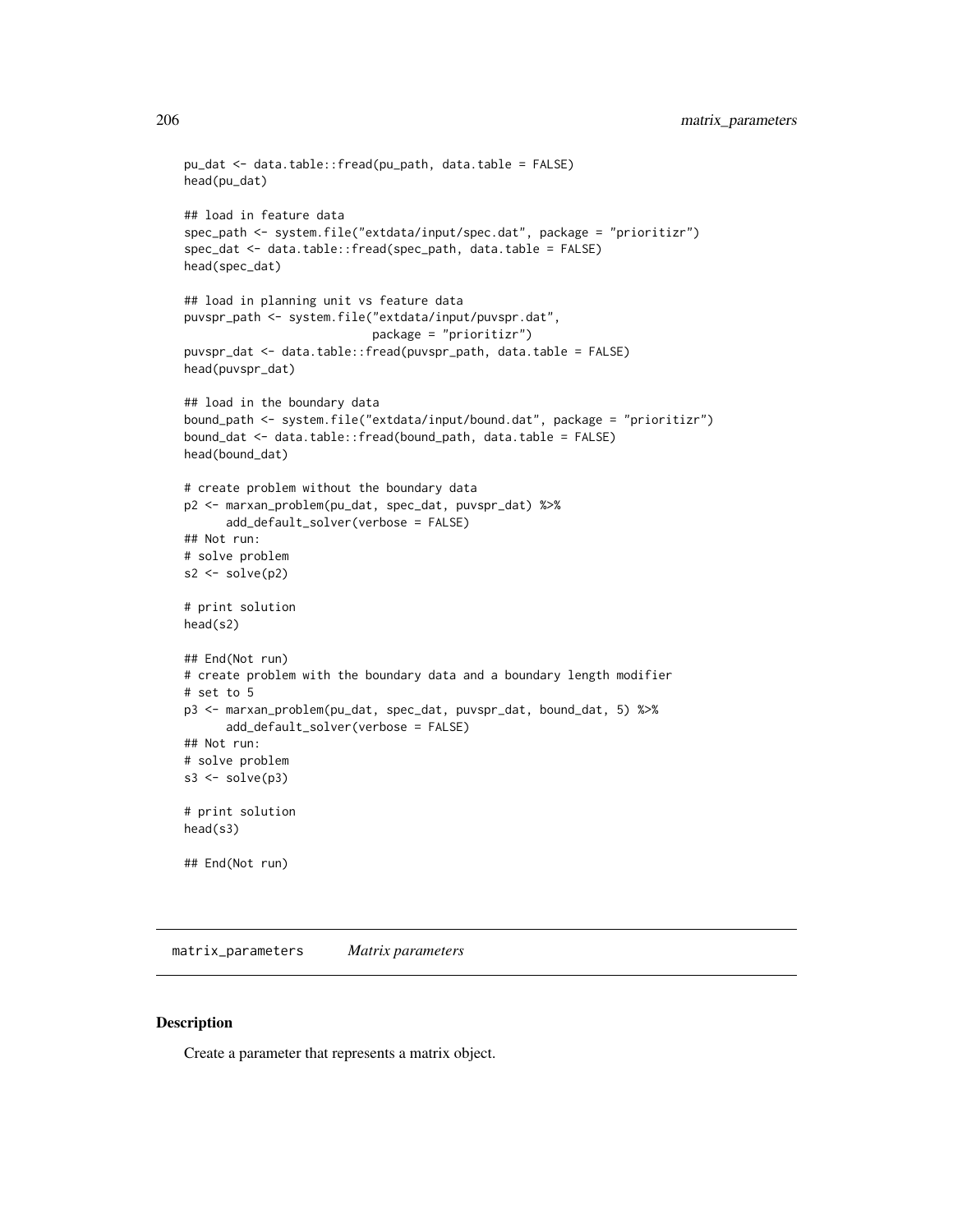# matrix\_parameters 207

# Usage

```
numeric_matrix_parameter(
  name,
  value,
  lower_limit = .Machine$double.xmin,
  upper_limit = .Machine$double.xmax,
  symmetric = FALSE
\lambda
```

```
binary_matrix_parameter(name, value, symmetric = FALSE)
```
# Arguments

| name          | character name of parameter.                                                                                                   |
|---------------|--------------------------------------------------------------------------------------------------------------------------------|
| value         | matrix object.                                                                                                                 |
| lower_limit   | numeric values denoting the minimum acceptable value in the matrix. Defaults<br>to the smallest possible number on the system. |
| $upper$ limit | numeric values denoting the maximum acceptable value in the matrix. Defaults<br>to the smallest possible number on the system. |
| symmetric     | logical must the must be matrix be symmetric? Defaults to FALSE.                                                               |

## Value

[MiscParameter](#page-207-0) object.

```
# create matrix
m \leftarrow matrix(runif(9), ncol = 3)colnames(m) <- letters[1:3]
rownames(m) <- letters[1:3]
# create a numeric matrix parameter
p1 <- numeric_matrix_parameter("m", m)
print(p1) # print it
p1$get() # get value
p1$id # get id
p1$validate(m[, -1]) # check if parameter can be updated
p1$set(m + 1) # set parameter to new values
p1$print() # print it again
# create a binary matrix parameter
m \leftarrow matrix(round(runif(9)), ncol = 3)colnames(m) <- letters[1:3]
rownames(m) <- letters[1:3]
```

```
# create a binary matrix parameter
p2 <- binary_matrix_parameter("m", m)
print(p2) # print it
```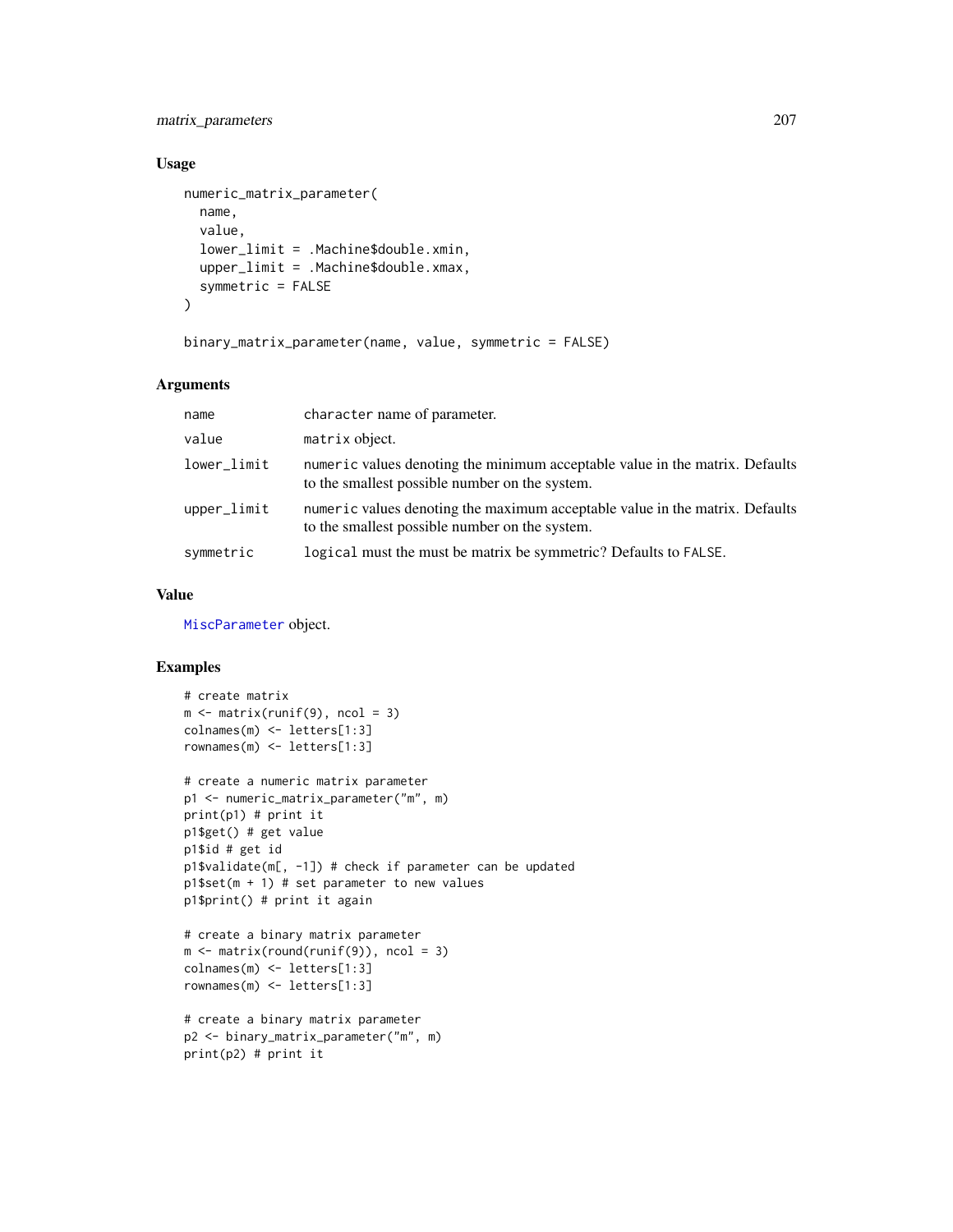```
p2$get() # get value
p2$id # get id
p2$validate(m[, -1]) # check if parameter can be updated
p2$set(m + 1) # set parameter to new values
p2$print() # print it again
```
<span id="page-207-0"></span>MiscParameter-class *Miscellaneous parameter prototype*

## Description

This prototype is used to represent a parameter that can be any object. Only experts should interact directly with this prototype.

# Fields

\$id character identifier for parameter.

\$name character name of parameter.

\$value [tibble::tibble\(\)](#page-0-0) object.

\$validator list object containing a function that is used to validate changes to the parameter.

## Usage

```
x$print()
x$show()
x$validate(x)
x$get()
x$set(x)
x$reset()
```
#### Arguments

x object used to set a new parameter value.

# Details

print print the object.

show show the object.

validate check if a proposed new parameter is valid.

get extract the parameter value.

set update the parameter value.

reset update the parameter value to be the default value.

#### See Also

[Parameter](#page-221-0).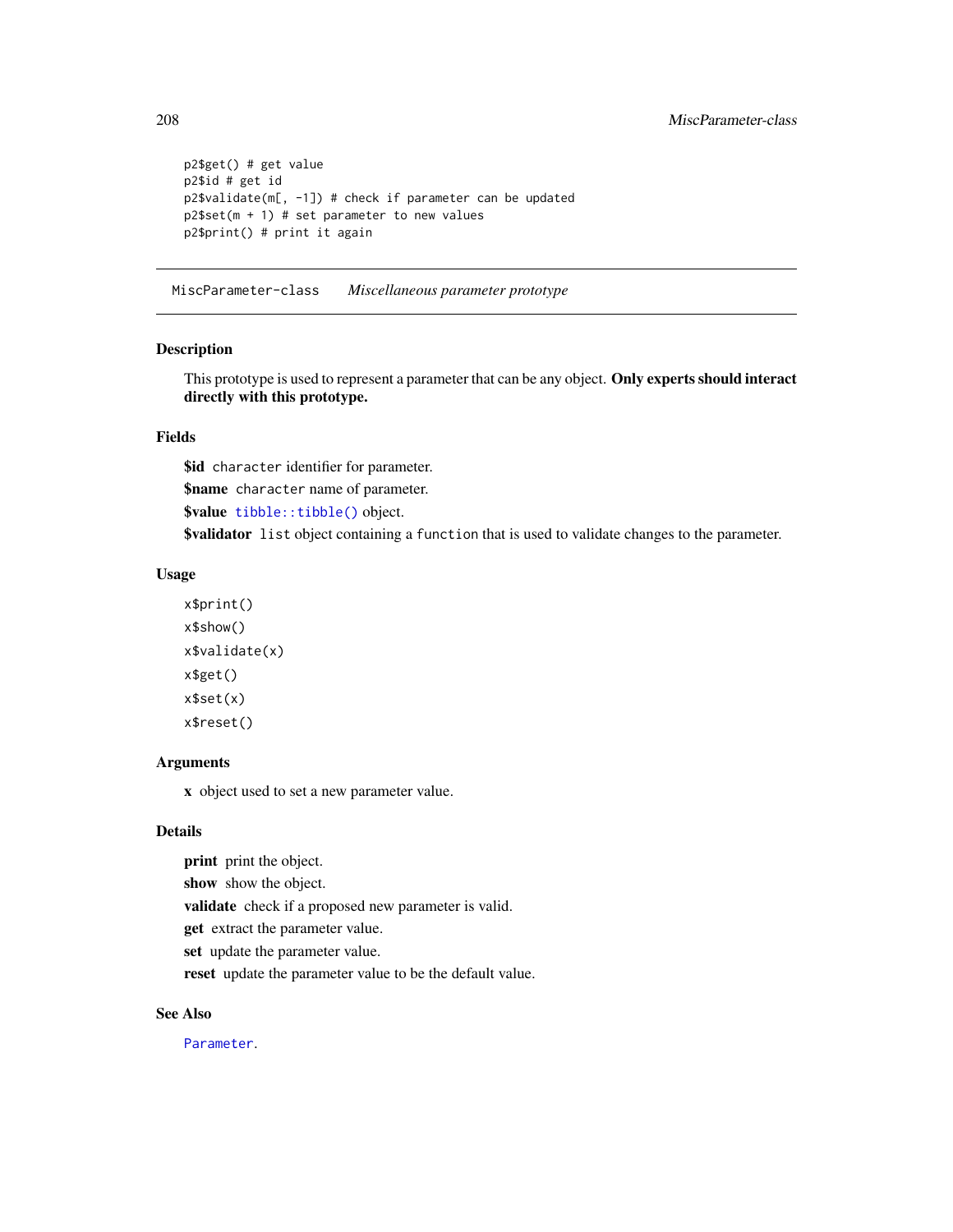misc\_parameter *Miscellaneous parameter*

#### Description

Create a parameter that consists of a miscellaneous object.

#### Usage

```
misc_parameter(name, value, validator)
```
## Arguments

| name      | character name of parameter.                                                                                                                                                                      |
|-----------|---------------------------------------------------------------------------------------------------------------------------------------------------------------------------------------------------|
| value     | object.                                                                                                                                                                                           |
| validator | function to validate changes to the parameter. This function must have a single<br>argument and return either TRUE or FALSE depending on if the argument is valid<br>candidate for the parameter. |

# Value

[MiscParameter](#page-207-0) object.

```
# load data
data(iris, mtcars)
# create table parameter can that can be updated to any other object
p1 <- misc_parameter("tbl", iris, function(x) TRUE)
print(p1) # print it
p1$get() # get value
p1$id # get id
p1$validate(mtcars) # check if parameter can be updated
p1$set(mtcars) # set parameter to mtcars
p1$print() # print it again
# create table parameter with validation function that requires
# all values in the first column to be less then 200 and that the
# parameter have the same column names as the iris dataset
p2 <- misc_parameter("tbl2", iris,
                     function(x) all(names(x) %in% names(iris)) &&
                                 all(x[[1]] < 200)print(p2) # print it
p2$get() # get value
p2$id # get id
p2$validate(mtcars) # check if parameter can be updated
iris2 <- iris; iris2[1,1] <- 300 # create updated iris dataset
p2$validate(iris2) # check if parameter can be updated
```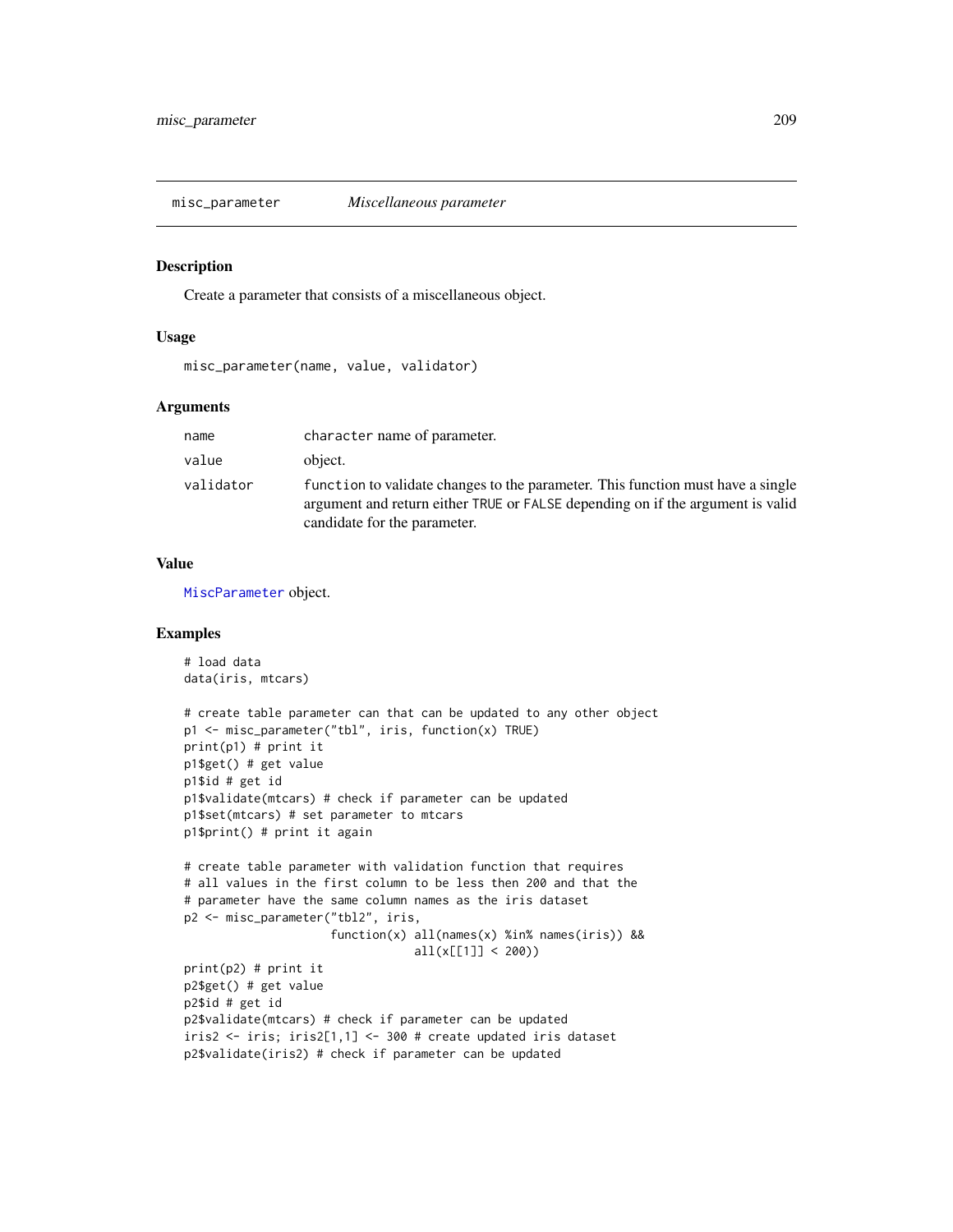```
iris3 <- iris; iris2[1,1] <- 100 # create updated iris dataset
p2$set(iris3) # set parameter to iris3
p2$print() # print it again
```
new\_id *Identifier*

# Description

Generate a new unique identifier.

# Usage

new\_id()

# Details

Identifiers are made using the [uuid::UUIDgenerate\(\)](#page-0-0).

# Value

Id object.

# See Also

uuid:: UUIDgenerate().

```
# create new id
i \leftarrow \text{new_id}()# print id
print(i)
# convert to character
as.character(i)
# check if it is an Id object
is.Id(i)
```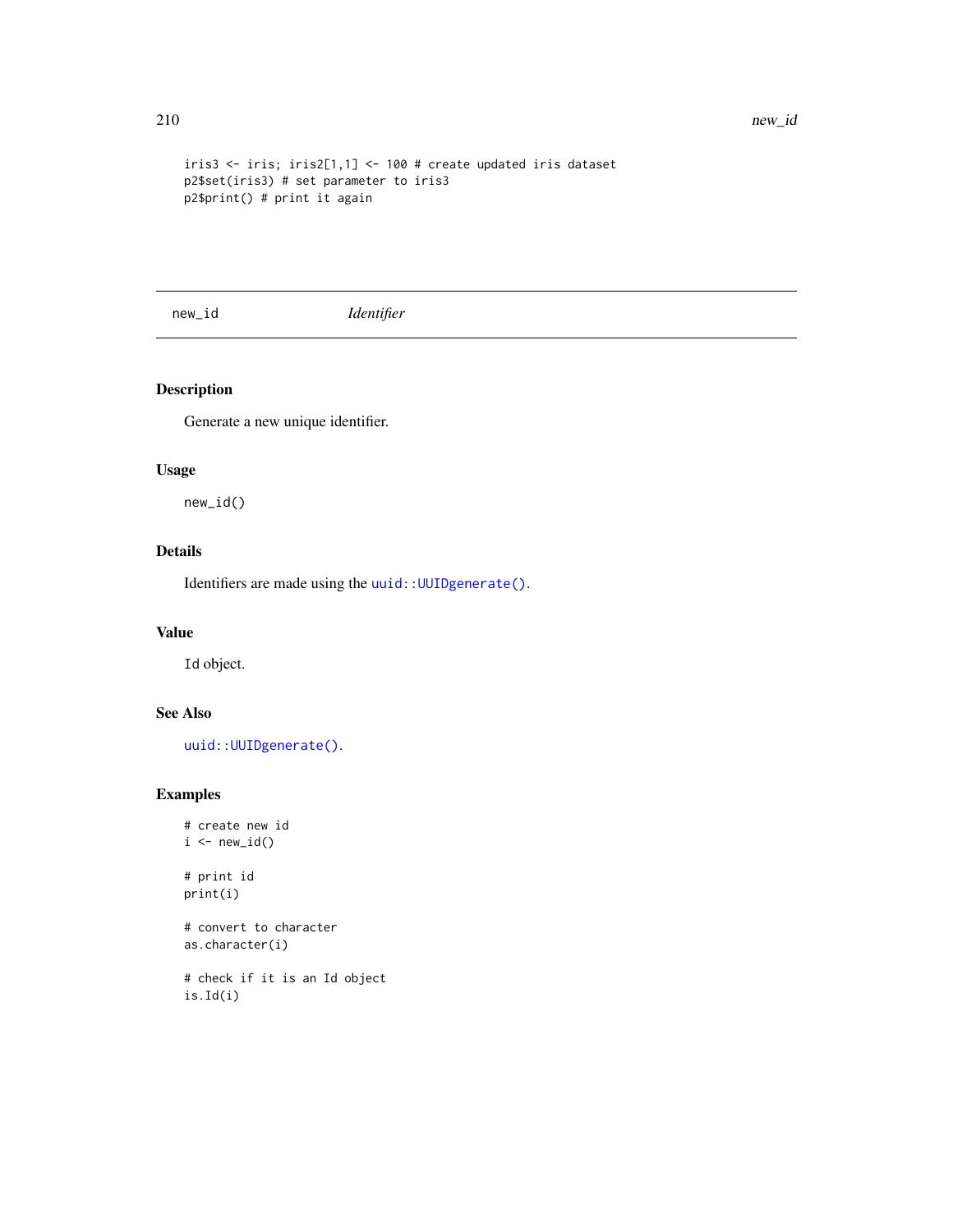new\_optimization\_problem

*Optimization problem*

## Description

Generate a new empty [OptimizationProblem](#page-217-0) object.

#### Usage

new\_optimization\_problem()

# Value

[OptimizationProblem](#page-217-0) object.

# See Also

[OptimizationProblem-methods](#page-219-0)

# Examples

```
# create empty OptimizationProblem object
x <- new_optimization_problem()
# print new object
print(x)
```
new\_waiver *Waiver*

## Description

Create a waiver object.

#### Usage

new\_waiver()

## Details

This object is used to represent that the user has not manually specified a setting, and so defaults should be used. By explicitly using a new\_waiver(), this means that NULL objects can be a valid setting. The use of a "waiver" object was inspired by the ggplot2 package.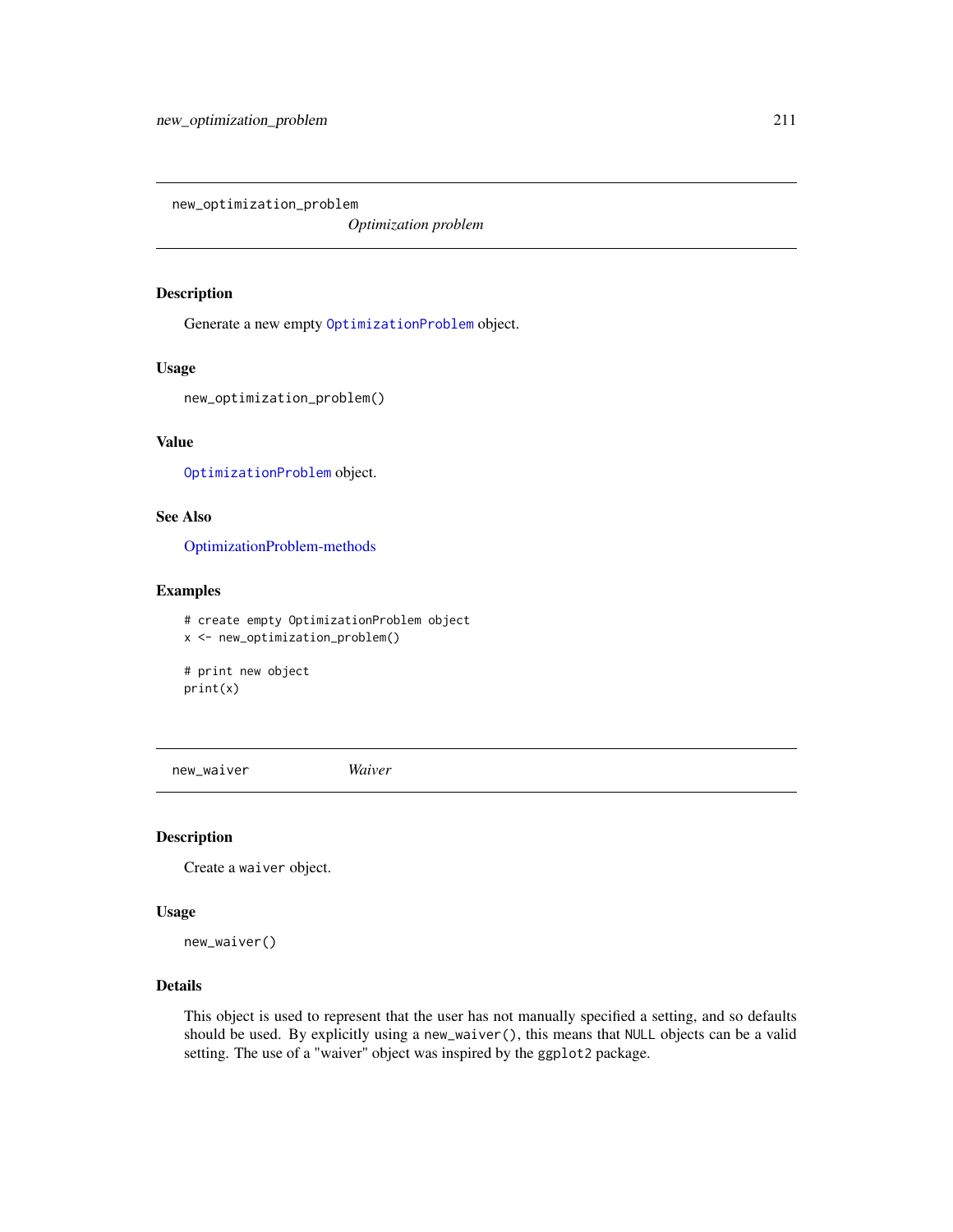# Value

Object of class Waiver.

# Examples

```
# create new waiver object
w <- new_waiver()
# print object
print(w)
# is it a waiver object?
is.Waiver(w)
```
number\_of\_features *Number of features*

# Description

Extract the number of features in an object.

# Usage

```
number_of_features(x)
## S4 method for signature 'ConservationProblem'
number_of_features(x)
## S4 method for signature 'OptimizationProblem'
number_of_features(x)
## S4 method for signature 'ZonesRaster'
```
number\_of\_features(x)

```
## S4 method for signature 'ZonesCharacter'
number_of_features(x)
```
## Arguments

x [problem\(\)](#page-238-0) (i.e. [ConservationProblem](#page-141-0)), [OptimizationProblem](#page-217-0), or [Zones\(\)](#page-274-0) object.

#### Value

integer number of features.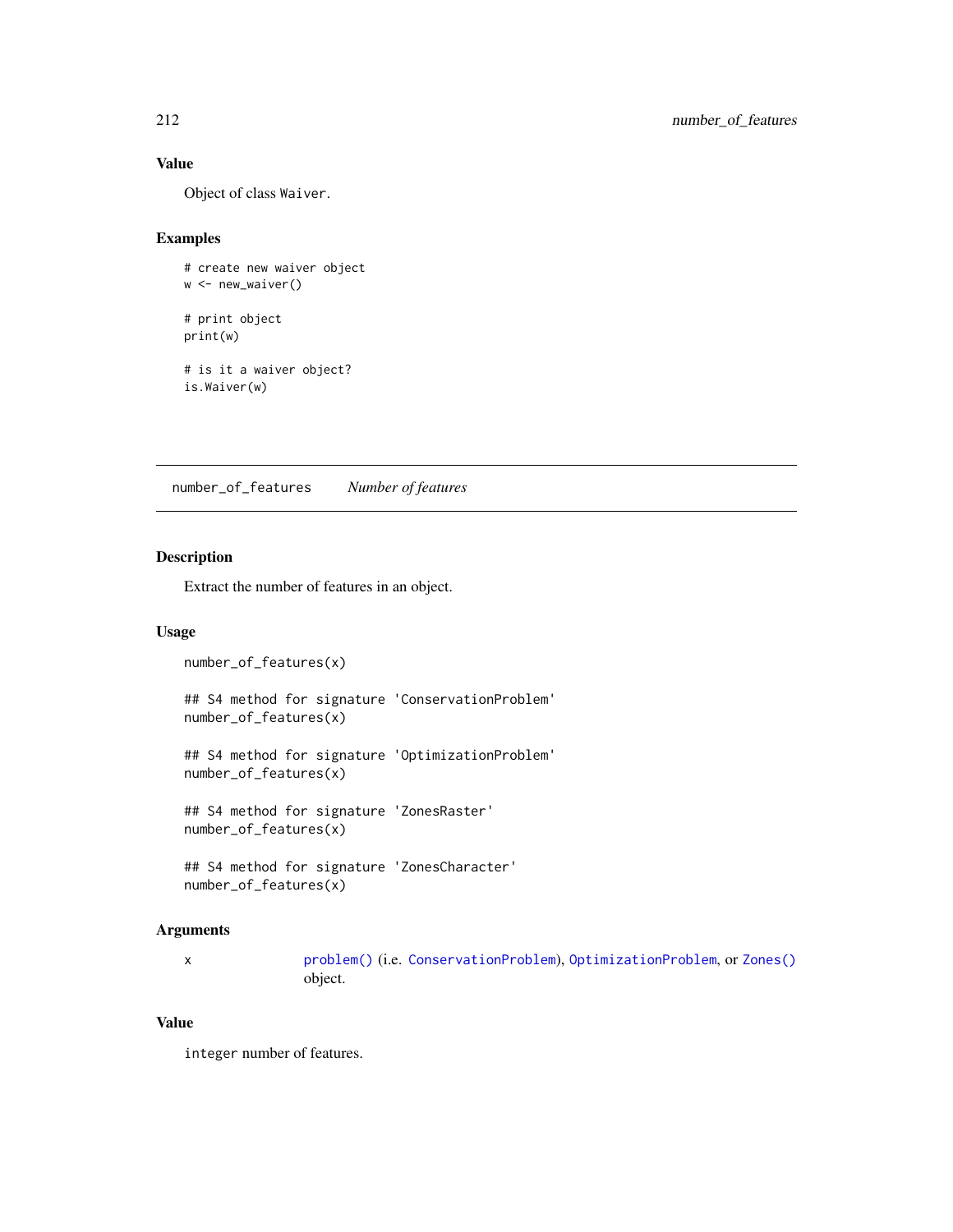# number\_of\_planning\_units 213

# Examples

```
# load data
data(sim_pu_raster, sim_features)
# create problem
p <- problem(sim_pu_raster, sim_features) %>%
    add_min_set_objective() %>%
     add_relative_targets(0.2) %>%
     add_binary_decisions()
# print number of features
print(number_of_features(p))
```
number\_of\_planning\_units

*Number of planning units*

## Description

Extract the number of planning units in an object.

## Usage

number\_of\_planning\_units(x)

## S4 method for signature 'ConservationProblem' number\_of\_planning\_units(x)

```
## S4 method for signature 'OptimizationProblem'
number_of_planning_units(x)
```
## Arguments

x [problem\(\)](#page-238-0) (i.e. [ConservationProblem](#page-141-0)), [OptimizationProblem](#page-217-0), or [Zones\(\)](#page-274-0) object.

# Value

integer number of planning units.

## Examples

```
# load data
data(sim_pu_raster, sim_features)
```
# create problem p <- problem(sim\_pu\_raster, sim\_features) %>% add\_min\_set\_objective() %>%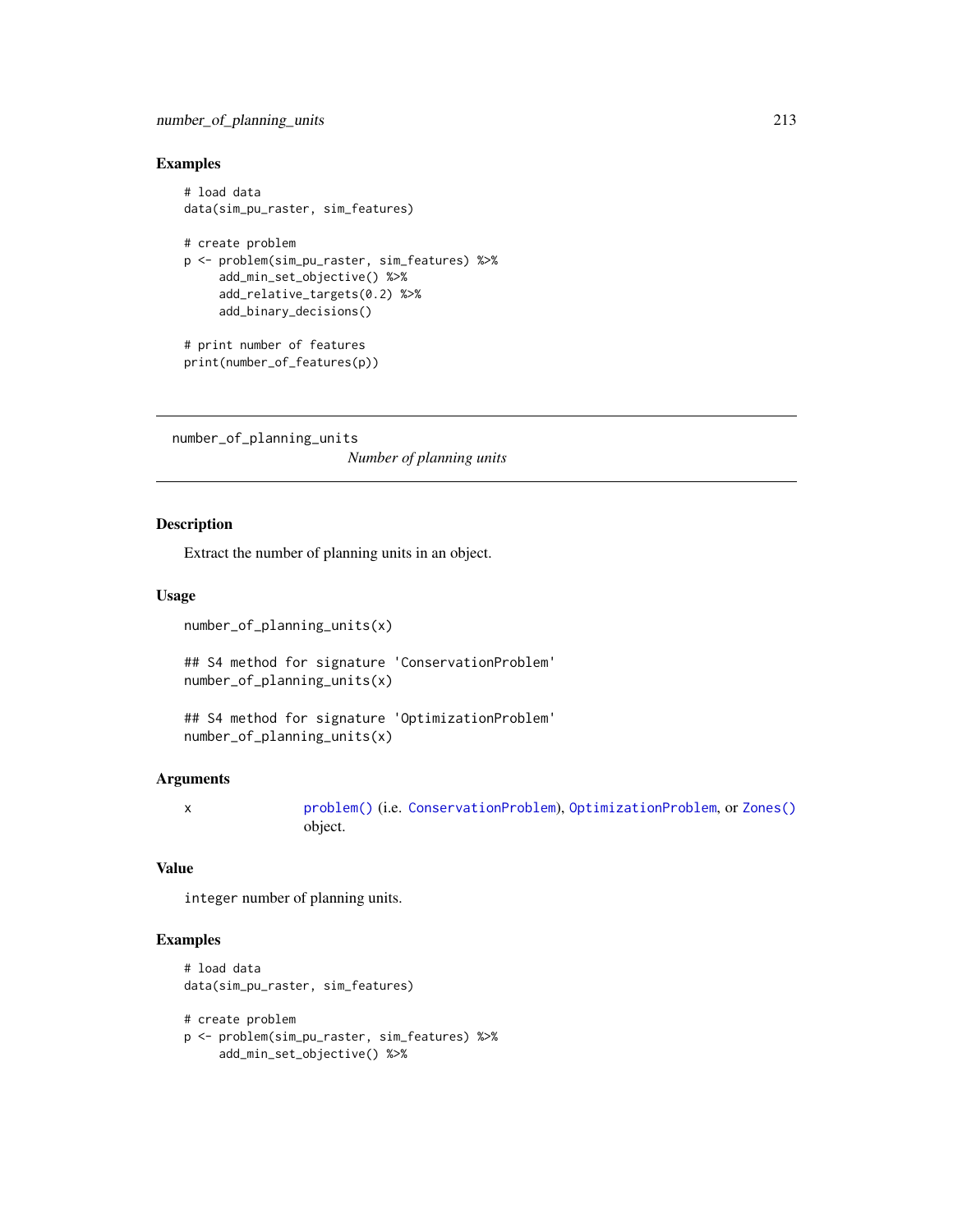```
add_relative_targets(0.2) %>%
     add_binary_decisions()
# print number of planning units
print(number_of_planning_units(p))
```
number\_of\_total\_units *Number of total units*

#### Description

Extract the number of total units in an object.

## Usage

number\_of\_total\_units(x)

## S4 method for signature 'ConservationProblem' number\_of\_total\_units(x)

## Arguments

x [problem\(\)](#page-238-0) (i.e. [ConservationProblem](#page-141-0)), [OptimizationProblem](#page-217-0), or [Zones\(\)](#page-274-0) object.

## Value

integer number of total units.

```
# load data
data(sim_pu_raster, sim_pu_zones_stack, sim_features, sim_features_zones)
# create problem with one zone
p1 <- problem(sim_pu_raster, sim_features) %>%
     add_min_set_objective() %>%
     add_relative_targets(0.2) %>%
     add_binary_decisions()
# print number of planning units
print(number_of_planning_units(p1))
# print number of total units
print(number_of_total_units(p1))
# create problem with multiple zones
p2 <- problem(sim_pu_zones_stack, sim_features_zones) %>%
     add_min_set_objective() %>%
```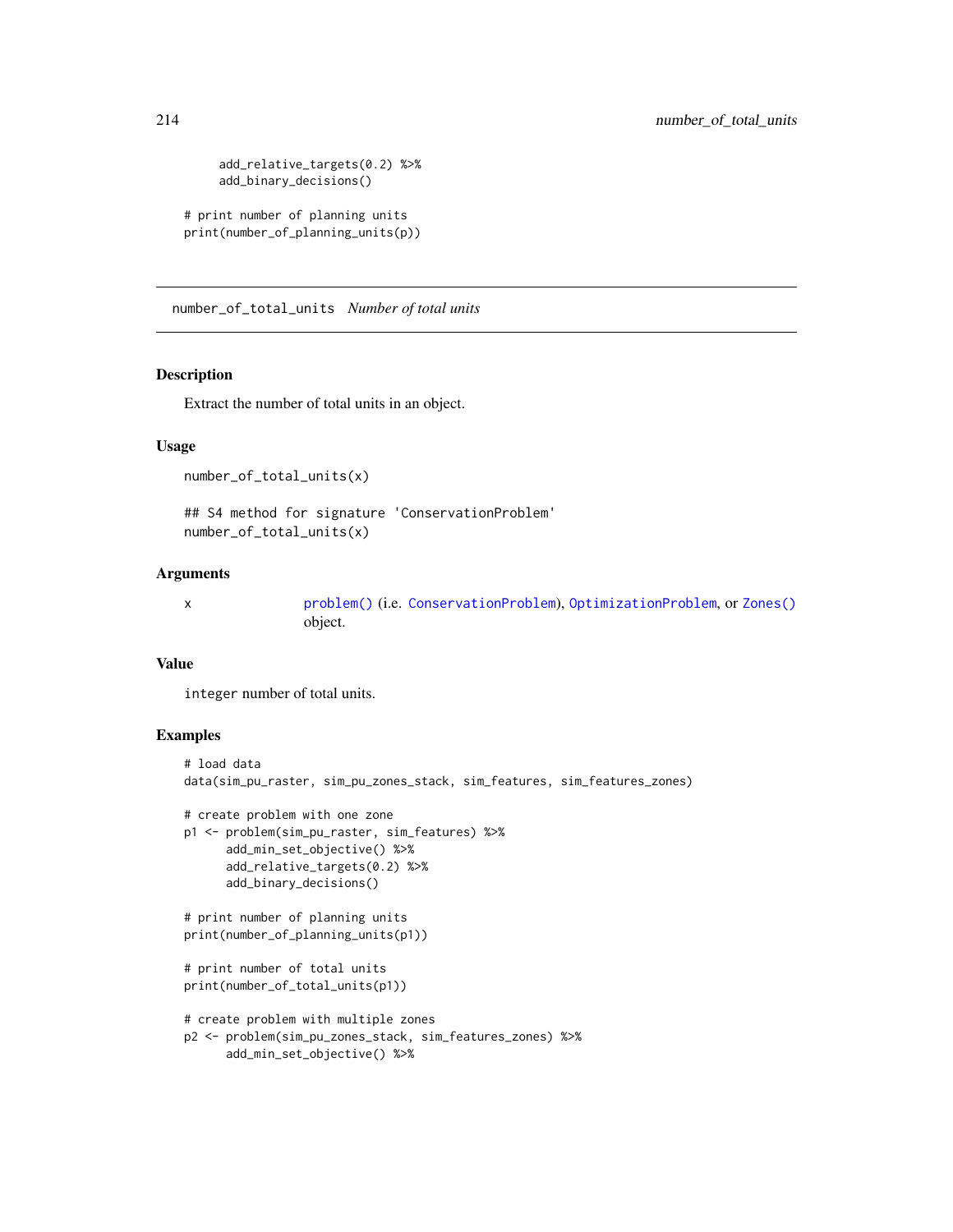```
add_relative_targets(matrix(0.2, ncol = 3, nrow = 5)) %>%
     add_binary_decisions()
# print number of planning units
print(number_of_planning_units(p2))
# print number of total units
print(number_of_total_units(p2))
```
number\_of\_zones *Number of zones*

# Description

Extract the number of zones in an object.

## Usage

number\_of\_zones(x)

## S4 method for signature 'ConservationProblem' number\_of\_zones(x)

## S4 method for signature 'OptimizationProblem' number\_of\_zones(x)

## S4 method for signature 'ZonesRaster' number\_of\_zones(x)

```
## S4 method for signature 'ZonesCharacter'
number_of_zones(x)
```
#### Arguments

x [problem\(\)](#page-238-0) (i.e. [ConservationProblem](#page-141-0)), [OptimizationProblem](#page-217-0), or [Zones\(\)](#page-274-0) object.

## Value

integer number of zones.

## Examples

# load data data(sim\_pu\_zones\_stack, sim\_features\_zones)

# print number of zones in a Zones object print(number\_of\_zones(sim\_features\_zones)) # create problem with multiple zones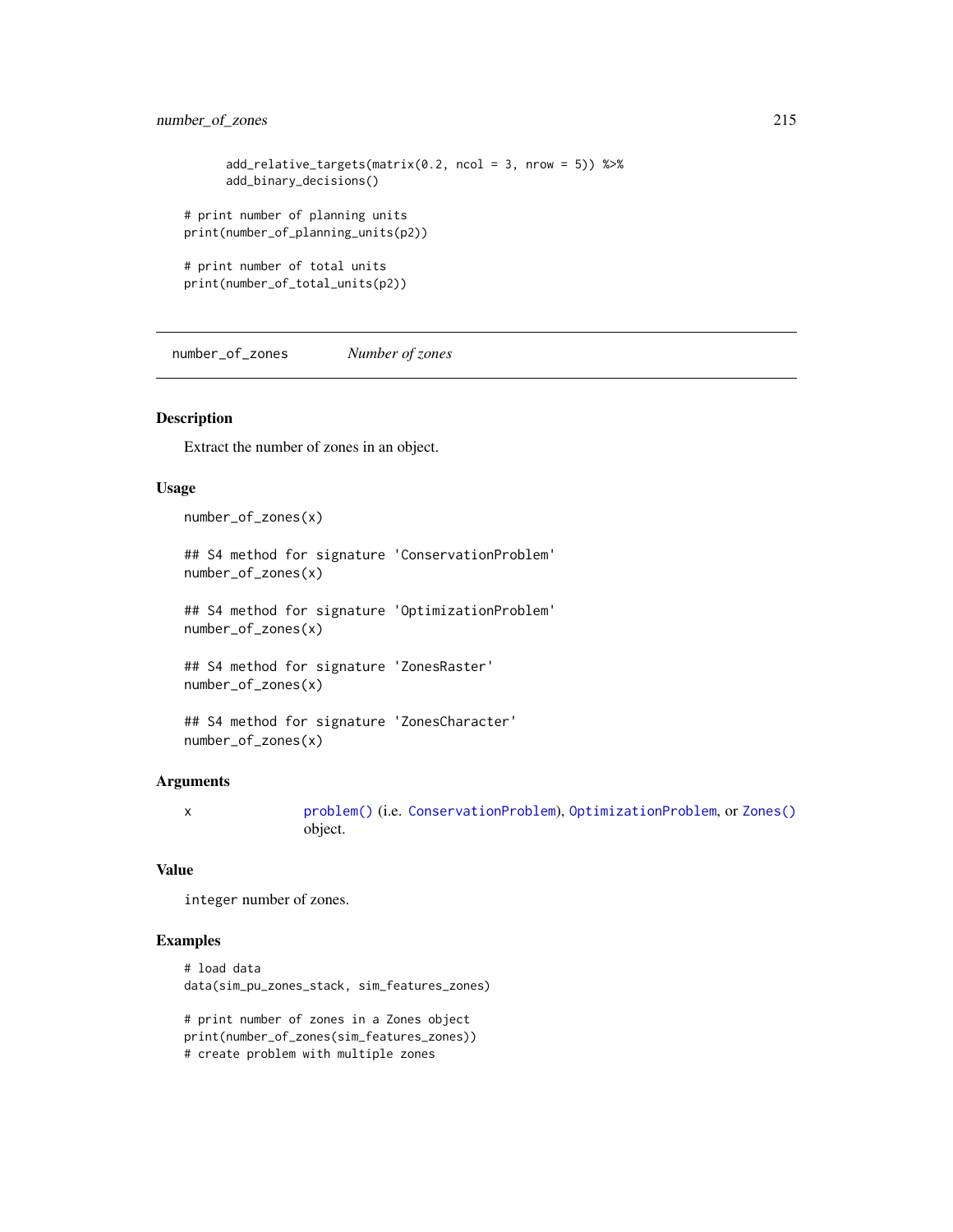```
216 objectives
```

```
p <- problem(sim_pu_zones_stack, sim_features_zones) %>%
     add_min_set_objective() %>%
    add_relative_targets(matrix(0.2, ncol = 3, nrow = 5)) %>%
    add_binary_decisions()
# print number of zones in the problem
print(number_of_zones(p))
```
Objective-class *Objective prototype*

#### **Description**

This prototype is used to represent an objective that can be added to a [ConservationProblem](#page-141-0) object. This prototype represents a recipe to make an objective, to actually add an objective to a planning problem: see [objectives.](#page-215-0) Only experts should use this class directly.

<span id="page-215-0"></span>

objectives *Add an objective*

#### Description

An objective is used to specify the overall goal of a conservation planning [problem\(\)](#page-238-0). All conservation planning problems involve minimizing or maximizing some kind of objective. For instance, the planner may require a solution that conserves enough habitat for each species while minimizing the overall cost of the reserve network. Alternatively, the planner may require a solution that maximizes the number of conserved species while ensuring that the cost of the reserve network does not exceed the budget.

#### Details

Please note that all conservation planning problems formulated using the prioritizr package require an objective function—failing to do so will return an error message when attempting to solve problem.

The following objectives can be added to a conservation planning [problem\(\)](#page-238-0):

- [add\\_min\\_set\\_objective\(\)](#page-101-0) Minimize the cost of the solution whilst ensuring that all targets are met. This objective is similar to that used in *Marxan*.
- [add\\_max\\_cover\\_objective\(\)](#page-84-0) Represent at least one instance of as many features as possible within a given budget.
- [add\\_max\\_features\\_objective\(\)](#page-86-0) Fulfill as many targets as possible while ensuring that the cost of the solution does not exceed a budget.
- [add\\_min\\_shortfall\\_objective\(\)](#page-103-0) Minimize the overall (weighted sum) shortfall for as many targets as possible while ensuring that the cost of the solution does not exceed a budget.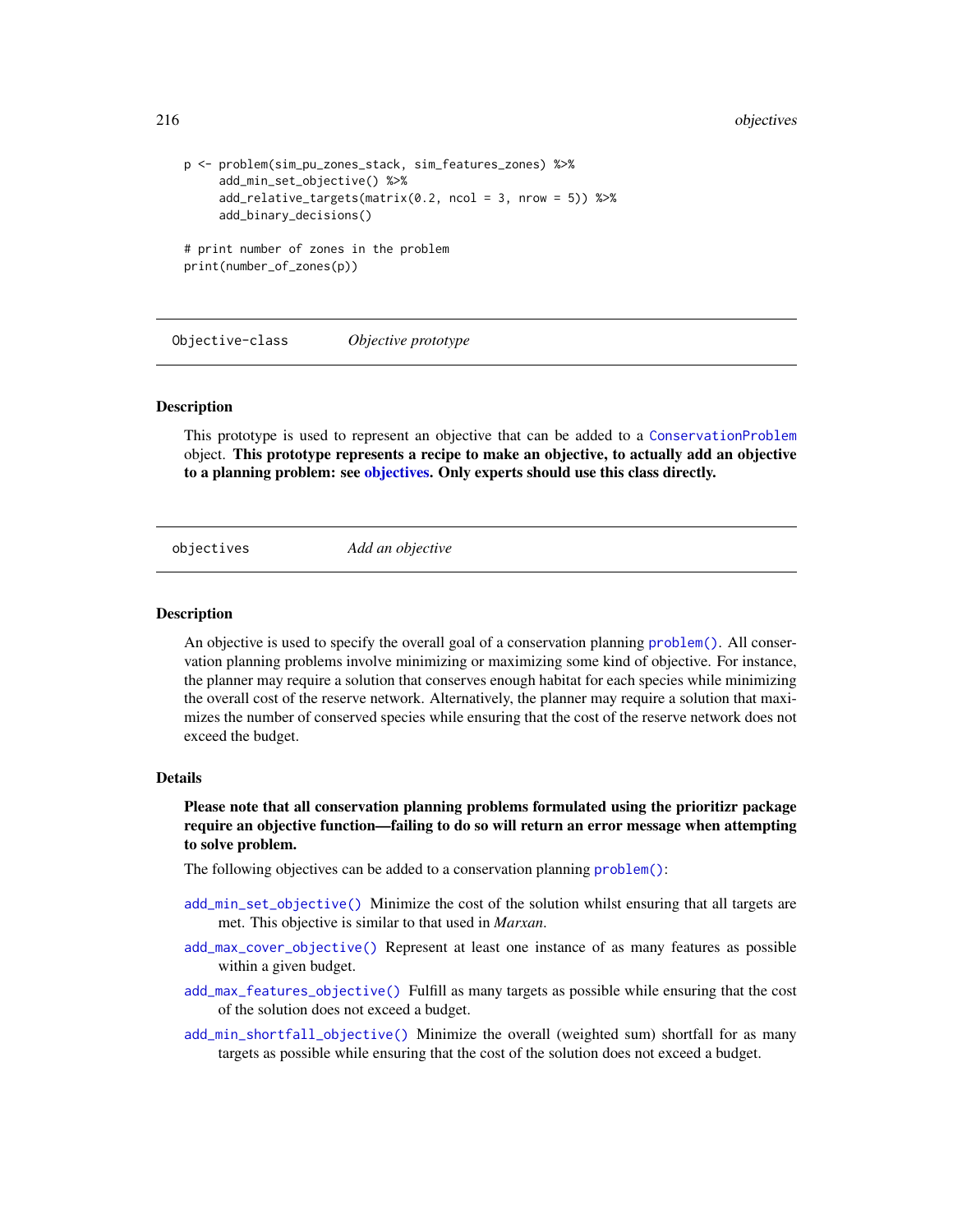#### objectives 217

- [add\\_min\\_largest\\_shortfall\\_objective\(\)](#page-99-0) Minimize the largest (maximum) shortfall among all targets while ensuring that the cost of the solution does not exceed a budget.
- [add\\_max\\_phylo\\_div\\_objective\(\)](#page-89-0) Maximize the phylogenetic diversity of the features represented in the solution subject to a budget.
- [add\\_max\\_phylo\\_end\\_objective\(\)](#page-93-0) Maximize the phylogenetic endemism of the features represented in the solution subject to a budget.
- [add\\_max\\_utility\\_objective\(\)](#page-97-0) Secure as much of the features as possible without exceeding a budget.

#### See Also

Other overviews: [constraints](#page-145-0), [decisions](#page-147-0), [importance](#page-195-0), [penalties](#page-224-0), [portfolios](#page-227-0), [solvers](#page-267-0), [summaries](#page-269-0), [targets](#page-271-0)

```
# load data
data(sim_pu_raster, sim_features, sim_phylogeny)
```

```
# create base problem
p <- problem(sim_pu_raster, sim_features) %>%
    add_relative_targets(0.1) %>%
    add_binary_decisions() %>%
    add_default_solver(verbose = FALSE)
```

```
# create problem with added minimum set objective
p1 <- p %>% add_min_set_objective()
```

```
# create problem with added maximum coverage objective
# note that this objective does not use targets
p2 <- p %>% add_max_cover_objective(500)
```

```
# create problem with added maximum feature representation objective
p3 <- p %>% add_max_features_objective(1900)
```

```
# create problem with added minimum shortfall objective
p4 <- p %>% add_min_shortfall_objective(1900)
```

```
# create problem with added minimum largest shortfall objective
p5 <- p %>% add_min_largest_shortfall_objective(1900)
```

```
# create problem with added maximum phylogenetic diversity objective
p6 <- p %>% add_max_phylo_div_objective(1900, sim_phylogeny)
```

```
# create problem with added maximum phylogenetic diversity objective
p7 <- p %>% add_max_phylo_end_objective(1900, sim_phylogeny)
```

```
# create problem with added maximum utility objective
# note that this objective does not use targets
p8 <- p %>% add_max_utility_objective(1900)
```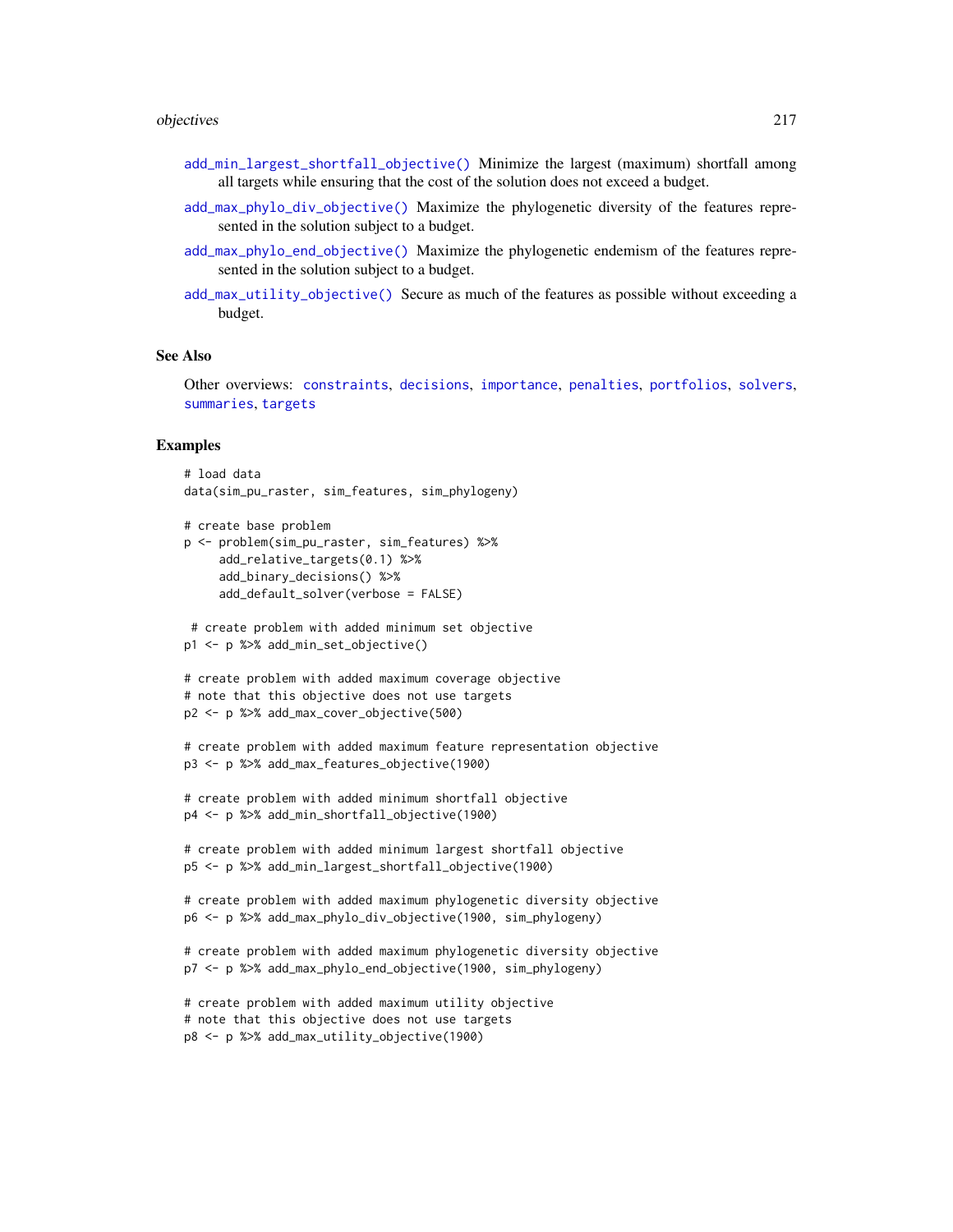```
## Not run:
# solve problems
s <- stack(solve(p1), solve(p2), solve(p3), solve(p4), solve(p5), solve(p6),
           solve(p7), solve(p8))
# plot solutions
plot(s, axes = FALSE, box = FALSE,
    main = c("min set", "max coverage", "max features",
              "min shortfall", "min largest shortfall",
              "max phylogenetic diversity",
              "max phylogenetic endemism", "max utility"))
## End(Not run)
```
<span id="page-217-0"></span>OptimizationProblem-class

*Optimization problem class*

#### Description

The OptimizationProblem class is used to represent an optimization problem. Data are stored in memory and accessed using an external pointer. Only experts should interact with this class directly.

## Fields

\$ptr externalptr object.

# Usage

```
x$print()
x$show()
x$repr()
x$ncol()
x$nrow()
x$ncell()
x$modelsense()
x$vtype()
x$obj()
x$A()
x$rhs()
x$sense()
x$lb()
x$ub()
```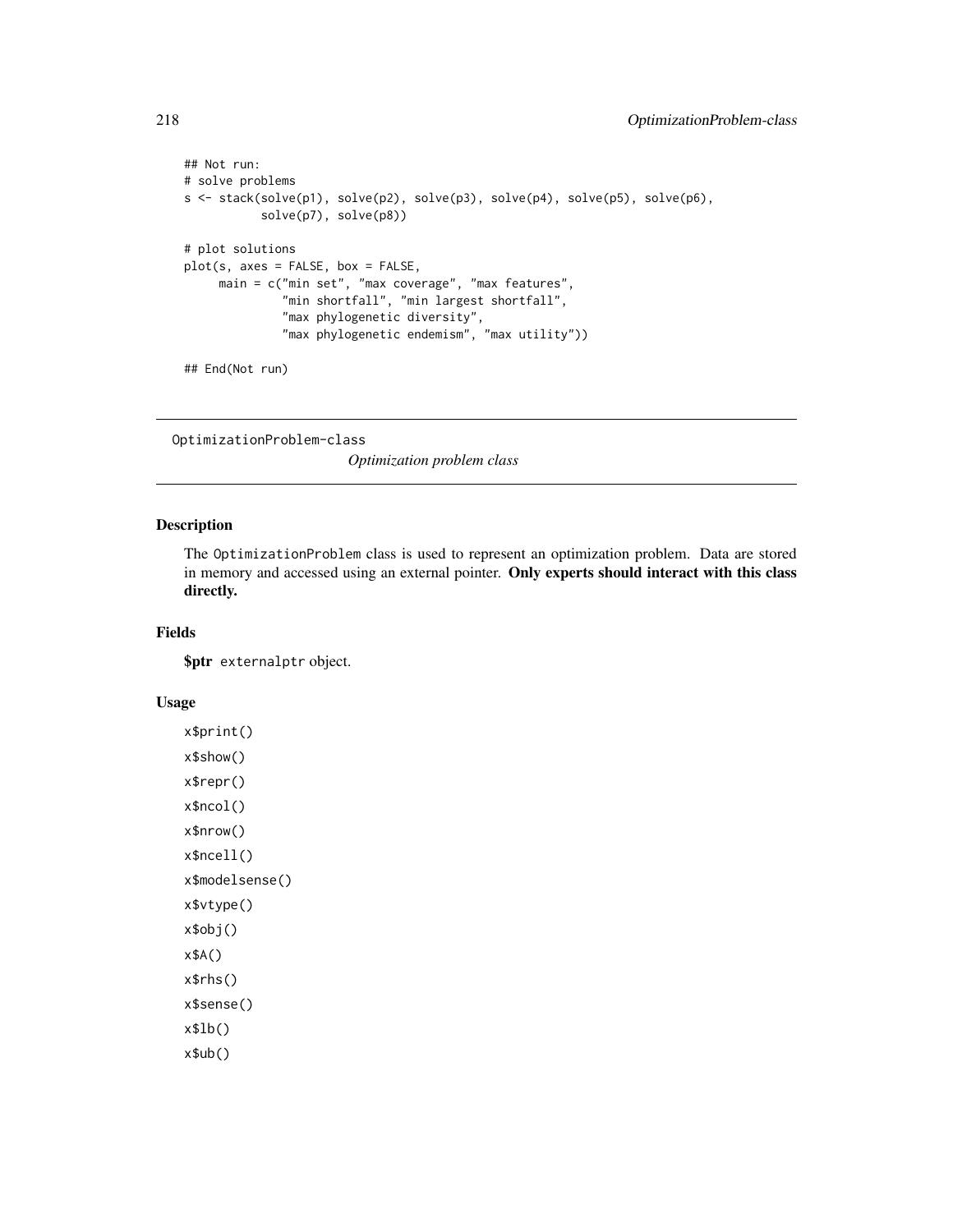# OptimizationProblem-class 219

```
x$number_of_planning_units()
x$number_of_features()
x$number_of_zones()
x$row_ids()
x$col_ids()
x$compressed_formulation()
```
# Arguments

ptr externalptr object.

#### Details

print print the object.

show show the object.

repr character representation of object.

ncol integer number of columns (variables) in model matrix.

nrow integer number of rows (constraints) in model matrix.

ncell integer number of cells in model matrix.

modelsense character model sense.

vtype character vector of variable types.

obj numeric vector of objective function.

A [dgCMatrix](#page-0-0) model matrix

rhs numeric vector of right-hand-side constraints.

sense character vector of constraint senses.

lb numeric vector of lower bounds for each decision variable.

ub numeric vector of upper bounds for each decision variable.

number\_of\_features integer number of features in the problem.

number\_of\_planning\_units integer number of planning units in the problem.

number\_of\_zones integer number of zones in the problem.

col\_ids character names describing each decision variable (column) in the model matrix.

row\_ids character names describing each constraint (row) in in the model matrix.

- compressed\_formulation is the optimization problem formulated using a compressed version of the rij matrix?
- shuffle\_columns randomly shuffle the columns in the problem. This should almost never be called manually and only should only be called after the optimization problem has been fully constructed.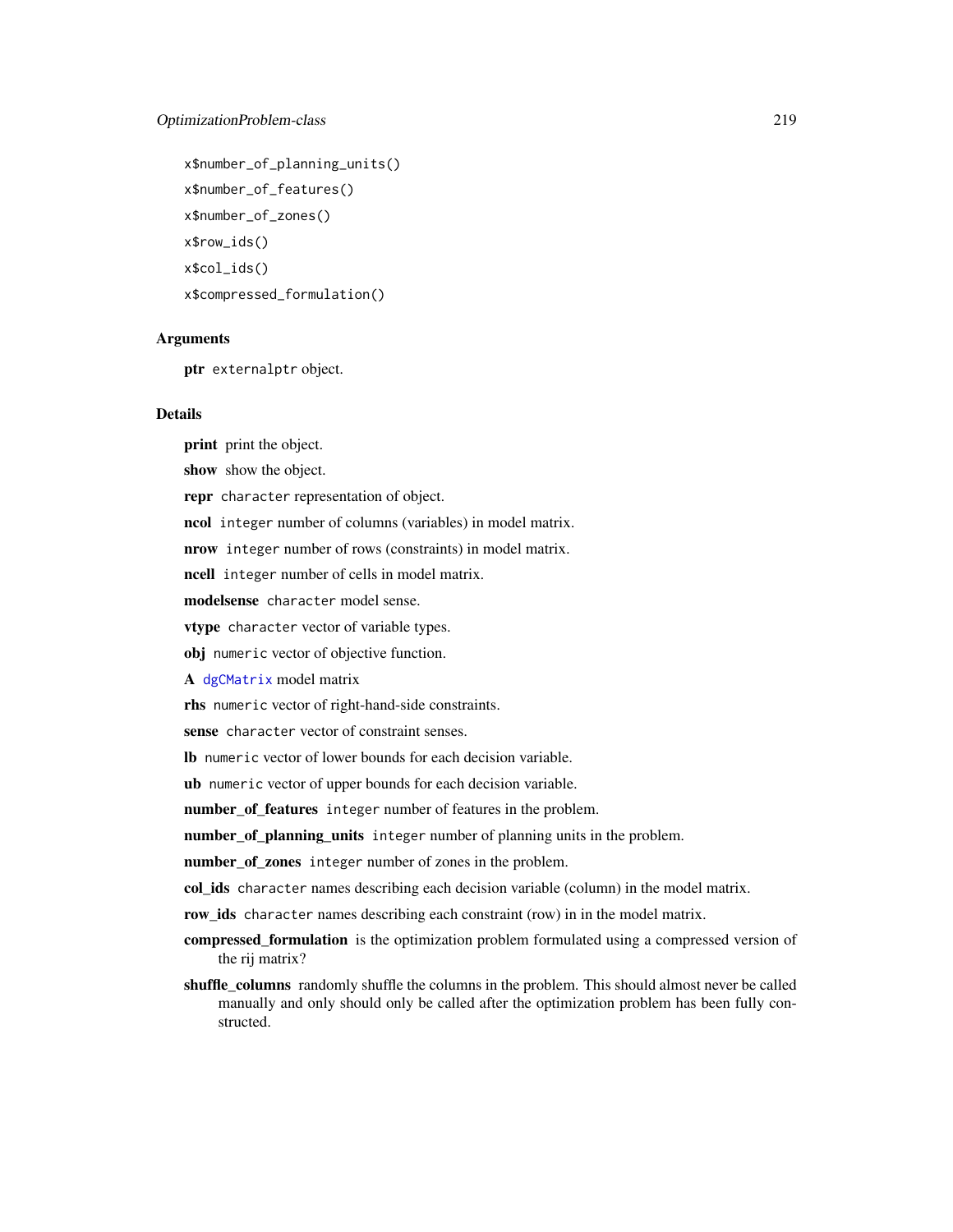OptimizationProblem-methods

*Optimization problem methods*

# Description

These functions are used to access data from an [OptimizationProblem](#page-217-0) object.

## Usage

nrow(x) ## S4 method for signature 'OptimizationProblem' nrow(x) ncol(x) ## S4 method for signature 'OptimizationProblem' ncol(x) ncell(x) ## S4 method for signature 'OptimizationProblem' ncell(x) modelsense(x) ## S4 method for signature 'OptimizationProblem' modelsense(x) vtype(x) ## S4 method for signature 'OptimizationProblem' vtype(x) obj(x) ## S4 method for signature 'OptimizationProblem' obj(x)  $A(x)$ ## S4 method for signature 'OptimizationProblem'  $A(x)$ rhs(x)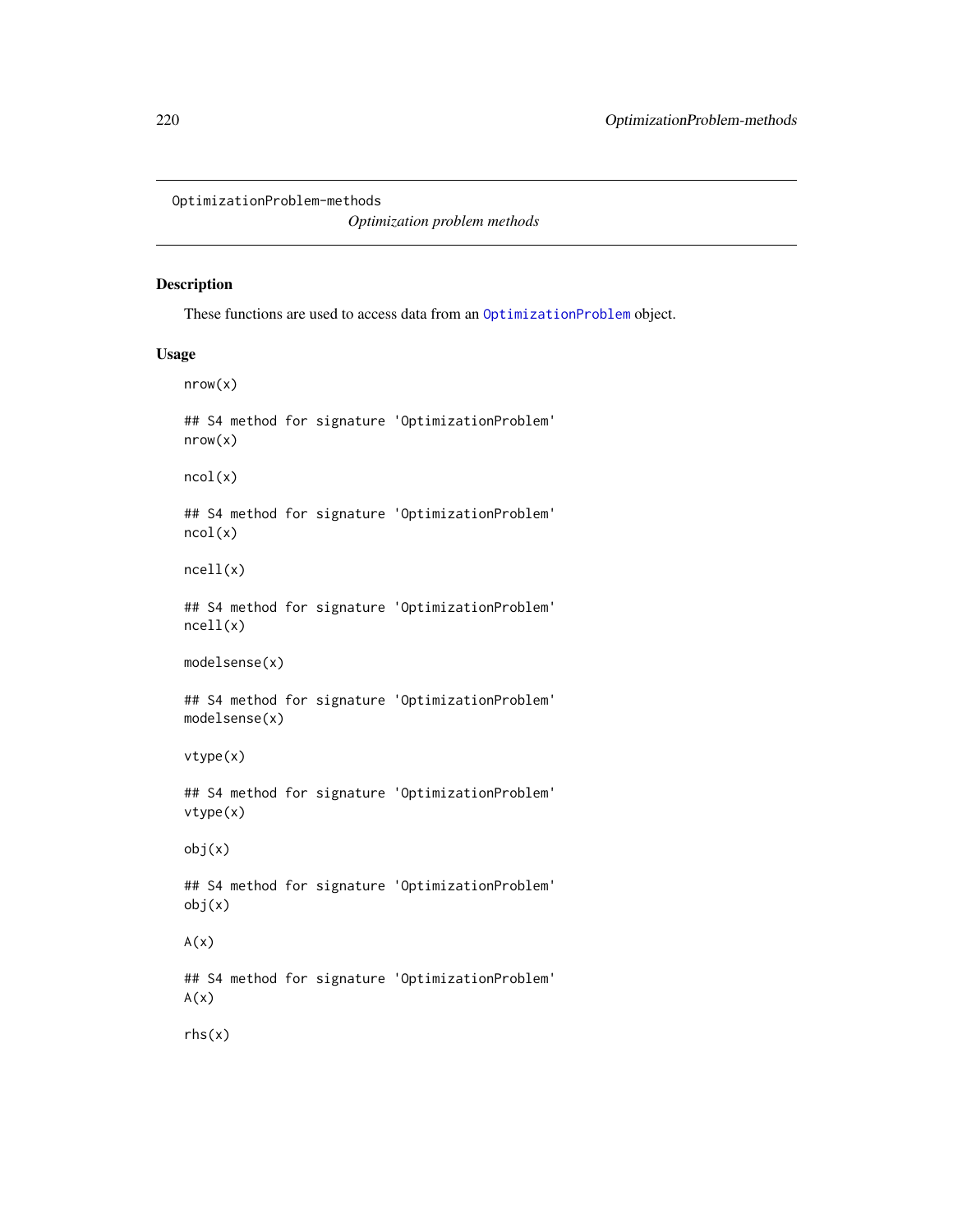## S4 method for signature 'OptimizationProblem' rhs(x) sense(x) ## S4 method for signature 'OptimizationProblem' sense(x)  $lb(x)$ ## S4 method for signature 'OptimizationProblem'  $lb(x)$  $ub(x)$ ## S4 method for signature 'OptimizationProblem'  $ub(x)$ col\_ids(x) ## S4 method for signature 'OptimizationProblem' col\_ids(x) row\_ids(x) ## S4 method for signature 'OptimizationProblem' row\_ids(x) compressed\_formulation(x)

## S4 method for signature 'OptimizationProblem' compressed\_formulation(x)

# Arguments

x [OptimizationProblem](#page-217-0) object.

## Details

The functions return the following data:

nrow integer number of rows (constraints).

ncol integer number of columns (decision variables).

ncell integer number of cells.

modelsense character describing if the problem is to be maximized ("max") or minimized ("min").

vtype character describing the type of each decision variable: binary ("B"), semi-continuous ("S"), or continuous ("C")

obj numeric vector specifying the objective function.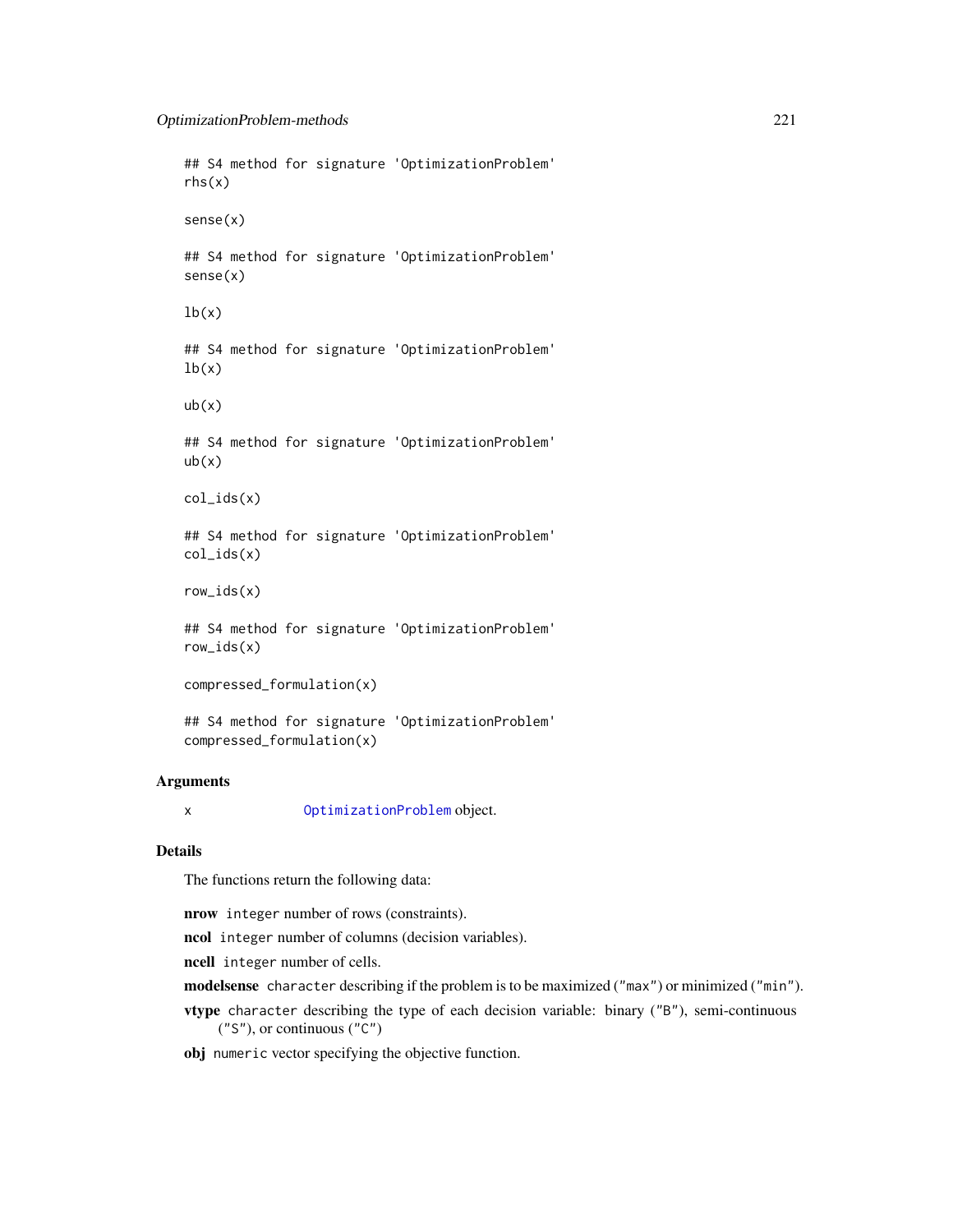A [dgCMatrix](#page-0-0) matrix object defining the problem matrix.

rhs numeric vector with right-hand-side linear constraints

sense character vector with the senses of the linear constraints (" $\leq$ ", " $>$ =", "=").

- lb numeric lower bound for each decision variable. Missing data values (NA) indicate no lower bound for a given variable.
- ub numeric upper bounds for each decision variable. Missing data values (NA) indicate no upper bound for a given variable.

number\_of\_planning\_units integer number of planning units in the problem.

number\_of\_features integer number of features the problem.

## Value

[dgCMatrix](#page-0-0), numeric vector, numeric vector, or scalar integer depending on the method used.

<span id="page-221-0"></span>Parameter-class *Parameter class*

#### Description

This class is used to represent a parameter that has multiple values. Each value has a different label to differentiate values. Only experts should interact directly with this class.

#### Fields

**\$id** [Id](#page-209-0) identifier for parameter.

\$name character name of parameter.

\$value numeric vector of values.

\$default numeric vector of default values.

\$class character name of the class that the values inherit from (e.g. "integer".

\$lower\_limit numeric vector specifying the minimum permitted value for each element in \$value.

**\$upper\_limit** numeric vector specifying the maximum permitted value for each element in \$value.

#### Usage

x\$print() x\$show() x\$reset()

# Details

print print the object.

show show the object.

reset change the parameter values to be the default values.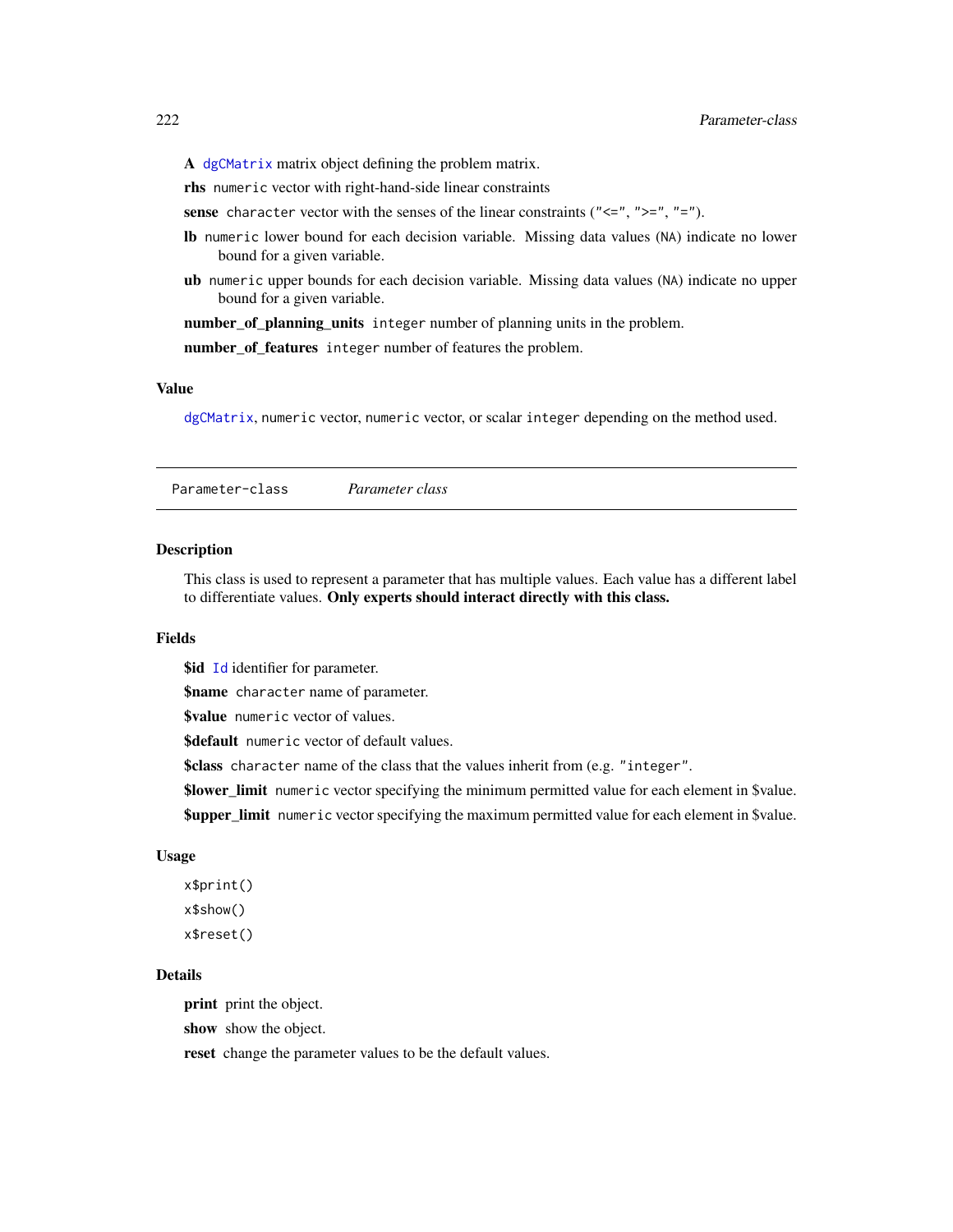# parameters 223

# See Also

[ScalarParameter](#page-252-0).

parameters *Parameters*

# Description

Create a new collection of Parameter objects.

# Usage

parameters(...)

# Arguments

... [Parameter](#page-221-0) objects.

# Value

[Parameters](#page-223-0) object.

# See Also

[array\\_parameters\(\)](#page-124-0), [scalar\\_parameters\(\)](#page-253-0).

```
# create two Parameter objects
p1 <- binary_parameter("parameter one", 1)
print(p1)
```

```
p2 <- numeric_parameter("parameter two", 5)
print(p2)
```

```
# store Parameter objects in a Parameters object
p <- parameters(p1, p2)
print(p)
```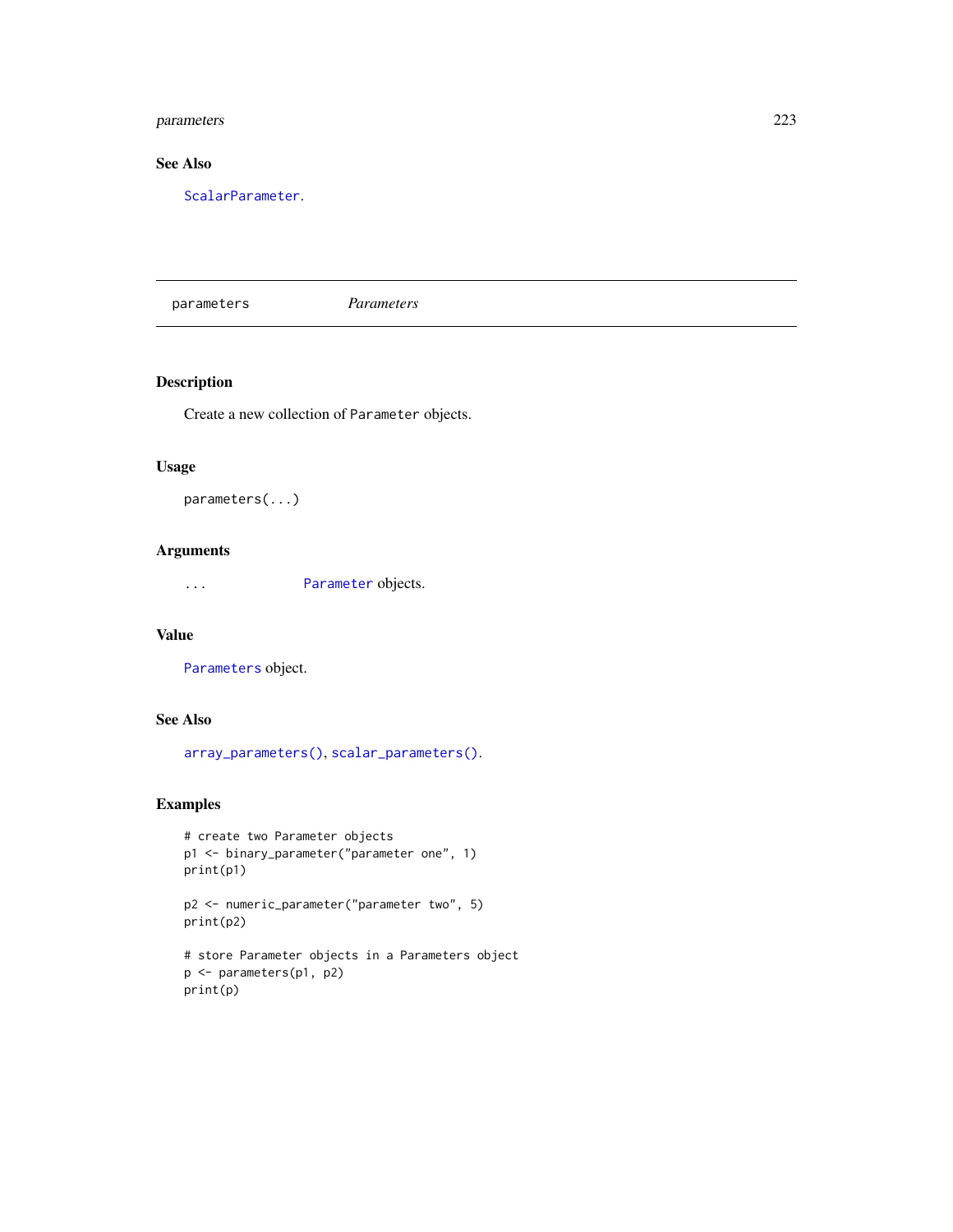<span id="page-223-0"></span>Parameters-class *Parameters class*

# Description

This class represents a collection of [Parameter](#page-221-0) objects. It provides methods for accessing and updating the parameters stored inside it.

## Fields

\$parameters list object containing [Parameter](#page-221-0) objects.

# Usage

x\$print() x\$show() x\$repr() x\$names() x\$ids() x\$length() x\$get(id) x\$set(id,value) x\$add(p)

## Arguments

id [Id](#page-209-0) object. p [Parameter](#page-221-0) object. value any object.

## Details

print print the object.

show show the object.

repr character representation of object.

names return character names of parameters.

ids return character parameter unique identifiers.

length return integer number of parameters in object.

get retrieve the value of a parameter in the object using an Id object.

set change the value of a parameter in the object to a new object.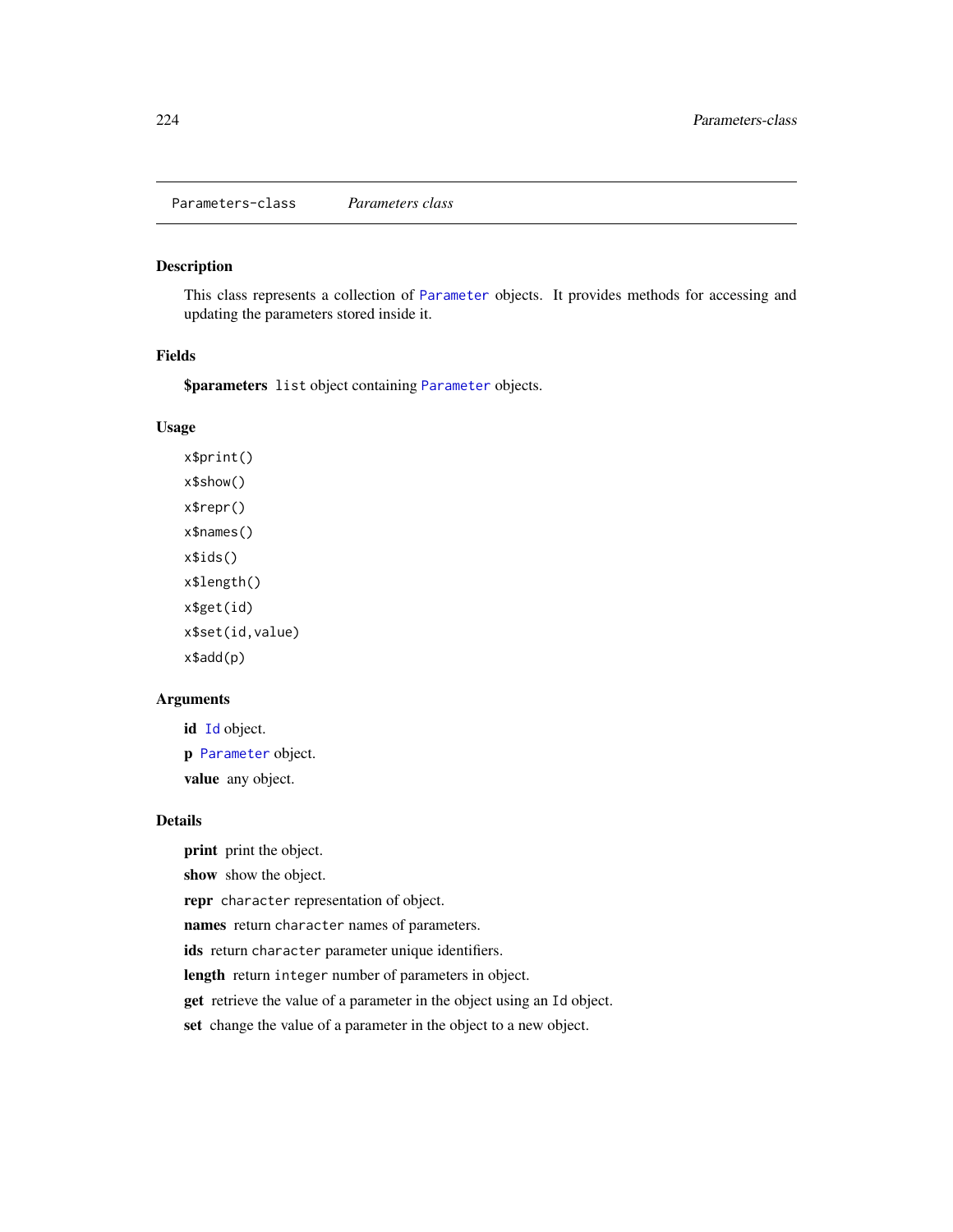<span id="page-224-0"></span>penalties *Add a penalty*

## **Description**

A penalty can be applied to a conservation planning [problem\(\)](#page-238-0) to penalize solutions according to a specific metric. Penalties—unlike [constraints—](#page-145-0)act as an explicit trade-off with the objective being minimized or maximized (e.g. solution cost when used with [add\\_min\\_set\\_objective\(\)](#page-101-0)).

#### Details

Both penalties and constraints can be used to modify a problem and identify solutions that exhibit specific characteristics. Constraints work by invalidating solutions that do not exhibit specific characteristics. On the other hand, penalties work by specifying trade-offs against the main problem objective and are mediated by a penalty factor.

The following penalties can be added to a conservation planning [problem\(\)](#page-238-0):

- [add\\_boundary\\_penalties\(\)](#page-9-0) Add penalties to a conservation problem to favor solutions that have planning units clumped together into contiguous areas.
- [add\\_connectivity\\_penalties\(\)](#page-17-0) Add penalties to a conservation problem to favor solutions that select planning units with high connectivity between them.
- [add\\_linear\\_penalties\(\)](#page-55-0) Add penalties to a conservation problem to favor solutions that avoid selecting planning units based on a certain variable (e.g. anthropogenic pressure).

## See Also

Other overviews: [constraints](#page-145-0), [decisions](#page-147-0), [importance](#page-195-0), [objectives](#page-215-0), [portfolios](#page-227-0), [solvers](#page-267-0), [summaries](#page-269-0), [targets](#page-271-0)

# Examples

```
# load data
data(sim_pu_raster, sim_features)
# create basic problem
p1 <- problem(sim_pu_raster, sim_features) %>%
      add_min_set_objective() %>%
      add_relative_targets(0.2) %>%
      add_default_solver(verbose = FALSE)
# create problem with boundary penalties
p2 <- p1 %>% add_boundary_penalties(5, 1)
# create connectivity matrix based on spatial proximity
scm <- as.data.frame(sim_pu_raster, xy = TRUE, na.rm = FALSE)
scm \leftarrow 1 / (as.matrix(dist(scm)) + 1)
```
# remove weak and moderate connections between planning units to reduce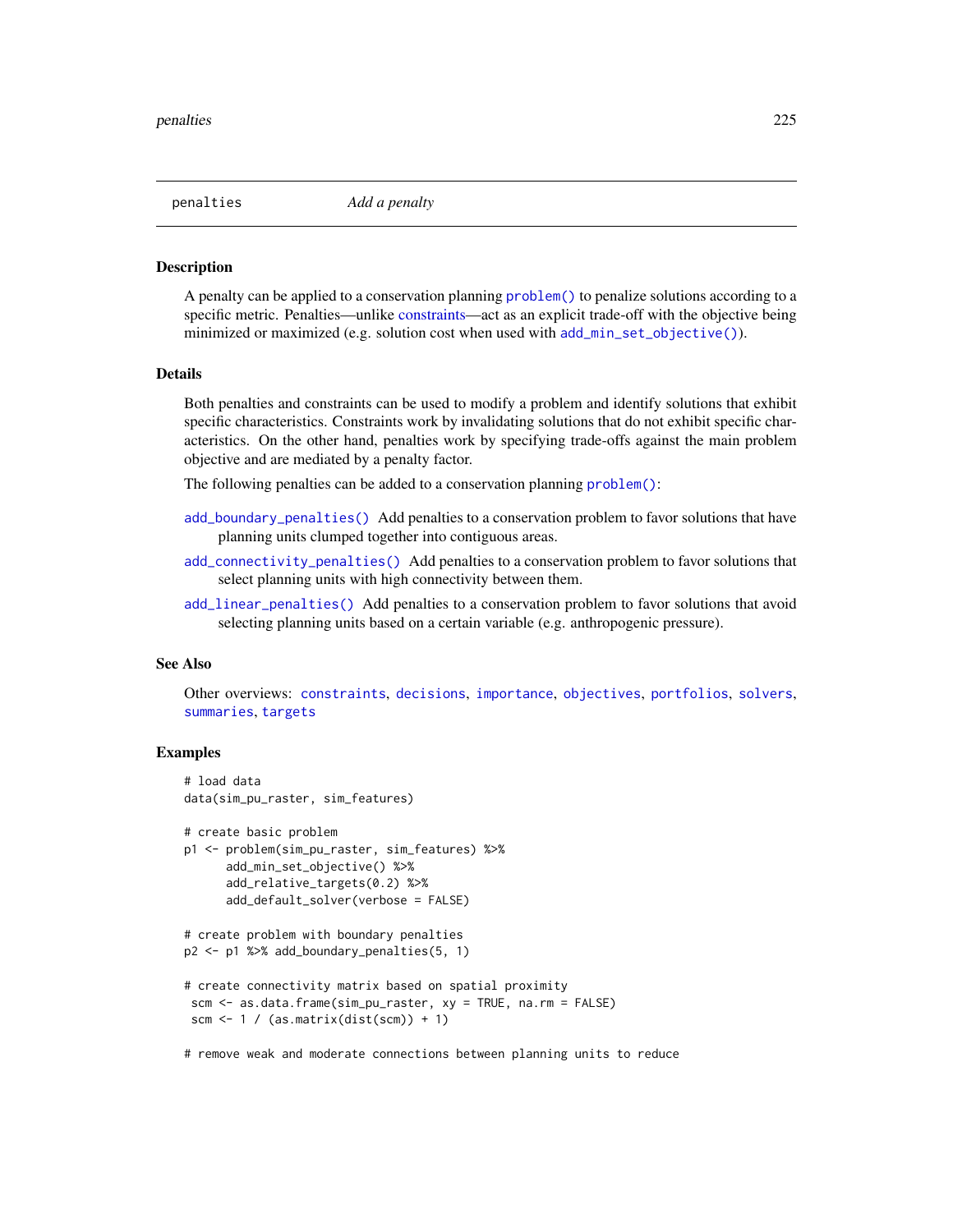```
# run time
scm[scm < 0.85] < -0# create problem with connectivity penalties
p3 <- p1 %>% add_connectivity_penalties(25, data = scm)
# create problem with linear penalties,
# here the penalties will be based on random numbers to keep it simple
## Not run:
# simulate penalty data
# (note this requires the RandomFields package to be installed)
sim_penalty_raster <- simulate_cost(sim_pu_raster)
# plot penalty data
plot(sim_penalty_raster, main = "penalty data", axes = FALSE, box = FALSE)
# create problem with linear penalties, with a penalty scaling factor of 100
p4 <- p1 %>% add_linear_penalties(100, data = sim_penalty_raster)
# solve problems
s <- stack(solve(p1), solve(p2), solve(p3), solve(p4))
# plot solutions
plot(s, axes = FALSE, box = FALSE,
     main = c("basic solution", "boundary penalties",
              "connectivity penalties", "linear penalties"))
## End(Not run)
```

```
Penalty-class Penalty prototype
```
This prototype is used to represent penalties that are added to the objective function when making a conservation problem. This prototype represents a recipe, to actually add penalties to a planning problem, see the help page on [penalties.](#page-224-0) Only experts should use this class directly. This prototype inherits from the [ConservationModifier](#page-139-0).

# See Also

[ConservationModifier](#page-139-0).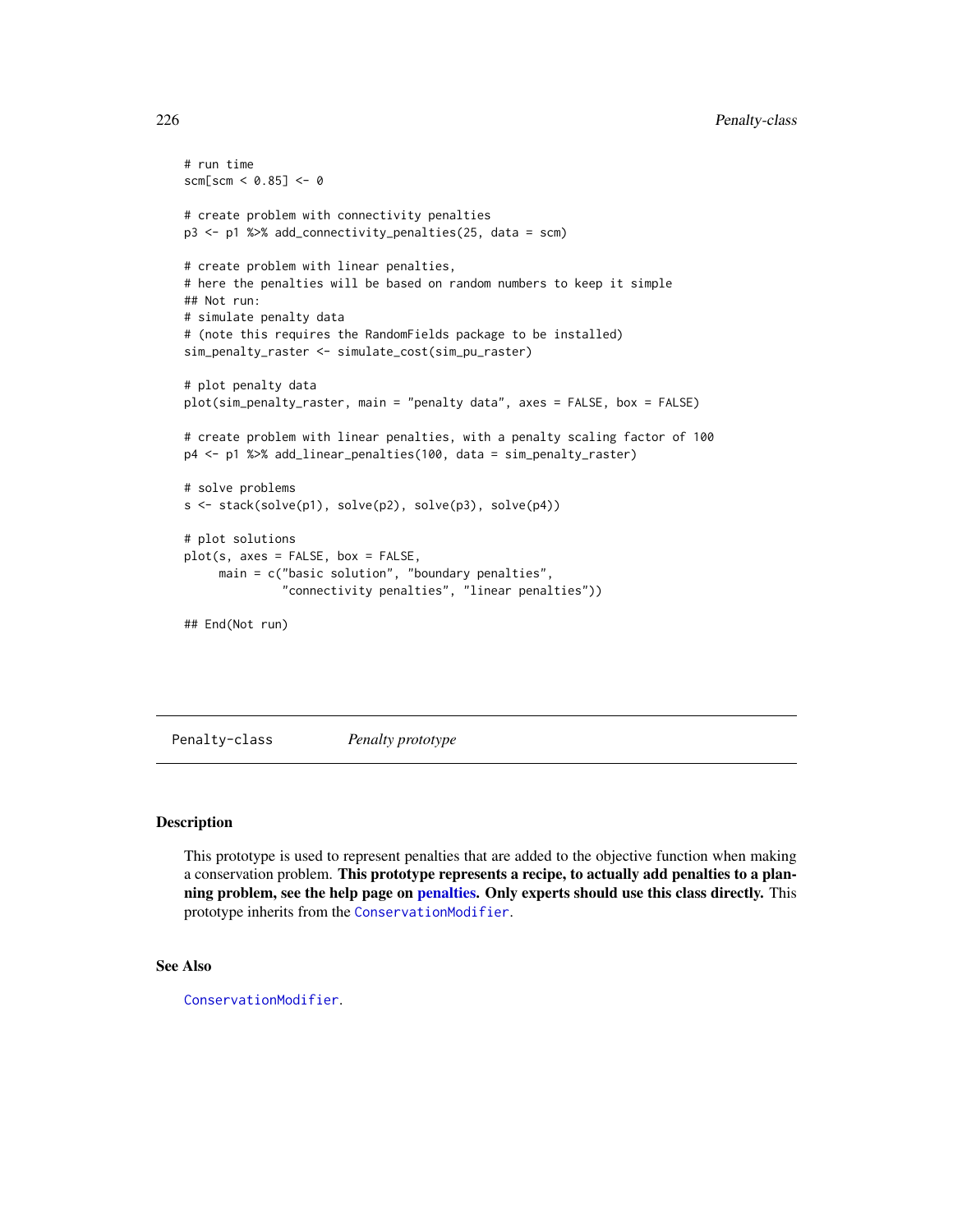This prototype is used to represent methods for generating portfolios of optimization problems. This class represents a recipe to create portfolio generating method and is only recommended for use by expert users. To customize the method used to generate portfolios, please see the help page on [portfolios](#page-227-0).

# Fields

\$name character name of portfolio method.

\$parameters Parameters object with parameters used to customize the the portfolio.

\$run function used to generate a portfolio.

## Usage

x\$print() x\$show() x\$repr() x\$run(op,sol)

## Arguments

x [Solver](#page-266-0) object.

op [OptimizationProblem](#page-217-0) object.

# Details

print print the object.

show show the object.

repr character representation of object.

run solve an [OptimizationProblem](#page-217-0) object using this object and a [Solver](#page-266-0) object.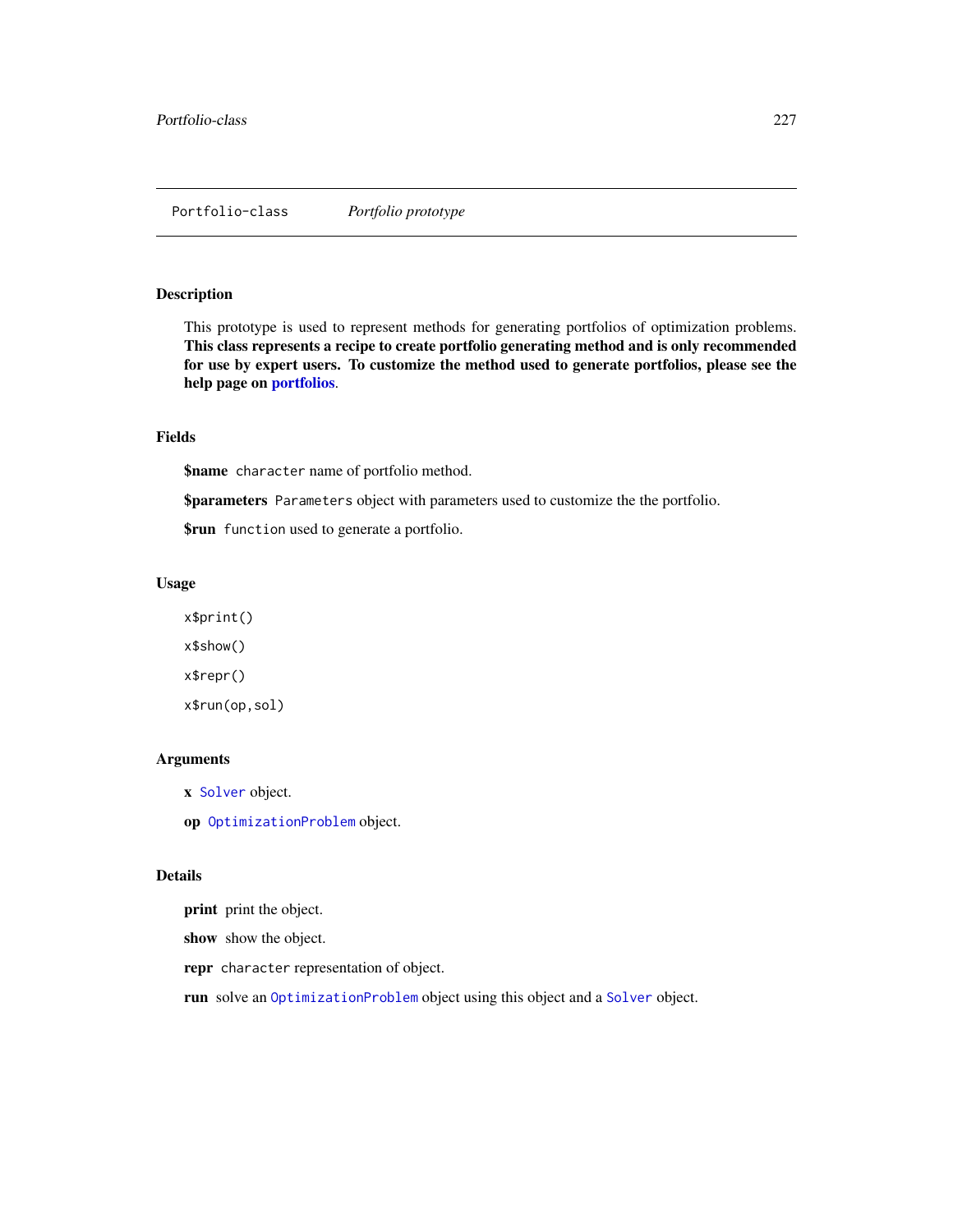<span id="page-227-0"></span>

Conservation planning exercises rarely have access to all the data needed to identify the *truly* perfect solution. This is because available data may lack important details (e.g. land acquisition costs may be unavailable), contain errors (e.g. species presence/absence data may have false positives), or key objectives may not be formally incorporated into the prioritization process (e.g. future land use requirements). As such, conservation planners can help decision makers by providing them with a portfolio of solutions to inform their decision.

# Details

The following portfolios can be added to a conservation planning [problem\(\)](#page-238-0). Note that all methods for generating portfolios return solutions that are within the specified optimality gap.

- [add\\_extra\\_portfolio\(\)](#page-34-0) Generate a portfolio of solutions by storing feasible solutions found during the optimization process. This method is useful for quickly obtaining multiple solutions, but does not provide any guarantees on the number of solutions, or the quality of solutions. Note that it requires the *Gurobi* solver.
- [add\\_top\\_portfolio\(\)](#page-119-0) Generate a portfolio of solutions by finding a pre-specified number of solutions that are closest to optimality (i.e the top solutions). This is useful for examining differences among near-optimal solutions. It can also be used to generate multiple solutions and, in turn, to calculate selection frequencies for small problems. Note that it requires the *Gurobi* solver.
- [add\\_gap\\_portfolio\(\)](#page-44-0) Generate a portfolio of solutions by finding a certain number of solutions that are all within a pre- specified optimality gap. This method is useful for generating multiple solutions that can be used to calculate selection frequencies for moderate and large-sized problems (similar to *Marxan*). Note that it requires the *Gurobi* solver.
- [add\\_cuts\\_portfolio\(\)](#page-31-0) Generate a portfolio of distinct solutions within a pre-specified optimality gap using Bender's cuts. This is recommended as a replacement for [add\\_top\\_portfolio\(\)](#page-119-0) when the *Gurobi* software is not available.
- [add\\_shuffle\\_portfolio\(\)](#page-117-0) Generate a portfolio of solutions by randomly reordering the data prior to attempting to solve the problem. This is recommended as a replacement for [add\\_gap\\_portfolio\(\)](#page-44-0) when the *Gurobi* software is not available.

#### See Also

Other overviews: [constraints](#page-145-0), [decisions](#page-147-0), [importance](#page-195-0), [objectives](#page-215-0), [penalties](#page-224-0), [solvers](#page-267-0), [summaries](#page-269-0), [targets](#page-271-0)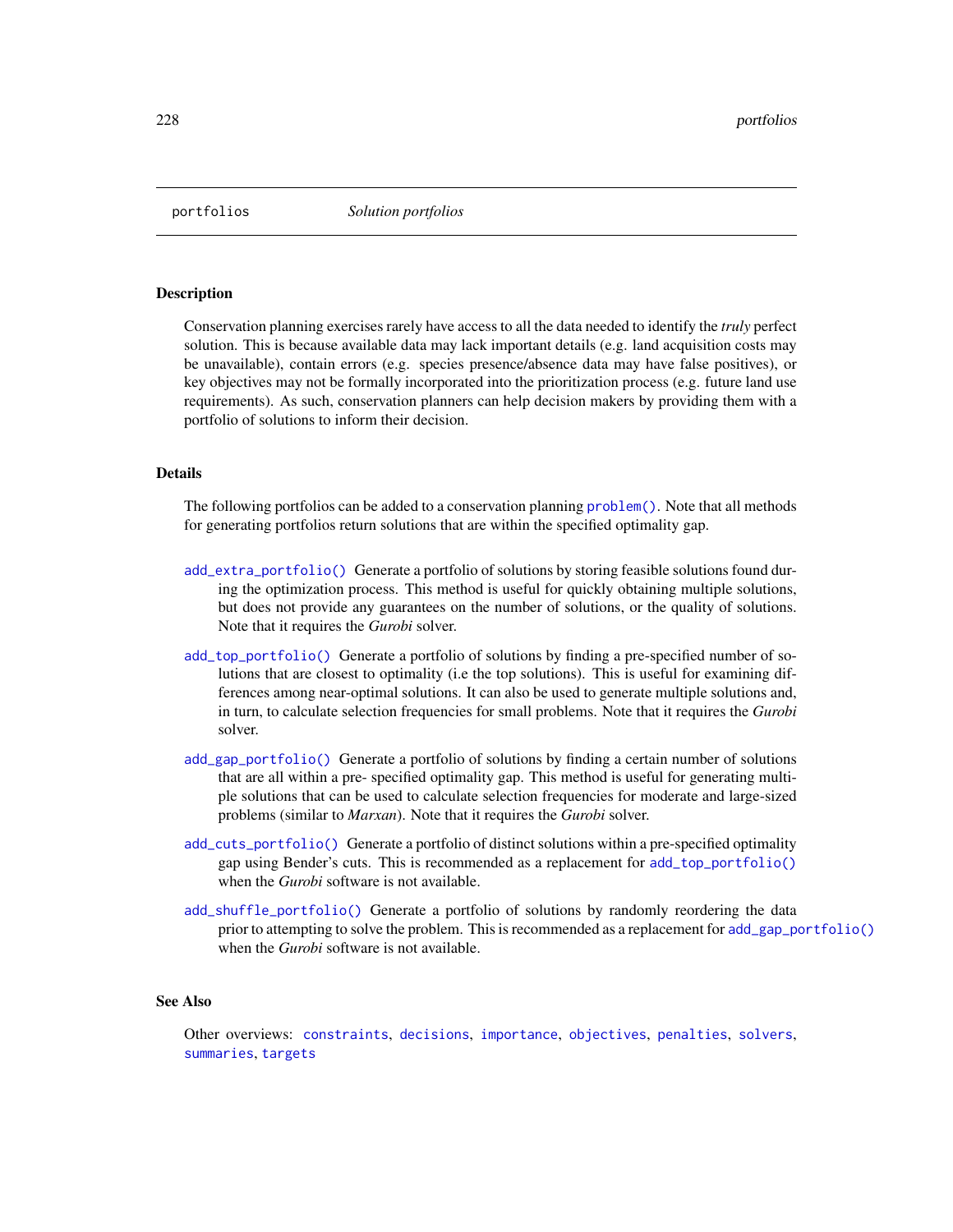## pproto the contract of the contract of the contract of the contract of the contract of the contract of the contract of the contract of the contract of the contract of the contract of the contract of the contract of the con

## Examples

```
# load data
data(sim_pu_raster, sim_features)
# create problem
p <- problem(sim_pu_raster, sim_features) %>%
     add_min_set_objective() %>%
     add_relative_targets(0.1) %>%
     add_binary_decisions() %>%
     add\_default\_solver(gap = 0.02, verbose = FALSE)# create problem with cuts portfolio with 4 solutions
p1 <- p %>% add_cuts_portfolio(4)
# create problem with shuffle portfolio with 4 solutions
p2 <- p %>% add_shuffle_portfolio(4)
## Not run:
# create problem with extra portfolio
p3 <- p %>% add_extra_portfolio()
# create problem with top portfolio with 4 solutions
p4 <- p %>% add_top_portfolio(4)
# create problem with gap portfolio with 4 solutions within 50% of optimality
p5 <- p %>% add_gap_portfolio(4, 0.5)
# solve problems and create solution portfolios
s \leftarrow \text{list}(\text{solve}(p1), \text{solve}(p2), \text{solve}(p3), \text{solve}(p4), \text{solve}(p5))# plot solutions from extra portfolio
plot(stack(s[[1]]), axes = FALSE, box = FALSE)
# plot solutions from top portfolio
plot(stack(s[[2]]), axes = FALSE, box = FALSE)
# plot solutions from gap portfolio
plot(stack(s[[3]]), axes = FALSE, box = FALSE)
# plot solutions from cuts portfolio
plot(stack(s[[4]]), axes = FALSE, box = FALSE)
# plot solutions from shuffle portfolio
plot(stack(s[[5]]), axes = FALSE, box = FALSE)
## End(Not run)
```
pproto *Create a new* pproto *object*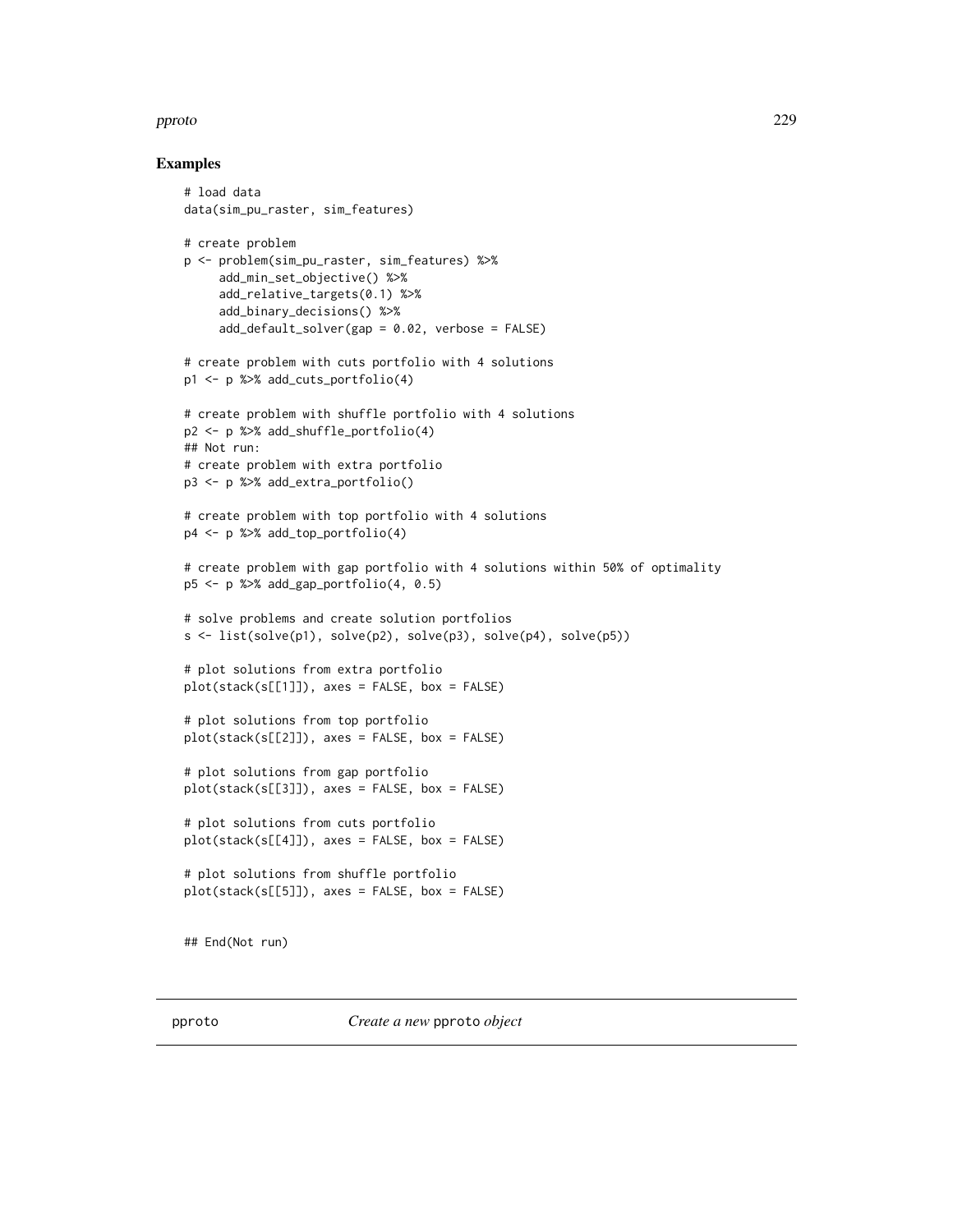Construct a new object with pproto. This object system is inspired from the ggproto system used in the ggplot2 package.

# Usage

```
pproto('_{class}' = NULL, '_{inherit}' = NULL, ...)
```
# Arguments

| _class  | Class name to assign to the object. This is stored as the class attribute of the<br>object. This is optional: if NULL (the default), no class name will be added to the<br>object. |
|---------|------------------------------------------------------------------------------------------------------------------------------------------------------------------------------------|
| inherit | pproto object to inherit from. If NULL, don't inherit from any object.                                                                                                             |
| .       | A list of members to add to the new pproto object.                                                                                                                                 |
|         |                                                                                                                                                                                    |

# Examples

```
Adder <- pproto("Adder",
  x = 0,
  add = function(self, n) {
    self$x <- self$x + n
    self$x
  }
\lambdaAdder$add(10)
Adder$add(10)
Abacus <- pproto("Abacus", Adder,
  subtract = function(self, n) {
    self$x <- self$x - n
    self$x
  }
)
Abacus$add(10)
Abacus$subtract(10)
```
predefined\_optimization\_problem *Predefined optimization problem*

# Description

Create a new [OptimizationProblem](#page-217-0) object.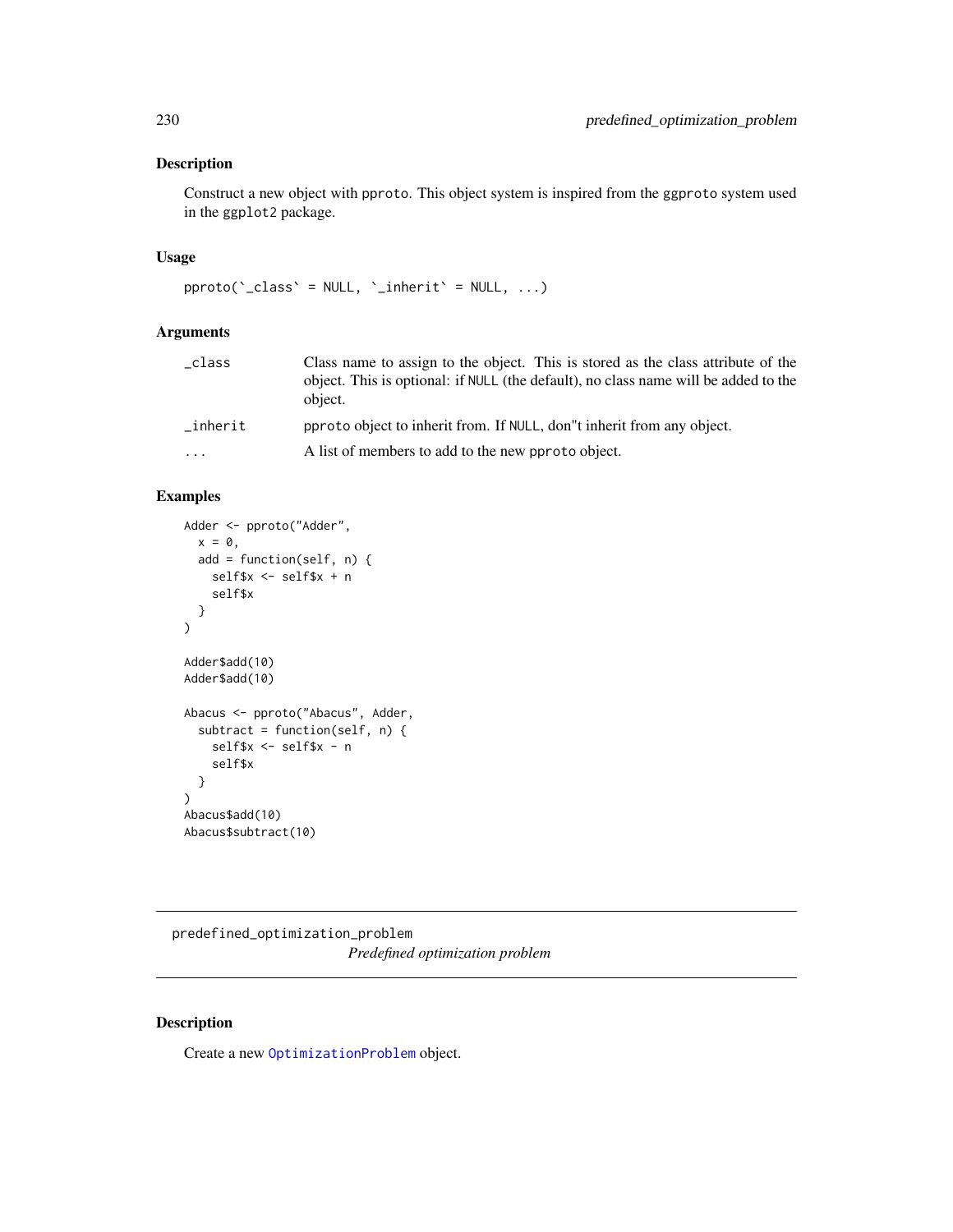### Usage

predefined\_optimization\_problem(x)

#### Arguments

x list object containing data to construct the problem.

# Details

The argument to x must be a list that contains the following elements:

modelsense character model sense.

number\_of\_features integer number of features in problem.

number\_of\_planning\_units integer number of planning units.

A *i* integer row indices for problem matrix.

A\_j integer column indices for problem matrix.

A\_x numeric values for problem matrix.

obj numeric objective function values.

lb numeric lower bound for decision values.

ub numeric upper bound for decision values.

rhs numeric right-hand side values.

sense numeric constraint senses.

vtype character variable types. These are used to specify that the decision variables are binary ("B") or continuous ("C").

row\_ids character identifiers for the rows in the problem matrix.

col\_ids character identifiers for the columns in the problem matrix.

```
# create list with problem data
l <- list(modelsense = "min", number_of_features = 2,
         number_of_planning_units = 3, number_of_zones = 1,
         A_i = c(0L, 1L, 0L, 1L, 0L, 1L), A_j = c(0L, 0L, 1L, 1L, 2L, 2L),A_x = c(2, 10, 1, 10, 1, 10), obj = c(1, 2, 2), lb = c(0, 1, 0),
         ub = c(0, 1, 1), rhs = c(2, 10), compressed_formulation = TRUE,
          sense = c(">=", ">="), vtype = c("B", "B", "B"),
         row_ids = c("spp_target", "spp_target"),
         col\_ids = c("pu", "pu", "pu")# create OptimizationProblem object
x <- predefined_optimization_problem(l)
# print new object
print(x)
```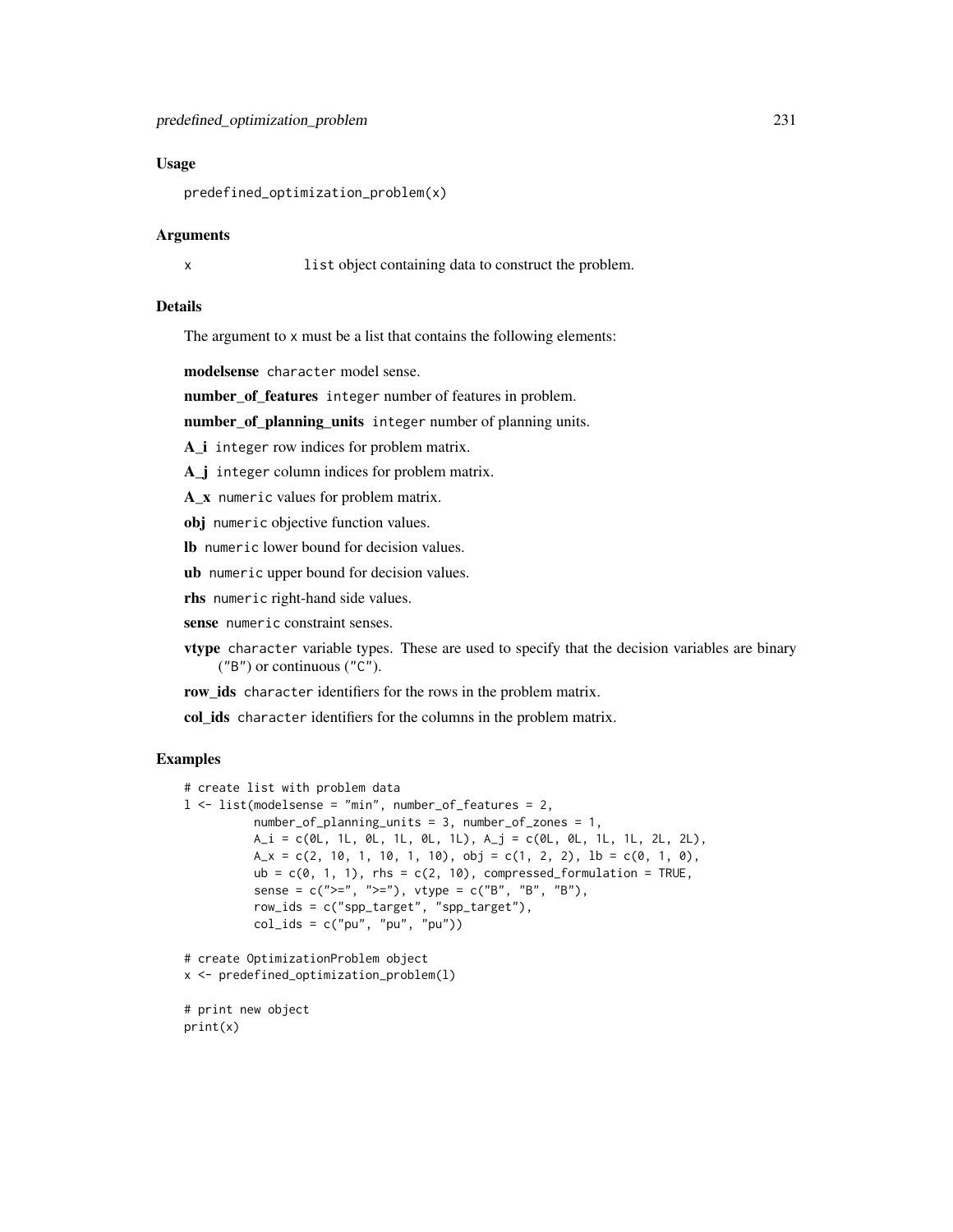presolve\_check *Presolve check*

## **Description**

Check a conservation planning [problem\(\)](#page-238-0) for potential issues before trying to solve it. Specifically, problems are checked for (i) values that are likely to result in "strange" solutions and (ii) values that are likely to cause numerical instability issues and lead to unreasonably long run times when solving it. Although these checks are provided to help diagnose potential issues, please be aware that some detected issues may be false positives. Please note that these checks will not be able to verify if a problem has a feasible solution or not.

#### Usage

```
presolve_check(x)
```

```
## S3 method for class 'ConservationProblem'
presolve_check(x)
```

```
## S3 method for class 'OptimizationProblem'
presolve_check(x)
```
#### Arguments

x [problem\(\)](#page-238-0) (i.e. [ConservationProblem](#page-141-0)) or [OptimizationProblem](#page-217-0) object.

## Details

This function checks for issues that are likely to result in "strange" solutions. Specifically, it checks if (i) all planning units are locked in, (ii) all planning units are locked out, and (iii) all planning units have negative cost values (after applying penalties if any were specified). Although such conservation planning problems are mathematically valid, they are generally the result of a coding mistake when building the problem (e.g. using an absurdly high penalty value or using the wrong dataset to lock in planning units). Thus such issues, if they are indeed issues and not false positives, can be fixed by carefully checking the code, data, and parameters used to build the conservation planning problem.

This function then checks for values that may lead to numerical instability issues when solving the problem. Specifically, it checks if the range of values in certain components of the optimization problem are over a certain threshold (i.e.  $1 \times 10^9$ ) or if the values themselves exceed a certain threshold (i.e.  $1 \times 10^{10}$ ). In most cases, such issues will simply cause an exact algorithm solver to take a very long time to generate a solution. In rare cases, such issues can cause incorrect calculations which can lead to exact algorithm solvers returning infeasible solutions (e.g. a solution to the minimum set problem where not all targets are met) or solutions that exceed the specified optimality gap (e.g. a suboptimal solution when a zero optimality gap is specified).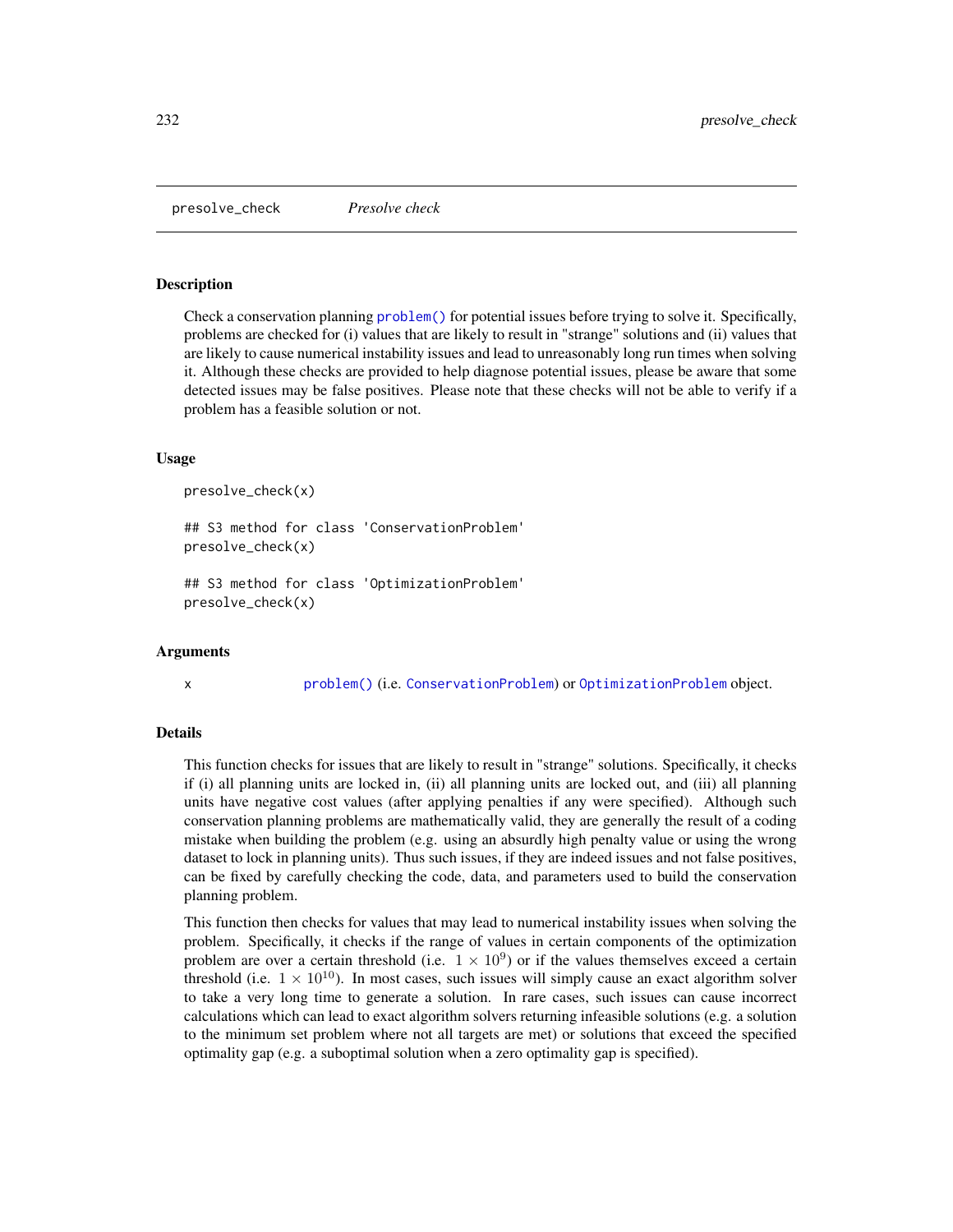What can you do if a conservation planning problem fails to pass these checks? Well, this function will have thrown some warning messages describing the source of these issues, so read them carefully. For instance, a common issue is when a relatively large penalty value is specified for boundary ([add\\_boundary\\_penalties\(\)](#page-9-0)) or connectivity penalties ([add\\_connectivity\\_penalties\(\)](#page-17-0)). This can be fixed by trying a smaller penalty value. In such cases, the original penalty value supplied was so high that the optimal solution would just have selected every single planning unit in the solution—and this may not be especially helpful anyway (see below for example). Another common issue is that the planning unit cost values are too large. For example, if you express the costs of the planning units in terms of USD then you might have some planning units that cost over one billion dollars in large-scale planning exercises. This can be fixed by rescaling the values so that they are smaller (e.g. multiplying the values by a number smaller than one, or expressing them as a fraction of the maximum cost). Let's consider another common issue, let's pretend that you used habitat suitability models to predict the amount of suitable habitat in each planning unit for each feature. If you calculated the amount of suitable habitat in each planning unit in square meters then this could lead to very large numbers. You could fix this by converting the units from square meters to square kilometers or thousands of square kilometers. Alternatively, you could calculate the percentage of each planning unit that is occupied by suitable habitat, which will yield values between zero and one hundred.

But what can you do if you can't fix these issues by simply changing the penalty values or rescaling data? You will need to apply some creative thinking. Let's run through a couple of scenarios. Let's pretend that you have a few planning units that cost a billion times more than any other planning unit so you can't fix this by rescaling the cost values. In this case, it's extremely unlikely that these planning units will be selected in the optimal solution so just set the costs to zero and lock them out. If this procedure yields a problem with no feasible solution, because one (or several) of the planning units that you manually locked out contains critical habitat for a feature, then find out which planning unit(s) is causing this infeasibility and set its cost to zero. After solving the problem, you will need to manually recalculate the cost of the solutions but at least now you can be confident that you have the optimal solution. Now let's pretend that you are using the maximum features objective (i.e. [add\\_max\\_features\\_objective\(\)](#page-86-0)) and assigned some really high weights to the targets for some features to ensure that their targets were met in the optimal solution. If you set the weights for these features to one billion then you will probably run into numerical instability issues. Instead, you can calculate minimum weight needed to guarantee that these features will be represented in the optimal solution and use this value instead of one billion. This minimum weight value can be calculated as the sum of the weight values for the other features and adding a small number to it (e.g. 1). Finally, if you're running out of ideas for addressing numerical stability issues you have one remaining option: you can use the numeric\_focus argument in the [add\\_gurobi\\_solver\(\)](#page-46-0) function to tell the solver to pay extra attention to numerical instability issues. This is not a free lunch, however, because telling the solver to pay extra attention to numerical issues can substantially increase run time. So, if you have problems that are already taking an unreasonable time to solve, then this will not help at all.

#### Value

logical value indicating if all checks are passed successfully.

#### See Also

[problem\(\)](#page-238-0), [solve\(\)](#page-261-0), [https://www.gurobi.com/documentation/9.1/refman/numerics\\_gurob](https://www.gurobi.com/documentation/9.1/refman/numerics_gurobi_guidelines.html)i\_ [guidelines.html](https://www.gurobi.com/documentation/9.1/refman/numerics_gurobi_guidelines.html).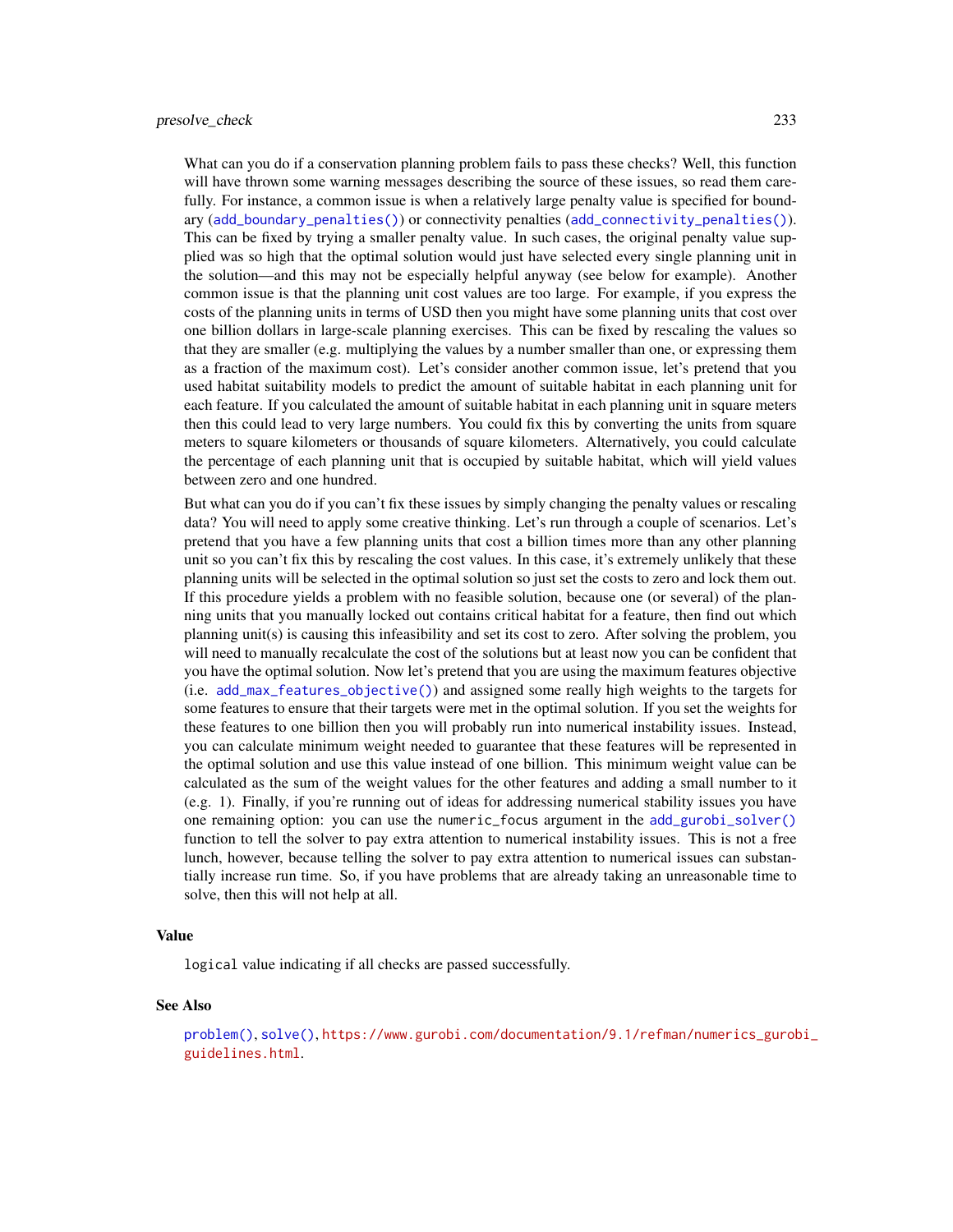```
# set seed for reproducibility
set.seed(500)
# load data
data(sim_pu_raster, sim_features)
# create minimal problem with no issues
p1 <- problem(sim_pu_raster, sim_features) %>%
      add_min_set_objective() %>%
      add_relative_targets(0.1) %>%
      add_binary_decisions()
# run presolve checks
# note that no warning is thrown which suggests that we should not
# encounter any numerical stability issues when trying to solve the problem
print(presolve_check(p1))
# create a minimal problem, containing cost values that are really
# high so that they could cause numerical instability issues when trying
# to solve it
sim_pu_raster2 <- sim_pu_raster
sim_pu_raster2[1] <- 1e+15
p2 <- problem(sim_pu_raster2, sim_features) %>%
      add_min_set_objective() %>%
      add_relative_targets(0.1) %>%
      add_binary_decisions()
# run presolve checks
# note that a warning is thrown which suggests that we might encounter
# some issues, such as long solve time or suboptimal solutions, when
# trying to solve the problem
print(presolve_check(p2))
# create a minimal problem with connectivity penalties values that have
# a really high penalty value that is likely to cause numerical instability
# issues when trying to solve the it
cm <- adjacency_matrix(sim_pu_raster)
p3 <- problem(sim_pu_raster, sim_features) %>%
      add_min_set_objective() %>%
      add_relative_targets(0.1) %>%
      add_connectivity_penalties(1e+15, data = cm) %>%
      add_binary_decisions()
# run presolve checks
# note that a warning is thrown which suggests that we might encounter
# some numerical instability issues when trying to solve the problem
print(presolve_check(p3))
## Not run:
# let's forcibly solve the problem using Gurobi and tell it to
# be extra careful about numerical instability problems
s3 <- p3 %>%
```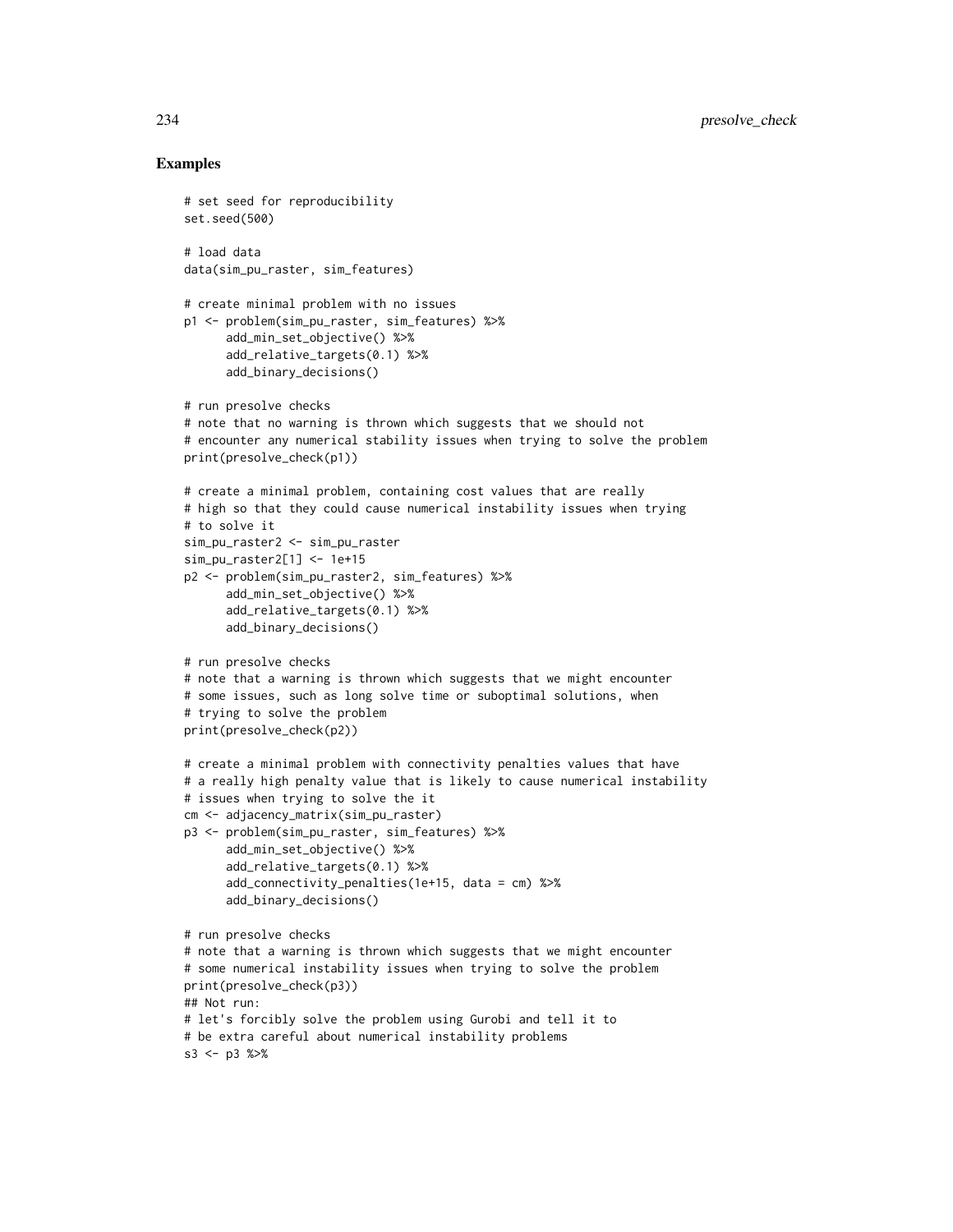```
add_gurobi_solver(numeric_focus = TRUE) %>%
      solve(force = TRUE)
# plot solution
# we can see that all planning units were selected because the connectivity
# penalty is so high that cost becomes irrelevant, so we should try using
# a much lower penalty value
plot(s3, main = "solution", axes = FALSE, box = FALSE)
## End(Not run)
```
print *Print*

# Description

Display information about an object.

# Usage

```
## S3 method for class 'ConservationProblem'
print(x, \ldots)## S3 method for class 'ConservationModifier'
print(x, \ldots)## S3 method for class 'Id'
print(x, \ldots)## S4 method for signature 'Id'
print(x)
## S3 method for class 'OptimizationProblem'
print(x, \ldots)## S3 method for class 'ScalarParameter'
print(x, \ldots)## S3 method for class 'ArrayParameter'
print(x, \ldots)## S3 method for class 'Solver'
print(x, \ldots)## S3 method for class 'Zones'
print(x, \ldots)## S4 method for signature 'tbl_df'
print(x)
```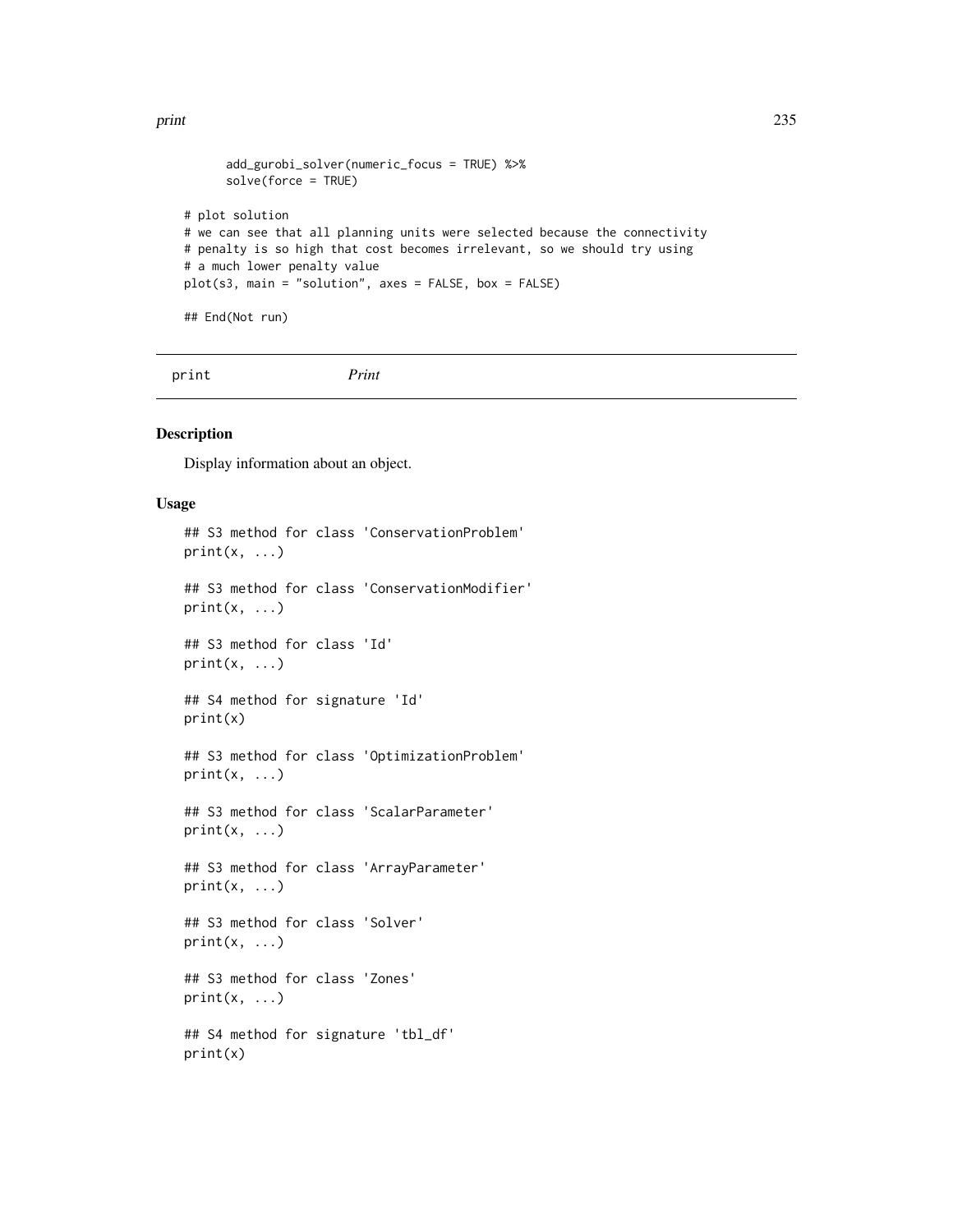236 prioritizr

#### Arguments

| $\times$ | Any object. |
|----------|-------------|
| $\cdot$  | not used.   |

# Value

None.

## See Also

[base::print\(\)](#page-0-0).

## Examples

 $a \leq 1:4$ print(a)

prioritizr *prioritizr: Systematic Conservation Prioritization in R*

### Description

The **prioritizr R** package uses mixed integer linear programming (MILP) techniques to provide a flexible interface for building and solving conservation planning problems (Rodrigues *et al.* 2000; Billionnet 2013). It supports a broad range of objectives, constraints, and penalties that can be used to custom-tailor conservation planning problems to the specific needs of a conservation planning exercise. Once built, conservation planning problems can be solved using a variety of commercial and open-source exact algorithm solvers. In contrast to the algorithms conventionally used to solve conservation problems, such as heuristics or simulated annealing (Ball *et al.* 2009), the exact algorithms used here are guaranteed to find optimal solutions. Furthermore, conservation problems can be constructed to optimize the spatial allocation of different management actions or zones, meaning that conservation practitioners can identify solutions that benefit multiple stakeholders. Finally, this package has the functionality to read input data formatted for the *Marxan* conservation planning program (Ball *et al.* 2009), and find much cheaper solutions in a much shorter period of time than *Marxan* (Beyer *et al.* 2016). See the [online code repository](https://github.com/prioritizr/prioritizr) for more information.

# Details

This package contains several vignettes that are designed to showcase its functionality. To view them, please use the code vignette("name",package = "prioritizr") where "name" is the name of the desired vignette (e.g. "gurobi\_installation").

- prioritizr Background information on systematic conservation planning and a comprehensive overview of the package and its usage.
- tasmania Tutorial using Tasmania, Australia as a case-study. This tutorial uses vector-based planning unit data and is written for individuals familiar with the *Marxan* decision support tool.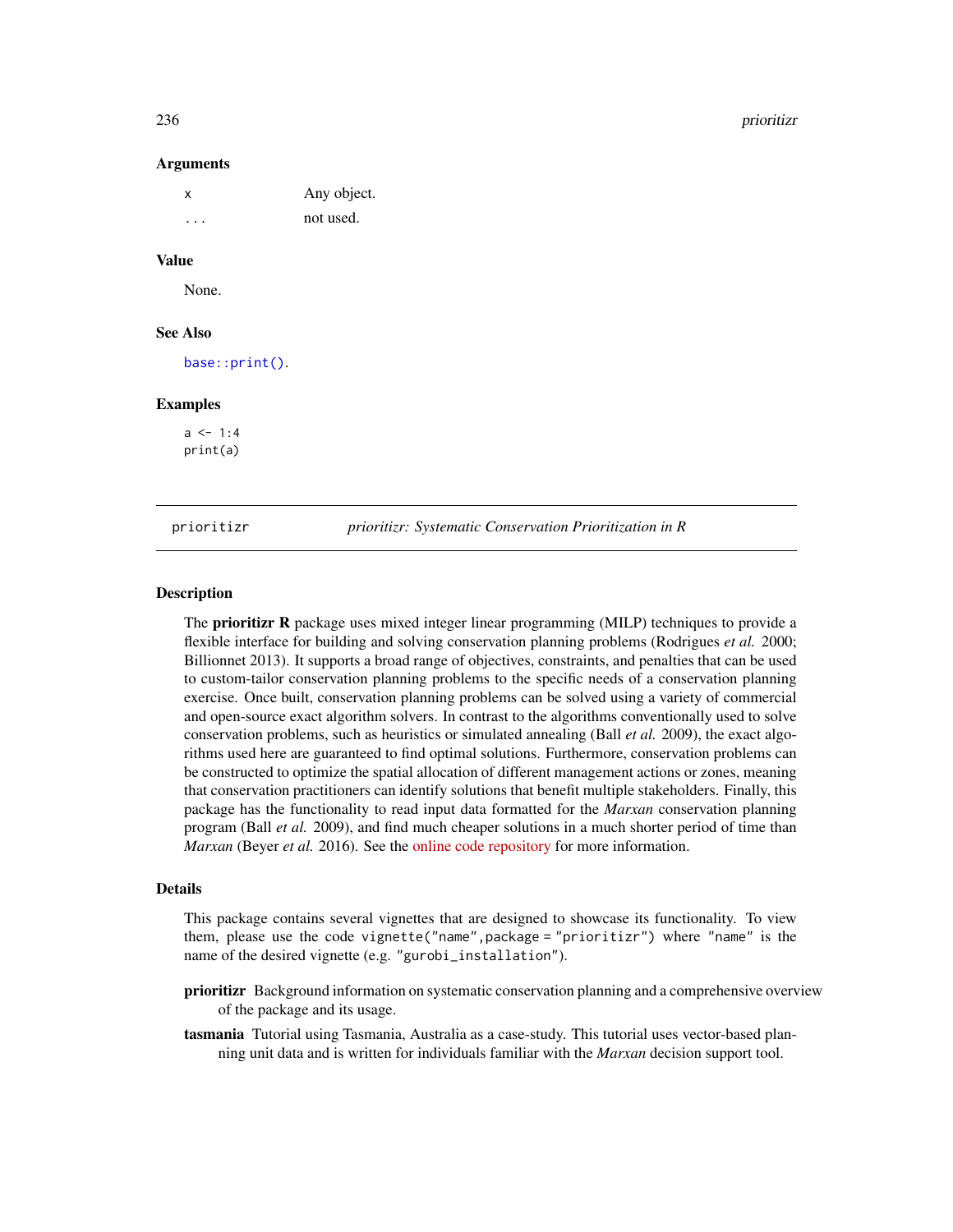- saltspring Tutorial using Salt Spring Island, Canada as a case-study. This tutorial uses raster-based planning unit data.
- zones Tutorial on using multiple management actions or zones to create detailed prioritizations.
- gurobi\_installation Instructions for installing and setting up the *Gurobi* optimization software for use with the package.
- solver benchmark Reports run times for solving conservation planning problems of varying size and complexity using different solvers.

publication\_record List of publications that have cited the package.

#### References

Ball IR, Possingham HP, and Watts M (2009) *Marxan and relatives: Software for spatial conservation prioritisation* in Spatial conservation prioritisation: Quantitative methods and computational tools. Eds Moilanen A, Wilson KA, and Possingham HP. Oxford University Press, Oxford, UK.

Beyer HL, Dujardin Y, Watts ME, and Possingham HP (2016) Solving conservation planning problems with integer linear programming. *Ecological Modelling*, 228: 14–22.

Billionnet A (2013) Mathematical optimization ideas for biodiversity conservation. *European Journal of Operational Research*, 231: 514–534.

Rodrigues AS, Cerdeira OJ, and Gaston KJ (2000) Flexibility, efficiency, and accountability: adapting reserve selection algorithms to more complex conservation problems. *Ecography*, 23: 565–574.

prioritizr-deprecated *Deprecation notice*

# **Description**

The functions listed here are deprecated. This means that they once existed in earlier versions of the of the **prioritizr** package, but they have since been removed entirely, replaced by other functions, or renamed as other functions in newer versions. To help make it easier to transition to new versions of the **prioritizr** package, we have listed alternatives for deprecated the functions (where applicable). If a function is described as being renamed, then this means that only the name of the function has changed (i.e. the inputs, outputs, and underlying code remain the same).

#### Usage

```
add_connected_constraints(...)
add_corridor_constraints(...)
set_number_of_threads(...)
get_number_of_threads(...)
is.parallel(...)
```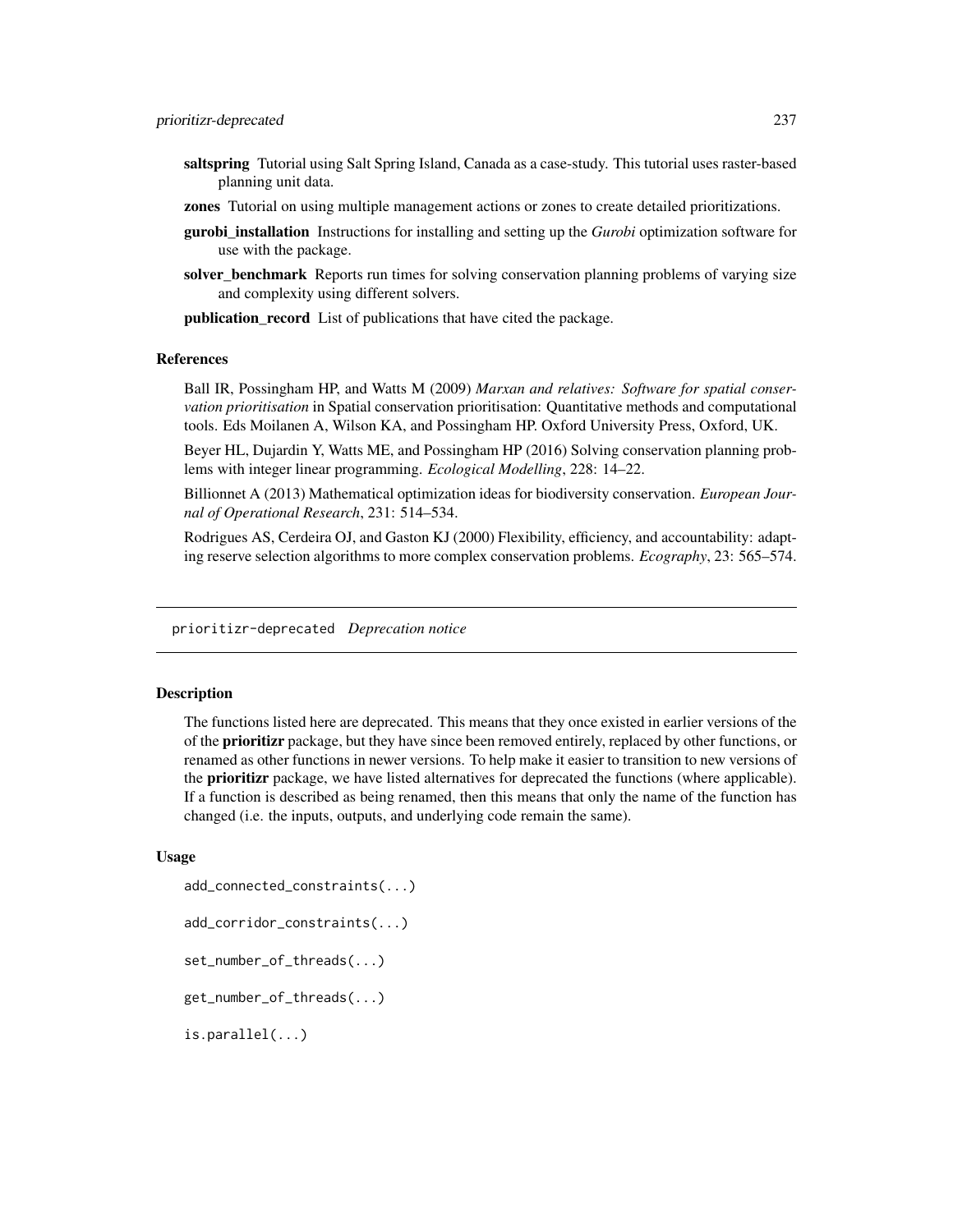```
add_pool_portfolio(...)
connected_matrix(...)
feature_representation(...)
replacement_cost(...)
rarity_weighted_richness(...)
ferrier_score(...)
```
## Arguments

... not used.

# Details

The following functions have been deprecated:

- add\_connected\_constraints() renamed as the [add\\_contiguity\\_constraints\(\)](#page-25-0) function.
- add\_corridor\_constraints() replaced by the [add\\_feature\\_contiguity\\_constraints\(\)](#page-36-0) function.
- set\_number\_of\_threads() no longer needed used with the implementation of superior data extraction.
- get\_number\_of\_threads() no longer needed used with the implementation of superior data extraction.
- is.parallel() no longer needed used with the implementation of superior data extraction.
- add\_pool\_portfolio() replaced by the [add\\_extra\\_portfolio\(\)](#page-34-0) and [add\\_top\\_portfolio\(\)](#page-119-0).

connected\_matrix() renamed as the [adjacency\\_matrix\(\)](#page-120-0) function.

- feature\_representation() replaced by the [eval\\_feature\\_representation\\_summary\(\)](#page-164-0) function for consistency with other functions.
- replacement\_cost() renamed as the [eval\\_replacement\\_importance\(\)](#page-180-0) function for consistency with other functions for evaluating solutions.
- rarity\_weighted\_richness() renamed as the [eval\\_rare\\_richness\\_importance\(\)](#page-176-0) function for consistency with other functions for evaluating solutions.
- ferrier\_score() renamed as the [eval\\_ferrier\\_importance\(\)](#page-169-0) function for consistency with other functions for evaluating solutions.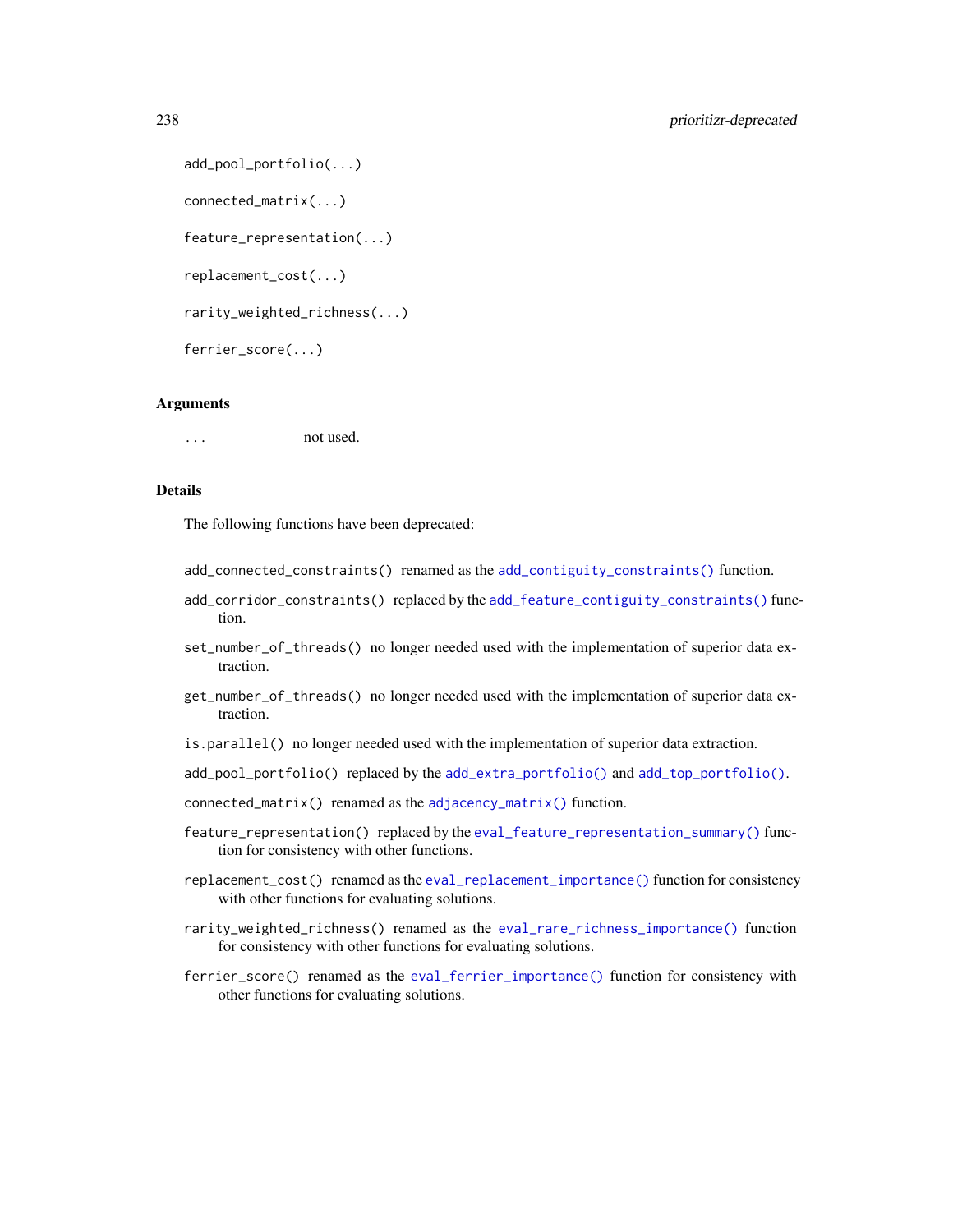<span id="page-238-0"></span>

Create a systematic conservation planning problem. This function is used to specify the basic data used in a spatial prioritization problem: the spatial distribution of the planning units and their costs, as well as the features (e.g. species, ecosystems) that need to be conserved. After constructing this ConservationProblem-class object, it can be customized to meet specific goals using [objectives,](#page-215-0) [targets,](#page-271-0) [constraints,](#page-145-0) and [penalties.](#page-224-0) After building the problem, the [solve\(\)](#page-261-0) function can be used to identify solutions. Note that problems require an objective, and failing to specify an an objective will throw an error when attempting to solve it.

## Usage

```
problem(x, features, ...)
## S4 method for signature 'Raster,Raster'
problem(x, features, run_checks, ...)
## S4 method for signature 'Raster,ZonesRaster'
problem(x, features, run_checks, ...)
## S4 method for signature 'Spatial,Raster'
problem(x, features, cost_column, run_checks, ...)
## S4 method for signature 'Spatial,ZonesRaster'
problem(x, features, cost_column, run_checks, ...)
## S4 method for signature 'Spatial,character'
problem(x, features, cost_column, ...)
## S4 method for signature 'Spatial,ZonesCharacter'
problem(x, features, cost_column, ...)
## S4 method for signature 'data.frame,character'
problem(x, features, cost_column, ...)
## S4 method for signature 'data.frame,ZonesCharacter'
problem(x, features, cost_column, ...)
## S4 method for signature 'data.frame,data.frame'
problem(x, features, rij, cost_column, zones, ...)
## S4 method for signature 'numeric,data.frame'
problem(x, features, rij_matrix, ...)
```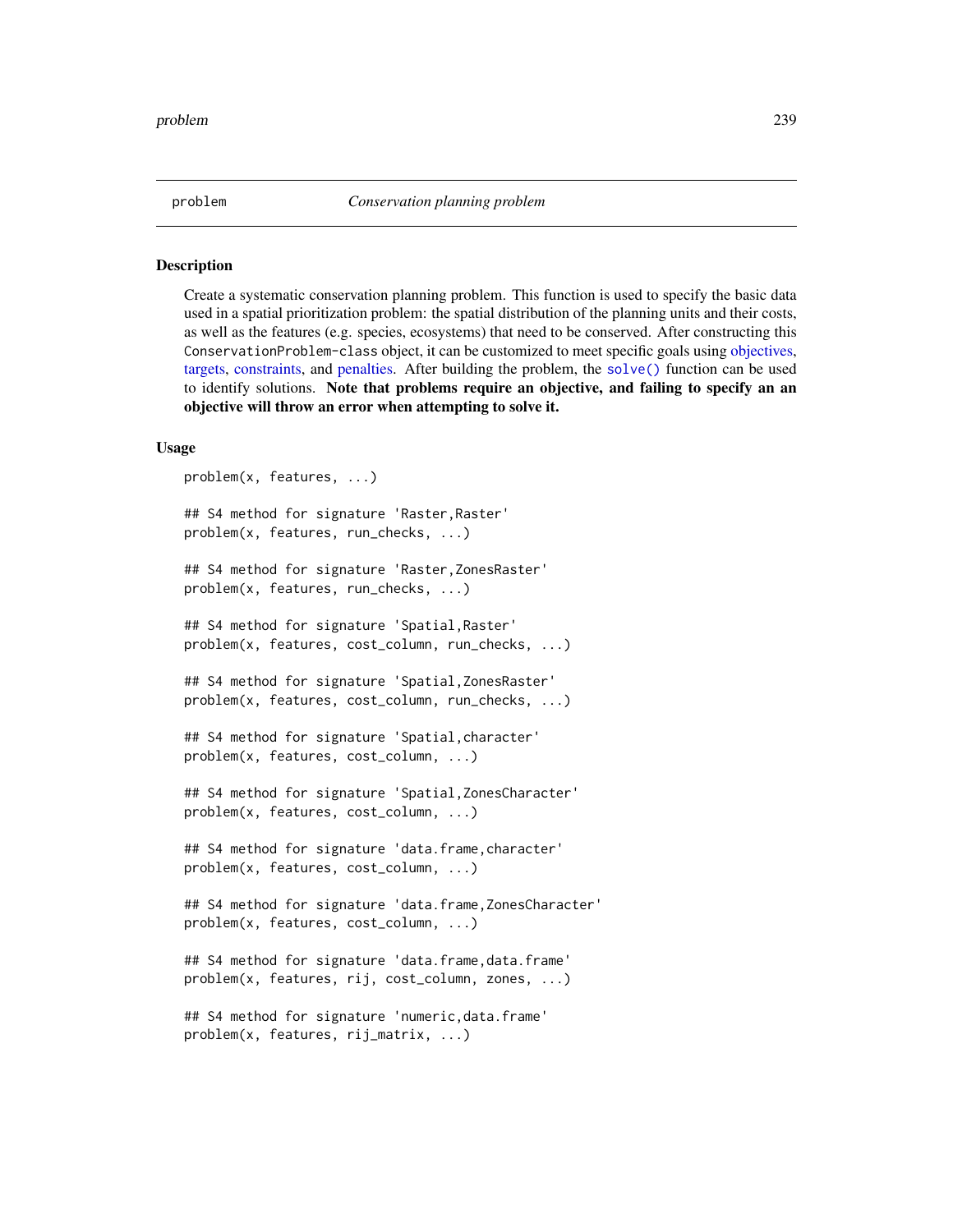```
## S4 method for signature 'matrix,data.frame'
problem(x, features, rij_matrix, ...)
## S4 method for signature 'sf,Raster'
problem(x, features, cost_column, run_checks, ...)
## S4 method for signature 'sf,ZonesRaster'
problem(x, features, cost_column, run_checks, ...)
## S4 method for signature 'sf,character'
problem(x, features, cost_column, ...)
```

```
## S4 method for signature 'sf,ZonesCharacter'
problem(x, features, cost_column, ...)
```
## Arguments

x [Raster](#page-0-0), [sf::st\\_sf\(\)](#page-0-0), [SpatialPolygonsDataFrame](#page-0-0), [SpatialLinesDataFrame](#page-0-0), [SpatialPointsDataFrame](#page-0-0), [data.frame\(\)](#page-0-0) object, [numeric\(\)](#page-0-0) vector, or [matrix\(\)](#page-0-0) specifying the planning units to use in the reserve design exercise and their corresponding cost. It may be desirable to exclude some planning units from the analysis, for example those outside the study area. To exclude planning units, set the cost for those raster cells to NA, or use the add\_locked\_out\_constraint function.

features The feature data can be specified in a variety of ways. The specific formats that can be used depend on the cost data format (i.e. argument to x) and whether the problem should have a single zone or multiple zones. If the problem should have a single zone, then the feature data can be specified following:

- $x =$ RasterLa[y](#page-0-0)er-class, or  $x =$ Spatial-class, or  $x =$ sf::st\_sf(): y [= Raster-class](#page-0-0) object showing the distribution of conservation features. Missing values (i.e. NA values) can be used to indicate the absence of a feature in a particular cell instead of explicitly setting these cells to zero. Note that this argument type for features can only be used to specify data for problems involving a single zone.
- $x = Spatial-class, or x = sf::st_sf(), or x = data frame: y = character$  $x = Spatial-class, or x = sf::st_sf(), or x = data frame: y = character$  $x = Spatial-class, or x = sf::st_sf(), or x = data frame: y = character$  $x = Spatial-class, or x = sf::st_sf(), or x = data frame: y = character$ vector with column names that correspond to the abundance or occurrence of different features in each planning unit. Note that this argument type can only be used to create problems involving a single zone.
- $x =$  data. frame, or  $x =$  numeric vector, or  $x =$  matrix:  $y =$  data. frame object containing the names of the features. Note that if this type of argument is supplied to features then the argument rij or rij\_matrix must also be supplied. This type of argument should follow the conventions used by *Marxan*, wherein each row corresponds to a different feature. It must also contain the following columns:
	- id integer unique identifier for each feature These identifiers are used in the argument to rij.

name character name for each feature.

prop numeric relative target for each feature (optional).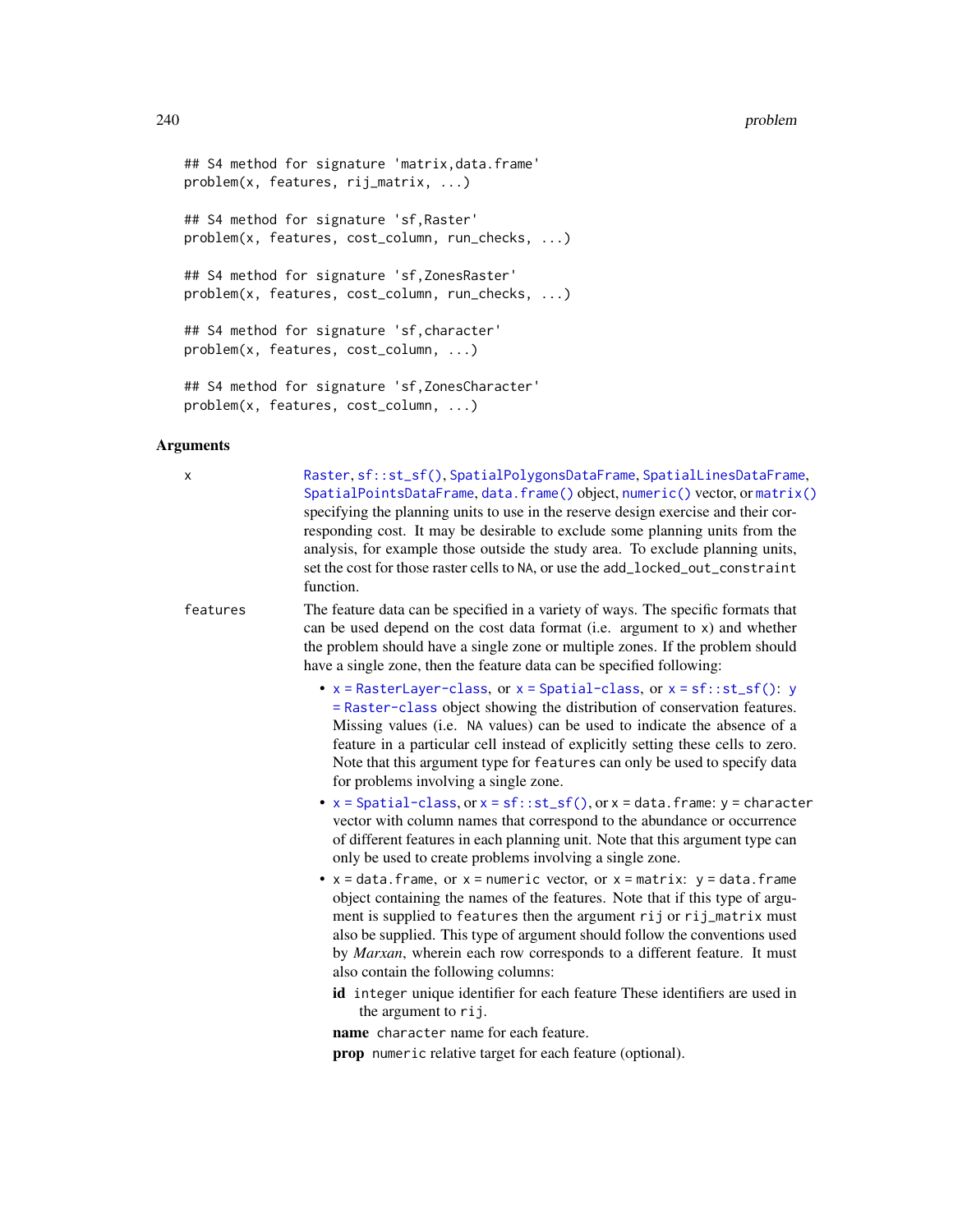amount numeric absolute target for each feature (optional).

If the problem should have multiple zones, then the feature data can be specified following:

- [x = RasterStack-class](#page-0-0), or [x = RasterBrick-class](#page-0-0), or [x = Spatial-class](#page-0-0), or  $x = sf$ :: $st_s(f)$ :  $y = Z$ onesRaster: object showing the distribution of conservation features in multiple zones. As above, missing values (i.e. NA values) can be used to indicate the absence of a feature in a particular cell instead of explicitly setting these cells to zero.
- $x = Spatial-class, or x = sf::st_sf(), or or x = data-frame: y = ZonesCharacter$  $x = Spatial-class, or x = sf::st_sf(), or or x = data-frame: y = ZonesCharacter$  $x = Spatial-class, or x = sf::st_sf(), or or x = data-frame: y = ZonesCharacter$  $x = Spatial-class, or x = sf::st_sf(), or or x = data-frame: y = ZonesCharacter$  $x = Spatial-class, or x = sf::st_sf(), or or x = data-frame: y = ZonesCharacter$ object with column names that correspond to the abundance or occurrence of different features in each planning unit in different zones.

... not used.

- run\_checks logical flag indicating whether checks should be run to ensure the integrity of the input data. These checks are run by default; however, for large datasets they may increase run time. If it is taking a prohibitively long time to create the prioritization problem, it is suggested to try setting run\_checks to FALSE.
- cost\_column character name or integer indicating the column(s) with the cost data. This argument must be supplied when the argument to  $x$  is a [Spatial](#page-0-0) or data. frame object. This argument should contain the name of each column containing cost data for each management zone when creating problems with multiple zones. To create a problem with a single zone, then set the argument to cost\_column as a single column name.
- rij data.frame containing information on the amount of each feature in each planning unit assuming each management zone. Similar to data.frame arguments for features, the data.frame objects must follow the conventions used by *Marxan*. Note that the "zone" column is not needed for problems involving a single management zone. Specifically, the argument should contain the following columns:

pu integer planning unit identifier.

species integer feature identifier.

zone integer zone identifier (optional for problems involving a single zone). amount numeric amount of the feature in the planning unit.

zones data.frame containing information on the zones. This argument is only used when argument to  $x$  and  $y$  are both data. frame objects and the problem being built contains multiple zones. Following conventions used in MarZone, this argument should contain the following columns: columns:

id integer zone identifier.

name character zone name.

rij\_matrix list of matrix or [dgCMatrix](#page-0-0) objects specifying the amount of each feature (rows) within each planning unit (columns) for each zone. The list elements denote different zones, matrix rows denote features, and matrix columns denote planning units. For convenience, the argument to rij\_matrix can be a single matrix or [dgCMatrix](#page-0-0) when specifying a problem with a single management zone. This argument is only used when the argument to x is a numeric or matrix object.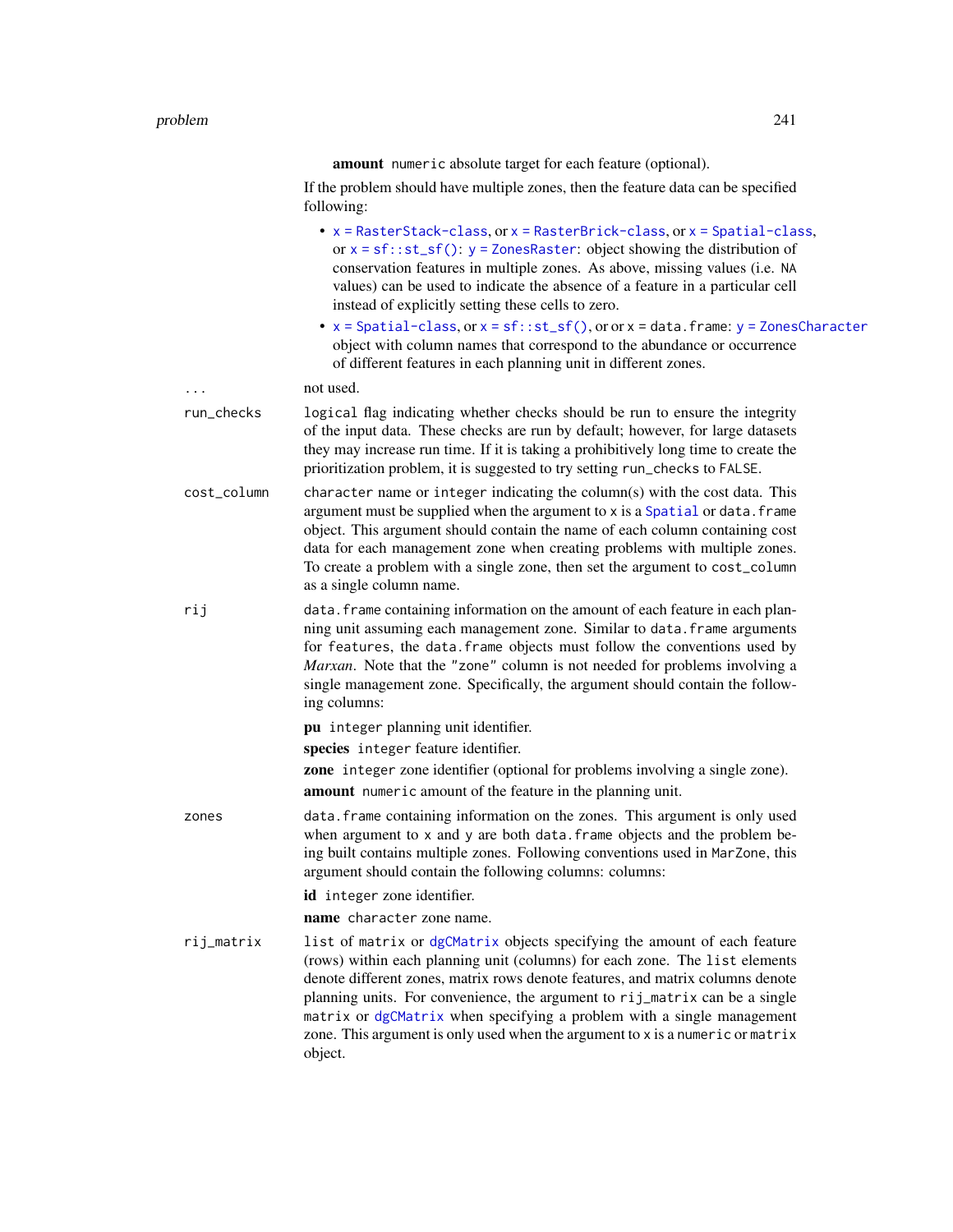## Details

A systematic conservation planning exercise leverages data to help inform conservation decision making. To help ensure that the data – and resulting prioritizations – are relevant to the over-arching goals of the exercise, you should decide on the management action (or set of actions) that need be considered in the exercise. For example, these actions could include establishing protected areas, selecting land for conservation easements, restoring habitat, planting trees for carbon sequestration, eradicating invasive species, or some combination of the previous actions. If the exercise involves multiple different actions, they can be incorporated by using multiple zones (see the Management Zones vignette for details). After deciding on the management action(s), you can compile the following data.

First, you will need to create a set of planning units (i.e. discrete spatial areas) to inform decision making. Planning units are often created by subdividing a study region into a set square or hexagonal cells. They can also be created using administrative boundaries (e.g. provinces), land management boundaries (e.g. property boundaries derived from cadastral data), or ecological boundaries (e.g. based on ecosystem classification data). The size (i.e. spatial grain) of the planning units is often determined based on a compromise between the scale needed to inform decision making, the spatial accuracy (resolution) of available datasets, and the computational resources available for generating prioritizations (e.g. RAM and number of CPUs on your computer).

Second, you will need data to quantify the cost of implementing implementing each management action within each planning unit. Critically, the cost data should reflect the management action(s) considered in the exercise. For example, costs are often specified using data that reflect economic expenditure (e.g. land acquisition cost), socioeconomic conditions (e.g. human population density), opportunity costs of foregone commercial activities (e.g. logging or agriculture), or opportunity costs of foregone recreational activities (e.g. recreational fishing) activities, In some cases – depending on the management action(s) considered – it can make sense to use a constant cost value (e.g. all planning units are assigned a cost value equal to one) or use a cost value based on spatial extent (e.g. each planning unit is assigned a cost value based on its total area). Also, in most cases, you want to avoid negative cost values. This because a negative value means that a place is *desirable* for implementing a management action, and such places will almost always be selected for prioritization even if they provide no benefit.

Third, you will need data to quantify the benefits of implementing management actions within planning units. To achieve this, you will need to select a set of conservation features that relate to the over-arching goals of the exercise. For example, conservation features often include species (e.g. Clouded Leopard), habitats (e.g. mangroves or cloud forest), or ecosystems. The benefit that each feature derives from a planning unit can take a variety of forms, but is typically occupancy (i.e. presence or absence), area of occurrence within each planning unit (e.g. based on species' geographic range data), or a measure of habitat suitability (e.g. estimated using a statistical model). After compiling these data, you have the minimal data need to generate a prioritization.

A systematic conservation planning exercise involves prioritizing a set of management actions to be implemented within certain planning units. Critically, this prioritization should ideally optimize the trade-off between benefits and costs. To accomplish this, the **prioritizr** package uses input data to formulate optimization problems (see Optimization section for details). Broadly speaking, the goal of an optimization problem is to minimize (or maximize) an objective function over a set of decision variables, subject to a series of constraints. Here, an objective function specifies the metric for evaluating conservation plans. The decision variables are what we control, and usually there is one binary variable for each planning unit to specify whether that unit is selected or not (but other approaches are available, see [decisions\)](#page-147-0). The constraints can be thought of as rules that must be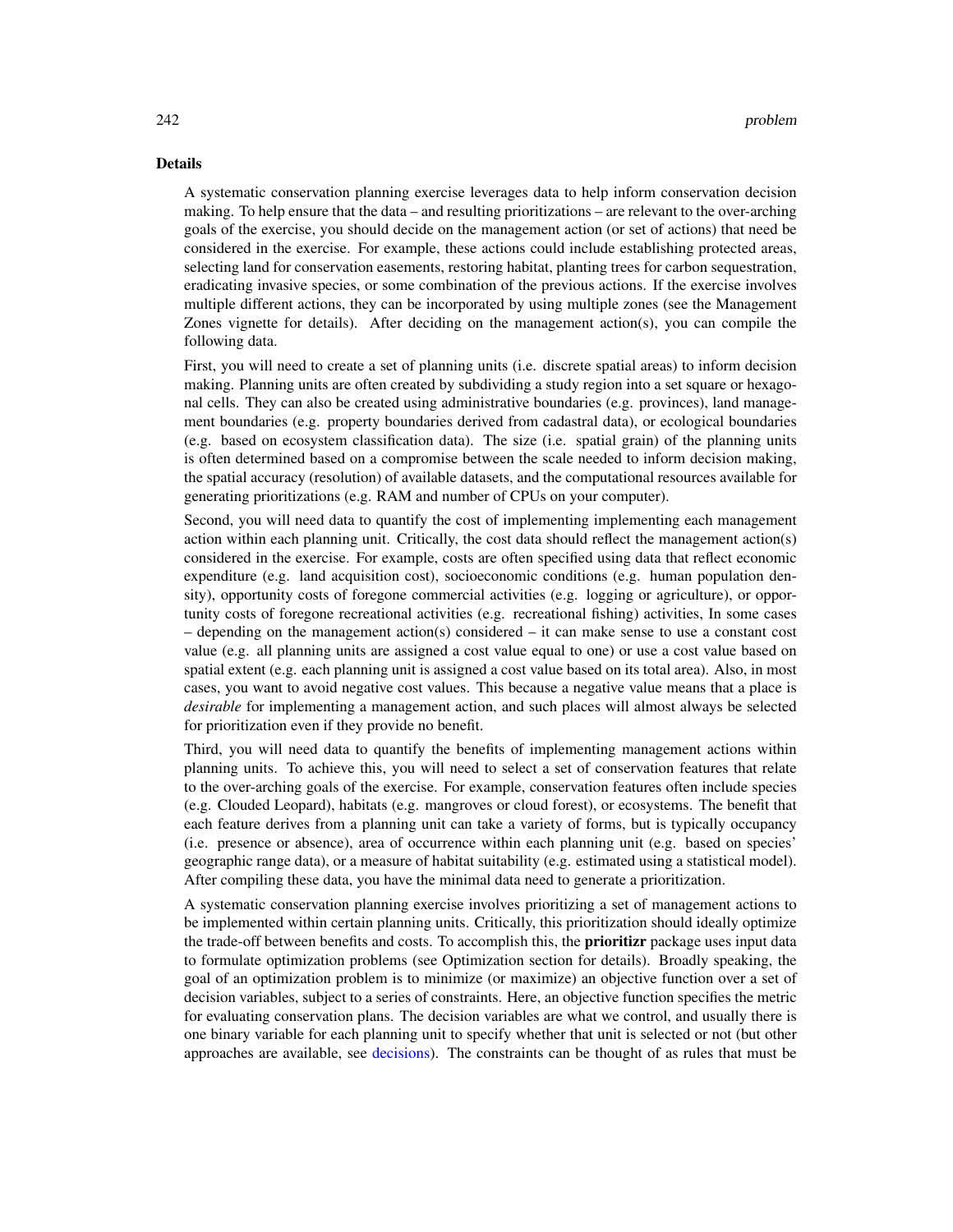followed. For example, constraints can be used to ensure a prioritization must stay within a certain budget. These constraints can also leverage additional data to help ensure that prioritizations meet the over-arching goals of the exercise. For example, to account for existing conservation efforts, you could obtain data delineating the extent of existing protected areas and use constraints to lock in planning units that are covered by them (see add locked in constraints).

#### Value

[ConservationProblem](#page-141-0) object containing data for a prioritization.

## **Optimization**

The **prioritizr** package uses exact algorithms to solve reserve design problems (see [solvers](#page-267-0) for details). To achieve this, it internally formulates mathematical optimization problems using mixed integer linear programming (MILP). The general form of such problems can be expressed in matrix notation using the following equation.

# Minimize**c**<sup>T</sup>**x**subjectto**Ax**  $\geq$  = or  $\leq$  **b**

Here, x is a vector of decision variables, c and b are vectors of known coefficients, and A is the constraint matrix. The final term specifies a series of structural constraints where relational operators for the constraint can be either  $\geq$ ,  $=$ , or  $\leq$  the coefficients. For example, in the minimum set cover problem,  $c$  would be a vector of costs for each planning unit,  $b$  a vector of targets for each conservation feature, the relational operator would be  $\geq$  for all features, and A would be the representation matrix with  $A_{ij} = r_{ij}$ , the representation level of feature i in planning unit j. If you wish to see exactly how a conservation planning problem is formulated as mixed integer linear programming problem, you can use the [write\\_problem\(\)](#page-273-0) function to save the optimization problem to a plain-text file on your computer and then view it using a standard text editor (e.g. Notepad).

Please note that this function internally computes the amount of each feature in each planning unit when this data is not supplied (using the [rij\\_matrix](#page-249-0) function). As a consequence, it can take a while to initialize large-scale conservation planning problems that involve millions of planning units.

## See Also

See [solve\(\)](#page-261-0) for details on solving a problem to generate solutions. Also, see [objectives,](#page-215-0) [penal](#page-224-0)[ties,](#page-224-0) [targets,](#page-271-0) [constraints,](#page-145-0) [decisions,](#page-147-0) [portfolios,](#page-227-0) [solvers](#page-267-0) for information on customizing problems. Additionally, see [summaries](#page-269-0) and [importance](#page-195-0) for information on evaluating solutions.

```
# load data
data(sim_pu_raster, sim_pu_polygons, sim_pu_lines, sim_pu_points,
    sim_pu_sf, sim_features)
# create problem using raster planning unit data
p1 <- problem(sim_pu_raster, sim_features) %>%
     add_min_set_objective() %>%
     add_relative_targets(0.2) %>%
     add_binary_decisions() %>%
     add_default_solver(verbose = FALSE)
```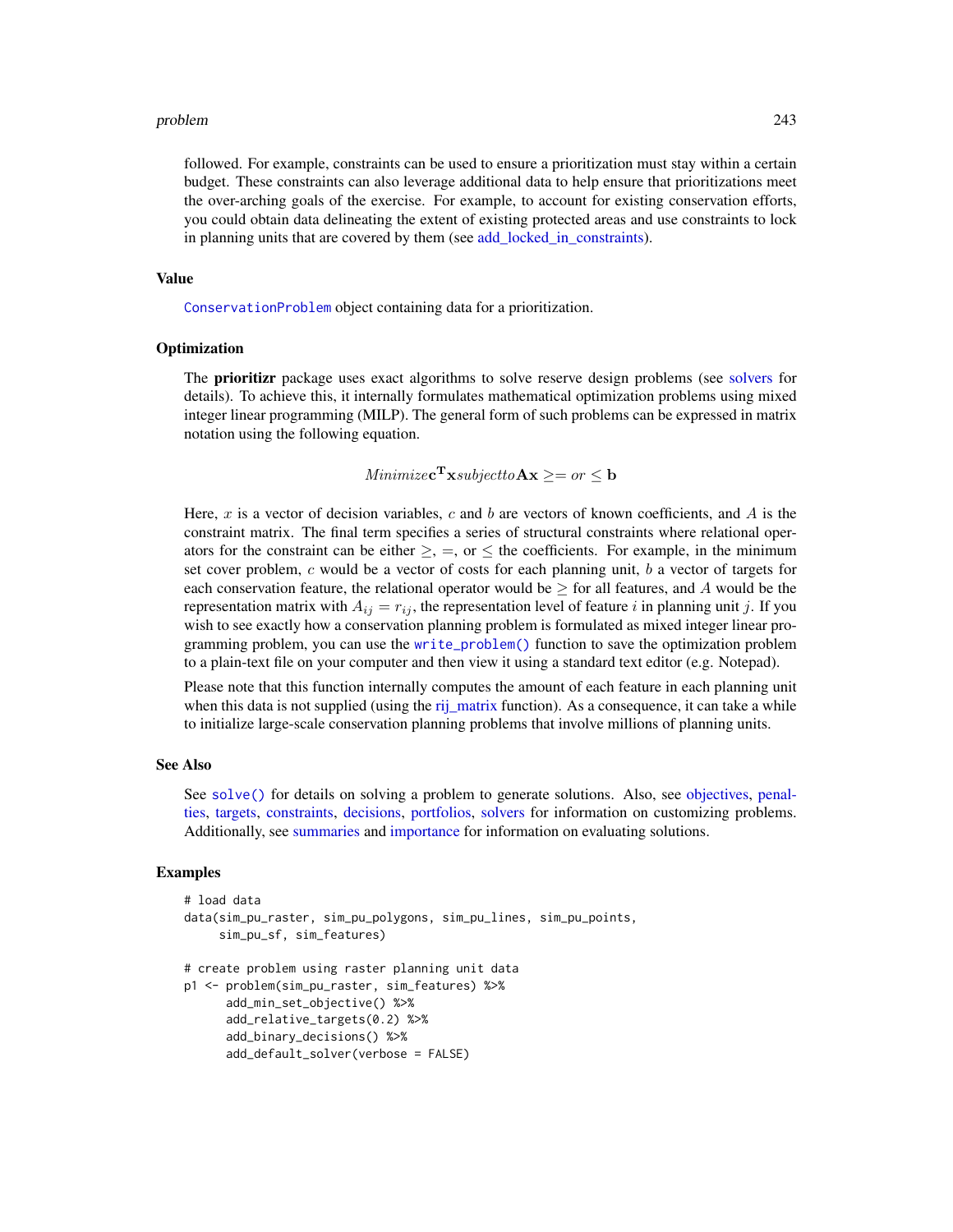```
## Not run:
# create problem using polygon (Spatial) planning unit data
p2 <- problem(sim_pu_polygons, sim_features, "cost") %>%
      add_min_set_objective() %>%
      add_relative_targets(0.2) %>%
      add_binary_decisions() %>%
      add_default_solver(verbose = FALSE)
# create problem using line (Spatial) planning unit data
p3 <- problem(sim_pu_lines, sim_features, "cost") %>%
      add_min_set_objective() %>%
      add_relative_targets(0.2) %>%
      add_binary_decisions() %>%
      add_default_solver(verbose = FALSE)
# create problem using point (Spatial) planning unit data
p4 <- problem(sim_pu_points, sim_features, "cost") %>%
      add_min_set_objective() %>%
      add_relative_targets(0.2) %>%
      add_binary_decisions() %>%
      add_default_solver(verbose = FALSE)
# create problem using polygon (sf) planning unit data
p5 <- problem(sim_pu_sf, sim_features, "cost") %>%
      add_min_set_objective() %>%
      add_relative_targets(0.2) %>%
      add_binary_decisions() %>%
      add_default_solver(verbose = FALSE)
# since geo-processing can be slow for large spatial vector datasets
# (e.g. polygons, lines, points), it can be worthwhile to pre-process the
# planning unit data so that it contains columns indicating the amount of
# each feature inside each planning unit
# (i.e. each column corresponds to a different feature)
# calculate the amount of each species within each planning unit
# (i.e. SpatialPolygonsDataFrame object)
pre_proc_data <- rij_matrix(sim_pu_polygons, sim_features)
# add extra columns to the polygon (Spatial) planning unit data
# to indicate the amount of each species within each planning unit
pre_proc_data <- as.data.frame(t(as.matrix(pre_proc_data)))
names(pre_proc_data) <- names(sim_features)
sim_pu_polygons@data <- cbind(sim_pu_polygons@data, pre_proc_data)
# create problem using the polygon (Spatial) planning unit data
# with the pre-processed columns
p6 <- problem(sim_pu_polygons, features = names(pre_proc_data), "cost") %>%
      add_min_set_objective() %>%
      add_relative_targets(0.2) %>%
      add_binary_decisions() %>%
      add_default_solver(verbose = FALSE)
```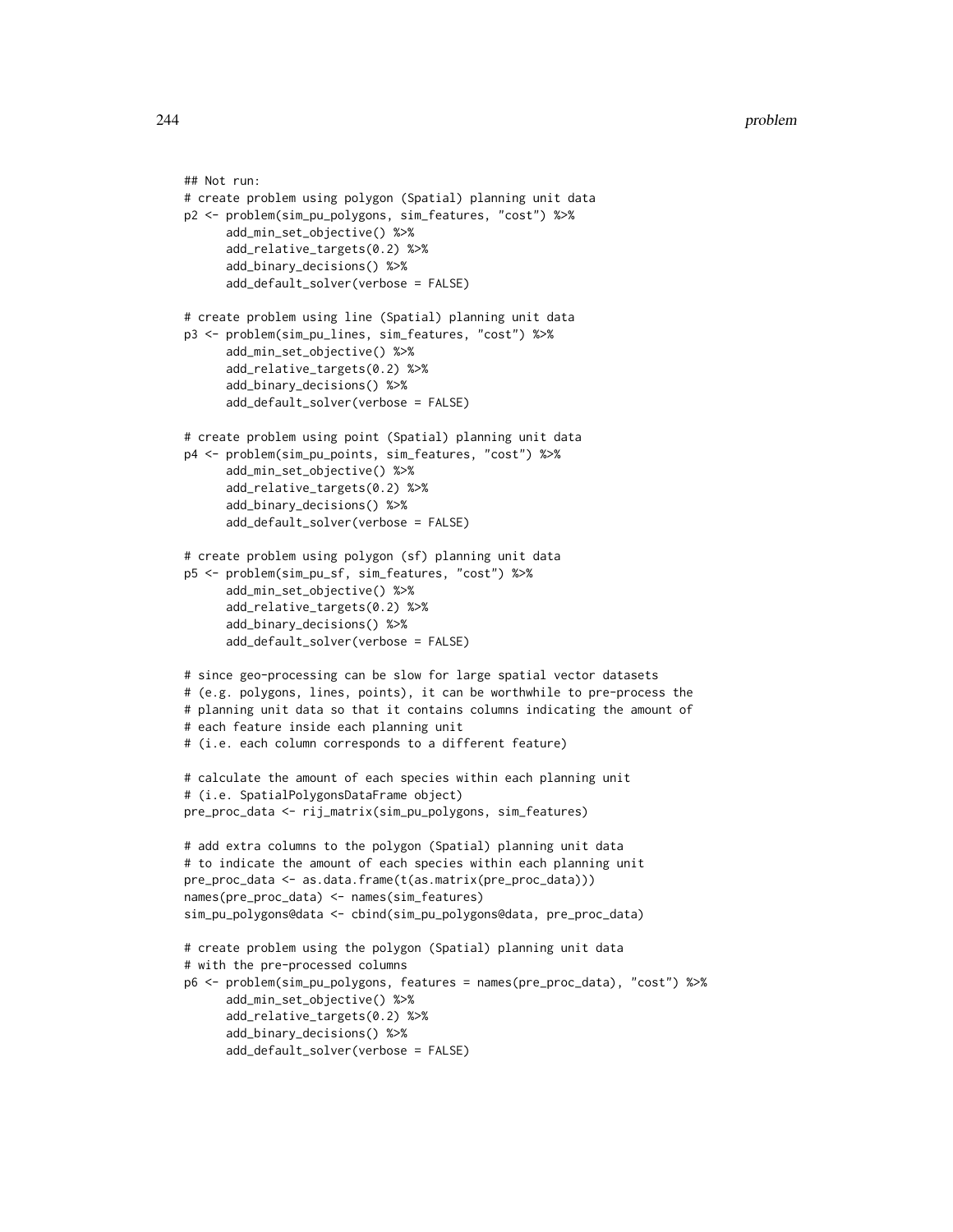```
# this strategy of pre-processing columns can be used for sf objects too
pre_proc_data2 <- rij_matrix(sim_pu_sf, sim_features)
pre_proc_data2 <- as.data.frame(t(as.matrix(pre_proc_data2)))
names(pre_proc_data2) <- names(sim_features)
sim_pu_sf <- cbind(sim_pu_sf, pre_proc_data2)
# create problem using the polygon (sf) planning unit data
# with pre-processed columns
p7 <- problem(sim_pu_sf, features = names(pre_proc_data2), "cost") %>%
      add_min_set_objective() %>%
      add_relative_targets(0.2) %>%
      add_binary_decisions() %>%
      add_default_solver(verbose = FALSE)
# in addition to spatially explicit data, pre-processed aspatial data
# can also be used to create a problem
# (e.g. data created using external spreadsheet software)
costs <- sim_pu_polygons$cost
features <- data.frame(id = seq_len(nlayers(sim_features)),
                       name = names(sim_features))
rij_mat <- rij_matrix(sim_pu_polygons, sim_features)
p8 <- problem(costs, features, rij_matrix = rij_mat) %>%
      add_min_set_objective() %>%
      add_relative_targets(0.2) %>%
      add_binary_decisions() %>%
      add_default_solver(verbose = FALSE)
# solve problems
s1 \leftarrow solve(p1)s2 \leftarrow solve(p2)s3 \leq solve(p3)s4 \leftarrow solve(p4)s5 \leq solve(p5)s6 \leftarrow solve(p6)s7 <- solve(p7)
s8 \leftarrow solve(p8)# plot solutions for problems associated with spatial data
par(mfrow = c(3, 2), mar = c(0, 0, 4.1, 0))plot(s1, main = "raster data", axes = FALSE, box = FALSE, legend = FALSE)
plot(s2, main = "polygon data")
plot(s2[s2$solution_1 > 0.5, ], col = "darkgreen", add = TRUE)plot(s3, main = "line data")
lines(s3[s3$solution_1 > 0.5, ], col = "darkgreen", lw = 2)plot(s4, main = "point data", pch = 19)
points(s4[s4$solution_1 > 0.5, ], col = "darkgreen", cex = 2, pch = 19)
# note that as_Spatial() is for convenience to plot all solutions together
plot(as_Spatial(s5), main = "sf (polygon) data", pch = 19)
```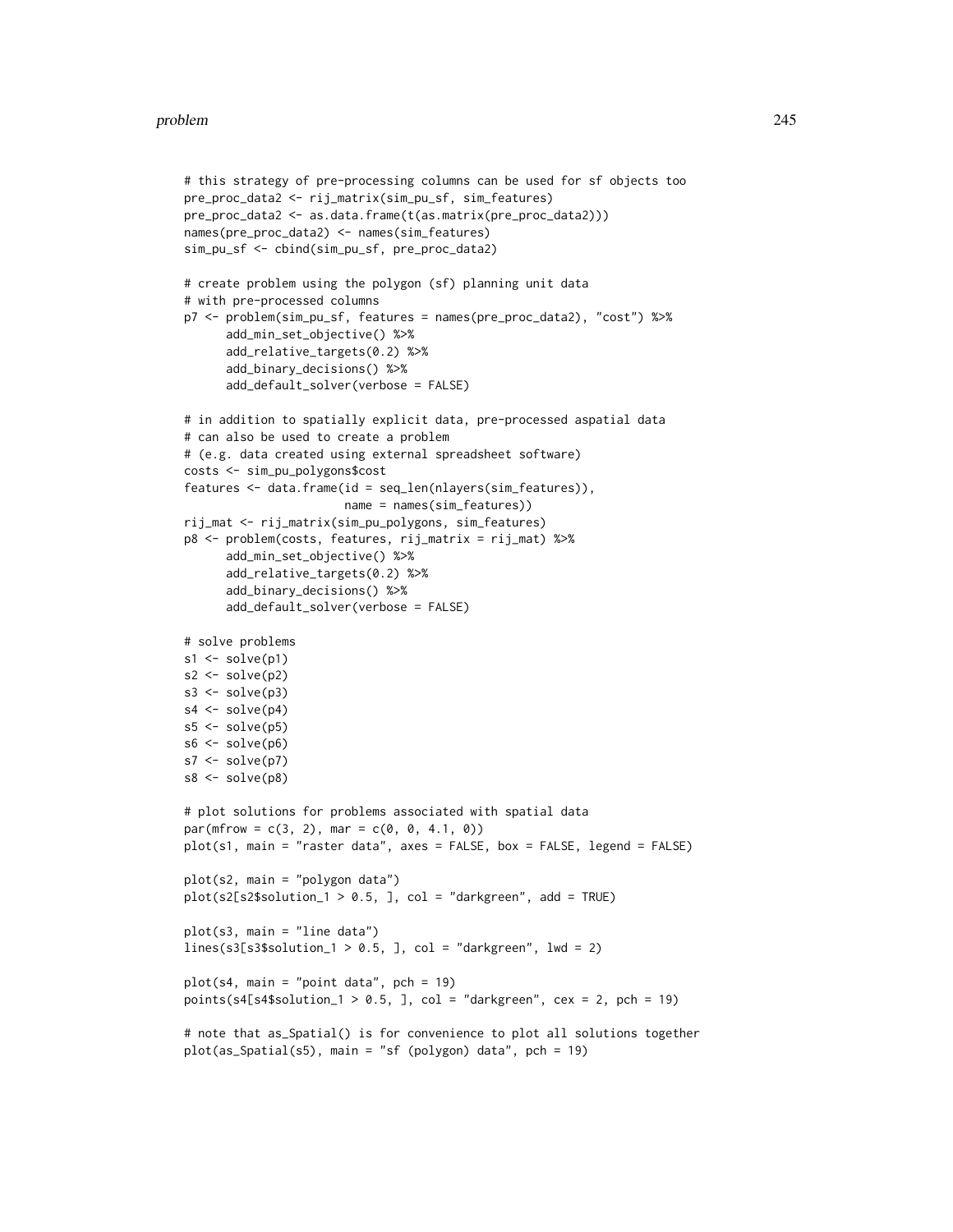```
plot(as_Spatial(s5[s5$solution_1 > 0.5, ]), col = "darkgreen", add = TRUE)
plot(s6, main = "preprocessed data (polygon data)", pch = 19)
plot(s6[s6$solution_1 > 0.5, ], col = "darkgreen", add = TRUE)# show solutions for problems associated with aspatial data
str(s8)
## End(Not run)
# create some problems with multiple zones
# first, create a matrix containing the targets for multi-zone problems
# here each row corresponds to a different feature, each
# column corresponds to a different zone, and values correspond
# to the total (absolute) amount of a given feature that needs to be secured
# in a given zone
targets <- matrix(rpois(15, 1),
                  nrow = number_of_features(sim_features_zones),
                  ncol = number_of_zones(sim_features_zones),
                  dimnames = list(feature_names(sim_features_zones),
                                  zone_names(sim_features_zones)))
# print targets
print(targets)
# create a multi-zone problem with raster data
p8 <- problem(sim_pu_zones_stack, sim_features_zones) %>%
      add_min_set_objective() %>%
      add_absolute_targets(targets) %>%
      add_binary_decisions() %>%
     add_default_solver(verbose = FALSE)
## Not run:
# solve problem
s8 \leftarrow solve(p8)# plot solution
# here, each layer/panel corresponds to a different zone and pixel values
# indicate if a given planning unit has been allocated to a given zone
par(mfrow = c(1, 1))plot(s8, main = c("zone 1", "zone 2", "zone 3"), axes = FALSE, box = FALSE)
# alternatively, the category_layer function can be used to create
# a new raster object containing the zone ids for each planning unit
# in the solution (note this only works for problems with binary decisions)
par(mfrow = c(1, 1))plot(category_layer(s8), axes = FALSE, box = FALSE)
# create a multi-zone problem with polygon data
p9 <- problem(sim_pu_zones_polygons, sim_features_zones,
              cost_column = c("cost_1", "cost_2", "cost_3")) %>%
      add_min_set_objective() %>%
      add_absolute_targets(targets) %>%
      add_binary_decisions() %>%
```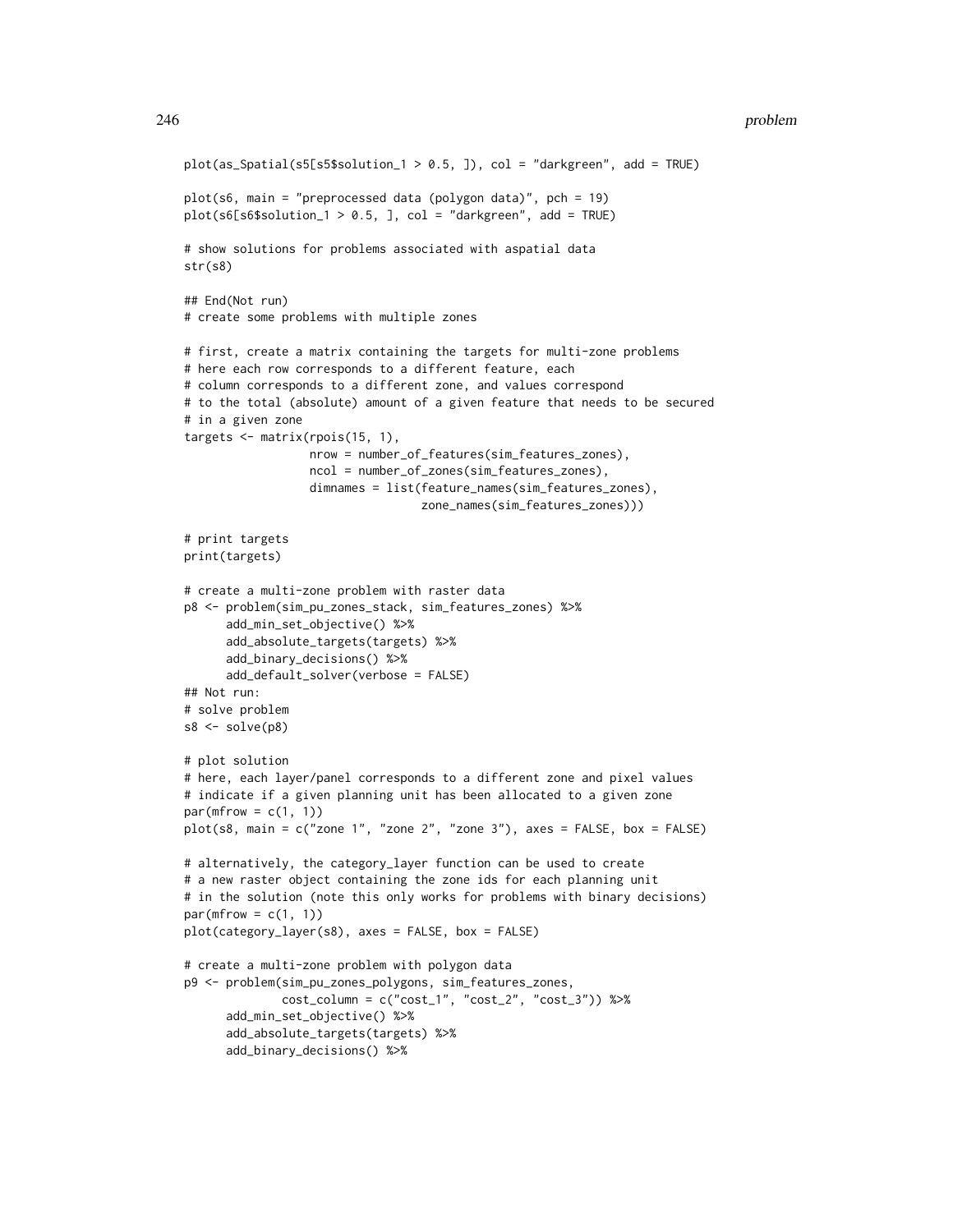```
add_default_solver(verbose = FALSE)
# solve problem
s9 \leftarrow solve(p9)# create column containing the zone id for which each planning unit was
# allocated to in the solution
s9$solution <- category_vector(s9@data[, c("solution_1_zone_1",
                                            "solution_1_zone_2",
                                           "solution_1_zone_3")])
s9$solution <- factor(s9$solution)
# plot solution
spplot(s9, zcol = "solution", main = "solution", axes = FALSE, box = FALSE)
# create a multi-zone problem with polygon planning unit data
# and where fields (columns) in the attribute table correspond
# to feature abundances
# first fields need to be added to the planning unit data
# which indicate the amount of each feature in each zone
# to do this, the fields will be populated with random counts
sim_pu_zones_polygons$spp1_z1 <- rpois(nrow(sim_pu_zones_polygons), 1)
sim_pu_zones_polygons$spp2_z1 <- rpois(nrow(sim_pu_zones_polygons), 1)
sim_pu_zones_polygons$spp3_z1 <- rpois(nrow(sim_pu_zones_polygons), 1)
sim_pu_zones_polygons$spp1_z2 <- rpois(nrow(sim_pu_zones_polygons), 1)
sim_pu_zones_polygons$spp2_z2 <- rpois(nrow(sim_pu_zones_polygons), 1)
sim_pu_zones_polygons$spp3_z2 <- rpois(nrow(sim_pu_zones_polygons), 1)
# create problem with polygon planning unit data and use field names
# to indicate feature data
# additionally, to make this example slightly more interesting,
# the problem will have prfoportion-type decisions such that
# a proportion of each planning unit can be allocated to each of the
# two management zones
p10 <- problem(sim_pu_zones_polygons,
               zones(c("spp1_z1", "spp2_z1", "spp3_z1"),
                     c("spp1_z2", "spp2_z2", "spp3_z2"),
                     zone_names = c("z1", "z2")),
               cost\_column = c("cost_1", "cost_2")) %>%
      add_min_set_objective() %>%
      add_absolute_targets(targets[1:3, 1:2]) %>%
      add_proportion_decisions() %>%
      add_default_solver(verbose = FALSE)
# solve problem
s10 \leftarrow solve(p10)# plot solution
spplot(s10, zcol = c("solution_1_z1", "solution_1_z2"), main = "solution",
      axes = FALSE, box = FALSE)## End(Not run)
```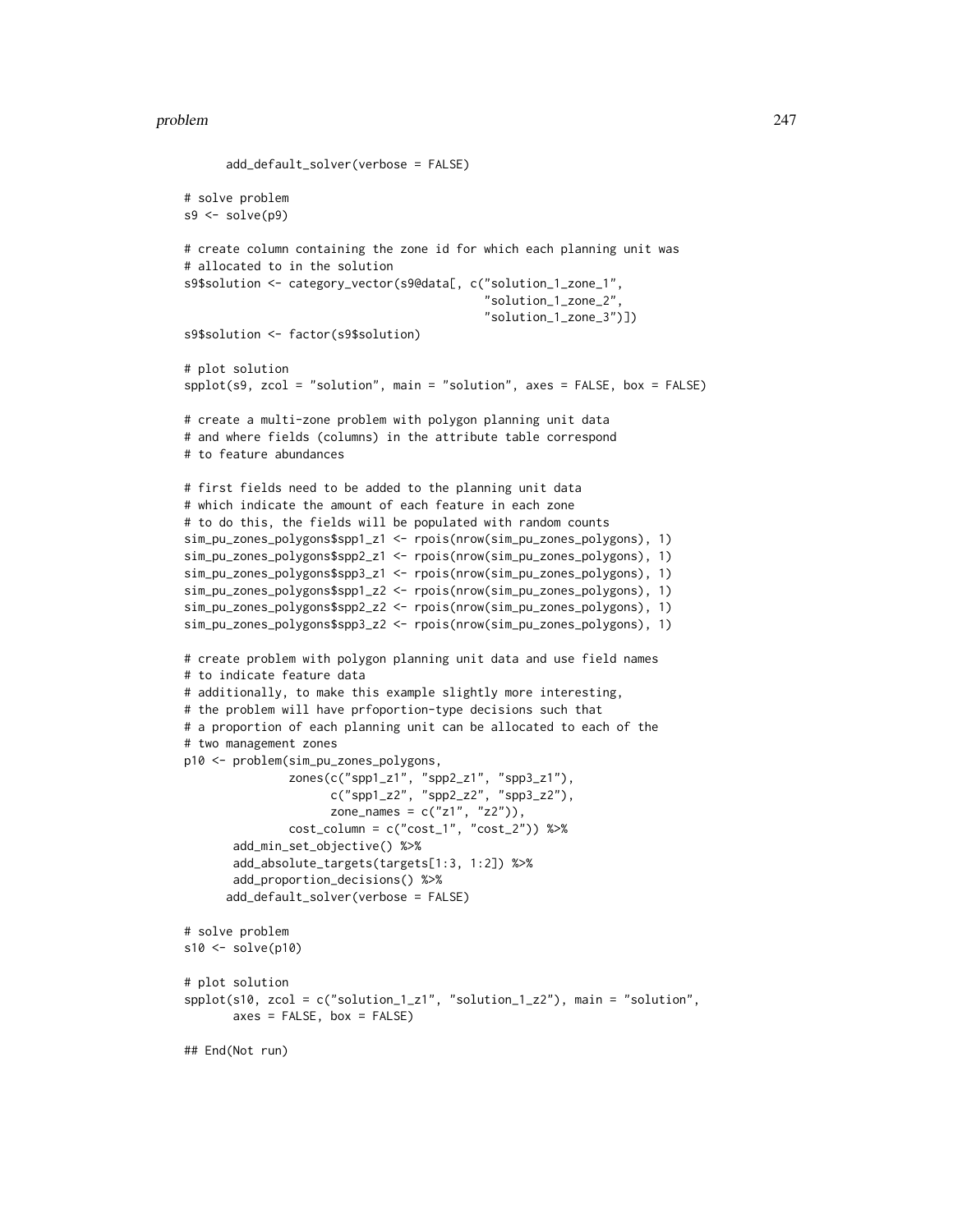Create a matrix showing which planning units are within a certain spatial proximity to each other.

#### Usage

```
proximity_matrix(x, distance)
## S3 method for class 'Raster'
proximity_matrix(x, distance)
## S3 method for class 'SpatialPolygons'
proximity_matrix(x, distance)
## S3 method for class 'SpatialLines'
proximity_matrix(x, distance)
## S3 method for class 'SpatialPoints'
proximity_matrix(x, distance)
## S3 method for class 'sf'
proximity_matrix(x, distance)
## Default S3 method:
proximity_matrix(x, distance)
```
#### Arguments

| X        | Raster, Spatial, or $sf::sf()$ object representing planning units.                |
|----------|-----------------------------------------------------------------------------------|
| distance | numeric distance threshold. Planning units that are further apart from each other |
|          | than this threshold are not treated as being within proximity of each other.      |

### Details

Proximity calculations are performed using  $sf::st_is_within\_distance()$ .

# Value

[dsCMatrix](#page-0-0) symmetric sparse matrix object. Each row and column represents a planning unit. Cells values indicate if the pair-wise distances between different planning units are within the distance threshold or not (using ones and zeros). To reduce computational burden, cells among the matrix diagonal are set to zero. Furthermore, if the argument to x is a [Raster](#page-0-0) object, then cells with NA values are set to zero too.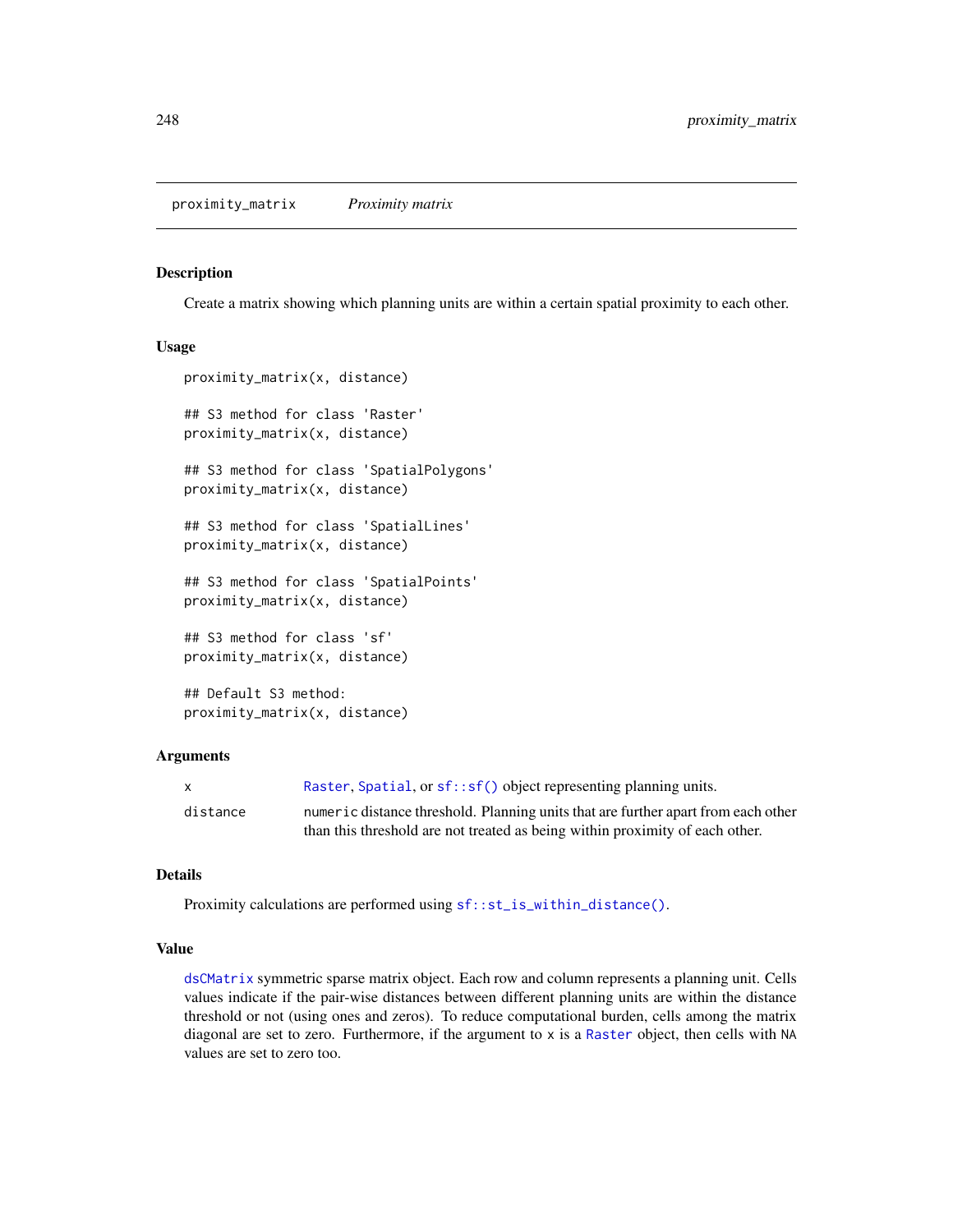# proximity\_matrix 249

```
# load data
data(sim_pu_raster, sim_pu_sf, sim_pu_lines, sim_pu_points)
# create proximity matrix using raster data
## crop raster to 9 cells to provide a small example
r <- crop(sim_pu_raster, c(0, 0.3, 0, 0.3))
## make proximity matrix using a distance threshold of 2
cm\_raster \leq -proximity\_matrix(r, distance = 2)# create proximity matrix using polygon (sf) data
## subset 9 polygons to provide a small example
ply <- sim_pu_sf[c(1:2, 10:12, 20:22), ]
## make proximity matrix using a distance threshold of 2
cm_ply <- proximity_matrix(ply, distance = 2)
# create proximity matrix using line (Spatial) data
## subset 9 lines to provide a small example
lns <- sim_pu_lines[c(1:2, 10:12, 20:22), ]
## make proximity matrix
cm_lns <- proximity_matrix(lns, distance = 2)
## create proximity matrix using point (Spatial) data
## subset 9 points to provide a small example
pts <- sim_pu_points[c(1:2, 10:12, 20:22), ]
# make proximity matrix
cm_pts <- proximity_matrix(pts, distance = 2)
# plot data and the proximity matrices
## Not run:
par(mfrow = c(4,2))## plot raster and proximity matrix
plot(r, main = "raster", axes = FALSE, box = FALSE)plot(raster(as.matrix(cm_raster)), main = "proximity matrix", axes = FALSE,
     box = FALSE)## plot polygons and proximity matrix
plot(r, main = "polygons (sf)", axes = FALSE, box = FALSE)
plot(raster(as.matrix(cm_ply)), main = "proximity matrix", axes = FALSE,
   box = FALSE)## plot lines and proximity matrix
plot(r, main = "lines (Spatial)", axes = FALSE, box = FALSE)
plot(raster(as.matrix(cm_lns)), main = "proximity matrix", axes = FALSE,
    box = FALSE)## plot points and proximity matrix
```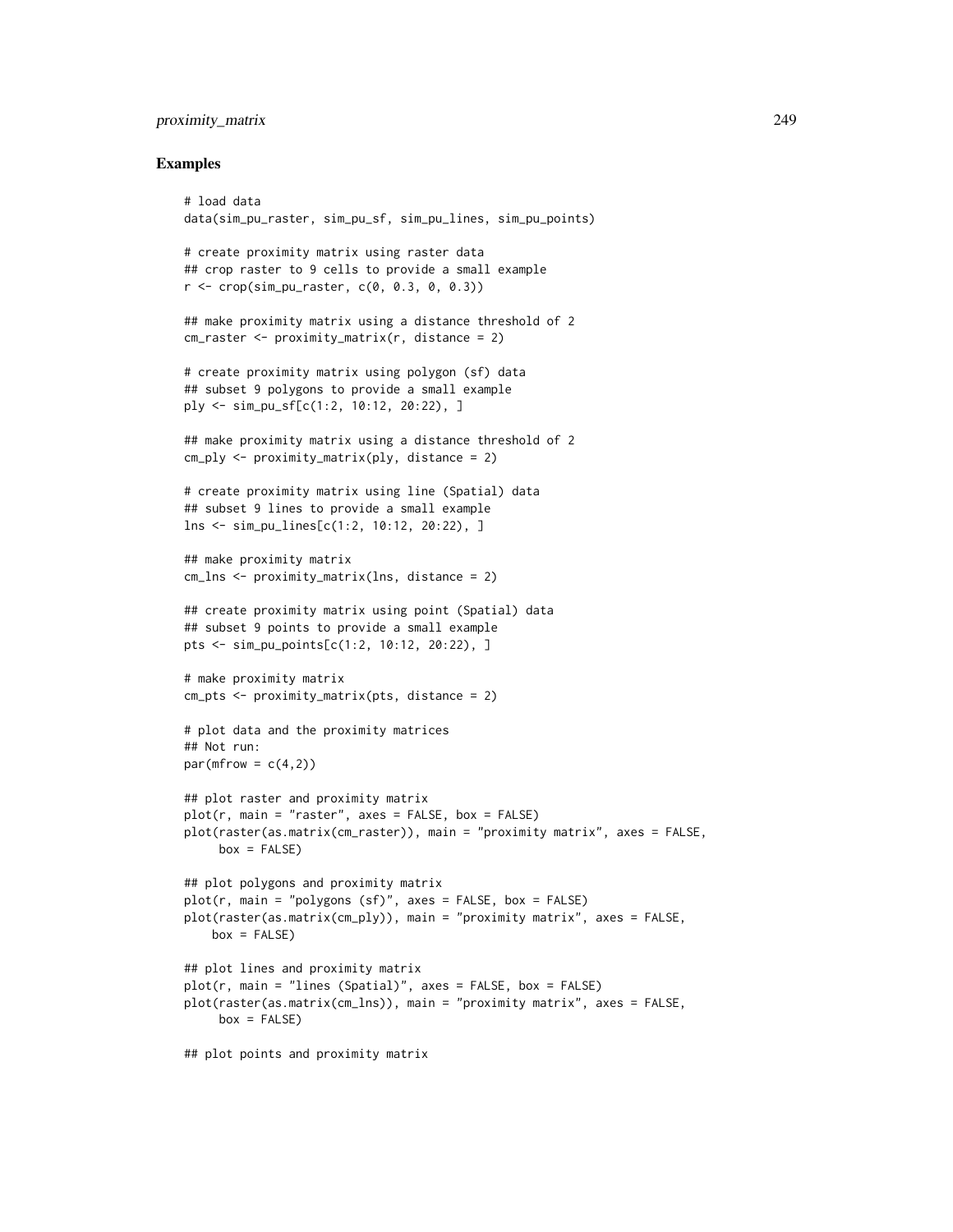250 rij\_matrix

```
plot(r, main = "points (Spatial)", axes = FALSE, box = FALSE)
plot(raster(as.matrix(cm_pts)), main = "proximity matrix", axes = FALSE,
     box = FALSE)## End(Not run)
```
<span id="page-249-0"></span>rij\_matrix *Feature by planning unit matrix*

#### Description

Generate a matrix showing the amount of each feature in each planning unit (also known as an *rij* matrix).

## Usage

```
rij_matrix(x, y, ...)## S4 method for signature 'Raster,Raster'
rij_matrix(x, y, ...)## S4 method for signature 'Spatial,Raster'
rij_matrix(x, y, fun, ...)
## S4 method for signature 'sf,Raster'
rij_matrix(x, y, fun, ...)
```
### **Arguments**

| X        | Raster, Spatial, or $sf::sf()$ object representing the planning units.                                                                                                        |
|----------|-------------------------------------------------------------------------------------------------------------------------------------------------------------------------------|
| y        | Raster object representing the features.                                                                                                                                      |
| $\cdots$ | not used.                                                                                                                                                                     |
| fun      | character for summarizing values inside each planning unit. This parameter is<br>only used when the argument to x is a Spatial or $sf::sf()$ object. Defaults to<br>$"sum"$ . |

#### Details

Generally, processing vector (i.e. [Spatial](#page-0-0) or  $sf::sf()$ ) data takes much longer to process then [Raster](#page-0-0) data, so it is recommended to use [Raster](#page-0-0) data for planning units where possible.

# Value

[dgCMatrix](#page-0-0) sparse matrix object. The sparse matrix represents the spatial intersection between the planning units and the features. Rows correspond to features, and columns correspond to planning units. Values correspond to the amount (or presence/absence) of the feature in the planning unit. For example, the amount of the third species in the second planning unit would be stored in the third column and second row.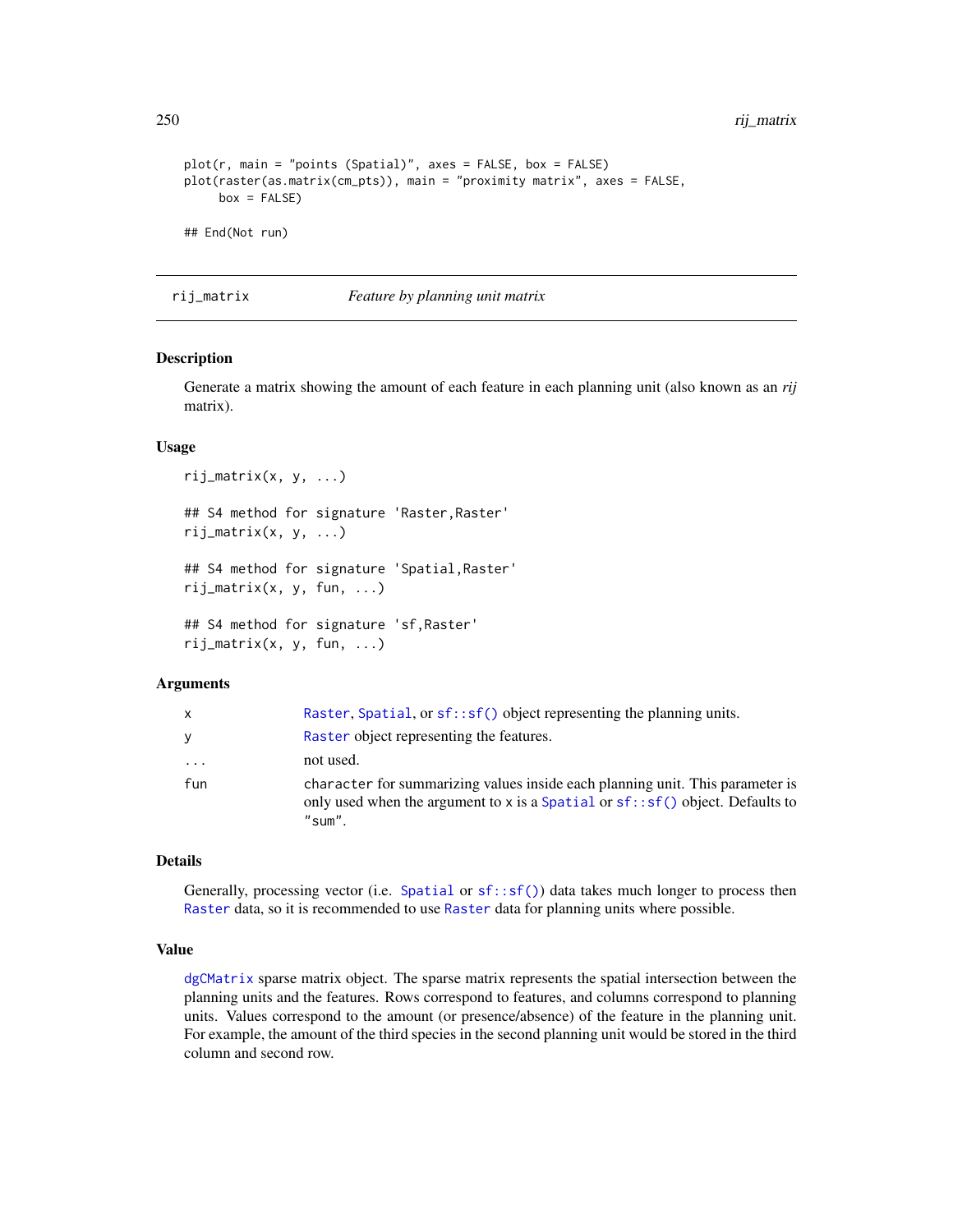# run\_calculations 251

## Examples

```
# load data
data(sim_pu_raster, sim_pu_polygons, sim_pu_sf, sim_pu_zones_stack)
# create rij matrix using raster layer planning units
rij_raster <- rij_matrix(sim_pu_raster, sim_features)
print(rij_raster)
# create rij matrix using polygon (Spatial) planning units
rij_polygons <- rij_matrix(sim_pu_polygons, sim_features)
print(rij_polygons)
# create rij matrix using polygon (sf) planning units
rij_sf <- rij_matrix(sim_pu_sf, sim_features)
print(rij_sf)
# create rij matrix using raster stack planning units
rij_zones_raster <- rij_matrix(sim_pu_zones_stack, sim_features)
print(rij_zones_raster)
```
run\_calculations *Run calculations*

# Description

Execute preliminary calculations in a conservation problem and store the results for later use. This function is useful when creating slightly different versions of the same conservation planning problem that involve the same pre-processing steps (e.g. calculating boundary data), because means that the same calculations will not be run multiple times.

# Usage

```
run_calculations(x)
```
## Arguments

x [problem\(\)](#page-238-0) (i.e. [ConservationProblem](#page-141-0)) object.

### Details

This function is used for the effect of modifying the input [ConservationProblem](#page-141-0) object. As such, it does not return anything. To use this function with [pipe\(\)](#page-277-0) operators, use the %T>% operator and not the %>% operator.

# Value

Invisible TRUE indicating success.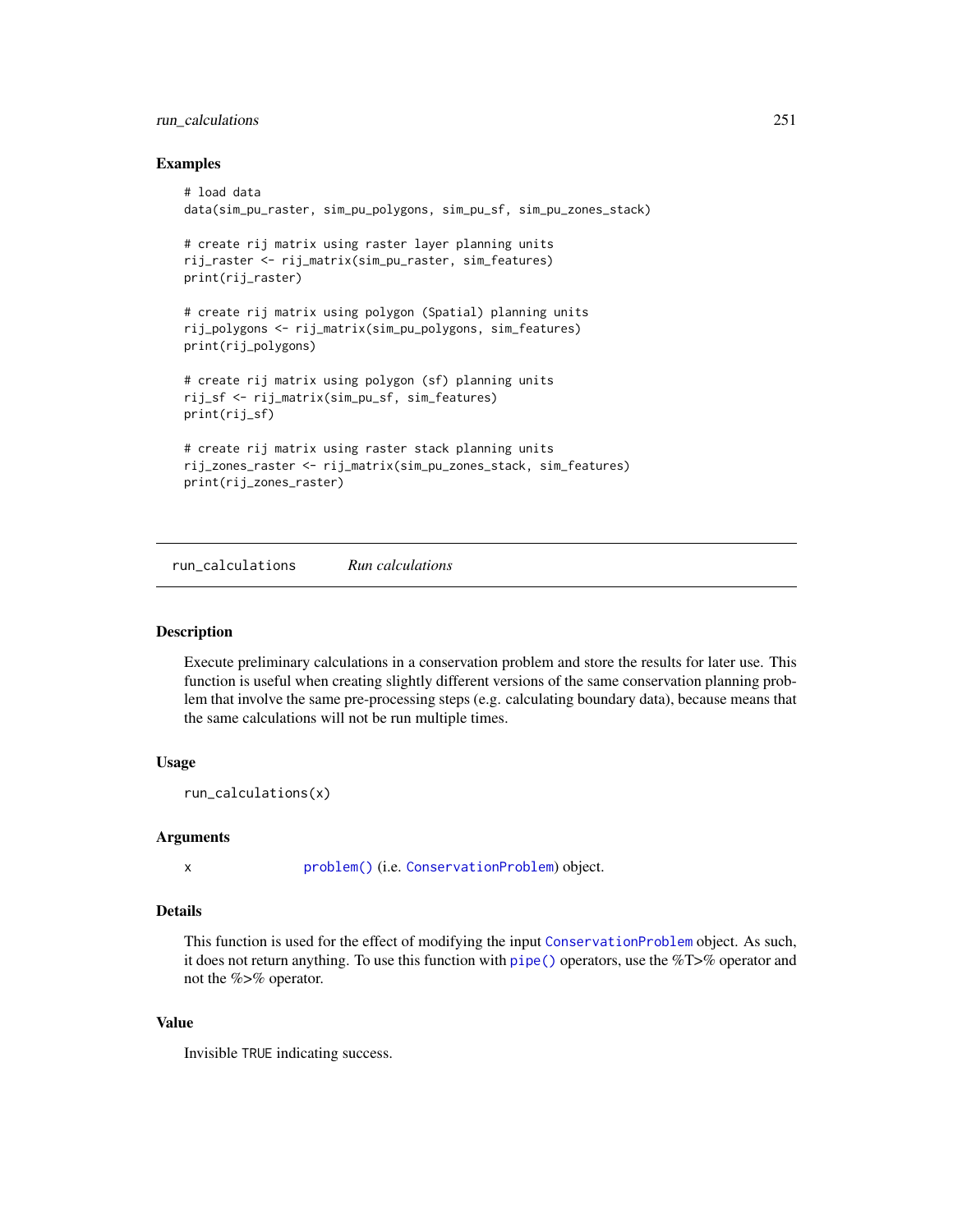```
## Not run:
# Let us imagine a scenario where we wanted to understand the effect of
# setting different targets on our solution.
# create a conservation problem with no targets
p <- problem(sim_pu_raster, sim_features) %>%
     add_min_set_objective() %>%
     add_boundary_penalties(10, 0.5) %>%
     add_binary_decisions() %>%
     add_default_solver(verbose = FALSE)
# create a copies of p and add targets
p1 <- p %>% add_relative_targets(0.1)
p2 <- p %>% add_relative_targets(0.2)
p3 <- p %>% add_relative_targets(0.3)
# now solve each of the different problems and record the time spent
# solving them
s1 <- system.time(\{solve(p1); solve(p2); solve(p3)\}))
# This approach is inefficient. Since these problems all share the same
# planning units it is actually performing the same calculations three times.
# To avoid this, we can use the "run_calculations" function before creating
# the copies. Normally, R runs the calculations just before solving the
# problem
# recreate a conservation problem with no targets and tell R run the
# preliminary calculations. Note how we use the %T>% operator here.
p <- problem(sim_pu_raster, sim_features) %>%
     add_min_set_objective() %>%
     add_boundary_penalties(10, 0.5) %>%
     add_binary_decisions() %>%
     add_default_solver(verbose = FALSE) %T>%
     run_calculations()
# create a copies of p and add targets just like before
p1 <- p %>% add_relative_targets(0.1)
p2 <- p %>% add_relative_targets(0.2)
p3 <- p %>% add_relative_targets(0.3)
# solve each of the different problems and record the time spent
# solving them
s2 <- system.time({solve(p1); solve(p2); solve(p3)})
# now lets compare the times
print(s1) # time spent without running preliminary calculations
print(s2) # time spent after running preliminary calculations
# As we can see, we can save time by running the preliminary
# calculations before making copies of the problem with slightly
# different constraints. Although the time saved in this example
```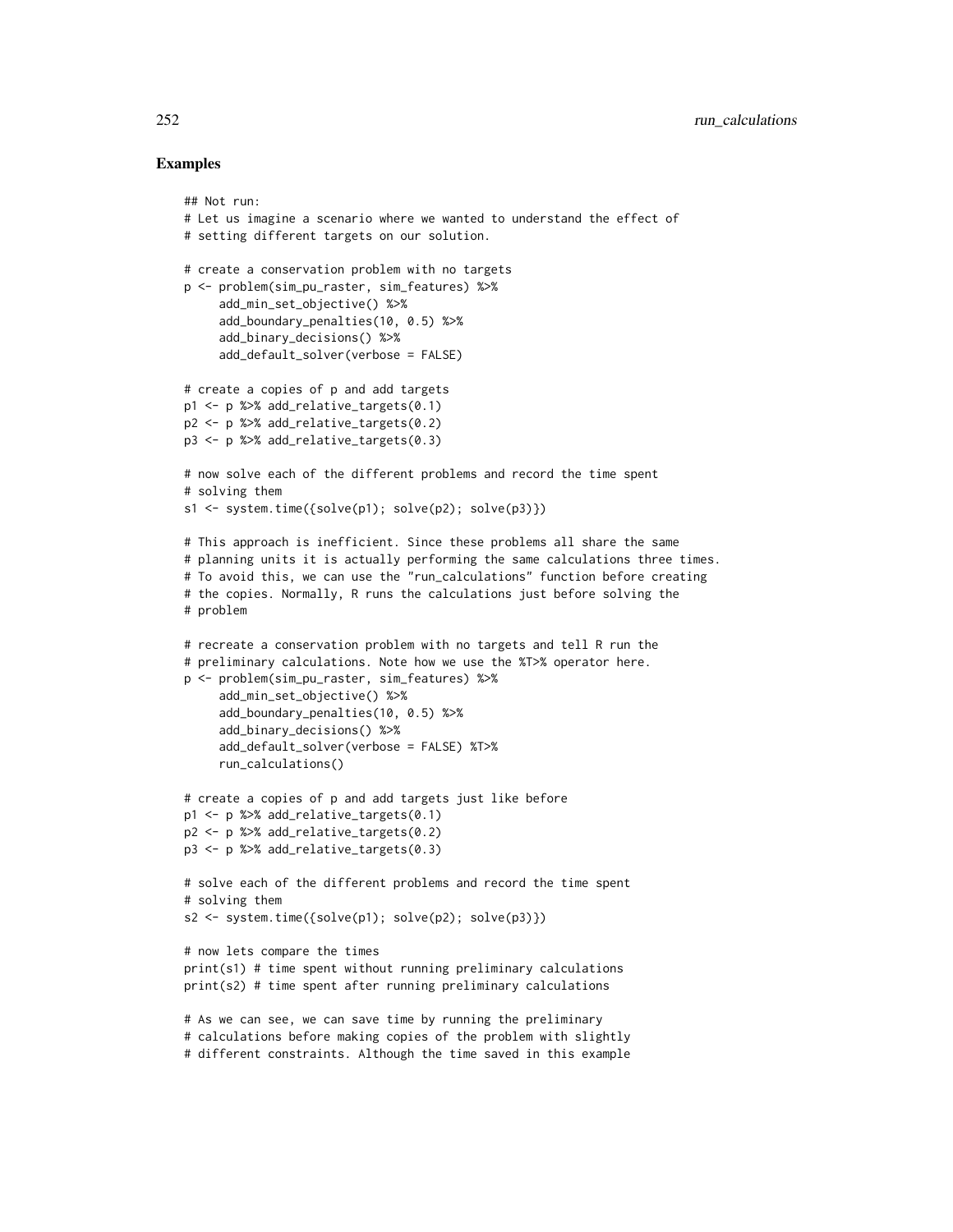# ScalarParameter-class 253

# is rather small, this is because the example data are very small. # We would expect larger time savings for larger datasets. ## End(Not run)

<span id="page-252-0"></span>ScalarParameter-class *Scalar parameter prototype*

#### Description

This prototype is used to represent a parameter has a single value. Only experts should interact directly with this prototype.

#### Fields

\$id character identifier for parameter.

\$name character name of parameter.

\$value numeric scalar value.

\$default numeric scalar default value.

\$class character name of the class that \$value should inherit from (e.g. integer).

\$lower\_limit numeric scalar value that is the minimum value that \$value is permitted to be.

**\$upper\_limit** numeric scalar value that is the maximum value that \$value is permitted to be.

#### Usage

```
x$print()
x$show()
x$validate(x)
x$get()
x$set(x)
x$reset()
```
# Arguments

x object used to set a new parameter value.

#### Details

print print the object. show show the object. validate check if a proposed new set of parameters are valid. get extract the parameter value. set update the parameter value. reset update the parameter value to be the default value.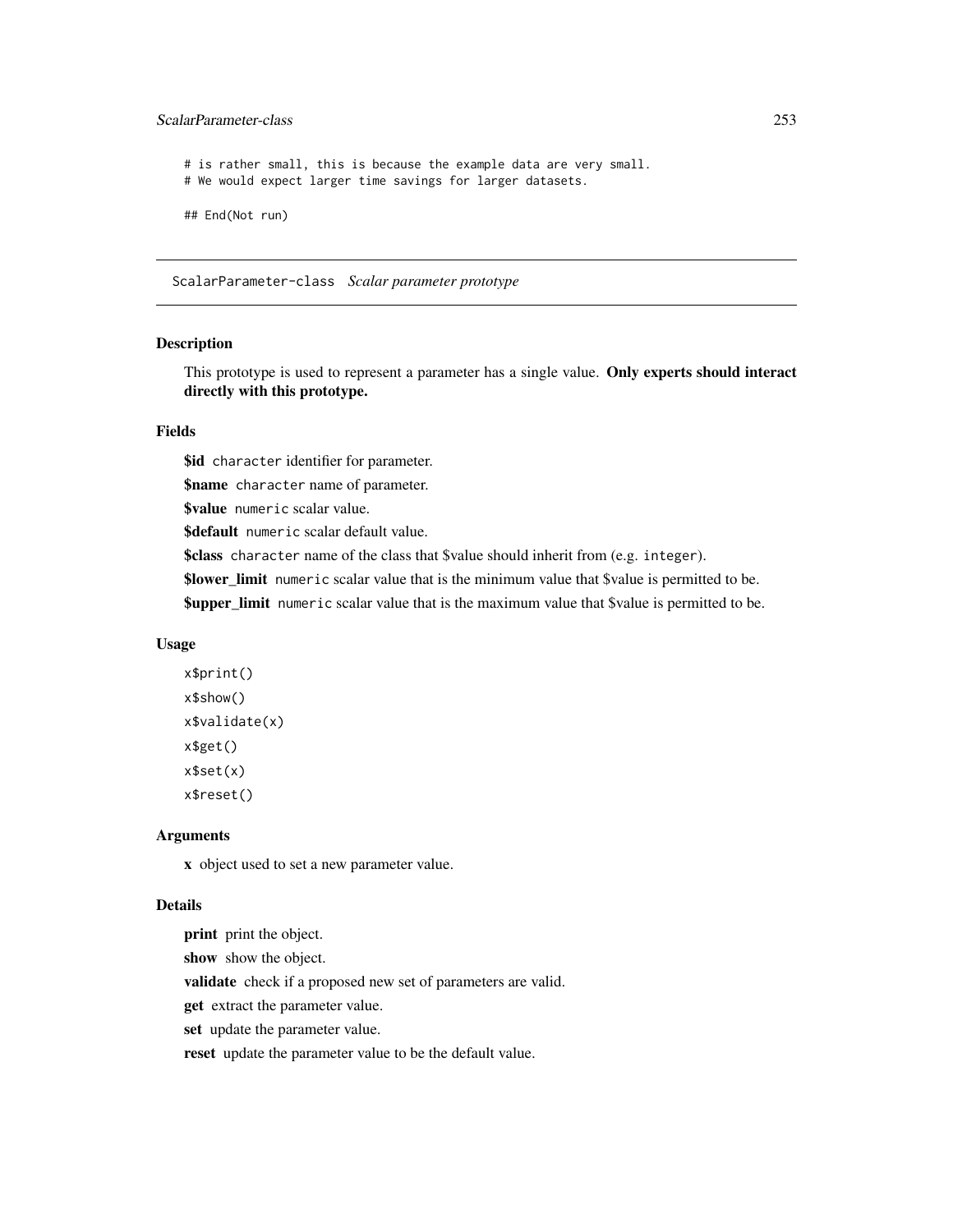# <span id="page-253-0"></span>See Also

[Parameter](#page-221-0), [ArrayParameter](#page-122-0).

scalar\_parameters *Scalar parameters*

# Description

These functions are used to create parameters that consist of a single number. Parameters have a name, a value, a defined range of acceptable values, a default value, and a class. If values are supplied to a parameter that are unacceptable then an error is thrown.

#### Usage

```
proportion_parameter(name, value)
binary_parameter(name, value)
integer_parameter(
  name,
  value,
  lower_limit = as.integer(-.Machine$integer.max),
  upper_limit = as.integer(.Machine$integer.max)
)
numeric_parameter(
  name,
  value,
  lower_limit = .Machine$double.xmin,
  upper_limit = .Machine$double.xmax
)
```
#### Arguments

| name        | character name of parameter.                                                                                                             |
|-------------|------------------------------------------------------------------------------------------------------------------------------------------|
| value       | integer or double value depending on the parameter.                                                                                      |
| lower_limit | integer or double value representing the smallest acceptable value for value.<br>Defaults to the smallest possible number on the system. |
| upper_limit | integer or double value representing the largest acceptable value for value.<br>Defaults to the largest possible number on the system.   |

#### Details

Below is a list of parameter generating functions and a brief description of each.

proportion\_parameter A parameter that is a double and bounded between zero and one.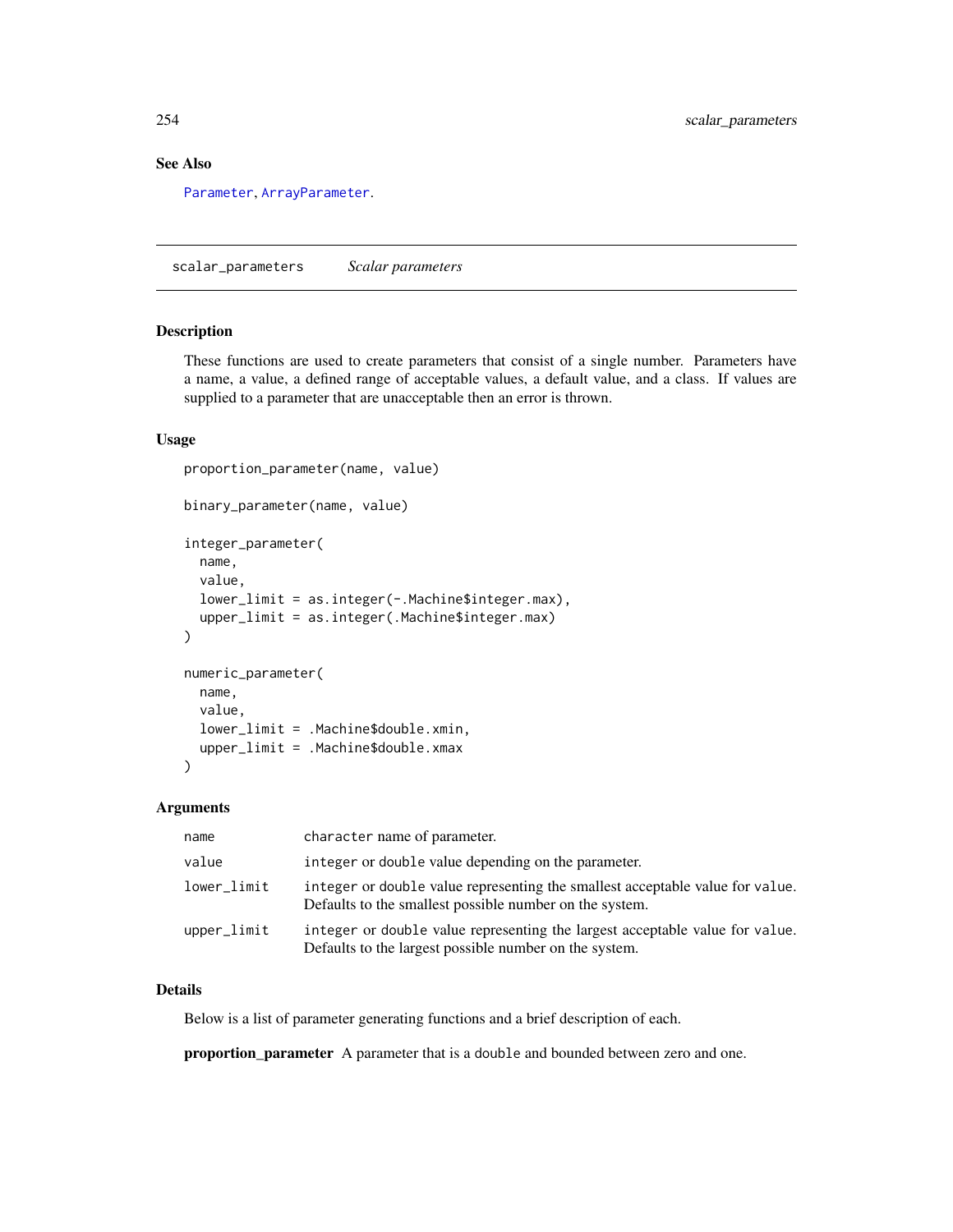integer\_parameter A parameter that is a integer.

numeric\_parameter A parameter that is a double.

binary\_parameter A parameter that is restricted to integer values of zero or one.

# Value

[ScalarParameter](#page-252-0) object.

```
# proportion parameter
p1 <- proportion_parameter('prop', 0.5) # create new object
print(p1) # print it
p1$get() # get value
p1$id # get id
p1$validate(5) # check if 5 is a validate input
p1$validate(0.1) # check if 0.1 is a validate input
p1$set(0.1) # change value to 0.1
print(p1)
# binary parameter
p2 <- binary_parameter('bin', 0) # create new object
print(p2) # print it
p2$get() # get value
p2$id # get id
p2$validate(5) # check if 5 is a validate input
p2$validate(1L) # check if 1L is a validate input
p2$set(1L) # change value to 1L
print(p1) # print it again
# integer parameter
p3 <- integer_parameter('int', 5L) # create new object
print(p3) # print it
p3$get() # get value
p3$id # get id
p3$validate(5.6) # check if 5.6 is a validate input
p3$validate(2L) # check if 2L is a validate input
p3$set(2L) # change value to 2L
print(p3) # print it again
# numeric parameter
p4 <- numeric_parameter('dbl', -7.6) # create new object
print(p4) # print it
p4$get() # get value
p4$id # get id
p4$validate(NA) # check if NA is a validate input
p4$validate(8.9) # check if 8.9 is a validate input
p4$set(8.9) # change value to 8.9print(p4) # print it again
```

```
# numeric parameter with lower bounds
p5 <- numeric_parameter('bdbl', 6, lower_limit=0) # create new object
```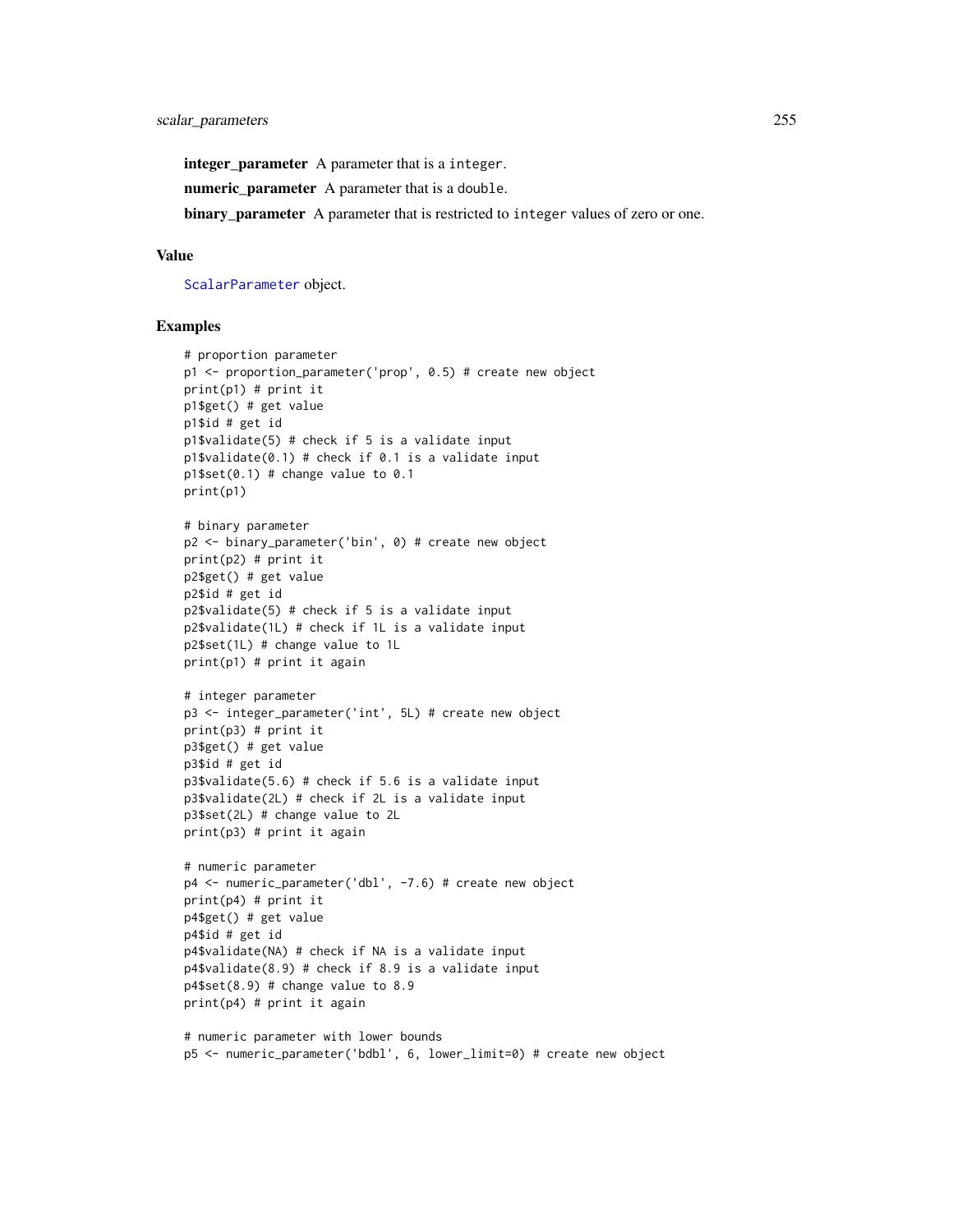```
print(p5) # print it
p5$get() # get value
p5$id # get id
p5$validate(-10) # check if -10 is a validate input
p5$validate(90) # check if 90 is a validate input
p5$set(90) # change value to 8.9
print(p5) # print it again
```
show *Show*

# Description

Display information about an object.

# Usage

```
## S4 method for signature 'ConservationModifier'
show(x)
```
## S4 method for signature 'ConservationProblem' show(x)

## S4 method for signature 'Id' show(x)

## S4 method for signature 'OptimizationProblem' show(x)

## S4 method for signature 'Parameter' show(x)

## S4 method for signature 'Solver' show(x)

# Arguments

x Any object.

# Value

None.

#### See Also

[methods::show\(\)](#page-0-0).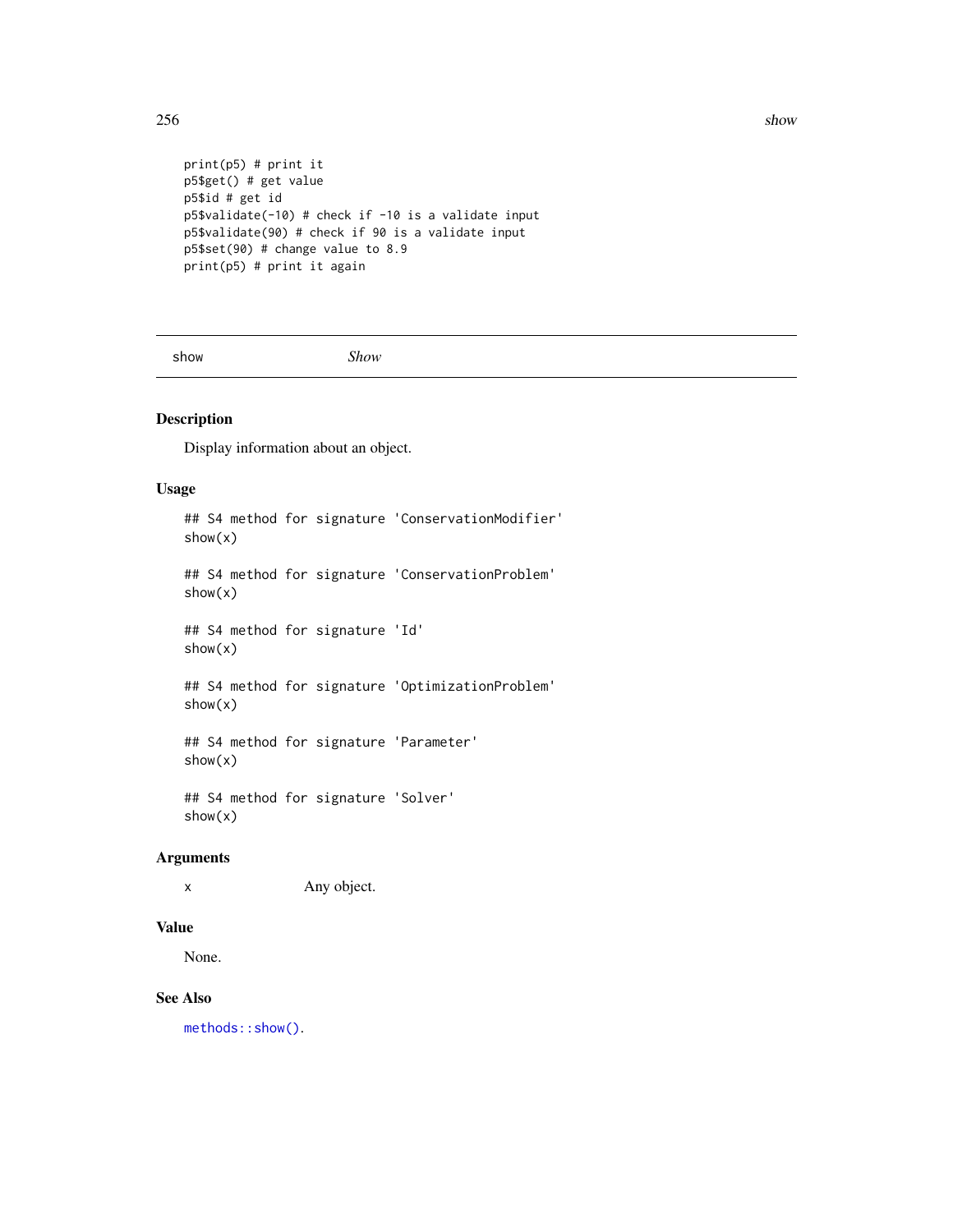# <span id="page-256-0"></span>Description

This function generates cost layers using random field models. By default, it returns spatially autocorrelated integer values.

# Usage

```
simulate_cost(
 x,
 n = 1,
 model = RandomFields::RPpoisson(RandomFields::RMtruncsupport(radius = raster::xres(x)
    * 10, RandomFields::RMgauss())),
  transform = identity,
  ...
\mathcal{L}
```
# Arguments

| X         | RasterLayer object to use as a template.                               |
|-----------|------------------------------------------------------------------------|
| n         | integer number of species to simulate.                                 |
| model     | RandomFields:: $RP()$ model object to use for simulating data.         |
| transform | function to transform values output from the random fields simulation. |
| $\ddotsc$ | additional arguments passed to RandomFields::RFsimulate().             |

# Value

[RasterStack](#page-0-0) object.

#### See Also

[simulate\\_data\(\)](#page-257-0).

```
## Not run:
# create raster
r <- raster(ncol=10, nrow=10, xmn=0, xmx=1, ymn=0, ymx=1)
values(r) <- 1
# simulate data
# (note this requires the RandomFields package to be installed)
cost <- simulate_cost(r)
# plot simulated species
```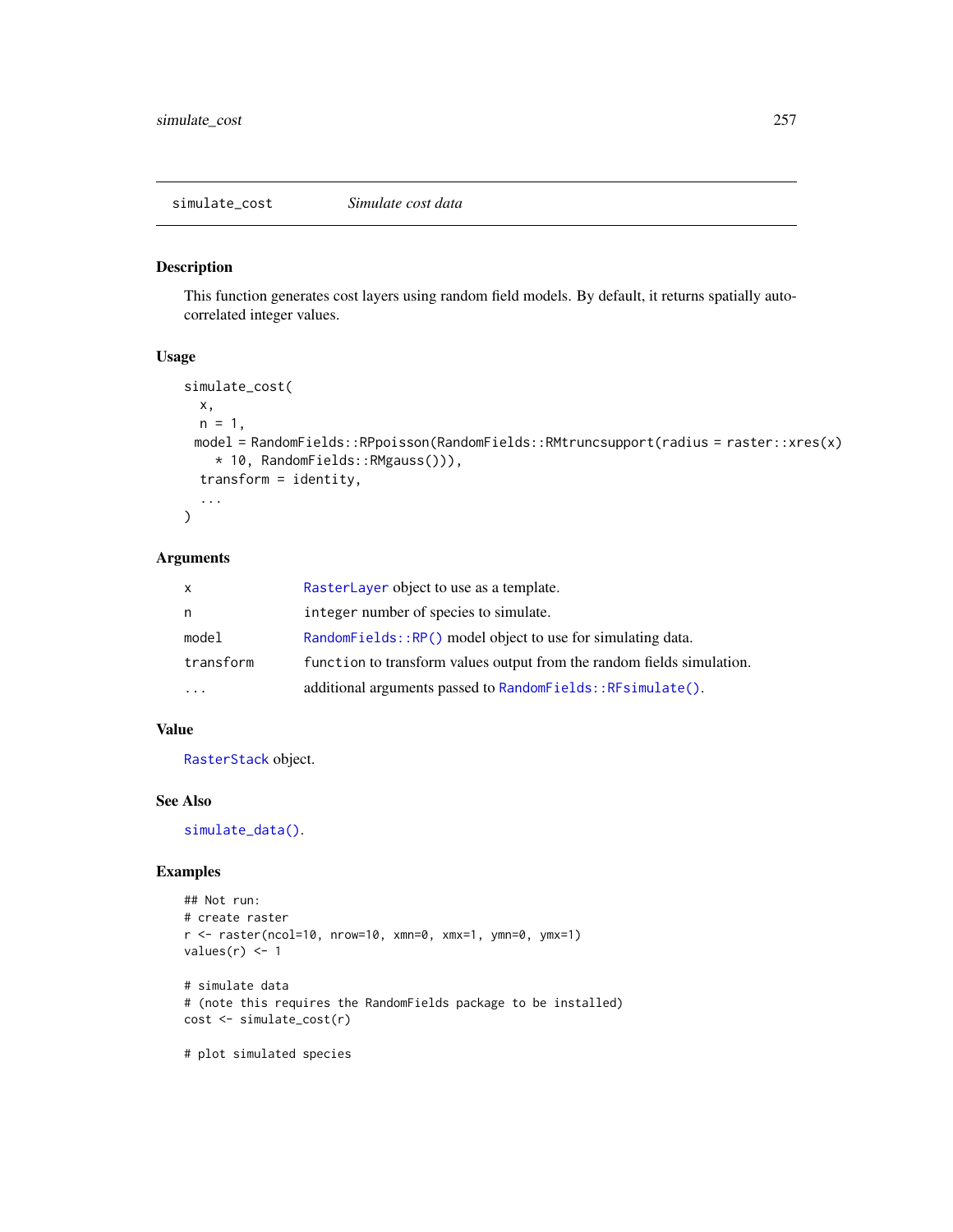```
plot(cost, main = "simulated cost data")
## End(Not run)
```
<span id="page-257-0"></span>simulate\_data *Simulate data*

#### Description

Simulate spatially auto-correlated data.

#### Usage

```
simulate_data(x, n, model, transform = identity, ...)
```
# Arguments

| x         | RasterLayer object to use as a template.                               |
|-----------|------------------------------------------------------------------------|
| n         | integer number of species to simulate.                                 |
| model     | RandomFields::RP() model object to use for simulating data.            |
| transform | function to transform values output from the random fields simulation. |
| $\ddotsc$ | additional arguments passed to RandomFields:: RFsimulate().            |

# Value

[RasterStack](#page-0-0) object with a layer for each species.

# See Also

```
RandomFields::RFsimulate(), simulate_cost(), simulate_species().
```
# Examples

```
## Not run:
# create raster
r <- raster(ncol=10, nrow=10, xmn=0, xmx=1, ymn=0, ymx=1)
values(r) < -1# simulate data using a Gaussian field
```

```
# (note this requires the RandomFields package to be installed)
d \leq simulate_data(r, n = 1, model = RandomFields::RMgauss())
```

```
# plot simulated data
plot(d, main = "random Gaussian field")
```
## End(Not run)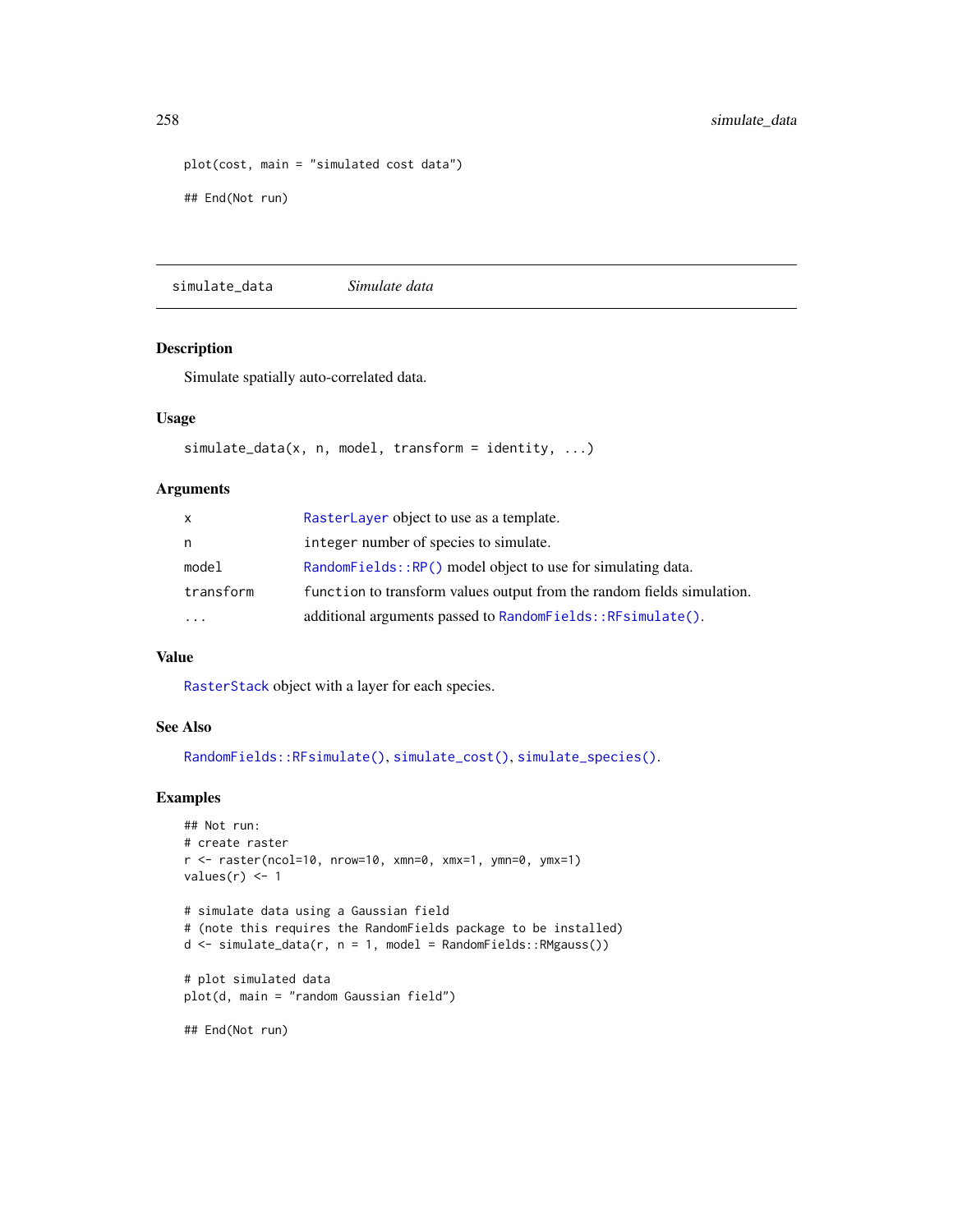<span id="page-258-0"></span>simulate\_species *Simulate species habitat suitability data*

# Description

Generates a random set of species using random field models. By default, the output will contain values between zero and one.

# Usage

```
simulate_species(
  x,
 n = 1,
 model = RandomFields::RMgauss(),
 transform = stats::plogis,
  ...
\mathcal{L}
```
# Arguments

| $\mathsf{x}$            | RasterLayer object to use as a template.                               |
|-------------------------|------------------------------------------------------------------------|
| n                       | integer number of species to simulate.                                 |
| model                   | RandomFields::RP() model object to use for simulating data.            |
| transform               | function to transform values output from the random fields simulation. |
| $\cdot$ $\cdot$ $\cdot$ | additional arguments passed to RandomFields:: RFsimulate().            |

# Value

[RasterStack](#page-0-0) object.

# See Also

[simulate\\_data\(\)](#page-257-0).

```
## Not run:
# create raster
r <- raster(ncol=10, nrow=10, xmn=0, xmx=1, ymn=0, ymx=1)
values(r) < -1# simulate data for 4 species
# (note this requires the RandomFields package to be installed)
spp <- simulate_species(r, 4)
```

```
# plot simulated species
plot(spp, main = "simulated species distributions")
```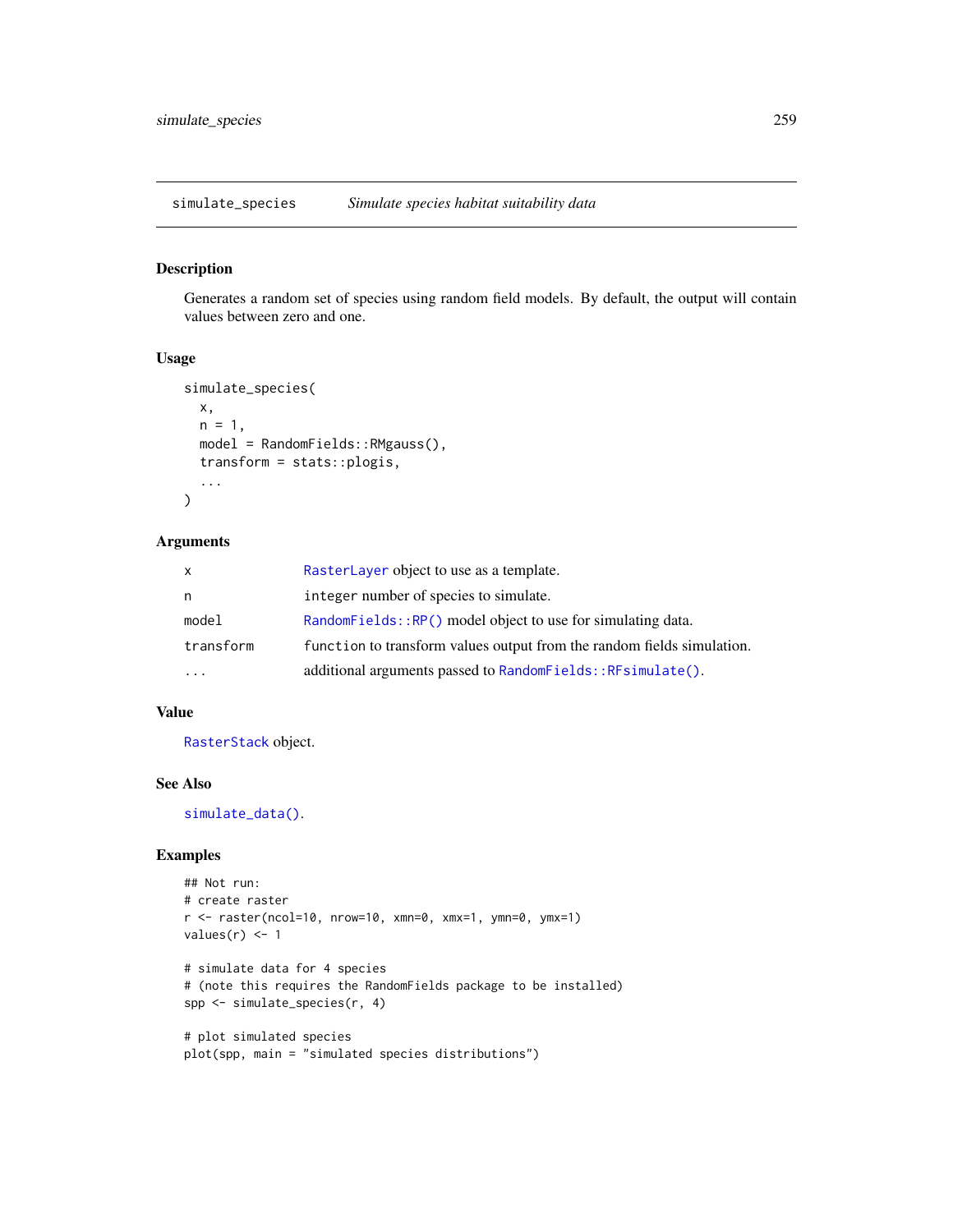<span id="page-259-0"></span>260 sim\_data and simple and simple and simple and simple and simple and simple and simple and simple and simple and simple and simple and simple and simple and simple and simple and simple and simple and simple and simple

## End(Not run)

# sim\_data *Simulated conservation planning data*

# Description

Simulated data for making spatial prioritizations.

# Usage

```
data(sim_pu_polygons)
```
data(sim\_pu\_zones\_polygons)

data(sim\_pu\_points)

data(sim\_pu\_lines)

data(sim\_pu\_sf)

data(sim\_pu\_zones\_sf)

data(sim\_pu\_raster)

data(sim\_locked\_in\_raster)

data(sim\_locked\_out\_raster)

data(sim\_pu\_zones\_stack)

data(sim\_features)

data(sim\_features\_zones)

data(sim\_phylogeny)

# Format

sim\_pu\_polygons [SpatialPolygonsDataFrame](#page-0-0) object. sim\_pu\_zones\_polygons [SpatialPolygonsDataFrame](#page-0-0) object. sim\_pu\_sf [sf::sf\(\)](#page-0-0) object. sim\_pu\_zones\_sf [sf::sf\(\)](#page-0-0) object. sim\_pu\_lines [SpatialLinesDataFrame](#page-0-0) object.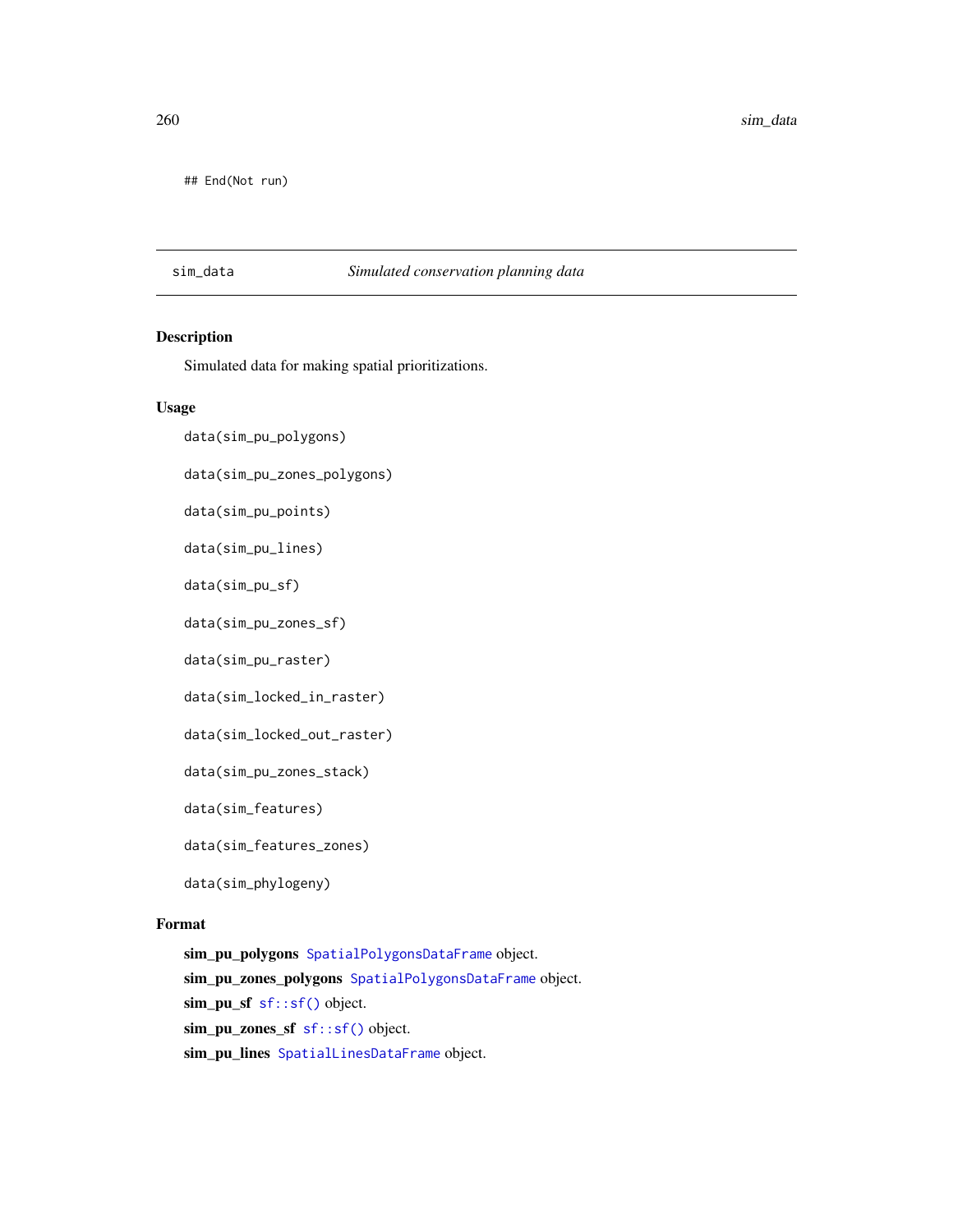#### <span id="page-260-0"></span>sim\_data 261

sim\_pu\_points [SpatialPointsDataFrame](#page-0-0) object. sim\_pu\_raster [RasterLayer](#page-0-0) object. sim\_pu\_zones\_stack [RasterStack](#page-0-0) object. sim\_locked\_in\_raster [RasterLayer](#page-0-0) object. sim\_locked\_out\_raster [RasterLayer](#page-0-0) object. sim\_features [RasterStack](#page-0-0) object. sim\_features\_zones [ZonesRaster\(\)](#page-274-0) object. sim\_phylogeny [ape::phylo\(\)](#page-0-0) object.

# Details

- sim\_pu\_raster Planning units are represented as raster data. Pixel values indicate planning unit cost and NA values indicate that a pixel is not a planning unit.
- sim\_pu\_zones\_stack Planning units are represented as raster stack data. Each layer indicates the cost for a different management zone. Pixels with NA values in a given zone indicate that a planning unit cannot be allocated to that zone in a solution. Additionally, pixels with NA values in all layers are not a planning unit.
- sim\_locked\_in\_raster Planning units are represented as raster data. Pixel values are binary and indicate if planning units should be locked in to the solution.
- sim\_locked\_out\_raster Planning units are represented as raster data. Pixel values are binary and indicate if planning units should be locked out from the solution.
- sim\_pu\_polygons Planning units represented as polygon data. The attribute table contains fields (columns) indicating the expenditure required for prioritizing each planning unit ("cost" field), if the planning units should be selected in the solution ("locked\_in" field), and if the planning units should never be selected in the solution ("locked\_out" field).
- sim\_pu\_points Planning units represented as point data. The attribute table follows the same conventions as for sim\_pu\_polygons.
- sim\_pu\_lines Planning units represented as line data. The attribute table follows the same conventions as for sim\_pu\_polygons.
- $sim\_p$  Planning units represented as polygon data using the  $sf::sf()$  package. The attribute table follows the same conventions as for sim\_pu\_polygons.
- sim\_pu\_zones\_polygons Planning units represented as polygon data. The attribute table contains fields (columns) indicating the expenditure required for prioritizing each planning unit under different management zones ("cost\_1", "cost\_2", and "cost\_3" fields), and a series of fields indicating the value that each planning unit that should be assigned in the solution ("locked\_1", "locked\_2", "locked\_3" fields). In these locked fields, planning units that should not be locked to a specific value are assigned a NA value.
- sim\_pu\_zones\_sf Planning units represented as polygon data using the [sf::sf\(\)](#page-0-0) package. The attribute tables follows the same conventions as for sim\_pu\_zone\_polygons.
- sim\_features The simulated distribution of ten species. Pixel values indicate habitat suitability.
- sim\_features\_zones The simulated distribution for five species under three different management zones.
- sim\_phylogeny The phylogenetic tree for the ten species.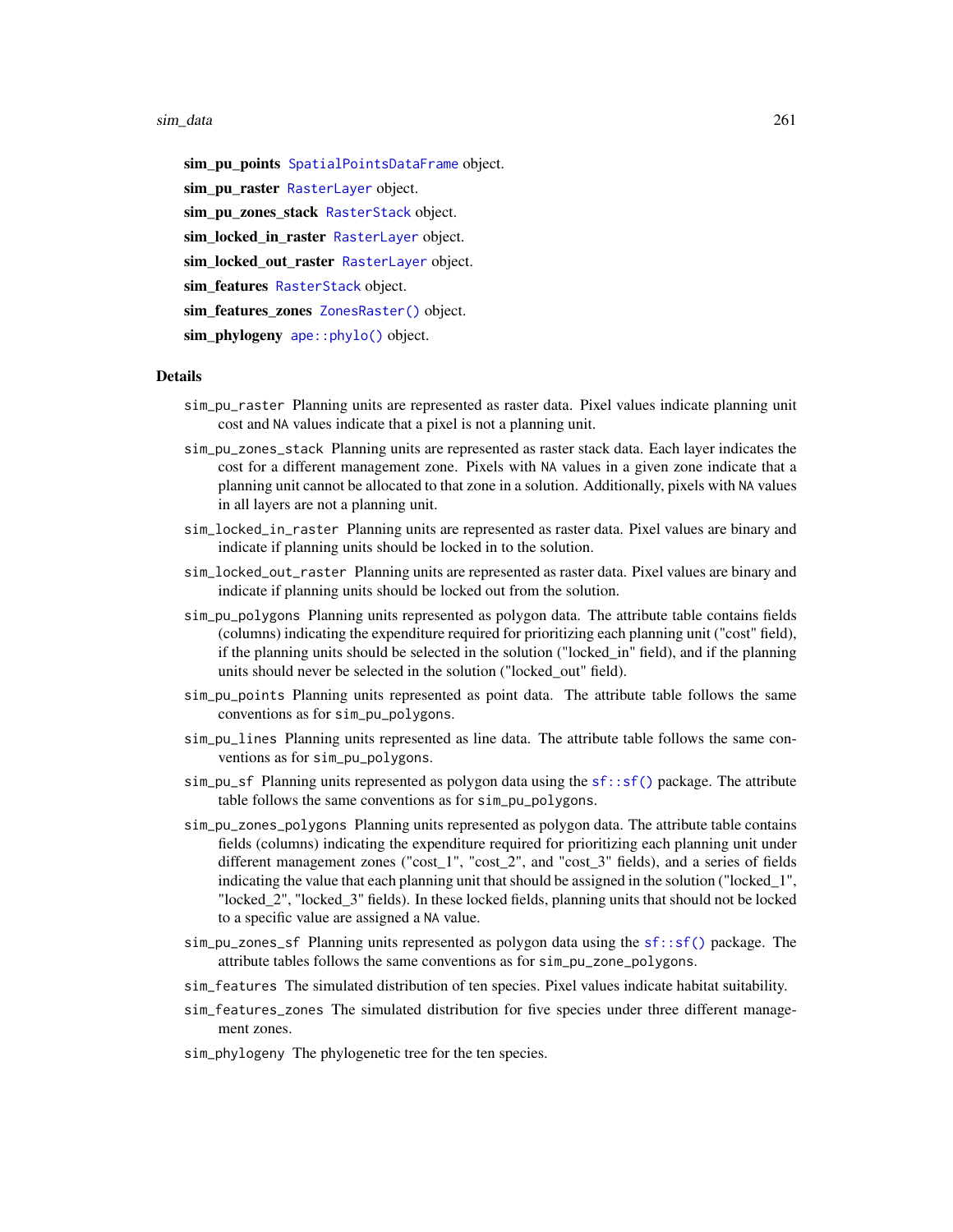# Examples

```
# load data
data(sim_pu_polygons, sim_pu_lines, sim_pu_points, sim_pu_raster,
     sim_locked_in_raster, sim_locked_out_raster, sim_phylogeny,
     sim_features, sim_pu_sf)
# plot example Spatial-class planning unit data
## Not run:
par(mfrow = c(2, 3))plot(sim_pu_raster, main = "planning units (raster)")
plot(sim_locked_in_raster, main = "locked in units (raster)")
plot(sim_locked_out_raster, main = "locked out units (raster)")
plot(sim_pu_polygons, main = "planning units (polygons)")
plot(sim_pu_lines, main = "planning units (lines)")
plot(sim_pu_points, main = "planning units (points)")
# plot example sf-class planning unit data
plot(sim_pu_sf)
# plot example phylogeny data
par(mfrow = c(1, 1))ape::plot.phylo(sim_phylogeny, main = "simulated phylogeny")
# plot example feature data
par(mfrow = c(1, 1))plot(sim_features)
# plot example management zone cost data
par(mfrow = c(1, 1))plot(sim_pu_zones_stack)
# plot example feature data for each management zone
plot(do.call(stack, sim_features_zones),
     main = paste0("Species ",
                   rep(seq_len(number_of_zones(sim_features_zones)),
                       number_of_features(sim_features_zones)),
                   " (zone ",
                   rep(seq_len(number_of_features(sim_features_zones)),
                       each = number_of_zones(sim_features_zones)),
                   ")"))
## End(Not run)
```
solve *Solve*

#### Description

Solve a conservation planning [problem\(\)](#page-238-0).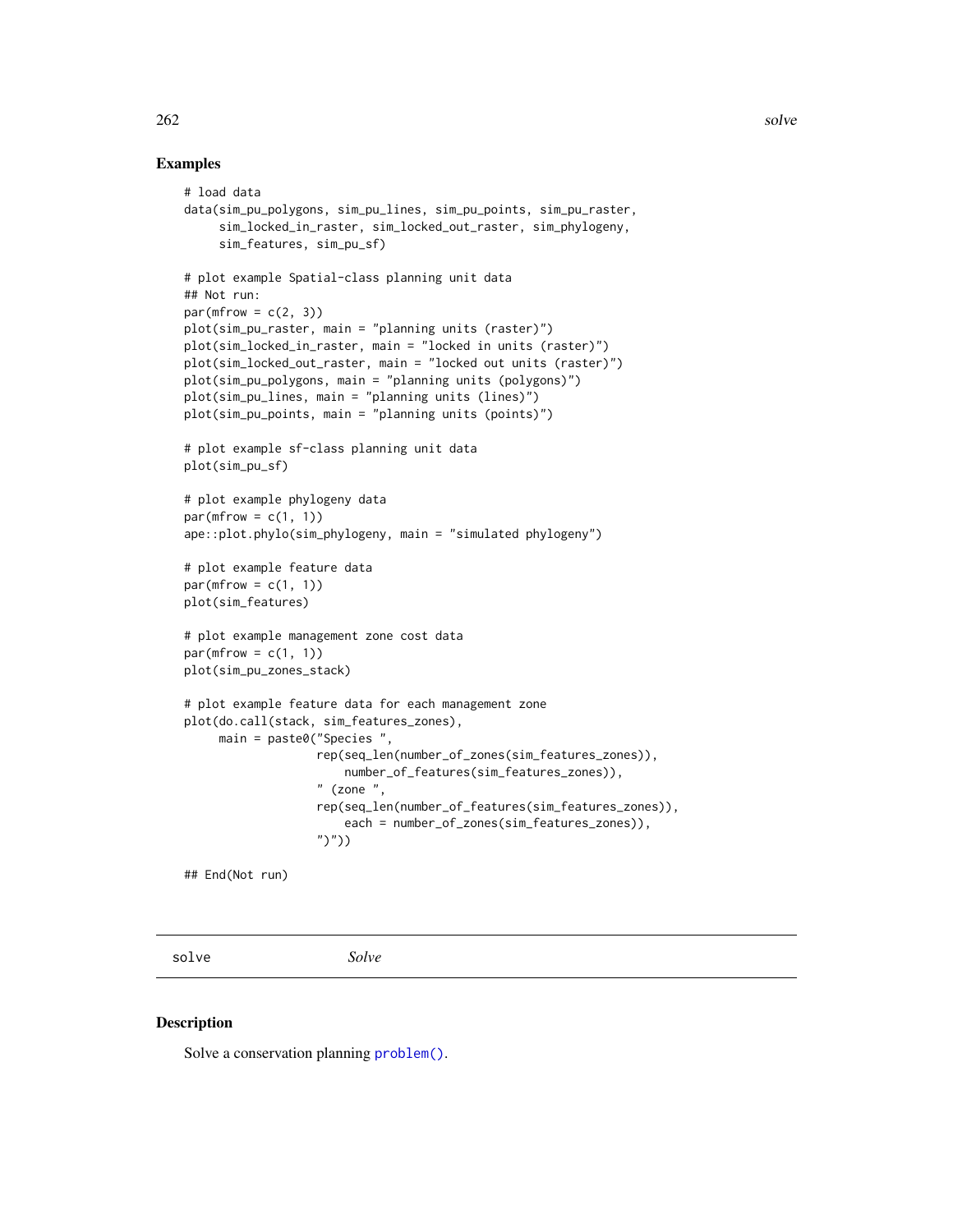<span id="page-262-0"></span>solve 263

# Usage

```
## S4 method for signature 'OptimizationProblem, Solver'
solve(a, b, \ldots)
```

```
## S4 method for signature 'ConservationProblem,missing'
solve(a, b, ..., run_{checks} = TRUE, force = FALSE)
```
# Arguments

| a          | problem() (i.e. ConservationProblem) or OptimizationProblem object.                                                                                                                                                                            |
|------------|------------------------------------------------------------------------------------------------------------------------------------------------------------------------------------------------------------------------------------------------|
| b          | Solver object. Not used if a is an ConservationProblem object.                                                                                                                                                                                 |
| $\ddots$ . | arguments passed to $\text{compile}()$ .                                                                                                                                                                                                       |
| run_checks | logical flag indicating whether presolve checks should be run prior solving the<br>problem. These checks are performed using the presolve_check() function.<br>Defaults to TRUE. Skipping these checks may reduce run time for large problems. |
| force      | logical flag indicating if an attempt to should be made to solve the problem<br>even if potential issues were detected during the presolve checks. Defaults to<br>FALSE.                                                                       |

# Details

After formulating a conservation planning [problem\(\)](#page-238-0), it can be solved using an exact algorithm solver (see [solvers](#page-267-0) for available solvers). If no solver has been explicitly specified, then the best available exact algorithm solver will be used by default (see [add\\_default\\_solver\(\)](#page-33-0). Although these exact algorithm solvers will often display a lot of information that isn't really that helpful (e.g. nodes, cutting planes), they do display information about the progress they are making on solving the problem (e.g. the performance of the best solution found at a given point in time). If potential issues were detected during the presolve checks (see [presolve\\_check\(\)](#page-231-0)) and the problem is being forcibly solved (i.e. with force = TRUE), then it is also worth checking for any warnings displayed by the solver to see if these potential issues are actually causing issues (e.g. *Gurobi* can display warnings that include "Warning: Model contains large matrix coefficient range" and "Warning: Model contains large rhs").

The object returned from this function depends on the argument to a. If the argument to a is an [OptimizationProblem](#page-217-0) object, then the solution is returned as a logical vector showing the status of each planning unit in each zone. However, in most cases, the argument to a will be a [ConservationProblem](#page-141-0) object, and so the type of object returned depends on the number of solutions generated and the data format used to specify the planning units:

- a has numeric planning units The solution will be returned as a numeric vector. Here, each element in the vector corresponds to a different planning unit. Note that if a portfolio is used to generate multiple solutions, then a list of such numeric vectors will be returned.
- a has matrix planning units The solution will be returned as a matrix object. Here, rows correspond to different planning units, and fields (columns) correspond to different management zones. Note that if a portfolio is used to generate multiple solutions, then a list of such matrix objects will be returned.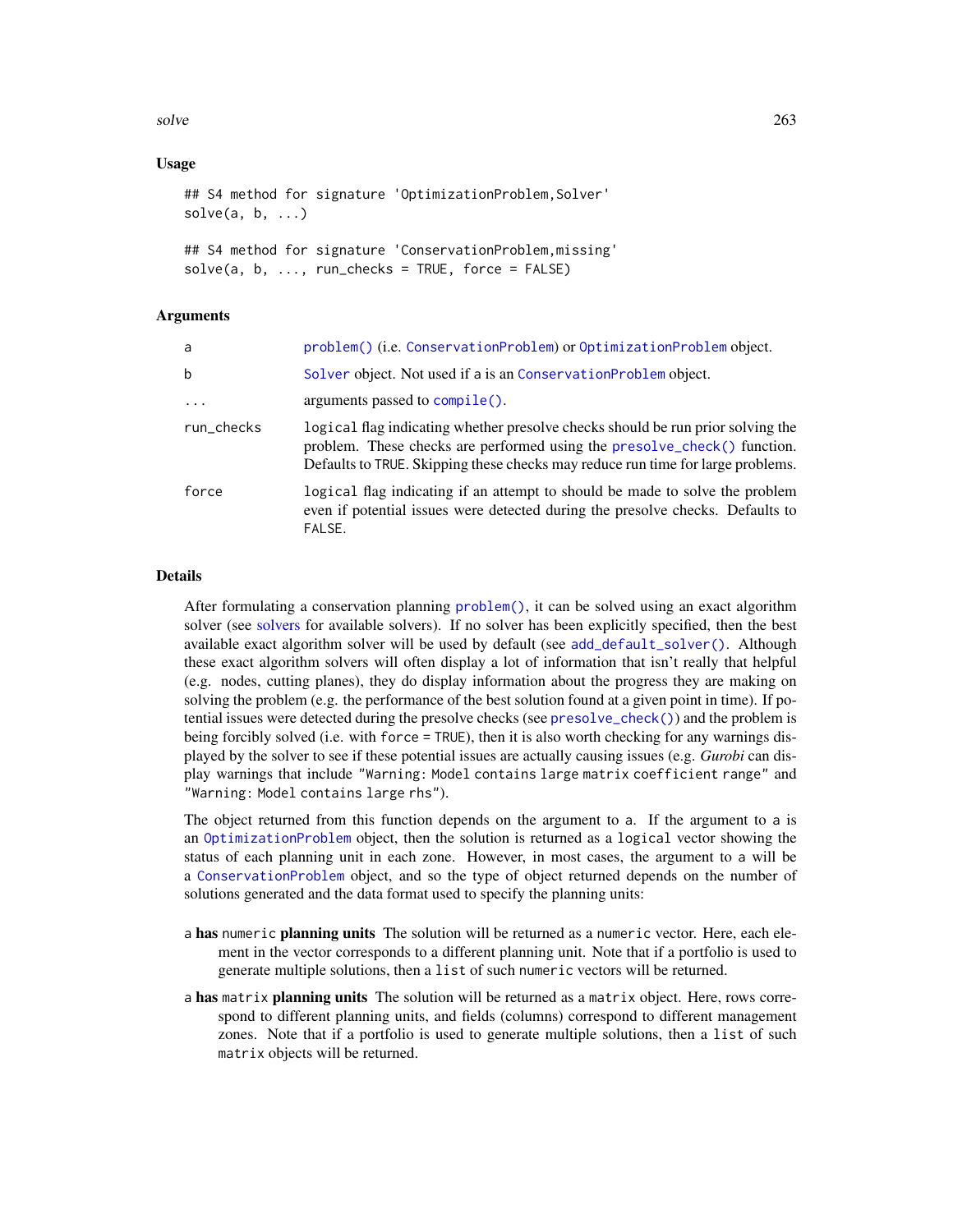- <span id="page-263-0"></span>a has [Raster](#page-0-0) planning units The solution will be returned as a Raster object. If the argument to x contains a single management zone, then a [RasterLayer](#page-0-0) object will be returned. Otherwise, if the argument to x contains multiple zones, then a [RasterStack](#page-0-0) object will be returned containing a different layer for each management zone. Note that if a portfolio is used to generate multiple solutions, then a list of such [Raster](#page-0-0) objects will be returned.
- a has [Spatial](#page-0-0),  $sf::sf()$ , or data. frame planning units The solution will be returned in the same data format as the planning units. Here, each row corresponds to a different planning unit, and fields contain solutions. If the argument to a contains a single zone, then the solution object will contain fields (columns) that solution the values. Specifically, the field name(s) containing the solution values be will named as "solution\_XXX" where "XXX" corresponds to a solution identifier (e.g. "solution\_1"). If the argument to a contains multiple zones, then the fields containing solutions will be named as "solution\_XXX\_YYY" where "XXX" corresponds to the solution identifier and "YYY" is the name of the management zone (e.g. "solution\_1\_zone1").

#### Value

A numeric, matrix, [RasterLayer](#page-0-0), [Spatial](#page-0-0), or [sf::sf\(\)](#page-0-0) object containing the solution to the problem. Additionally, the returned object will have the following additional attributes: "objective" containing the solution's objective, "runtime" denoting the number of seconds that elapsed while solving the problem, and "status" describing the status of the solution (e.g. "OPTIMAL" indicates that the optimal solution was found). In most cases, the first solution (e.g. "solution\_1") will contain the best solution found by the solver (note that this may not be an optimal solution depending on the gap used to solve the problem and noting that the default gap is 0.1).

#### See Also

See [problem\(\)](#page-238-0) to create conservation planning problems, and [presolve\\_check\(\)](#page-231-0) to check problems for potential issues. Also, see the [category\\_layer\(\)](#page-131-0) and [category\\_vector\(\)](#page-132-0) function to reformat solutions that contain multiple zones.

```
# set seed for reproducibility
set.seed(500)
# load data
data(sim_pu_raster, sim_pu_polygons, sim_pu_sf, sim_features,
     sim_pu_zones_stack, sim_pu_zones_sf, sim_features_zones)
# build minimal conservation problem with raster data
p1 <- problem(sim_pu_raster, sim_features) %>%
     add_min_set_objective() %>%
      add_relative_targets(0.1) %>%
      add_binary_decisions() %>%
      add_default_solver(verbose = FALSE)
## Not run:
# solve the problem
s1 \leftarrow solve(p1)
```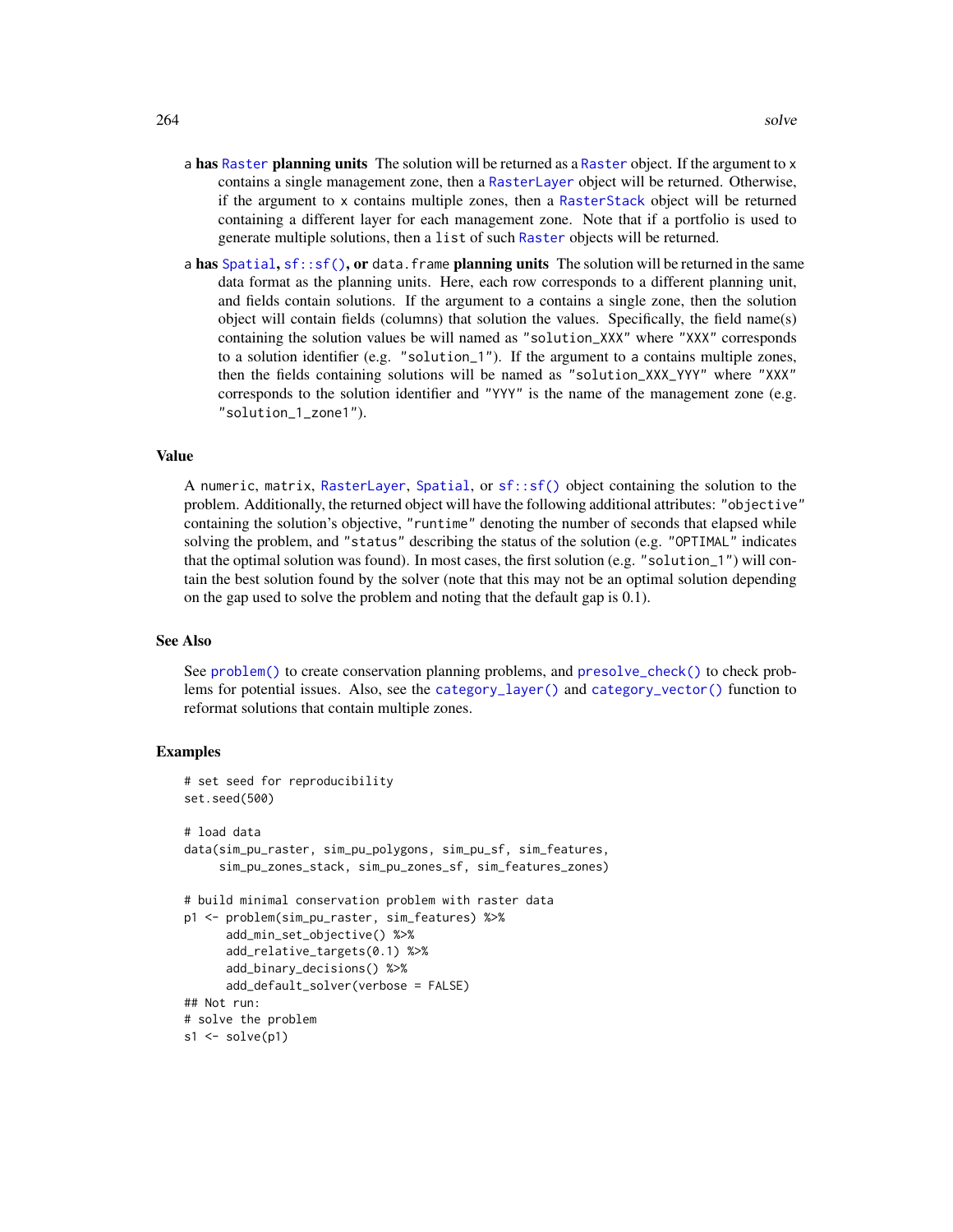#### solve 265

```
# print solution
print(s1)
# print attributes describing the optimization process and the solution
print(attr(s1, "objective"))
print(attr(s1, "runtime"))
print(attr(s1, "status"))
# calculate feature representation in the solution
r1 <- eval_feature_representation_summary(p1, s1)
print(r1)
# plot solution
plot(s1, main = "solution", axes = FALSE, box = FALSE)
## End(Not run)
# build minimal conservation problem with polygon (Spatial) data
p2 <- problem(sim_pu_polygons, sim_features, cost_column = "cost") %>%
      add_min_set_objective() %>%
      add_relative_targets(0.1) %>%
      add_binary_decisions() %>%
      add_default_solver(verbose = FALSE)
## Not run:
# solve the problem
s2 \leftarrow solve(p2)# print first six rows of the attribute table
print(head(s2))
# calculate feature representation in the solution
r2 <- eval_feature_representation_summary(p2, s2[, "solution_1"])
print(r2)
# plot solution
spplot(s2, zcol = "solution_1", main = "solution", axes = FALSE, box = FALSE)
## End(Not run)
# build minimal conservation problem with polygon (sf) data
p3 <- problem(sim_pu_sf, sim_features, cost_column = "cost") %>%
      add_min_set_objective() %>%
      add_relative_targets(0.1) %>%
      add_binary_decisions() %>%
      add_default_solver(verbose = FALSE)
## Not run:
# solve the problem
s3 \leftarrow solve(p3)# print first six rows of the attribute table
print(head(s3))
# calculate feature representation in the solution
r3 <- eval_feature_representation_summary(p3, s3[, "solution_1"])
```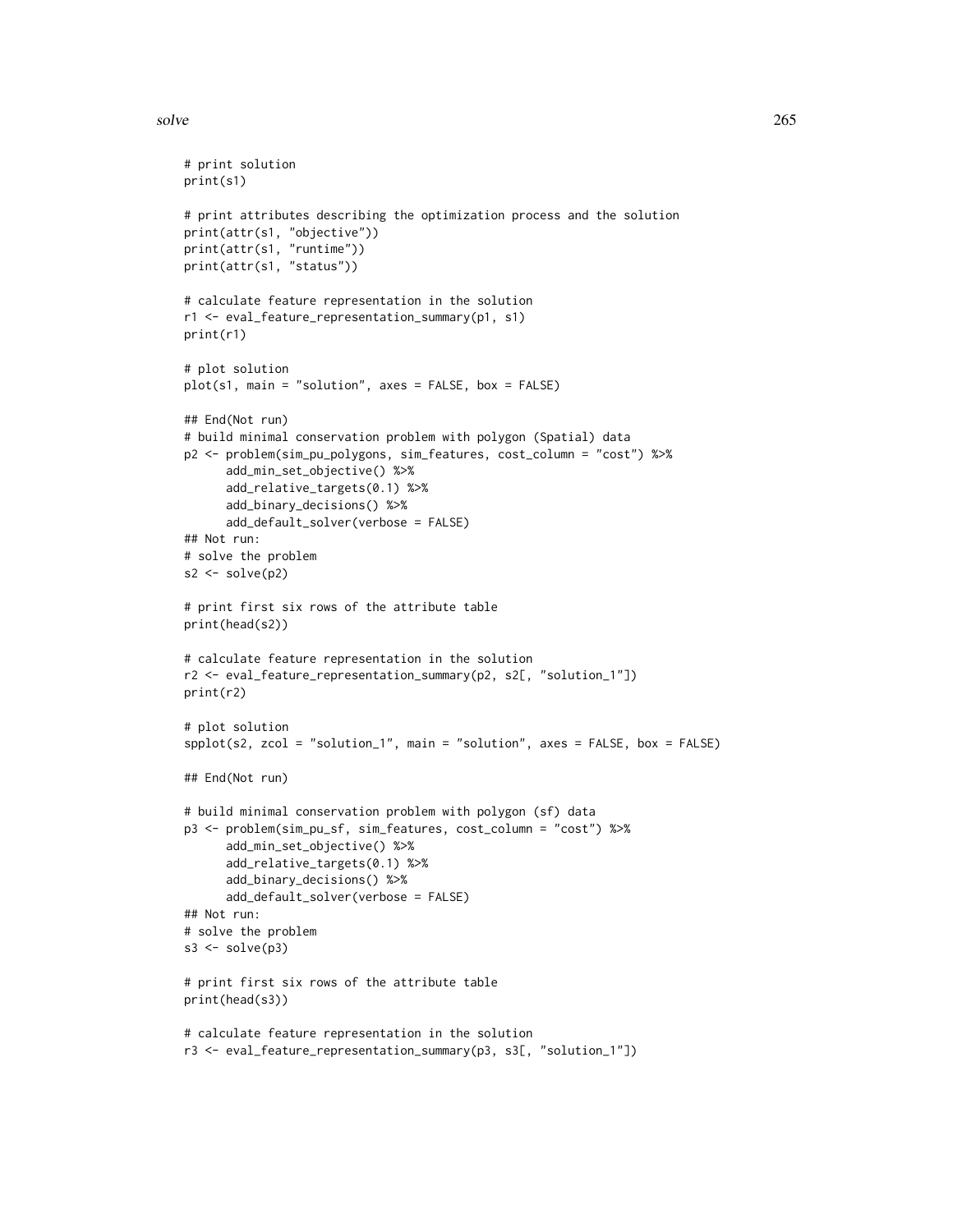```
print(r3)
# plot solution
plot(s3[, "solution_1"])
## End(Not run)
# build multi-zone conservation problem with raster data
p4 <- problem(sim_pu_zones_stack, sim_features_zones) %>%
      add_min_set_objective() %>%
      add_relative_targets(matrix(runif(15, 0.1, 0.2), nrow = 5,
                                  ncol = 3) %>%
      add_binary_decisions() %>%
      add_default_solver(verbose = FALSE)
## Not run:
# solve the problem
s4 \leftarrow solve(p4)# print solution
print(s4)
# calculate feature representation in the solution
r4 <- eval_feature_representation_summary(p4, s4)
print(r4)
# plot solution
plot(category_layer(s4), main = "solution", axes = FALSE, box = FALSE)
## End(Not run)
# build multi-zone conservation problem with polygon (sf) data
p5 <- problem(sim_pu_zones_sf, sim_features_zones,
              cost_column = c("cost_1", "cost_2", "cost_3")) %>%
      add_min_set_objective() %>%
      add_relative_targets(matrix(runif(15, 0.1, 0.2), nrow = 5,
                                  ncol = 3)) %>%
      add_binary_decisions() %>%
      add_default_solver(verbose = FALSE)
## Not run:
# solve the problem
s5 \leq -solve(p5)# print first six rows of the attribute table
print(head(s5))
# calculate feature representation in the solution
r5 <- eval_feature_representation_summary(
  p5, s5[, c("solution_1_zone_1", "solution_1_zone_2", "solution_1_zone_3")])
print(r5)
# create new column representing the zone id that each planning unit
# was allocated to in the solution
s5$solution <- category_vector(s5[, c("solution_1_zone_1",
                                       "solution_1_zone_2",
```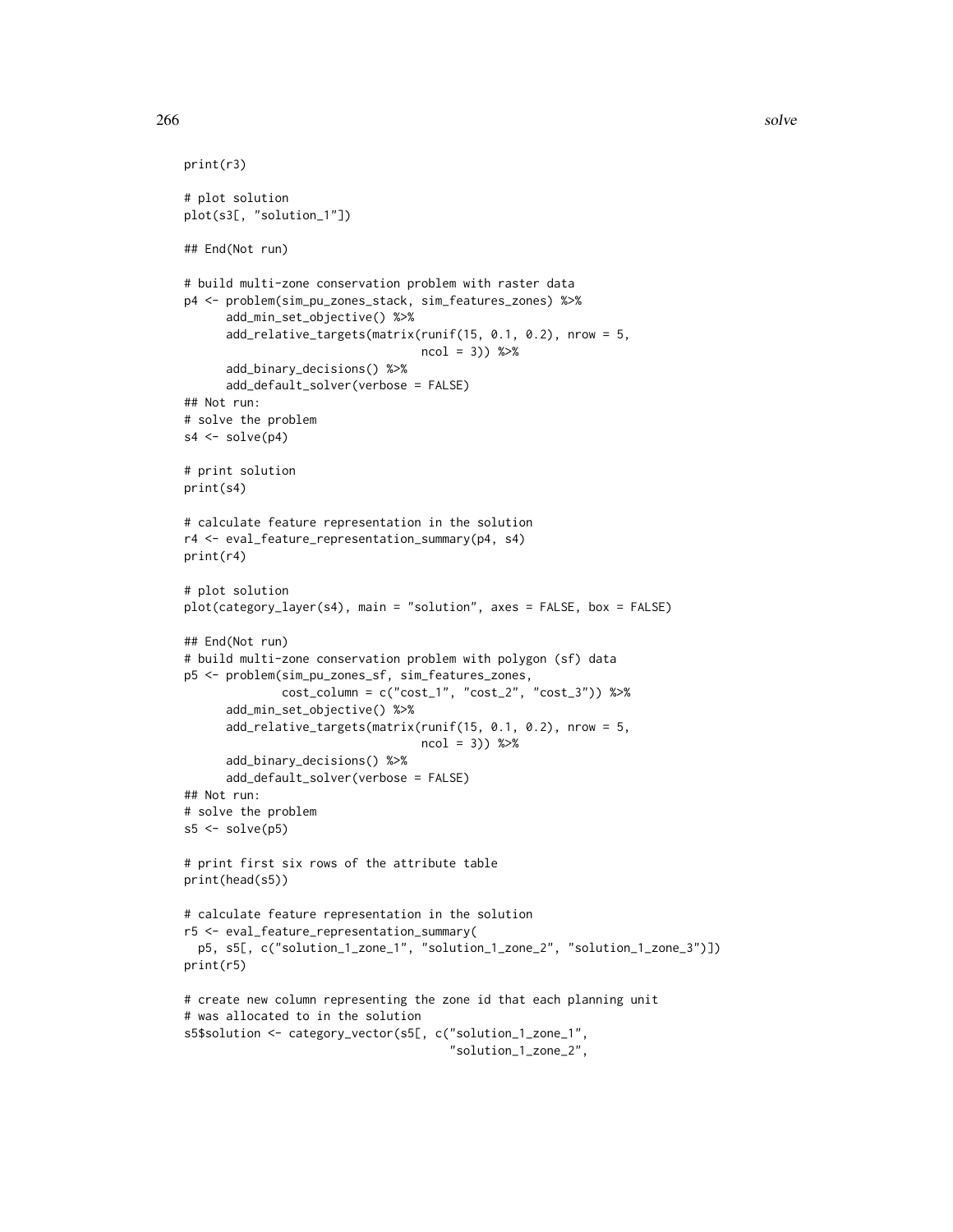#### <span id="page-266-1"></span>Solver-class 267

```
"solution_1_zone_3")])
s5$solution <- factor(s5$solution)
# plot solution
plot(s5[, "solution"])
## End(Not run)
```
<span id="page-266-0"></span>Solver-class *Solver prototype*

#### Description

This prototype is used to generate objects that represent methods for solving optimization problems. This class represents a recipe to create solver and and is only recommended for use by expert users. To customize the method used to solve optimization problems, please see the help page on [solvers](#page-267-0).

# Fields

\$name character name of solver.

\$data list object optimization problem data.

\$parameters Parameters object with parameters used to customize the the solver.

\$solve function used to solve a [OptimizationProblem](#page-217-0) object.

#### Usage

```
x$print()
x$show()
x$repr()
x$get_data(name)
x$set_data(name,value)
x$set_variable_ub(index,value)
x$set_variable_lb(index,value)
x$calculate(op)
x$run()
x$solve(op)
```
# Arguments

x [Solver](#page-266-0) object.

op [OptimizationProblem](#page-217-0) object.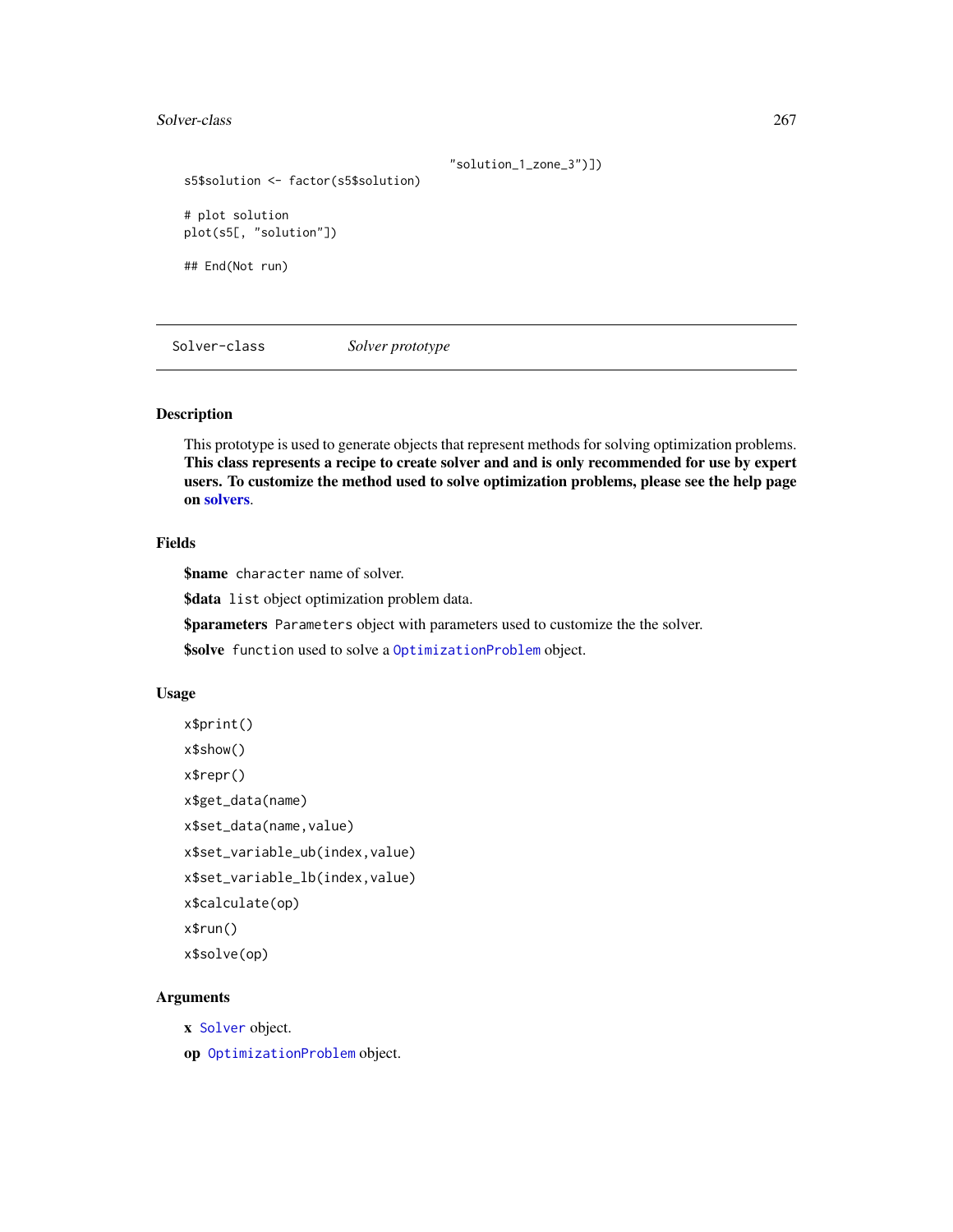#### <span id="page-267-1"></span>Details

print print the object.

show show the object.

- repr character representation of object.
- get\_data return an object stored in the data field with the corresponding name. If the object is not present in the data field, a waiver object is returned.
- set\_data store an object stored in the data field with the corresponding name. If an object with that name already exists then the object is overwritten.
- set variable ub set the upper bounds on decision variables in a pre-calculated optimization problem stored in the solver.
- set variable Ib set the lower bounds on decision variables in a pre-calculated optimization problem stored in the solver.
- calculate ingest a general purpose [OptimizationProblem](#page-217-0) object and convert it to the correct format for the solver.
- run run the solver and output a solution

solve solve an [OptimizationProblem](#page-217-0) using this object.

<span id="page-267-0"></span>solvers *Problem solvers*

#### **Description**

Specify the software and configuration used to solve a conservation planning [problem\(\)](#page-238-0). By default, the best available software currently installed on the system will be used. For information on the performance of different solvers, please see Schuster *et al.* (2020) for benchmarks comparing the run time and solution quality of some of these solvers when applied to different sized datasets.

#### Details

The following solvers can be used to find solutions for a conservation planning [problem\(\)](#page-238-0):

[add\\_default\\_solver\(\)](#page-33-0) This solver uses the best software currently installed on the system.

- [add\\_gurobi\\_solver\(\)](#page-46-0) *[Gurobi](https://www.gurobi.com/)* is a state-of-the-art commercial optimization software with an R package interface. We recommend using this solver if at all possible. It is by far the fastest of the solvers available for generating prioritizations, however, it is not freely available. That said, licenses are available to academics at no cost. The gurobi package is distributed with the *Gurobi* software suite. This solver uses the gurobi package to solve problems.
- [add\\_cplex\\_solver\(\)](#page-29-0) *[IBM CPLEX](https://www.ibm.com/analytics/cplex-optimizer)* is a commercial optimization software. It is faster than the open source solvers available for generating prioritizations, however, it is not freely available. Similar to the *[Gurobi](https://www.gurobi.com/)* software, licenses are available to academics at no cost. This solver uses the cplexAPI package to solve problems using *IBM CPLEX*.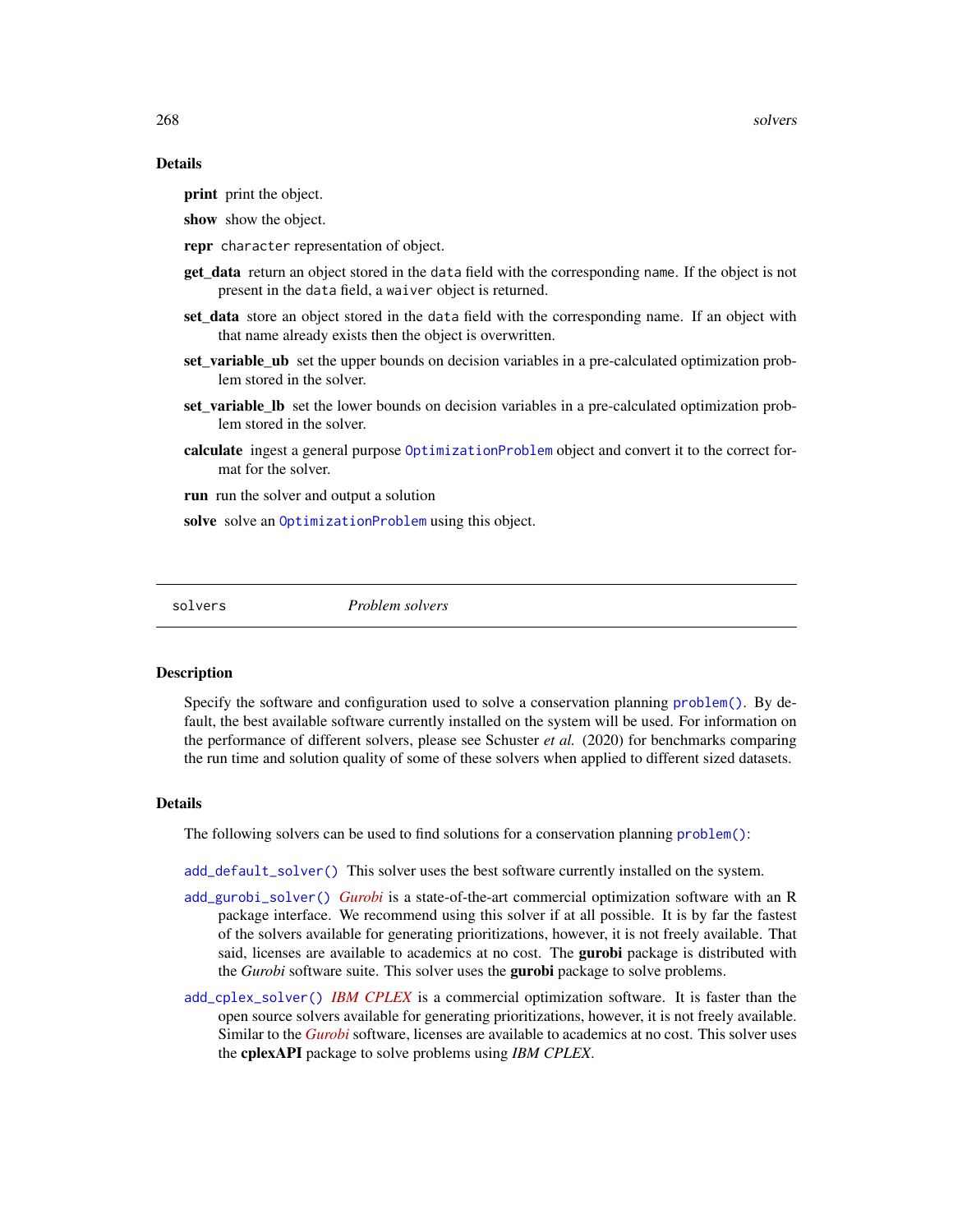#### <span id="page-268-0"></span>solvers 269

- [add\\_cbc\\_solver\(\)](#page-14-0) *[CBC](https://projects.coin-or.org/Cbc)* is an open-source mixed integer programming solver that is part of the Computational Infrastructure for Operations Research (COIN-OR) project. Preliminary benchmarks indicate that it is the fastest open source solver currently supported. We recommend using this solver if both *Gurobi* and *IBM CPLEX* are unavailable. It requires the rcbc package, which is currently only available on [GitHub.](https://github.com/dirkschumacher/rcbc)
- [add\\_lpsymphony\\_solver\(\)](#page-70-0) *[SYMPHONY](https://projects.coin-or.org/SYMPHONY)* is an open-source mixed integer programming solver that is also part of the COIN-OR project. Although both *SYMPHONY* and *CBC* are part of the COIN-OR project, they are different software. The lpsymphony package provides an interface to the *SYMPHONY* software, and is distributed through [Bioconductor.](https://doi.org/doi:10.18129/B9.bioc.lpsymphony) We recommend using this solver if the CBC solver cannot be installed. This solver can use parallel processing to solve problems, so it is faster than **Rsymphony** package interface (see below).
- [add\\_rsymphony\\_solver\(\)](#page-113-0) This solver provides an alternative interface to the *[SYMPHONY](https://projects.coin-or.org/SYMPHONY)* solver using the Rsymphony package. Unlike other solvers, the Rsymphony package can be installed directly from the Comprehensive R Archive Network (CRAN). It is also the slowest of the available solvers.

#### References

Schuster R, Hanson JO, Strimas-Mackey M, and Bennett JR (2020). Exact integer linear programming solvers outperform simulated annealing for solving conservation planning problems. *PeerJ*, 8: e9258.

#### See Also

Other overviews: [constraints](#page-145-0), [decisions](#page-147-0), [importance](#page-195-0), [objectives](#page-215-0), [penalties](#page-224-0), [portfolios](#page-227-0), [summaries](#page-269-0), [targets](#page-271-0)

```
## Not run:
# load data
data(sim_pu_raster, sim_features)
# create basic problem
p <- problem(sim_pu_raster, sim_features) %>%
 add_min_set_objective() %>%
 add_relative_targets(0.1) %>%
 add_proportion_decisions()
# create vector to store plot titles
titles \leftarrow c()
# create empty stack to store solutions
s \leftarrow stack()
# if gurobi is installed: create problem with added gurobi solver
if (require("gurobi")) {
 titles <- c(titles, "gurobi")
 p3 <- p %>% add_gurobi_solver(verbose = FALSE)
 s <- addLayer(s, solve(p3))
```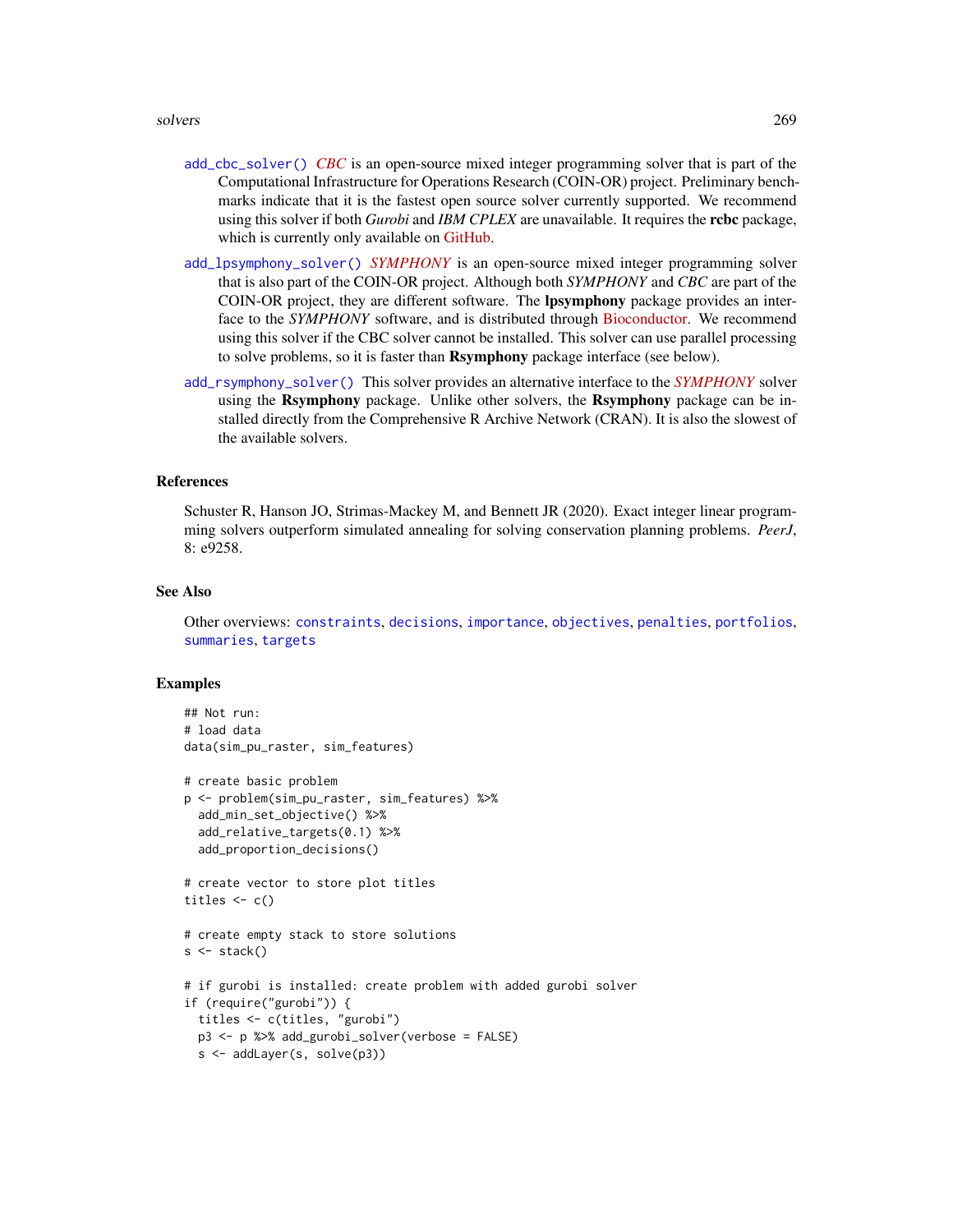```
# if cplexAPI is installed: create problem with added CPLEX solver
if (require("cplexAPI")) {
 titles <- c(titles, "CPLEX")
 p4 <- p %>% add_cplex_solver(verbose = FALSE)
 s <- addLayer(s, solve(p4))
}
# if rcbc is installed: create problem with added cbc solver
if (require("rcbc")) {
 titles <- c(titles, "CBC")
 p6 <- p %>% add_cbc_solver(verbose = FALSE)
 s <- addLayer(s, solve(p6))
}
# create problem with added rsymphony solver
if (require("Rsymphony")) {
 titles <- c(titles, "Rsymphony")
 p2 <- p %>% add_rsymphony_solver(verbose = FALSE)
 s <- addLayer(s, solve(p2))
}
# if lpsymphony is installed: create problem with added lpsymphony solver
if (require("lpsymphony")) {
 titles <- c(titles, "lpsymphony")
 p5 <- p %>% add_lpsymphony_solver(verbose = FALSE)
 s <- addLayer(s, solve(p5))
}
# plot solutions
plot(s, main = titles, axes = FALSE, box = FALSE)
## End(Not run)
```
<span id="page-269-0"></span>

summaries *Evaluate solutions using summary statistics*

#### **Description**

After generating a solution to a conservation planning [problem\(\)](#page-238-0), it can be useful to evaluate how well it performs. These functions can be used to evaluate a solution according to various different summary statistics.

#### Details

The following functions can be used to summarize the performance of a solution to a conservation planning [problem\(\)](#page-238-0):

<span id="page-269-1"></span>

}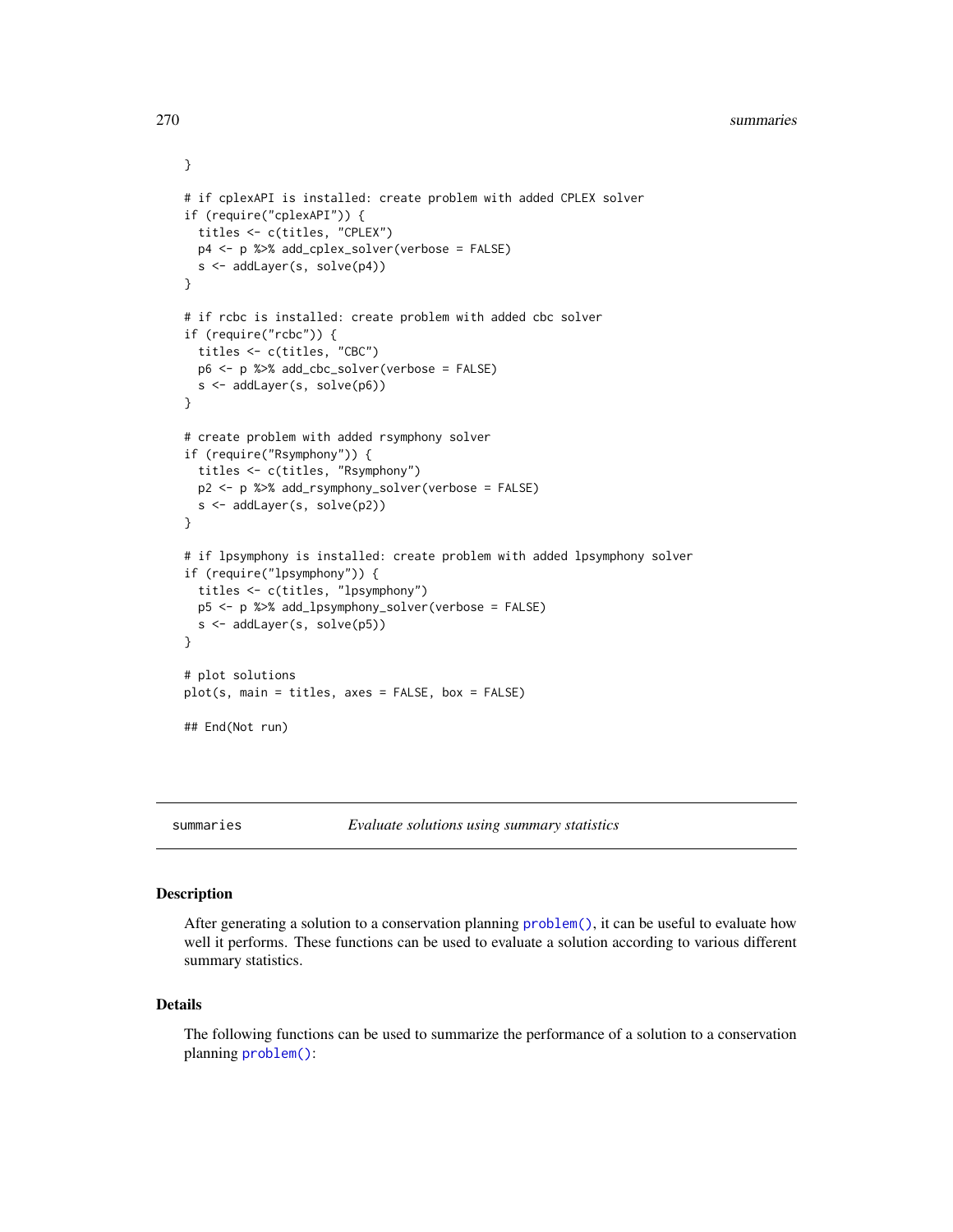#### <span id="page-270-0"></span>summaries 271

- [eval\\_n\\_summary\(\)](#page-173-0) Calculate the number of planning units selected within a solution.
- [eval\\_cost\\_summary\(\)](#page-160-0) Calculate the total cost of a solution.
- [eval\\_feature\\_representation\\_summary\(\)](#page-164-0) Calculate how well features are represented by a solution. This function can be used for all problems.
- [eval\\_target\\_coverage\\_summary\(\)](#page-185-0) Calculate how well feature representation [targets](#page-271-0) are met by a solution. This function can only be used with problems contain [targets.](#page-271-0)
- [eval\\_boundary\\_summary\(\)](#page-149-0) Calculate the exposed boundary length (perimeter) associated with a solution.

[eval\\_connectivity\\_summary\(\)](#page-155-0) Calculate the connectivity held within a solution.

#### See Also

Other overviews: [constraints](#page-145-0), [decisions](#page-147-0), [importance](#page-195-0), [objectives](#page-215-0), [penalties](#page-224-0), [portfolios](#page-227-0), [solvers](#page-267-0), [targets](#page-271-0)

```
# load data
data(sim_pu_raster, sim_features)
# create a minimal problem
p <- problem(sim_pu_raster, sim_features) %>%
     add_min_set_objective() %>%
     add_relative_targets(0.1) %>%
     add_binary_decisions() %>%
     add_default_solver(verbose = FALSE)
## Not run:
# solve problem
s \leftarrow solve(p)# evaluate number of selected planning units in solution
eval_n_summary(p, s)
# evaluate solution cost
eval_cost_summary(p, s)
# evaluate feature representation by solution
eval_feature_representation_summary(p, s)
# evaluate target coverage by solution
eval_target_coverage_summary(p, s)
# evaluate exposed boundary (perimeter) length by solution
eval_boundary_summary(p, s)
# create a connectivity matrix to describe pair-wise connectivity
# values between combinations of planning units,
```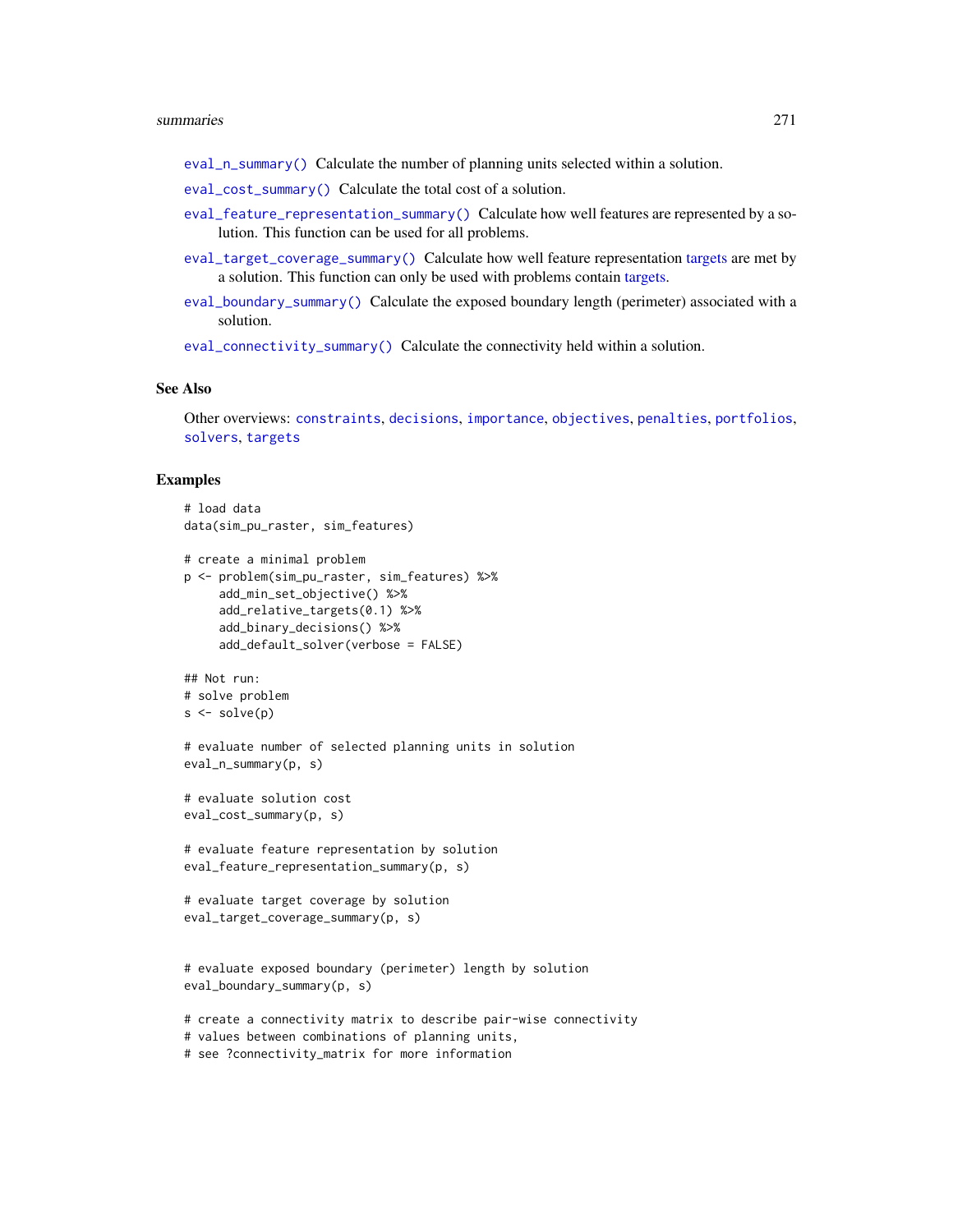```
# for brevity, we will do this using the cost data
# cost valuers have high connectivity between them
cm <- connectivity_matrix(sim_pu_raster, sim_pu_raster)
# evaluate connectivity of solution
eval_connectivity_summary(p, s, data = cm)
```
## End(Not run)

Target-class *Target prototype*

# Description

This prototype is used to represent the targets used when making a prioritization. This prototype inherits from the [ConservationModifier](#page-139-0). This class represents a recipe, to actually add targets to a planning problem, see the help page on [targets.](#page-271-0) Only experts should use this class directly.

#### See Also

[ConservationModifier](#page-139-0).

<span id="page-271-0"></span>targets *Add representation targets*

# Description

Targets are used to specify the minimum amount or proportion of a feature's distribution that should (ideally) be covered (represented) by a solution.

#### Details

# Please note that most objectives require targets, and attempting to solve a problem that requires targets will throw an error.

The following functions can be used to specify targets for a conservation planning [problem\(\)](#page-238-0):

- [add\\_relative\\_targets\(\)](#page-111-0) Set targets as a proportion (between 0 and 1) of the total amount of each feature in the the study area.
- [add\\_absolute\\_targets\(\)](#page-5-0) Set targets that denote the minimum amount of each feature required in the prioritization.
- [add\\_loglinear\\_targets\(\)](#page-68-0) Set targets as a proportion (between 0 and 1) that are calculated using log-linear interpolation.

[add\\_manual\\_targets\(\)](#page-79-0) Set targets manually.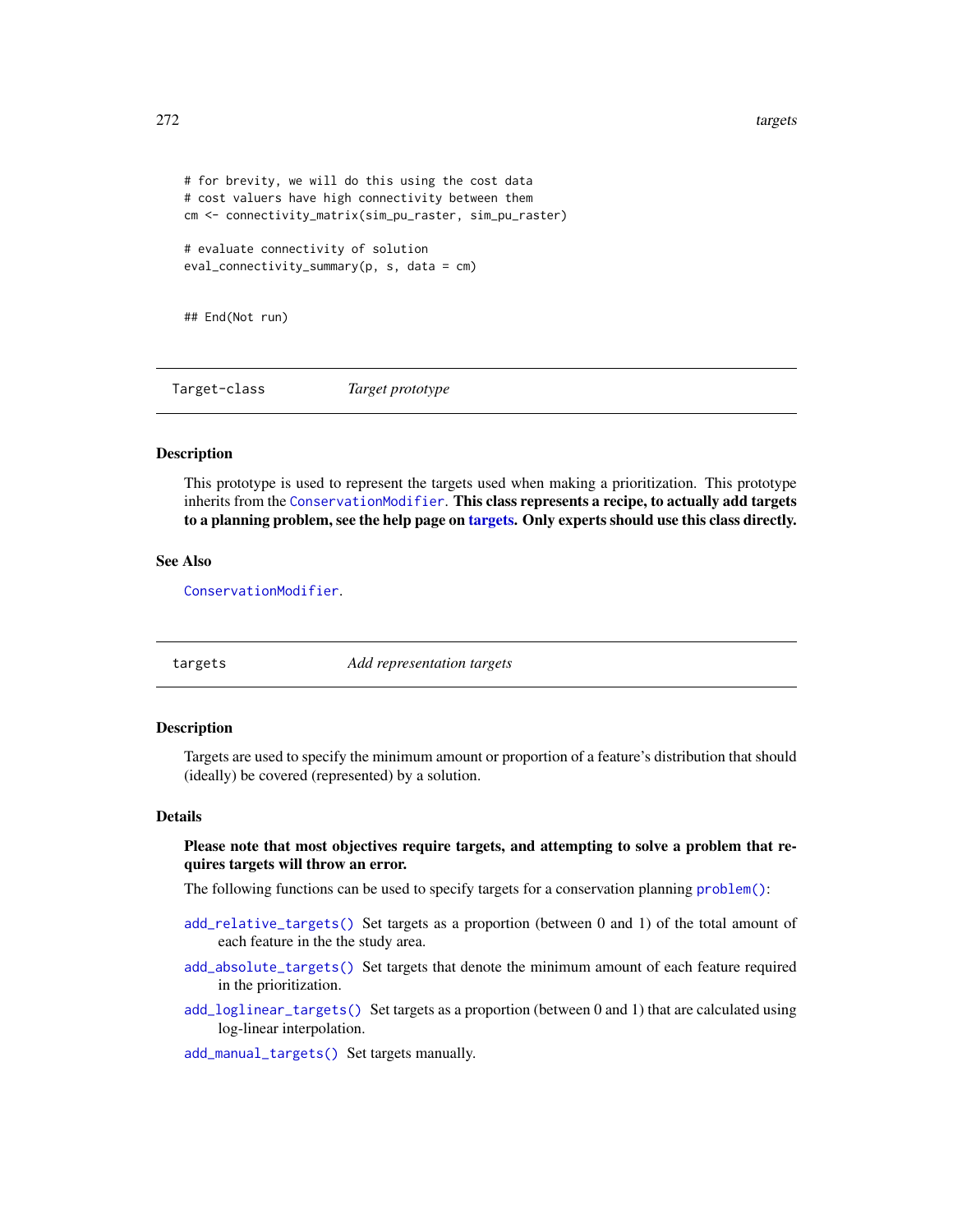# <span id="page-272-0"></span>tibble-methods 273

# See Also

Other overviews: [constraints](#page-145-0), [decisions](#page-147-0), [importance](#page-195-0), [objectives](#page-215-0), [penalties](#page-224-0), [portfolios](#page-227-0), [solvers](#page-267-0), [summaries](#page-269-0)

# Examples

```
# load data
data(sim_pu_raster, sim_features)
# create base problem
p <- problem(sim_pu_raster, sim_features) %>%
     add_min_set_objective() %>%
     add_binary_decisions() %>%
     add_default_solver(verbose = FALSE)
# create problem with added relative targets
p1 <- p %>% add_relative_targets(0.1)
# create problem with added absolute targets
p2 <- p %>% add_absolute_targets(3)
# create problem with added loglinear targets
p3 <- p %>% add_loglinear_targets(10, 0.9, 100, 0.2)
# create problem with manual targets that equate to 10% relative targets
p4 <- p %>% add_manual_targets(data.frame(feature = names(sim_features),
                                          target = 0.1,
                                          type = "relative"))
## Not run:
# solve problem
s <- stack(solve(p1), solve(p2), solve(p3), solve(p4))
# plot solution
plot(s, axes = FALSE, box = FALSE,
     main = c("relative targets", "absolute targets", "loglinear targets",
              "manual targets"))
## End(Not run)
```
tibble-methods *Manipulate tibbles*

#### Description

Assorted functions for manipulating [tibble::tibble\(\)](#page-0-0) objects.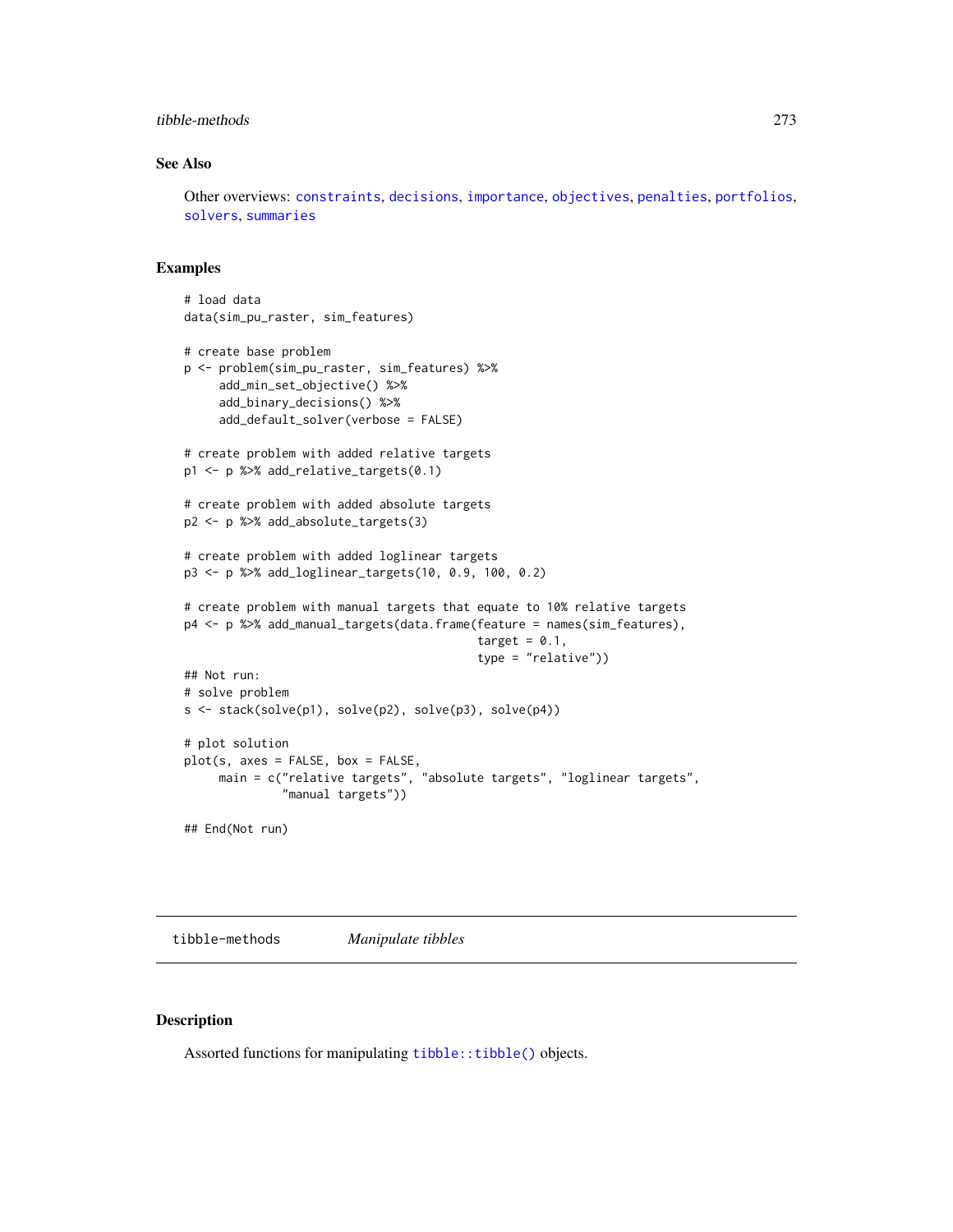# Usage

```
## S4 method for signature 'tbl_df'
nrow(x)
## S4 method for signature 'tbl_df'
ncol(x)
## S4 method for signature 'tbl_df'
as.list(x)
```
# Arguments

x [tibble::tibble\(\)](#page-0-0) object.

# Details

The following methods are provided from manipulating [tibble::tibble\(\)](#page-0-0) objects.

nrow extract integer number of rows.

ncol extract integer number of columns.

as.list convert to a list.

print print the object.

# Examples

```
# load tibble package
require(tibble)
# make tibble
a \leftarrow \text{tible}(\text{value} = \text{seq\_len}(5))# number of rows
nrow(a)
# number of columns
ncol(a)
# convert to list
as.list(a)
```
write\_problem *Write problem*

#### Description

Save the mathematical formulation for a conservation planning [problem\(\)](#page-238-0) to a file for mixed integer programming solvers. Note that this function requires the Rsymphony package to be installed.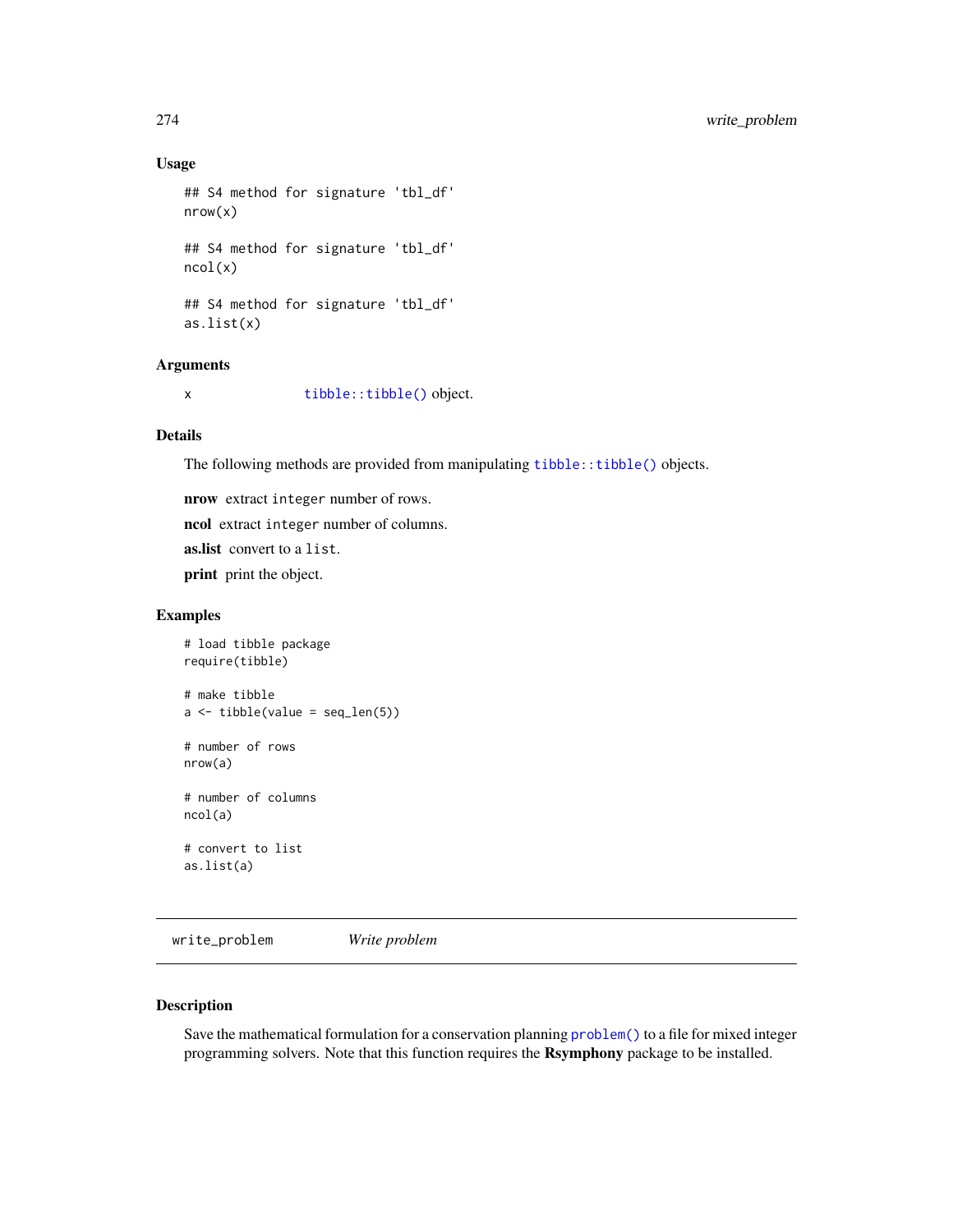#### <span id="page-274-1"></span>zones 275

# Usage

write\_problem(x, path)

#### **Arguments**

|      | problem() (i.e. ConservationProblem) object.                                     |
|------|----------------------------------------------------------------------------------|
| path | character file path to save the problem formulation. The argument should con-    |
|      | tain a ". 1p" or .mps" file extension to specify whether the problem formulation |
|      | will be saved in the LP or MPS format (respectively).                            |

#### Value

Invisible TRUE indicating success.

# Examples

```
## Not run:
# set seed for reproducibility
set.seed(500)
# load data
data(sim_pu_raster, sim_features, sim_pu_zones_stack, sim_features_zones)
# create minimal problem
p <- problem(sim_pu_raster, sim_features) %>%
     add_min_set_objective() %>%
     add_relative_targets(0.1) %>%
     add_binary_decisions()
# save problem to file (using the Rsymphony package)
write_problem(p, "model.lp")
## End(Not run)
```

```
zones Management zones
```
# <span id="page-274-0"></span>Description

Organize data for multiple features for multiple management zones. Specifically, the data should describe the expected amount of each feature within each planning unit given each management zone. For example, the data could describe the occupancy (e.g. presence/absence), probability of occurrence, or abundance expected for each feature when each planning unit is allocated to a different zone.

#### Usage

```
zones(..., zone_names = NULL, feature_names = NULL)
```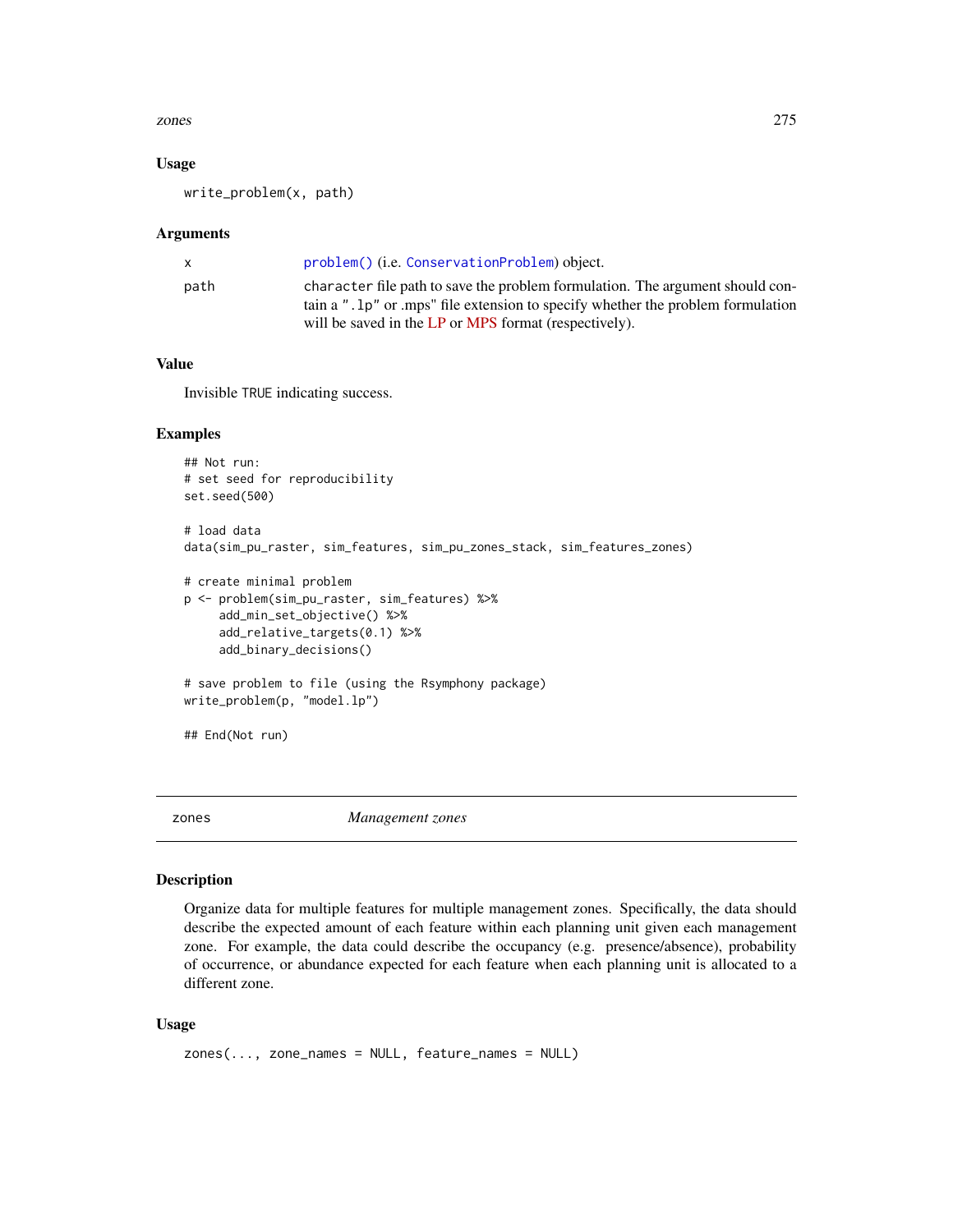# **Arguments**

| .             | raster::raster() or character objects that pertain to the biodiversity data.<br>See Details for more information. |
|---------------|-------------------------------------------------------------------------------------------------------------------|
| zone_names    | character names of the management zones. Defaults to NULL which results in<br>sequential integers.                |
| feature names | character names of the features zones. Defaults to NULL which results in se-<br>quential integers.                |

# Details

This function is used to store and organize data for use in a conservation planning [problem\(\)](#page-238-0) that has multiple management zones. In all cases, the data for each zone is input as a separate argument. The correct arguments depends on the type of planning unit data used when building the conservation planning [problem\(\)](#page-238-0).

- planning unit data are a [Raster](#page-0-0) or [Spatial](#page-0-0) object Raster object can be supplied to specify the expected amount of each feature within each planning unit under each management zone. Data for each zone should be specified as separate arguments, and the data for each feature in a given zone are specified in separate layers in a [raster::stack\(\)](#page-0-0) object. Note that all layers for a given zone must have NA values in exactly the same cells.
- planning unit data are a [Spatial](#page-0-0) or data. frame object character vector containing column names can be supplied to specify the expected amount of each feature under each zone. Note that these columns must not contain any NA values.
- planning unit data are a [Spatial](#page-0-0), data.frame, or matrix object data.frame object can be supplied to specify the expected amount of each feature under each zone. Following conventions used in *Marxan*, the data. frame object should contain the following columns.
	- pu integer planning unit identifier.

species integer feature identifier.

amount numeric amount of the feature in the planning unit for a given zone.

Note that data for each zone are specified in a separate argument, and the data contained in a single data.frame object should correspond to a single zone. Also, note that data are not required for all combinations of planning units, features, and zones. The expected amount of features in planning units under management zones that are missing from the table are assumed to be zero.

#### Value

[Zones](#page-274-0) object.

# See Also

[problem\(\)](#page-238-0).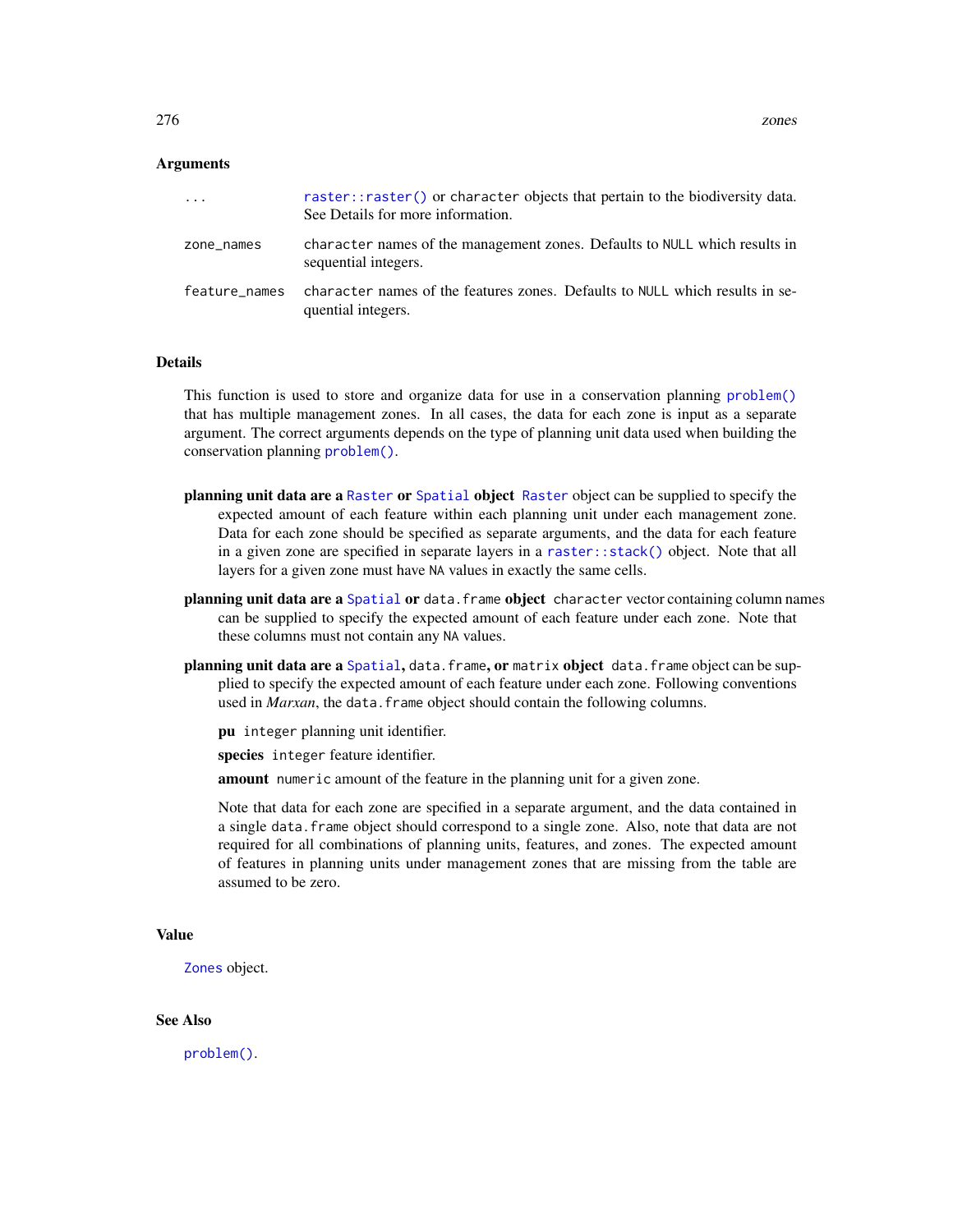# zone\_names 277

#### Examples

```
## Not run:
# load planning unit data
data(sim_pu_raster)
# (note this requires the RandomFields package to be installed)
zone_1 <- simulate_species(sim_pu_raster, 3)
zone_2 <- simulate_species(sim_pu_raster, 3)
# create zones using two raster stack objects
# each object corresponds to a different zone and each layer corresponds to
# a different species
z \le zones(zone_1, zone_2, zone_names = c("zone_1", "zone_2"),feature_names = c("feature_1", "feature_2", "feature_3"))
print(z)
# note that the do.call function can also be used to create a Zones object
# this method for creating a Zones object can be helpful when there are many
# management zones
l \le list(zone_1, zone_2, zone_names = c("zone_1", "zone_2"),feature_names = c("feature_1", "feature_2", "feature_3"))
z \leftarrow do.call(zones, 1)
print(z)
# create zones using character vectors that represent the names of
# fields (columns) in a data.frame or Spatial object that contain the amount
# of each species expected different management zones
z <- zones(c("spp1_zone1", "spp2_zone1"),
           c("spp1_zone2", "spp2_zone2"),
           c("spp1_zone3", "spp2_zone3"),
           zone_names = c("zone1", "zone2", "zone3"),
           feature_names = c("spp1", "spp2"))
print(z)
## End(Not run)
```
zone\_names *Zone names*

#### Description

Extract the names of zones in an object.

#### Usage

zone\_names(x)

## S4 method for signature 'ConservationProblem' zone\_names(x)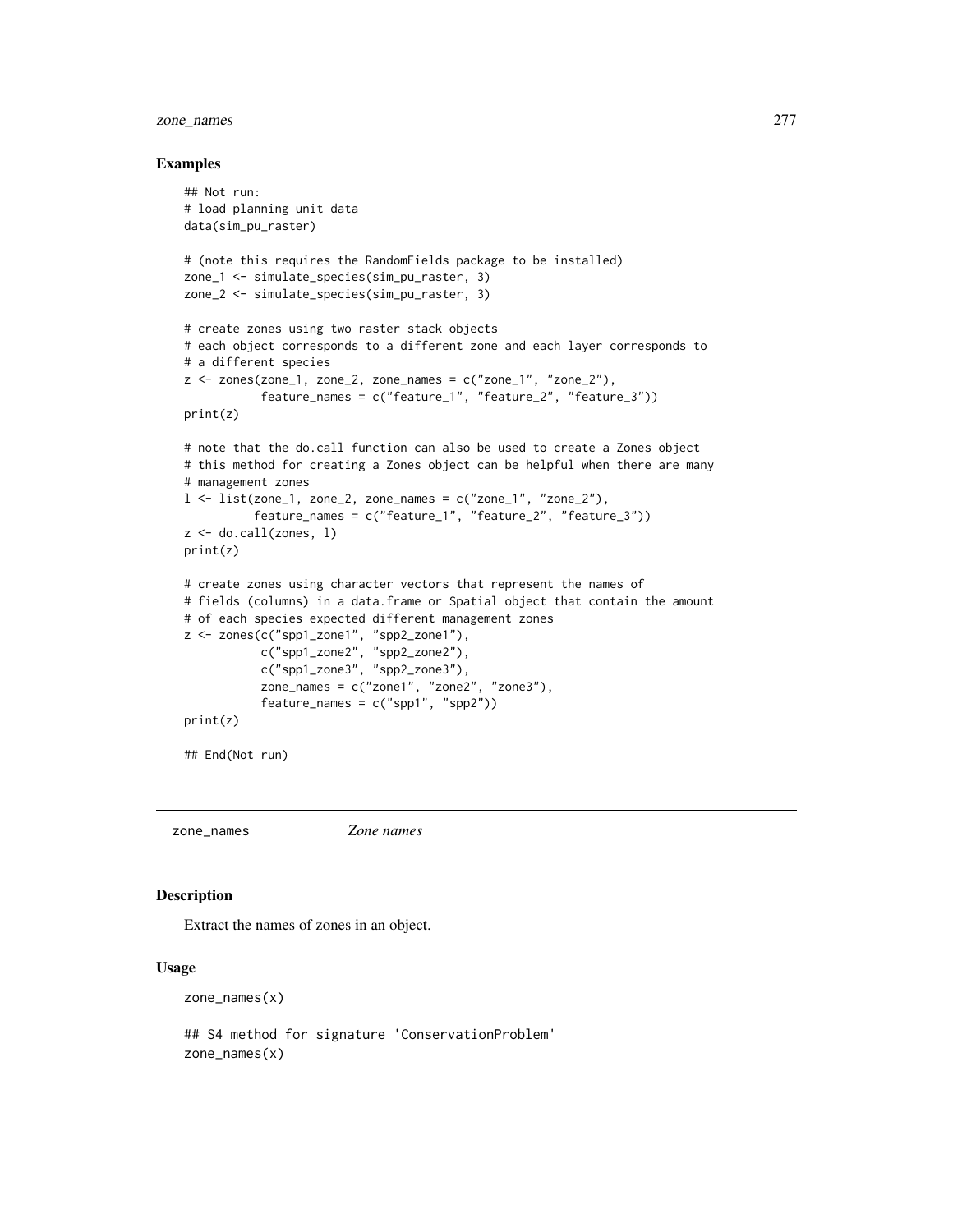```
## S4 method for signature 'ZonesRaster'
zone_names(x)
```
## S4 method for signature 'ZonesCharacter' zone\_names(x)

# Arguments

x [problem\(\)](#page-238-0) (i.e. [ConservationProblem](#page-141-0)) or [Zones\(\)](#page-274-0)

# Value

character zone names.

# Examples

```
# load data
data(sim_pu_zones_stack, sim_features_zones)
```

```
# print names of zones in a Zones object
print(zone_names(sim_features_zones))
# create problem with multiple zones
p <- problem(sim_pu_zones_stack, sim_features_zones) %>%
     add_min_set_objective() %>%
     add_relative_targets(matrix(0.2, ncol = 3, nrow = 5)) %>%
     add_binary_decisions()
# print zone names in problem
```
print(zone\_names(p))

%>% *Pipe operator*

# <span id="page-277-0"></span>Description

This package uses the pipe operator  $(\%>\%)$  to express nested code as a series of imperative procedures.

# Arguments

lhs, rhs An object and a function.

# Value

An object.

# See Also

[magrittr::%>%\(\)](#page-0-0), [tee\(\)](#page-278-0).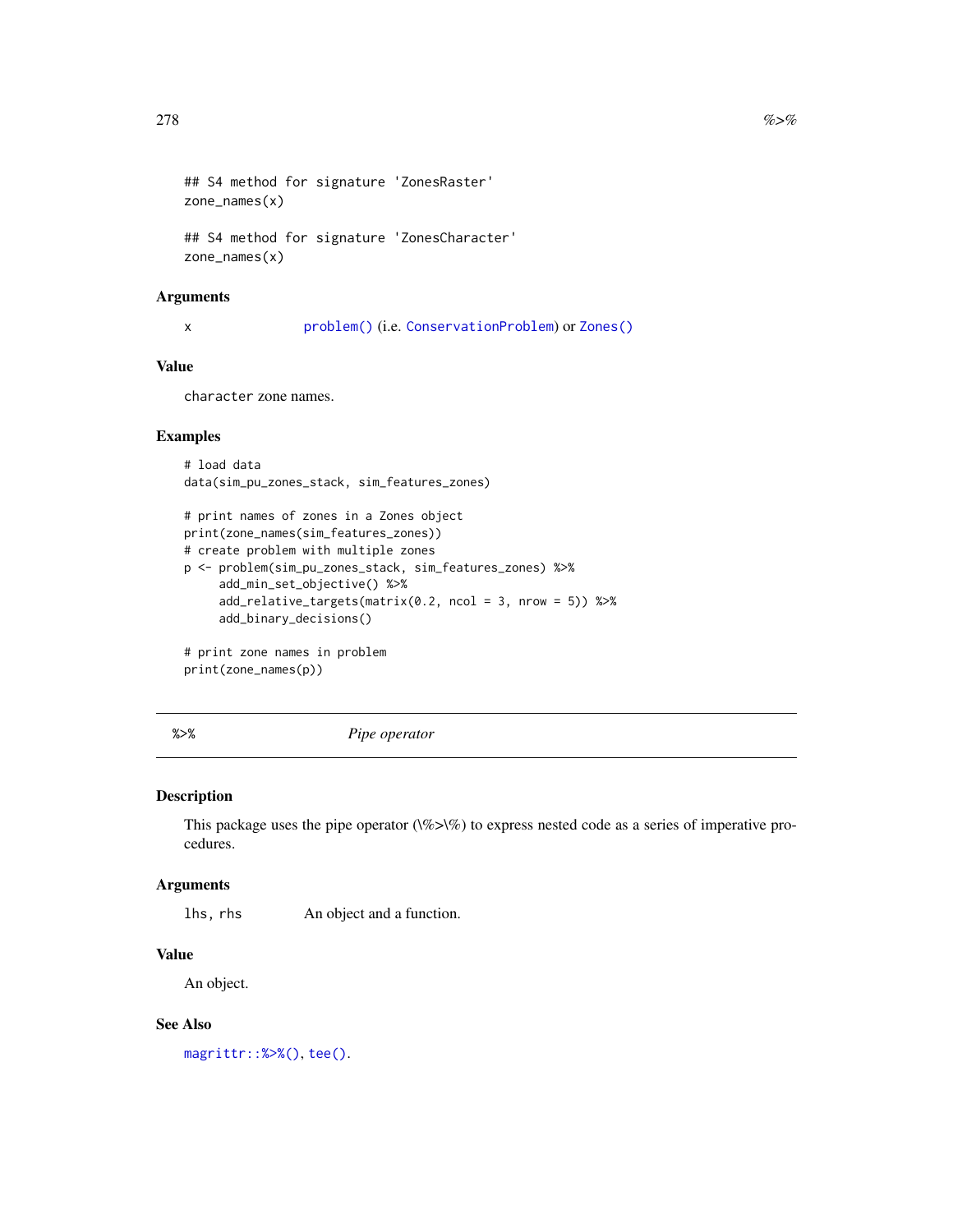#### <span id="page-278-1"></span>% T>% 279

# Examples

```
# set seed for reproducibility
set.seed(500)
# generate 100 random numbers and calculate the mean
mean(runif(100))
# reset the seed
set.seed(500)
# repeat the previous procedure but use the pipe operator instead of nesting
# function calls inside each other.
runif(100) %>% mean()
```
%T>% *Tee operator*

# <span id="page-278-0"></span>Description

This package uses the "tee" operator  $(\%T> \%)$  to modify objects.

# Arguments

lhs, rhs An object and a function.

# Value

An object.

# See Also

[magrittr::%T>%\(\)](#page-0-0), [pipe\(\)](#page-277-0).

```
# the tee operator returns the left-hand side of the result and can be
# useful when dealing with mutable objects. In this example we want
# to use the function "f" to modify the object "e" and capture the
# result
# create an empty environment
e < - new.env()
# create a function to modify an environment and return NULL
f \leftarrow function(x) \{x\a <- 5; return(NULL)}
# if we use the pipe operator we won't capture the result since "f"()
# returns a NULL
```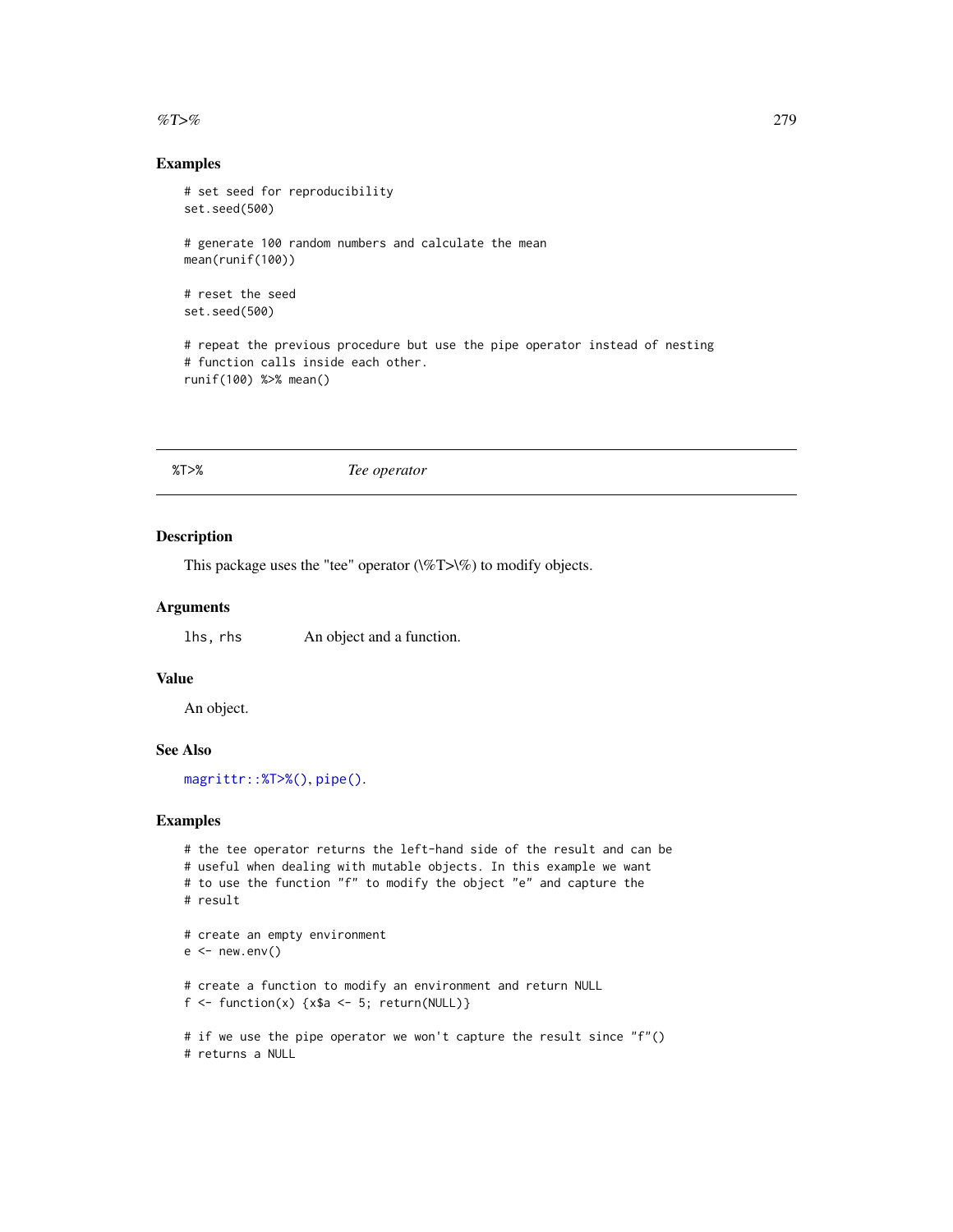```
e2 <- e %>% f()
print(e2)
# but if we use the tee operator then the result contains a copy of "e"
e3 <- e %T>% f()
print(e3)
```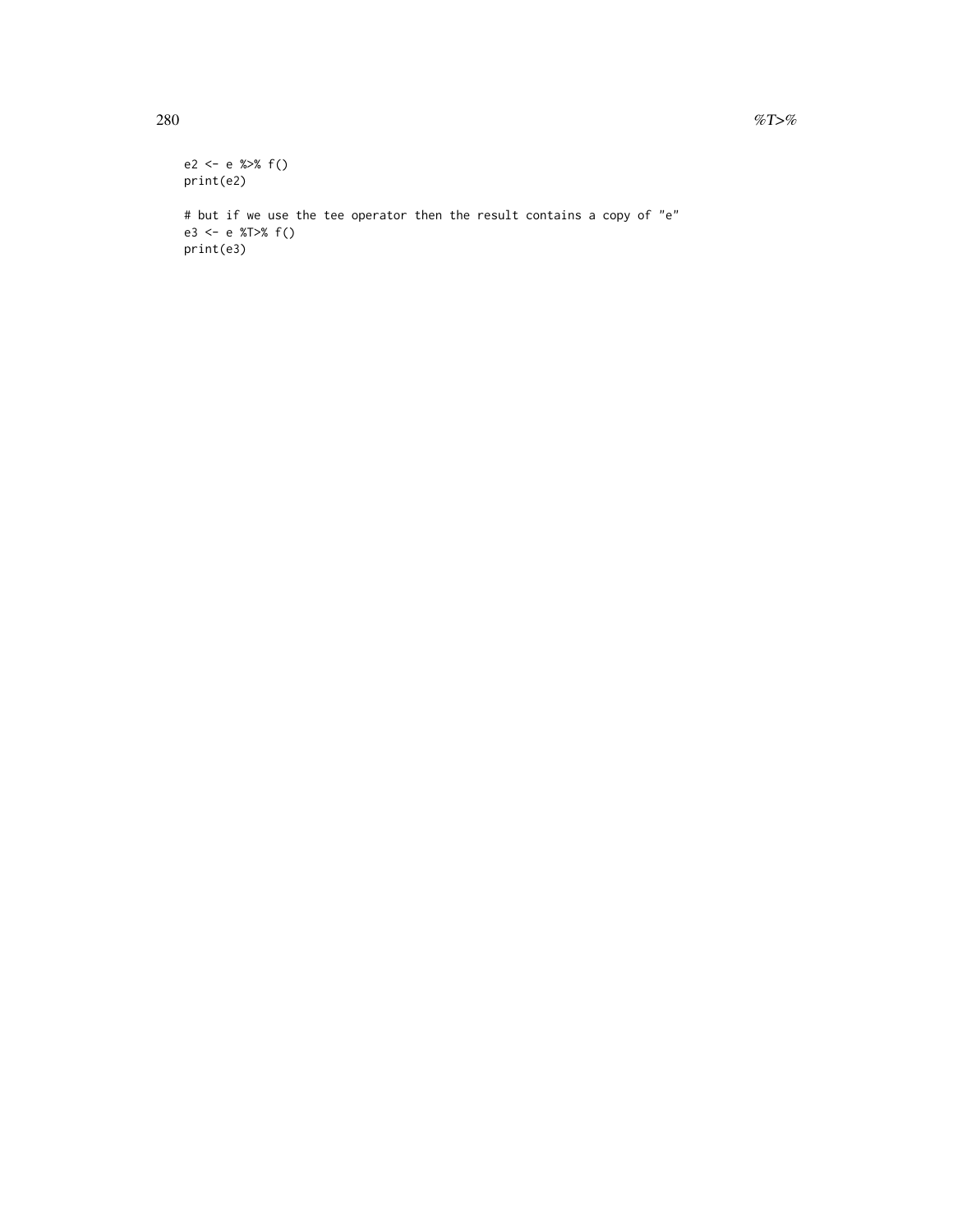# **Index**

∗ constraints add\_contiguity\_constraints, [26](#page-25-0) add\_feature\_contiguity\_constraints, [37](#page-36-0) add\_linear\_constraints, [51](#page-50-0) add\_locked\_in\_constraints, [60](#page-59-0) add\_locked\_out\_constraints, [64](#page-63-0) add\_mandatory\_allocation\_constraints, [73](#page-72-0) add\_manual\_bounded\_constraints, [75](#page-74-0) add\_manual\_locked\_constraints, [78](#page-77-0) ∗ datasets sim\_data, [260](#page-259-0) ∗ decisions add\_binary\_decisions, [9](#page-8-0) add\_default\_decisions, [34](#page-33-1) add\_proportion\_decisions, [110](#page-109-0) add\_semicontinuous\_decisions, [116](#page-115-0) ∗ deprecated prioritizr-deprecated, [237](#page-236-0) ∗ importances eval\_ferrier\_importance, [170](#page-169-0) eval\_rare\_richness\_importance, [177](#page-176-0) eval\_replacement\_importance, [181](#page-180-0) ∗ objectives add\_max\_cover\_objective, [85](#page-84-0) add\_max\_features\_objective, [87](#page-86-0) add\_max\_phylo\_div\_objective, [90](#page-89-0) add\_max\_phylo\_end\_objective, [94](#page-93-0) add\_max\_utility\_objective, [98](#page-97-0) add\_min\_largest\_shortfall\_objective, [100](#page-99-0) add\_min\_set\_objective, [102](#page-101-0) add\_min\_shortfall\_objective, [104](#page-103-0) ∗ overviews constraints, [146](#page-145-1) decisions, [148](#page-147-1) importance, [196](#page-195-1) objectives, [216](#page-215-1)

penalties, [225](#page-224-1) portfolios, [228](#page-227-1) solvers, [268](#page-267-1) summaries, [270](#page-269-1) targets, [272](#page-271-1) ∗ penalties add\_boundary\_penalties, [10](#page-9-0) add\_connectivity\_penalties, [18](#page-17-0) add\_feature\_weights, [41](#page-40-0) add\_linear\_penalties, [56](#page-55-0) ∗ portfolios add\_cuts\_portfolio, [32](#page-31-0) add\_extra\_portfolio, [35](#page-34-0) add\_gap\_portfolio, [45](#page-44-0) add\_shuffle\_portfolio, [118](#page-117-0) add\_top\_portfolio, [120](#page-119-0) ∗ solvers add\_cbc\_solver, [15](#page-14-1) add\_cplex\_solver, [30](#page-29-1) add\_default\_solver, [34](#page-33-1) add\_gurobi\_solver, [47](#page-46-1) add\_lsymphony\_solver, [71](#page-70-1) add\_rsymphony\_solver, [114](#page-113-1) ∗ summaries eval\_boundary\_summary, [150](#page-149-1) eval\_connectivity\_summary, [156](#page-155-1) eval\_cost\_summary, [161](#page-160-1) eval\_feature\_representation\_summary, [165](#page-164-1) eval\_n\_summary, [174](#page-173-1) eval\_target\_coverage\_summary, [186](#page-185-1) ∗ targets add\_absolute\_targets, [6](#page-5-1) add\_loglinear\_targets, [69](#page-68-1) add\_manual\_targets, [80](#page-79-1) add\_relative\_targets, [112](#page-111-1) %>%, [278](#page-277-1) %T>%, [279](#page-278-1)

A *(*OptimizationProblem-methods*)*, [220](#page-219-0)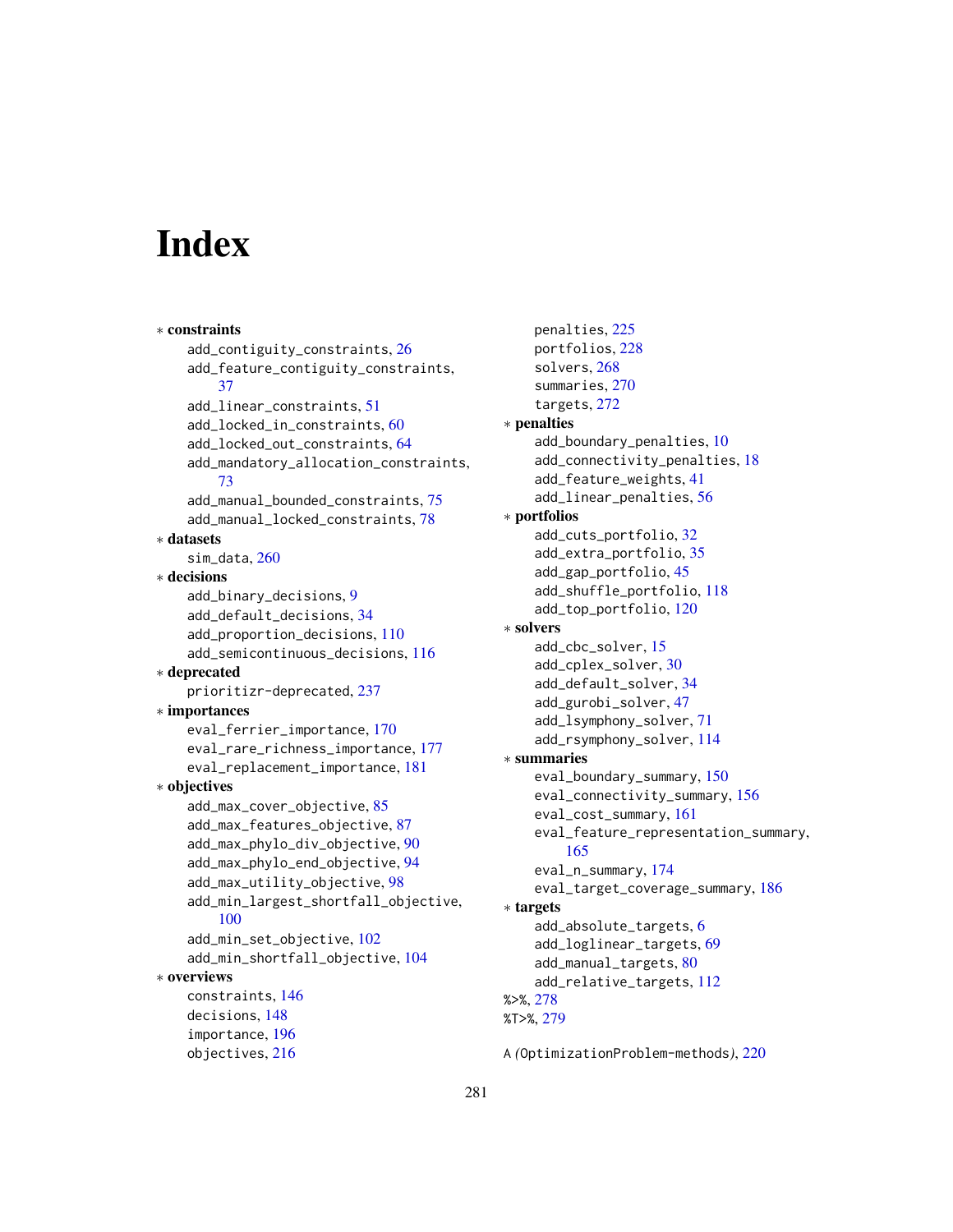A,OptimizationProblem-method *(*OptimizationProblem-methods*)*, [220](#page-219-0) add\_absolute\_targets, [6,](#page-5-1) *[70](#page-69-0)*, *[82](#page-81-0)*, *[113](#page-112-0)* add\_absolute\_targets(), *[81,](#page-80-0) [82](#page-81-0)*, *[187](#page-186-0)*, *[272](#page-271-1)* add\_absolute\_targets,ConservationProblem,character-method *(*add\_contiguity\_constraints*)*, *(*add\_absolute\_targets*)*, [6](#page-5-1) add\_absolute\_targets,ConservationProblem,matr**addmechod**dor\_constraints *(*add\_absolute\_targets*)*, [6](#page-5-1) add\_absolute\_targets,ConservationProblem,numeric-method add\_cplex\_solver, *[17](#page-16-0)*, [30,](#page-29-1) *[35](#page-34-0)*, *[50](#page-49-0)*, *[73](#page-72-0)*, *[116](#page-115-0) (*add\_absolute\_targets*)*, [6](#page-5-1) add\_absolute\_targets-method *(*add\_absolute\_targets*)*, [6](#page-5-1) add\_binary\_decisions, [9,](#page-8-0) *[34](#page-33-1)*, *[111](#page-110-0)*, *[117](#page-116-0)* add\_binary\_decisions(), *[34](#page-33-1)*, *[46](#page-45-0)*, *[78](#page-77-0)*, *[116](#page-115-0)*, *[148](#page-147-1)* add\_boundary\_penalties, [10,](#page-9-0) *[21](#page-20-0)*, *[42](#page-41-0)*, *[58](#page-57-0)* add\_boundary\_penalties(), *[152](#page-151-0)*, *[154](#page-153-0)*, *[182](#page-181-0)*, *[225](#page-224-1)*, *[233](#page-232-0)* add\_cbc\_solver, [15,](#page-14-1) *[31](#page-30-0)*, *[35](#page-34-0)*, *[50](#page-49-0)*, *[73](#page-72-0)*, *[116](#page-115-0)* add\_cbc\_solver(), *[35](#page-34-0)*, *[269](#page-268-0)* add\_connected\_constraints *(*prioritizr-deprecated*)*, [237](#page-236-0) add\_connectivity\_penalties, *[13](#page-12-0)*, [18,](#page-17-0) *[42](#page-41-0)*, *[58](#page-57-0)* add\_connectivity\_penalties(), *[12](#page-11-0)*, *[157](#page-156-0)*, *[159](#page-158-0)*, *[205](#page-204-0)*, *[225](#page-224-1)*, *[233](#page-232-0)* add\_connectivity\_penalties,ConservationProblem,A[NY,](#page-36-0)ANY,array-method *(*add\_connectivity\_penalties*)*, [18](#page-17-0) add\_connectivity\_penalties,ConservationProblem,A[NY,](#page-36-0)ANY,data.frame-method *(*add\_connectivity\_penalties*)*, [18](#page-17-0) add\_connectivity\_penalties,ConservationProblem,ANY,AN $\widehat{Y}$ dgCMatrix-method *(*add\_connectivity\_penalties*)*, [18](#page-17-0) add\_connectivity\_penalties,ConservationProblem,A[NY,](#page-94-0)AN<mark>93Ma&r*i*Q*l*-[meth](#page-104-0)od</mark> *(*add\_connectivity\_penalties*)*, [18](#page-17-0) add\_connectivity\_penalties,ConservationProble**ad&NfeaNYraateightetGoo**lservationProblem,numeric-method *(*add\_connectivity\_penalties*)*, [18](#page-17-0) add\_contiguity\_constraints, [26,](#page-25-0) *[39](#page-38-0)*, *[53](#page-52-0)*, *[61](#page-60-0)*, *[66](#page-65-0)*, *[74](#page-73-0)*, *[76](#page-75-0)*, *[79](#page-78-0)* add\_contiguity\_constraints(), *[37](#page-36-0)*, *[146](#page-145-1)*, *[182](#page-181-0)*, *[238](#page-237-0)* add\_contiguity\_constraints,ConservationProblead&NYinedAnedinatints, [28](#page-27-0), [39](#page-38-0), [51,](#page-50-0) [61](#page-60-0), [66](#page-65-0), *(*add\_contiguity\_constraints*)*, [26](#page-25-0) add\_contiguity\_constraints,ConservationProblem,ANY,data.fr *(*add\_contiguity\_constraints*)*, [26](#page-25-0) add\_contiguity\_constraints,ConservationProblem,ANY,matrix-[26](#page-25-0) *(*prioritizr-deprecated*)*, [237](#page-236-0) add\_cplex\_solver(), *[35](#page-34-0)*, *[268](#page-267-1)* add\_cuts\_portfolio, [32,](#page-31-0) *[36](#page-35-0)*, *[46](#page-45-0)*, *[119,](#page-118-0) [120](#page-119-0)* add\_cuts\_portfolio(), *[228](#page-227-1)* add\_default\_decisions, *[9](#page-8-0)*, [34,](#page-33-1) *[111](#page-110-0)*, *[117](#page-116-0)* add\_default\_solver, *[17](#page-16-0)*, *[31](#page-30-0)*, [34,](#page-33-1) *[50](#page-49-0)*, *[73](#page-72-0)*, *[116](#page-115-0)* add\_default\_solver(), *[263](#page-262-0)*, *[268](#page-267-1)* add\_extra\_portfolio, *[33](#page-32-0)*, [35,](#page-34-0) *[46](#page-45-0)*, *[119,](#page-118-0) [120](#page-119-0)* add\_extra\_portfolio(), *[228](#page-227-1)*, *[238](#page-237-0)* add\_feature\_contiguity\_constraints, *[28](#page-27-0)*, [37,](#page-36-0) *[53](#page-52-0)*, *[61](#page-60-0)*, *[66](#page-65-0)*, *[74](#page-73-0)*, *[76](#page-75-0)*, *[79](#page-78-0)*, *[108](#page-107-0)* add\_feature\_contiguity\_constraints(), *[146](#page-145-1)*, *[238](#page-237-0)* add\_feature\_contiguity\_constraints, ConservationProblem, ANY *(*add\_feature\_contiguity\_constraints*)*, [37](#page-36-0) add\_feature\_contiguity\_constraints, ConservationProblem, ANY *(*add\_feature\_contiguity\_constraints*)*, add\_feature\_contiguity\_constraints, ConservationProblem, ANY *(*add\_feature\_contiguity\_constraints*)*, add\_feature\_contiguity\_constraints, ConservationProblem, ANY *(*add\_feature\_contiguity\_constraints*)*, add\_feature\_weights, *[13](#page-12-0)*, *[21](#page-20-0)*, [41,](#page-40-0) *[58](#page-57-0)* add\_feature\_weights(), *[85,](#page-84-0) [86](#page-85-0)*, *[88,](#page-87-0) [89](#page-88-0)*, *[92](#page-91-0)*, add\_feature\_weights,ConservationProblem,matrix-method *(*add\_feature\_weights*)*, [41](#page-40-0) *(*add\_feature\_weights*)*, [41](#page-40-0) add\_gap\_portfolio, *[33](#page-32-0)*, *[36](#page-35-0)*, [45,](#page-44-0) *[119,](#page-118-0) [120](#page-119-0)* add\_gap\_portfolio(), *[32](#page-31-0)*, *[228](#page-227-1)* add\_gurobi\_solver, *[17](#page-16-0)*, *[31](#page-30-0)*, *[35](#page-34-0)*, [47,](#page-46-1) *[73](#page-72-0)*, *[116](#page-115-0)* add\_gurobi\_solver(), *[31](#page-30-0)*, *[33](#page-32-0)*, *[35,](#page-34-0) [36](#page-35-0)*, *[46](#page-45-0)*, *[120](#page-119-0)*, *[233](#page-232-0)*, *[268](#page-267-1) [74](#page-73-0)*, *[76](#page-75-0)*, *[79](#page-78-0)*, *[108](#page-107-0)*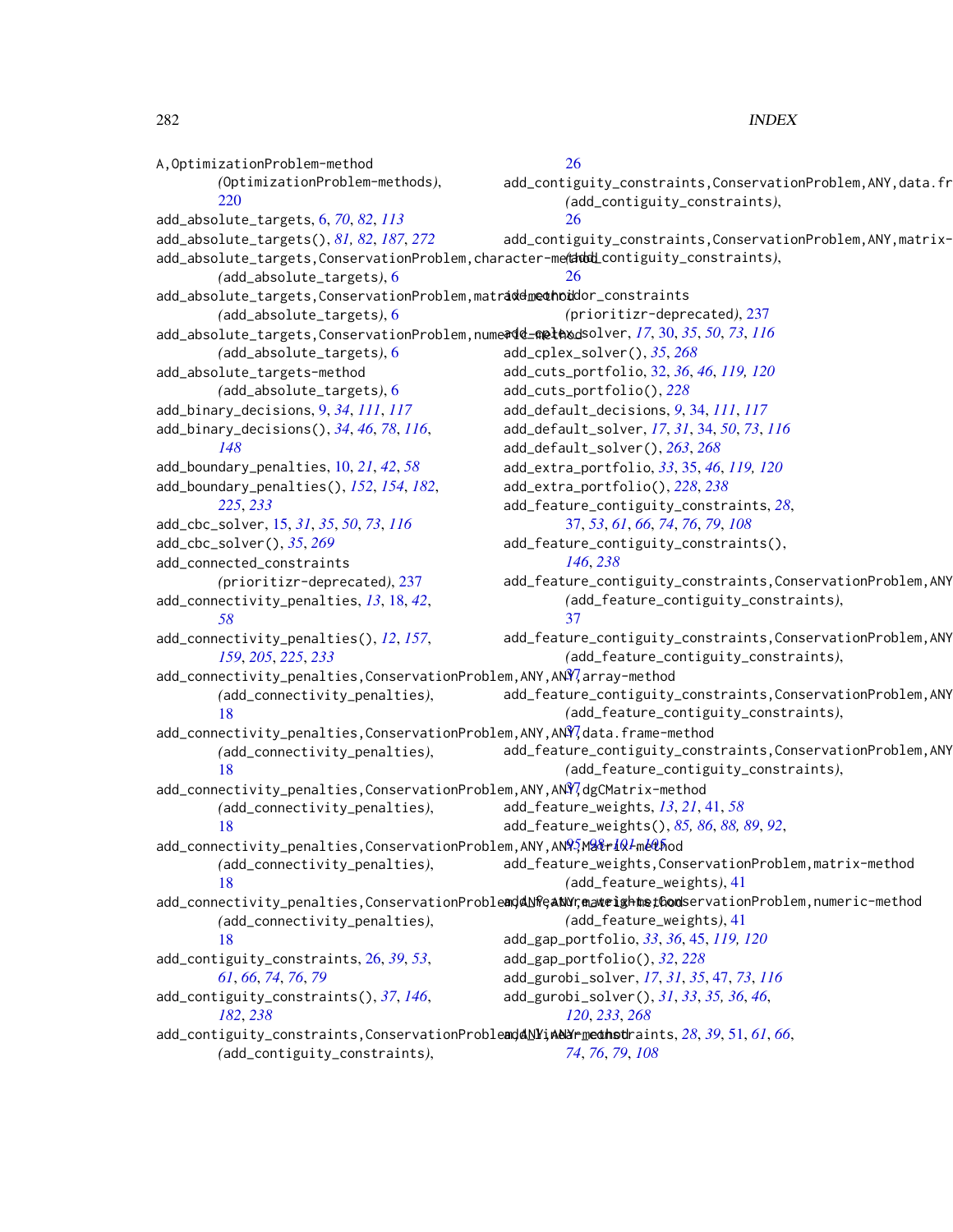add\_linear\_constraints(), *[146](#page-145-1)* add\_linear\_constraints,ConservationProblem,AN<mark>XdANYo**ckedactereomsthod**ints</mark>,ConservationProblem,character-m *(*add\_linear\_constraints*)*, [51](#page-50-0) add\_linear\_constraints,ConservationProblem,ANY,ANY,d[gCM](#page-63-0)atrix-method *(*add\_linear\_constraints*)*, [51](#page-50-0) add\_linear\_constraints,ConservationProblem,ANY,ANY,Matrix-method *(*add\_locked\_out\_constraints*)*, *(*add\_linear\_constraints*)*, [51](#page-50-0) add\_linear\_constraints,ConservationProblem,AN**YdANYomeedioxthedhost**raints,ConservationProblem,matrix-meth *(*add\_linear\_constraints*)*, [51](#page-50-0) add\_linear\_constraints,ConservationProblem,ANY,ANY,n[ume](#page-63-0)tic-method *(*add\_linear\_constraints*)*, [51](#page-50-0) add\_linear\_constraints,ConservationProblem,ANY,ANY,Raster-method *(*add\_locked\_out\_constraints*)*, *(*add\_linear\_constraints*)*, [51](#page-50-0) add\_linear\_penalties, *[13](#page-12-0)*, *[21](#page-20-0)*, *[42](#page-41-0)*, [56](#page-55-0) add\_linear\_penalties(), *[225](#page-224-1)* add\_linear\_penalties,ConservationProblem,ANY,characte®4method *(*add\_linear\_penalties*)*, [56](#page-55-0) add\_linear\_penalties,ConservationProblem,ANY,dgCMatrix-method *(*add\_locked\_out\_constraints*)*, *(*add\_linear\_penalties*)*, [56](#page-55-0) add\_linear\_penalties,ConservationProblem,ANY,**¤ddri¤∈hedbou**t\_constraints,ConservationProblem,Spatial-met *(*add\_linear\_penalties*)*, [56](#page-55-0) add\_linear\_penalties,ConservationProblem,ANY,matrix-method *(*add\_linear\_penalties*)*, [56](#page-55-0) add\_linear\_penalties,ConservationProblem,ANY,**addeliglinetao**dtargets(),2*72 (*add\_linear\_penalties*)*, [56](#page-55-0) add\_linear\_penalties,ConservationProblem,ANY,Raster-method *(*add\_lsymphony\_solver*)*, [71](#page-70-1) *(*add\_linear\_penalties*)*, [56](#page-55-0) add\_locked\_in\_constraints, *[28](#page-27-0)*, *[39](#page-38-0)*, *[53](#page-52-0)*, [60,](#page-59-0) *[66](#page-65-0)*, *[74](#page-73-0)*, *[76](#page-75-0)*, *[79](#page-78-0)*, *[108](#page-107-0)*, *[243](#page-242-0)* add\_locked\_in\_constraints(), *[78](#page-77-0)*, *[128](#page-127-0)*, *[146](#page-145-1)* add\_locked\_in\_constraints,ConservationProblemaddamandatomythodocation\_constraints(), *(*add\_locked\_in\_constraints*)*, [60](#page-59-0) add\_locked\_in\_constraints,ConservationProblemaddgiaadatethodllocation\_constraints,ConservationProblem-m *(*add\_locked\_in\_constraints*)*, [60](#page-59-0) add\_locked\_in\_constraints,ConservationProblem,matrix[-me](#page-72-0)thod *(*add\_locked\_in\_constraints*)*, [60](#page-59-0) add\_locked\_in\_constraints,ConservationProblem,numeri[c-m](#page-52-0)[eth](#page-60-0)od *53*, *61*, *[66](#page-65-0)*, *[74](#page-73-0)*, [75,](#page-74-0) *[79](#page-78-0)*, *[108](#page-107-0) (*add\_locked\_in\_constraints*)*, [60](#page-59-0) add\_locked\_in\_constraints,ConservationProblem,Raster-(methomanual\_bounded\_constraints), *(*add\_locked\_in\_constraints*)*, [60](#page-59-0) add\_locked\_in\_constraints,ConservationProblemaddf-method\_bounded\_constraints,ConservationProblem,tbl\_df-*(*add\_locked\_in\_constraints*)*, [60](#page-59-0) add\_locked\_in\_constraints,ConservationProblem,Spatial<sup>7</sup>fmethod *(*add\_locked\_in\_constraints*)*, [60](#page-59-0) add\_locked\_out\_constraints, *[28](#page-27-0)*, *[39](#page-38-0)*, *[53](#page-52-0)*, *[61](#page-60-0)*, [64,](#page-63-0) *[74](#page-73-0)*, *[76](#page-75-0)*, *[79](#page-78-0)*, *[108](#page-107-0)* add\_locked\_out\_constraints(), *[60](#page-59-0)*, *[64](#page-63-0)*, *[78](#page-77-0)*, *[128](#page-127-0)*, *[146](#page-145-1) (*add\_locked\_out\_constraints*)*, add\_locked\_out\_constraints,ConservationProblem,logical-met [64](#page-63-0) *(*add\_locked\_out\_constraints*)*, add\_locked\_out\_constraints,ConservationProblem,numeric-met [64](#page-63-0) add\_locked\_out\_constraints,ConservationProblem,Raster-meth *(*add\_locked\_out\_constraints*)*, add\_locked\_out\_constraints,ConservationProblem,sf-method [64](#page-63-0) *(*add\_locked\_out\_constraints*)*, add\_loglinear\_targets, *[7](#page-6-0)*, [69,](#page-68-1) *[82](#page-81-0)*, *[113](#page-112-0)* add\_lpsymphony\_solver add\_lpsymphony\_solver(), *[31](#page-30-0)*, *[35](#page-34-0)*, *[269](#page-268-0)* add\_lsymphony\_solver, *[17](#page-16-0)*, *[31](#page-30-0)*, *[35](#page-34-0)*, *[50](#page-49-0)*, [71,](#page-70-1) *[116](#page-115-0)* add\_mandatory\_allocation\_constraints, [73](#page-72-0) *[146](#page-145-1) (*add\_mandatory\_allocation\_constraints*)*, add\_manual\_bounded\_constraints, *[28](#page-27-0)*, *[39](#page-38-0)*, add\_manual\_bounded\_constraints,ConservationProblem,data.fr [75](#page-74-0) *(*add\_manual\_bounded\_constraints*)*, add\_manual\_locked\_constraints, *[28](#page-27-0)*, *[39](#page-38-0)*, *[53](#page-52-0)*, *[61](#page-60-0)*, *[66](#page-65-0)*, *[74](#page-73-0)*, *[76](#page-75-0)*, [78,](#page-77-0) *[108](#page-107-0)* add\_manual\_locked\_constraints(), *[60](#page-59-0)*, *[64](#page-63-0)*, *[75](#page-74-0)*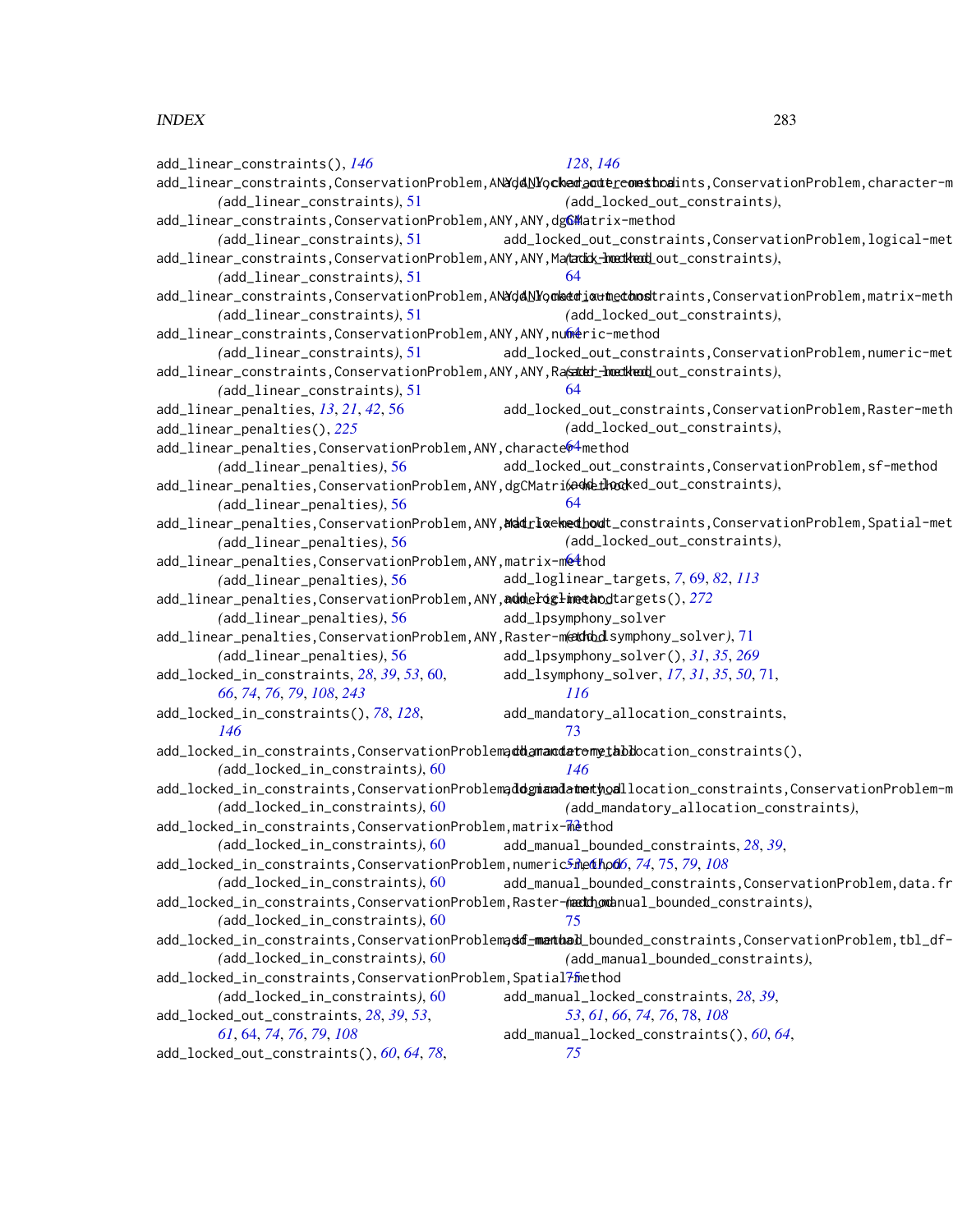add\_manual\_locked\_constraints,ConservationProbddem,edighboframensnethodts, [106](#page-105-0) *(*add\_manual\_locked\_constraints*)*, [78](#page-77-0) add\_manual\_locked\_constraints,ConservationProblem,tbl(adfd-methodor\_constraints),[106](#page-105-0) *(*add\_manual\_locked\_constraints*)*, [78](#page-77-0) add\_manual\_targets, *[7](#page-6-0)*, *[70](#page-69-0)*, [80,](#page-79-1) *[113](#page-112-0)* add\_manual\_targets(), *[7](#page-6-0)*, *[42](#page-41-0)*, *[81](#page-80-0)*, *[112](#page-111-1)*, *[187](#page-186-0)*, *[272](#page-271-1)* add\_manual\_targets,ConservationProblem,data.frame-method *(*add\_neighbor\_constraints*)*, [106](#page-105-0) *(*add\_manual\_targets*)*, [80](#page-79-1) add\_manual\_targets,ConservationProblem,tbl\_df-method *(*prioritizr-deprecated*)*, [237](#page-236-0) *(*add\_manual\_targets*)*, [80](#page-79-1) add\_manual\_targets-method *(*add\_manual\_targets*)*, [80](#page-79-1) add\_max\_cover\_objective, [85,](#page-84-0) *[89](#page-88-0)*, *[92](#page-91-0)*, *[96](#page-95-0)*, *[99](#page-98-0)*, *[101](#page-100-0)*, *[103](#page-102-0)*, *[105](#page-104-0)* add\_max\_cover\_objective(), *[7](#page-6-0)*, *[42](#page-41-0)*, *[70](#page-69-0)*, *[81](#page-80-0)*, *[88](#page-87-0)*, *[112](#page-111-1)*, *[216](#page-215-1)* add\_max\_features\_objective, *[86](#page-85-0)*, [87,](#page-86-0) *[92](#page-91-0)*, *[96](#page-95-0)*, *[99](#page-98-0)*, *[101](#page-100-0)*, *[103](#page-102-0)*, *[105](#page-104-0)* add\_max\_features\_objective(), *[85](#page-84-0)*, *[90](#page-89-0)*, *[94](#page-93-0)*, *[216](#page-215-1)*, *[233](#page-232-0)* add\_max\_phylo\_div\_objective, *[86](#page-85-0)*, *[89](#page-88-0)*, [90,](#page-89-0) *[96](#page-95-0)*, *[99](#page-98-0)*, *[101](#page-100-0)*, *[103](#page-102-0)*, *[105](#page-104-0)* add\_max\_phylo\_div\_objective(), *[42](#page-41-0)*, *[217](#page-216-0)* add\_max\_phylo\_end\_objective, *[86](#page-85-0)*, *[89](#page-88-0)*, *[92](#page-91-0)*, [94,](#page-93-0) *[99](#page-98-0)*, *[101](#page-100-0)*, *[103](#page-102-0)*, *[105](#page-104-0)* add\_max\_phylo\_end\_objective(), *[94](#page-93-0)*, *[217](#page-216-0)* add\_max\_phylo\_objective *(*add\_max\_phylo\_div\_objective*)*, [90](#page-89-0) add\_max\_utility\_objective, *[86](#page-85-0)*, *[89](#page-88-0)*, *[92](#page-91-0)*, *[96](#page-95-0)*, [98,](#page-97-0) *[101](#page-100-0)*, *[103](#page-102-0)*, *[105](#page-104-0)* add\_max\_utility\_objective(), *[7](#page-6-0)*, *[81](#page-80-0)*, *[86](#page-85-0)*, *[112](#page-111-1)*, *[182](#page-181-0)*, *[217](#page-216-0)* add\_min\_largest\_shortfall\_objective, *[86](#page-85-0)*, *[89](#page-88-0)*, *[92](#page-91-0)*, *[96](#page-95-0)*, *[99](#page-98-0)*, [100,](#page-99-0) *[103](#page-102-0)*, *[105](#page-104-0)* add\_min\_largest\_shortfall\_objective(), *[217](#page-216-0)* add\_min\_set\_objective, *[86](#page-85-0)*, *[89](#page-88-0)*, *[92](#page-91-0)*, *[96](#page-95-0)*, *[99](#page-98-0)*, *[101](#page-100-0)*, [102,](#page-101-0) *[105](#page-104-0)* add\_min\_set\_objective(), *[11](#page-10-0)*, *[19](#page-18-0)*, *[56](#page-55-0)*, *[88](#page-87-0)*, *[182](#page-181-0)*, *[216](#page-215-1)*, *[225](#page-224-1)* add\_min\_shortfall\_objective, *[86](#page-85-0)*, *[89](#page-88-0)*, *[92](#page-91-0)*, *[96](#page-95-0)*, *[99](#page-98-0)*, *[101](#page-100-0)*, *[103](#page-102-0)*, [104](#page-103-0) add\_min\_shortfall\_objective(), *[52](#page-51-0)*, *[100](#page-99-0)*, *[216](#page-215-1)* add\_neighbor\_constraints(), *[146](#page-145-1)* add\_neighbor\_constraints,ConservationProblem,ANY,ANY,ANY-m add\_neighbor\_constraints,ConservationProblem,ANY,ANY,array *(*add\_neighbor\_constraints*)*, [106](#page-105-0) add\_neighbor\_constraints,ConservationProblem,ANY,ANY,data. *(*add\_neighbor\_constraints*)*, [106](#page-105-0) add\_neighbor\_constraints,ConservationProblem,ANY,ANY,matri add\_pool\_portfolio add\_proportion\_decisions, *[9](#page-8-0)*, *[34](#page-33-1)*, [110,](#page-109-0) *[117](#page-116-0)* add\_proportion\_decisions(), *[78](#page-77-0)*, *[116](#page-115-0)*, *[148](#page-147-1)*, *[174](#page-173-1)* add\_relative\_targets, *[7](#page-6-0)*, *[70](#page-69-0)*, *[82](#page-81-0)*, [112](#page-111-1) add\_relative\_targets(), *[81,](#page-80-0) [82](#page-81-0)*, *[187](#page-186-0)*, *[192](#page-191-0)*, *[272](#page-271-1)* add\_relative\_targets,ConservationProblem,character-method *(*add\_relative\_targets*)*, [112](#page-111-1) add\_relative\_targets,ConservationProblem,matrix-method *(*add\_relative\_targets*)*, [112](#page-111-1) add\_relative\_targets,ConservationProblem,numeric-method *(*add\_relative\_targets*)*, [112](#page-111-1) add\_relative\_targets-method *(*add\_relative\_targets*)*, [112](#page-111-1) add\_rsymphony\_solver, *[17](#page-16-0)*, *[31](#page-30-0)*, *[35](#page-34-0)*, *[50](#page-49-0)*, *[73](#page-72-0)*, [114](#page-113-1) add\_rsymphony\_solver(), *[16](#page-15-0)*, *[31](#page-30-0)*, *[35](#page-34-0)*, *[72](#page-71-0)*, *[269](#page-268-0)* add\_semicontinuous\_decisions, *[9](#page-8-0)*, *[34](#page-33-1)*, *[111](#page-110-0)*, [116](#page-115-0) add\_semicontinuous\_decisions(), *[148](#page-147-1)* add\_shuffle\_portfolio, *[33](#page-32-0)*, *[36](#page-35-0)*, *[46](#page-45-0)*, [118,](#page-117-0) *[120](#page-119-0)* add\_shuffle\_portfolio(), *[228](#page-227-1)* add\_top\_portfolio, *[33](#page-32-0)*, *[36](#page-35-0)*, *[46](#page-45-0)*, *[119](#page-118-0)*, [120](#page-119-0) add\_top\_portfolio(), *[118](#page-117-0)*, *[228](#page-227-1)*, *[238](#page-237-0)* adjacency\_matrix, [121](#page-120-0) adjacency\_matrix(), *[27](#page-26-0)*, *[38](#page-37-0)*, *[107,](#page-106-0) [108](#page-107-0)*, *[238](#page-237-0)* ape::phylo(), *[131](#page-130-0)*, *[261](#page-260-0)* array\_parameters, [125](#page-124-0) array\_parameters(), *[223](#page-222-0)* ArrayParameter, *[126](#page-125-0)*, *[254](#page-253-0)* ArrayParameter *(*ArrayParameter-class*)*, [123](#page-122-1) ArrayParameter-class, [123](#page-122-1) as *(*as.Id*)*, [127](#page-126-0)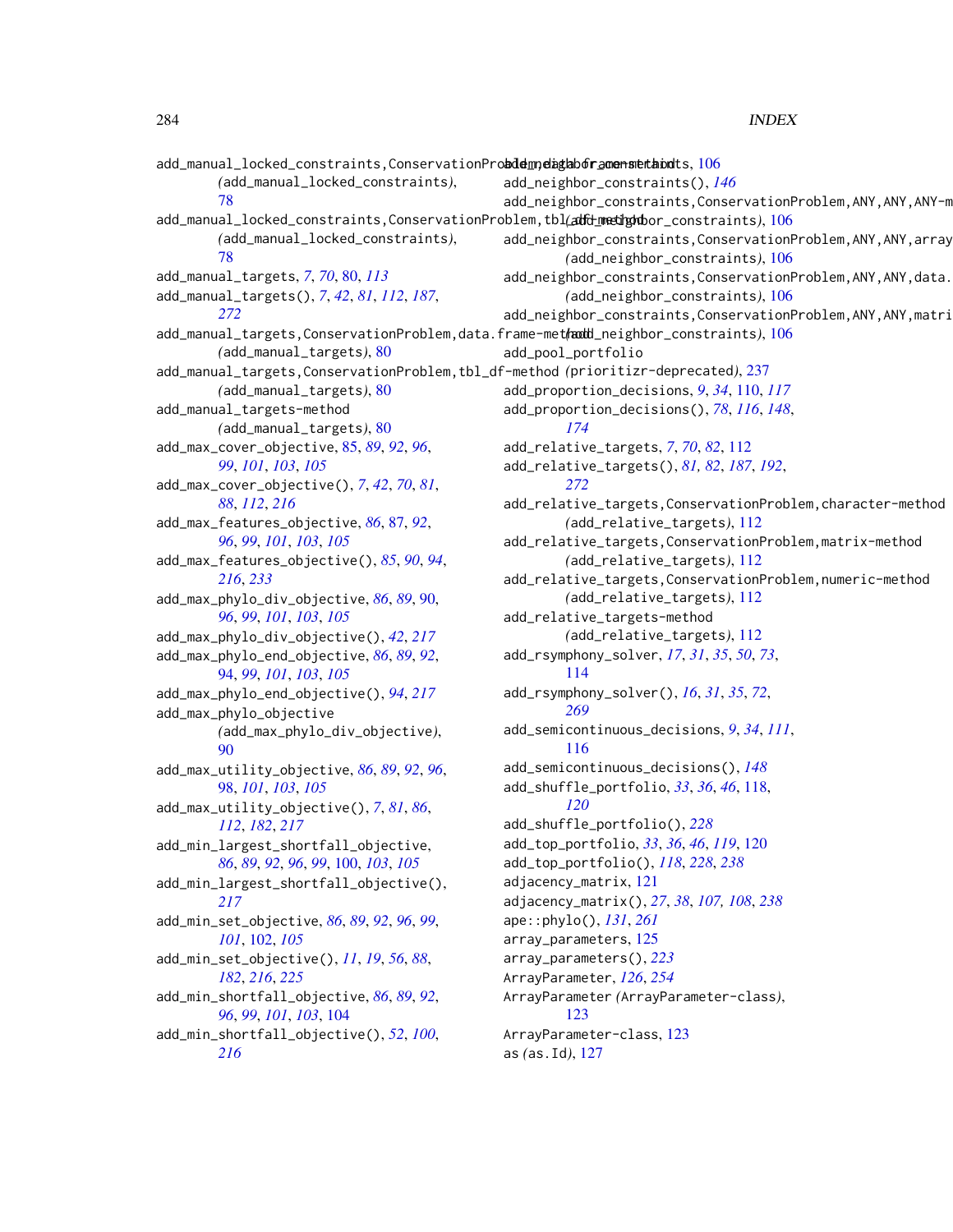as.Id, [127](#page-126-0) as.list,tbl\_df-method *(*tibble-methods*)*, [273](#page-272-0) as.list.OptimizationProblem, [128](#page-127-0) base::data.frame(), *[124](#page-123-0)* base::max.col(), *[134](#page-133-0)* base::print(), *[236](#page-235-0)* binary\_matrix\_parameter *(*matrix\_parameters*)*, [206](#page-205-0) binary\_parameter *(*scalar\_parameters*)*, [254](#page-253-0) binary\_parameter\_array *(*array\_parameters*)*, [125](#page-124-0) binary\_stack, [128](#page-127-0) binary\_stack(), *[133](#page-132-1)* boundary\_matrix, [129](#page-128-0) boundary\_matrix(), *[12](#page-11-0)*, *[137](#page-136-0)*, *[152](#page-151-0)* branch\_matrix, [131](#page-130-0) category\_layer, [132](#page-131-1) category\_layer(), *[129](#page-128-0)*, *[264](#page-263-0)* category\_vector, [133](#page-132-1) category\_vector(), *[264](#page-263-0)* col\_ids *(*OptimizationProblem-methods*)*, [220](#page-219-0) col\_ids,OptimizationProblem-method *(*OptimizationProblem-methods*)*, [220](#page-219-0) Collection, *[142](#page-141-1)* Collection *(*Collection-class*)*, [134](#page-133-0) Collection-class, [134](#page-133-0) compile, [135](#page-134-1) compile(), *[263](#page-262-0)* compressed\_formulation *(*OptimizationProblem-methods*)*, [220](#page-219-0) compressed\_formulation,OptimizationProblem-method *(*OptimizationProblem-methods*)*, [220](#page-219-0) connected\_matrix *(*prioritizr-deprecated*)*, [237](#page-236-0) connectivity\_matrix, [136](#page-135-0) connectivity\_matrix,Raster,Raster-method *(*connectivity\_matrix*)*, [136](#page-135-0) connectivity\_matrix,sf,character-method *(*connectivity\_matrix*)*, [136](#page-135-0) connectivity\_matrix,sf,Raster-method *(*connectivity\_matrix*)*, [136](#page-135-0)

connectivity\_matrix,Spatial,character-method *(*connectivity\_matrix*)*, [136](#page-135-0) connectivity\_matrix,Spatial,Raster-method *(*connectivity\_matrix*)*, [136](#page-135-0) ConservationModifier, *[134,](#page-133-0) [135](#page-134-1)*, *[145](#page-144-0)*, *[147](#page-146-0)*, *[226](#page-225-0)*, *[272](#page-271-1)* ConservationModifier *(*ConservationModifier-class*)*, [140](#page-139-1) ConservationModifier-class, [140](#page-139-1) ConservationProblem, *[6,](#page-5-1) [7](#page-6-0)*, *[9](#page-8-0)*, *[11,](#page-10-0) [12](#page-11-0)*, *[15,](#page-14-1) [16](#page-15-0)*, *[19](#page-18-0)*, *[26,](#page-25-0) [27](#page-26-0)*, *[30](#page-29-1)[–32](#page-31-0)*, *[34](#page-33-1)[–38](#page-37-0)*, *[41,](#page-40-0) [42](#page-41-0)*, *[45,](#page-44-0) [46](#page-45-0)*, *[48,](#page-47-0) [49](#page-48-0)*, *[52](#page-51-0)*, *[56,](#page-55-0) [57](#page-56-0)*, *[60,](#page-59-0) [61](#page-60-0)*, *[65](#page-64-0)*, *[69](#page-68-1)[–75](#page-74-0)*, *[78](#page-77-0)*, *[81](#page-80-0)*, *[85](#page-84-0)*, *[88](#page-87-0)*, *[90,](#page-89-0) [91](#page-90-0)*, *[94,](#page-93-0) [95](#page-94-0)*, *[98](#page-97-0)*, *[100](#page-99-0)[–105](#page-104-0)*, *[107](#page-106-0)*, *[110](#page-109-0)[–113](#page-112-0)*, *[115](#page-114-0)*, *[117](#page-116-0)[–120](#page-119-0)*, *[136](#page-135-0)*, *[140,](#page-139-1) [141](#page-140-0)*, *[145](#page-144-0)*, *[151](#page-150-0)*, *[156](#page-155-1)*, *[161](#page-160-1)*, *[165](#page-164-1)*, *[171](#page-170-0)*, *[174](#page-173-1)*, *[178](#page-177-0)*, *[182](#page-181-0)*, *[186](#page-185-1)*, *[192](#page-191-0)*, *[195](#page-194-0)*, *[202](#page-201-0)*, *[205](#page-204-0)*, *[212](#page-211-0)[–216](#page-215-1)*, *[232](#page-231-1)*, *[243](#page-242-0)*, *[251](#page-250-0)*, *[263](#page-262-0)*, *[275](#page-274-1)*, *[278](#page-277-1)* ConservationProblem *(*ConservationProblem-class*)*,  $142$ ConservationProblem-class, [142](#page-141-1) Constraint, *[135](#page-134-1)*, *[140](#page-139-1)*, *[142](#page-141-1)*, *[144](#page-143-0)* Constraint *(*Constraint-class*)*, [145](#page-144-0) Constraint-class, [145](#page-144-0) constraints, *[28](#page-27-0)*, *[39](#page-38-0)*, *[53](#page-52-0)*, *[61](#page-60-0)*, *[66](#page-65-0)*, *[74](#page-73-0)*, *[76](#page-75-0)*, *[79](#page-78-0)*, *[108](#page-107-0)*, *[142](#page-141-1)*, *[145](#page-144-0)*, [146,](#page-145-1) *[148](#page-147-1)*, *[197](#page-196-0)*, *[202](#page-201-0)*, *[217](#page-216-0)*, *[225](#page-224-1)*, *[228](#page-227-1)*, *[239](#page-238-1)*, *[243](#page-242-0)*, *[269](#page-268-0)*, *[271](#page-270-0)*, *[273](#page-272-0)* data.frame(), *[124](#page-123-0)*, *[240](#page-239-0)*

Decision, *[140](#page-139-1)*, *[142](#page-141-1)*, *[144](#page-143-0)* Decision *(*Decision-class*)*, [147](#page-146-0) Decision-class, [147](#page-146-0) decisions, *[9](#page-8-0)*, *[34](#page-33-1)*, *[86](#page-85-0)*, *[88](#page-87-0)*, *[91](#page-90-0)*, *[95](#page-94-0)*, *[98](#page-97-0)*, *[101](#page-100-0)*, *[103](#page-102-0)*, *[105](#page-104-0)*, *[111](#page-110-0)*, *[117](#page-116-0)*, *[146,](#page-145-1) [147](#page-146-0)*, [148,](#page-147-1) *[197](#page-196-0)*, *[217](#page-216-0)*, *[225](#page-224-1)*, *[228](#page-227-1)*, *[242,](#page-241-0) [243](#page-242-0)*, *[269](#page-268-0)*, *[271](#page-270-0)*, *[273](#page-272-0)* dgCMatrix, *[132](#page-131-1)*, *[203](#page-202-0)*, *[219](#page-218-0)*, *[222](#page-221-1)*, *[241](#page-240-0)*, *[250](#page-249-0)* distribute\_load, [149](#page-148-0) dsCMatrix, *[122](#page-121-0)*, *[130](#page-129-0)*, *[137](#page-136-0)*, *[248](#page-247-0)*

eval\_boundary\_summary, [150,](#page-149-1) *[159](#page-158-0)*, *[163](#page-162-0)*, *[167](#page-166-0)*, *[176](#page-175-0)*, *[189](#page-188-0)* eval\_boundary\_summary(), *[271](#page-270-0)* eval\_connectivity\_summary, *[154](#page-153-0)*, [156,](#page-155-1) *[163](#page-162-0)*, *[167](#page-166-0)*, *[176](#page-175-0)*, *[189](#page-188-0)* eval\_connectivity\_summary(), *[271](#page-270-0)*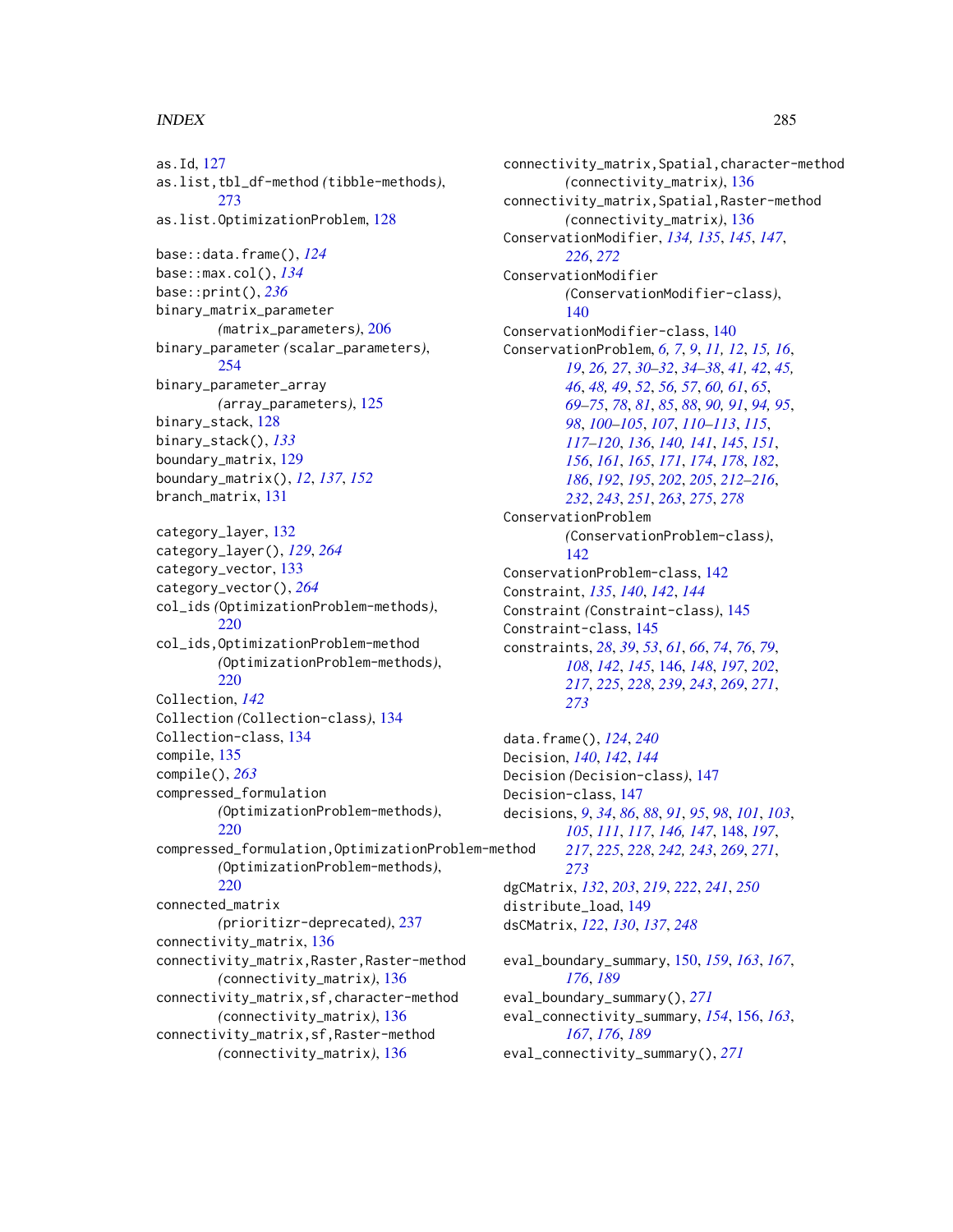|                                                                                                                                        | eval_connectivity_summary,ConservationProbleme <b>xalY_f&amp;Mrcaer_gymperthanc</b> e,ConservationProblem,Raster-method       |
|----------------------------------------------------------------------------------------------------------------------------------------|-------------------------------------------------------------------------------------------------------------------------------|
| (eval_connectivity_summary),                                                                                                           | (eval_ferrier_importance), 170                                                                                                |
| 156                                                                                                                                    | eval_ferrier_importance,ConservationProblem,sf-method                                                                         |
| eval_connectivity_summary,ConservationProblem,ANY,ANY( <del>cuatla fferamie meithpod</del> tance),170                                  |                                                                                                                               |
| (eval_connectivity_summary),<br>156                                                                                                    | eval_ferrier_importance,ConservationProblem,Spatial-method                                                                    |
|                                                                                                                                        | (eval_ferrier_importance), 170                                                                                                |
| eval_connectivity_summary,ConservationProbleme <mark>vANY_ANYundg&amp;Mat<i>fi</i>X-meth<i>b</i>d3,</mark> <i>I67</i> ,174, <i>I89</i> |                                                                                                                               |
| (eval_connectivity_summary),<br>156                                                                                                    | $eval_n\_summary(), 271$                                                                                                      |
| eval_connectivity_summary,ConservationProblem,ANY,ANY,Matrix-method                                                                    | eval_rare_richness_importance, 172, 177,                                                                                      |
| (eval_connectivity_summary),                                                                                                           | eval_rare_richness_importance(), 196,                                                                                         |
| 156                                                                                                                                    | 238                                                                                                                           |
|                                                                                                                                        | eval_connectivity_summary,ConservationProblem <sub>0</sub> AAY_AAYe <u>m</u> atchxessthoportance,ConservationProblem,data.fra |
| (eval_connectivity_summary),                                                                                                           | (eval_rare_richness_importance),                                                                                              |
| 156                                                                                                                                    | 177                                                                                                                           |
| eval_cost_summary, 154, 159, 161, 167, 176,                                                                                            | eval_rare_richness_importance,ConservationProblem,matrix-m                                                                    |
| 189                                                                                                                                    | (eval_rare_richness_importance),                                                                                              |
| eval_cost_summary(), 271                                                                                                               | 177                                                                                                                           |
| eval_feature_representation_summary,                                                                                                   | eval_rare_richness_importance,ConservationProblem,numeric-                                                                    |
| 154, 159, 163, 165, 176, 189                                                                                                           | (eval_rare_richness_importance),                                                                                              |
| eval_feature_representation_summary(),                                                                                                 | 177                                                                                                                           |
| 187, 193, 238, 271                                                                                                                     | eval_rare_richness_importance,ConservationProblem,Raster-m                                                                    |
| eval_feature_representation_summary,ConservationProbl <del>@w,alatrane_amechnedsbo</del> dimportance),                                 |                                                                                                                               |
| (eval_feature_representation_summary),                                                                                                 | 177                                                                                                                           |
| 165                                                                                                                                    | eval_rare_richness_importance,ConservationProblem,sf-metho                                                                    |
| eval_feature_representation_summary,ConservationProblenvamentare_metthodess_importance),                                               |                                                                                                                               |
| (eval_feature_representation_summary),                                                                                                 | 177                                                                                                                           |
| 165                                                                                                                                    | eval_rare_richness_importance,ConservationProblem,Spatial-                                                                    |
| eval_feature_representation_summary,ConservationProblex,amlimente_mmethoess_importance),                                               |                                                                                                                               |
| (eval_feature_representation_summary),                                                                                                 | 177                                                                                                                           |
| 165                                                                                                                                    | eval_replacement_importance, 172, 180,                                                                                        |
| eval_feature_representation_summary,ConservationProble81,Raster-method                                                                 |                                                                                                                               |
|                                                                                                                                        | (eval_feature_representation_summary), eval_replacement_importance(), 196, 238                                                |
| 165                                                                                                                                    | eval_replacement_importance,ConservationProblem,data.frame                                                                    |
| eval_feature_representation_summary,ConservationProbl@walf_ <del>nepdhace</del> ment_importance),                                      |                                                                                                                               |
| (eval_feature_representation_summary),                                                                                                 | 181                                                                                                                           |
| 165<br>eval_feature_representation_summary,ConservationProblen <sub>v</sub> ap_atepala <del>cente</del> nd_importance),                | eval_replacement_importance,ConservationProblem,matrix-met                                                                    |
| (eval_feature_representation_summary),                                                                                                 | 181                                                                                                                           |
| 165                                                                                                                                    | eval_replacement_importance,ConservationProblem,numeric-me                                                                    |
| eval_ferrier_importance, 170, 180, 184                                                                                                 | (eval_replacement_importance),                                                                                                |
| eval_ferrier_importance(), 196, 238                                                                                                    | 181                                                                                                                           |
|                                                                                                                                        | eval_ferrier_importance,ConservationProblem,d <mark>e¢al_frepèamemendot</mark> _importance,ConservationProblem,Raster-met     |
| (eval_ferrier_importance), 170                                                                                                         | (eval_replacement_importance),                                                                                                |
| eval_ferrier_importance,ConservationProblem,matrix-met&bd                                                                              |                                                                                                                               |
| (eval_ferrier_importance), 170                                                                                                         | eval_replacement_importance,ConservationProblem,sf-method                                                                     |
| eval_ferrier_importance,ConservationProblem,numeric-meethald_replacement_importance),                                                  |                                                                                                                               |
| (eval_ferrier_importance), 170                                                                                                         | 181                                                                                                                           |
|                                                                                                                                        |                                                                                                                               |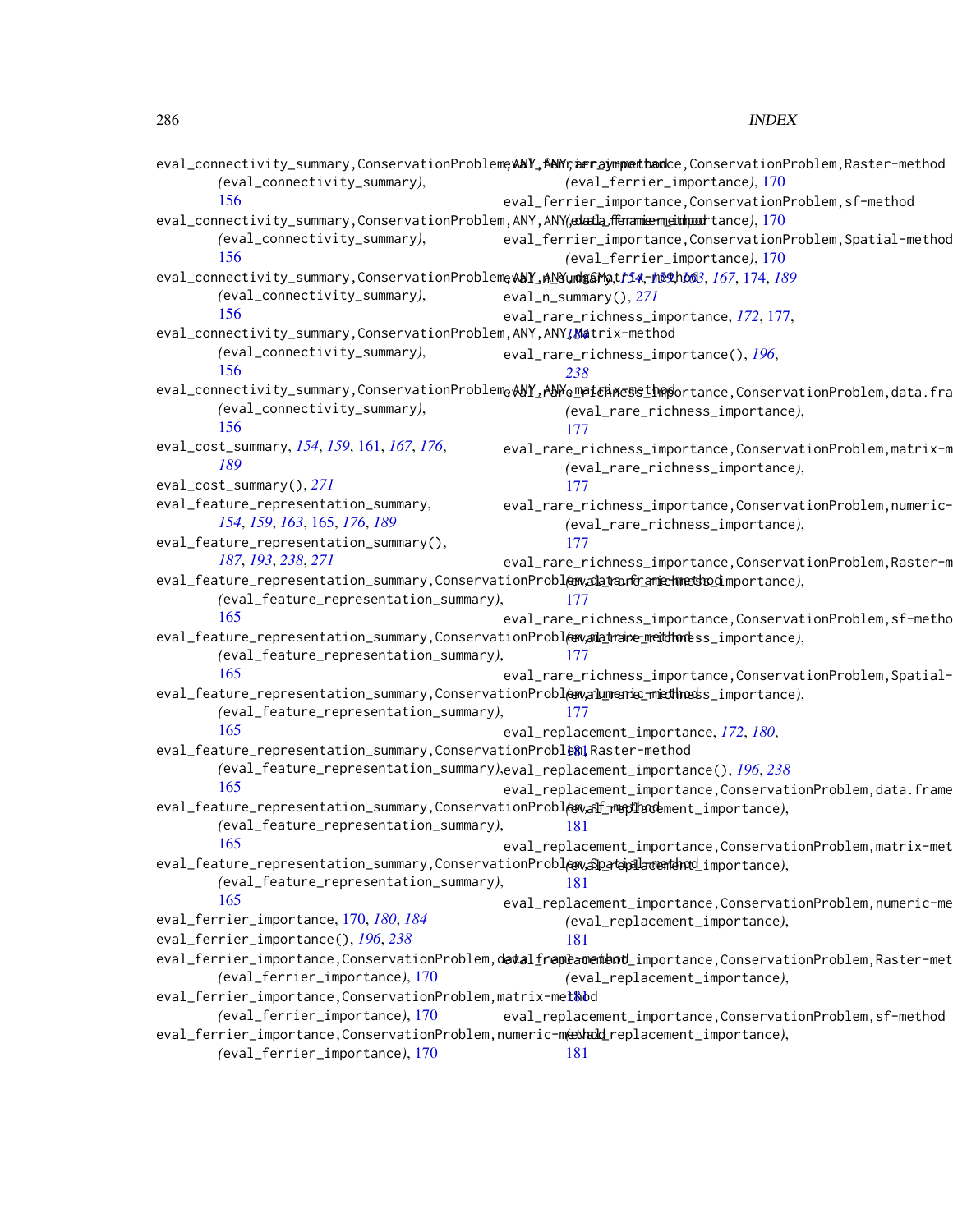| eval_replacement_importance,ConservationProbleap6padiadmemethodesCharacter-method                                                                                                      |                                             |
|----------------------------------------------------------------------------------------------------------------------------------------------------------------------------------------|---------------------------------------------|
| (eval_replacement_importance),                                                                                                                                                         | (feature_names), 195                        |
| 181                                                                                                                                                                                    | feature_names, ZonesRaster-method           |
| eval_target_coverage_summary, 154, 159,                                                                                                                                                | (feature_names), 195                        |
| 163, 167, 176, 186                                                                                                                                                                     | feature_representation                      |
| eval_target_coverage_summary(), 271                                                                                                                                                    | (prioritizr-deprecated), 237                |
| eval_target_coverage_summary,ConservationProbiem,detastone@pmethodizr-deprecated),                                                                                                     |                                             |
| (eval_target_coverage_summary),                                                                                                                                                        | 237                                         |
| 186                                                                                                                                                                                    |                                             |
| eval_target_coverage_summary,ConservationProbdem_Manh5eX_BethRdeads                                                                                                                    |                                             |
| (eval_target_coverage_summary),                                                                                                                                                        | (prioritizr-deprecated), 237                |
| 186                                                                                                                                                                                    |                                             |
| eval_target_coverage_summary,ConservationProblem_pumeric-method                                                                                                                        |                                             |
| (eval_target_coverage_summary),                                                                                                                                                        | Id (new_id), $210$                          |
| 186                                                                                                                                                                                    |                                             |
| 100<br>eval_target_coverage_summary,ConservationProblem,Raster=method228, 172, 180, 184, 196,<br>eval_target_coverage_summary,ConservationProblem,Raster=method228, 243, 269, 271, 273 |                                             |
| (eval_target_coverage_summary),                                                                                                                                                        | integer_parameter (scalar_parameters),      |
| 186                                                                                                                                                                                    |                                             |
| eval_target_coverage_summary,ConservationProblem.sf-method_<br>integer_parameter_array                                                                                                 |                                             |
| (eval_target_coverage_summary),                                                                                                                                                        | (array_parameters), 125                     |
| 186                                                                                                                                                                                    |                                             |
| 180<br>eval_target_coverage_summary,ConservationProblem,Spatial-method<br>intersecting_units(), 61, 66                                                                                 |                                             |
| (eval_target_coverage_summary),                                                                                                                                                        | intersecting_units, data.frame, ANY-method  |
| 186                                                                                                                                                                                    | (intersecting_units), 198                   |
| eval_target_coverage_summary.ConservationProblem<br>intersecting_units,Raster,Raster-method<br>Conservation                                                                            |                                             |
| (eval_target_coverage_summary),<br>186                                                                                                                                                 | (intersecting_units), 198                   |
|                                                                                                                                                                                        | intersecting_units, Raster, sf-method       |
| eval_target_coverage_summary.default                                                                                                                                                   | (intersecting_units), 198                   |
| (eval_target_coverage_summary),<br>186                                                                                                                                                 | intersecting_units, Raster, Spatial-method  |
|                                                                                                                                                                                        | (intersecting_units), 198                   |
| exactextractr::exact_extract(), 191                                                                                                                                                    | intersecting_units, sf, Raster-method       |
| fast_extract, 190                                                                                                                                                                      | (intersecting_units), 198                   |
| fast_extract(), 137, 199                                                                                                                                                               | intersecting_units, sf, sf-method           |
| fast_extract, Raster, sf-method                                                                                                                                                        | (intersecting_units), 198                   |
| (fast_extract), 190                                                                                                                                                                    | intersecting_units, sf, Spatial-method      |
| fast_extract, Raster, sfc-method                                                                                                                                                       | (intersecting_units), 198                   |
| (fast_extract), 190                                                                                                                                                                    | intersecting_units, Spatial, Raster-method  |
| fast_extract, Raster, SpatialLines-method                                                                                                                                              | (intersecting_units), 198                   |
| (fast_extract), 190                                                                                                                                                                    | intersecting_units, Spatial, sf-method      |
| fast_extract, Raster, SpatialPoints-method                                                                                                                                             | (intersecting_units), 198                   |
| (fast_extract), 190                                                                                                                                                                    | intersecting_units, Spatial, Spatial-method |
| fast_extract, Raster, SpatialPolygons-method                                                                                                                                           | (intersecting_units), 198                   |
| (fast_extract), 190                                                                                                                                                                    | irreplaceability (importance), 196          |
| feature_abundances, 192                                                                                                                                                                | is $(is.Id), 200$                           |
| feature_abundances(), 70, 112                                                                                                                                                          | is. Id, 200                                 |
| feature_names, 195                                                                                                                                                                     | is.parallel(prioritizr-deprecated), 237     |
| feature_names, ConservationProblem-method                                                                                                                                              |                                             |
| (feature_names), 195                                                                                                                                                                   | 1b (OptimizationProblem-methods), 220       |
|                                                                                                                                                                                        |                                             |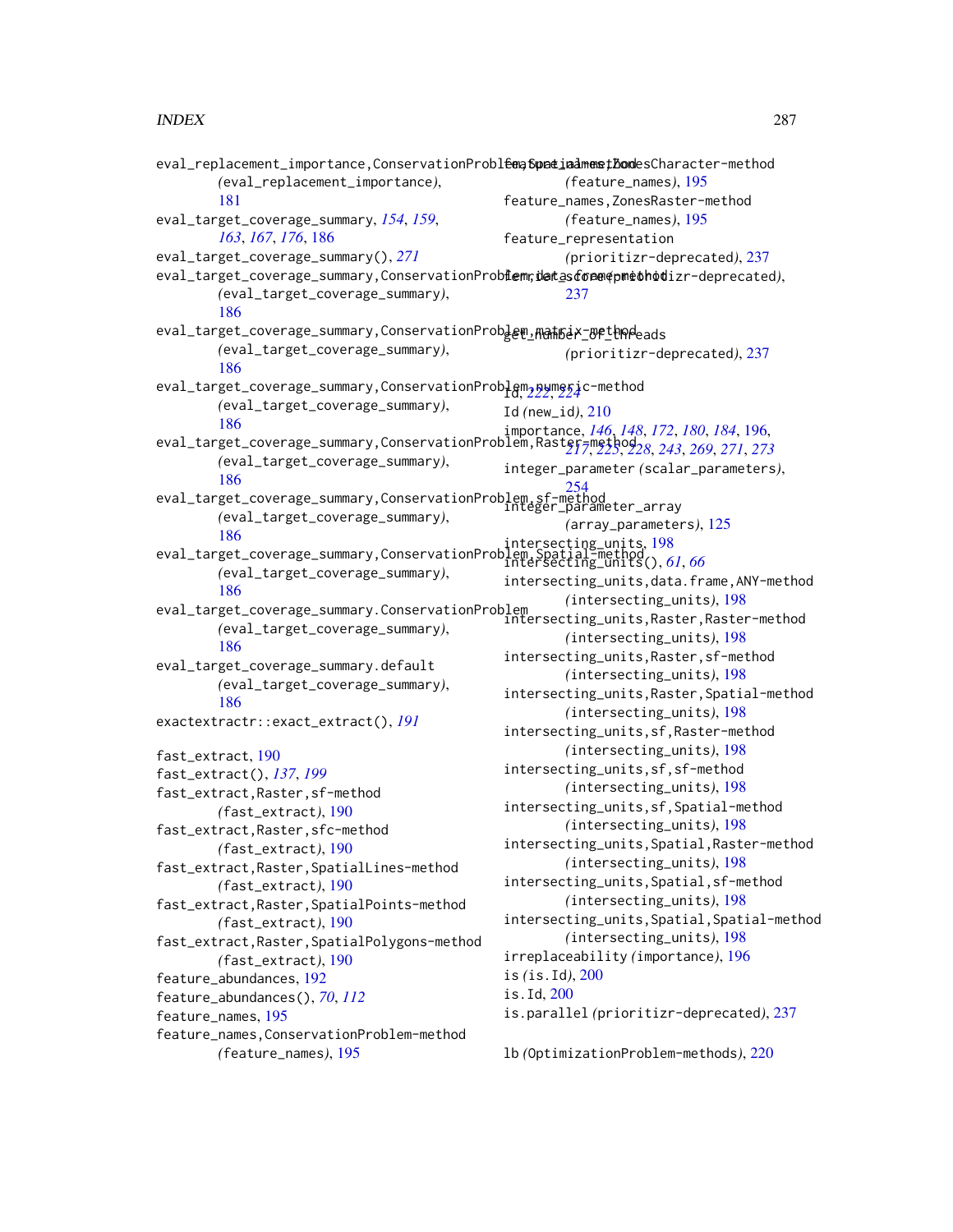lb,OptimizationProblem-method *(*OptimizationProblem-methods*)*, [220](#page-219-0) loglinear\_interpolation, [200](#page-199-0) magrittr::%>%(), *[278](#page-277-1)* magrittr::%T>%(), *[279](#page-278-1)* marxan\_boundary\_data\_to\_matrix, [202](#page-201-0) marxan\_problem, [203](#page-202-0) matrix(), *[240](#page-239-0)* matrix\_parameters, [206](#page-205-0) methods::show(), *[256](#page-255-0)* misc\_parameter, [209](#page-208-0) MiscParameter, *[207](#page-206-0)*, *[209](#page-208-0)* MiscParameter *(*MiscParameter-class*)*, [208](#page-207-0) MiscParameter-class, [208](#page-207-0) modelsense *(*OptimizationProblem-methods*)*, [220](#page-219-0) modelsense,OptimizationProblem-method *(*OptimizationProblem-methods*)*, [220](#page-219-0) ncell *(*OptimizationProblem-methods*)*, [220](#page-219-0) ncell,OptimizationProblem-method *(*OptimizationProblem-methods*)*, [220](#page-219-0) ncol *(*OptimizationProblem-methods*)*, [220](#page-219-0) ncol,OptimizationProblem-method *(*OptimizationProblem-methods*)*, [220](#page-219-0) ncol,tbl\_df-method *(*tibble-methods*)*, [273](#page-272-0)  $new_id, 210$  $new_id, 210$ new\_optimization\_problem, [211](#page-210-0) new\_waiver, [211](#page-210-0) nrow *(*OptimizationProblem-methods*)*, [220](#page-219-0) nrow,OptimizationProblem-method *(*OptimizationProblem-methods*)*, [220](#page-219-0) nrow,tbl\_df-method *(*tibble-methods*)*, [273](#page-272-0) number\_of\_features, [212](#page-211-0) number\_of\_features,ConservationProblem-method OptimizationProblem-class, [218](#page-217-1) *(*number\_of\_features*)*, [212](#page-211-0) number\_of\_features,OptimizationProblem-method *(*number\_of\_features*)*, [212](#page-211-0) number\_of\_features,ZonesCharacter-method *(*number\_of\_features*)*, [212](#page-211-0) number\_of\_features,ZonesRaster-method

*(*number\_of\_features*)*, [212](#page-211-0)

number\_of\_planning\_units, [213](#page-212-0) number\_of\_planning\_units,ConservationProblem-method *(*number\_of\_planning\_units*)*, [213](#page-212-0) number\_of\_planning\_units,OptimizationProblem-method *(*number\_of\_planning\_units*)*, [213](#page-212-0) number\_of\_total\_units, [214](#page-213-0) number\_of\_total\_units,ConservationProblem-method *(*number\_of\_total\_units*)*, [214](#page-213-0) number\_of\_zones, [215](#page-214-0) number\_of\_zones,ConservationProblem-method *(*number\_of\_zones*)*, [215](#page-214-0) number\_of\_zones,OptimizationProblem-method *(*number\_of\_zones*)*, [215](#page-214-0) number\_of\_zones,ZonesCharacter-method *(*number\_of\_zones*)*, [215](#page-214-0) number\_of\_zones,ZonesRaster-method *(*number\_of\_zones*)*, [215](#page-214-0) numeric(), *[240](#page-239-0)* numeric\_matrix\_parameter *(*matrix\_parameters*)*, [206](#page-205-0) numeric\_parameter *(*scalar\_parameters*)*, [254](#page-253-0) numeric\_parameter\_array *(*array\_parameters*)*, [125](#page-124-0) obj *(*OptimizationProblem-methods*)*, [220](#page-219-0) obj,OptimizationProblem-method *(*OptimizationProblem-methods*)*, [220](#page-219-0) Objective, *[140](#page-139-1)*, *[142](#page-141-1)*, *[144](#page-143-0)* Objective *(*Objective-class*)*, [216](#page-215-1) Objective-class, [216](#page-215-1) objectives, *[86](#page-85-0)*, *[89](#page-88-0)*, *[92](#page-91-0)*, *[95](#page-94-0)*, *[99](#page-98-0)*, *[101](#page-100-0)*, *[103](#page-102-0)*, *[105](#page-104-0)*, *[146](#page-145-1)*, *[148](#page-147-1)*, *[197](#page-196-0)*, *[216](#page-215-1)*, [216,](#page-215-1) *[225](#page-224-1)*, *[228](#page-227-1)*, *[239](#page-238-1)*, *[243](#page-242-0)*, *[269](#page-268-0)*, *[271](#page-270-0)*, *[273](#page-272-0)* OptimizationProblem, *[128](#page-127-0)*, *[136](#page-135-0)*, *[141,](#page-140-0) [142](#page-141-1)*, *[211](#page-210-0)[–215](#page-214-0)*, *[220,](#page-219-0) [221](#page-220-0)*, *[227](#page-226-0)*, *[230](#page-229-0)*, *[232](#page-231-1)*, *[263](#page-262-0)*, *[267,](#page-266-1) [268](#page-267-1)* OptimizationProblem *(*OptimizationProblem-class*)*, [218](#page-217-1) OptimizationProblem-methods, *[211](#page-210-0)*, [220](#page-219-0) Parameter, *[124](#page-123-0)*, *[208](#page-207-0)*, *[223,](#page-222-0) [224](#page-223-0)*, *[254](#page-253-0)* Parameter *(*Parameter-class*)*, [222](#page-221-1) Parameter-class, [222](#page-221-1) Parameters, *[223](#page-222-0)* Parameters *(*Parameters-class*)*, [224](#page-223-0)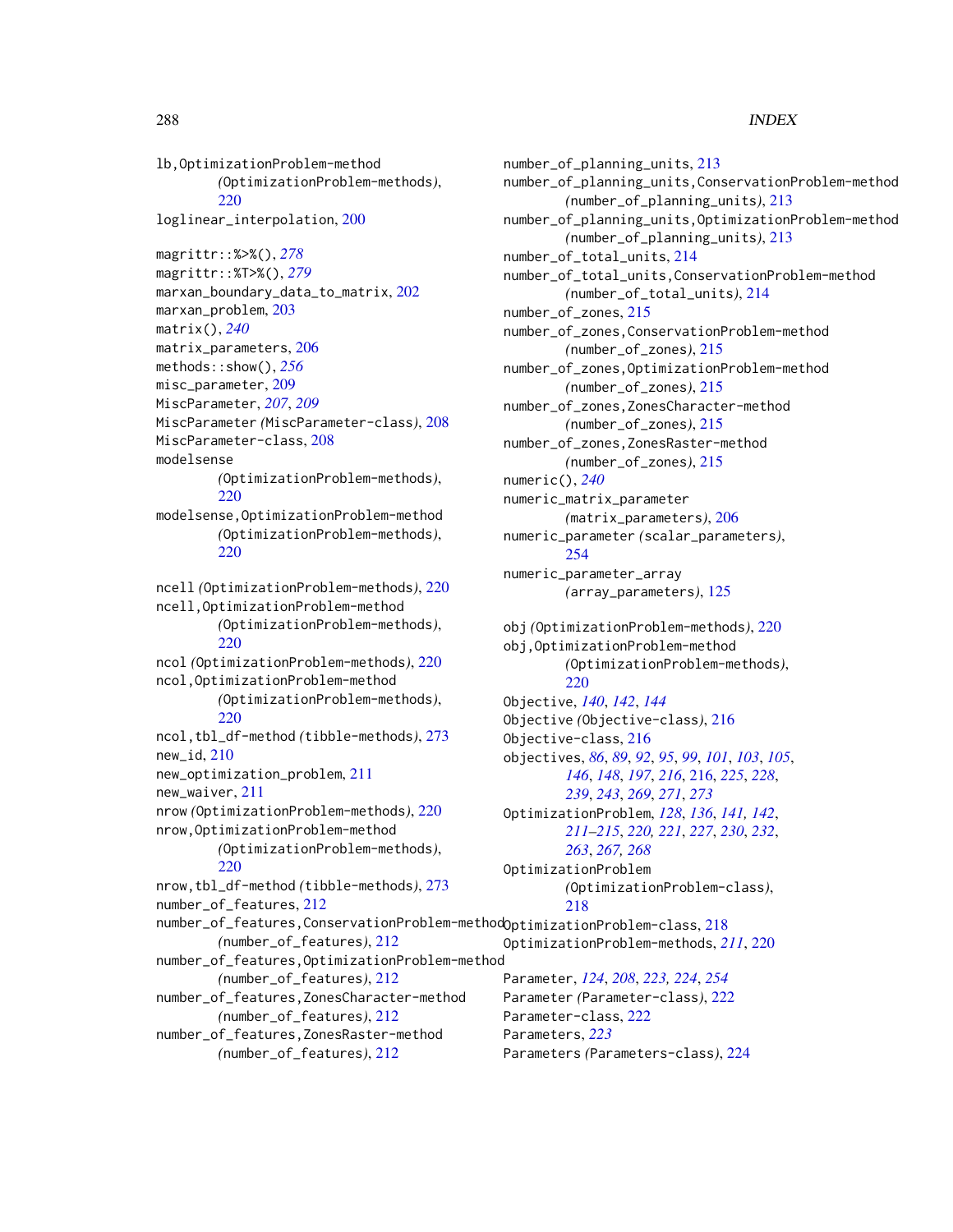## INDEX 289

parameters, [223](#page-222-0) Parameters-class, [224](#page-223-0) penalties, *[13](#page-12-0)*, *[21](#page-20-0)*, *[42](#page-41-0)*, *[58](#page-57-0)*, *[142](#page-141-0)*, *[146](#page-145-0)*, *[148](#page-147-0)*, *[197](#page-196-0)*, *[202](#page-201-0)*, *[217](#page-216-0)*, [225,](#page-224-0) *[226](#page-225-0)*, *[228](#page-227-0)*, *[239](#page-238-0)*, *[243](#page-242-0)*, *[269](#page-268-0)*, *[271](#page-270-0)*, *[273](#page-272-0)* Penalty, *[135](#page-134-0)* Penalty *(*Penalty-class*)*, [226](#page-225-0) Penalty-class, [226](#page-225-0) phylo(), *[90](#page-89-0)*, *[94](#page-93-0)* pipe *(*%>%*)*, [278](#page-277-0) pipe(), *[251](#page-250-0)*, *[279](#page-278-0)* Portfolio, *[142](#page-141-0)*, *[144](#page-143-0)* Portfolio *(*Portfolio-class*)*, [227](#page-226-0) Portfolio-class, [227](#page-226-0) portfolios, *[33](#page-32-0)*, *[36](#page-35-0)*, *[46](#page-45-0)*, *[119,](#page-118-0) [120](#page-119-0)*, *[146](#page-145-0)*, *[148](#page-147-0)*, *[197](#page-196-0)*, *[217](#page-216-0)*, *[225](#page-224-0)*, *[227](#page-226-0)*, [228,](#page-227-0) *[243](#page-242-0)*, *[269](#page-268-0)*, *[271](#page-270-0)*, *[273](#page-272-0)* pproto, [229](#page-228-0) predefined\_optimization\_problem, [230](#page-229-0) presolve\_check, [232](#page-231-0) presolve\_check(), *[182](#page-181-0)*, *[263,](#page-262-0) [264](#page-263-0)* print, [235](#page-234-0) print,Id-method *(*print*)*, [235](#page-234-0) print,tbl\_df-method *(*print*)*, [235](#page-234-0) print.ArrayParameter *(*print*)*, [235](#page-234-0) print.ConservationModifier *(*print*)*, [235](#page-234-0) print.ConservationProblem *(*print*)*, [235](#page-234-0) print.Id *(*print*)*, [235](#page-234-0) print.OptimizationProblem *(*print*)*, [235](#page-234-0) print.ScalarParameter *(*print*)*, [235](#page-234-0) print.Solver *(*print*)*, [235](#page-234-0) print.Zones *(*print*)*, [235](#page-234-0) prioritizr, [236](#page-235-0) prioritizr-deprecated, [237](#page-236-0) problem, [239](#page-238-0) problem(), *[6](#page-5-0)*, *[9](#page-8-0)[–11](#page-10-0)*, *[15](#page-14-0)*, *[18,](#page-17-0) [19](#page-18-0)*, *[26](#page-25-0)*, *[30](#page-29-0)*, *[32](#page-31-0)*, *[34,](#page-33-0) [35](#page-34-0)*, *[37](#page-36-0)*, *[41](#page-40-0)*, *[45](#page-44-0)*, *[47,](#page-46-0) [48](#page-47-0)*, *[51,](#page-50-0) [52](#page-51-0)*, *[56](#page-55-0)*, *[60](#page-59-0)*, *[64,](#page-63-0) [65](#page-64-0)*, *[69](#page-68-0)[–71](#page-70-0)*, *[73–](#page-72-0)[75](#page-74-0)*, *[78](#page-77-0)*, *[80,](#page-79-0) [81](#page-80-0)*, *[85](#page-84-0)*, *[88](#page-87-0)*, *[90](#page-89-0)*, *[94](#page-93-0)*, *[98](#page-97-0)*, *[100](#page-99-0)*, *[102](#page-101-0)*, *[104](#page-103-0)*, *[107](#page-106-0)*, *[110](#page-109-0)*, *[112](#page-111-0)*, *[115–](#page-114-0)[118](#page-117-0)*, *[120](#page-119-0)*, *[135,](#page-134-0) [136](#page-135-0)*, *[142](#page-141-0)*, *[146](#page-145-0)*, *[148](#page-147-0)*, *[151](#page-150-0)*, *[156](#page-155-0)*, *[161,](#page-160-0) [162](#page-161-0)*, *[165,](#page-164-0) [166](#page-165-0)*, *[171](#page-170-0)*, *[174](#page-173-0)*, *[178](#page-177-0)*, *[182](#page-181-0)*, *[186,](#page-185-0) [187](#page-186-0)*, *[192,](#page-191-0) [193](#page-192-0)*, *[195,](#page-194-0) [196](#page-195-0)*, *[202,](#page-201-0) [203](#page-202-0)*, *[205](#page-204-0)*, *[212](#page-211-0)[–216](#page-215-0)*, *[225](#page-224-0)*, *[228](#page-227-0)*, *[232,](#page-231-0) [233](#page-232-0)*, *[251](#page-250-0)*, *[262](#page-261-0)[–264](#page-263-0)*, *[268](#page-267-0)*, *[270](#page-269-0)*, *[272](#page-271-0)*, *[274](#page-273-0)[–276](#page-275-0)*, *[278](#page-277-0)* problem,data.frame,character-method *(*problem*)*, [239](#page-238-0)

problem,data.frame,data.frame-method *(*problem*)*, [239](#page-238-0) problem,data.frame,ZonesCharacter-method *(*problem*)*, [239](#page-238-0) problem,matrix,data.frame-method *(*problem*)*, [239](#page-238-0) problem,numeric,data.frame-method *(*problem*)*, [239](#page-238-0) problem,Raster,Raster-method *(*problem*)*, [239](#page-238-0) problem,Raster,ZonesRaster-method *(*problem*)*, [239](#page-238-0) problem,sf,character-method *(*problem*)*, [239](#page-238-0) problem,sf,Raster-method *(*problem*)*, [239](#page-238-0) problem,sf,ZonesCharacter-method *(*problem*)*, [239](#page-238-0) problem,sf,ZonesRaster-method *(*problem*)*, [239](#page-238-0) problem,Spatial,character-method *(*problem*)*, [239](#page-238-0) problem,Spatial,Raster-method *(*problem*)*, [239](#page-238-0) problem,Spatial,ZonesCharacter-method *(*problem*)*, [239](#page-238-0) problem,Spatial,ZonesRaster-method *(*problem*)*, [239](#page-238-0) proportion\_parameter *(*scalar\_parameters*)*, [254](#page-253-0) proportion\_parameter\_array *(*array\_parameters*)*, [125](#page-124-0) proximity\_matrix, [248](#page-247-0) RandomFields::RFsimulate(), *[257](#page-256-0)[–259](#page-258-0)* RandomFields::RP(), *[257](#page-256-0)[–259](#page-258-0)* rarity\_weighted\_richness *(*prioritizr-deprecated*)*, [237](#page-236-0) Raster, *[16,](#page-15-0) [17](#page-16-0)*, *[48,](#page-47-0) [49](#page-48-0)*, *[52,](#page-51-0) [53](#page-52-0)*, *[57](#page-56-0)*, *[61](#page-60-0)*, *[65,](#page-64-0) [66](#page-65-0)*, *[122](#page-121-0)*, *[128](#page-127-0)*, *[130](#page-129-0)*, *[132](#page-131-0)*, *[137](#page-136-0)*, *[151](#page-150-0)*, *[153](#page-152-0)*, *[156,](#page-155-0) [157](#page-156-0)*, *[161,](#page-160-0) [162](#page-161-0)*, *[165,](#page-164-0) [166](#page-165-0)*, *[171,](#page-170-0) [172](#page-171-0)*, *[174,](#page-173-0) [175](#page-174-0)*, *[178,](#page-177-0) [179](#page-178-0)*, *[182,](#page-181-0) [183](#page-182-0)*, *[186](#page-185-0)*, *[188](#page-187-0)*, *[191](#page-190-0)*, *[198](#page-197-0)*, *[240](#page-239-0)*, *[248](#page-247-0)*, *[250](#page-249-0)*, *[264](#page-263-0)*, *[276](#page-275-0)* raster::adjacent(), *[122](#page-121-0)* raster::extract(), *[191](#page-190-0)*

raster::stack(), *[276](#page-275-0)*

raster::raster(), *[276](#page-275-0)*

RasterLayer, *[128](#page-127-0)*, *[132](#page-131-0)*, *[144](#page-143-0)*, *[171](#page-170-0)*, *[178](#page-177-0)*, *[182](#page-181-0)*, *[257](#page-256-0)[–259](#page-258-0)*, *[261](#page-260-0)*, *[264](#page-263-0)*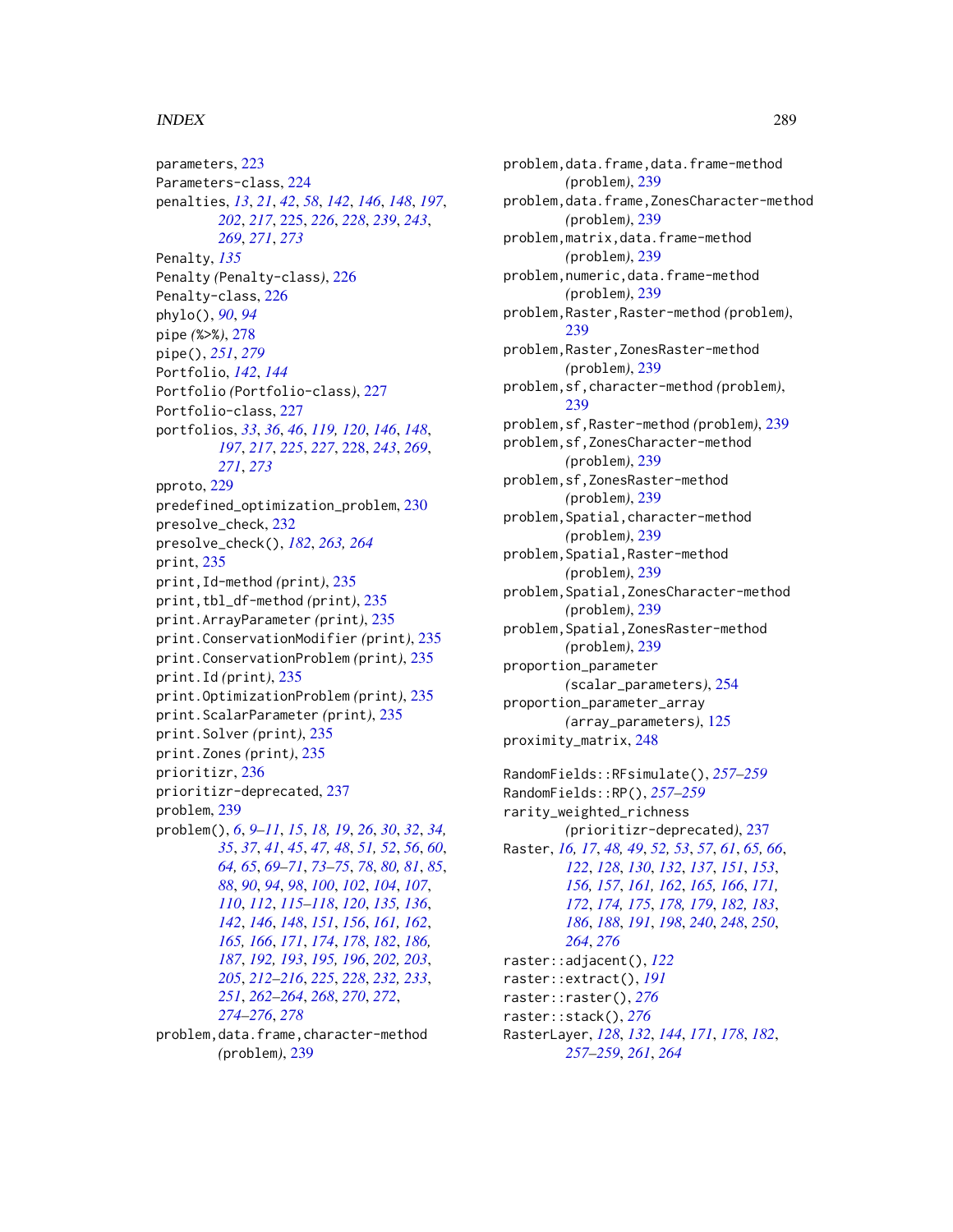RasterStack, *[128,](#page-127-0) [129](#page-128-0)*, *[132](#page-131-0)*, *[257–](#page-256-0)[259](#page-258-0)*, *[261](#page-260-0)*, *[264](#page-263-0)* replacement\_cost *(*prioritizr-deprecated*)*, [237](#page-236-0) rgeos::gUnarySTRtreeQuery(), *[130](#page-129-0)* rhs *(*OptimizationProblem-methods*)*, [220](#page-219-0) rhs,OptimizationProblem-method *(*OptimizationProblem-methods*)*, [220](#page-219-0) rij\_matrix, *[243](#page-242-0)*, [250](#page-249-0) rij\_matrix,Raster,Raster-method *(*rij\_matrix*)*, [250](#page-249-0) rij\_matrix,sf,Raster-method *(*rij\_matrix*)*, [250](#page-249-0) rij\_matrix,Spatial,Raster-method *(*rij\_matrix*)*, [250](#page-249-0) row\_ids *(*OptimizationProblem-methods*)*, [220](#page-219-0) row\_ids,OptimizationProblem-method *(*OptimizationProblem-methods*)*, [220](#page-219-0) run\_calculations, [251](#page-250-0) scalar\_parameters, [254](#page-253-0) scalar\_parameters(), *[223](#page-222-0)* ScalarParameter, *[124](#page-123-0)*, *[223](#page-222-0)*, *[255](#page-254-0)* ScalarParameter *(*ScalarParameter-class*)*, [253](#page-252-0) ScalarParameter-class, [253](#page-252-0) sense *(*OptimizationProblem-methods*)*, [220](#page-219-0) sense,OptimizationProblem-method *(*OptimizationProblem-methods*)*, [220](#page-219-0) set\_number\_of\_threads *(*prioritizr-deprecated*)*, [237](#page-236-0) sf::sf(), *[16,](#page-15-0) [17](#page-16-0)*, *[48](#page-47-0)[–50](#page-49-0)*, *[52,](#page-51-0) [53](#page-52-0)*, *[57](#page-56-0)*, *[61](#page-60-0)*, *[66](#page-65-0)*, *[122](#page-121-0)*, *[130](#page-129-0)*, *[133](#page-132-0)*, *[137](#page-136-0)*, *[151](#page-150-0)*, *[153](#page-152-0)*, *[156](#page-155-0)*, *[158](#page-157-0)*, *[161](#page-160-0)[–163](#page-162-0)*, *[165–](#page-164-0)[167](#page-166-0)*, *[171,](#page-170-0) [172](#page-171-0)*, *[174,](#page-173-0) [175](#page-174-0)*, *[178,](#page-177-0) [179](#page-178-0)*, *[182,](#page-181-0) [183](#page-182-0)*, *[186](#page-185-0)*, *[188](#page-187-0)*, *[191](#page-190-0)*, *[248](#page-247-0)*, *[250](#page-249-0)*, *[260,](#page-259-0) [261](#page-260-0)*, *[264](#page-263-0)* sf::st\_intersects(), *[122](#page-121-0)* sf::st\_is\_within\_distance(), *[248](#page-247-0)* sf::st\_sf(), *[240](#page-239-0)* show, [256](#page-255-0) show,ConservationModifier-method *(*show*)*, [256](#page-255-0) show,ConservationProblem-method *(*show*)*, [256](#page-255-0) show,Id-method *(*show*)*, [256](#page-255-0)

show,OptimizationProblem-method *(*show*)*, [256](#page-255-0) show,Parameter-method *(*show*)*, [256](#page-255-0) show,Solver-method *(*show*)*, [256](#page-255-0) sim\_data, [260](#page-259-0) sim\_features *(*sim\_data*)*, [260](#page-259-0) sim\_features\_zones *(*sim\_data*)*, [260](#page-259-0) sim\_locked\_in\_raster *(*sim\_data*)*, [260](#page-259-0) sim\_locked\_out\_raster *(*sim\_data*)*, [260](#page-259-0) sim\_phylogeny *(*sim\_data*)*, [260](#page-259-0) sim\_pu\_lines *(*sim\_data*)*, [260](#page-259-0) sim\_pu\_points *(*sim\_data*)*, [260](#page-259-0) sim\_pu\_polygons *(*sim\_data*)*, [260](#page-259-0) sim\_pu\_raster *(*sim\_data*)*, [260](#page-259-0) sim\_pu\_sf *(*sim\_data*)*, [260](#page-259-0) sim\_pu\_zones\_polygons *(*sim\_data*)*, [260](#page-259-0) sim\_pu\_zones\_sf *(*sim\_data*)*, [260](#page-259-0) sim\_pu\_zones\_stack *(*sim\_data*)*, [260](#page-259-0) simulate\_cost, [257](#page-256-0) simulate\_cost(), *[258](#page-257-0)* simulate\_data, [258](#page-257-0) simulate\_data(), *[257](#page-256-0)*, *[259](#page-258-0)* simulate\_species, [259](#page-258-0) simulate\_species(), *[258](#page-257-0)* solve, [262](#page-261-0) solve(), *[136](#page-135-0)*, *[233](#page-232-0)*, *[239](#page-238-0)*, *[243](#page-242-0)* solve,ConservationProblem,missing-method *(*solve*)*, [262](#page-261-0) solve,OptimizationProblem,Solver-method *(*solve*)*, [262](#page-261-0) Solver, *[142](#page-141-0)*, *[144](#page-143-0)*, *[227](#page-226-0)*, *[263](#page-262-0)*, *[267](#page-266-0)* Solver *(*Solver-class*)*, [267](#page-266-0) Solver-class, [267](#page-266-0) solvers, *[17](#page-16-0)*, *[31](#page-30-0)*, *[35](#page-34-0)*, *[50](#page-49-0)*, *[73](#page-72-0)*, *[116](#page-115-0)*, *[146](#page-145-0)*, *[148](#page-147-0)*, *[197](#page-196-0)*, *[217](#page-216-0)*, *[225](#page-224-0)*, *[228](#page-227-0)*, *[243](#page-242-0)*, *[263](#page-262-0)*, *[267](#page-266-0)*, [268,](#page-267-0) *[271](#page-270-0)*, *[273](#page-272-0)* sp::SpatialPolygonsDataFrame(), *[130](#page-129-0)* Spatial, *[16,](#page-15-0) [17](#page-16-0)*, *[48](#page-47-0)*, *[50](#page-49-0)*, *[52,](#page-51-0) [53](#page-52-0)*, *[57](#page-56-0)*, *[61](#page-60-0)*, *[66](#page-65-0)*, *[122](#page-121-0)*, *[133](#page-132-0)*, *[137](#page-136-0)*, *[151](#page-150-0)*, *[153](#page-152-0)*, *[156](#page-155-0)*, *[158](#page-157-0)*, *[161](#page-160-0)*, *[163](#page-162-0)*, *[165](#page-164-0)*, *[167](#page-166-0)*, *[171,](#page-170-0) [172](#page-171-0)*, *[174,](#page-173-0) [175](#page-174-0)*, *[178,](#page-177-0) [179](#page-178-0)*, *[182,](#page-181-0) [183](#page-182-0)*, *[186](#page-185-0)*, *[188](#page-187-0)*, *[191](#page-190-0)*, *[198](#page-197-0)*, *[241](#page-240-0)*, *[248](#page-247-0)*, *[250](#page-249-0)*, *[264](#page-263-0)*, *[276](#page-275-0)* SpatialLines, *[122](#page-121-0)*, *[130](#page-129-0)*, *[191](#page-190-0)* SpatialLinesDataFrame, *[137](#page-136-0)*, *[144](#page-143-0)*, *[240](#page-239-0)*, *[260](#page-259-0)* SpatialPoints, *[191](#page-190-0)* SpatialPointsDataFrame, *[240](#page-239-0)*, *[261](#page-260-0)* SpatialPolygons, *[122](#page-121-0)*, *[130](#page-129-0)*, *[191](#page-190-0)* SpatialPolygonsDataFrame, *[137](#page-136-0)*, *[144](#page-143-0)*, *[240](#page-239-0)*,